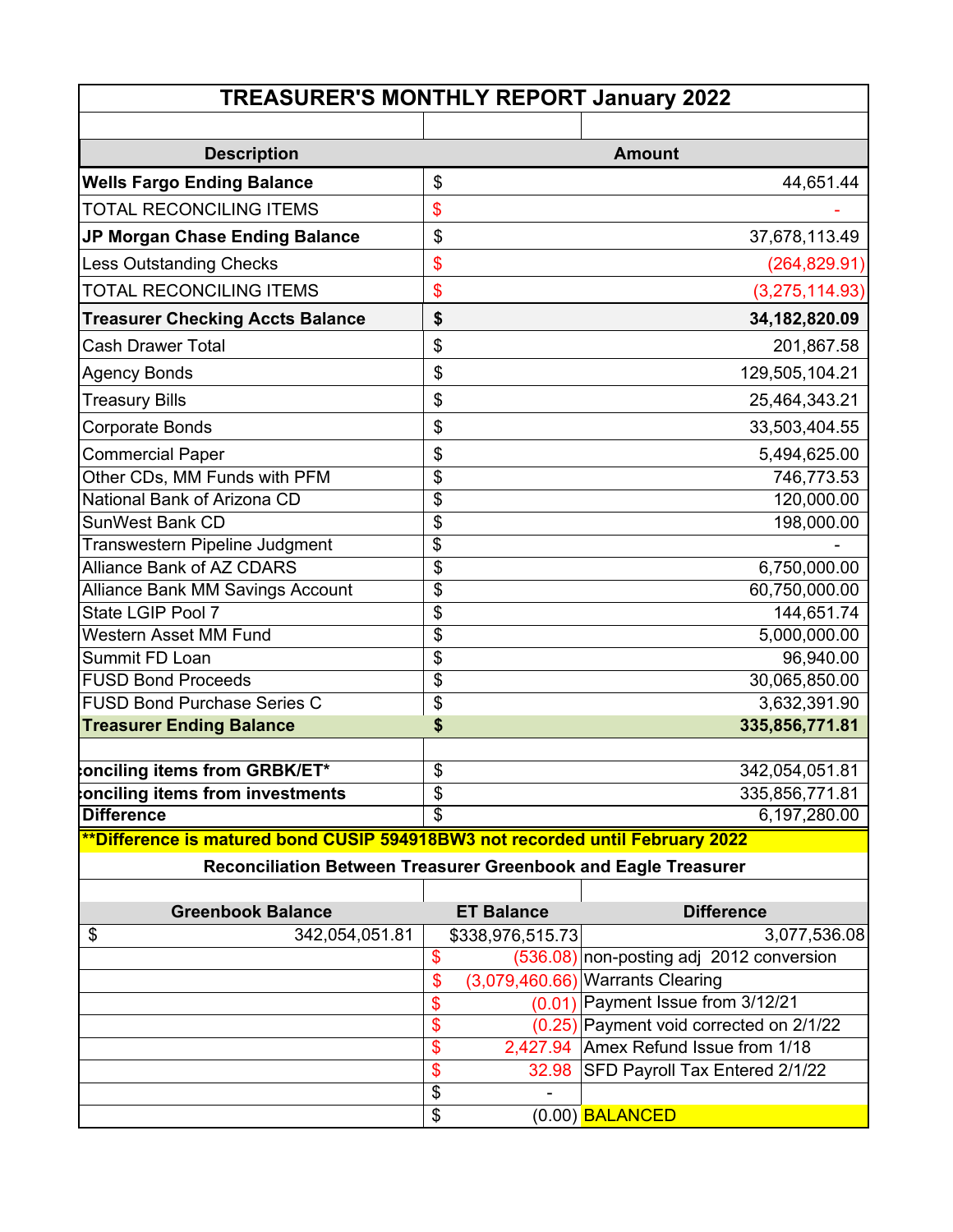

#### **COUNTY FUNDS 1/1/2022 - 1/31/2022**

| <b>Account Name</b>                                 | <b>Beginning</b><br><b>Balance</b> | <b>Receipts</b> | <b>Transfers</b> | <b>Disbursed</b>         | <b>Ending</b><br><b>Balance</b> |
|-----------------------------------------------------|------------------------------------|-----------------|------------------|--------------------------|---------------------------------|
| 100100 General County                               | \$31,791,990.17                    | \$5,382,025.08  | (\$4,482,712.40) | \$2,394.19               | \$32,693,697.04                 |
| 100200 Emp Benefit Trust                            | (\$173,651.16)                     |                 | (\$901.06)       |                          | (\$174,552.22)                  |
| 100400 Self Insured Trust                           | \$326,508.52                       | \$2,599.52      | (\$4,724.00)     |                          | \$324,384.04                    |
| 100500 Vacation/Sick Leave Liability                | \$95,024.10                        | \$39.13         |                  |                          | \$95,063.23                     |
| 100600 Revenue Shortfall/Non Dept'l                 | \$8,107,233.93                     | \$3,338.68      |                  |                          | \$8,110,572.61                  |
| 100700 FINANCIAL MANAGEMENT SYSTEM                  | \$1,012,308.36                     |                 | (\$370.00)       | $\sim$                   | \$1,011,938.36                  |
| 101599 PSPRS Contingency Reserve Fund               | \$750,000.00                       | \$20.27         |                  |                          | \$750,020.27                    |
| 101600 GF Computer Lease/Buy Project                | (\$171,885.62)                     |                 | (\$30,394.87)    | $\blacksquare$           | (\$202, 280.49)                 |
| 102000 Law Enforcement Retention Program            | \$479,131.29                       | \$200.70        |                  |                          | \$479,331.99                    |
| 103100 CDBG Reinvestments                           | (\$12,500.00)                      |                 |                  |                          | (\$12,500.00)                   |
| 103500 CDBG Wms Senior Center Van                   | \$0.31                             |                 |                  |                          | \$0.31                          |
| 105000 Forest Service Fees                          | \$1,419,366.80                     | \$632.06        |                  | $\blacksquare$           | \$1,419,998.86                  |
| 105100 FOREST FEES REVOLVING LOAN FUND              | \$2,356,303.74                     | \$970.36        |                  | $\overline{a}$           | \$2,357,274.10                  |
| 105200 Title III Forest Fees                        | \$201,865.79                       | \$83.13         |                  | $\blacksquare$           | \$201,948.92                    |
| 105599 Comm Dev Federal Grants                      | (\$104,760.00)                     |                 |                  |                          | (\$104,760.00)                  |
| 106899 BJA COVID-19 Emergency Funding               | (\$33,508.99)                      |                 | (\$8,307.53)     | $\blacksquare$           | (\$41,816.52)                   |
| 106999 ACESF Grant                                  | (\$44,854.07)                      |                 | (\$3,150.02)     |                          | (\$48,004.09)                   |
| 107199 American Rescue Plan                         | \$13,920,926.44                    | \$5,843.06      | (\$31,878.41)    | $\blacksquare$           | \$13,894,891.09                 |
| 107200 Transformative Learning Center Private Grant | \$8,589.60                         | \$3.54          |                  |                          | \$8,593.14                      |
| 107400 County School Fund                           | \$563,374.50                       | \$79,995.34     | (\$83,788.88)    | $\blacksquare$           | \$559,580.96                    |
| 110000 Haz Mat - Emergency Services                 | \$5,365.69                         |                 |                  |                          | \$5,365.69                      |
| 110100 EMERGENCY SERVICES-SUPPLIES                  | (\$144, 452.40)                    | \$146,525.02    | (\$20,454.02)    | $\blacksquare$           | (\$18,381.40)                   |
| 110200 State & Local Assist/PW                      | (\$184,321.17)                     |                 | (\$20,466.99)    |                          | (\$204,788.16)                  |
| 111999 Attorney General LE Funding Program          | \$240.81                           |                 |                  | $\overline{\phantom{a}}$ | \$240.81                        |
| 114599 Vehicle License Tax                          | \$97,240.67                        | \$32,730.29     | (\$19,410.62)    |                          | \$110,560.34                    |
| 115000 Special District Manager                     | (\$3.60)                           |                 |                  | $\overline{\phantom{a}}$ | (\$3.60)                        |
| 115200 Kachina Village General Funds                | \$5,537.44                         | \$2.28          |                  |                          | \$5,539.72                      |
| 116099 Superior Court Federal Grants                |                                    |                 | (\$5,110.00)     |                          | (\$5,110.00)                    |
| 120499 Court Security Improvements                  | \$1,575.00                         |                 | (\$1,375.00)     |                          | \$200.00                        |
| 124999 Parks Partnership Projects                   | \$565,574.53                       | \$84,265.40     |                  | $\blacksquare$           | \$649,839.93                    |
| 125099 State Grants - P&R                           | (\$46,726.68)                      |                 |                  |                          | (\$46,726.68)                   |
| 125100 Sheriffs Outside Pay                         | (\$8,634.98)                       |                 |                  | $\overline{\phantom{a}}$ | (\$8,634.98)                    |
| 125199 Miller Natural Resource Management           | \$520,916.30                       | \$218.20        |                  | $\overline{a}$           | \$521,134.50                    |
| 125200 Cannibus Eradication                         | \$111.70                           |                 |                  | $\blacksquare$           | \$111.70                        |
| 125400 Metro Unit                                   | \$59,624.33                        | \$24.60         | (\$6,222.14)     |                          | \$53,426.79                     |
| 125500 Boat Patrol                                  | \$94,965.42                        | \$56.42         | (\$21,415.88)    | $\blacksquare$           | \$73,605.96                     |
| 125599 Dependency AZ Title IV-E Public Defender     | \$62,423.80                        |                 | (\$1,626.16)     | $\overline{a}$           | \$60,797.64                     |
| 125699 Dependency AZ Title IV-E Legal Defender      | \$206,865.10                       |                 | (\$3,534.27)     |                          | \$203,330.83                    |
| 126300 Sheriff's Office Donations                   | \$30,477.98                        | \$12.55         |                  |                          | \$30,490.53                     |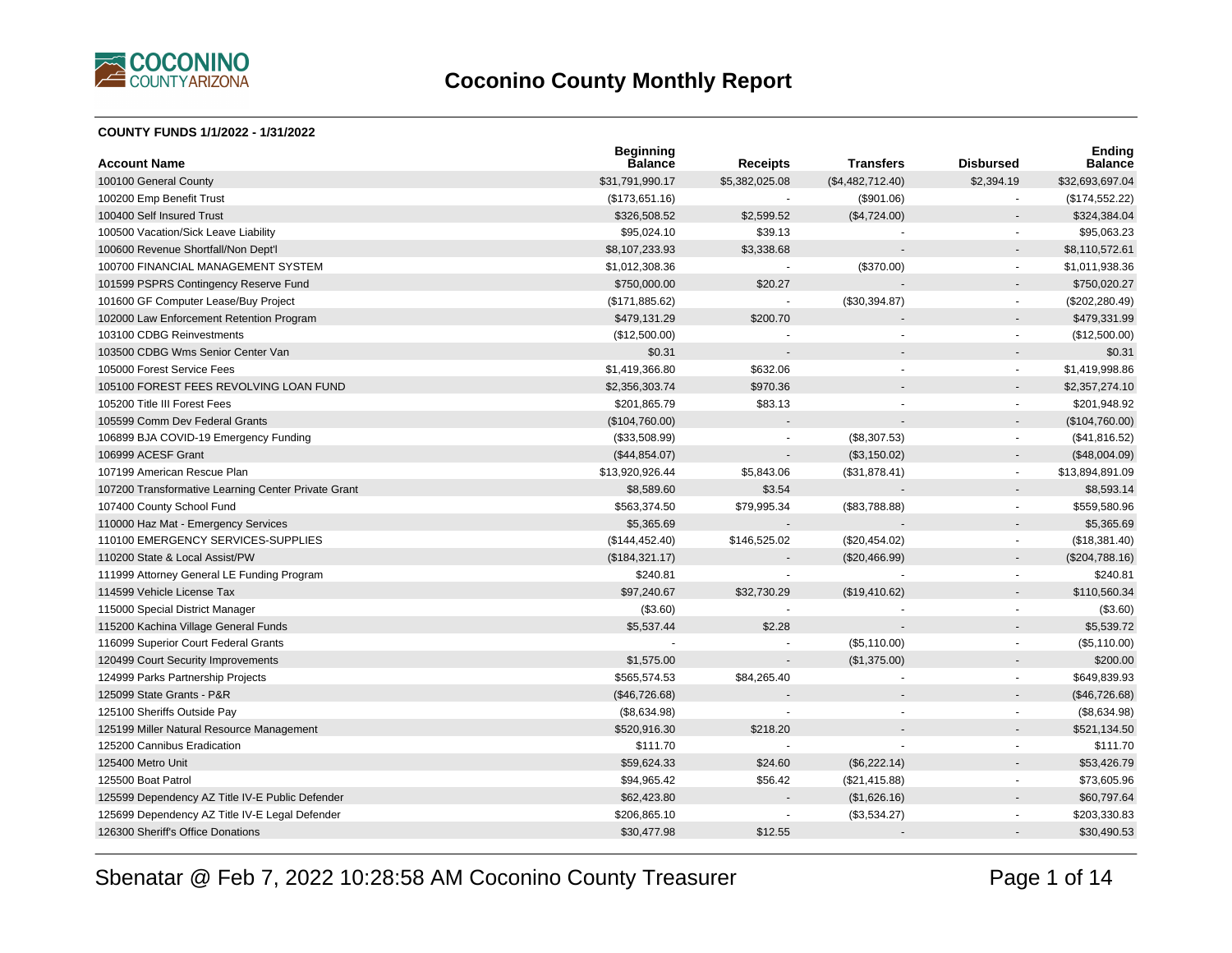

| COUNTY FUNDS 1/1/2022 - 1/31/2022                    |                  |                |                  |                          |                  |
|------------------------------------------------------|------------------|----------------|------------------|--------------------------|------------------|
| 126400 Sheriff State Grants                          | \$0.03           |                |                  |                          | \$0.03           |
| 126900 GOV OFC HGWY SAFETY GRANTS                    | (\$263.13)       | \$1.77         | (\$273.04)       |                          | (\$534.40)       |
| 127000 COPS More Civilian                            | \$0.01           |                |                  | $\blacksquare$           | \$0.01           |
| 127200 Jail Improvement/Enhanc                       | \$274,699.00     | \$11,653.05    | (\$3,041.78)     |                          | \$283,310.27     |
| 127400 Inmate Welfare                                | \$515,706.66     | \$32,337.64    | (\$14,093.59)    | $\blacksquare$           | \$533,950.71     |
| 127500 BJALLEBG                                      | \$52.54          |                |                  |                          | \$52.54          |
| 128300 RATE Gang Task Force                          | (\$4,754.43)     | \$9,587.96     |                  | $\mathbf{r}$             | \$4,833.53       |
| 128400 Protective Vest Grant                         | \$767.25         |                |                  |                          | \$767.25         |
| 128700 Tactical Team Equipment-State Homeland Securi | (\$1,917.21)     | \$1,747.76     |                  |                          | (\$169.45)       |
| 129400 DUI Impound Fees                              | \$24,385.20      | \$460.04       |                  | $\overline{\phantom{a}}$ | \$24,845.24      |
| 129800 Officers Safety Equipment                     | \$63,883.58      | \$26.31        | \$37,648.94      | $\mathbf{r}$             | \$101,558.83     |
| 129900 Officer Equipment ARS 41-1724                 | \$4,064.04       | \$1.67         |                  | $\blacksquare$           | \$4,065.71       |
| 131599 Federal Grants                                | \$718,633.90     | \$142,920.29   | (\$154, 298.35)  | $\blacksquare$           | \$707,255.84     |
| 131699 State Grants                                  | \$485,366.60     | \$34,048.12    | (\$86,496.77)    |                          | \$432,917.95     |
| 131799 Private Grants                                | \$40,682.11      |                |                  | $\blacksquare$           | \$40,682.11      |
| 131899 Health District                               | (\$533,786.06)   | \$512,669.23   | \$2,315,371.08   | $\overline{a}$           | \$2,294,254.25   |
| 131999 WIOA                                          | (\$249,689.11)   | $\sim$         | (\$93,321.98)    | $\blacksquare$           | (\$343,011.09)   |
| 132000 Sch Based/Sch Linked                          |                  | \$5,000.00     |                  | $\blacksquare$           | \$5,000.00       |
| 132099 Community Services                            | \$84,353.19      | \$35.57        | (\$120.03)       | $\overline{\phantom{a}}$ | \$84,268.73      |
| 132199 ADOH Housing                                  | \$61,075.73      | \$30.97        | (\$4,666.10)     | $\overline{a}$           | \$56,440.60      |
| 132299 Senior Services                               | (\$283,652.37)   | \$32,118.60    | (\$65,554.98)    | $\blacksquare$           | (\$317,088.75)   |
| 132399 Home Care                                     | (\$58,936.11)    | \$280.50       | (\$16,696.91)    |                          | (\$75,352.52)    |
| 132499 Social Services                               | (\$694,992.50)   | \$142,111.86   | (\$136, 165.24)  | $\blacksquare$           | (\$689,045.88)   |
| 132599 Individual Development Acct                   | \$30,569.72      | \$12.80        |                  | $\overline{\phantom{a}}$ | \$30,582.52      |
| 132699 Career Center                                 | \$10,234.51      |                |                  | $\mathbf{r}$             | \$10,234.51      |
| 132799 Self-funded Programs                          | \$165,689.55     | \$28,276.59    | (\$24,132.04)    | $\blacksquare$           | \$169,834.10     |
| 132899 COVID-19 Grants                               | (\$1,956,924.11) | \$15,525.98    | (\$146,379.72)   | $\blacksquare$           | (\$2,087,777.85) |
| 132999 Justice Reinvestment ARS 3682863              | \$27,419.50      | \$42,017.34    |                  | $\overline{\phantom{a}}$ | \$69,436.84      |
| 133099 County COVID-19 Response                      | \$30,729.36      | \$35,414.22    | (\$1,930.52)     | $\blacksquare$           | \$64,213.06      |
| 133100 Health                                        | \$3,249,796.64   | \$109,234.72   | (\$3,289,796.92) | $\blacksquare$           | \$69,234.44      |
| 133800 Local Regis & Stat                            | (\$150.00)       |                |                  |                          | (\$150.00)       |
| 134200 AZ Nutrition Network/Hith                     | (\$100.00)       |                |                  |                          | (\$100.00)       |
| 136500 FTF NUTRITION ED & OBESITY PREVENTION         | \$99.68          |                | ٠                | $\blacksquare$           | \$99.68          |
| 137000 FTF - Navajo County Subcontract               | \$120.19         |                |                  |                          | \$120.19         |
| 140300 Weed & Seed                                   | \$0.01           |                | ä,               | $\blacksquare$           | \$0.01           |
| 141000 TANF Case Mgmt                                | \$0.01           |                |                  |                          | \$0.01           |
| 141199 County Admin Federal Grants                   | (\$144.61)       | $\overline{a}$ | $\blacksquare$   | $\blacksquare$           | (\$144.61)       |
| 142300 Home Delivered Meals                          | \$0.34           |                |                  |                          | \$0.34           |
| 142700 Home Program                                  | (\$13,024.67)    |                |                  | $\overline{\phantom{a}}$ | (\$13,024.67)    |
| 143200 EECBG Energy Efficiency & Conversion Block Gr | \$26,625.92      |                |                  | $\blacksquare$           | \$26,625.92      |
| 145200 Family Counseling                             | \$5,520.91       | \$1.97         | (\$2,340.00)     |                          | \$3,182.88       |
|                                                      |                  |                |                  |                          |                  |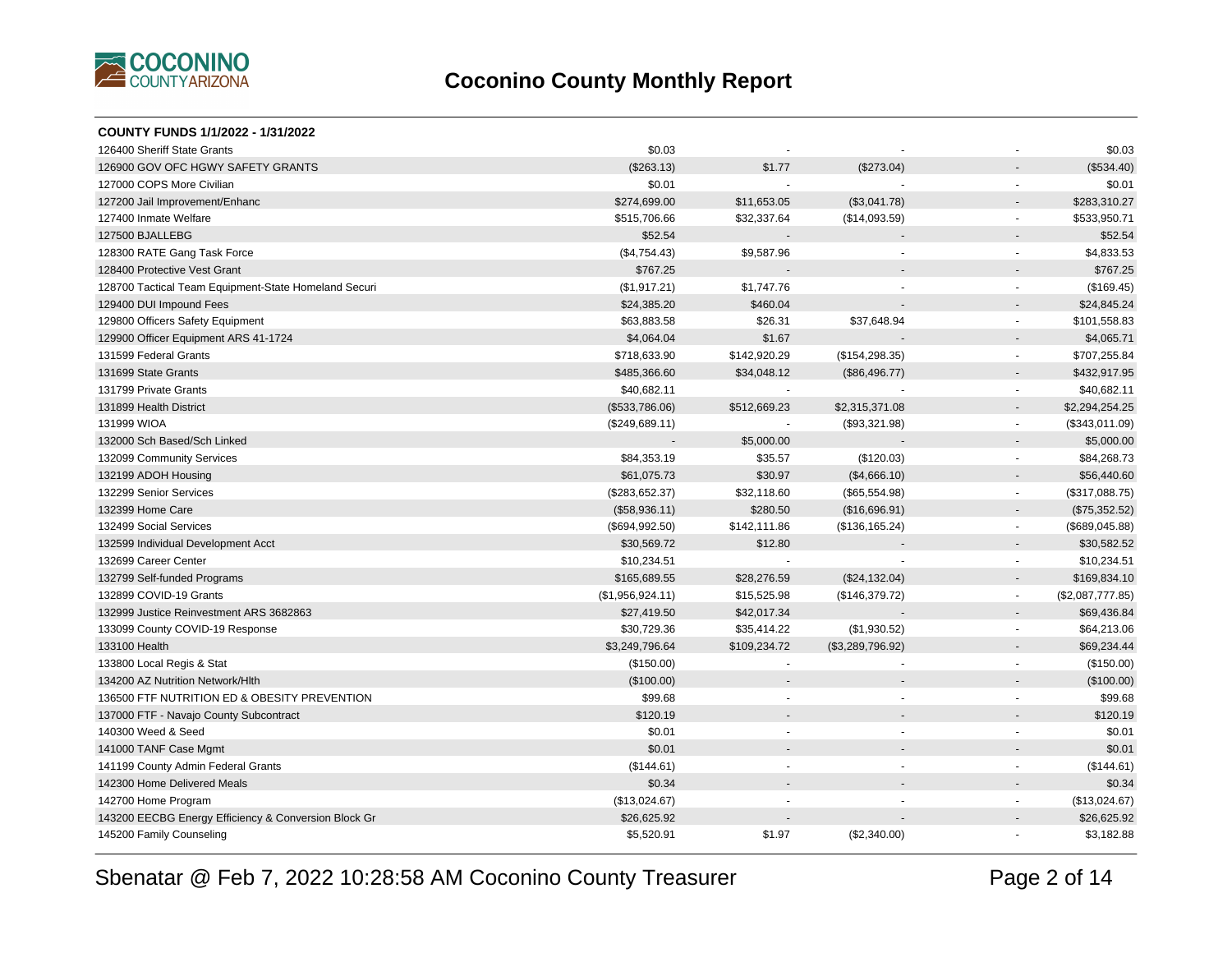

| COUNTY FUNDS 1/1/2022 - 1/31/2022                    |               |             |                |                          |                |
|------------------------------------------------------|---------------|-------------|----------------|--------------------------|----------------|
| 145300 Juvenile Probation Svc                        | \$156,593.60  | \$458.57    | (\$15,880.45)  |                          | \$141,171.72   |
| 145500 CASA                                          | \$12,390.10   | \$27.24     | (\$15,923.76)  | $\blacksquare$           | (\$3,506.42)   |
| 145800 Juvenile AmeriCorps Grant                     | \$0.03        |             |                |                          | \$0.03         |
| 145900 Juv Treatment Svcs                            | \$207,439.69  | \$151.75    | (\$51,208.22)  | $\blacksquare$           | \$156,383.22   |
| 146100 JCRF Step Up Proctor House                    | \$255.51      | \$0.11      |                | $\blacksquare$           | \$255.62       |
| 146200 Diversion Consequences Juv                    | \$17,864.43   | \$23.78     | (\$14,070.21)  | $\overline{\phantom{a}}$ | \$3,818.00     |
| 146300 Juvenile Probation State Aid                  | (\$1,550.72)  | \$12.62     | (\$11,111.90)  | $\blacksquare$           | (\$12,650.00)  |
| 146400 USDA Food Grant                               | \$3,387.64    | \$1.30      |                | $\blacksquare$           | \$3,388.94     |
| 146500 DOC Status Offender                           | \$0.02        |             |                |                          | \$0.02         |
| 146600 Property Crime Class                          | \$2.40        |             |                | $\blacksquare$           | \$2.40         |
| 146800 Diversion Intake Juv                          | \$789.59      | \$58.83     | (\$47,016.40)  |                          | (\$46,167.98)  |
| 147100 Detention Enhancement                         | \$239.52      | \$0.10      |                | $\blacksquare$           | \$239.62       |
| 147400 JVRIA Juv                                     | \$1,724.37    |             | (\$1,795.89)   | $\overline{\phantom{a}}$ | (\$71.52)      |
| 147500 Juv Diversion Fees                            | \$113,729.11  | \$1,167.89  | (\$592.26)     | $\blacksquare$           | \$114,304.74   |
| 147700 Juvenile Accountability Incentive Block Grant | \$106.24      |             |                | $\overline{\phantom{a}}$ | \$106.24       |
| 147900 Juvenile Court Unclaimed Funds                | \$27,579.50   |             |                | $\blacksquare$           | \$27,579.50    |
| 148000 DCPI Grant                                    | \$66.91       | \$0.03      |                |                          | \$66.94        |
| 148400 Emancipation Administrative Costs Funds       | \$79.72       | \$0.03      |                | $\blacksquare$           | \$79.75        |
| 148500 Probation Fees Over \$40.00                   | \$151,740.49  | \$157.48    | (\$12,000.00)  | $\blacksquare$           | \$139,897.97   |
| 148600 Diversion Fees Over \$40.00                   | \$72,314.13   | \$134.27    |                | $\blacksquare$           | \$72,448.40    |
| 148700 JCRF - Day Night Program                      | \$8.89        |             |                |                          | \$8.89         |
| 148800 JCRF-Juvenile Step Up Mentoring Prgm          | \$0.42        |             |                | $\sim$                   | \$0.42         |
| 149000 CASA VOCA                                     | (\$19,445.09) | \$19,914.00 | (\$6,796.66)   | $\overline{\phantom{a}}$ | (\$6,327.75)   |
| 149200 PIC Act                                       | \$53,410.02   | \$21.88     |                | $\blacksquare$           | \$53,431.90    |
| 149400 JCRF STEP UP TRANSITION SCHOOL                | \$186.81      | \$0.08      |                |                          | \$186.89       |
| 149600 Juvenile IPS                                  | \$34,083.09   | \$82.42     | (\$50,583.19)  | $\blacksquare$           | (\$16,417.68)  |
| 149700 JCEF PROBATION SURCHARGE-STANDARD SUPPLE      | \$0.30        |             |                |                          | \$0.30         |
| 149800 JCEF PROBATION SURCHARGE-INTENSIVE PROB       | \$0.22        |             |                | $\overline{a}$           | \$0.22         |
| 152100 Adult Probation State Enhancement Fund        | (\$71,160.23) | \$94.75     | (\$100,721.73) | $\overline{\phantom{a}}$ | (\$171,787.21) |
| 152400 IPS (Intensive Prob Adult)                    | \$7,906.12    | \$113.25    | (\$93,000.74)  | $\blacksquare$           | (\$84,981.37)  |
| 152500 Work Furlough Program                         | \$64,082.92   | \$26.97     | (\$435.85)     | $\overline{\phantom{a}}$ | \$63,674.04    |
| 153000 Interstate Compact Program                    | \$4,164.86    | \$452.10    |                | $\blacksquare$           | \$4,616.96     |
| 153100 Drug Treatment & Eda Prob                     | \$20,909.40   | \$19.01     | (\$8,270.92)   |                          | \$12,657.49    |
| 154500 Deferred ProsecA prob                         | \$15,687.24   | \$6,981.69  | (\$17,858.88)  | $\blacksquare$           | \$4,810.05     |
| 154700 Comm Punish ProA Prob                         | \$38,373.85   | \$32.16     | (\$9,285.94)   |                          | \$29,120.07    |
| 154800 Probation SvcsA prob                          | \$193,034.57  | \$20,467.90 | (\$25,869.62)  | $\overline{\phantom{a}}$ | \$187,632.85   |
| 155200 JCEF Time Pmt Sup Ct local                    | \$75,009.24   | \$2,065.58  |                | $\overline{\phantom{a}}$ | \$77,074.82    |
| 155600 Fill the Gap Sup Crt                          | \$265,228.34  | \$78.82     | (\$21,142.18)  | $\blacksquare$           | \$244,164.98   |
| 155700 Model Court Sup Crt                           | (\$2,722.93)  |             | (\$2,027.30)   | $\overline{a}$           | (\$4,750.23)   |
| 155800 ND Case Processing                            | (\$4,931.69)  |             | (\$1,585.15)   | $\blacksquare$           | (\$6,516.84)   |
| 156200 Probate Enhancement Fees                      | (\$7,201.86)  | \$1,650.00  | (\$3,259.08)   |                          | (\$8,810.94)   |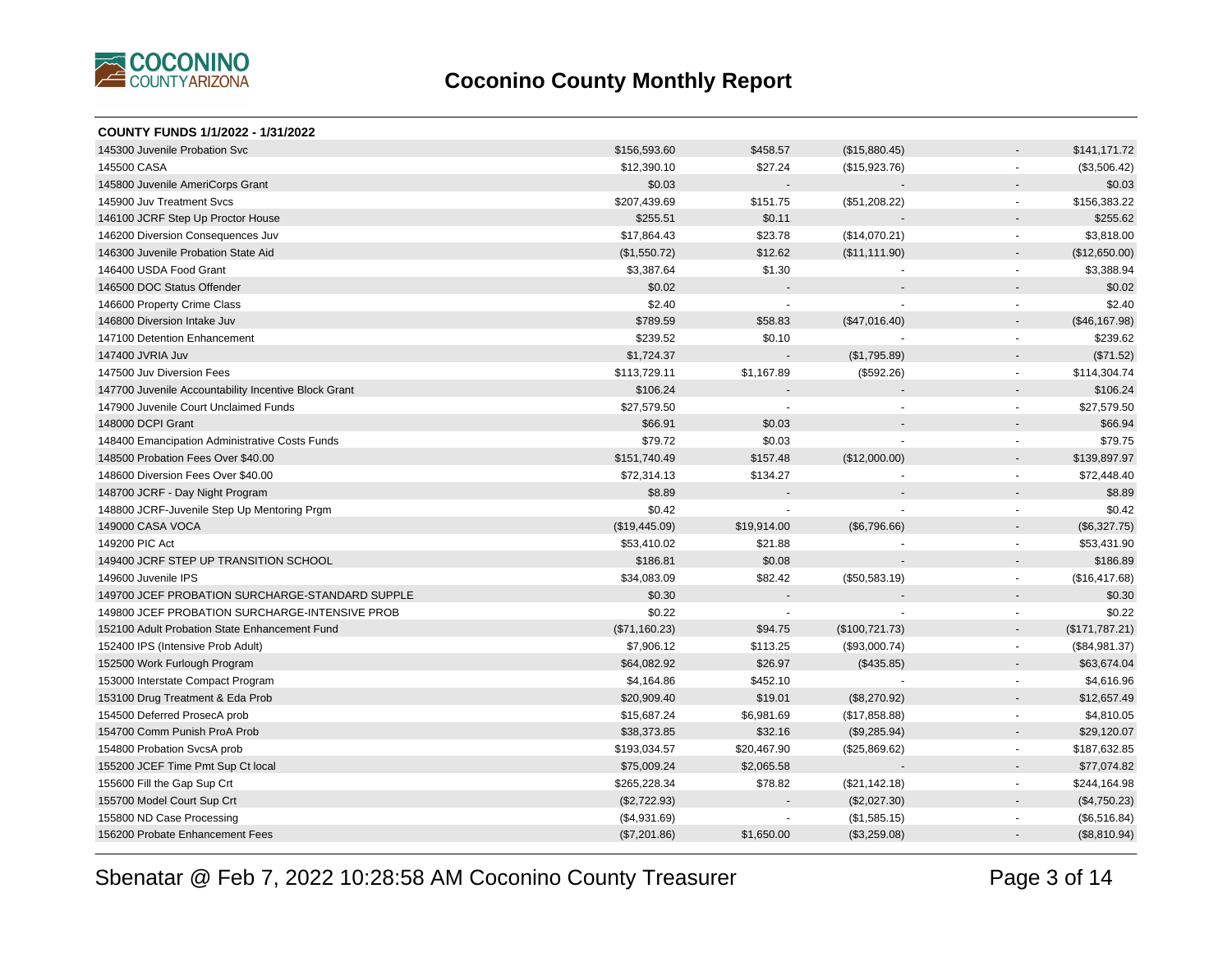

| COUNTY FUNDS 1/1/2022 - 1/31/2022               |                |                          |               |                          |                |
|-------------------------------------------------|----------------|--------------------------|---------------|--------------------------|----------------|
| 156300 Drug Court Expansion Grant               | \$0.18         |                          |               |                          | \$0.18         |
| 156500 Adult Drug Court Grant - FY07 Only       | (\$8,460.99)   |                          | (\$10,095.00) |                          | (\$18,555.99)  |
| 156700 Arizona License Plate Grant              | \$1,094.20     | $\overline{a}$           |               |                          | \$1,094.20     |
| 156900 Forest Highlands Foundation              | \$2,279.70     |                          | (\$2,300.00)  |                          | (\$20.30)      |
| 157199 PSPRS Contingency Debt Service           | (\$286,095.67) |                          |               | $\sim$                   | (\$286,095.67) |
| 157800 ADR Grant Ct Admin                       | (\$19,224.81)  | \$270.00                 | (\$4,060.45)  |                          | (\$23,015.26)  |
| 157900 COURT ENHANCEMENT FUND-SUPERIOR COURT    | \$291,801.88   | \$9,633.75               | (\$3,864.96)  | $\sim$                   | \$297,570.67   |
| 158500 Conciliation Court                       | \$54,042.05    | \$3,722.96               | (\$3,997.10)  |                          | \$53,767.91    |
| 158600 Drug Enforcement Admin                   | (\$10,913.86)  |                          | (\$3,937.52)  |                          | (\$14,851.38)  |
| 158900 Law Library                              | \$43,970.15    | \$4,279.43               | (\$13,774.88) | $\overline{\phantom{a}}$ | \$34,474.70    |
| 160300 JCEF Time Pmt-Flag JP local              | \$132,548.77   | \$1,437.64               |               | $\sim$                   | \$133,986.41   |
| 160400 JCEF Time Pmt-Fred JP local              | \$33,545.10    | \$61.28                  |               |                          | \$33,606.38    |
| 160500 JCEF Time Pmt-Page JP local              | \$18,754.55    | \$334.91                 |               |                          | \$19,089.46    |
| 160600 JCEF Time Pmt-Wms JP local               | \$52,974.68    | \$332.28                 |               |                          | \$53,306.96    |
| 161000 Local Fill The Gap                       | \$122,648.56   | \$21,260.40              |               | $\overline{\phantom{a}}$ | \$143,908.96   |
| 161200 ACJC FLAG IMPROVEMENT GRANT              | (\$13,257.85)  |                          |               |                          | (\$13,257.85)  |
| 162400 CPAF/Flag JC                             | \$0.09         | $\overline{\phantom{a}}$ |               | $\overline{\phantom{a}}$ | \$0.09         |
| 162500 COURT ENHANCEMENT FUND-FLAGSTAFF JUSTICE | \$177,687.41   | \$16,848.88              | (\$11,449.78) |                          | \$183,086.51   |
| 162600 COURT ENHANCEMENT FUND-FREDONIA JUSTICE  | \$143,993.94   | \$905.33                 |               | $\sim$                   | \$144,899.27   |
| 162700 COURT ENHANCEMENT FUND-PAGE JUSTICE COUR | \$161,663.99   | \$3,158.50               | (\$21,740.73) |                          | \$143,081.76   |
| 162800 COURT ENHANCEMENT FUND-WILLIAMS JUSTICE  | \$233,819.77   | \$2,694.76               | (\$2,167.32)  | $\sim$                   | \$234,347.21   |
| 162900 Court Security Improvements              | \$43,246.76    | \$32.50                  |               |                          | \$43,279.26    |
| 163000 \$1 Judicial Productivity Units Fee      | \$106,784.67   | \$1,661.62               |               | $\sim$                   | \$108,446.29   |
| 163400 County Space Plan                        | \$2,763,728.61 | \$3,166.66               |               |                          | \$2,766,895.27 |
| 163700 Asset Repair & Replacement               | \$819,129.25   | \$351.63                 | (\$5,592.95)  | $\sim$                   | \$813,887.93   |
| 163800 Capital Projects Phase II                | \$1,648.41     | \$0.68                   |               |                          | \$1,649.09     |
| 164000 Huffer Lane Escrow                       | \$443,669.90   | \$194.31                 |               | $\blacksquare$           | \$443,864.21   |
| 168100 Public Defender Training                 | \$51,175.67    | \$27.25                  | (\$1,893.00)  |                          | \$49,309.92    |
| 168300 Fees for Services PD                     | (\$1,214.77)   | $\overline{\phantom{a}}$ | \$3,673.52    |                          | \$2,458.75     |
| 169100 FTG-Aid Indigent Defense Legal Def       | \$6,457.03     | \$2.66                   |               |                          | \$6,459.69     |
| 169200 Fees for Services LD                     | \$60,190.13    | \$24.58                  | \$547.36      |                          | \$60,762.07    |
| 169300 Public Defender Training                 | \$4,403.76     | \$637.63                 | (\$608.32)    |                          | \$4,433.07     |
| 171000 SPOUSAL MAINTENANCE FUND                 | \$1,675.70     | \$167.15                 | (\$87.38)     | $\overline{\phantom{a}}$ | \$1,755.47     |
| 171100 DES IV-D Grant                           | (\$53,525.82)  | \$776.57                 |               |                          | (\$52,749.25)  |
| 172100 Integrated Family Court                  | \$4,878.20     | \$173.49                 |               | $\overline{\phantom{a}}$ | \$5,051.69     |
| 172200 Forfeiture Funds Clerk                   | \$2,406.57     | \$4.34                   | (\$1,271.73)  |                          | \$1,139.18     |
| 172300 Storage/Retrieval Clerk                  | \$13,535.72    | \$1,574.02               | (\$414.95)    | $\blacksquare$           | \$14,694.79    |
| 172600 Heritage Fund Grant                      | \$2,596.98     |                          |               |                          | \$2,596.98     |
| 172800 County Fair                              | \$734,436.55   | \$321.28                 | (\$12,882.55) | $\sim$                   | \$721,875.28   |
| 172900 County Racing                            | \$0.42         | \$0.10                   |               |                          | \$0.52         |
| 173000 Parks & Rec-Doney Park                   | \$0.24         | \$0.06                   |               |                          | \$0.30         |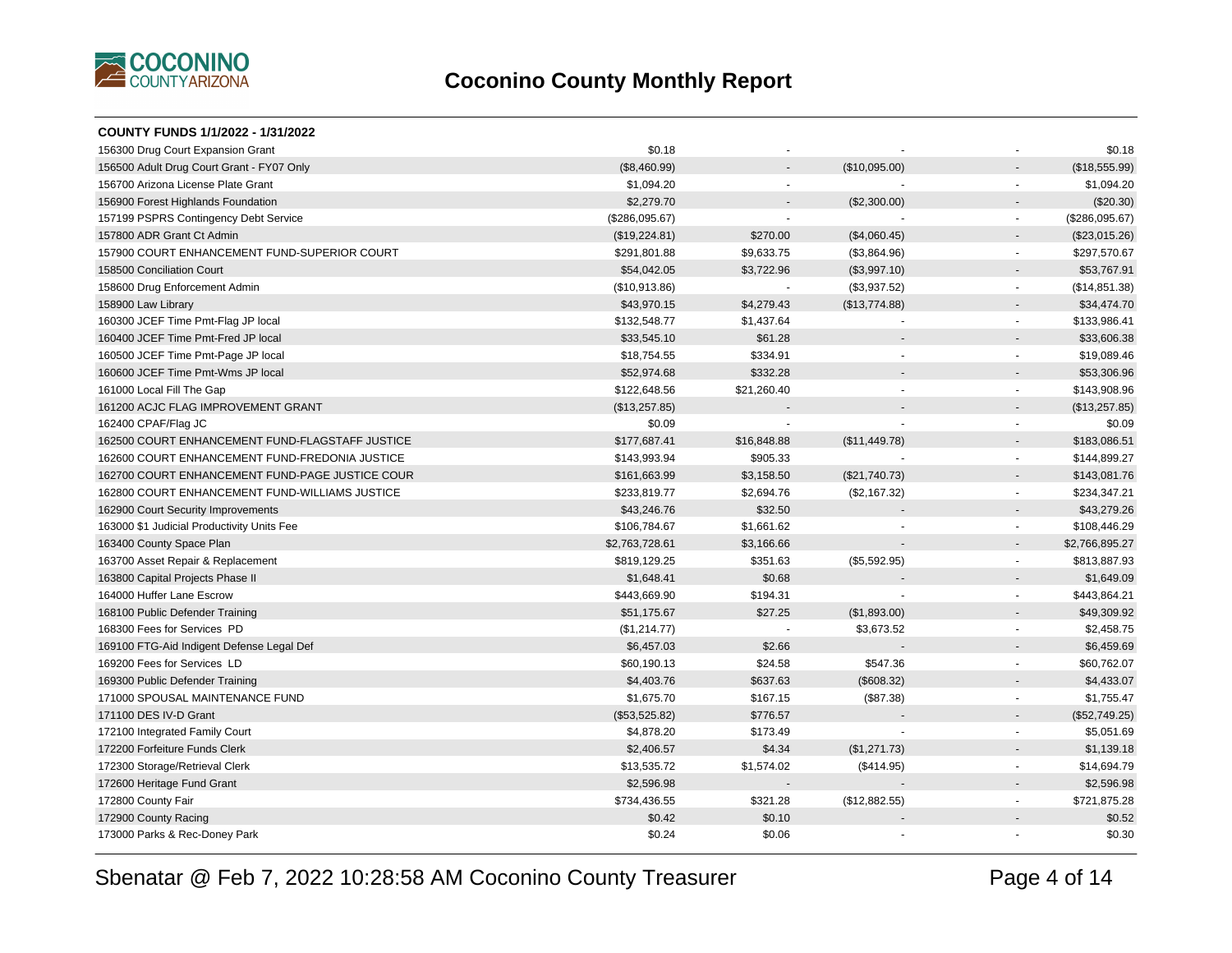

| <b>COUNTY FUNDS 1/1/2022 - 1/31/2022</b>           |                  |                          |                  |                          |                  |
|----------------------------------------------------|------------------|--------------------------|------------------|--------------------------|------------------|
| 173700 Forest Highlands #5 Trail Contrib           | \$0.03           | \$0.01                   |                  |                          | \$0.04           |
| 173900 Parks Capital Projects                      | \$1,257,640.46   | \$413,985.90             |                  |                          | \$1,671,626.36   |
| 174000 Parks & Open Space DS                       | \$4,017.71       | \$616.11                 |                  |                          | \$4,633.82       |
| 174300 Non- Interest Bearing P&R ASP Grant #680501 | \$2,331.40       | $\overline{\phantom{a}}$ |                  |                          | \$2,331.40       |
| 174700 AZGF Supplemental Agreement                 | \$8.15           | \$2.02                   |                  |                          | \$10.17          |
| 174800 RTP Grant-Ft Tuthill Trail System           | \$2,785.88       |                          |                  | $\sim$                   | \$2,785.88       |
| 174900 LWCF Grant-Bike Park and Restroom           | (\$547,977.06)   |                          |                  |                          | (\$547,977.06)   |
| 175100 Pretrial Intervention                       | \$77,772.10      | \$32.58                  |                  |                          | \$77,804.68      |
| 175200 Attorney Enhancement                        | \$233,335.08     | \$108.29                 |                  |                          | \$233,443.37     |
| 175300 VRIA-Atty Vic Rights                        | (\$13,887.67)    | \$1.92                   | (\$10,220.46)    |                          | (\$24,106.21)    |
| 175500 Anti Racketeering                           | \$504,499.16     | \$253.25                 |                  |                          | \$504,752.41     |
| 175700 DRUG PROSECUTION GRANT                      | (\$20,005.75)    | \$9,487.01               | (\$9,046.62)     |                          | (\$19,565.36)    |
| 176000 Victim Restitution-Atty                     | \$113,535.75     | \$46.03                  |                  |                          | \$113,581.78     |
| 176300 Victim Restitutions Interest                | \$8,048.95       | \$3.37                   |                  |                          | \$8,052.32       |
| 178000 Crim Just Records Impv Proj/Atty            | \$5,233.89       | \$2,066.85               |                  |                          | \$7,300.74       |
| 178100 State Aid to Count Attnys                   | \$20,721.11      | \$4,049.00               | (\$6,065.11)     | $\overline{\phantom{a}}$ | \$18,705.00      |
| 178200 Federal Anti Racketeering                   | \$357,568.85     |                          |                  |                          | \$357,568.85     |
| 179300 VOCA                                        | (\$7,250.63)     | \$3,306.00               | (\$4,399.62)     |                          | (\$8,344.25)     |
| 179400 Victim Comp-Atty                            | (\$51,011.07)    | \$44,291.91              |                  |                          | (\$6,719.16)     |
| 179900 Bad Check Prosec-Atty                       | \$4,470.46       | \$1.84                   |                  |                          | \$4,472.30       |
| 181800 Recorder Storage & Retrieval                | \$574,453.43     | \$11,803.05              | (\$623.43)       |                          | \$585,633.05     |
| 181900 Recorder Storage & Retrieval/Voter Tabul    | (\$42,228.95)    | $\blacksquare$           | (\$36,929.16)    |                          | (\$79,158.11)    |
| 182000 HAVA Block Grant                            | \$10,967.31      | \$4.52                   |                  |                          | \$10,971.83      |
| 182100 Voter Tabulation System Replacement         | \$307,224.12     | \$2,163.52               |                  | $\overline{\phantom{a}}$ | \$309,387.64     |
| 184000 Road Maintenance Sales Tax                  | \$13,091,389.31  | \$982,264.36             |                  |                          | \$14,073,653.67  |
| 184100 Road                                        | \$28,755,739.14  | \$1,319,747.29           | (\$1,026,485.91) |                          | \$29,049,000.52  |
| 184300 Forest Highlands Wetland Project            | \$1,309.28       | \$0.54                   |                  |                          | \$1,309.82       |
| 184400 Forest Highlands Wetland Investment         | \$72,014.19      |                          |                  |                          | \$72,014.19      |
| 184700 Mechanical Services                         | \$888,759.74     | \$29,599.52              | \$392,116.95     |                          | \$1,310,476.21   |
| 184900 Solid Waste                                 | (\$61,997.78)    | \$76,681.77              | (\$12,791.84)    |                          | \$1,892.15       |
| 185000 DOMESTIC PREPAREDNESS PROGRAM-WEAPONS OF    | \$0.68           |                          |                  |                          | \$0.68           |
| 185100 COMMUNITY EMERGENCY RESPONSE TEAM-CERT      | \$78.57          |                          |                  |                          | \$78.57          |
| 187900 Career Center Workforce Investment Act      | (\$0.38)         |                          |                  |                          | (\$0.38)         |
| 189500 Career Center JTPA Coconino Co              | \$0.09           | $\sim$                   |                  |                          | \$0.09           |
| 195000 Assessor Storage & Retrieval                | \$5,335.24       |                          |                  |                          | \$5,335.24       |
| 195500 Treasurer Taxpayer's Info Fund              | \$150,737.23     | \$1,163.23               |                  |                          | \$151,900.46     |
| 199800 Salary & Exp Clearing                       | \$438,393.28     |                          | \$9,550,947.05   | (\$9,162,171.05)         | \$827,169.28     |
| <b>COUNTY FUNDS TOTAL:</b>                         | \$117,493,869.41 | \$9,925,031.74           | \$1,798,017.58   | (\$9,159,776.86)         | \$120,057,141.87 |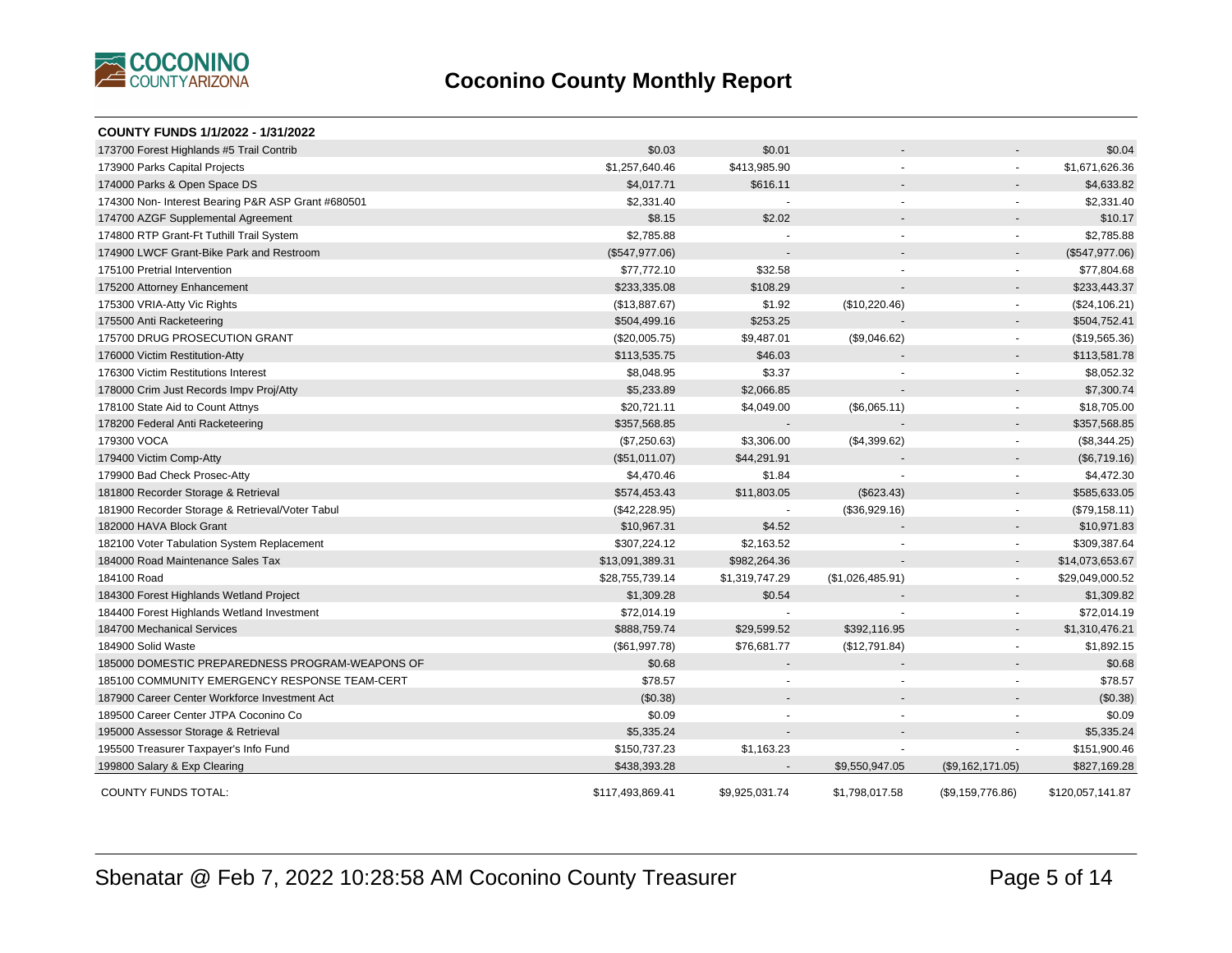

#### **FLAGSTAFF SD 1 1/1/2022 - 1/31/2022**

| <b>Account Name</b>                              | <b>Beginning</b><br>Balance        | <b>Receipts</b> | Transfers        | <b>Disbursed</b>  | <b>Ending</b><br><b>Balance</b> |
|--------------------------------------------------|------------------------------------|-----------------|------------------|-------------------|---------------------------------|
| 200100 Flagstaff SD1 Operations                  | \$22,252,704.23                    | \$1,926,706.58  | \$3,538,893.39   | (\$11,717,741.93) | \$16,000,562.27                 |
| 200115 Flagstaff SD1 Bond Rdm/Debt Svc           | \$5,274,561.41                     | \$162,042.47    |                  |                   | \$5,436,603.88                  |
| 200120 Flagstaff SD1 Non Levy                    | \$1,547,465.52                     | \$3,588,371.30  | (\$1,875,924.80) |                   | \$3,259,912.02                  |
| 200137 Flagstaff SD1 Bond Bldg Fund Ser C(2008)  | \$31,891.90                        |                 |                  |                   | \$31,891.90                     |
| 200138 Flagstaff SD1 Bond Bldg Fund Ser A (2019) | (\$1,451,205.37)                   | $\blacksquare$  |                  |                   | (\$1,451,205.37)                |
| 200139 Flagstaff SD1 Bond Bldg Fund Ser B (2017) | \$11,867,031.06                    | $\mathbf{r}$    | (\$1,383,354.66) | $\sim$            | \$10,483,676.40                 |
| 200150 Classroom Site-Flagstaff SD1              | \$6,247,239.16                     | \$2,309.24      | (\$279,613.93)   |                   | \$5,969,934.47                  |
| 200170 Flagstaf SD#1 Desegregation Funds         | \$1,401,092.15                     | \$40,273.50     |                  |                   | \$1,441,365.65                  |
| <b>FLAGSTAFF SD 1 TOTAL:</b>                     | \$47,170,780.06                    | \$5,719,703.09  | \$0.00           | (\$11,717,741.93) | \$41,172,741.22                 |
| WILLIAMS SD 2 1/1/2022 - 1/31/2022               |                                    |                 |                  |                   |                                 |
| <b>Account Name</b>                              | <b>Beginning</b><br><b>Balance</b> | <b>Receipts</b> | <b>Transfers</b> | <b>Disbursed</b>  | <b>Endina</b><br><b>Balance</b> |
| 200200 Williams SD2 OPERATIONS                   | \$4,277,609.79                     | \$190,104.74    | (\$27,333.01)    | (\$558,317.93)    | \$3,882,063.59                  |
| 200215 Williams SD2 Bond Rdm/Debt Svc            | \$162.72                           | $\mathbf{r}$    |                  |                   | \$162.72                        |
| 200220 Williams SD2 Non Levy                     | \$3,554,729.44                     | \$225,830.14    | \$27,333.01      |                   | \$3,807,892.59                  |
| 200250 Classroom Site Williams SD2               | \$306,102.03                       | \$121.84        |                  |                   | \$306,223.87                    |
| <b>WILLIAMS SD 2 TOTAL:</b>                      | \$8,138,603.98                     | \$416,056.72    | \$0.00           | (\$558,317.93)    | \$7,996,342.77                  |
| GRAND CANYON SD 4 1/1/2022 - 1/31/2022           |                                    |                 |                  |                   |                                 |
| <b>Account Name</b>                              | <b>Beginning</b><br><b>Balance</b> | <b>Receipts</b> | <b>Transfers</b> | <b>Disbursed</b>  | <b>Ending</b><br><b>Balance</b> |
| 200400 Grand Canyon SD4 OPERATIONS               | \$2,807,391.98                     | \$99,722.99     | \$192,650.22     | (\$497,665.11)    | \$2,602,100.08                  |
| 200405 ASAE 1% CAP ADJ                           | (\$27,134.98)                      | (\$36.44)       |                  |                   | (\$27,171.42)                   |
| 200415 Grand Canyon SD4 Bond Rdm/Debt Svc        | \$2,218.93                         |                 |                  |                   | \$2,218.93                      |
| 200420 Grand Canyon SD4 Non Levy                 | \$998,641.25                       | \$168,160.72    | (\$181, 258.79)  |                   | \$985,543.18                    |
| 200445 Grand Canyon SD4 Deficiencies Correction  | \$113.20                           |                 |                  |                   | \$113.20                        |
| 200450 Classroom Site-Grand Canyon SD4           | \$108,476.72                       | \$44.65         | (\$11,391.43)    |                   | \$97,129.94                     |
| <b>GRAND CANYON SD 4 TOTAL:</b>                  | \$3,889,707.10                     | \$267,891.92    | \$0.00           | (\$497,665.11)    | \$3,659,933.91                  |
| CHEVELON SD 5 1/1/2022 - 1/31/2022               |                                    |                 |                  |                   |                                 |
| <b>Account Name</b>                              | <b>Beginning</b><br><b>Balance</b> | <b>Receipts</b> | <b>Transfers</b> | <b>Disbursed</b>  | <b>Ending</b><br><b>Balance</b> |
| 200500 Chevelon SD5 OPERATIONS                   | \$508,563.37                       | \$17,799.44     |                  | (\$19,509.50)     | \$506,853.31                    |
| 200520 Chevelon SD5 Non levy                     | \$185,656.71                       | \$77.77         |                  |                   | \$185,734.48                    |
| CHEVELON SD 5 TOTAL:                             | \$694,220.08                       | \$17,877.21     | \$0.00           | (\$19,509.50)     | \$692,587.79                    |
|                                                  |                                    |                 |                  |                   |                                 |
| FREDONIA SD 6 1/1/2022 - 1/31/2022               |                                    |                 |                  |                   |                                 |
| <b>Account Name</b>                              | <b>Beginning</b><br><b>Balance</b> | <b>Receipts</b> | <b>Transfers</b> | <b>Disbursed</b>  | Ending<br><b>Balance</b>        |

Sbenatar @ Feb 7, 2022 10:28:58 AM Coconino County Treasurer

Page 6 of 14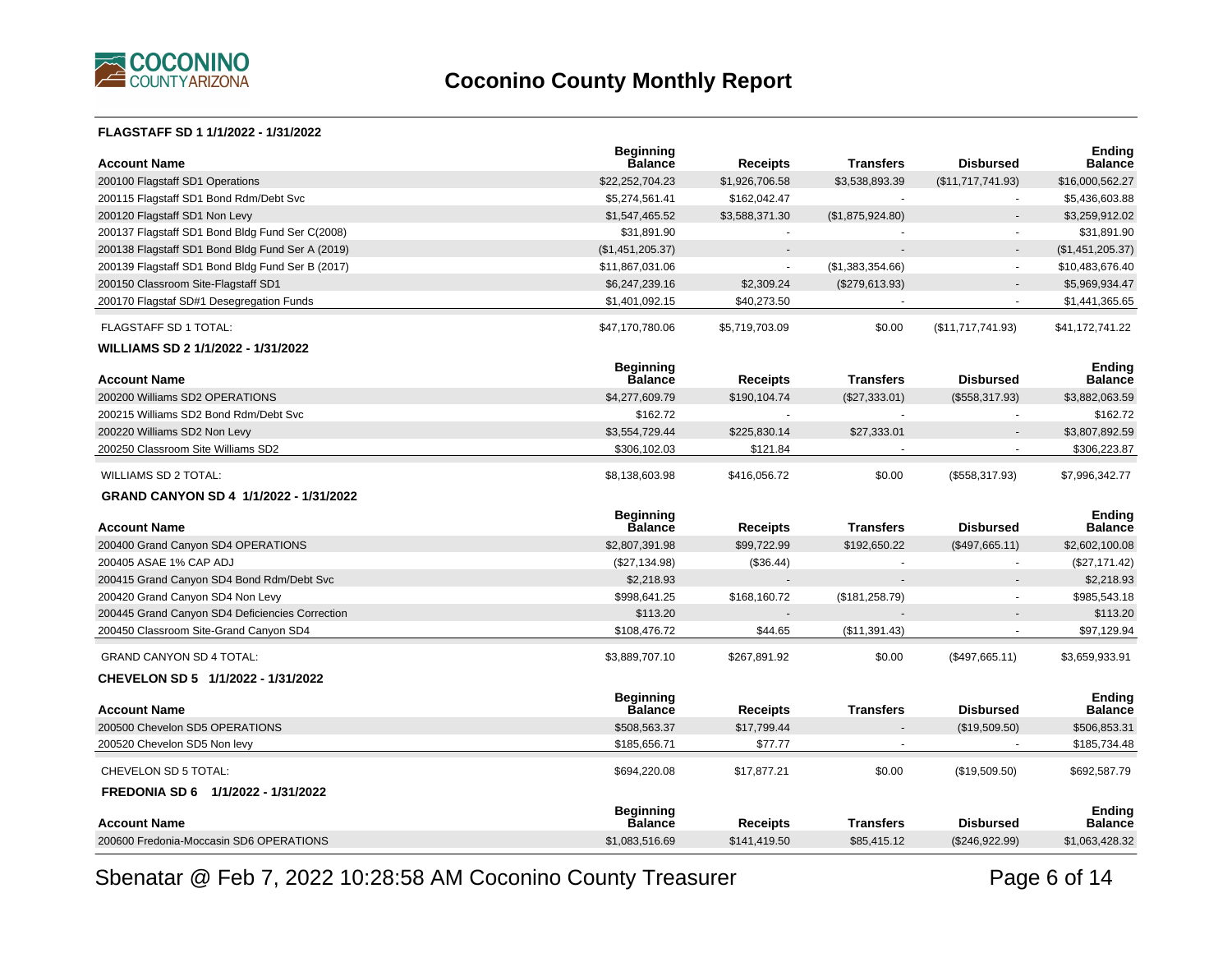

| FREDONIA SD 6 1/1/2022 - 1/31/2022              |                                    |                 |                  |                  |                                 |
|-------------------------------------------------|------------------------------------|-----------------|------------------|------------------|---------------------------------|
| 200620 Fredonia-Moccasin SD6 Non Levy           | \$2,343,787.94                     | \$54,491.93     | (\$82,165.77)    |                  | \$2,316,114.10                  |
| 200650 Classroom Site-Fredonia Moccasin SD6     | \$113,479.05                       | \$37.15         | (\$3,249.35)     |                  | \$110,266.85                    |
| FREDONIA SD 6 TOTAL:                            | \$3,540,783.68                     | \$195,948.58    | \$0.00           | (\$246,922.99)   | \$3,489,809.27                  |
| PAGE SD 8 1/1/2022 - 1/31/2022                  |                                    |                 |                  |                  |                                 |
|                                                 | <b>Beginning</b>                   |                 |                  |                  | <b>Ending</b>                   |
| <b>Account Name</b>                             | <b>Balance</b>                     | <b>Receipts</b> | <b>Transfers</b> | <b>Disbursed</b> | Balance                         |
| 200800 Page SD8 OPERATIONS                      | \$5,904,557.29                     | \$1,179,288.46  | \$920,198.49     | (\$2,441,022.91) | \$5,563,021.33                  |
| 200815 Page SD8 Bond Rdm/Debt Svc               | \$991.47                           |                 |                  | ÷.               | \$991.47                        |
| 200820 Page SD8 Non Levy                        | \$7,239,794.34                     | \$964,768.05    | (\$892,432.52)   |                  | \$7,312,129.87                  |
| 200850 Classroom Site-Page SD8                  | \$2,477,966.43                     | \$957.68        | (\$27,765.97)    |                  | \$2,451,158.14                  |
| PAGE SD 8 TOTAL:                                | \$15,623,309.53                    | \$2,145,014.19  | \$0.00           | (\$2,441,022.91) | \$15,327,300.81                 |
| MAINE SD 10 1/1/2022 - 1/31/2022                |                                    |                 |                  |                  |                                 |
|                                                 | <b>Beginning</b>                   |                 |                  |                  | <b>Ending</b>                   |
| <b>Account Name</b>                             | <b>Balance</b>                     | <b>Receipts</b> | <b>Transfers</b> | <b>Disbursed</b> | Balance                         |
| 201000 Maine Consolidated SD10 OPERATIONS       | \$660,347.79                       | \$45,470.52     | \$26,240.14      | (\$255,940.49)   | \$476,117.96                    |
| 201020 Maine Consolidated SD10 Non Levy         | \$83,308.92                        | \$57,106.17     | (\$25,775.57)    | $\blacksquare$   | \$114,639.52                    |
| 201050 Classroom Site-Maine Consolidated SD10   | \$21,573.01                        | \$3.44          | (\$464.57)       |                  | \$21,111.88                     |
| 201055 Maine Consolidated SD10 New School Facil | \$6.558.31                         | \$2.75          |                  | $\sim$           | \$6,561.06                      |
| MAINE SD 10 TOTAL:                              | \$771,788.03                       | \$102,582.88    | \$0.00           | (\$255,940.49)   | \$618,430.42                    |
| TUBA CITY SD 15 1/1/2022 - 1/31/2022            |                                    |                 |                  |                  |                                 |
|                                                 | <b>Beginning</b>                   |                 |                  |                  | <b>Ending</b>                   |
| <b>Account Name</b>                             | Balance                            | Receipts        | <b>Transfers</b> | <b>Disbursed</b> | Balance                         |
| 201500 Tuba City SD15 Levy                      | \$3,127,852.38                     | \$583,963.88    | \$2,030,460.70   | (\$2,180,507.98) | \$3,561,768.98                  |
| 201515 Tuba City SD15 Bond Rdm/Debt Svc         | \$987.79                           | \$489.25        |                  |                  | \$1,477.04                      |
| 201520 Tuba City SD15 Non Levy                  | \$29,768,379.34                    | \$3,023,068.78  | (\$1,986,585.26) |                  | \$30,804,862.86                 |
| 201525 Tuba City SD15 - Impact Aid Revenue Bond | (\$1,950.00)                       |                 | \$1,950.00       |                  |                                 |
| 201550 Classroom Site-Tuba City SD15            | \$1,489,049.38                     | \$565.99        | (\$45,825.44)    |                  | \$1,443,789.93                  |
| TUBA CITY SD 15 TOTAL:                          | \$34,384,318.89                    | \$3,608,087.90  | \$0.00           | (\$2,180,507.98) | \$35,811,898.81                 |
| SCHOOL SUPERINTENDENT 1/1/2022 - 1/31/2022      |                                    |                 |                  |                  |                                 |
| <b>Account Name</b>                             | <b>Beginning</b><br><b>Balance</b> | Receipts        | <b>Transfers</b> | <b>Disbursed</b> | <b>Ending</b><br><b>Balance</b> |
| 202150 Classroom Site-Esperanza                 | \$220,041.56                       | \$93.90         | (\$124.95)       |                  | \$220,010.51                    |
| 202190 CCRASD                                   | \$3,566,596.90                     | \$83,307.45     | \$124.95         | (\$200,559.58)   | \$3,449,469.72                  |
| 202500 State Equalization                       | \$2,225,143.88                     | \$187,625.78    |                  |                  | \$2,412,769.66                  |
| SCHOOL SUPERINTENDENT TOTAL:                    | \$6,011,782.34                     | \$271,027.13    | \$0.00           | (\$200,559.58)   | \$6,082,249.89                  |
| CAVIAT 1/1/2022 - 1/31/2022                     |                                    |                 |                  |                  |                                 |
|                                                 |                                    |                 |                  |                  |                                 |
| <b>Account Name</b>                             | <b>Beginning</b><br><b>Balance</b> | Receipts        | <b>Transfers</b> | <b>Disbursed</b> | <b>Ending</b><br>Balance        |
|                                                 |                                    |                 |                  |                  |                                 |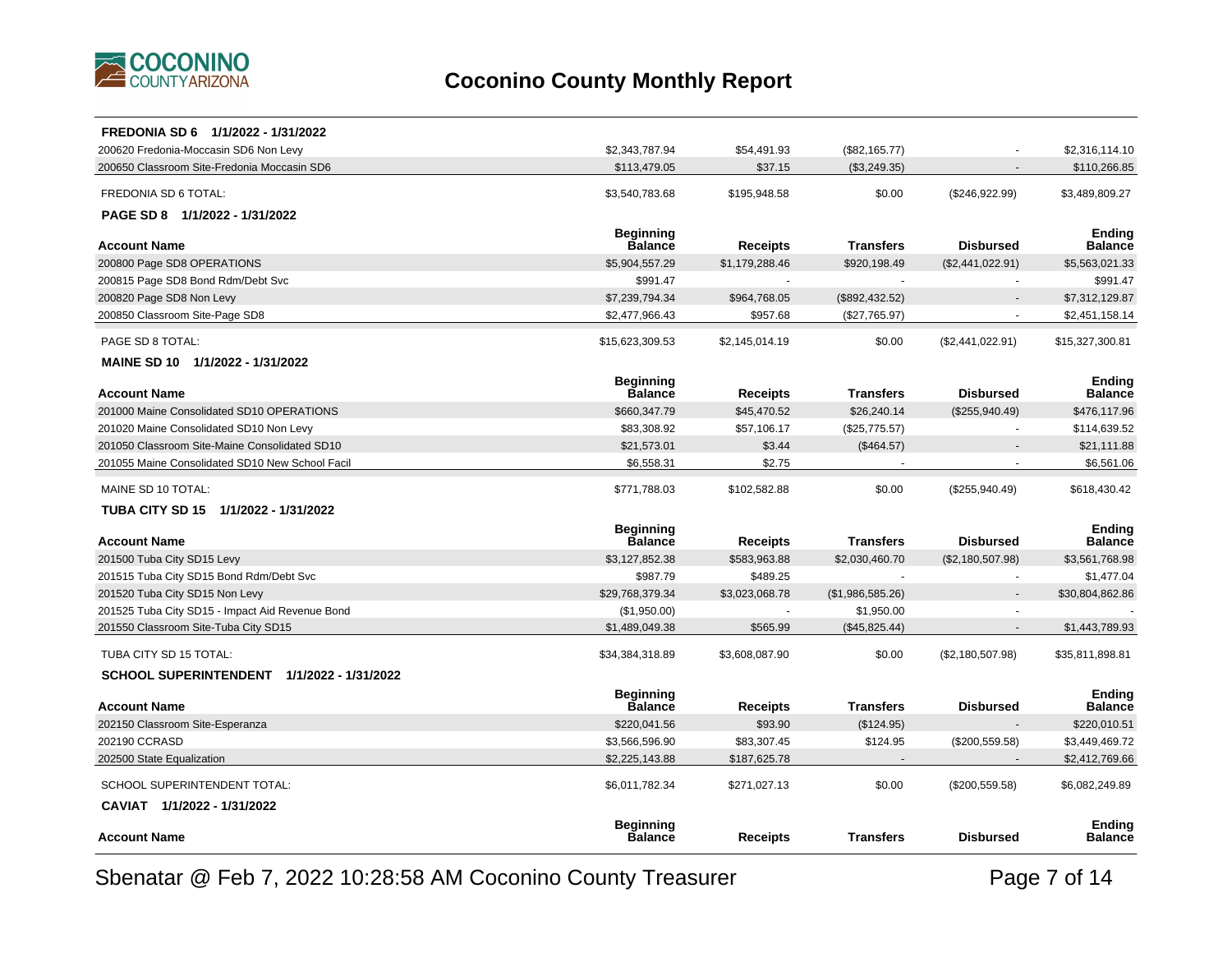

| CAVIAT 1/1/2022 - 1/31/2022                   |                                    |                 |                  |                  |                                 |
|-----------------------------------------------|------------------------------------|-----------------|------------------|------------------|---------------------------------|
| 202200 CAVIAT                                 | \$4,562,361.98                     | \$261,297.49    |                  | (\$56,964.96)    | \$4,766,694.51                  |
| <b>CAVIAT TOTAL:</b>                          | \$4,562,361.98                     | \$261,297.49    | \$0.00           | (\$56,964.96)    | \$4,766,694.51                  |
|                                               |                                    |                 |                  |                  |                                 |
| <b>COMMUNITY COLLEGE 1/1/2022 - 1/31/2022</b> |                                    |                 |                  |                  |                                 |
| <b>Account Name</b>                           | <b>Beginning</b><br><b>Balance</b> | <b>Receipts</b> | <b>Transfers</b> | <b>Disbursed</b> | <b>Ending</b><br><b>Balance</b> |
| 204000 Coconino Community College             | \$32,607,167.55                    | \$206,016.57    |                  |                  | \$32,813,184.12                 |
|                                               |                                    |                 |                  |                  |                                 |
| COMMUNITY COLLEGE TOTAL:                      | \$32,607,167.55                    | \$206,016.57    | \$0.00           | \$0.00           | \$32,813,184.12                 |
| <b>FIRE DISTRICTS 1/1/2022 - 1/31/2022</b>    |                                    |                 |                  |                  |                                 |
|                                               | <b>Beginning</b>                   |                 |                  |                  | <b>Ending</b>                   |
| <b>Account Name</b>                           | Balance                            | <b>Receipts</b> | <b>Transfers</b> | <b>Disbursed</b> | <b>Balance</b>                  |
| 300100 Fire District Assistance Tax           | \$16,704.11                        | \$43,731.19     |                  | (\$59,499.81)    | \$935.49                        |
| 300200 Blue Ridge FD                          | \$525,536.15                       | \$162,373.01    |                  | (\$73,729.45)    | \$614,179.71                    |
| 300210 Blue Ridge FD Cash Reserve Acct        | \$736,444.92                       | \$100,000.00    |                  |                  | \$836,444.92                    |
| 300300 Summit FD                              | \$2,222,176.85                     | \$68,004.04     | $\sim$           | (\$302,332.59)   | \$1,987,848.30                  |
| 300305 Summit FD - Capital Fund               | \$51,631.32                        | \$71,407.66     |                  |                  | \$123,038.98                    |
| 300310 Summit FD - Westside Capital Fund      | \$420,202.88                       | \$176.01        | $\sim$           | $\blacksquare$   | \$420,378.89                    |
| 300315 Summit FD Debt Service Fund            | \$31,481.94                        | \$4,888.39      |                  |                  | \$36,370.33                     |
| 300320 Summit FD - Emergency Account          | \$161,279.46                       | \$67.56         | $\sim$           | ÷                | \$161,347.02                    |
| 300340 Summit FD Wildland Fund                | \$309,155.73                       | \$171.52        |                  | \$4,355.40       | \$313,682.65                    |
| 300360 Summit FD PSPRS Contingency Reserve    | \$1,772,473.30                     |                 |                  | $\blacksquare$   | \$1,772,473.30                  |
| 300500 Forest Lakes FD                        | \$954,483.43                       | \$37,378.30     |                  | (\$518,374.06)   | \$473,487.67                    |
| 300700 Junipine FD                            | \$19,085.35                        | \$2,490.65      | $\sim$           | (\$1,540.58)     | \$20,035.42                     |
| 300800 Highlands FD                           | \$2,565,421.05                     | \$153,134.21    |                  | (\$245,467.42)   | \$2,473,087.84                  |
| 300810 Highlands FD PSPRS Contingency Reserve | \$1,000,000.00                     |                 |                  |                  | \$1,000,000.00                  |
| 300820 Highlands FD Capital Fund              | \$637,363.33                       | \$260.48        |                  | (\$17,236.57)    | \$620,387.24                    |
| 300850 BEAR JAW INTERAGENCY FUND              | \$2,119,255.62                     |                 |                  | (\$4,296.67)     | \$2,114,958.95                  |
| 300900 Kaibab Estates West FD                 | \$85,212.46                        | \$4,088.07      |                  | (\$150.71)       | \$89,149.82                     |
| 301000 Mormon Lake FD                         | \$211,427.87                       | \$6,191.95      |                  | (\$38,392.93)    | \$179,226.89                    |
| 301050 Mormon Lake FD Capital Fund            | \$83,595.41                        | \$48.94         |                  |                  | \$83,644.35                     |
| 301500 Pinewood FD                            | \$1,449,778.44                     | \$169,844.92    | $\sim$           | (\$290, 865.79)  | \$1,328,757.57                  |
| 301520 Pinewood FD - Building Fund            | \$37,902.24                        | \$15.88         |                  |                  | \$37,918.12                     |
| 301600 Sherwood Forest FD                     | \$363,126.20                       | \$16,013.47     |                  | (\$5,942.16)     | \$373,197.51                    |
| 301700 Woods FD                               | \$14,819.54                        | \$507.29        |                  |                  | \$15,326.83                     |
| 301701 Woods FD Capital Fund                  | \$20,343.00                        | \$8.52          |                  |                  | \$20,351.52                     |
| 302000 Greenehaven FD                         | \$412,638.53                       | \$6,331.46      |                  | (\$15,009.30)    | \$403,960.69                    |
| 302100 Tusayan FD                             | \$278,401.60                       | \$36,918.97     |                  | (\$73,541.88)    | \$241,778.69                    |
| 302101 Tusayan FD Reserve Fund                | \$49,841.84                        | \$20.88         |                  |                  | \$49,862.72                     |
| 302200 PONDEROSA FIRE DISTRICT                | \$803,085.93                       | \$30,713.61     |                  | (\$75,440.54)    | \$758,359.00                    |
| 302300 Westwood Estates FD                    | \$124,014.75                       | \$754.05        |                  |                  | \$124,768.80                    |
| 302310 Westwood FD Emergency Fund             | \$2,043.55                         | \$0.86          |                  |                  | \$2,044.41                      |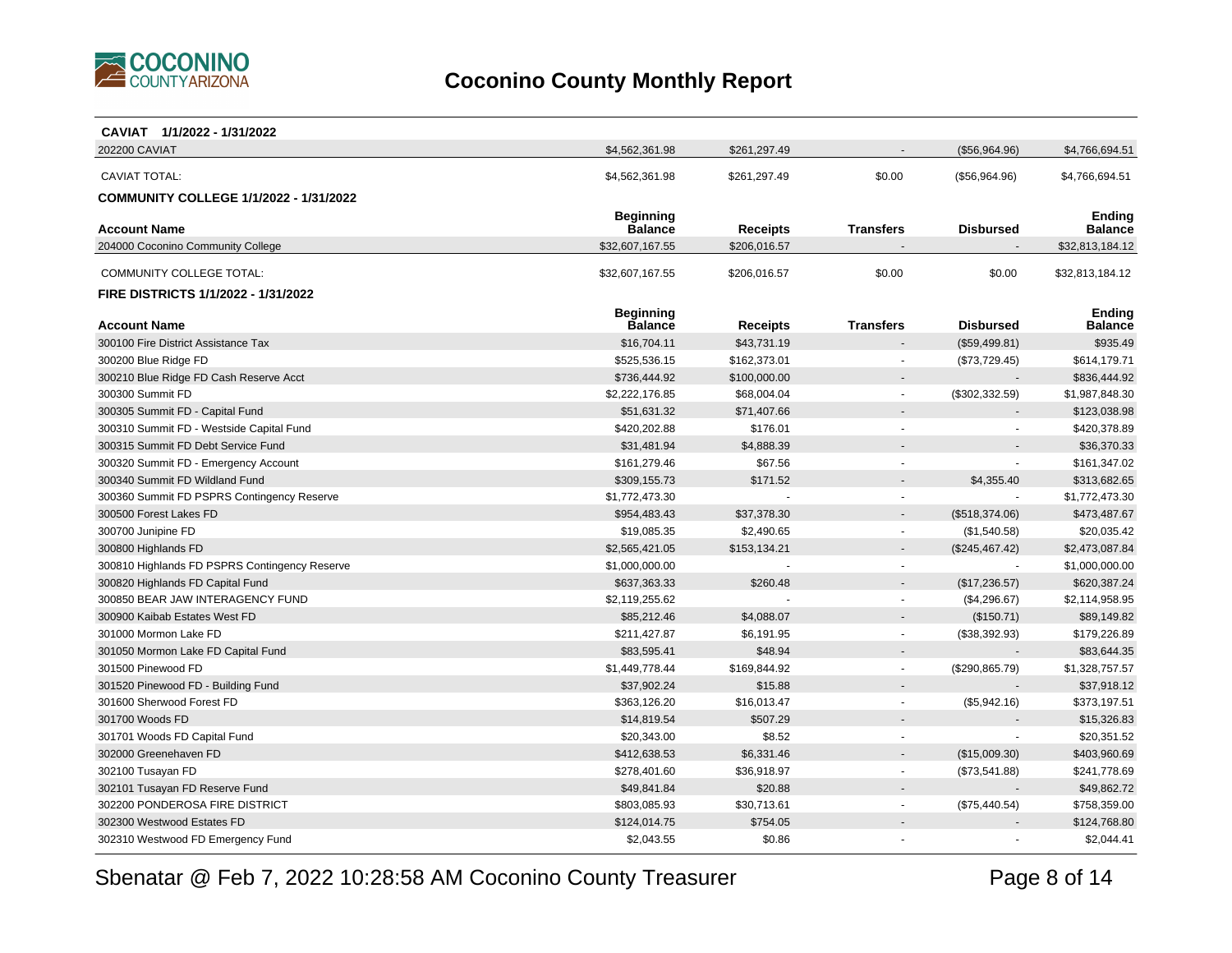

| <b>FIRE DISTRICTS 1/1/2022 - 1/31/2022</b>         |                                    |                 |                  |                          |                                 |
|----------------------------------------------------|------------------------------------|-----------------|------------------|--------------------------|---------------------------------|
| 302600 Flagstaff Ranch FD                          | \$722,411.52                       | \$9,312.85      |                  | (\$38,848.25)            | \$692,876.12                    |
| 303000 FEMA GRANT #2/FOREST LAKES FD               | \$456.36                           |                 |                  |                          | \$456.36                        |
| 303300 Lockett Ranches FD                          | \$53,929.13                        | \$10,464.67     |                  |                          | \$64,393.80                     |
| 304200 Ponderosa FD - Capital Fund                 | \$90,581.82                        | \$37.94         |                  |                          | \$90,619.76                     |
| 304201 Ponderosa FD - Station 82                   | \$362,552.26                       | \$151.86        |                  | $\overline{\phantom{a}}$ | \$362,704.12                    |
| FIRE DISTRICTS TOTAL:                              | \$18,708,857.89                    | \$935,509.21    | \$0.00           | (\$1,756,313.31)         | \$17,888,053.79                 |
| SPECIAL/IMPROVEMENT DISTRICTS 1/1/2022 - 1/31/2022 |                                    |                 |                  |                          |                                 |
| <b>Account Name</b>                                | <b>Beginning</b><br><b>Balance</b> | <b>Receipts</b> | <b>Transfers</b> | <b>Disbursed</b>         | <b>Ending</b><br><b>Balance</b> |
| 400100 County Flood Control                        | \$928,923.38                       | \$104,979.88    | (\$216,771.13)   |                          | \$817,132.13                    |
| 400200 County Library                              | \$851,887.05                       | \$112,999.18    |                  | $\blacksquare$           | \$964,886.23                    |
| 400300 Forest Lakes Domestic Water                 | \$732,262.50                       | \$11,638.05     |                  |                          | \$743,900.55                    |
| 400400 Majestic View Domestic Water                | \$144,907.27                       | \$60.37         |                  |                          | \$144,967.64                    |
| 400500 KVID Water Debt Svc                         | \$55,456.58                        | \$23.23         |                  |                          | \$55,479.81                     |
| 400600 KVID Sewer Debt Svc                         | \$13,915.33                        | \$5.83          | ä,               | ÷.                       | \$13,921.16                     |
| 400700 KVIDPAVING-DEBTSERV92                       | \$647.77                           |                 |                  |                          | \$647.77                        |
| 400800 Kachina Trail Debt Svc                      | \$855.71                           |                 |                  |                          | \$855.71                        |
| 401200 Pinewood Sanitary Debt Svc                  | \$1,604.51                         | \$0.67          |                  |                          | \$1,605.18                      |
| 401201 Pinewood Sanitary District Op               | \$211,245.63                       | \$171,864.65    | $\blacksquare$   | (\$172,356.10)           | \$210,754.18                    |
| 401210 PSD WIFA Loan Repayment                     | \$30,022.59                        | \$1,797.68      |                  | (\$26,741.78)            | \$5,078.49                      |
| 401220 PSD WIFA Repair-Replacement                 | \$32,280.99                        | \$997.92        |                  | $\sim$                   | \$33,278.91                     |
| 401230 Pinewood Const Imp                          | \$5,217.30                         |                 |                  | (\$3,875.63)             | \$1,341.67                      |
| 401400 Tusayan Special District                    | \$30,273.82                        | \$1,118.52      | (\$806.91)       | $\sim$                   | \$30,585.43                     |
| 401700 Kachina CID                                 | \$1,970.76                         | \$0.83          |                  |                          | \$1,971.59                      |
| 401900 Kachina Utilities                           | \$3,103,695.61                     | \$150,749.24    | (\$4,891.71)     | (\$66,559.28)            | \$3,182,993.86                  |
| 402000 Kachina Sewer Investment                    | \$73,003.63                        |                 |                  | $\overline{a}$           | \$73,003.63                     |
| 402700 Jail District Operations                    | \$16,986,366.03                    | \$1,687,969.31  | (\$1,087,948.68) | $\overline{\phantom{a}}$ | \$17,586,386.66                 |
| 403200 Jail Dist. Repair & Replacement             | \$2,728,026.67                     |                 | (\$492,490.86)   | $\overline{a}$           | \$2,235,535.81                  |
| 403300 Detention Officers Retention Program        | \$1,100,228.15                     | \$460.86        |                  | $\overline{\phantom{a}}$ | \$1,100,689.01                  |
| 404800 Linda Lane Debt Service                     | \$7,228.64                         |                 |                  | $\sim$                   | \$7,228.64                      |
| 408100 Toho Tolani Reserve                         | \$362,161.64                       | \$151.70        | ÷                | $\sim$                   | \$362,313.34                    |
| 408200 Toho Tolani Construction                    | (\$71,245.92)                      |                 |                  | $\blacksquare$           | (\$71, 245.92)                  |
| 408400 Toho Tolani Debt Service                    | (\$100,774.33)                     |                 | ÷.               | $\blacksquare$           | (\$100,774.33)                  |
| 409500 Anasazi Trails CID Construction             | \$42,992.18                        |                 |                  |                          | \$42,992.18                     |
| 409700 Anasazi Trails Debt Service                 | \$32,989.70                        |                 |                  | $\blacksquare$           | \$32,989.70                     |
| SPECIAL/IMPROVEMENT DISTRICTS TOTAL:               | \$27,306,143.19                    | \$2,244,817.92  | (\$1,802,909.29) | (\$269,532.79)           | \$27,478,519.03                 |
| <b>HOSPITAL DISTRICTS 1/1/2022 - 1/31/2022</b>     |                                    |                 |                  |                          |                                 |
| <b>Account Name</b>                                | <b>Beginning</b><br><b>Balance</b> | <b>Receipts</b> | <b>Transfers</b> | <b>Disbursed</b>         | <b>Ending</b><br><b>Balance</b> |
| 500100 Williams Hospital M & O                     | \$2,348,530.70                     | \$45,804.66     |                  | (\$358,052.02)           | \$2,036,283.34                  |
|                                                    |                                    |                 |                  |                          |                                 |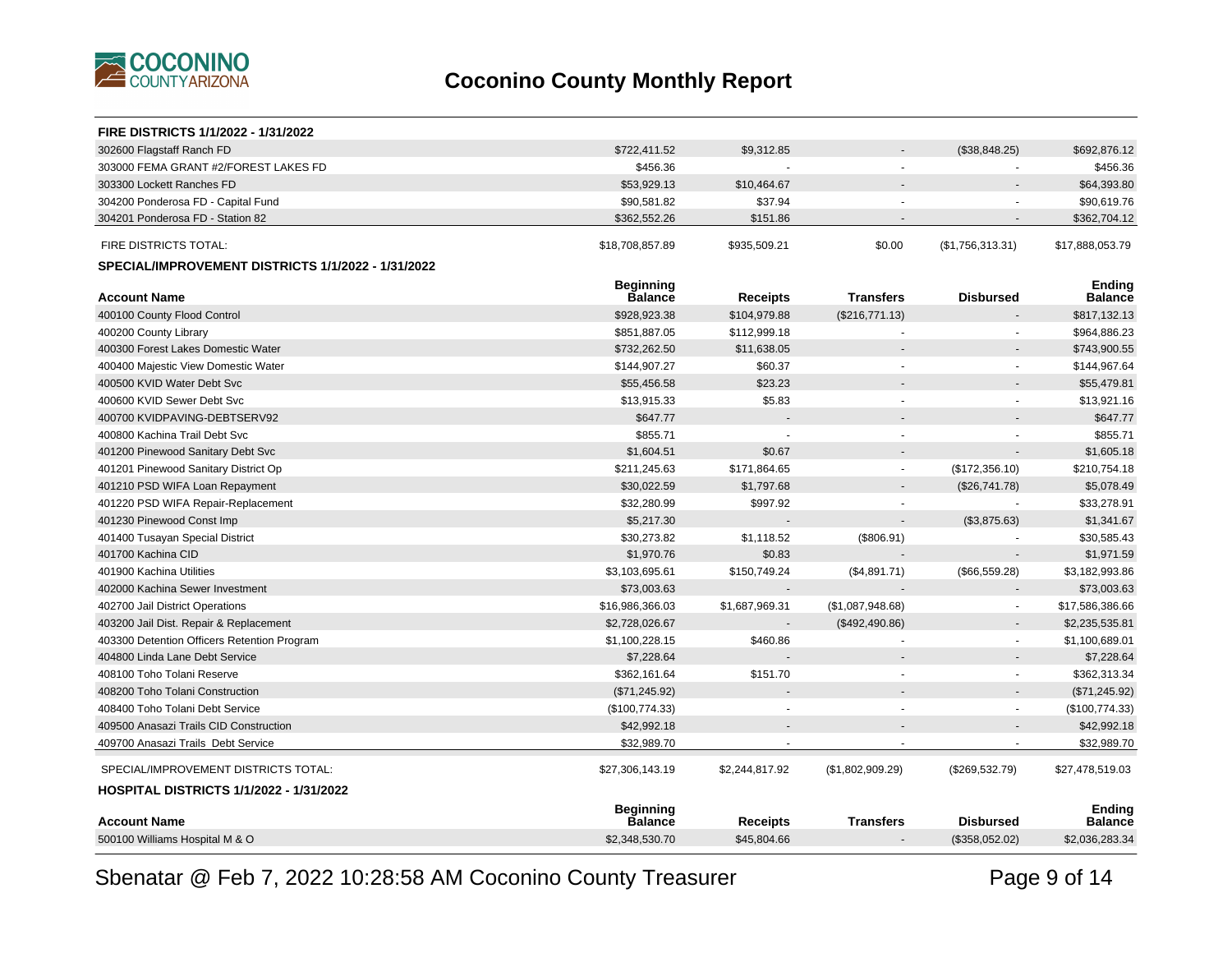

| <b>HOSPITAL DISTRICTS 1/1/2022 - 1/31/2022</b>         |                                    |                 |                          |                   |                                 |
|--------------------------------------------------------|------------------------------------|-----------------|--------------------------|-------------------|---------------------------------|
| 500102 Williams Hospital Capital Outlay                | \$17.26                            | \$0.01          |                          |                   | \$17.27                         |
| 500115 Williams Hospital Debt Svc                      | \$715.70                           | \$0.30          |                          |                   | \$716.00                        |
| 500200 Page Hospital Op                                | \$15,246,363.05                    | \$72,540.25     |                          | $\blacksquare$    | \$15,318,903.30                 |
| HOSPITAL DISTRICTS TOTAL:                              | \$17,595,626.71                    | \$118,345.22    | \$0.00                   | (\$358,052.02)    | \$17,355,919.91                 |
| NAIPTA 1/1/2022 - 1/31/2022                            |                                    |                 |                          |                   |                                 |
|                                                        | <b>Beginning</b>                   |                 |                          |                   | <b>Ending</b>                   |
| <b>Account Name</b>                                    | <b>Balance</b>                     | <b>Receipts</b> | <b>Transfers</b>         | Disbursed         | <b>Balance</b>                  |
| 500300 NAIPTA                                          | \$1,801,685.98                     | \$2,249,178.24  |                          | (\$1,455,755.41)  | \$2,595,108.81                  |
| <b>NAIPTA TOTAL:</b>                                   | \$1,801,685.98                     | \$2,249,178.24  | \$0.00                   | (S1, 455, 755.41) | \$2,595,108.81                  |
| STATE OF ARIZONA 1/1/2022 - 1/31/2022                  |                                    |                 |                          |                   |                                 |
| <b>Account Name</b>                                    | <b>Beginning</b><br><b>Balance</b> | <b>Receipts</b> | <b>Transfers</b>         | <b>Disbursed</b>  | <b>Ending</b><br><b>Balance</b> |
|                                                        |                                    |                 |                          |                   |                                 |
| <b>STATE/COURT FINES AND FEES 1/1/2022 - 1/31/2022</b> |                                    |                 |                          |                   |                                 |
| <b>Account Name</b>                                    | <b>Beginning</b><br>Balance        | <b>Receipts</b> | <b>Transfers</b>         | <b>Disbursed</b>  | <b>Ending</b><br><b>Balance</b> |
| 601100 Child Abuse                                     | \$548.23                           | \$509.32        |                          | (\$548.23)        | \$509.32                        |
| 601150 Confidential Address Fund                       | \$82.40                            | \$97.42         |                          | (\$82.40)         | \$97.42                         |
| 601200 Domestic Violence                               | \$0.48                             |                 |                          | (\$0.48)          |                                 |
| 601201 Domestic Violence Service Fund                  | \$2,551.60                         | \$2,504.99      | $\blacksquare$           | (\$2,551.60)      | \$2,504.99                      |
| 601250 Domestic Violence Shelter Fund                  | \$95.00                            | \$64.08         |                          | (\$95.00)         | \$64.08                         |
| 601270 2011 Addl Assessment Fee \$8 GITEM/PSEF         | \$1,747.97                         | \$5,584.18      | $\blacksquare$           | (\$1,747.97)      | \$5,584.18                      |
| 601271 \$4 ASSESSMENT- COUNTY SHERIFF                  | (\$27,600.06)                      | \$307.03        |                          |                   | (\$27,293.03)                   |
| 601272 \$4 ASSESSMENT - DPS                            | \$39,334.87                        | \$2,310.44      | $\blacksquare$           | $\blacksquare$    | \$41,645.31                     |
| 601273 \$4 ASSESSMENT - MVD/ADOT                       | \$65.03                            | \$0.82          |                          |                   | \$65.85                         |
| 601274 \$4 ASSESSMENT - GAME AND FISH                  | \$2,548.05                         | \$112.34        | $\ddot{\phantom{1}}$     |                   | \$2,660.39                      |
| 601276 \$4 ASSESSMENT - PAGE POLICE                    | \$116.22                           | \$0.01          |                          |                   | \$116.23                        |
| 601277 \$4 ASSESSMENT - NAVAJO DIV PUB SAFETY          | \$49.02                            | $\sim$          | $\ddot{\phantom{1}}$     | ä,                | \$49.02                         |
| 601278 \$4 ASSESSMENT - REGISTRAR CONTRACTORS          | \$14.36                            | \$0.13          |                          |                   | \$14.49                         |
| 601279 \$4 ASSESSMENT - ANIMAL CONTROL                 | \$40.82                            | \$0.40          | $\overline{\phantom{a}}$ |                   | \$41.22                         |
| 601280 \$4 ASSESSMENT - HUALAPAI POLICE                | \$2.60                             |                 |                          |                   | \$2.60                          |
| 601282 \$4 ASSESSMENT - NAU POLICE                     | \$1,370.46                         | \$108.78        | $\ddot{\phantom{1}}$     | $\blacksquare$    | \$1,479.24                      |
| 601283 \$4 ASSESSMENT - CITY OF FLAGSTAFF POLICE       | \$322.38                           | \$12.40         |                          | $\overline{a}$    | \$334.78                        |
| 601284 \$4 ASSESSMENT - City of Sedona PD              | \$8.69                             | \$0.19          | $\blacksquare$           | $\blacksquare$    | \$8.88                          |
| 601290 \$4 Assessment - BNSF Railway                   | \$7.78                             |                 |                          |                   | \$7.78                          |
| 601293 \$4 ASSESSMENT - US DEPT OF INTERIOR, BIA       | \$5.25                             | $\overline{a}$  | ÷.                       | ÷.                | \$5.25                          |
| 601294 \$4 ASSESSMENT - ATTORNEY GENERAL TOBACCO ENFO  | \$11.40                            | \$3.80          |                          |                   | \$15.20                         |
| 601300 DUI Abatement Fnd/JC                            | \$237.50                           | \$755.32        |                          | (\$237.50)        | \$755.32                        |
| 601400 County Education District                       | \$0.59                             | \$124.24        |                          | (\$0.59)          | \$124.24                        |
| 601500 Drug Resource Center                            | \$0.09                             |                 |                          | (\$0.09)          |                                 |

Sbenatar @ Feb 7, 2022 10:28:58 AM Coconino County Treasurer

Page 10 of 14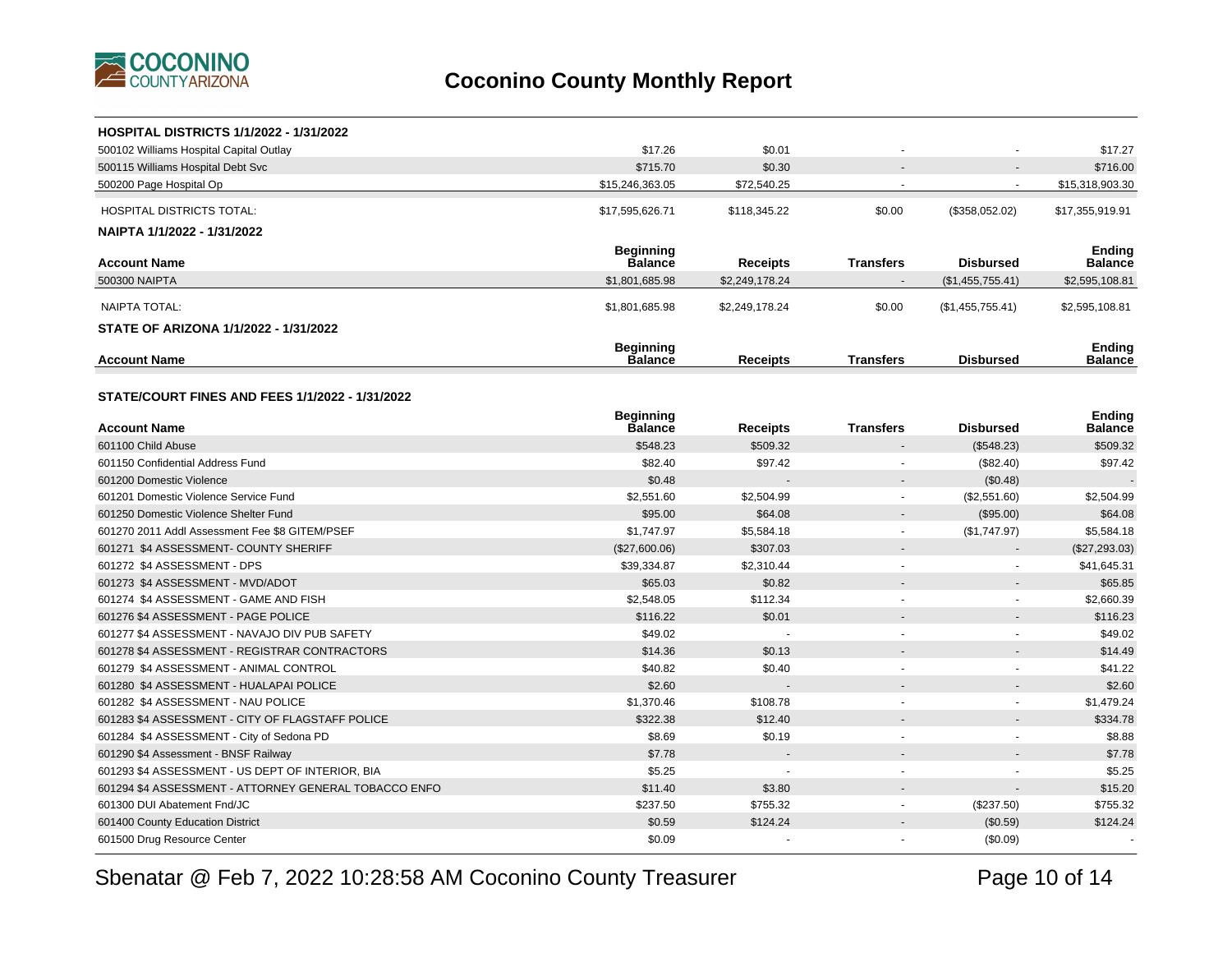

| <b>STATE/COURT FINES AND FEES 1/1/2022 - 1/31/2022</b> |                          |             |                                          |             |
|--------------------------------------------------------|--------------------------|-------------|------------------------------------------|-------------|
| 601501 Resource Center Fund                            | \$368.42                 | \$342.29    | (\$368.42)                               | \$342.29    |
| 601600 Criminal Enhancement                            | \$16,684.49              | \$41,338.94 | (\$16,684.49)<br>$\sim$                  | \$41,338.94 |
| 601700 Drug & Gang Enforcement                         | \$2,638.11               | \$2,106.54  | (\$2,638.11)<br>$\overline{\phantom{a}}$ | \$2,106.54  |
| 601800 Mobile Home Relocation                          | \$68.51                  | \$80.83     | (\$68.51)<br>$\mathbf{r}$                | \$80.83     |
| 601900 Medical Svcs Enhanc- Clerk of Sup Crt           | \$493.50                 | \$273.91    | (\$493.50)<br>$\overline{\phantom{a}}$   | \$273.91    |
| 601901 Medical Svcs Enhanc - Flagstaff JP              |                          | \$7,654.59  | $\blacksquare$                           | \$7,654.59  |
| 601902 Medical Svcs Enhanc - Fredonia JP               | \$453.80                 | \$329.32    | (\$453.80)<br>$\overline{\phantom{a}}$   | \$329.32    |
| 601903 Medical Svcs Enhanc - Page JP                   | \$2,035.54               | \$2,211.12  | (\$2,035.54)<br>$\blacksquare$           | \$2,211.12  |
| 601904 Medical Svcs Enhanc - Williams JP               | \$2,050.09               | \$2,089.20  | (\$2,050.09)<br>$\sim$                   | \$2,089.20  |
| 602000 Confidential Intermediary                       | \$73.72                  | \$68.40     | (\$73.72)<br>$\overline{\phantom{a}}$    | \$68.40     |
| 602200 Judicial Coll Enhanc Sup Ct                     | \$5,432.52               | \$5,044.47  | (\$5,432.52)<br>$\overline{a}$           | \$5,044.47  |
| 602201 JCEF Flagstaff JP                               |                          | \$1,080.81  | $\blacksquare$                           | \$1,080.81  |
| 602202 JCEF Fredonia JP                                | \$4.31                   |             | (\$4.31)<br>$\blacksquare$               |             |
| 602203 JCEF Page JP                                    | \$142.92                 | \$108.03    | (\$142.92)<br>$\blacksquare$             | \$108.03    |
| 602204 JCEF Williams JP                                | \$107.87                 | \$132.52    | (\$107.87)<br>$\overline{\phantom{a}}$   | \$132.52    |
| 602700 JCEF Time Pmt Sup Ct                            | \$128.44                 | \$98.80     | (\$128.44)<br>$\sim$                     | \$98.80     |
| 602701 JCEF Time Pmt Flag JP                           |                          | \$1,790.29  | $\overline{\phantom{a}}$                 | \$1,790.29  |
| 602702 JCEF Time Pmt Fred JP                           | \$133.26                 | \$87.76     | (\$133.26)<br>$\mathbf{r}$               | \$87.76     |
| 602703 JCEF Time Pmt Page JP                           | \$637.00                 | \$529.50    | (\$637.00)<br>$\overline{\phantom{a}}$   | \$529.50    |
| 602704 JCEF Time Pmt Wms JP                            | \$802.00                 | \$481.00    | (\$802.00)<br>$\blacksquare$             | \$481.00    |
| 603200 Altern Dispute Resol Sup Ct                     | \$101.78                 | \$94.51     | (\$101.78)<br>$\overline{\phantom{a}}$   | \$94.51     |
| 603201 ADR Flag JP                                     |                          | \$125.93    | $\overline{\phantom{a}}$                 | \$125.93    |
| 603202 ADR Fred JP                                     | \$0.50                   |             | (\$0.50)<br>$\sim$                       |             |
| 603203 ADR Page JP                                     | \$16.64                  | \$12.59     | (\$16.64)<br>$\mathbf{r}$                | \$12.59     |
| 603204 ADR Williams JP                                 | \$12.57                  | \$15.43     | (\$12.57)                                | \$15.43     |
| 603700 Recorded Affidavit Mining                       |                          | \$4.00      | $\blacksquare$                           | \$4.00      |
| 603900 Williams Community Facility                     | \$1,014.63               | \$213.36    | (\$1,014.63)<br>$\blacksquare$           | \$213.36    |
| 604000 Minimum School Tax                              | \$286,548.78             | \$54,802.67 | (\$286,548.78)<br>$\mathbf{r}$           | \$54,802.67 |
| 604100 Victims Rights Assist Clerk                     | \$615.12                 | \$1,047.37  | (\$615.12)<br>$\overline{\phantom{a}}$   | \$1,047.37  |
| 604150 Victim's Rights Enforcement                     | \$541.32                 | \$1,397.51  | (\$541.32)<br>$\blacksquare$             | \$1,397.51  |
| 604160 DPS Forensics Fund                              | \$1,835.92               | \$5,035.30  | (\$1,835.92)<br>$\overline{\phantom{a}}$ | \$5,035.30  |
| 604200 Elected Officials' Retirement                   | \$314.26                 | \$7,384.45  | (\$6,060.16)<br>$\blacksquare$           | \$1,638.55  |
| 604300 Clean Elections Sup Court                       | \$446.83                 | \$234.91    | (\$446.83)<br>$\blacksquare$             | \$234.91    |
| 604301 Clean Elections Flag JC                         | $\overline{\phantom{a}}$ | \$6,206.21  | $\mathbf{r}$                             | \$6,206.21  |
| 604302 Clean Elections Fredonia JC                     | \$367.42                 | \$266.70    | (\$367.42)<br>$\overline{a}$             | \$266.70    |
| 604303 Clean Elections Page JC                         | \$1,648.18               | \$1,798.07  | (\$1,648.18)<br>$\overline{\phantom{a}}$ | \$1,798.07  |
| 604304 Clean Elections Williams JC                     | \$1,649.70               | \$1,693.43  | (\$1,649.70)<br>$\sim$                   | \$1,693.43  |
| 604600 \$4 Peace Officer Training Equipment Fund       | \$797.42                 | \$2,802.87  | (\$797.42)<br>$\sim$                     | \$2,802.87  |
| 604700 Victim's Rights Fund 12-116.08                  | \$1,247.06               | \$3,835.51  | (\$1,247.06)<br>$\overline{\phantom{a}}$ | \$3,835.51  |
| 604750 Victim Compensation Fund 12-116.08              | \$750.19                 | \$2,307.30  | (\$750.19)<br>$\tilde{\phantom{a}}$      | \$2,307.30  |
| 604801 State Fill The Gap - Flagstaff JP               |                          | \$4,118.60  |                                          | \$4,118.60  |
|                                                        |                          |             |                                          |             |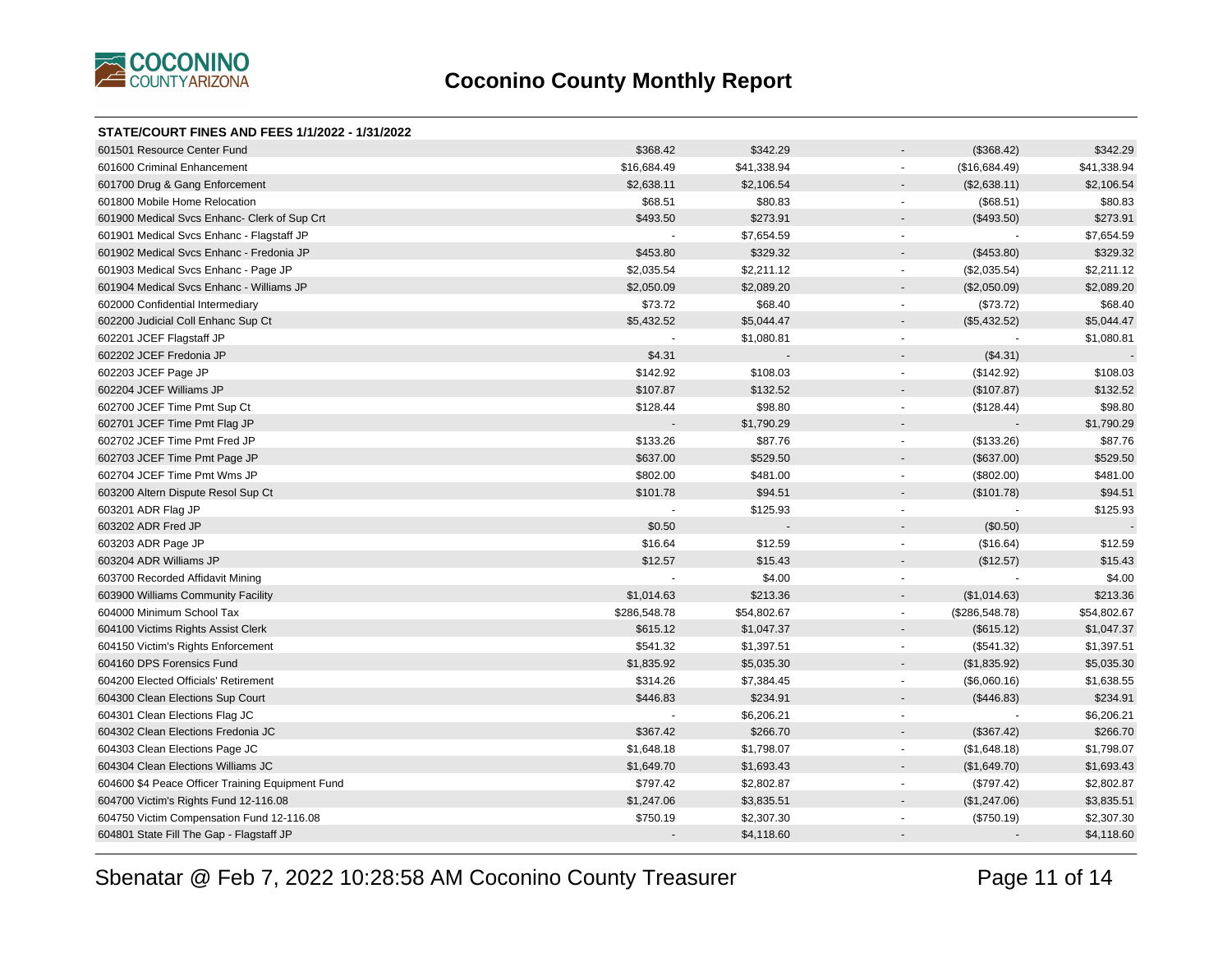

| STATE/COURT FINES AND FEES 1/1/2022 - 1/31/2022      |                             |                 |                             |                  |                          |
|------------------------------------------------------|-----------------------------|-----------------|-----------------------------|------------------|--------------------------|
| 604802 State Fill The Gap - Fredonia JP              | \$244.39                    | \$177.34        |                             | (\$244.39)       | \$177.34                 |
| 604803 State Fill The Gap- Page JP                   | \$1,095.93                  | \$1,190.48      |                             | (\$1,095.93)     | \$1,190.48               |
| 604804 State Fill The Gap - Williams JP              | \$1,099.50                  | \$1,124.95      | $\omega$                    | (\$1,099.50)     | \$1,124.95               |
| 604900 JCEF-ST PROBATION SERVICES-FLAG JC            |                             | \$9,319.41      |                             |                  | \$9,319.41               |
| 605000 JCEF-ST PROBATION SERVICES-FREDONIA JC        | \$553.60                    | \$475.28        | $\mathcal{L}_{\mathcal{A}}$ | (\$553.60)       | \$475.28                 |
| 605100 JCEF-ST PROBATION SERVICES-PAGE JC            | \$1,863.97                  | \$2,031.76      |                             | (\$1,863.97)     | \$2,031.76               |
| 605150 Cty Page Probation Services Fee               | \$1,898.00                  |                 | $\tilde{\phantom{a}}$       |                  | \$1,898.00               |
| 605200 JCEF-ST PROBATION SERVICES-WMS JC             | \$1,967.68                  | \$2,242.75      |                             | (\$1,967.68)     | \$2,242.75               |
| 605300 DNA PENALTY ASSMT-FLAG JC                     |                             | \$381.07        | ÷,                          |                  | \$381.07                 |
| 605400 DNA PENALTY ASSMT-FREDONIA JC                 | \$41.84                     | \$17.46         |                             | (\$41.84)        | \$17.46                  |
| 605500 DNA PENALTY ASSMT-PAGE JC                     | \$75.01                     | \$40.11         | $\blacksquare$              | (\$75.01)        | \$40.11                  |
| 605600 DNA PENALTY ASSMT-WMS JC                      | \$87.42                     | \$115.12        |                             | (\$87.42)        | \$115.12                 |
| 605900 ARIZONA LENGTHY TRIAL FUND                    | \$769.50                    | \$698.25        | $\blacksquare$              | (\$769.50)       | \$698.25                 |
| 606000 PCOF-PRISON CONST & OPERATIONS FUND-FLAG      |                             | \$7,272.91      |                             |                  | \$7,272.91               |
| 606200 PCOF-PRISON CONST & OPERATIONS FUND-PAGE      | \$95.00                     | \$124.70        | $\omega$                    | (\$95.00)        | \$124.70                 |
| 606300 PCOF-PRISON CONST & OPERATIONS FUND-WILL      | \$616.55                    | \$579.50        |                             | (\$616.55)       | \$579.50                 |
| 606400 PCOF-PRISON CONST & OPERATIONS FUND-CLER      | \$2,376.21                  | \$3,341.97      | $\blacksquare$              | (\$2,376.21)     | \$3,341.97               |
| 606500 XTRA DUI ASSESSMENT                           |                             | \$33.63         |                             |                  | \$33.63                  |
| 606600 CONSTABLE ETHICS COMMITTEE                    | \$23.75                     | \$213.75        | $\blacksquare$              | (\$23.75)        | \$213.75                 |
| 606900 Public Safety Equipment Fund Flagstaff        |                             | \$6,186.46      |                             |                  | \$6,186.46               |
| 606902 Public Safety Equipment Fund Page             | \$731.02                    |                 |                             | (\$731.02)       |                          |
| 606903 Public Safety Equipment Fund Williams         | \$850.25                    | \$503.50        |                             | (\$850.25)       | \$503.50                 |
| 607000 Citing Agency A.R.S. 28-4139 Suspended Licens | \$47.50                     |                 | ä,                          |                  | \$47.50                  |
| STATE/COURT FINES AND FEES TOTAL:                    | \$366,160.67                | \$207,811.33    | \$0.00                      | (\$353,664.20)   | \$220,307.80             |
| <b>MUNICIPAL FUNDS 1/1/2022 - 1/31/2022</b>          |                             |                 |                             |                  |                          |
|                                                      | <b>Beginning</b>            |                 |                             |                  | <b>Ending</b>            |
| <b>Account Name</b>                                  | <b>Balance</b>              | <b>Receipts</b> | <b>Transfers</b>            | <b>Disbursed</b> | <b>Balance</b>           |
| 600200 City of Flagstaff                             | \$997,417.11                | \$260,748.67    |                             | (\$997,417.11)   | \$260,748.67             |
| 600250 FLAG DWTN REV DIST                            | \$21,367.59                 | \$432.00        |                             | (\$21,367.59)    | \$432.00                 |
| 600300 City of Williams                              | \$41,470.52                 | \$13,583.66     |                             | (\$41,470.52)    | \$13,583.66              |
| 600601 City of Sedona Flood Control                  | (\$8,017.22)                |                 |                             |                  | (\$8,017.22)             |
| 600700 Sedona FD                                     | \$604,552.15                | \$118,158.71    |                             | (\$604,552.15)   | \$118,158.71             |
| MUNICIPAL FUNDS TOTAL:                               | \$1,656,790.15              | \$392,923.04    | \$0.00                      | (\$1,664,807.37) | \$384,905.82             |
| BI-COUNTY FUNDS 1/1/2022 - 1/31/2022                 |                             |                 |                             |                  |                          |
| <b>Account Name</b>                                  | <b>Beginning</b><br>Balance | <b>Receipts</b> | <b>Transfers</b>            | <b>Disbursed</b> | Ending<br><b>Balance</b> |
| 600800 Valley Academy Ed Dist                        | \$12,023.66                 | \$2,320.91      |                             | (\$12,023.66)    | \$2,320.91               |
| 600801 Mountain Institute Joint Tech JTED            | \$266.60                    | \$147.42        |                             | (\$266.60)       | \$147.42                 |
| 600802 Northeast AZ Tech Inst of Voc Ed              | \$638.14                    | \$20.92         |                             | (\$638.14)       | \$20.92                  |
| 600900 Sedona SD9 OPERATIONS                         | \$181,531.08                | \$30,764.04     | ÷.                          | (\$181,531.08)   | \$30,764.04              |
|                                                      |                             |                 |                             |                  |                          |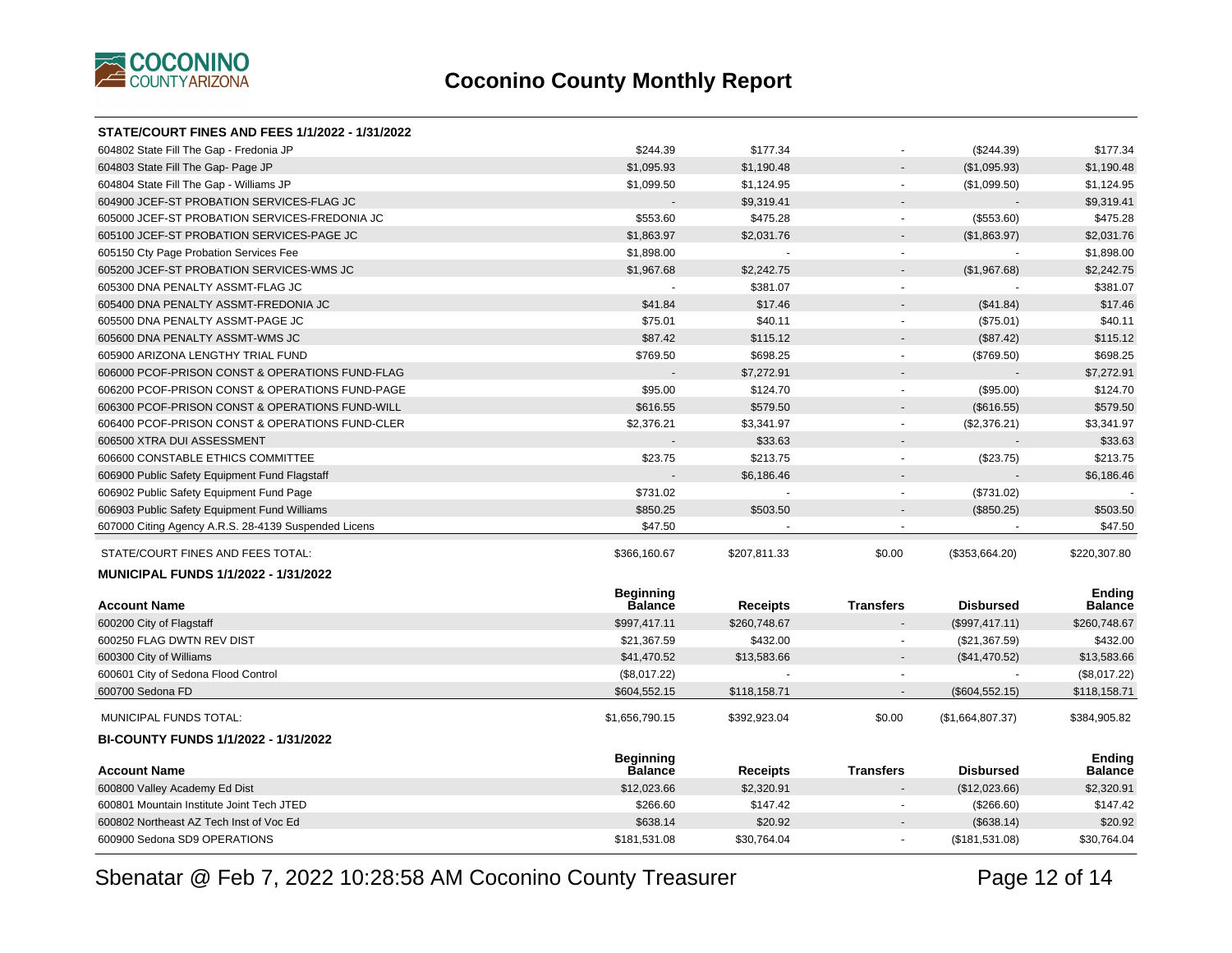

| BI-COUNTY FUNDS 1/1/2022 - 1/31/2022           |                                    |                          |                          |                          |                          |
|------------------------------------------------|------------------------------------|--------------------------|--------------------------|--------------------------|--------------------------|
| 600911 Sedona SD9-K-12 OVERRRIDE               | \$27,432.93                        | \$5,294.94               | $\sim$                   | (\$27,432.93)            | \$5,294.94               |
| 600980 Sedona SD9-BI-COUNTY TAX REPAYMENT      | \$13.69                            | $\overline{\phantom{a}}$ |                          |                          | \$13.69                  |
| 600985 Sedona SD9-REDEMPTION & INTEREST        | \$189,923.39                       | \$36,654.24              | $\sim$                   | (\$189,923.39)           | \$36,654.24              |
| 601000 Ashfork SD 31                           | \$36,946.81                        | \$21,063.30              | $\sim$                   | (\$36,946.81)            | \$21,063.30              |
| <b>BI-COUNTY FUNDS TOTAL:</b>                  | \$448,776.30                       | \$96,265.77              | \$0.00                   | (\$448,762.61)           | \$96,279.46              |
| TREASURER FUNDS 1/1/2022 - 1/31/2022           |                                    |                          |                          |                          |                          |
| <b>Account Name</b>                            | <b>Beginning</b><br><b>Balance</b> | <b>Receipts</b>          | <b>Transfers</b>         | <b>Disbursed</b>         | Ending<br><b>Balance</b> |
| 147800 Juvenile Suspension                     | \$26,674.35                        | \$11.17                  | $\sim$                   | $\sim$                   | \$26,685.52              |
| 700200 Treasurer's Suspense                    | \$11,990.75                        |                          | $\overline{\phantom{a}}$ | $\sim$                   | \$11,990.75              |
| 700400 Tax Lien Redemption Prepayment Suspense | \$3,825.00                         | \$3,000.00               | $\overline{\phantom{a}}$ | $\sim$                   | \$6,825.00               |
| 700500 Treasurer's Deed Suspense               | \$724.23                           | $\overline{\phantom{a}}$ |                          | $\sim$                   | \$724.23                 |
| 700800 JP Suspension                           | \$78,737.12                        | $\overline{\phantom{a}}$ | $\sim$                   | $\sim$                   | \$78,737.12              |
| 701000 Trustee Sale Excess Monies              | \$260,944.16                       | $\overline{\phantom{a}}$ | $\sim$                   | $\blacksquare$           | \$260,944.16             |
| 701200 Cash Over/Short                         | \$2,255.26                         | $\overline{\phantom{a}}$ |                          | $\overline{\phantom{a}}$ | \$2,255.26               |
| <b>TREASURER FUNDS TOTAL:</b>                  | \$385,150.87                       | \$3,011.17               | \$0.00                   | \$0.00                   | \$388,162.04             |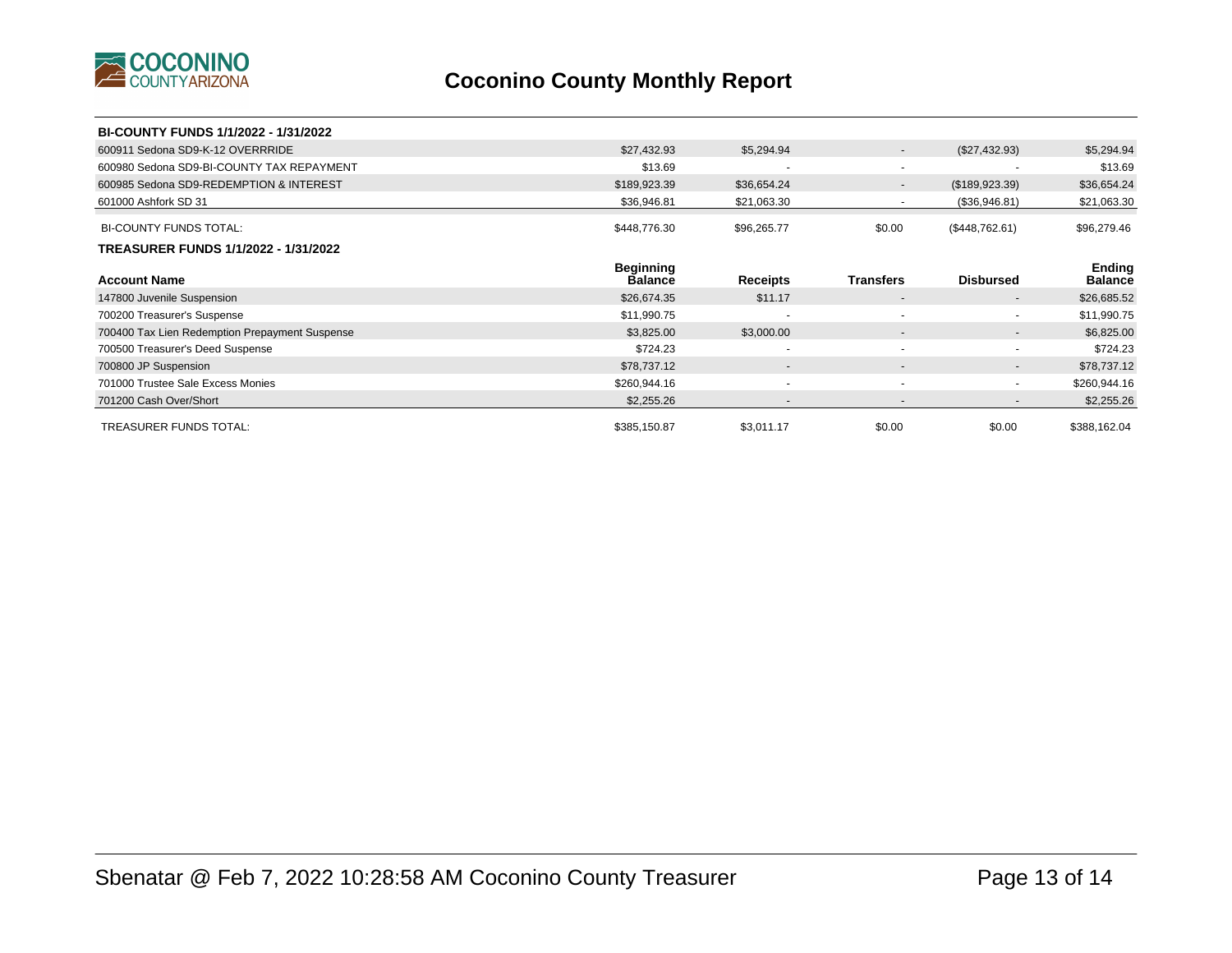

| <b>GRAND TOTALS</b> | \$343,157,884.39 | \$29,384,397.32 | (\$4,891.71) | (\$33,641,817.95) | \$338,895,572.05 |
|---------------------|------------------|-----------------|--------------|-------------------|------------------|
|                     |                  |                 |              |                   |                  |

\_\_\_\_\_\_\_\_\_\_\_\_\_\_\_\_\_\_\_\_\_\_\_\_\_\_\_\_\_\_\_\_\_\_\_\_\_\_\_\_\_\_\_\_\_\_\_\_\_\_\_\_\_\_\_\_\_\_\_\_\_\_\_\_\_\_\_\_\_\_\_

I, Sarah Benatar, TREASURER AND EX OFFICIO TAX COLLECTOR OF COCONINO COUNTY, STATE<br>OF ARIZONA, DO SOLEMNLY SWEAR THAT THE REPORT HEREWITH SUBMITTED IS A TRUE AND<br>CORRECT STATEMENT OF TRANSACTIONS OF MY OFFICE FOR THE MONTH JANUARY 1, 2022, AND THAT THE BALANCE OR OVERDRAFTS AS HEREIN INDICATED ARE THE TRUE AND CORRECT BALANCE OR OVERDRAFTS AS OF THE CLOSE OF BUSINESS, JANUARY 31, 2022.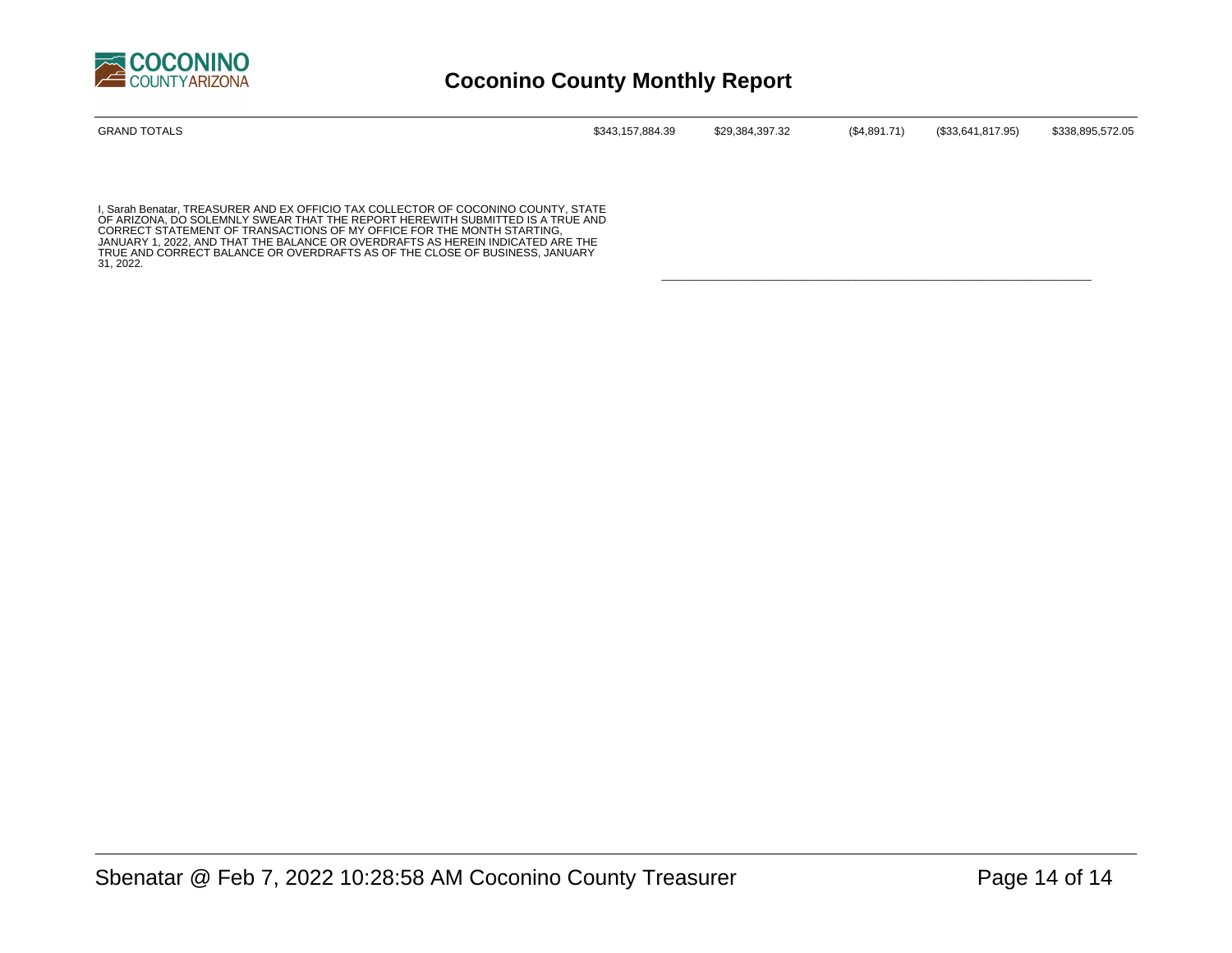

| Fund Id        | <b>Fund Name</b>                                         | Tax<br>Year | <b>Type</b>  | Tax                    | Interest         | Misc             | Tax<br>Abatement   | Interest<br>Abatement | Total                  |
|----------------|----------------------------------------------------------|-------------|--------------|------------------------|------------------|------------------|--------------------|-----------------------|------------------------|
| 02000          | <b>COCONINO</b><br><b>COUNTY</b>                         | 2007        | T.           | \$6.61                 | \$216.90         | \$0.00           | \$0.00             | \$0.00                | \$223.51               |
| 02000          | <b>COCONINO</b><br><b>COUNTY</b>                         | 2008        | T            | \$9.62                 | \$257.40         | \$0.00           | \$0.00             | \$0.00                | \$267.02               |
| 02000          | <b>COCONINO</b><br><b>COUNTY</b>                         | 2009        | T.           | \$29.10                | \$868.02         | \$0.00           | \$0.00             | \$0.00                | \$897.12               |
| 02000          | <b>COCONINO</b><br><b>COUNTY</b>                         | 2010        | т            | \$10.41                | \$320.45         | \$0.00           | \$0.00             | \$0.00                | \$330.86               |
| 02000          | <b>COCONINO</b><br><b>COUNTY</b>                         | 2011        | T.           | \$14.90                | \$407.97         | \$0.00           | \$0.00             | \$0.00                | \$422.87               |
| 02000          | <b>COCONINO</b><br><b>COUNTY</b>                         | 2012        | T            | \$16.66                | \$356.74         | \$0.00           | \$0.00             | \$0.00                | \$373.40               |
| 02000          | <b>COCONINO</b><br><b>COUNTY</b>                         | 2013        | T.           | \$19.12                | \$304.54         | \$0.00           | \$0.00             | \$0.00                | \$323.66               |
| 02000          | <b>COCONINO</b><br><b>COUNTY</b>                         | 2014        | т            | \$20.21                | \$392.53         | \$0.00           | \$0.00             | \$0.00                | \$412.74               |
| 02000          | <b>COCONINO</b><br><b>COUNTY</b>                         | 2015        | T.           | \$15.93                | \$293.02         | \$0.00           | \$0.00             | \$0.00                | \$308.95               |
| 02000          | <b>COCONINO</b><br><b>COUNTY</b>                         | 2016        | Т            | \$43.58                | \$219.54         | \$0.00           | \$0.00             | \$0.00                | \$263.12               |
| 02000          | <b>COCONINO</b><br><b>COUNTY</b>                         | 2017        | T.           | \$98.23                | \$896.83         | \$0.00           | \$0.00             | \$0.00                | \$995.06               |
| 02000          | <b>COCONINO</b><br><b>COUNTY</b>                         | 2018        | т            | \$437.57               | \$1,501.92       | \$0.00           | (\$4.20)           | (\$8.00)              | \$1,927.29             |
| 02000          | <b>COCONINO</b><br><b>COUNTY</b>                         | 2019        | T.           | \$372.34               | \$1,000.87       | \$0.00           | (\$6.61)           | (\$7.41)              | \$1,359.19             |
| 02000          | <b>COCONINO</b><br><b>COUNTY</b>                         | 2020        | т            | \$15,267.63            | \$34,355.42      | \$0.00           | (\$6.78)           | (\$3.61)              | \$49.612.66            |
| 02000          | COCONINO<br><b>COUNTY</b>                                | 2021        | T.           | \$209.612.47           | \$19,721.49      | \$0.01           | \$799.95           | (\$63.58)             | \$230.070.34           |
| 02000          | Total for fund                                           |             |              | \$225,974.38           | \$61,113.64      | \$0.01           | \$782.36           | (\$82.60)             | \$287,787.79           |
| 02001          | <b>STATE SCHOOL</b><br><b>TAX</b><br><b>EQUALIZATION</b> | 2007        | Т            | \$0.00                 | \$0.00           | \$0.00           | \$0.00             | \$0.00                | \$0.00                 |
| 02001          | STATE SCHOOL<br>TAX<br><b>EQUALIZATION</b>               | 2008        | т            | \$0.00                 | \$0.00           | \$0.00           | \$0.00             | \$0.00                | \$0.00                 |
| 02001          | <b>STATE SCHOOL</b><br>TAX<br><b>EQUALIZATION</b>        | 2009        | Т            | \$24.20                | \$0.00           | \$0.00           | \$0.00             | \$0.00                | \$24.20                |
| 02001          | STATE SCHOOL<br><b>TAX</b><br><b>EQUALIZATION</b>        | 2010        | т            | \$9.41                 | \$0.00           | \$0.00           | \$0.00             | \$0.00                | \$9.41                 |
| 02001          | <b>ST SCHL</b><br><b>EQUALIZATION</b>                    | 2011        | T            | \$14.73                | \$0.00           | \$0.00           | \$0.00             | \$0.00                | \$14.73                |
| 02001          | <b>STATE SCHOOL</b><br>TAX<br><b>EQUALIZATION</b>        | 2012        | Т            | \$17.57                | \$0.00           | \$0.00           | \$0.00             | \$0.00                | \$17.57                |
| 02001          | <b>STATE SCHOOL</b><br>TAX<br><b>EQUALIZATION</b>        | 2013        | Т            | \$17.93                | \$0.00           | \$0.00           | \$0.00             | \$0.00                | \$17.93                |
| 02001          | STATE SCHOOL<br>TAX<br><b>EQUALIZATION</b>               | 2014        | Τ            | \$18.20                | \$0.00           | \$0.00           | \$0.00             | \$0.00                | \$18.20                |
| 02001          | <b>STATE SCHOOL</b><br><b>TAX</b><br><b>EQUALIZATION</b> | 2015        | T            | \$14.04                | \$0.00           | \$0.00           | \$0.00             | \$0.00                | \$14.04                |
| 02001          | <b>STATE SCHOOL</b><br>TAX<br><b>EQUALIZATION</b>        | 2016        | т            | \$37.71                | \$0.00           | \$0.00           | \$0.00             | \$0.00                | \$37.71                |
| 02001          | <b>STATE SCHOOL</b><br><b>TAX</b><br><b>EQUALIZATION</b> | 2017        | Τ            | \$84.35                | \$0.00           | \$0.00           | \$0.00             | \$0.00                | \$84.35                |
| 02001          | STATE SCHOOL<br><b>TAX</b><br><b>EQUALIZATION</b>        | 2018        | Т            | \$371.22               | \$0.00           | \$0.00           | (\$3.55)           | \$0.00                | \$367.67               |
| 02001          | <b>STATE SCHOOL</b><br>TAX.<br><b>EQUALIZATION</b>       | 2019        | Т            | \$314.11               | \$0.00           | \$0.00           | (\$5.58)           | \$0.00                | \$308.53               |
| 02001          | STATE SCHOOL<br>TAX<br><b>EQUALIZATION</b>               | 2020        | т            | \$12,766.90            | \$0.00           | \$0.00           | (\$5.64)           | \$0.00                | \$12,761.26            |
| 02001          | <b>STATE SCHOOL</b><br><b>TAX</b><br><b>EQUALIZATION</b> | 2021        | T.           | \$172,505.44           | \$0.00           | \$0.00           | \$658.34           | \$0.00                | \$173,163.78           |
| 02001<br>03000 | Total for fund<br>MOBILE HOME                            | 2007        | $\mathsf{T}$ | \$186,195.81<br>\$7.54 | \$0.00<br>\$0.00 | \$0.00<br>\$0.00 | \$643.57<br>\$0.00 | \$0.00<br>\$0.00      | \$186,839.38<br>\$7.54 |
|                | <b>RELOCATION</b><br><b>FUND</b>                         |             |              |                        |                  |                  |                    |                       |                        |
| 03000          | MOBILE HOME<br><b>RELOCATION</b><br><b>FUND</b>          | 2008        | т            | \$8.95                 | \$0.00           | \$0.00           | \$0.00             | \$0.00                | \$8.95                 |
| 03000          | <b>MOBILE HOME</b><br><b>RELOCATION</b><br><b>FUND</b>   | 2009        | Τ            | \$8.95                 | \$0.00           | \$0.00           | \$0.00             | \$0.00                | \$8.95                 |
| 03000          | MOBILE HOME<br><b>RELOCATION</b><br><b>FUND</b>          | 2010        | T.           | \$8.43                 | \$0.00           | \$0.00           | \$0.00             | \$0.00                | \$8.43                 |
| 03000          | <b>MOBILE HOME</b><br><b>RELOCATION</b>                  | 2011        | Τ            | \$8.44                 | \$0.00           | \$0.00           | \$0.00             | \$0.00                | \$8.44                 |
| 03000          | MOBILE HOME<br><b>RELOCATION</b>                         | 2012        | т            | \$9.28                 | \$0.00           | \$0.00           | \$0.00             | \$0.00                | \$9.28                 |
| 03000          | <b>MOBILE HOME</b><br><b>RELOCATION</b>                  | 2013        | Τ            | \$9.18                 | \$0.00           | \$0.00           | \$0.00             | \$0.00                | \$9.18                 |
| 03000          | MOBILE HOME<br><b>RELOCATION</b>                         | 2014        | т            | \$10.98                | \$0.00           | \$0.00           | \$0.00             | \$0.00                | \$10.98                |
| 03000          | MOBILE HOME                                              | 2015        | Τ            | \$9.08                 | \$0.00           | \$0.00           | \$0.00             | \$0.00                | \$9.08                 |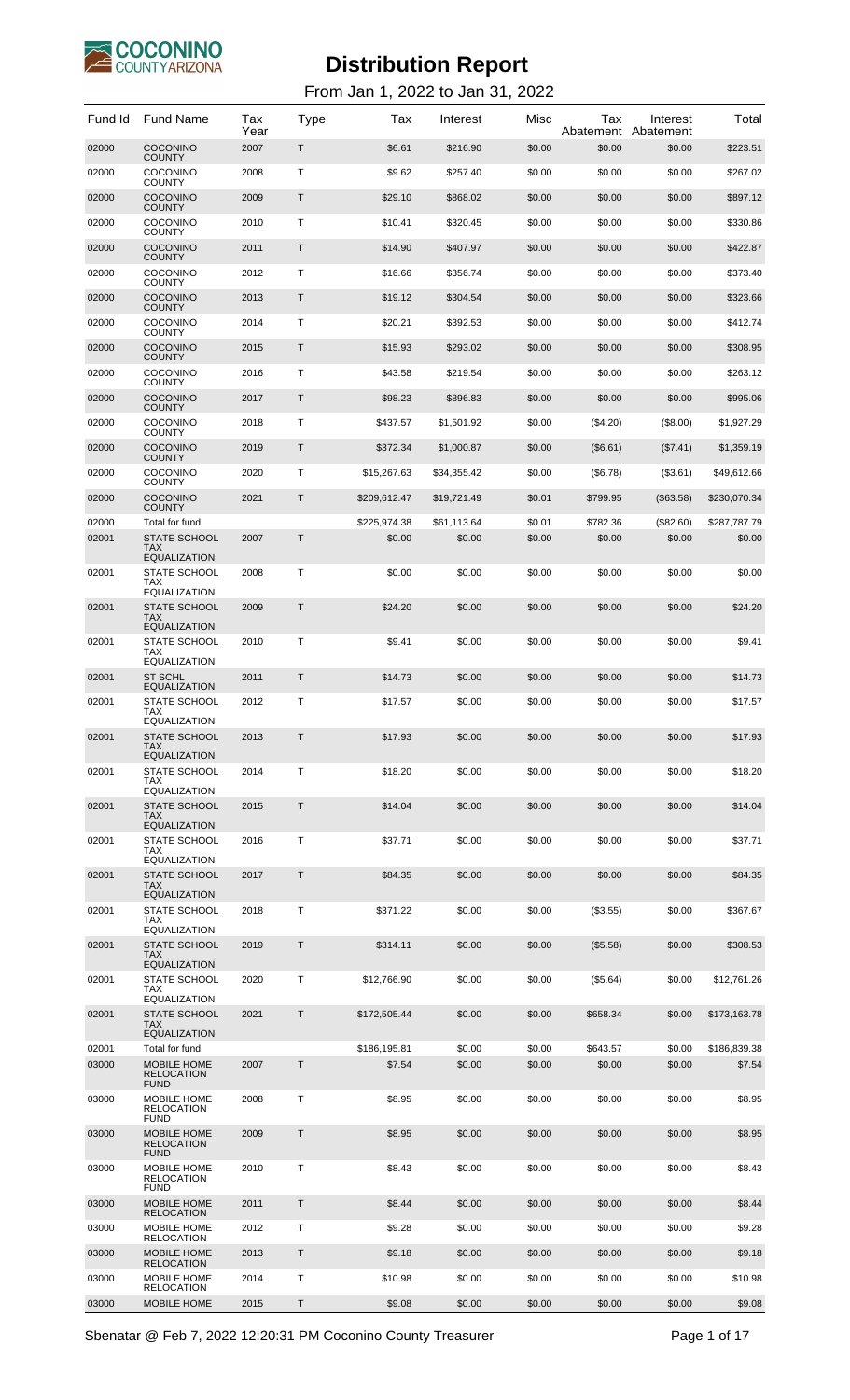

#### From Jan 1, 2022 to Jan 31, 2022

| Fund Id            | <b>Fund Name</b>                         | Tax<br>Year  | Type         | Tax                        | Interest         | Misc             | Tax<br>Abatement Abatement | Interest         | Total                      |
|--------------------|------------------------------------------|--------------|--------------|----------------------------|------------------|------------------|----------------------------|------------------|----------------------------|
|                    | <b>RELOCATION</b>                        |              |              |                            |                  |                  |                            |                  |                            |
| 03000              | Total for fund                           |              | $\mathsf T$  | \$80.83                    | \$0.00           | \$0.00           | \$0.00                     | \$0.00           | \$80.83                    |
| 04151              | <b>CITY OF</b><br><b>FLAGSTAFF</b>       | 2008         |              | \$12.17                    | \$0.00           | \$0.00           | \$0.00                     | \$0.00           | \$12.17                    |
| 04151              | <b>CITY OF</b><br><b>FLAGSTAFF</b>       | 2009         | Τ            | \$11.71                    | \$0.00           | \$0.00           | \$0.00                     | \$0.00           | \$11.71                    |
| 04151              | <b>CITY OF</b><br><b>FLAGSTAFF</b>       | 2010         | T            | \$10.92                    | \$0.00           | \$0.00           | \$0.00                     | \$0.00           | \$10.92                    |
| 04151              | CITY OF                                  | 2011         | Τ            | \$16.65                    | \$0.00           | \$0.00           | \$0.00                     | \$0.00           | \$16.65                    |
| 04151              | <b>FLAGSTAFF</b><br><b>CITY OF</b>       | 2012         | T            | \$18.63                    | \$0.00           | \$0.00           | \$0.00                     | \$0.00           | \$18.63                    |
|                    | <b>FLAGSTAFF</b>                         |              |              |                            |                  |                  |                            |                  |                            |
| 04151              | <b>CITY OF</b><br><b>FLAGSTAFF</b>       | 2013         | Τ            | \$20.67                    | \$0.00           | \$0.00           | \$0.00                     | \$0.00           | \$20.67                    |
| 04151              | <b>CITY OF</b><br><b>FLAGSTAFF</b>       | 2014         | T            | \$18.72                    | \$0.00           | \$0.00           | \$0.00                     | \$0.00           | \$18.72                    |
| 04151              | <b>CITY OF</b>                           | 2015         | Τ            | \$19.22                    | \$0.00           | \$0.00           | \$0.00                     | \$0.00           | \$19.22                    |
| 04151              | <b>FLAGSTAFF</b><br><b>CITY OF</b>       | 2016         | T            | \$53.68                    | \$0.00           | \$0.00           | \$0.00                     | \$0.00           | \$53.68                    |
|                    | <b>FLAGSTAFF</b>                         |              |              |                            |                  |                  |                            |                  |                            |
| 04151              | <b>CITY OF</b><br><b>FLAGSTAFF</b>       | 2017         | Τ            | \$77.72                    | \$0.00           | \$0.00           | \$0.00                     | \$0.00           | \$77.72                    |
| 04151              | <b>CITY OF</b><br><b>FLAGSTAFF</b>       | 2018         | T            | \$479.77                   | \$0.00           | \$0.00           | \$0.00                     | \$0.00           | \$479.77                   |
| 04151              | <b>CITY OF</b>                           | 2019         | Τ            | \$366.72                   | \$0.00           | \$0.00           | (\$3.73)                   | \$0.00           | \$362.99                   |
| 04151              | <b>FLAGSTAFF</b><br><b>CITY OF</b>       | 2020         | T            | \$4,182.24                 | \$0.00           | \$0.00           | (\$3.70)                   | \$0.00           | \$4,178.54                 |
| 04151              | <b>FLAGSTAFF</b><br><b>CITY OF</b>       | 2021         | Τ            | \$117,486.79               | \$0.00           | \$0.00           | \$751.66                   | \$0.00           | \$118,238.45               |
|                    | <b>FLAGSTAFF</b>                         |              |              |                            |                  |                  |                            |                  |                            |
| 04151              | Total for fund                           |              |              | \$122,775.61               | \$0.00           | \$0.00           | \$744.23                   | \$0.00           | \$123,519.84               |
| 04152              | <b>TOWN OF</b><br><b>FREDONIA</b>        | 2020         | Τ            | \$0.00                     | \$0.00           | \$0.00           | \$0.00                     | \$0.00           | \$0.00                     |
| 04152              | <b>TOWN OF</b><br><b>FREDONIA</b>        | 2021         | T            | \$0.00                     | \$0.00           | \$0.00           | \$0.00                     | \$0.00           | \$0.00                     |
| 04152              | Total for fund                           |              |              | \$0.00                     | \$0.00           | \$0.00           | \$0.00                     | \$0.00           | \$0.00                     |
| 04153              | <b>CITY OF WILLIAMS</b>                  | 2020         | Τ            | \$1,134.57                 | \$0.00           | \$0.00           | \$0.00                     | \$0.00           | \$1,134.57                 |
| 04153              | CITY OF WILLIAMS                         | 2021         | т            | \$12,384.07                | \$0.00           | \$0.00           | \$65.02                    | \$0.00           | \$12,449.09                |
| 04153              | Total for fund<br><b>CITY OF PAGE</b>    | 2007         | Т            | \$13,518.64                | \$0.00           | \$0.00           | \$65.02                    | \$0.00           | \$13,583.66                |
| 04156<br>04156     | <b>CITY OF PAGE</b>                      | 2018         | T            | \$0.00<br>\$0.00           | \$0.00<br>\$0.00 | \$0.00<br>\$0.00 | \$0.00<br>\$0.00           | \$0.00<br>\$0.00 | \$0.00<br>\$0.00           |
| 04156              | <b>CITY OF PAGE</b>                      | 2019         | Τ            | \$0.00                     | \$0.00           | \$0.00           | \$0.00                     | \$0.00           | \$0.00                     |
| 04156              | <b>CITY OF PAGE</b>                      | 2020         | Τ            | \$0.00                     | \$0.00           | \$0.00           | \$0.00                     | \$0.00           | \$0.00                     |
| 04156              | <b>CITY OF PAGE</b>                      | 2021         | Т            | \$0.00                     | \$0.00           | \$0.00           | \$0.00                     | \$0.00           | \$0.00                     |
| 04156              | Total for fund                           |              |              | \$0.00                     | \$0.00           | \$0.00           | \$0.00                     | \$0.00           | \$0.00                     |
| 04158              | <b>CITY OF SEDONA</b>                    | 2019         | Т            | \$0.00                     | \$0.00           | \$0.00           | \$0.00                     | \$0.00           | \$0.00                     |
| 04158              | <b>CITY OF SEDONA</b>                    | 2020         | T            | \$0.00                     | \$0.00           | \$0.00           | \$0.00                     | \$0.00           | \$0.00                     |
| 04158<br>04158     | <b>CITY OF SEDONA</b><br>Total for fund  | 2021         | т            | \$0.00<br>\$0.00           | \$0.00<br>\$0.00 | \$0.00<br>\$0.00 | \$0.00<br>\$0.00           | \$0.00<br>\$0.00 | \$0.00<br>\$0.00           |
| 04159              | <b>TOWN OF</b>                           | 2021         | Τ            | \$0.00                     | \$0.00           | \$0.00           | \$0.00                     | \$0.00           | \$0.00                     |
|                    | <b>TUSAYAN</b>                           |              |              |                            |                  |                  |                            |                  |                            |
| 04159              | Total for fund                           |              |              | \$0.00                     | \$0.00           | \$0.00           | \$0.00                     | \$0.00           | \$0.00                     |
| 07001              | FLAGSTAFF SD #1                          | 2008         | Т            | \$64.61                    | \$0.00           | \$0.00           | \$0.00                     | \$0.00           | \$64.61                    |
| 07001<br>07001     | <b>FLAGSTAFF SD#1</b><br>FLAGSTAFF SD #1 | 2009<br>2010 | $\top$<br>Т  | \$214.14<br>\$61.22        | \$0.00<br>\$0.00 | \$0.00<br>\$0.00 | \$0.00<br>\$0.00           | \$0.00<br>\$0.00 | \$214.14<br>\$61.22        |
| 07001              | SD#1 FLAGSTAFF                           | 2011         | Τ            | \$89.31                    | \$0.00           | \$0.00           | \$0.00                     | \$0.00           | \$89.31                    |
| 07001              | SD#1 FLAGSTAFF                           | 2012         | Т            | \$94.51                    | \$0.00           | \$0.00           | \$0.00                     | \$0.00           | \$94.51                    |
| 07001              | SD#1 FLAGSTAFF                           | 2013         | Τ            | \$97.60                    | \$0.00           | \$0.00           | \$0.00                     | \$0.00           | \$97.60                    |
| 07001              | SD#1 FLAGSTAFF                           | 2014         | Т            | \$102.80                   | \$0.00           | \$0.00           | \$0.00                     | \$0.00           | \$102.80                   |
| 07001              | SD#1 FLAGSTAFF                           | 2015         | $\top$       | \$99.34                    | \$0.00           | \$0.00           | \$0.00                     | \$0.00           | \$99.34                    |
| 07001              | SD#1 FLAGSTAFF                           | 2016         | T            | \$297.40                   | \$0.00           | \$0.00           | \$0.00                     | \$0.00           | \$297.40                   |
| 07001              | SD#1 FLAGSTAFF                           | 2017         | $\top$       | \$555.77                   | \$0.00           | \$0.00           | \$0.00                     | \$0.00           | \$555.77                   |
| 07001<br>07001     | SD#1 FLAGSTAFF<br>SD#1 FLAGSTAFF         | 2018<br>2019 | Τ<br>Τ       | \$2,334.02<br>\$1,852.86   | \$0.00<br>\$0.00 | \$0.00<br>\$0.00 | (\$28.59)<br>(\$45.29)     | \$0.00<br>\$0.00 | \$2,305.43<br>\$1,807.57   |
| 07001              | SD#1 FLAGSTAFF                           | 2020         | Т            | \$27,411.59                | \$0.00           | \$0.00           | (\$45.68)                  | \$0.00           | \$27,365.91                |
| 07001              | SD#1 FLAGSTAFF                           | 2021         | T            | \$887,027.90               | \$0.00           | \$0.00           | \$4,441.38                 | \$0.00           | \$891,469.28               |
| 07001              | Total for fund                           |              |              | \$920,303.07               | \$0.00           | \$0.00           | \$4,321.82                 | \$0.00           | \$924,624.89               |
| 07001_S            | <b>FLAGSTAFF SD#1</b>                    | 2008         | T            | (\$23.95)                  | \$0.00           | \$0.00           | \$0.00                     | \$0.00           | (\$23.95)                  |
| 07001_S            | <b>FLAGSTAFF SD#1</b>                    | 2009         | Т            | (\$82.36)                  | \$0.00           | \$0.00           | \$0.00                     | \$0.00           | (\$82.36)                  |
| 07001_S            | <b>FLAGSTAFF SD#1</b>                    | 2010         | Τ            | (\$24.49)                  | \$0.00           | \$0.00           | \$0.00                     | \$0.00           | (\$24.49)                  |
| 07001_S<br>07001_S | SD#1 FLAGSTAFF<br>SD#1 FLAGSTAFF         | 2011<br>2012 | Т<br>$\sf T$ | (\$23.86)<br>(\$10.92)     | \$0.00<br>\$0.00 | \$0.00<br>\$0.00 | \$0.00<br>\$0.00           | \$0.00<br>\$0.00 | (\$23.86)<br>(\$10.92)     |
| 07001_S            | SD#1 FLAGSTAFF                           | 2013         | T            | (\$10.08)                  | \$0.00           | \$0.00           | \$0.00                     | \$0.00           | (\$10.08)                  |
| 07001_S            | SD#1 FLAGSTAFF                           | 2014         | $\top$       | (\$15.91)                  | \$0.00           | \$0.00           | \$0.00                     | \$0.00           | (\$15.91)                  |
| 07001_S            | SD#1 FLAGSTAFF                           | 2015         | Т            | (\$9.78)                   | \$0.00           | \$0.00           | \$0.00                     | \$0.00           | (\$9.78)                   |
| 07001_S            | SD#1 FLAGSTAFF                           | 2016         | Τ            | (\$76.73)                  | \$0.00           | \$0.00           | \$0.00                     | \$0.00           | (\$76.73)                  |
| 07001 S            | SD#1 FLAGSTAFF                           | 2017         | Т            | (\$145.25)                 | \$0.00           | \$0.00           | \$0.00                     | \$0.00           | (\$145.25)                 |
| 07001_S            | SD#1 FLAGSTAFF                           | 2018         | $\top$       | (\$104.53)                 | \$0.00           | \$0.00           | \$0.00                     | \$0.00           | (\$104.53)                 |
| 07001_S<br>07001_S | SD#1 FLAGSTAFF<br>SD#1 FLAGSTAFF         | 2019<br>2020 | Т<br>T       | (\$196.21)<br>(\$3,890.70) | \$0.00<br>\$0.00 | \$0.00<br>\$0.00 | \$8.42<br>\$8.56           | \$0.00<br>\$0.00 | (\$187.79)<br>(\$3,882.14) |
| 07001_S            | SD#1 FLAGSTAFF                           | 2021         | Т            | (\$99,108.15)              | \$0.00           | \$0.00           | (\$18,559.07)              | \$0.00           | (\$117,667.22)             |
| 07001_S            | Total for fund                           |              |              | (\$103,722.92)             | \$0.00           | \$0.00           | (\$18,542.09)              | \$0.00           | (\$122, 265.01)            |
| 07001_SE           | SD#1                                     | 2019         | Τ            | \$85.87                    | \$0.00           | \$0.00           | (\$2.10)                   | \$0.00           | \$83.77                    |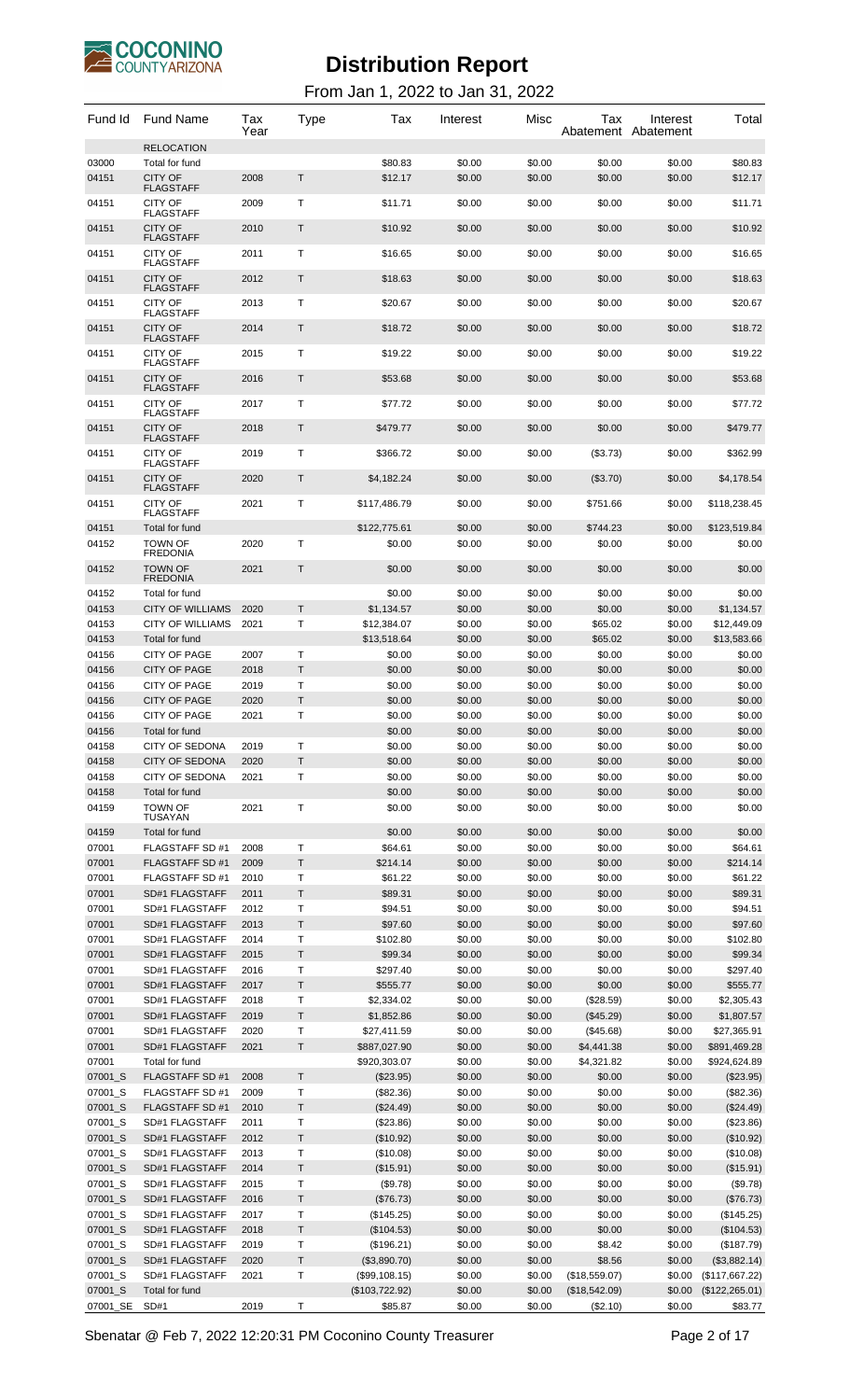

| Fund Id            | <b>Fund Name</b>                       | Tax<br>Year  | Type              | Tax                          | Interest         | Misc             | Tax                    | Interest<br>Abatement Abatement | Total                      |
|--------------------|----------------------------------------|--------------|-------------------|------------------------------|------------------|------------------|------------------------|---------------------------------|----------------------------|
| 07001 SE           | <b>DESEGREGATION</b><br>SD#1           | 2020         | $\mathsf{T}$      | \$1,237.80                   | \$0.00           | \$0.00           | (\$2.07)               | \$0.00                          | \$1,235.73                 |
|                    | <b>DESEGREGATION</b>                   |              |                   |                              |                  |                  |                        |                                 |                            |
| 07001 SE<br>07002  | Total for fund<br><b>WILLIAMS SD#2</b> | 2010         | $\mathsf{T}$      | \$1,323.67<br>\$11.56        | \$0.00<br>\$0.00 | \$0.00<br>\$0.00 | (\$4.17)<br>\$0.00     | \$0.00<br>\$0.00                | \$1,319.50<br>\$11.56      |
| 07002              | SD#2 WILLIAMS                          | 2011         | $\mathsf{T}$      | \$13.30                      | \$0.00           | \$0.00           | \$0.00                 | \$0.00                          | \$13.30                    |
| 07002              | <b>SD#2 WILLIAMS</b>                   | 2012         | $\mathsf{T}$      | \$15.71                      | \$0.00           | \$0.00           | \$0.00                 | \$0.00                          | \$15.71                    |
| 07002              | SD#2 WILLIAMS                          | 2013         | T                 | \$16.59                      | \$0.00           | \$0.00           | \$0.00                 | \$0.00                          | \$16.59                    |
| 07002              | <b>SD#2 WILLIAMS</b>                   | 2014         | $\mathsf{T}$      | \$16.05                      | \$0.00           | \$0.00           | \$0.00                 | \$0.00                          | \$16.05                    |
| 07002              | SD#2 WILLIAMS                          | 2015         | $\mathsf{T}$      | \$17.70                      | \$0.00           | \$0.00           | \$0.00                 | \$0.00                          | \$17.70                    |
| 07002              | <b>SD#2 WILLIAMS</b>                   | 2016         | T                 | \$16.50                      | \$0.00           | \$0.00           | \$0.00                 | \$0.00                          | \$16.50                    |
| 07002              | SD#2 WILLIAMS                          | 2017         | $\mathsf{T}$      | \$17.06                      | \$0.00           | \$0.00           | \$0.00                 | \$0.00                          | \$17.06                    |
| 07002              | <b>SD#2 WILLIAMS</b>                   | 2018         | T.                | \$277.41                     | \$0.00           | \$0.00           | \$0.00                 | \$0.00                          | \$277.41                   |
| 07002              | SD#2 WILLIAMS                          | 2019         | T<br>$\mathsf{T}$ | \$260.53                     | \$0.00           | \$0.00           | \$0.00                 | \$0.00                          | \$260.53                   |
| 07002<br>07002     | <b>SD#2 WILLIAMS</b><br>SD#2 WILLIAMS  | 2020<br>2021 | Т                 | \$6,548.06<br>\$104,656.53   | \$0.00<br>\$0.00 | \$0.00<br>\$0.00 | \$0.00<br>\$349.88     | \$0.00<br>\$0.00                | \$6,548.06<br>\$105,006.41 |
| 07002              | Total for fund                         |              |                   | \$111,867.00                 | \$0.00           | \$0.00           | \$349.88               | \$0.00                          | \$112,216.88               |
| 07002_S            | SD#2 WILLIAMS                          | 2018         | $\mathsf{T}$      | (\$100.06)                   | \$0.00           | \$0.00           | \$0.00                 | \$0.00                          | (\$100.06)                 |
| 07002 S            | <b>SD#2 WILLIAMS</b>                   | 2019         | $\mathsf{T}$      | (\$94.52)                    | \$0.00           | \$0.00           | \$0.00                 | \$0.00                          | (\$94.52)                  |
| 07002_S            | SD#2 WILLIAMS                          | 2020         | T                 | (\$718.34)                   | \$0.00           | \$0.00           | \$0.00                 | \$0.00                          | (\$718.34)                 |
| 07002 S            | <b>SD#2 WILLIAMS</b>                   | 2021         | T                 | (\$9,267.03)                 | \$0.00           | \$0.00           | (\$876.63)             | \$0.00                          | (\$10,143.66)              |
| 07002_S            | <b>Total for fund</b>                  |              |                   | (\$10,179.95)                | \$0.00           | \$0.00           | (\$876.63)             | \$0.00                          | (\$11,056.58)              |
| 07004              | SD#4 GRAND<br><b>CANYON</b>            | 2020         | T.                | \$3,868.12                   | \$0.00           | \$0.00           | \$0.00                 | \$0.00                          | \$3,868.12                 |
| 07004              | SD#4 GRAND<br>CANYON                   | 2021         | $\mathsf{T}$      | \$24,485.07                  | \$0.00           | \$0.00           | \$0.00                 | \$0.00                          | \$24,485.07                |
| 07004              | Total for fund                         |              |                   | \$28,353.19                  | \$0.00           | \$0.00           | \$0.00                 | \$0.00                          | \$28,353.19                |
| 07004 AS<br>AE     | SD#4 GRAND<br>CANYON                   | 2020         | T                 | (\$0.90)                     | \$0.00           | \$0.00           | \$0.00                 | \$0.00                          | (\$0.90)                   |
| 07004 AS<br>AE     | SD#4 GRAND<br><b>CANYON</b>            | 2021         | $\mathsf T$       | (\$35.54)                    | \$0.00           | \$0.00           | \$0.00                 | \$0.00                          | (\$35.54)                  |
| 07004 AS<br>AE     | Total for fund                         |              |                   | ( \$36.44)                   | \$0.00           | \$0.00           | \$0.00                 | \$0.00                          | (\$36.44)                  |
| 07004 S            | SD#4 GRAND<br><b>CANYON</b>            | 2020         | $\mathsf{T}$      | (\$0.88)                     | \$0.00           | \$0.00           | \$0.00                 | \$0.00                          | (\$0.88)                   |
| 07004 S            | SD#4 GRAND<br>CANYON                   | 2021         | T                 | $($ \$44.60)                 | \$0.00           | \$0.00           | \$0.00                 | \$0.00                          | (\$44.60)                  |
| 07004_S<br>07005   | Total for fund<br><b>SD#5 CHEVELON</b> | 2020         | $\mathsf{T}$      | $(\$45.48)$<br>\$458.10      | \$0.00<br>\$0.00 | \$0.00<br>\$0.00 | \$0.00<br>\$0.00       | \$0.00<br>\$0.00                | (\$45.48)<br>\$458.10      |
|                    | <b>BUTTE</b>                           |              |                   |                              |                  |                  |                        |                                 |                            |
| 07005              | <b>SD#5 CHEVELON</b><br><b>BUTTE</b>   | 2021         | T                 | \$15.135.42                  | \$0.00           | \$0.00           | \$24.70                | \$0.00                          | \$15,160.12                |
| 07005<br>07005_S   | Total for fund                         |              | T                 | \$15,593.52                  | \$0.00           | \$0.00           | \$24.70                | \$0.00                          | \$15,618.22                |
|                    | <b>SD#5 CHEVELON</b><br><b>BUTTE</b>   | 2021         |                   | (\$728.94)                   | \$0.00           | \$0.00           | (\$237.39)             | \$0.00                          | (\$966.33)                 |
| 07005_S            | Total for fund                         |              |                   | (\$728.94)                   | \$0.00           | \$0.00           | (\$237.39)             | \$0.00                          | (\$966.33)                 |
| 07006              | <b>SD#6 FREDONIA</b>                   | 2020         | $\mathsf{T}$      | \$1,356.69                   | \$0.00           | \$0.00           | \$0.00                 | \$0.00                          | \$1,356.69                 |
| 07006              | SD#6 FREDONIA                          | 2021         | Т                 | \$78,815.81                  | \$0.00           | \$0.00           | \$0.00                 | \$0.00                          | \$78,815.81                |
| 07006              | Total for fund                         |              |                   | \$80,172.50                  | \$0.00           | \$0.00           | \$0.00                 | \$0.00                          | \$80,172.50                |
| 07006_S            | SD#6 FREDONIA                          | 2020         | Т                 | (\$367.79)                   | \$0.00           | \$0.00           | \$0.00                 | \$0.00                          | (\$367.79)                 |
| 07006 S<br>07006_S | <b>SD#6 FREDONIA</b><br>Total for fund | 2021         | T.                | (\$1,396.66)<br>(\$1,764.45) | \$0.00           | \$0.00<br>\$0.00 | \$0.00                 | \$0.00                          | (\$1,396.66)               |
| 07009              | SD#9 SEDONA OAK 2019                   |              | $\mathsf{T}$      | \$24.98                      | \$0.00<br>\$0.00 | \$0.00           | \$0.00<br>\$0.00       | \$0.00<br>\$0.00                | (\$1,764.45)<br>\$24.98    |
|                    | <b>CREEK</b>                           |              |                   |                              |                  |                  |                        |                                 |                            |
| 07009              | SD#9 SEDONA OAK 2020<br><b>CREEK</b>   |              | T                 | \$914.95                     | \$0.00           | \$0.00           | \$0.00                 | \$0.00                          | \$914.95                   |
| 07009              | SD#9 SEDONA OAK 2021<br><b>CREEK</b>   |              | Τ                 | \$37,043.84                  | \$0.00           | \$0.00           | \$81.91                | \$0.00                          | \$37,125.75                |
| 07009<br>07009 S   | Total for fund<br>SD#9 SEDONA OAK 2019 |              | $\mathsf{T}$      | \$37,983.77                  | \$0.00<br>\$0.00 | \$0.00<br>\$0.00 | \$81.91<br>\$0.00      | \$0.00<br>\$0.00                | \$38,065.68                |
| 07009 S            | <b>CREEK</b><br>SD#9 SEDONA OAK 2020   |              | Т                 | (\$1.55)<br>(\$9.16)         | \$0.00           | \$0.00           | \$0.00                 | \$0.00                          | (\$1.55)<br>(\$9.16)       |
| 07009 S            | <b>CREEK</b><br>SD#9 SEDONA OAK 2021   |              | $\mathsf{T}$      | (\$6,949.72)                 | \$0.00           | \$0.00           | $(\$341.21)$           | \$0.00                          | (\$7,290.93)               |
|                    | <b>CREEK</b>                           |              |                   |                              |                  |                  |                        |                                 |                            |
| 07009_S<br>07010   | Total for fund<br>SD#10 MAINE          | 2020         | T.                | (\$6,960.43)<br>\$1,319.16   | \$0.00<br>\$0.00 | \$0.00<br>\$0.00 | $(\$341.21)$<br>\$0.00 | \$0.00<br>\$0.00                | (\$7,301.64)<br>\$1,319.16 |
| 07010              | SD#10 MAINE                            | 2021         | Т                 | \$47,250.28                  | \$0.00           | \$0.00           | \$93.91                | \$0.00                          | \$47,344.19                |
| 07010              | Total for fund                         |              |                   | \$48,569.44                  | \$0.00           | \$0.00           | \$93.91                | \$0.00                          | \$48,663.35                |
| 07010_S            | SD#10 MAINE                            | 2020         | T                 | (\$52.03)                    | \$0.00           | \$0.00           | \$0.00                 | \$0.00                          | (\$52.03)                  |
| 07010_S            | SD#10 MAINE                            | 2021         | $\mathsf{T}$      | (\$3,248.49)                 | \$0.00           | \$0.00           | (\$212.04)             | \$0.00                          | (\$3,460.53)               |
| 07010_S            | Total for fund                         |              |                   | (\$3,300.52)                 | \$0.00           | \$0.00           | (\$212.04)             | \$0.00                          | (\$3,512.56)               |
| 07015              | SD#15 TUBA CITY                        | 2017         | $\mathsf T$       | \$0.00                       | \$0.00           | \$0.00           | \$0.00                 | \$0.00                          | \$0.00                     |
| 07015              | SD#15 TUBA CITY                        | 2018         | $\mathsf{T}$      | \$0.00                       | \$0.00           | \$0.00           | \$0.00                 | \$0.00                          | \$0.00                     |
| 07015              | SD#15 TUBA CITY                        | 2019         | T                 | \$0.00                       | \$0.00           | \$0.00           | \$0.00                 | \$0.00                          | \$0.00                     |
| 07015              | SD#15 TUBA CITY                        | 2020         | Т                 | \$0.00                       | \$0.00           | \$0.00           | \$0.00                 | \$0.00                          | \$0.00                     |
| 07015<br>07015     | SD#15 TUBA CITY<br>Total for fund      | 2021         | $\mathsf{T}$      | \$0.00<br>\$0.00             | \$0.00<br>\$0.00 | \$0.00<br>\$0.00 | \$0.00<br>\$0.00       | \$0.00<br>\$0.00                | \$0.00<br>\$0.00           |
| 07016              | PAGE SD #8                             | 2007         | T.                | \$43.15                      | \$0.00           | \$0.00           | \$0.00                 | \$0.00                          | \$43.15                    |
| 07016              | SD#8 PAGE                              | 2018         | $\mathsf{T}$      | \$67.01                      | \$0.00           | \$0.00           | \$0.00                 | \$0.00                          | \$67.01                    |
| 07016              | SD#8 PAGE                              | 2019         | T                 | \$120.95                     | \$0.00           | \$0.00           | \$0.00                 | \$0.00                          | \$120.95                   |
| 07016              | SD#8 PAGE                              | 2020         | T                 | \$64,594.79                  | \$0.00           | \$0.00           | \$0.00                 | \$0.00                          | \$64,594.79                |
| 07016              | SD#8 PAGE                              | 2021         | Τ                 | \$148,847.45                 | \$0.00           | \$0.00           | \$55.23                | \$0.00                          | \$148,902.68               |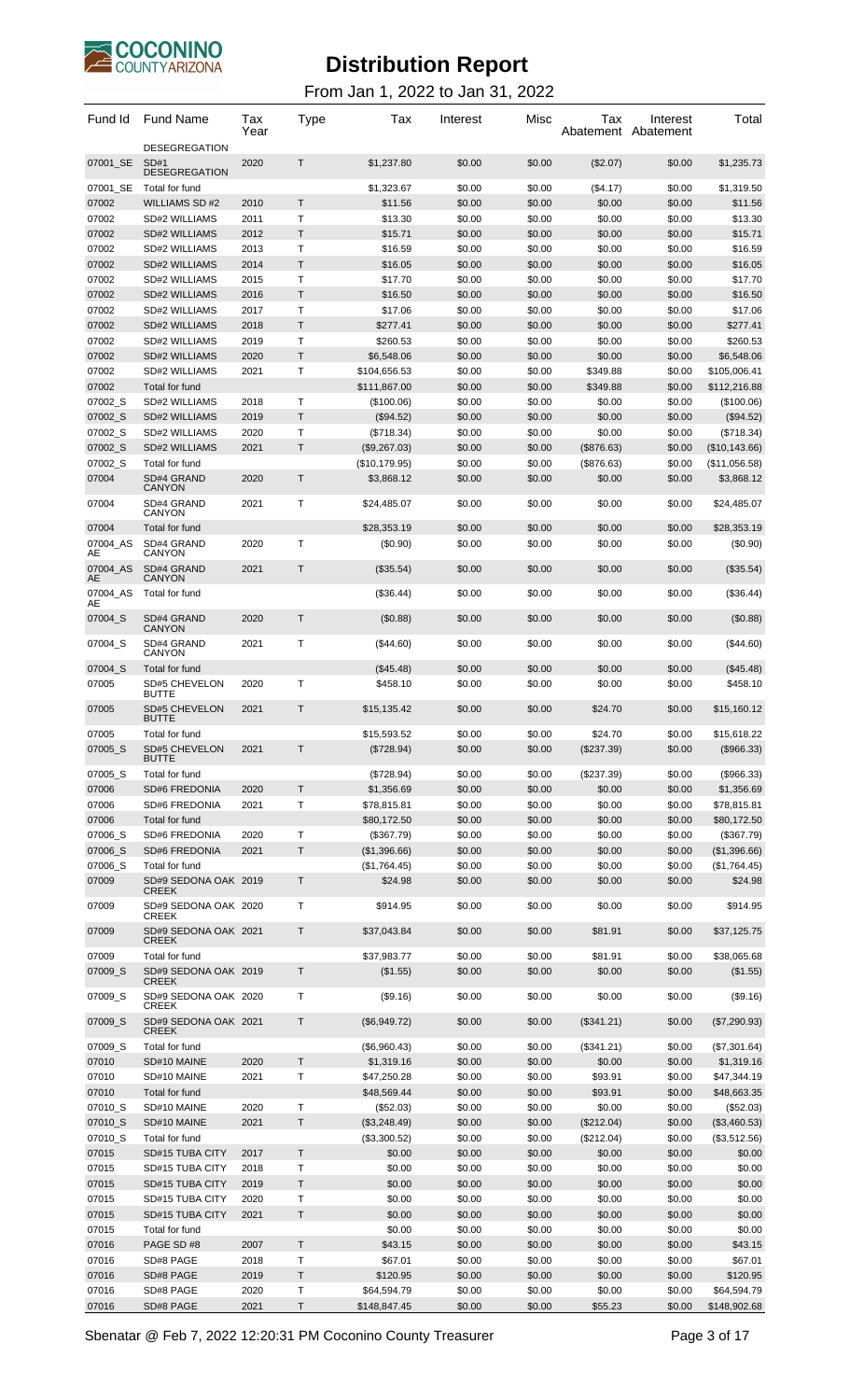

| Fund Id | <b>Fund Name</b>                         | Tax<br>Year | Type         | Tax          | Interest | Misc   | Tax<br>Abatement | Interest<br>Abatement | Total        |
|---------|------------------------------------------|-------------|--------------|--------------|----------|--------|------------------|-----------------------|--------------|
| 07016   | Total for fund                           |             |              | \$213,673.35 | \$0.00   | \$0.00 | \$55.23          | \$0.00                | \$213,728.58 |
| 07016 S | PAGE SD #8                               | 2007        | T            | (\$15.90)    | \$0.00   | \$0.00 | \$0.00           | \$0.00                | (\$15.90)    |
| 07016_S | SD#8 PAGE                                | 2020        | T            | ( \$631.88)  | \$0.00   | \$0.00 | \$0.00           | \$0.00                | (\$631.88)   |
| 07016 S | SD#8 PAGE                                | 2021        | T.           | (\$3,968.42) | \$0.00   | \$0.00 | (\$522.27)       | \$0.00                | (\$4,490.69) |
| 07016 S | Total for fund                           |             |              | (\$4,616.20) | \$0.00   | \$0.00 | (\$522.27)       | \$0.00                | (\$5,138.47) |
| 07031   | ASH FORK SD #31                          | 2008        | T.           | \$36.09      | \$0.00   | \$0.00 | \$0.00           | \$0.00                | \$36.09      |
| 07031   | ASH FORK SD #31                          | 2009        | T            | \$41.08      | \$0.00   | \$0.00 | \$0.00           | \$0.00                | \$41.08      |
| 07031   | ASH FORK SD #31                          | 2010        | T            | \$43.38      | \$0.00   | \$0.00 | \$0.00           | \$0.00                | \$43.38      |
| 07031   | SD#31 ASH FORK                           | 2011        | T            | \$48.87      | \$0.00   | \$0.00 | \$0.00           | \$0.00                | \$48.87      |
| 07031   | SD#31 ASH FORK                           | 2012        | T.           | \$45.84      | \$0.00   | \$0.00 | \$0.00           | \$0.00                | \$45.84      |
| 07031   | SD#31 ASH FORK                           | 2013        | T            | \$43.49      | \$0.00   | \$0.00 | \$0.00           | \$0.00                | \$43.49      |
| 07031   | SD#31 ASH FORK                           | 2014        | T.           | \$37.00      | \$0.00   | \$0.00 | \$0.00           | \$0.00                | \$37.00      |
| 07031   | SD#31 ASH FORK                           | 2016        | Т            | \$22.15      | \$0.00   | \$0.00 | \$0.00           | \$0.00                | \$22.15      |
| 07031   | SD#31 ASH FORK                           | 2017        | T            | \$152.65     | \$0.00   | \$0.00 | \$0.00           | \$0.00                | \$152.65     |
| 07031   | SD#31 ASH FORK                           | 2018        | T            | \$200.04     | \$0.00   | \$0.00 | \$0.00           | \$0.00                | \$200.04     |
| 07031   | SD#31 ASH FORK                           | 2019        | T.           | \$145.37     | \$0.00   | \$0.00 | \$0.00           | \$0.00                | \$145.37     |
| 07031   | SD#31 ASH FORK                           | 2020        | т            | \$2,678.05   | \$0.00   | \$0.00 | \$0.00           | \$0.00                | \$2.678.05   |
| 07031   | SD#31 ASH FORK                           | 2021        | T.           | \$18,518.91  | \$0.00   | \$0.00 | \$52.43          | \$0.00                | \$18.571.34  |
| 07031   | Total for fund                           |             |              | \$22,012.92  | \$0.00   | \$0.00 | \$52.43          | \$0.00                | \$22,065.35  |
| 07031 S | SD#31 ASH FORK                           | 2017        | T            | (\$22.30)    | \$0.00   | \$0.00 | \$0.00           | \$0.00                | $(\$22.30)$  |
| 07031_S | SD#31 ASH FORK                           | 2018        | T            | (\$18.63)    | \$0.00   | \$0.00 | \$0.00           | \$0.00                | (\$18.63)    |
| 07031_S | SD#31 ASH FORK                           | 2020        | T.           | (\$98.37)    | \$0.00   | \$0.00 | \$0.00           | \$0.00                | (\$98.37)    |
| 07031 S | SD#31 ASH FORK                           | 2021        | Т            | (\$768.19)   | \$0.00   | \$0.00 | (\$94.56)        | \$0.00                | (\$862.75)   |
| 07031_S | Total for fund                           |             |              | $(\$907.49)$ | \$0.00   | \$0.00 | $(\$94.56)$      | \$0.00                | (\$1,002.05) |
| 07990   | SD#5 MINIMUM                             | 2020        | т            | \$581.44     | \$0.00   | \$0.00 | \$0.00           | \$0.00                | \$581.44     |
| 07990   | <b>SCHOOL TAX</b><br><b>SD#5 MINIMUM</b> | 2021        | T            | \$18,694.37  | \$0.00   | \$0.00 | \$30.51          | \$0.00                | \$18,724.88  |
|         | <b>SCHOOL TAX</b>                        |             |              |              |          |        |                  |                       |              |
| 07990   | Total for fund                           |             |              | \$19,275.81  | \$0.00   | \$0.00 | \$30.51          | \$0.00                | \$19,306.32  |
| 07990 S | <b>SD#5 MINIMUM</b><br><b>SCHOOL TAX</b> | 2021        | $\mathsf{T}$ | (\$900.75)   | \$0.00   | \$0.00 | $(\$293.33)$     | \$0.00                | (\$1,194.08) |
| 07990 S | Total for fund                           |             |              | (\$900.75)   | \$0.00   | \$0.00 | $(\$293.33)$     | \$0.00                | (\$1,194.08) |
| 07991   | SD#9 MINIMUM                             | 2019        | T.           | \$25.30      | \$0.00   | \$0.00 | \$0.00           | \$0.00                | \$25.30      |
|         | <b>SCHOOL TAX</b>                        |             |              |              |          |        |                  |                       |              |
| 07991   | SD#9 MINIMUM<br><b>SCHOOL TAX</b>        | 2020        | T            | \$934.04     | \$0.00   | \$0.00 | \$0.00           | \$0.00                | \$934.04     |
| 07991   | SD#9 MINIMUM<br><b>SCHOOL TAX</b>        | 2021        | T.           | \$44,378.29  | \$0.00   | \$0.00 | \$98.12          | \$0.00                | \$44,476.41  |
| 07991   | Total for fund                           |             |              | \$45,337.63  | \$0.00   | \$0.00 | \$98.12          | \$0.00                | \$45,435.75  |
| 07991 S | SD#9 MINIMUM<br><b>SCHOOL TAX</b>        | 2019        | T            | (\$1.57)     | \$0.00   | \$0.00 | \$0.00           | \$0.00                | (\$1.57)     |
| 07991_S | SD#9 MINIMUM                             | 2020        | т            | (\$9.36)     | \$0.00   | \$0.00 | \$0.00           | \$0.00                | (\$9.36)     |
|         | <b>SCHOOL TAX</b>                        |             |              |              |          |        |                  |                       |              |
| 07991_S | SD#9 MINIMUM                             | 2021        | T            | (\$8,325.64) | \$0.00   | \$0.00 | (\$408.75)       | \$0.00                | (\$8,734.39) |
|         | <b>SCHOOL TAX</b>                        |             |              |              |          |        |                  |                       |              |
| 07991_S | Total for fund                           | 2020        | T.           | (\$8,336.57) | \$0.00   | \$0.00 | (\$408.75)       | \$0.00                | (\$8,745.32) |
| 07999   | <b>COUNTY EDUC</b><br><b>DISTRICT</b>    |             |              | \$25.89      | \$0.00   | \$0.00 | \$0.00           | \$0.00                | \$25.89      |
| 07999   | <b>COUNTY EDUC</b>                       | 2021        | Т            | \$98.35      | \$0.00   | \$0.00 | \$0.00           | \$0.00                | \$98.35      |
|         | <b>DISTRICT</b>                          |             |              |              |          |        |                  |                       |              |
| 07999   | Total for fund                           |             |              | \$124.24     | \$0.00   | \$0.00 | \$0.00           | \$0.00                | \$124.24     |
| 08150   | <b>COMMUNITY</b><br><b>COLLEGE</b>       | 2007        | T            | \$5.60       | \$0.00   | \$0.00 | \$0.00           | \$0.00                | \$5.60       |
| 08150   | <b>COMMUNITY</b>                         | 2008        | T.           | \$8.09       | \$0.00   | \$0.00 | \$0.00           | \$0.00                | \$8.09       |
|         | <b>COLLEGE</b>                           |             |              |              |          |        |                  |                       |              |
| 08150   | <b>COMMUNITY</b><br><b>COLLEGE</b>       | 2009        | T            | \$24.67      | \$0.00   | \$0.00 | \$0.00           | \$0.00                | \$24.67      |
| 08150   | <b>COMMUNITY</b>                         | 2010        | T.           | \$8.85       | \$0.00   | \$0.00 | \$0.00           | \$0.00                | \$8.85       |
|         | <b>COLLEGE</b>                           |             |              |              |          |        |                  |                       |              |
| 08150   | <b>COMMUNITY</b><br><b>COLLEGE</b>       | 2011        | T            | \$12.60      | \$0.00   | \$0.00 | \$0.00           | \$0.00                | \$12.60      |
| 08150   | <b>COMMUNITY</b>                         | 2012        | T.           | \$14.43      | \$0.00   | \$0.00 | \$0.00           | \$0.00                | \$14.43      |
| 08150   | <b>COLLEGE</b><br><b>COMMUNITY</b>       | 2013        | T            | \$16.23      | \$0.00   | \$0.00 | \$0.00           | \$0.00                | \$16.23      |
|         | <b>COLLEGE</b>                           |             |              |              |          |        |                  |                       |              |
| 08150   | <b>COMMUNITY</b><br><b>COLLEGE</b>       | 2014        | T.           | \$17.13      | \$0.00   | \$0.00 | \$0.00           | \$0.00                | \$17.13      |
| 08150   | <b>COMMUNITY</b><br><b>COLLEGE</b>       | 2015        | Т            | \$13.50      | \$0.00   | \$0.00 | \$0.00           | \$0.00                | \$13.50      |
| 08150   | <b>COMMUNITY</b><br><b>COLLEGE</b>       | 2016        | T.           | \$36.97      | \$0.00   | \$0.00 | \$0.00           | \$0.00                | \$36.97      |
| 08150   | <b>COMMUNITY</b>                         | 2017        | T            | \$83.31      | \$0.00   | \$0.00 | \$0.00           | \$0.00                | \$83.31      |
| 08150   | <b>COLLEGE</b><br><b>COMMUNITY</b>       | 2018        | T.           | \$371.22     | \$0.00   | \$0.00 | (\$3.55)         | \$0.00                | \$367.67     |
| 08150   | <b>COLLEGE</b><br><b>COMMUNITY</b>       | 2019        | Т            | \$315.88     | \$0.00   | \$0.00 |                  | \$0.00                | \$310.27     |
|         | <b>COLLEGE</b>                           |             |              |              |          |        | (\$5.61)         |                       |              |
| 08150   | <b>COMMUNITY</b><br><b>COLLEGE</b>       | 2020        | T.           | \$12,951.50  | \$0.00   | \$0.00 | (\$5.72)         | \$0.00                | \$12,945.78  |
| 08150   | <b>COMMUNITY</b><br><b>COLLEGE</b>       | 2021        | T            | \$177,806.41 | \$0.00   | \$0.00 | \$678.63         | \$0.00                | \$178,485.04 |
| 08150   | Total for fund                           |             |              | \$191,686.39 | \$0.00   | \$0.00 | \$663.75         | \$0.00                | \$192,350.14 |
| 10375   | <b>WILLIAMS</b>                          | 2008        | Т            | \$7.60       | \$0.00   | \$0.00 | \$0.00           | \$0.00                | \$7.60       |
|         | <b>HOSPITAL</b><br><b>DISTRICT</b>       |             |              |              |          |        |                  |                       |              |
| 10375   | <b>WILLIAMS</b><br><b>HOSPITAL</b>       | 2009        | T            | \$6.97       | \$0.00   | \$0.00 | \$0.00           | \$0.00                | \$6.97       |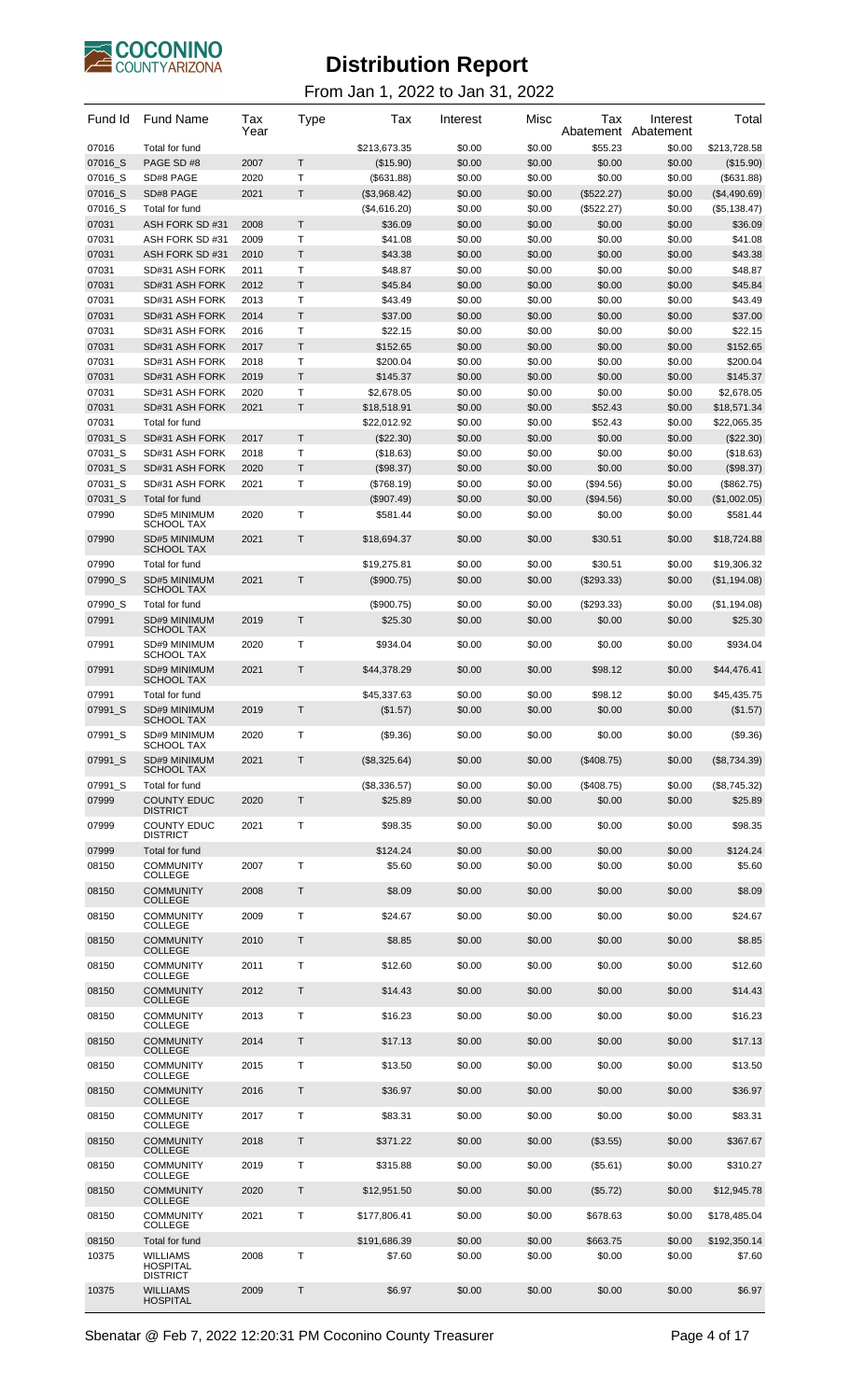

| Fund Id        | <b>Fund Name</b>                                         | Tax<br>Year  | <b>Type</b>       | Tax                        | Interest         | Misc                     | Tax                 | Interest<br>Abatement Abatement | Total                      |
|----------------|----------------------------------------------------------|--------------|-------------------|----------------------------|------------------|--------------------------|---------------------|---------------------------------|----------------------------|
| 10375          | <b>DISTRICT</b><br><b>WILLIAMS</b><br>HOSPITAL           | 2010         | т                 | \$12.39                    | \$0.00           | \$0.00                   | \$0.00              | \$0.00                          | \$12.39                    |
| 10375          | <b>DISTRICT</b><br><b>HOSP DIST</b><br><b>WILLIAMS</b>   | 2011         | Т                 | \$11.03                    | \$0.00           | \$0.00                   | \$0.00              | \$0.00                          | \$11.03                    |
| 10375          | <b>HOSP DIST</b><br>WILLIAMS                             | 2012         | т                 | \$11.05                    | \$0.00           | \$0.00                   | \$0.00              | \$0.00                          | \$11.05                    |
| 10375          | <b>HOSP DIST</b><br><b>WILLIAMS</b>                      | 2013         | Т                 | \$10.16                    | \$0.00           | \$0.00                   | \$0.00              | \$0.00                          | \$10.16                    |
| 10375          | <b>HOSP DIST</b>                                         | 2014         | т                 | \$8.64                     | \$0.00           | \$0.00                   | \$0.00              | \$0.00                          | \$8.64                     |
| 10375          | WILLIAMS<br><b>HOSP DIST</b>                             | 2015         | Т                 | \$4.29                     | \$0.00           | \$0.00                   | \$0.00              | \$0.00                          | \$4.29                     |
| 10375          | <b>WILLIAMS</b><br>HOSP DIST                             | 2016         | т                 | \$6.92                     | \$0.00           | \$0.00                   | \$0.00              | \$0.00                          | \$6.92                     |
| 10375          | WILLIAMS<br><b>HOSP DIST</b>                             | 2017         | Т                 | \$27.10                    | \$0.00           | \$0.00                   | \$0.00              | \$0.00                          | \$27.10                    |
|                | <b>WILLIAMS</b>                                          |              |                   |                            |                  |                          |                     |                                 |                            |
| 10375          | <b>HOSP DIST</b><br>WILLIAMS                             | 2018         | т                 | \$113.96                   | \$0.00           | \$0.00                   | \$0.00              | \$0.00                          | \$113.96                   |
| 10375          | <b>HOSP DIST</b><br><b>WILLIAMS</b>                      | 2019         | Т                 | \$129.67                   | \$0.00           | \$0.00                   | \$0.00              | \$0.00                          | \$129.67                   |
| 10375          | <b>HOSP DIST</b><br><b>WILLIAMS</b>                      | 2020         | т                 | \$2,995.80                 | \$0.00           | \$0.00                   | \$0.00              | \$0.00                          | \$2,995.80                 |
| 10375          | <b>HOSP DIST</b><br><b>WILLIAMS</b>                      | 2021         | Т                 | \$41,367.45                | \$0.00           | \$0.00                   | \$136.59            | \$0.00                          | \$41,504.04                |
| 10375          | Total for fund                                           |              |                   | \$44,713.03                | \$0.00           | \$0.00                   | \$136.59            | \$0.00                          | \$44,849.62                |
| 10376          | PAGE HOSPITAL<br><b>DISTRICT #1</b>                      | 2007         | T                 | \$11.79                    | \$0.00           | \$0.00                   | \$0.00              | \$0.00                          | \$11.79                    |
| 10376          | <b>HOSP DIST PAGE</b>                                    | 2018         | т<br>$\mathsf{T}$ | \$18.22                    | \$0.00           | \$0.00<br>\$0.00         | \$0.00              | \$0.00                          | \$18.22                    |
| 10376<br>10376 | <b>HOSP DIST PAGE</b><br><b>HOSP DIST PAGE</b>           | 2019<br>2020 | Т                 | \$34.42<br>\$19,211.53     | \$0.00<br>\$0.00 | \$0.00                   | \$0.00<br>\$0.00    | \$0.00<br>\$0.00                | \$34.42<br>\$19,211.53     |
| 10376          | <b>HOSP DIST PAGE</b>                                    | 2021         | T.                | \$46,884.04                | \$0.00           | \$0.00                   | \$11.90             | \$0.00                          | \$46,895.94                |
| 10376          | Total for fund                                           |              |                   | \$66,160.00                | \$0.00           | \$0.00                   | \$11.90             | \$0.00                          | \$66,171.90                |
| 11201          | <b>FD SEDONA</b>                                         | 2019         | T                 | \$65.22                    | \$0.00           | \$0.00                   | \$0.00              | \$0.00                          | \$65.22                    |
| 11201<br>11201 | FD SEDONA<br><b>FD SEDONA</b>                            | 2020<br>2021 | т<br>$\mathsf{T}$ | \$2,452.17<br>\$112,748.86 | \$0.00<br>\$0.00 | \$161.65<br>\$2,481.51   | \$0.00<br>\$249.30  | \$0.00<br>\$0.00                | \$2,613.82<br>\$115,479.67 |
| 11201          | Total for fund                                           |              |                   | \$115,266.25               | \$0.00           | \$2,643.16               | \$249.30            | \$0.00                          | \$118,158.71               |
| 11206          | <b>FD SUMMIT</b>                                         | 2015         | T                 | \$0.00                     | \$0.00           | \$0.00                   | \$0.00              | \$0.00                          | \$0.00                     |
| 11206          | <b>FD SUMMIT</b>                                         | 2016         | т                 | \$6.75                     | \$0.00           | \$0.00                   | \$0.00              | \$0.00                          | \$6.75                     |
| 11206          | <b>FD SUMMIT</b>                                         | 2017         | T                 | \$143.17                   | \$0.00           | \$0.00                   | \$0.00              | \$0.00                          | \$143.17                   |
| 11206<br>11206 | <b>FD SUMMIT</b><br><b>FD SUMMIT</b>                     | 2018<br>2019 | т<br>T            | \$116.15<br>\$114.14       | \$0.00<br>\$0.00 | \$0.00<br>\$0.00         | \$0.00<br>\$0.00    | \$0.00<br>\$0.00                | \$116.15<br>\$114.14       |
| 11206          | <b>FD SUMMIT</b>                                         | 2020         | T                 | \$3,848.73                 | \$0.00           | \$653.22                 | \$0.00              | \$0.00                          | \$4,501.95                 |
| 11206          | <b>FD SUMMIT</b>                                         | 2021         | T                 | \$71,218.92                | \$0.00           | \$10,155.69              | \$804.13            | \$0.00                          | \$82,178.74                |
| 11206          | Total for fund                                           |              |                   | \$75,447.86                | \$0.00           | \$10,808.91              | \$804.13            | \$0.00                          | \$87,060.90                |
| 11240          | <b>HIGHLANDS FD</b>                                      | 2009         | Τ                 | \$135.76                   | \$0.00           | \$0.00                   | \$0.00              | \$0.00                          | \$135.76                   |
| 11240<br>11240 | FD HIGHLANDS<br>FD HIGHLANDS                             | 2014<br>2018 | Т<br>T            | \$15.09<br>\$0.00          | \$0.00<br>\$0.00 | \$0.00<br>\$0.00         | \$0.00<br>(\$24.34) | \$0.00<br>\$0.00                | \$15.09<br>(\$24.34)       |
| 11240          | FD HIGHLANDS                                             | 2019         | Т                 | \$0.00                     | \$0.00           | \$0.00                   | (\$24.41)           | \$0.00                          | (\$24.41)                  |
| 11240          | FD HIGHLANDS                                             | 2020         | T                 | \$922.50                   | \$0.00           | \$653.22                 | (\$25.41)           | \$0.00                          | \$1,550.31                 |
| 11240          | FD HIGHLANDS                                             | 2021         | Т                 | \$83,023.33                | \$0.00           | \$10,161.29              | \$243.86            | \$0.00                          | \$93,428.48                |
| 11240          | Total for fund                                           |              |                   | \$84,096.68                | \$0.00           | \$10,814.51              | \$169.70            | \$0.00                          | \$95,080.89                |
| 11241<br>11241 | FD PINEWOOD<br>FD PINEWOOD                               | 2020<br>2021 | Τ<br>T.           | \$1,652.22<br>\$56,455.92  | \$0.00<br>\$0.00 | \$653.22<br>\$10,161.29  | \$0.00<br>\$299.47  | \$0.00<br>\$0.00                | \$2,305.44<br>\$66,916.68  |
| 11241          | Total for fund                                           |              |                   | \$58,108.14                | \$0.00           | \$10,814.51              | \$299.47            | \$0.00                          | \$69,222.12                |
| 11242          | FD FOREST LAKES                                          | 2020         | T                 | \$0.00                     | \$0.00           | \$210.08                 | \$0.00              | \$0.00                          | \$210.08                   |
| 11242          | <b>ESTATES</b><br>FD FOREST LAKES 2021<br><b>ESTATES</b> |              | Τ                 | \$21,473.00                | \$0.00           | \$3,439.38               | \$0.00              | \$0.00                          | \$24,912.38                |
| 11242          | Total for fund                                           |              |                   | \$21,473.00                | \$0.00           | \$3,649.46               | \$0.00              | \$0.00                          | \$25,122.46                |
| 11246          | FD GREENEHAVEN 2020                                      |              | Τ                 | \$533.62                   | \$0.00           | \$63.06                  | \$0.00              | \$0.00                          | \$596.68                   |
| 11246<br>11246 | FD GREENEHAVEN 2021<br>Total for fund                    |              | T                 | \$4,494.05<br>\$5,027.67   | \$0.00<br>\$0.00 | \$1,081.11<br>\$1,144.17 | \$0.00<br>\$0.00    | \$0.00<br>\$0.00                | \$5,575.16<br>\$6,171.84   |
| 11247          | FD MORMON LAKE 2020                                      |              | Τ                 | \$0.00                     | \$0.00           | \$79.08                  | \$0.00              | \$0.00                          | \$79.08                    |
| 11247          | FD MORMON LAKE 2021                                      |              | т                 | \$4,704.93                 | \$0.00           | \$1,293.97               | \$27.48             | \$0.00                          | \$6,026.38                 |
| 11247          | Total for fund                                           |              |                   | \$4,704.93                 | \$0.00           | \$1,373.05               | \$27.48             | \$0.00                          | \$6,105.46                 |
| 11249<br>11249 | FD SHERWOOD<br><b>FOREST EST</b><br><b>FD SHERWOOD</b>   | 2020<br>2021 | Τ<br>T            | \$616.69<br>\$13,250.08    | \$0.00<br>\$0.00 | \$46.68<br>\$761.82      | \$0.00<br>\$0.00    | \$0.00<br>\$0.00                | \$663.37<br>\$14,011.90    |
|                | <b>FOREST EST</b>                                        |              |                   |                            |                  |                          |                     |                                 |                            |
| 11249<br>11250 | Total for fund<br>FD THE WOODS                           | 2020         | T.                | \$13,866.77<br>\$0.00      | \$0.00<br>\$0.00 | \$808.50<br>\$3.83       | \$0.00<br>\$0.00    | \$0.00<br>\$0.00                | \$14,675.27<br>\$3.83      |
| 11250          | FD THE WOODS                                             | 2021         | Т                 | \$435.77                   | \$0.00           | \$61.62                  | \$0.00              | \$0.00                          | \$497.39                   |
| 11250          | <b>Total for fund</b>                                    |              |                   | \$435.77                   | \$0.00           | \$65.45                  | \$0.00              | \$0.00                          | \$501.22                   |
| 11251          | <b>FD KAIBAB</b><br><b>ESTATES WEST</b>                  | 2017         | т                 | \$27.42                    | \$0.00           | \$0.00                   | \$0.00              | \$0.00                          | \$27.42                    |
| 11251          | <b>FD KAIBAB</b><br><b>ESTATES WEST</b>                  | 2018         | Τ                 | \$23.57                    | \$0.00           | \$0.00                   | \$0.00              | \$0.00                          | \$23.57                    |
| 11251          | <b>FD KAIBAB</b><br><b>ESTATES WEST</b>                  | 2020         | т                 | \$754.22                   | \$0.00           | \$22.99                  | \$0.00              | \$0.00                          | \$777.21                   |
| 11251          | <b>FD KAIBAB</b><br><b>ESTATES WEST</b>                  | 2021         | Τ                 | \$2,828.41                 | \$0.00           | \$375.31                 | \$16.49             | \$0.00                          | \$3,220.21                 |
| 11251          | Total for fund                                           |              |                   | \$3,633.62                 | \$0.00           | \$398.30                 | \$16.49             | \$0.00                          | \$4,048.41                 |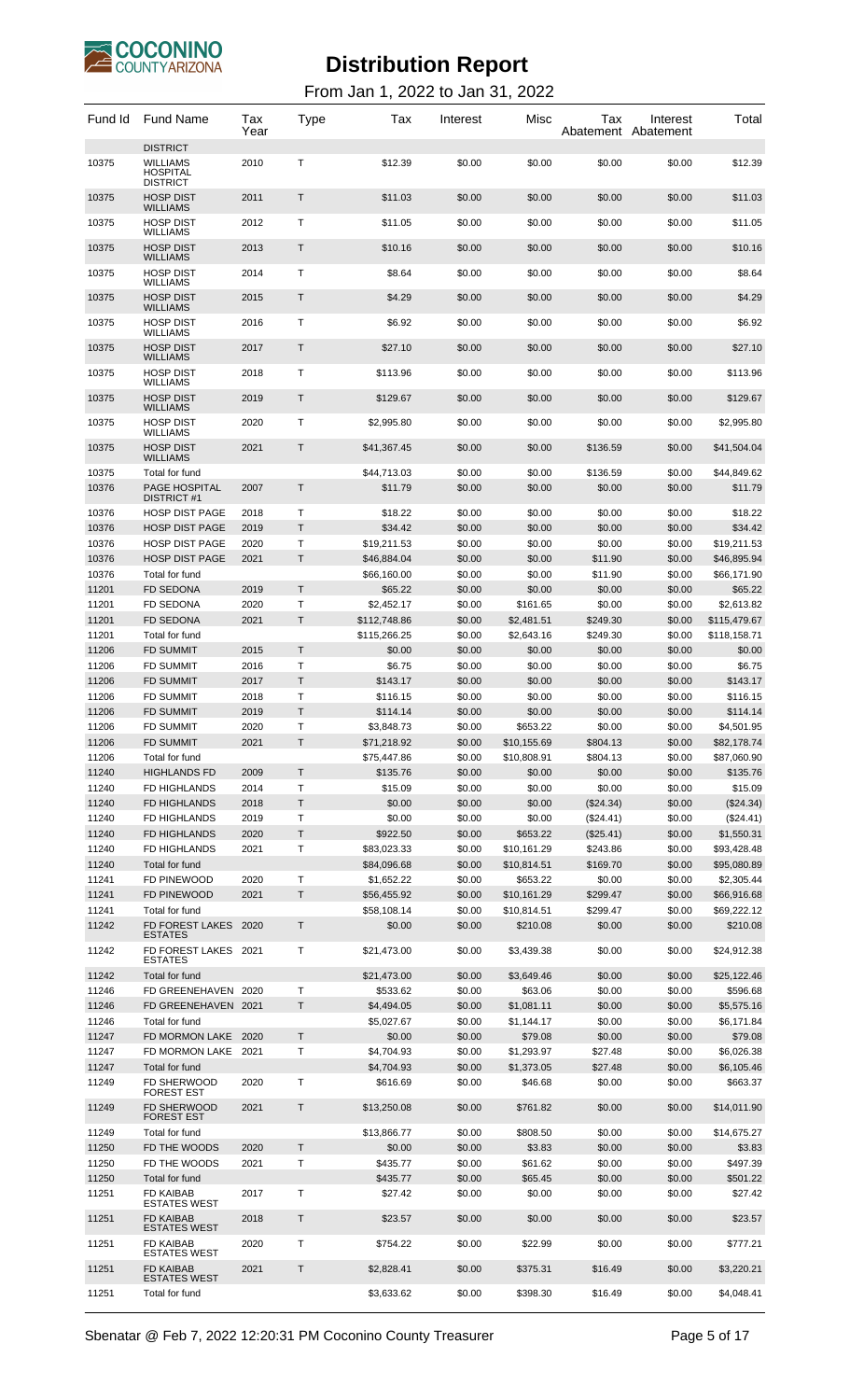

| Fund Id        | <b>Fund Name</b>                                 | Tax<br>Year | <b>Type</b>      | Tax                          | Interest         | Misc             | Tax<br>Abatement     | Interest<br>Abatement | Total                      |
|----------------|--------------------------------------------------|-------------|------------------|------------------------------|------------------|------------------|----------------------|-----------------------|----------------------------|
| 11523          | FD BLUE RIDGE                                    | 2020        | T                | \$522.24                     | \$0.00           | \$306.93         | \$0.00               | \$0.00                | \$829.17                   |
| 11523          | FD BLUE RIDGE                                    | 2021        | Т                | \$19,639.91                  | \$0.00           | \$5,035.84       | \$75.15              | \$0.00                | \$24,750.90                |
| 11523          | Total for fund                                   |             |                  | \$20,162.15                  | \$0.00           | \$5,342.77       | \$75.15              | \$0.00                | \$25,580.07                |
| 11524          | <b>FD JUNIPINE</b>                               | 2020        | $\mathsf{T}$     | \$611.73                     | \$0.00           | \$15.68          | \$0.00               | \$0.00                | \$627.41                   |
| 11524          | <b>FD JUNIPINE</b>                               | 2021        | $\mathsf{T}$     | \$1,608.92                   | \$0.00           | \$246.47         | \$0.00               | \$0.00                | \$1,855.39                 |
| 11524          | Total for fund                                   |             |                  | \$2,220.65                   | \$0.00           | \$262.15         | \$0.00               | \$0.00                | \$2,482.80                 |
| 11525          | <b>FD TUSAYAN</b>                                | 2020        | T                | \$0.00                       | \$0.00           | \$156.42         | \$0.00               | \$0.00                | \$156.42                   |
| 11525          | FD TUSAYAN                                       | 2021        | Т                | \$4,734.07                   | \$0.00           | \$2.683.17       | \$0.00               | \$0.00                | \$7,417.24                 |
| 11525          | Total for fund                                   |             |                  | \$4.734.07                   | \$0.00           | \$2,839.59       | \$0.00               | \$0.00                | \$7,573.66                 |
| 11526          | <b>FD PONDEROSA</b>                              | 2020        | $\mathsf{T}$     | \$0.06                       | \$0.00           | \$283.24         | \$0.00               | \$0.00                | \$283.30                   |
| 11526          | <b>FD PONDEROSA</b>                              | 2021        | T                | \$22,170.35                  | \$0.00           | \$5.231.89       | (\$505.19)           | \$0.00                | \$26,897.05                |
| 11526          | Total for fund                                   |             |                  | \$22,170.41                  | \$0.00           | \$5,515.13       | (\$505.19)           | \$0.00                | \$27,180.35                |
| 11527          | FD WESTWOOD<br><b>ESTATES</b>                    | 2020        | $\mathsf{T}$     | \$0.00                       | \$0.00           | \$23.69          | \$0.00               | \$0.00                | \$23.69                    |
| 11527          | FD WESTWOOD<br><b>ESTATES</b>                    | 2021        | Т                | \$326.94                     | \$0.00           | \$352.90         | \$0.00               | \$0.00                | \$679.84                   |
| 11527          | Total for fund                                   |             |                  | \$326.94                     | \$0.00           | \$376.59         | \$0.00               | \$0.00                | \$703.53                   |
| 11528          | <b>FD FLAGSTAFF</b>                              | 2020        | $\mathsf{T}$     | \$0.00                       | \$0.00           | \$100.33         | \$0.00               | \$0.00                | \$100.33                   |
|                | <b>RANCH</b>                                     |             |                  |                              |                  |                  |                      |                       |                            |
| 11528          | <b>FD FLAGSTAFF</b><br><b>RANCH</b>              | 2021        | Τ                | \$7,379.27                   | \$0.00           | \$1,529.23       | \$0.00               | \$0.00                | \$8,908.50                 |
| 11528          | Total for fund                                   |             |                  | \$7,379.27                   | \$0.00           | \$1,629.56       | \$0.00               | \$0.00                | \$9,008.83                 |
| 11529          | <b>FD LOCKETT</b><br><b>RANCHES</b>              | 2020        | $\mathsf{T}$     | \$0.00                       | \$0.00           | \$50.52          | \$0.00               | \$0.00                | \$50.52                    |
| 11529          | <b>FD LOCKETT</b><br><b>RANCHES</b>              | 2021        | Т                | \$9,432.21                   | \$0.00           | \$963.47         | \$0.00               | \$0.00                | \$10.395.68                |
| 11529          | Total for fund                                   |             |                  | \$9,432.21                   | \$0.00           | \$1,013.99       | \$0.00               | \$0.00                | \$10,446.20                |
| 11900          | <b>FIRE DISTRICT</b>                             | 2007        | Т                | \$1.51                       | \$0.00           | \$0.00           | \$0.00               | \$0.00                | \$1.51                     |
| 11900          | ASSISTANCE FUND<br><b>FIRE DISTRICT</b>          | 2008        | $\mathsf{T}$     | \$2.46                       | \$0.00           | \$0.00           | \$0.00               | \$0.00                | \$2.46                     |
| 11900          | <b>ASSISTANCE FUND</b><br><b>FIRE DISTRICT</b>   | 2009        | $\mathsf{T}$     | \$6.84                       | \$0.00           | \$0.00           | \$0.00               | \$0.00                | \$6.84                     |
|                | <b>ASSISTANCE FUND</b>                           |             |                  |                              |                  |                  |                      |                       |                            |
| 11900          | <b>FIRE DISTRICT</b><br><b>ASSISTANCE FUND</b>   | 2010        | $\mathsf{T}$     | \$2.70                       | \$0.00           | \$0.00           | \$0.00               | \$0.00                | \$2.70                     |
| 11900          | <b>FD ASSISTANCE</b><br><b>FUND</b>              | 2011        | Т                | \$3.49                       | \$0.00           | \$0.00           | \$0.00               | \$0.00                | \$3.49                     |
| 11900          | <b>FD ASSISTANCE</b><br>FUND                     | 2012        | $\mathsf{T}$     | \$4.03                       | \$0.00           | \$0.00           | \$0.00               | \$0.00                | \$4.03                     |
| 11900          | <b>FD ASSISTANCE</b><br><b>FUND</b>              | 2013        | Т                | \$3.51                       | \$0.00           | \$0.00           | \$0.00               | \$0.00                | \$3.51                     |
| 11900          | <b>FD ASSISTANCE</b>                             | 2014        | $\mathsf{T}$     | \$3.57                       | \$0.00           | \$0.00           | \$0.00               | \$0.00                | \$3.57                     |
| 11900          | <b>FUND</b><br>FD ASSISTANCE                     | 2015        | т                | \$2.78                       | \$0.00           | \$0.00           | \$0.00               | \$0.00                | \$2.78                     |
| 11900          | <b>FUND</b><br>FD ASSISTANCE                     | 2016        | $\mathsf T$      | \$7.53                       | \$0.00           | \$0.00           | \$0.00               | \$0.00                | \$7.53                     |
|                | <b>FUND</b><br>FD ASSISTANCE                     |             | Τ                |                              |                  |                  |                      |                       |                            |
| 11900          | <b>FUND</b>                                      | 2017        |                  | \$17.28                      | \$0.00           | \$0.00           | \$0.00               | \$0.00                | \$17.28                    |
| 11900          | FD ASSISTANCE<br><b>FUND</b>                     | 2018        | $\mathsf{T}$     | \$78.31                      | \$0.00           | \$0.00           | (\$0.75)             | \$0.00                | \$77.56                    |
| 11900          | FD ASSISTANCE<br><b>FUND</b>                     | 2019        | Τ                | \$68.77                      | \$0.00           | \$0.00           | (\$1.22)             | \$0.00                | \$67.55                    |
| 11900          | FD ASSISTANCE<br><b>FUND</b>                     | 2020        | $\mathsf{T}$     | \$2,884.50                   | \$0.00           | \$0.00           | (\$1.27)             | \$0.00                | \$2,883.23                 |
| 11900          | <b>FD ASSISTANCE</b><br><b>FUND</b>              | 2021        | Τ                | \$40,465.84                  | \$0.00           | \$0.00           | \$154.44             | \$0.00                | \$40,620.28                |
| 11900          | Total for fund                                   |             |                  | \$43,553.12                  | \$0.00           | \$0.00           | \$151.20             | \$0.00                | \$43,704.32                |
| 14900          | COCONINO CO<br>LIBRARY DIS #77-                  | 2007        | $\mathsf{T}$     | \$3.32                       | \$0.00           | \$0.00           | \$0.00               | \$0.00                | \$3.32                     |
| 14900          | 58<br>COCONINO CO                                | 2008        | $\mathsf T$      | \$5.79                       | \$0.00           | \$0.00           | \$0.00               | \$0.00                | \$5.79                     |
|                | LIBRARY DIS #77-<br>58                           |             |                  |                              |                  |                  |                      |                       |                            |
| 14900          | COCONINO CO<br>LIBRARY DIS #77-                  | 2009        | $\mathsf{T}$     | \$17.88                      | \$0.00           | \$0.00           | \$0.00               | \$0.00                | \$17.88                    |
| 14900          | 58<br>COCONINO CO                                | 2010        | $\mathsf T$      | \$6.92                       | \$0.00           | \$0.00           | \$0.00               | \$0.00                | \$6.92                     |
|                | LIBRARY DIS #77-<br>58                           |             |                  |                              |                  |                  |                      |                       |                            |
| 14900          | LIBRARY DISTRICT 2011                            |             | т                | \$8.40                       | \$0.00           | \$0.00           | \$0.00               | \$0.00                | \$8.40                     |
| 14900          | LIBRARY DISTRICT 2012                            |             | $\mathsf T$      | \$9.54                       | \$0.00           | \$0.00           | \$0.00               | \$0.00                | \$9.54                     |
| 14900          | LIBRARY DISTRICT 2013                            |             | $\mathsf T$      | \$8.94                       | \$0.00           | \$0.00           | \$0.00               | \$0.00                | \$8.94                     |
| 14900          | LIBRARY DISTRICT 2014                            |             | $\mathsf T$      | \$9.15                       | \$0.00           | \$0.00           | \$0.00               | \$0.00                | \$9.15                     |
| 14900          | <b>LIBRARY DISTRICT</b>                          | 2015        | Т                | \$7.09                       | \$0.00           | \$0.00           | \$0.00               | \$0.00                | \$7.09                     |
| 14900          | LIBRARY DISTRICT 2016                            |             | Τ                | \$19.25                      | \$0.00           | \$0.00           | \$0.00               | \$0.00                | \$19.25                    |
| 14900          | LIBRARY DISTRICT 2017                            |             | т                | \$44.21                      | \$0.00           | \$0.00           | \$0.00               | \$0.00                | \$44.21                    |
| 14900          | LIBRARY DISTRICT 2018                            |             | T                | \$200.16                     | \$0.00           | \$0.00           | (\$1.91)             | \$0.00                | \$198.25                   |
| 14900          | LIBRARY DISTRICT 2019                            |             | $\mathsf T$      | \$175.80                     | \$0.00           | \$0.00           | (\$3.12)             | \$0.00                | \$172.68                   |
| 14900<br>14900 | LIBRARY DISTRICT 2020<br><b>LIBRARY DISTRICT</b> |             | $\mathsf T$<br>Τ | \$7,372.81                   | \$0.00<br>\$0.00 | \$0.00<br>\$0.00 | (\$3.26)             | \$0.00                | \$7,369.55<br>\$103,825.27 |
| 14900          | Total for fund                                   | 2021        |                  | \$103,430.51<br>\$111,319.77 | \$0.00           | \$0.00           | \$394.76<br>\$386.47 | \$0.00<br>\$0.00      | \$111,706.24               |
| 15000          | <b>COCONINO</b>                                  | 2008        | Τ                | \$1.59                       | \$0.00           | \$0.00           | \$0.00               | \$0.00                | \$1.59                     |
|                | COUNTY FCD #84-<br>41                            |             |                  |                              |                  |                  |                      |                       |                            |
| 15000          | <b>COCONINO</b><br>COUNTY FCD #84-<br>41         | 2009        | Τ                | \$1.48                       | \$0.00           | \$0.00           | \$0.00               | \$0.00                | \$1.48                     |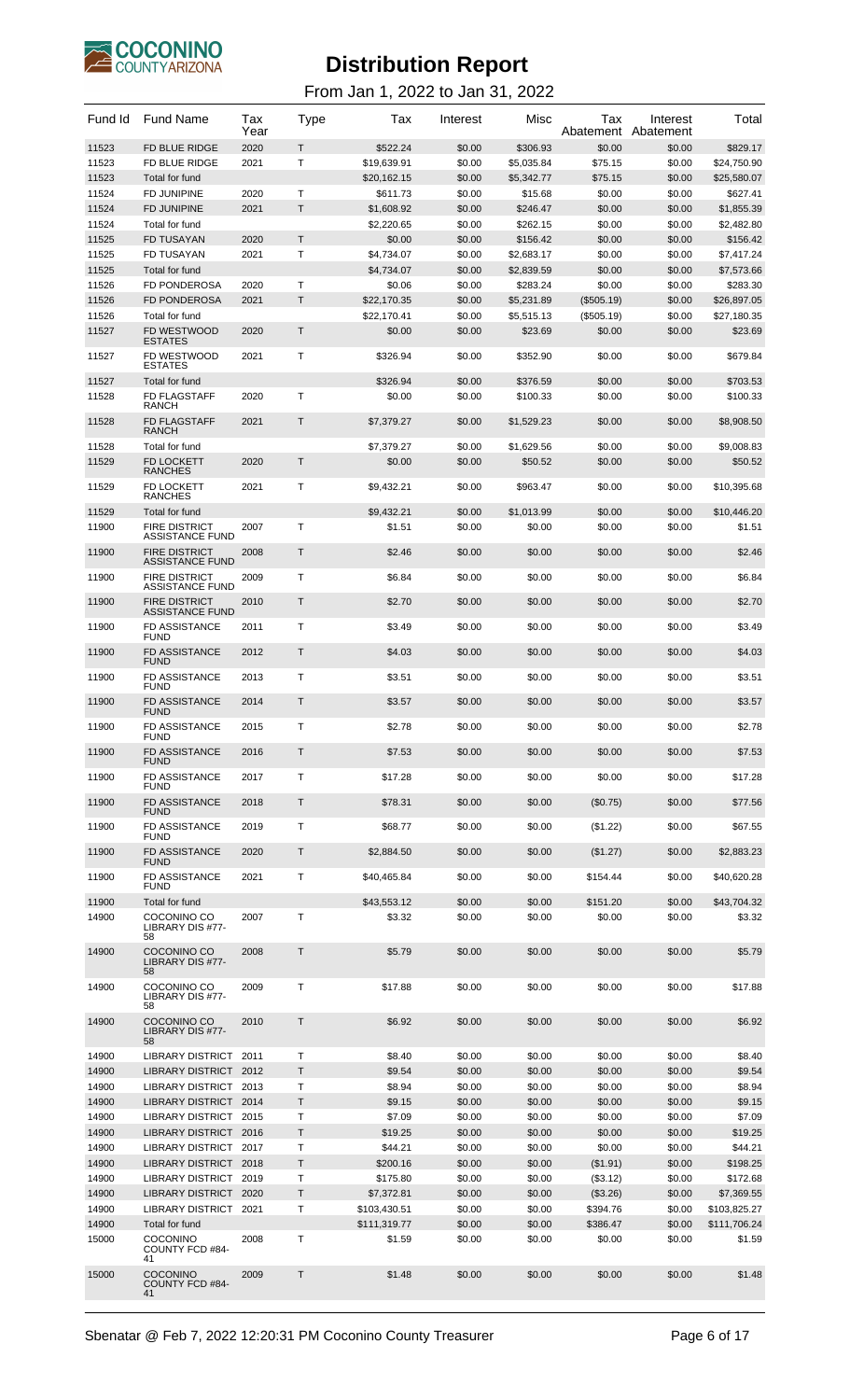

| Fund Id          | <b>Fund Name</b>                                 | Tax<br>Year  | <b>Type</b>  | Tax                         | Interest         | Misc             | Tax<br>Abatement   | Interest<br>Abatement | Total                   |
|------------------|--------------------------------------------------|--------------|--------------|-----------------------------|------------------|------------------|--------------------|-----------------------|-------------------------|
| 15000            | COCONINO<br>COUNTY FCD #84-<br>41                | 2010         | т            | \$2.48                      | \$0.00           | \$0.00           | \$0.00             | \$0.00                | \$2.48                  |
| 15000            | <b>FLOOD CONTROL</b><br><b>DIST</b>              | 2011         | Τ            | \$4.56                      | \$0.00           | \$0.00           | \$0.00             | \$0.00                | \$4.56                  |
| 15000            | <b>FLOOD CONTROL</b><br><b>DIST</b>              | 2012         | т            | \$4.56                      | \$0.00           | \$0.00           | \$0.00             | \$0.00                | \$4.56                  |
| 15000            | <b>FLOOD CONTROL</b><br><b>DIST</b>              | 2013         | Τ            | \$4.20                      | \$0.00           | \$0.00           | \$0.00             | \$0.00                | \$4.20                  |
| 15000            | <b>FLOOD CONTROL</b><br><b>DIST</b>              | 2014         | т            | \$3.56                      | \$0.00           | \$0.00           | \$0.00             | \$0.00                | \$3.56                  |
| 15000            | <b>FLOOD CONTROL</b>                             | 2015         | Τ            | \$1.76                      | \$0.00           | \$0.00           | \$0.00             | \$0.00                | \$1.76                  |
| 15000            | <b>DIST</b><br><b>FLOOD CONTROL</b>              | 2016         | Т            | \$2.84                      | \$0.00           | \$0.00           | \$0.00             | \$0.00                | \$2.84                  |
| 15000            | <b>DIST</b><br><b>FLOOD CONTROL</b>              | 2017         | Τ            | \$4.26                      | \$0.00           | \$0.00           | \$0.00             | \$0.00                | \$4.26                  |
| 15000            | <b>DIST</b><br><b>FLOOD CONTROL</b>              | 2018         | т            | \$3.24                      | \$0.00           | \$0.00           | \$0.00             | \$0.00                | \$3.24                  |
|                  | <b>DIST</b><br><b>FLOOD CONTROL</b>              |              |              |                             |                  |                  |                    |                       |                         |
| 15000            | <b>DIST</b>                                      | 2019         | Τ            | \$10.16                     | \$0.00           | \$0.00           | (\$1.08)           | \$0.00                | \$9.08                  |
| 15000            | <b>FLOOD CONTROL</b><br><b>DIST</b>              | 2020         | т            | \$2,625.63                  | \$0.00           | \$0.00           | (\$1.12)           | \$0.00                | \$2,624.51              |
| 15000            | <b>FLOOD CONTROL</b><br><b>DIST</b>              | 2021         | T            | \$100,385.80                | \$0.00           | \$0.00           | \$494.24           | \$0.00                | \$100,880.04            |
| 15000<br>17250   | Total for fund<br><b>WID FOREST</b>              | 2021         | T.           | \$103,056.12<br>\$11,340.99 | \$0.00<br>\$0.00 | \$0.00<br>\$0.00 | \$492.04<br>\$0.00 | \$0.00                | \$103,548.16            |
|                  | LAKES ESTATES<br>#71-5                           |              |              |                             |                  |                  |                    | \$0.00                | \$11,340.99             |
| 17250<br>20001   | Total for fund<br><b>FLAG DWTN REV</b>           | 2021         | Τ            | \$11,340.99<br>\$432.00     | \$0.00<br>\$0.00 | \$0.00<br>\$0.00 | \$0.00<br>\$0.00   | \$0.00<br>\$0.00      | \$11,340.99<br>\$432.00 |
|                  | <b>DIST</b>                                      |              |              |                             |                  |                  |                    |                       |                         |
| 20001<br>20001SD | Total for fund<br><b>FLAG DWTN REV</b>           | 2021         | $\mathsf{T}$ | \$432.00<br>\$0.00          | \$0.00<br>\$0.00 | \$0.00<br>\$0.00 | \$0.00<br>\$0.00   | \$0.00<br>\$0.00      | \$432.00<br>\$0.00      |
| 20001SD          | <b>DIST</b><br>Total for fund                    |              |              | \$0.00                      | \$0.00           | \$0.00           | \$0.00             | \$0.00                | \$0.00                  |
| 23900            | <b>RES NAVAJO</b><br><b>INDIAN</b>               | 2017         | T            | \$0.00                      | \$0.00           | \$0.00           | \$0.00             | \$0.00                | \$0.00                  |
| 23900            | <b>RES NAVAJO</b><br><b>INDIAN</b>               | 2018         | Т            | \$0.00                      | \$0.00           | \$0.00           | \$0.00             | \$0.00                | \$0.00                  |
| 23900            | <b>RES NAVAJO</b>                                | 2019         | $\mathsf T$  | \$0.00                      | \$0.00           | \$0.00           | \$0.00             | \$0.00                | \$0.00                  |
| 23900            | <b>INDIAN</b><br><b>RES NAVAJO</b>               | 2020         | Т            | \$0.00                      | \$0.00           | \$0.00           | \$0.00             | \$0.00                | \$0.00                  |
| 23900            | <b>INDIAN</b><br><b>RES NAVAJO</b>               | 2021         | T            | \$0.00                      | \$0.00           | \$0.00           | \$0.00             | \$0.00                | \$0.00                  |
| 23900            | <b>INDIAN</b><br>Total for fund                  |              |              | \$0.00                      | \$0.00           | \$0.00           | \$0.00             | \$0.00                | \$0.00                  |
| 23901            | <b>RES HOPI INDIAN</b>                           | 2021         | T            | \$0.00                      | \$0.00           | \$0.00           | \$0.00             | \$0.00                | \$0.00                  |
| 23901            | Total for fund                                   |              |              | \$0.00                      | \$0.00           | \$0.00           | \$0.00             | \$0.00                | \$0.00                  |
| 23902            | <b>RES HAVASUPAI</b><br><b>INDIAN</b>            | 2021         | Τ            | \$0.00                      | \$0.00           | \$0.00           | \$0.00             | \$0.00                | \$0.00                  |
| 23902            | Total for fund                                   |              |              | \$0.00                      | \$0.00           | \$0.00           | \$0.00             | \$0.00                | \$0.00                  |
| 28267            | TUSAYAN SPECIAL 2021<br>SLID #87-48              |              | Τ            | \$1,104.90                  | \$0.00           | \$0.00           | \$0.00             | \$0.00                | \$1,104.90              |
| 28267            | Total for fund                                   |              |              | \$1,104.90                  | \$0.00           | \$0.00           | \$0.00             | \$0.00                | \$1,104.90              |
| 28267SD          | TUSAYAN SLID #87- 2021<br>48                     |              | Τ            | \$0.00                      | \$0.00           | \$0.00           | \$0.00             | \$0.00                | \$0.00                  |
| 28267SD          | Total for fund                                   |              | T            | \$0.00                      | \$0.00           | \$0.00           | \$0.00             | \$0.00                | \$0.00                  |
| 28268            | <b>WILLIAMS COM</b><br><b>FAC DIST</b>           | 2020         |              | \$19.54                     | \$0.00           | \$0.00           | \$0.00             | \$0.00                | \$19.54                 |
| 28268            | <b>WILLIAMS COM</b><br><b>FAC DIST</b>           | 2021         | T.           | \$193.82                    | \$0.00           | \$0.00           | \$0.00             | \$0.00                | \$193.82                |
| 28268            | Total for fund                                   |              |              | \$213.36                    | \$0.00           | \$0.00           | \$0.00             | \$0.00                | \$213.36                |
| 28279<br>28279   | <b>TOHO TOLANI CID</b><br><b>CID-TOHO TOLANI</b> | 2009<br>2018 | Τ<br>T       | \$0.00<br>\$0.00            | \$0.00<br>\$0.00 | \$0.00<br>\$0.00 | \$0.00<br>\$0.00   | \$0.00<br>\$0.00      | \$0.00<br>\$0.00        |
| 28279            | CID-TOHO TOLANI                                  | 2019         | т            | \$0.00                      | \$0.00           | \$0.00           | \$0.00             | \$0.00                | \$0.00                  |
| 28279            | <b>CID-TOHO TOLANI</b>                           | 2020         | T            | \$0.00                      | \$0.00           | \$0.00           | \$0.00             | \$0.00                | \$0.00                  |
| 28279            | CID-TOHO TOLANI                                  | 2021         | Т            | \$0.00                      | \$0.00           | \$0.00           | \$0.00             | \$0.00                | \$0.00                  |
| 28279            | Total for fund                                   |              |              | \$0.00                      | \$0.00           | \$0.00           | \$0.00             | \$0.00                | \$0.00                  |
| 28283            | <b>CID-N STARDUST</b><br><b>ANTELOPE</b>         | 2021         | Τ            | \$0.00                      | \$0.00           | \$0.00           | \$0.00             | \$0.00                | \$0.00                  |
| 28283            | Total for fund                                   |              |              | \$0.00                      | \$0.00           | \$0.00           | \$0.00             | \$0.00                | \$0.00                  |
| 28288            | <b>WID-BADGER</b><br><b>CREEK</b>                | 2021         | Т            | \$0.00                      | \$0.00           | \$0.00           | \$0.00             | \$0.00                | \$0.00                  |
| 28288            | Total for fund                                   |              |              | \$0.00                      | \$0.00           | \$0.00           | \$0.00             | \$0.00                | \$0.00                  |
| 28289            | <b>WID-BLUE RIDGE</b><br><b>DOMESTIC</b>         | 2021         | Т            | \$0.00                      | \$0.00           | \$0.00           | \$0.00             | \$0.00                | \$0.00                  |
| 28289            | Total for fund                                   |              |              | \$0.00                      | \$0.00           | \$0.00           | \$0.00             | \$0.00                | \$0.00                  |
| 29999            | PUBLIC HEALTH<br><b>SERVICE DISTRICT</b>         | 2010         | Т            | \$7.32                      | \$0.00           | \$0.00           | \$0.00             | \$0.00                | \$7.32                  |
| 29999            | <b>PUB HEALTH</b><br><b>SERVICE</b>              | 2011         | Τ            | \$8.88                      | \$0.00           | \$0.00           | \$0.00             | \$0.00                | \$8.88                  |
| 29999            | PUB HEALTH<br><b>SERVICE</b>                     | 2012         | Т            | \$10.07                     | \$0.00           | \$0.00           | \$0.00             | \$0.00                | \$10.07                 |
| 29999            | PUB HEALTH<br><b>SERVICE</b>                     | 2013         | Τ            | \$8.75                      | \$0.00           | \$0.00           | \$0.00             | \$0.00                | \$8.75                  |
| 29999            | PUB HEALTH<br><b>SERVICE</b>                     | 2014         | Т            | \$8.95                      | \$0.00           | \$0.00           | \$0.00             | \$0.00                | \$8.95                  |
| 29999            | PUB HEALTH                                       | 2015         | Τ            | \$6.94                      | \$0.00           | \$0.00           | \$0.00             | \$0.00                | \$6.94                  |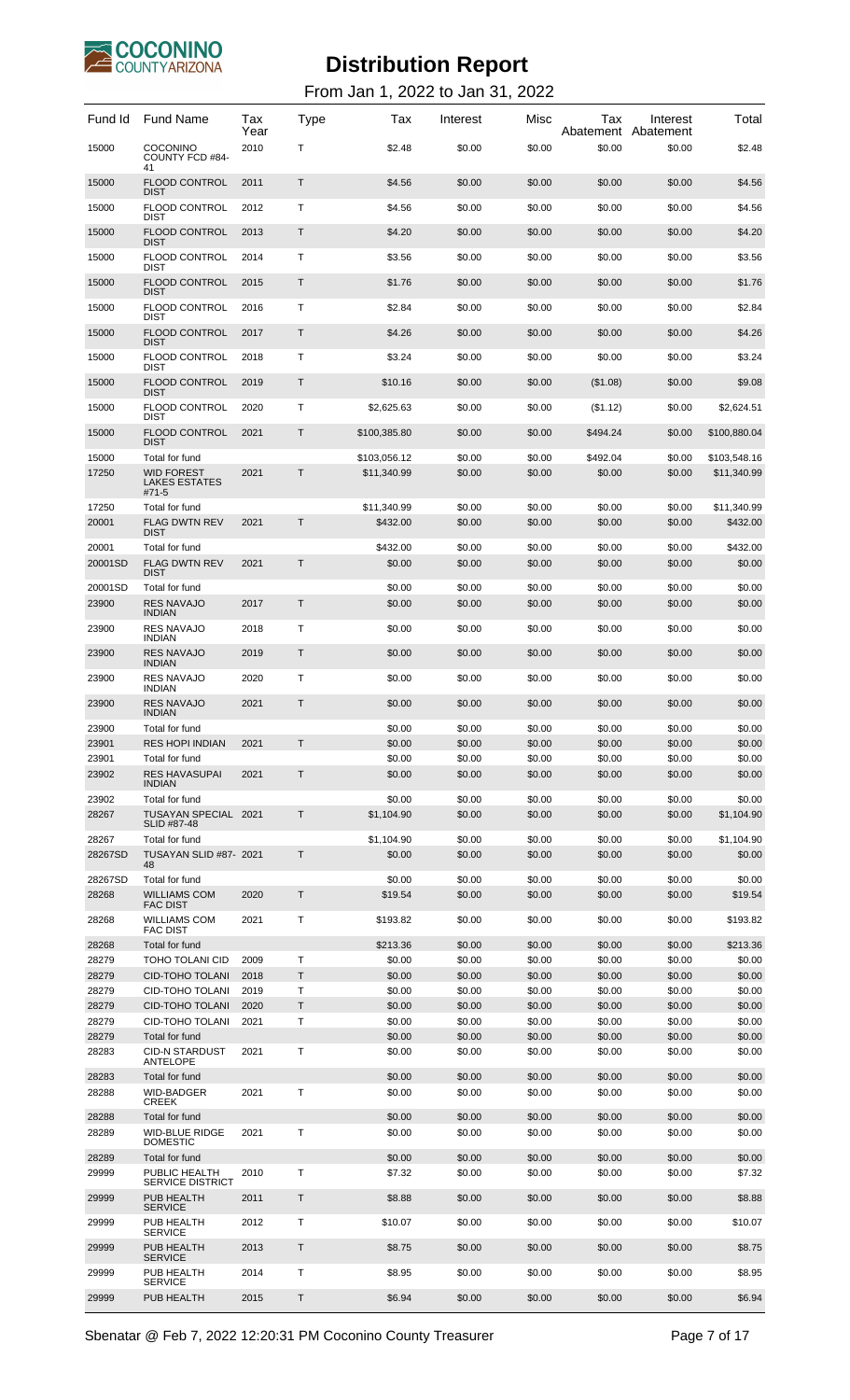

| Fund Id        | <b>Fund Name</b>                                    | Tax<br>Year  | Type        | Tax                       | Interest         | Misc             | Tax                 | Interest<br>Abatement Abatement | Total                     |
|----------------|-----------------------------------------------------|--------------|-------------|---------------------------|------------------|------------------|---------------------|---------------------------------|---------------------------|
| 29999          | <b>SERVICE</b><br>PUB HEALTH                        | 2016         | т           | \$18.84                   | \$0.00           | \$0.00           | \$0.00              | \$0.00                          | \$18.84                   |
| 29999          | <b>SERVICE</b><br>PUB HEALTH                        | 2017         | Т           | \$43.27                   | \$0.00           | \$0.00           | \$0.00              | \$0.00                          | \$43.27                   |
|                | <b>SERVICE</b>                                      |              |             |                           |                  |                  |                     |                                 |                           |
| 29999          | PUB HEALTH<br><b>SERVICE</b>                        | 2018         | т           | \$195.76                  | \$0.00           | \$0.00           | (\$1.87)            | \$0.00                          | \$193.89                  |
| 29999          | PUB HEALTH<br><b>SERVICE</b>                        | 2019         | Т           | \$171.98                  | \$0.00           | \$0.00           | (\$3.05)            | \$0.00                          | \$168.93                  |
| 29999          | PUB HEALTH<br><b>SERVICE</b>                        | 2020         | т           | \$7,211.39                | \$0.00           | \$0.00           | (\$3.18)            | \$0.00                          | \$7,208.21                |
| 29999          | PUB HEALTH<br><b>SERVICE</b>                        | 2021         | Τ           | \$101,164.57              | \$0.00           | \$0.00           | \$386.10            | \$0.00                          | \$101,550.67              |
| 29999          | Total for fund                                      |              |             | \$108,856.72              | \$0.00           | \$0.00           | \$378.00            | \$0.00                          | \$109,234.72              |
| 30001          | TNIOL<br><b>VOCATIONAL TECH</b><br><b>INSTITUTE</b> | 2007         | Т           | \$0.75                    | \$0.00           | \$0.00           | \$0.00              | \$0.00                          | \$0.75                    |
| 30001          | TNIOL<br><b>VOCATIONAL TECH</b><br><b>INSTITUTE</b> | 2008         | Т           | \$0.89                    | \$0.00           | \$0.00           | \$0.00              | \$0.00                          | \$0.89                    |
| 30001          | TNIOL<br>VOCATIONAL TECH<br><b>INSTITUTE</b>        | 2009         | Τ           | \$3.40                    | \$0.00           | \$0.00           | \$0.00              | \$0.00                          | \$3.40                    |
| 30001          | JOINT<br>VOCATIONAL TECH<br><b>INSTITUTE</b>        | 2010         | т           | \$1.09                    | \$0.00           | \$0.00           | \$0.00              | \$0.00                          | \$1.09                    |
| 30001          | JTED-CAVIAT                                         | 2011         | T           | \$1.45                    | \$0.00           | \$0.00           | \$0.00              | \$0.00                          | \$1.45                    |
| 30001<br>30001 | JTED-CAVIAT                                         | 2012<br>2013 | т<br>Τ      | \$1.69                    | \$0.00<br>\$0.00 | \$0.00<br>\$0.00 | \$0.00<br>\$0.00    | \$0.00<br>\$0.00                | \$1.69<br>\$1.46          |
| 30001          | JTED-CAVIAT<br>JTED-CAVIAT                          | 2014         | т           | \$1.46<br>\$1.55          | \$0.00           | \$0.00           | \$0.00              | \$0.00                          | \$1.55                    |
| 30001          | JTED-CAVIAT                                         | 2015         | Τ           | \$1.39                    | \$0.00           | \$0.00           | \$0.00              | \$0.00                          | \$1.39                    |
| 30001          | JTED-CAVIAT                                         | 2016         | Т           | \$3.61                    | \$0.00           | \$0.00           | \$0.00              | \$0.00                          | \$3.61                    |
| 30001          | JTED-CAVIAT                                         | 2017         | T           | \$7.14                    | \$0.00           | \$0.00           | \$0.00              | \$0.00                          | \$7.14                    |
| 30001          | JTED-CAVIAT                                         | 2018         | т           | \$34.91                   | \$0.00           | \$0.00           | (\$0.37)            | \$0.00                          | \$34.54                   |
| 30001          | JTED-CAVIAT                                         | 2019         | Τ           | \$29.97                   | \$0.00           | \$0.00           | (\$0.61)            | \$0.00                          | \$29.36                   |
| 30001<br>30001 | JTED-CAVIAT<br>JTED-CAVIAT                          | 2020<br>2021 | Т<br>T      | \$1,335.07<br>\$16,516.44 | \$0.00<br>\$0.00 | \$0.00<br>\$0.00 | (\$0.64)<br>\$69.51 | \$0.00<br>\$0.00                | \$1,334.43<br>\$16,585.95 |
| 30001          | Total for fund                                      |              |             | \$17,940.81               | \$0.00           | \$0.00           | \$67.89             | \$0.00                          | \$18,008.70               |
| 30002          | JTED-VALLEY<br><b>ACAD</b>                          | 2019         | Τ           | \$1.30                    | \$0.00           | \$0.00           | \$0.00              | \$0.00                          | \$1.30                    |
| 30002          | JTED-VALLEY<br>ACAD                                 | 2020         | Т           | \$49.46                   | \$0.00           | \$0.00           | \$0.00              | \$0.00                          | \$49.46                   |
| 30002          | JTED-VALLEY<br><b>ACAD</b>                          | 2021         | Т           | \$2,265.14                | \$0.00           | \$0.00           | \$5.01              | \$0.00                          | \$2,270.15                |
| 30002          | Total for fund                                      |              |             | \$2,315.90                | \$0.00           | \$0.00           | \$5.01              | \$0.00                          | \$2,320.91                |
| 30003          | JTED-NATIVE                                         | 2017         | T.          | \$0.61                    | \$0.00           | \$0.00           | \$0.00              | \$0.00                          | \$0.61                    |
| 30003          | JTED-NATIVE                                         | 2018         | T           | \$3.08                    | \$0.00           | \$0.00           | \$0.00              | \$0.00                          | \$3.08                    |
| 30003<br>30003 | JTED-NATIVE<br>JTED-NATIVE                          | 2019<br>2020 | T<br>т      | \$2.25<br>\$3.35          | \$0.00<br>\$0.00 | \$0.00<br>\$0.00 | \$0.00<br>\$0.00    | \$0.00<br>\$0.00                | \$2.25<br>\$3.35          |
| 30003          | JTED-NATIVE                                         | 2021         | $\top$      | \$11.63                   | \$0.00           | \$0.00           | \$0.00              | \$0.00                          | \$11.63                   |
| 30003          | Total for fund                                      |              |             | \$20.92                   | \$0.00           | \$0.00           | \$0.00              | \$0.00                          | \$20.92                   |
| 30004          | CCRASD#99                                           | 2008         | T.          | \$0.24                    | \$0.00           | \$0.00           | \$0.00              | \$0.00                          | \$0.24                    |
| 30004          | CCRASD #99                                          | 2009         | T           | \$0.00                    | \$0.00           | \$0.00           | \$0.00              | \$0.00                          | \$0.00                    |
| 30004          | CCRASD#99                                           | 2010         | T           | \$0.00                    | \$0.00           | \$0.00           | \$0.00              | \$0.00                          | \$0.00                    |
| 30004<br>30004 | RURAL ACCOMOD<br><b>SCHOOL</b><br>RURAL ACCOMOD     | 2011<br>2012 | т<br>Τ      | \$0.00<br>\$0.00          | \$0.00<br>\$0.00 | \$0.00<br>\$0.00 | \$0.00<br>\$0.00    | \$0.00<br>\$0.00                | \$0.00<br>\$0.00          |
| 30004          | <b>SCHOOL</b><br>RURAL ACCOMOD                      | 2013         | т           | \$0.00                    | \$0.00           | \$0.00           | \$0.00              | \$0.00                          | \$0.00                    |
|                | SCHOOL                                              |              |             |                           |                  |                  |                     |                                 |                           |
| 30004          | RURAL ACCOMOD<br><b>SCHOOL</b>                      | 2014         | Τ           | \$0.00                    | \$0.00           | \$0.00           | \$0.00              | \$0.00                          | \$0.00                    |
| 30004          | RURAL ACCOMOD<br>SCHOOL                             | 2015         | т           | \$0.00                    | \$0.00           | \$0.00           | \$0.00              | \$0.00                          | \$0.00                    |
| 30004          | RURAL ACCOMOD<br><b>SCHOOL</b>                      | 2016         | Τ           | \$0.00                    | \$0.00           | \$0.00           | \$0.00              | \$0.00                          | \$0.00                    |
| 30004          | RURAL ACCOMOD<br>SCHOOL                             | 2017         | т           | \$0.00                    | \$0.00           | \$0.00           | \$0.00              | \$0.00                          | \$0.00                    |
| 30004          | RURAL ACCOMOD<br><b>SCHOOL</b>                      | 2018         | Τ           | \$0.00                    | \$0.00           | \$0.00           | \$0.00              | \$0.00                          | \$0.00                    |
| 30004          | RURAL ACCOMOD<br>SCHOOL                             | 2019         | т           | \$0.00                    | \$0.00           | \$0.00           | \$0.00              | \$0.00                          | \$0.00                    |
| 30004          | RURAL ACCOMOD<br><b>SCHOOL</b>                      | 2020         | Τ           | \$0.00                    | \$0.00           | \$0.00           | \$0.00              | \$0.00                          | \$0.00                    |
| 30004          | RURAL ACCOMOD<br>SCHOOL                             | 2021         | т           | \$0.00                    | \$0.00           | \$0.00           | \$0.00              | \$0.00                          | \$0.00                    |
| 30004<br>30005 | Total for fund<br><b>MOUNTAIN</b>                   | 2009         | Т           | \$0.24<br>\$0.37          | \$0.00<br>\$0.00 | \$0.00<br>\$0.00 | \$0.00<br>\$0.00    | \$0.00<br>\$0.00                | \$0.24<br>\$0.37          |
| 30005          | <b>INSTITUTE JTED</b><br><b>MOUNTAIN</b>            | 2010         | T           | \$0.37                    | \$0.00           | \$0.00           | \$0.00              | \$0.00                          | \$0.37                    |
| 30005          | <b>INSTITUTE JTED</b><br><b>JTED-MOUNTAIN</b>       | 2011         | т           | \$0.32                    | \$0.00           | \$0.00           | \$0.00              | \$0.00                          | \$0.32                    |
| 30005          | <b>INSTIT</b><br>JTED-MOUNTAIN                      | 2012         | $\mathsf T$ | \$0.32                    | \$0.00           | \$0.00           | \$0.00              | \$0.00                          | \$0.32                    |
|                | INSTIT                                              |              |             |                           |                  |                  |                     |                                 |                           |
| 30005          | <b>JTED-MOUNTAIN</b><br><b>INSTIT</b>               | 2013         | т           | \$0.29                    | \$0.00           | \$0.00           | \$0.00              | \$0.00                          | \$0.29                    |
| 30005          | <b>JTED-MOUNTAIN</b><br>INSTIT                      | 2014         | T           | \$0.25                    | \$0.00           | \$0.00           | \$0.00              | \$0.00                          | \$0.25                    |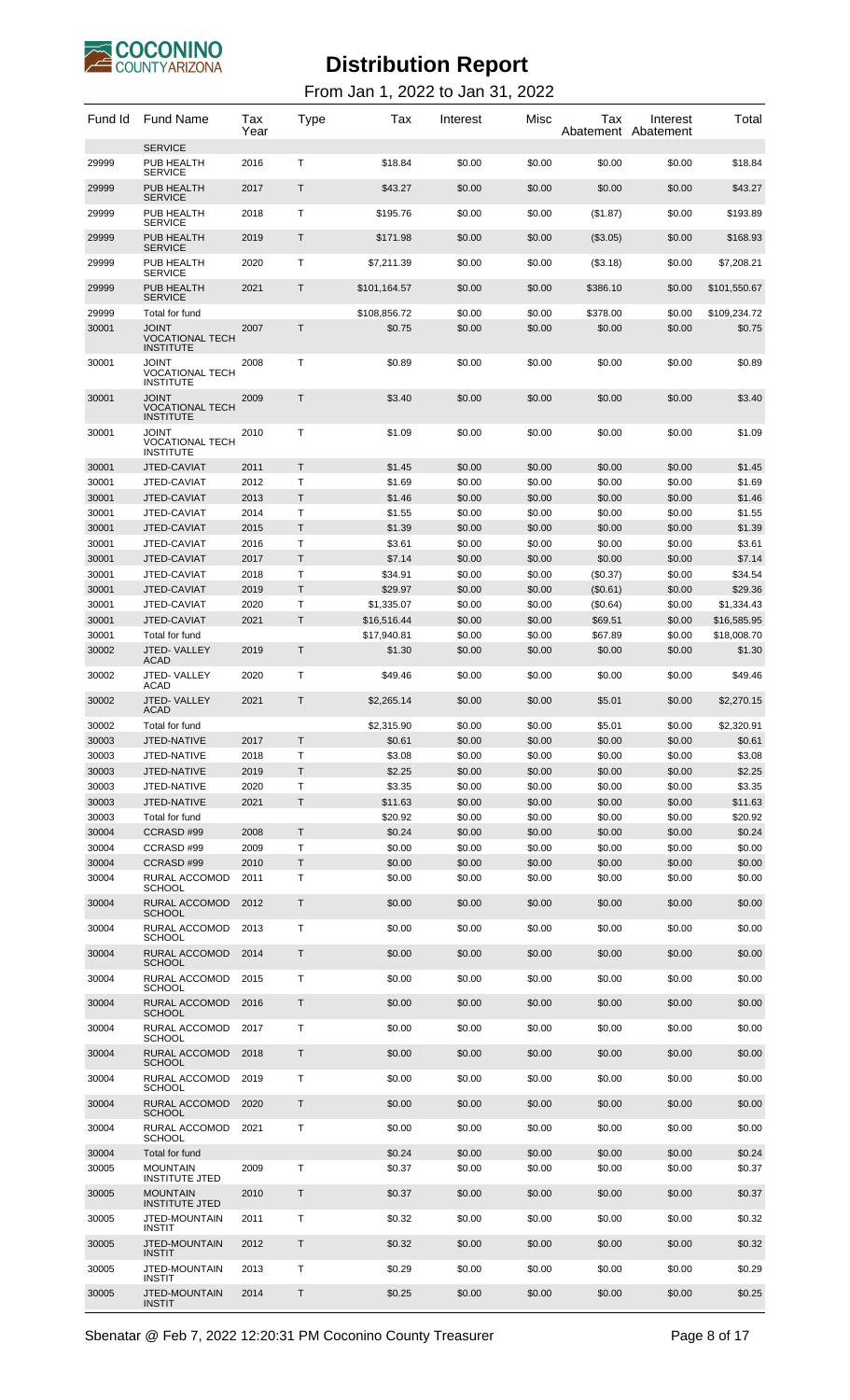

### From Jan 1, 2022 to Jan 31, 2022

| Fund Id        | <b>Fund Name</b>                               | Tax<br>Year  | Type         | Tax                    | Interest         | Misc             | Tax<br>Abatement  | Interest<br>Abatement | Total                  |
|----------------|------------------------------------------------|--------------|--------------|------------------------|------------------|------------------|-------------------|-----------------------|------------------------|
| 30005          | <b>JTED-MOUNTAIN</b><br><b>INSTIT</b>          | 2016         | т            | \$0.15                 | \$0.00           | \$0.00           | \$0.00            | \$0.00                | \$0.15                 |
| 30005          | <b>JTED-MOUNTAIN</b><br><b>INSTIT</b>          | 2017         | Т            | \$0.90                 | \$0.00           | \$0.00           | \$0.00            | \$0.00                | \$0.90                 |
| 30005          | JTED-MOUNTAIN<br><b>INSTIT</b>                 | 2018         | т            | \$1.18                 | \$0.00           | \$0.00           | \$0.00            | \$0.00                | \$1.18                 |
| 30005          | <b>JTED-MOUNTAIN</b><br><b>INSTIT</b>          | 2019         | Т            | \$0.87                 | \$0.00           | \$0.00           | \$0.00            | \$0.00                | \$0.87                 |
| 30005          | <b>JTED-MOUNTAIN</b><br><b>INSTIT</b>          | 2020         | т            | \$17.96                | \$0.00           | \$0.00           | \$0.00            | \$0.00                | \$17.96                |
| 30005          | <b>JTED-MOUNTAIN</b>                           | 2021         | Т            | \$124.09               | \$0.00           | \$0.00           | \$0.35            | \$0.00                | \$124.44               |
| 30005          | <b>INSTIT</b><br>Total for fund                |              |              | \$147.07               | \$0.00           | \$0.00           | \$0.35            | \$0.00                | \$147.42               |
| 33206          | <b>FD SUMMIT BOND</b>                          | 2019         | T            | \$8.30                 | \$0.00           | \$0.00           | \$0.00            | \$0.00                | \$8.30                 |
| 33206<br>33206 | <b>FD SUMMIT BOND</b><br><b>FD SUMMIT BOND</b> | 2020<br>2021 | T<br>Τ       | \$261.72<br>\$4,558.02 | \$0.00<br>\$0.00 | \$0.00<br>\$0.00 | \$0.00<br>\$51.47 | \$0.00<br>\$0.00      | \$261.72<br>\$4,609.49 |
| 33206          | Total for fund                                 |              |              | \$4,828.04             | \$0.00           | \$0.00           | \$51.47           | \$0.00                | \$4,879.51             |
| 41206          | <b>FD SUMMIT BOND</b>                          | 2018         | T            | \$8.88                 | \$0.00           | \$0.00           | \$0.00            | \$0.00                | \$8.88                 |
| 41206<br>52000 | Total for fund<br><b>COCONINO</b>              | 2007         | Τ            | \$8.88<br>\$0.00       | \$0.00<br>\$0.00 | \$0.00<br>\$0.00 | \$0.00<br>\$0.00  | \$0.00<br>\$0.00      | \$8.88<br>\$0.00       |
|                | <b>COUNTY</b>                                  |              |              |                        |                  |                  |                   |                       |                        |
| 52000          | <b>COCONINO</b><br><b>COUNTY</b>               | 2008         | т            | \$0.00                 | \$0.00           | \$0.00           | \$0.00            | \$0.00                | \$0.00                 |
| 52000          | <b>COCONINO</b><br><b>COUNTY</b>               | 2009         | Т            | \$0.00                 | \$0.00           | \$0.00           | \$0.00            | \$0.00                | \$0.00                 |
| 52000          | <b>COCONINO</b><br><b>COUNTY</b>               | 2010         | т            | \$0.00                 | \$0.00           | \$0.00           | \$0.00            | \$0.00                | \$0.00                 |
| 52000          | <b>COCONINO</b><br><b>COUNTY</b>               | 2011         | Т            | \$0.00                 | \$0.00           | \$0.00           | \$0.00            | \$0.00                | \$0.00                 |
| 52000          | <b>COCONINO</b><br><b>COUNTY</b>               | 2012         | т            | \$0.00                 | \$0.00           | \$0.00           | \$0.00            | \$0.00                | \$0.00                 |
| 52000          | <b>COCONINO</b>                                | 2013         | Т            | \$0.00                 | \$0.00           | \$0.00           | \$0.00            | \$0.00                | \$0.00                 |
| 52000          | <b>COUNTY</b><br><b>COCONINO</b>               | 2014         | т            | \$0.00                 | \$0.00           | \$0.00           | \$0.00            | \$0.00                | \$0.00                 |
| 52000          | <b>COUNTY</b><br><b>COCONINO</b>               | 2015         | Т            | \$0.00                 | \$0.00           | \$0.00           | \$0.00            | \$0.00                | \$0.00                 |
| 52000          | <b>COUNTY</b><br><b>COCONINO</b>               | 2016         | т            | \$0.00                 | \$0.00           | \$0.00           | \$0.00            | \$0.00                | \$0.00                 |
|                | <b>COUNTY</b>                                  |              |              |                        |                  |                  |                   |                       |                        |
| 52000          | <b>COCONINO</b><br><b>COUNTY</b>               | 2017         | Т            | \$0.00                 | \$0.00           | \$0.00           | \$0.00            | \$0.00                | \$0.00                 |
| 52000          | <b>COCONINO</b><br><b>COUNTY</b>               | 2018         | т            | \$0.00                 | \$0.00           | \$0.00           | \$0.00            | \$0.00                | \$0.00                 |
| 52000          | <b>COCONINO</b><br><b>COUNTY</b>               | 2019         | Т            | \$0.00                 | \$0.00           | \$0.00           | \$0.00            | \$0.00                | \$0.00                 |
| 52000          | COCONINO                                       | 2020         | Τ            | \$0.00                 | \$0.00           | \$0.00           | \$0.00            | \$0.00                | \$0.00                 |
| 52000          | <b>COUNTY</b><br>COCONINO                      | 2021         | T            | \$0.00                 | \$0.00           | \$0.00           | \$0.00            | \$0.00                | \$0.00                 |
| 52000          | <b>COUNTY</b><br>Total for fund                |              |              | \$0.00                 | \$0.00           | \$0.00           | \$0.00            | \$0.00                | \$0.00                 |
| 52001          | <b>STATE SCHOOL</b><br><b>TAX</b>              | 2007         | $\mathsf{T}$ | \$0.00                 | \$0.00           | \$0.00           | \$0.00            | \$0.00                | \$0.00                 |
|                | <b>EQUALIZATION</b>                            |              |              |                        |                  |                  |                   |                       |                        |
| 52001          | STATE SCHOOL<br>TAX                            | 2008         | Т            | \$0.00                 | \$0.00           | \$0.00           | \$0.00            | \$0.00                | \$0.00                 |
| 52001          | <b>EQUALIZATION</b><br><b>STATE SCHOOL</b>     | 2009         | Τ            | \$0.00                 | \$0.00           | \$0.00           | \$0.00            | \$0.00                | \$0.00                 |
|                | <b>TAX</b><br><b>EQUALIZATION</b>              |              |              |                        |                  |                  |                   |                       |                        |
| 52001          | <b>STATE SCHOOL</b><br><b>TAX</b>              | 2010         | Τ            | \$0.00                 | \$0.00           | \$0.00           | \$0.00            | \$0.00                | \$0.00                 |
| 52001          | <b>EQUALIZATION</b><br><b>ST SCHL</b>          | 2011         | Τ            |                        | \$0.00           | \$0.00           | \$0.00            |                       |                        |
|                | <b>EQUALIZATION</b>                            |              |              | \$0.00                 |                  |                  |                   | \$0.00                | \$0.00                 |
| 52001          | <b>STATE SCHOOL</b><br>TAX                     | 2012         | Τ            | \$0.00                 | \$0.00           | \$0.00           | \$0.00            | \$0.00                | \$0.00                 |
| 52001          | <b>EQUALIZATION</b><br><b>STATE SCHOOL</b>     | 2013         | Τ            | \$0.00                 | \$0.00           | \$0.00           | \$0.00            | \$0.00                | \$0.00                 |
|                | <b>TAX</b><br><b>EQUALIZATION</b>              |              |              |                        |                  |                  |                   |                       |                        |
| 52001          | <b>STATE SCHOOL</b><br><b>TAX</b>              | 2014         | Т            | \$0.00                 | \$0.00           | \$0.00           | \$0.00            | \$0.00                | \$0.00                 |
| 52001          | <b>EQUALIZATION</b><br>STATE SCHOOL            | 2015         | Τ            | \$0.00                 | \$0.00           | \$0.00           | \$0.00            | \$0.00                | \$0.00                 |
|                | <b>TAX</b><br><b>EQUALIZATION</b>              |              |              |                        |                  |                  |                   |                       |                        |
| 52001          | STATE SCHOOL<br><b>TAX</b>                     | 2016         | т            | \$0.00                 | \$0.00           | \$0.00           | \$0.00            | \$0.00                | \$0.00                 |
|                | <b>EQUALIZATION</b>                            |              |              |                        |                  |                  |                   |                       |                        |
| 52001          | <b>STATE SCHOOL</b><br><b>TAX</b>              | 2017         | Т            | \$0.00                 | \$0.00           | \$0.00           | \$0.00            | \$0.00                | \$0.00                 |
| 52001          | <b>EQUALIZATION</b><br><b>STATE SCHOOL</b>     | 2018         | Τ            | \$0.00                 | \$0.00           | \$0.00           | \$0.00            | \$0.00                | \$0.00                 |
|                | TAX.<br><b>EQUALIZATION</b>                    |              |              |                        |                  |                  |                   |                       |                        |
| 52001          | <b>STATE SCHOOL</b><br><b>TAX</b>              | 2019         | Τ            | \$0.00                 | \$0.00           | \$0.00           | \$0.00            | \$0.00                | \$0.00                 |
| 52001          | <b>EQUALIZATION</b><br><b>STATE SCHOOL</b>     | 2020         | Τ            | \$0.00                 | \$0.00           | \$0.00           | \$0.00            | \$0.00                | \$0.00                 |
|                | <b>TAX</b><br><b>EQUALIZATION</b>              |              |              |                        |                  |                  |                   |                       |                        |
| 52001          | STATE SCHOOL<br><b>TAX</b>                     | 2021         | Τ            | \$0.00                 | \$0.00           | \$0.00           | \$0.00            | \$0.00                | \$0.00                 |
|                | <b>EQUALIZATION</b>                            |              |              |                        |                  |                  |                   |                       |                        |
| 52001          | Total for fund                                 |              |              | \$0.00                 | \$0.00           | \$0.00           | \$0.00            | \$0.00                | \$0.00                 |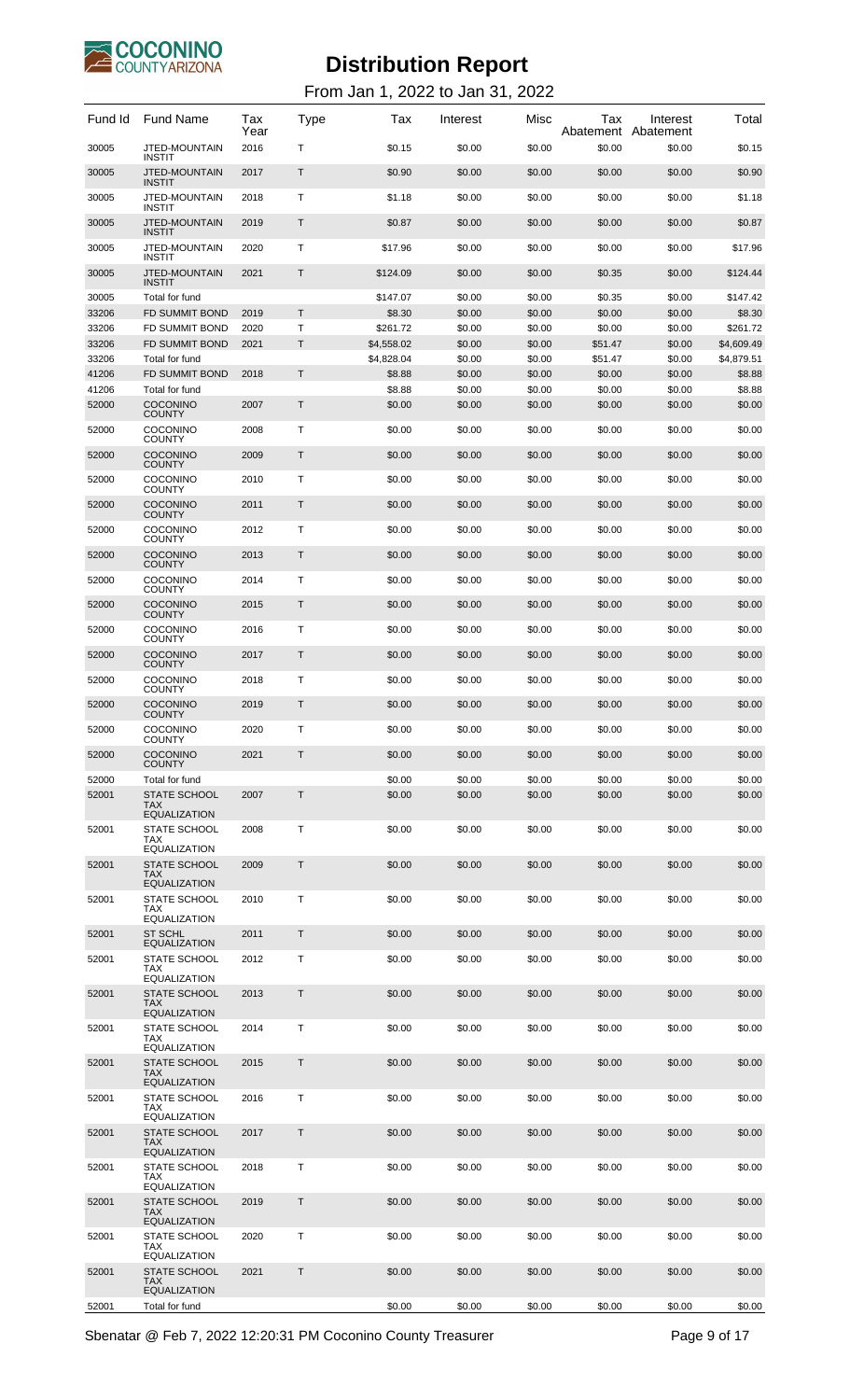

| Fund Id           | <b>Fund Name</b>                                              | Tax<br>Year  | Type   | Tax                      | Interest         | Misc             | Tax<br>Abatement     | Interest<br>Abatement | Total                    |
|-------------------|---------------------------------------------------------------|--------------|--------|--------------------------|------------------|------------------|----------------------|-----------------------|--------------------------|
| 54151             | <b>CITY OF</b><br><b>FLAGSTAFF</b>                            | 2008         | Τ      | \$14.97                  | \$0.00           | \$0.00           | \$0.00               | \$0.00                | \$14.97                  |
| 54151             | CITY OF<br><b>FLAGSTAFF</b>                                   | 2009         | т      | \$14.97                  | \$0.00           | \$0.00           | \$0.00               | \$0.00                | \$14.97                  |
| 54151             | <b>CITY OF</b><br><b>FLAGSTAFF</b>                            | 2010         | Τ      | \$14.11                  | \$0.00           | \$0.00           | \$0.00               | \$0.00                | \$14.11                  |
| 54151             | <b>CITY OF</b><br><b>FLAGSTAFF</b>                            | 2011         | т      | \$20.15                  | \$0.00           | \$0.00           | \$0.00               | \$0.00                | \$20.15                  |
| 54151             | <b>CITY OF</b><br><b>FLAGSTAFF</b>                            | 2012         | Т      | \$24.15                  | \$0.00           | \$0.00           | \$0.00               | \$0.00                | \$24.15                  |
| 54151             | CITY OF                                                       | 2013         | т      | \$20.51                  | \$0.00           | \$0.00           | \$0.00               | \$0.00                | \$20.51                  |
| 54151             | <b>FLAGSTAFF</b><br><b>CITY OF</b>                            | 2014         | Т      | \$18.61                  | \$0.00           | \$0.00           | \$0.00               | \$0.00                | \$18.61                  |
| 54151             | <b>FLAGSTAFF</b><br>CITY OF                                   | 2015         | т      | \$19.53                  | \$0.00           | \$0.00           | \$0.00               | \$0.00                | \$19.53                  |
| 54151             | <b>FLAGSTAFF</b><br><b>CITY OF</b>                            | 2016         | Τ      | \$55.30                  | \$0.00           | \$0.00           | \$0.00               | \$0.00                | \$55.30                  |
| 54151             | <b>FLAGSTAFF</b><br>CITY OF                                   | 2017         | т      | \$78.97                  | \$0.00           | \$0.00           | \$0.00               | \$0.00                | \$78.97                  |
| 54151             | <b>FLAGSTAFF</b><br><b>CITY OF</b>                            | 2018         | Т      | \$481.61                 | \$0.00           | \$0.00           | \$0.00               | \$0.00                | \$481.61                 |
| 54151             | <b>FLAGSTAFF</b><br>CITY OF                                   | 2019         | т      |                          |                  | \$0.00           |                      |                       | \$382.83                 |
|                   | <b>FLAGSTAFF</b>                                              |              |        | \$386.76                 | \$0.00           |                  | ( \$3.93)            | \$0.00                |                          |
| 54151             | <b>CITY OF</b><br><b>FLAGSTAFF</b>                            | 2020         | Τ      | \$4,455.12               | \$0.00           | \$0.00           | (\$3.95)             | \$0.00                | \$4,451.17               |
| 54151             | CITY OF<br><b>FLAGSTAFF</b>                                   | 2021         | т      | \$130,795.16             | \$0.00           | \$0.00           | \$836.79             | \$0.00                | \$131,631.95             |
| 54151<br>54152    | Total for fund<br><b>TOWN OF</b>                              | 2020         | Т      | \$136,399.92<br>\$0.00   | \$0.00<br>\$0.00 | \$0.00<br>\$0.00 | \$828.91<br>\$0.00   | \$0.00<br>\$0.00      | \$137,228.83<br>\$0.00   |
| 54152             | <b>FREDONIA</b><br><b>TOWN OF</b>                             | 2021         | Т      | \$0.00                   | \$0.00           | \$0.00           | \$0.00               | \$0.00                | \$0.00                   |
|                   | <b>FREDONIA</b>                                               |              |        |                          |                  |                  |                      |                       |                          |
| 54152<br>54153    | Total for fund<br><b>CITY OF WILLIAMS</b>                     | 2020         | T      | \$0.00<br>\$0.00         | \$0.00<br>\$0.00 | \$0.00<br>\$0.00 | \$0.00<br>\$0.00     | \$0.00<br>\$0.00      | \$0.00<br>\$0.00         |
| 54153             | <b>CITY OF WILLIAMS</b>                                       | 2021         | т      | \$0.00                   | \$0.00           | \$0.00           | \$0.00               | \$0.00                | \$0.00                   |
| 54153             | Total for fund                                                |              |        | \$0.00                   | \$0.00           | \$0.00           | \$0.00               | \$0.00                | \$0.00                   |
| 54156<br>54156    | <b>CITY OF PAGE</b><br><b>CITY OF PAGE</b>                    | 2007<br>2018 | т<br>T | \$0.00<br>\$0.00         | \$0.00<br>\$0.00 | \$0.00<br>\$0.00 | \$0.00<br>\$0.00     | \$0.00<br>\$0.00      | \$0.00<br>\$0.00         |
| 54156             | <b>CITY OF PAGE</b>                                           | 2019         | Т      | \$0.00                   | \$0.00           | \$0.00           | \$0.00               | \$0.00                | \$0.00                   |
| 54156             | <b>CITY OF PAGE</b>                                           | 2020         | T      | \$0.00                   | \$0.00           | \$0.00           | \$0.00               | \$0.00                | \$0.00                   |
| 54156             | CITY OF PAGE                                                  | 2021         | т      | \$0.00                   | \$0.00           | \$0.00           | \$0.00               | \$0.00                | \$0.00                   |
| 54156             | Total for fund                                                |              |        | \$0.00                   | \$0.00           | \$0.00           | \$0.00               | \$0.00                | \$0.00                   |
| 54158             | <b>CITY OF SEDONA</b>                                         | 2019         | т      | \$0.00                   | \$0.00           | \$0.00           | \$0.00               | \$0.00                | \$0.00                   |
| 54158<br>54158    | <b>CITY OF SEDONA</b><br><b>CITY OF SEDONA</b>                | 2020<br>2021 | Τ      | \$0.00<br>\$0.00         | \$0.00<br>\$0.00 | \$0.00<br>\$0.00 | \$0.00<br>\$0.00     | \$0.00<br>\$0.00      | \$0.00<br>\$0.00         |
| 54158             | <b>Total for fund</b>                                         |              |        | \$0.00                   | \$0.00           | \$0.00           | \$0.00               | \$0.00                | \$0.00                   |
| 54159             | <b>TOWN OF</b><br><b>TUSAYAN</b>                              | 2021         | Т      | \$0.00                   | \$0.00           | \$0.00           | \$0.00               | \$0.00                | \$0.00                   |
| 54159             | Total for fund                                                |              |        | \$0.00                   | \$0.00           | \$0.00           | \$0.00               | \$0.00                | \$0.00                   |
| 57001             | SD #1 BUDGET<br><b>OVERRIDES</b>                              | 2008         | Т      | \$10.13                  | \$0.00           | \$0.00           | \$0.00               | \$0.00                | \$10.13                  |
| 57001             | SD #1 BUDGET<br><b>OVERRIDES</b>                              | 2009         | T      | \$27.10                  | \$0.00           | \$0.00           | \$0.00               | \$0.00                | \$27.10                  |
| 57001             | SD #1 BUDGET<br><b>OVERRIDES</b>                              | 2010         | т      | \$12.42                  | \$0.00           | \$0.00           | \$0.00               | \$0.00                | \$12.42                  |
| 57001             | SD#1 BUDGET<br><b>OVERRIDES</b>                               | 2011         | T      | \$19.17                  | \$0.00           | \$0.00           | \$0.00               | \$0.00                | \$19.17                  |
| 57001             | SD#1 BUDGET                                                   | 2012         | т      | \$22.98                  | \$0.00           | \$0.00           | \$0.00               | \$0.00                | \$22.98                  |
| 57001             | OVERRIDES<br>SD#1 BUDGET                                      | 2013         | T      | \$17.32                  | \$0.00           | \$0.00           | \$0.00               | \$0.00                | \$17.32                  |
| 57001             | <b>OVERRIDES</b><br>SD#1 BUDGET                               | 2014         | т      | \$19.19                  | \$0.00           | \$0.00           | \$0.00               | \$0.00                | \$19.19                  |
| 57001             | OVERRIDES<br>SD#1 BUDGET                                      | 2015         | T      | \$16.95                  | \$0.00           | \$0.00           | \$0.00               | \$0.00                | \$16.95                  |
| 57001             | <b>OVERRIDES</b><br>SD#1 BUDGET                               | 2016         | т      | \$50.25                  | \$0.00           | \$0.00           | \$0.00               | \$0.00                | \$50.25                  |
| 57001             | OVERRIDES<br>SD#1 BUDGET                                      | 2017         | T      | \$98.56                  | \$0.00           | \$0.00           | \$0.00               | \$0.00                | \$98.56                  |
| 57001             | <b>OVERRIDES</b><br>SD#1 BUDGET                               | 2018         | т      | \$432.29                 | \$0.00           | \$0.00           | (\$5.29)             | \$0.00                | \$427.00                 |
| 57001             | OVERRIDES<br>SD#1 BUDGET                                      | 2019         | T      | \$333.30                 | \$0.00           | \$0.00           | (\$8.14)             | \$0.00                | \$325.16                 |
| 57001             | <b>OVERRIDES</b><br>SD#1 BUDGET                               | 2020         | т      | \$4,886.05               | \$0.00           | \$0.00           | (\$8.14)             | \$0.00                | \$4,877.91               |
|                   | OVERRIDES                                                     |              |        |                          |                  |                  |                      |                       |                          |
| 57001             | SD#1 BUDGET<br><b>OVERRIDES</b>                               | 2021         | T      | \$148,736.64             | \$0.00           | \$0.00           | \$744.72             | \$0.00                | \$149,481.36             |
| 57001<br>57001 SE | Total for fund<br>SD#1                                        | 2018         | T      | \$154,682.35<br>\$112.70 | \$0.00<br>\$0.00 | \$0.00<br>\$0.00 | \$723.15<br>(\$1.38) | \$0.00<br>\$0.00      | \$155,405.50<br>\$111.32 |
| 57001 SE          | <b>DESEGREGATION</b><br>SD#1<br>DESEGREGATION -<br>DO NOT USE | 2019         | Т      | \$0.00                   | \$0.00           | \$0.00           | \$0.00               | \$0.00                | \$0.00                   |
| 57001 SE          | SD#1<br><b>DESEGREGATION</b>                                  | 2021         | T      | \$39,411.47              | \$0.00           | \$0.00           | \$197.33             | \$0.00                | \$39,608.80              |
| 57001_SE<br>57002 | Total for fund<br>SD #2 BUDGET<br><b>OVERRIDES</b>            | 2010         | Т      | \$39,524.17<br>\$1.36    | \$0.00<br>\$0.00 | \$0.00<br>\$0.00 | \$195.95<br>\$0.00   | \$0.00<br>\$0.00      | \$39,720.12<br>\$1.36    |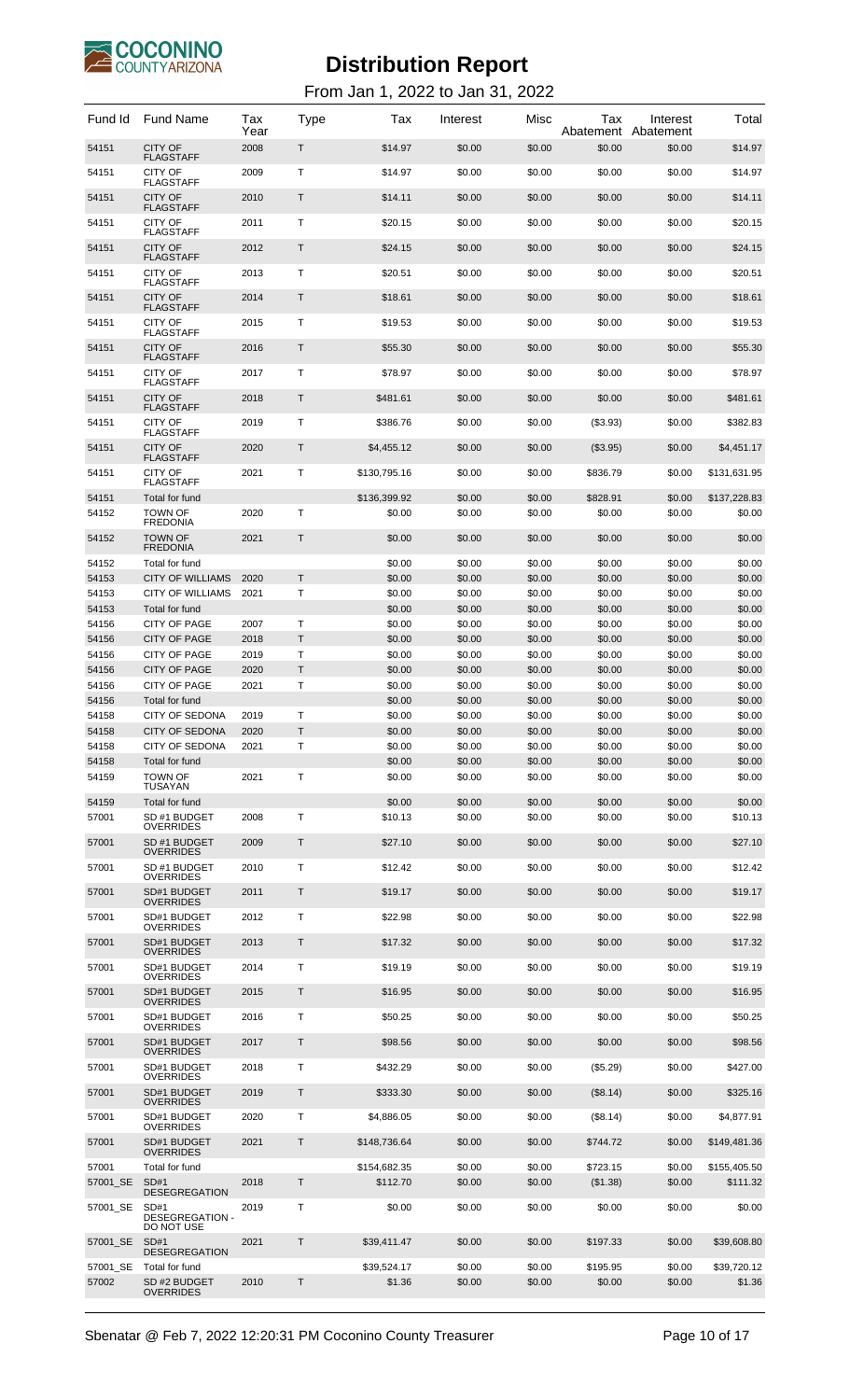

| Fund Id        | <b>Fund Name</b>                   | Tax<br>Year | Type | Tax                  | Interest         | Misc             | Tax<br>Abatement  | Interest<br>Abatement | Total                |
|----------------|------------------------------------|-------------|------|----------------------|------------------|------------------|-------------------|-----------------------|----------------------|
| 57002          | SD#2 BUDGET<br>OVERRIDES           | 2011        | т    | \$1.52               | \$0.00           | \$0.00           | \$0.00            | \$0.00                | \$1.52               |
| 57002          | SD#2 BUDGET<br><b>OVERRIDES</b>    | 2012        | Т    | \$1.56               | \$0.00           | \$0.00           | \$0.00            | \$0.00                | \$1.56               |
| 57002          | SD#2 BUDGET<br>OVERRIDES           | 2013        | т    | \$1.57               | \$0.00           | \$0.00           | \$0.00            | \$0.00                | \$1.57               |
| 57002          | SD#2 BUDGET<br><b>OVERRIDES</b>    | 2014        | Т    | \$1.47               | \$0.00           | \$0.00           | \$0.00            | \$0.00                | \$1.47               |
| 57002          | SD#2 BUDGET<br>OVERRIDES           | 2015        | т    | \$1.77               | \$0.00           | \$0.00           | \$0.00            | \$0.00                | \$1.77               |
| 57002          | SD#2 BUDGET<br><b>OVERRIDES</b>    | 2016        | Т    | \$1.61               | \$0.00           | \$0.00           | \$0.00            | \$0.00                | \$1.61               |
| 57002          | SD#2 BUDGET<br>OVERRIDES           | 2017        | т    | \$1.70               | \$0.00           | \$0.00           | \$0.00            | \$0.00                | \$1.70               |
| 57002          | SD#2 BUDGET<br><b>OVERRIDES</b>    | 2018        | Т    | \$29.39              | \$0.00           | \$0.00           | \$0.00            | \$0.00                | \$29.39              |
| 57002          | SD#2 BUDGET<br>OVERRIDES           | 2019        | т    | \$26.70              | \$0.00           | \$0.00           | \$0.00            | \$0.00                | \$26.70              |
| 57002          | SD#2 BUDGET<br>OVERRIDES           | 2020        | Т    | \$638.16             | \$0.00           | \$0.00           | \$0.00            | \$0.00                | \$638.16             |
| 57002          | SD#2 BUDGET<br>OVERRIDES           | 2021        | Т    | \$9,778.29           | \$0.00           | \$0.00           | \$32.68           | \$0.00                | \$9,810.97           |
| 57002          | Total for fund                     |             |      | \$10,485.10          | \$0.00           | \$0.00           | \$32.68           | \$0.00                | \$10,517.78          |
| 57004          | SD#4 BUDGET<br><b>OVERRIDES</b>    | 2020        | Т    | \$351.84             | \$0.00           | \$0.00           | \$0.00            | \$0.00                | \$351.84             |
| 57004          | SD#4 BUDGET<br><b>OVERRIDES</b>    | 2021        | T    | \$2,036.25           | \$0.00           | \$0.00           | \$0.00            | \$0.00                | \$2,036.25           |
| 57004<br>57005 | Total for fund<br>SD#5 BUDGET      | 2020        | T    | \$2,388.09<br>\$0.00 | \$0.00<br>\$0.00 | \$0.00<br>\$0.00 | \$0.00<br>\$0.00  | \$0.00<br>\$0.00      | \$2,388.09<br>\$0.00 |
| 57005          | <b>OVERRIDES</b><br>SD#5 BUDGET    | 2021        | T    | \$0.00               | \$0.00           | \$0.00           | \$0.00            | \$0.00                | \$0.00               |
| 57005          | <b>OVERRIDES</b><br>Total for fund |             |      | \$0.00               | \$0.00           | \$0.00           | \$0.00            | \$0.00                | \$0.00               |
| 57006          | SD#6 BUDGET<br><b>OVERRIDES</b>    | 2020        | т    | \$0.00               | \$0.00           | \$0.00           | \$0.00            | \$0.00                | \$0.00               |
| 57006          | SD#6 BUDGET<br>OVERRIDES           | 2021        | Т    | \$0.00               | \$0.00           | \$0.00           | \$0.00            | \$0.00                | \$0.00               |
| 57006          | Total for fund                     |             |      | \$0.00               | \$0.00           | \$0.00           | \$0.00            | \$0.00                | \$0.00               |
| 57009          | SD#9 BUDGET<br><b>OVERRIDES</b>    | 2019        | T    | \$3.46               | \$0.00           | \$0.00           | \$0.00            | \$0.00                | \$3.46               |
| 57009          | SD#9 BUDGET<br><b>OVERRIDES</b>    | 2020        | Т    | \$124.68             | \$0.00           | \$0.00           | \$0.00            | \$0.00                | \$124.68             |
| 57009          | SD#9 BUDGET<br><b>OVERRIDES</b>    | 2021        | T    | \$5,155.40           | \$0.00           | \$0.00           | \$11.40           | \$0.00                | \$5,166.80           |
| 57009<br>57010 | Total for fund<br>SD#10 BUDGET     | 2020        | Τ    | \$5,283.54<br>\$0.00 | \$0.00<br>\$0.00 | \$0.00<br>\$0.00 | \$11.40<br>\$0.00 | \$0.00<br>\$0.00      | \$5.294.94<br>\$0.00 |
| 57010          | <b>OVERRIDES</b><br>SD#10 BUDGET   | 2021        | т    | \$0.00               | \$0.00           | \$0.00           | \$0.00            | \$0.00                | \$0.00               |
| 57010          | <b>OVERRIDES</b><br>Total for fund |             |      | \$0.00               | \$0.00           | \$0.00           | \$0.00            | \$0.00                | \$0.00               |
| 57015          | SD#15 BUDGET<br><b>OVERRIDES</b>   | 2017        | т    | \$0.00               | \$0.00           | \$0.00           | \$0.00            | \$0.00                | \$0.00               |
| 57015          | SD#15 BUDGET<br><b>OVERRIDES</b>   | 2018        | Т    | \$0.00               | \$0.00           | \$0.00           | \$0.00            | \$0.00                | \$0.00               |
| 57015          | SD#15 BUDGET<br><b>OVERRIDES</b>   | 2019        | т    | \$0.00               | \$0.00           | \$0.00           | \$0.00            | \$0.00                | \$0.00               |
| 57015          | SD#15 BUDGET<br><b>OVERRIDES</b>   | 2020        | Т    | \$0.00               | \$0.00           | \$0.00           | \$0.00            | \$0.00                | \$0.00               |
| 57015          | SD#15 BUDGET<br><b>OVERRIDES</b>   | 2021        | т    | \$0.00               | \$0.00           | \$0.00           | \$0.00            | \$0.00                | \$0.00               |
| 57015          | Total for fund                     |             |      | \$0.00               | \$0.00           | \$0.00           | \$0.00            | \$0.00                | \$0.00               |
| 57016          | SD #8 BUDGET<br><b>OVERRIDES</b>   | 2007        | Т    | \$17.00              | \$0.00           | \$0.00           | \$0.00            | \$0.00                | \$17.00              |
| 57016          | SD#8 BUDGET<br><b>OVERRIDES</b>    | 2018        | Т    | \$0.00               | \$0.00           | \$0.00           | \$0.00            | \$0.00                | \$0.00               |
| 57016          | SD#8 BUDGET<br><b>OVERRIDES</b>    | 2019        | Т    | \$0.00               | \$0.00           | \$0.00           | \$0.00            | \$0.00                | \$0.00               |
| 57016          | SD#8 BUDGET<br><b>OVERRIDES</b>    | 2020        | Т    | \$0.00               | \$0.00           | \$0.00           | \$0.00            | \$0.00                | \$0.00               |
| 57016          | SD#8 BUDGET<br><b>OVERRIDES</b>    | 2021        | Т    | \$0.00               | \$0.00           | \$0.00           | \$0.00            | \$0.00                | \$0.00               |
| 57016          | Total for fund                     |             |      | \$17.00              | \$0.00           | \$0.00           | \$0.00            | \$0.00                | \$17.00              |
| 57031          | SD #31 BUDGET<br><b>OVERRIDES</b>  | 2008        | T    | \$0.00               | \$0.00           | \$0.00           | \$0.00            | \$0.00                | \$0.00               |
| 57031          | SD #31 BUDGET<br><b>OVERRIDES</b>  | 2009        | T    | \$0.00               | \$0.00           | \$0.00           | \$0.00            | \$0.00                | \$0.00               |
| 57031          | SD #31 BUDGET<br><b>OVERRIDES</b>  | 2010        | Т    | \$0.00               | \$0.00           | \$0.00           | \$0.00            | \$0.00                | \$0.00               |
| 57031          | SD#31 BUDGET<br><b>OVERRIDES</b>   | 2011        | T    | \$0.00               | \$0.00           | \$0.00           | \$0.00            | \$0.00                | \$0.00               |
| 57031          | SD#31 BUDGET<br><b>OVERRIDES</b>   | 2012        | Т    | \$0.00               | \$0.00           | \$0.00           | \$0.00            | \$0.00                | \$0.00               |
| 57031          | SD#31 BUDGET<br><b>OVERRIDES</b>   | 2013        | T    | \$0.00               | \$0.00           | \$0.00           | \$0.00            | \$0.00                | \$0.00               |
| 57031          | SD#31 BUDGET<br><b>OVERRIDES</b>   | 2014        | T    | \$0.00               | \$0.00           | \$0.00           | \$0.00            | \$0.00                | \$0.00               |
| 57031          | SD#31 BUDGET<br><b>OVERRIDES</b>   | 2016        | T    | \$0.00               | \$0.00           | \$0.00           | \$0.00            | \$0.00                | \$0.00               |
| 57031          | SD#31 BUDGET<br><b>OVERRIDES</b>   | 2017        | т    | \$0.00               | \$0.00           | \$0.00           | \$0.00            | \$0.00                | \$0.00               |
| 57031          | SD#31 BUDGET<br><b>OVERRIDES</b>   | 2018        | Т    | \$0.00               | \$0.00           | \$0.00           | \$0.00            | \$0.00                | \$0.00               |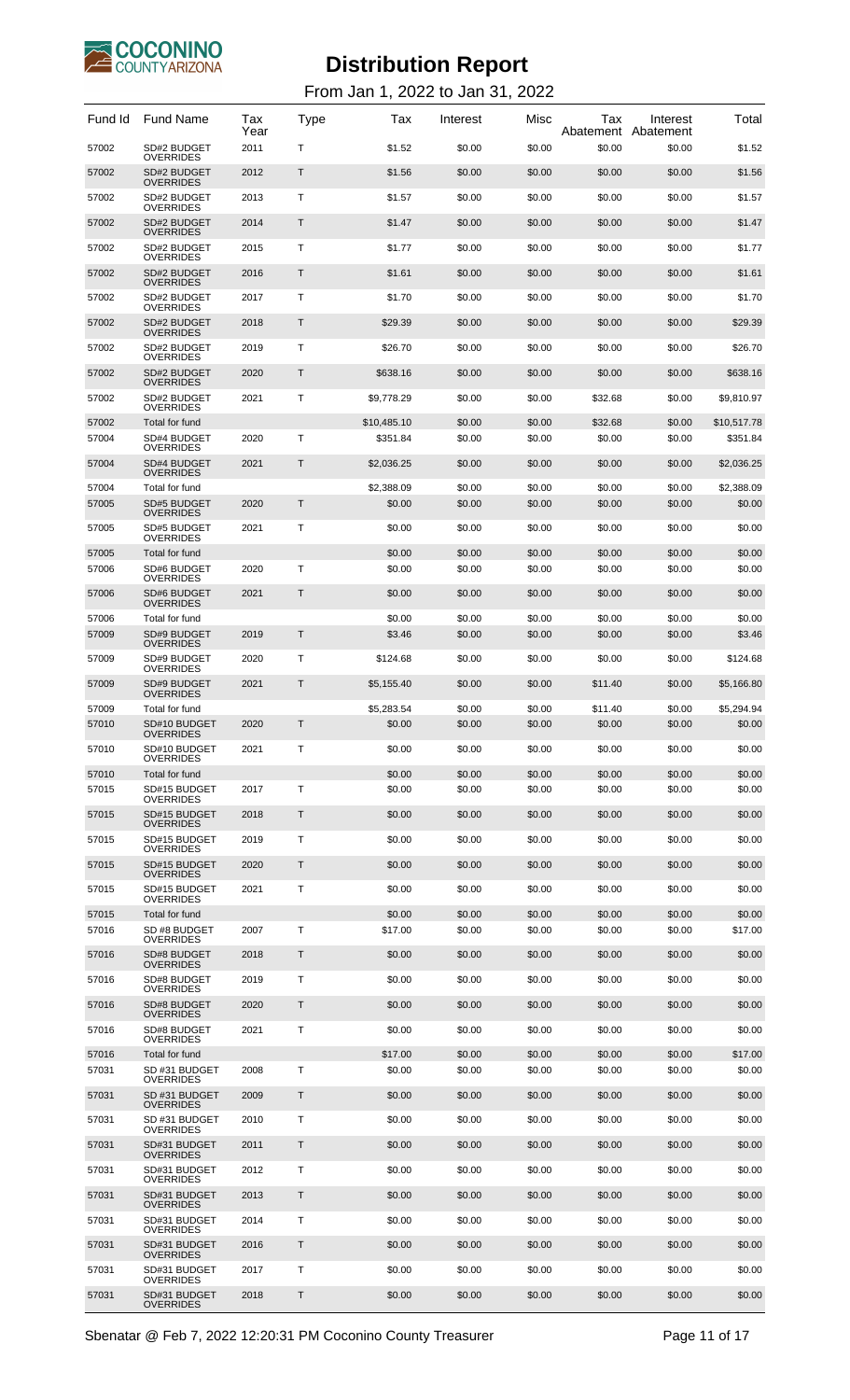

| Fund Id        | <b>Fund Name</b>                      | Tax<br>Year | <b>Type</b>  | Tax              | Interest         | Misc             | Tax<br>Abatement | Interest<br>Abatement | Total            |
|----------------|---------------------------------------|-------------|--------------|------------------|------------------|------------------|------------------|-----------------------|------------------|
| 57031          | SD#31 BUDGET<br><b>OVERRIDES</b>      | 2019        | T            | \$0.00           | \$0.00           | \$0.00           | \$0.00           | \$0.00                | \$0.00           |
| 57031          | SD#31 BUDGET<br><b>OVERRIDES</b>      | 2020        | $\mathsf{T}$ | \$0.00           | \$0.00           | \$0.00           | \$0.00           | \$0.00                | \$0.00           |
| 57031          | SD#31 BUDGET<br><b>OVERRIDES</b>      | 2021        | T            | \$0.00           | \$0.00           | \$0.00           | \$0.00           | \$0.00                | \$0.00           |
| 57031<br>57990 | Total for fund<br>SD#5 MINIMUM        | 2020        | Т            | \$0.00<br>\$0.00 | \$0.00<br>\$0.00 | \$0.00<br>\$0.00 | \$0.00<br>\$0.00 | \$0.00<br>\$0.00      | \$0.00<br>\$0.00 |
| 57990          | <b>SCHOOL TAX</b><br>SD#5 MINIMUM     | 2021        | Т            | \$0.00           | \$0.00           | \$0.00           | \$0.00           | \$0.00                | \$0.00           |
| 57990          | <b>SCHOOL TAX</b><br>Total for fund   |             |              | \$0.00           | \$0.00           | \$0.00           | \$0.00           | \$0.00                | \$0.00           |
| 57991          | SD#9 MINIMUM<br><b>SCHOOL TAX</b>     | 2019        | Т            | \$0.00           | \$0.00           | \$0.00           | \$0.00           | \$0.00                | \$0.00           |
| 57991          | SD#9 MINIMUM<br><b>SCHOOL TAX</b>     | 2020        | Т            | \$0.00           | \$0.00           | \$0.00           | \$0.00           | \$0.00                | \$0.00           |
| 57991          | SD#9 MINIMUM<br><b>SCHOOL TAX</b>     | 2021        | Т            | \$0.00           | \$0.00           | \$0.00           | \$0.00           | \$0.00                | \$0.00           |
| 57991          | Total for fund                        |             |              | \$0.00           | \$0.00           | \$0.00           | \$0.00           | \$0.00                | \$0.00           |
| 57999          | <b>COUNTY EDUC</b><br><b>DISTRICT</b> | 2020        | $\mathsf{T}$ | \$0.00           | \$0.00           | \$0.00           | \$0.00           | \$0.00                | \$0.00           |
| 57999          | <b>COUNTY EDUC</b><br><b>DISTRICT</b> | 2021        | Т            | \$0.00           | \$0.00           | \$0.00           | \$0.00           | \$0.00                | \$0.00           |
| 57999<br>58150 | Total for fund<br><b>COMMUNITY</b>    | 2007        | т            | \$0.00           | \$0.00<br>\$0.00 | \$0.00<br>\$0.00 | \$0.00<br>\$0.00 | \$0.00<br>\$0.00      | \$0.00<br>\$1.73 |
|                | <b>COLLEGE</b><br><b>COMMUNITY</b>    |             |              | \$1.73           |                  | \$0.00           |                  |                       |                  |
| 58150          | <b>COLLEGE</b>                        | 2008        | Т            | \$2.50           | \$0.00           |                  | \$0.00           | \$0.00                | \$2.50           |
| 58150          | <b>COMMUNITY</b><br><b>COLLEGE</b>    | 2009        | т            | \$6.79           | \$0.00           | \$0.00           | \$0.00           | \$0.00                | \$6.79           |
| 58150          | <b>COMMUNITY</b><br><b>COLLEGE</b>    | 2010        | T            | \$2.80           | \$0.00           | \$0.00           | \$0.00           | \$0.00                | \$2.80           |
| 58150          | <b>COMMUNITY</b><br><b>COLLEGE</b>    | 2011        | т            | \$3.84           | \$0.00           | \$0.00           | \$0.00           | \$0.00                | \$3.84           |
| 58150          | <b>COMMUNITY</b><br><b>COLLEGE</b>    | 2012        | T            | \$4.23           | \$0.00           | \$0.00           | \$0.00           | \$0.00                | \$4.23           |
| 58150          | <b>COMMUNITY</b><br><b>COLLEGE</b>    | 2013        | т            | \$4.35           | \$0.00           | \$0.00           | \$0.00           | \$0.00                | \$4.35           |
| 58150          | <b>COMMUNITY</b><br><b>COLLEGE</b>    | 2014        | T            | \$4.54           | \$0.00           | \$0.00           | \$0.00           | \$0.00                | \$4.54           |
| 58150          | <b>COMMUNITY</b><br><b>COLLEGE</b>    | 2015        | т            | \$3.43           | \$0.00           | \$0.00           | \$0.00           | \$0.00                | \$3.43           |
| 58150          | <b>COMMUNITY</b><br><b>COLLEGE</b>    | 2016        | Т            | \$9.83           | \$0.00           | \$0.00           | \$0.00           | \$0.00                | \$9.83           |
| 58150          | <b>COMMUNITY</b><br><b>COLLEGE</b>    | 2017        | т            | \$22.96          | \$0.00           | \$0.00           | \$0.00           | \$0.00                | \$22.96          |
| 58150          | <b>COMMUNITY</b><br><b>COLLEGE</b>    | 2018        | Τ            | \$95.35          | \$0.00           | \$0.00           | $(\$0.91)$       | \$0.00                | \$94.44          |
| 58150          | <b>COMMUNITY</b><br><b>COLLEGE</b>    | 2019        | Т            | \$0.00           | \$0.00           | \$0.00           | \$0.00           | \$0.00                | \$0.00           |
| 58150          | <b>COMMUNITY</b><br><b>COLLEGE</b>    | 2020        | T            | \$0.00           | \$0.00           | \$0.00           | \$0.00           | \$0.00                | \$0.00           |
| 58150          | <b>COMMUNITY</b><br><b>COLLEGE</b>    | 2021        | Т            | \$0.00           | \$0.00           | \$0.00           | \$0.00           | \$0.00                | \$0.00           |
| 58150          | Total for fund                        |             |              | \$162.35         | \$0.00           | \$0.00           | (\$0.91)         | \$0.00                | \$161.44         |
| 67001          | SD #1 CLASS A<br><b>BONDS</b>         | 2008        | Т            | \$11.73          | \$0.00           | \$0.00           | \$0.00           | \$0.00                | \$11.73          |
| 67001          | SD #1 CLASS A<br><b>BONDS</b>         | 2009        | Т            | \$23.67          | \$0.00           | \$0.00           | \$0.00           | \$0.00                | \$23.67          |
| 67001          | SD #1 CLASS A<br><b>BONDS</b>         | 2010        | т            | \$5.21           | \$0.00           | \$0.00           | \$0.00           | \$0.00                | \$5.21           |
| 67001          | SD#1 CLASS A<br><b>BONDS</b>          | 2011        | Τ            | \$0.00           | \$0.00           | \$0.00           | \$0.00           | \$0.00                | \$0.00           |
| 67001          | SD#1 CLASS A<br><b>BONDS</b>          | 2012        | т            | \$0.00           | \$0.00           | \$0.00           | \$0.00           | \$0.00                | \$0.00           |
| 67001          | SD#1 CLASS A<br><b>BONDS</b>          | 2013        | Τ            | \$0.00           | \$0.00           | \$0.00           | \$0.00           | \$0.00                | \$0.00           |
| 67001          | SD#1 CLASS A<br><b>BONDS</b>          | 2014        | т            | \$0.00           | \$0.00           | \$0.00           | \$0.00           | \$0.00                | \$0.00           |
| 67001          | SD#1 CLASS A<br><b>BONDS</b>          | 2015        | Τ            | \$0.00           | \$0.00           | \$0.00           | \$0.00           | \$0.00                | \$0.00           |
| 67001          | SD#1 CLASS A<br><b>BONDS</b>          | 2016        | т            | \$0.00           | \$0.00           | \$0.00           | \$0.00           | \$0.00                | \$0.00           |
| 67001          | SD#1 CLASS A<br><b>BONDS</b>          | 2017        | Т            | \$0.00           | \$0.00           | \$0.00           | \$0.00           | \$0.00                | \$0.00           |
| 67001          | SD#1 CLASS A                          | 2018        | т            | \$0.00           | \$0.00           | \$0.00           | \$0.00           | \$0.00                | \$0.00           |
| 67001          | <b>BONDS</b><br>SD#1 CLASS A          | 2019        | Т            | \$0.00           | \$0.00           | \$0.00           | \$0.00           | \$0.00                | \$0.00           |
| 67001          | <b>BONDS</b><br>SD#1 CLASS A          | 2020        | т            | \$0.00           | \$0.00           | \$0.00           | \$0.00           | \$0.00                | \$0.00           |
| 67001          | <b>BONDS</b><br>SD#1 CLASS A          | 2021        | Τ            | \$0.00           | \$0.00           | \$0.00           | \$0.00           | \$0.00                | \$0.00           |
| 67001          | <b>BONDS</b><br>Total for fund        |             |              | \$40.61          | \$0.00           | \$0.00           | \$0.00           | \$0.00                | \$40.61          |
| 67002          | SD #2 CLASS A<br><b>BONDS</b>         | 2010        | $\mathsf{T}$ | \$0.00           | \$0.00           | \$0.00           | \$0.00           | \$0.00                | \$0.00           |
| 67002          | SD#2 CLASS A<br><b>BONDS</b>          | 2011        | T            | \$0.00           | \$0.00           | \$0.00           | \$0.00           | \$0.00                | \$0.00           |
| 67002          | SD#2 CLASS A<br><b>BONDS</b>          | 2012        | T            | \$0.00           | \$0.00           | \$0.00           | \$0.00           | \$0.00                | \$0.00           |
| 67002          | SD#2 CLASS A<br><b>BONDS</b>          | 2013        | Т            | \$0.00           | \$0.00           | \$0.00           | \$0.00           | \$0.00                | \$0.00           |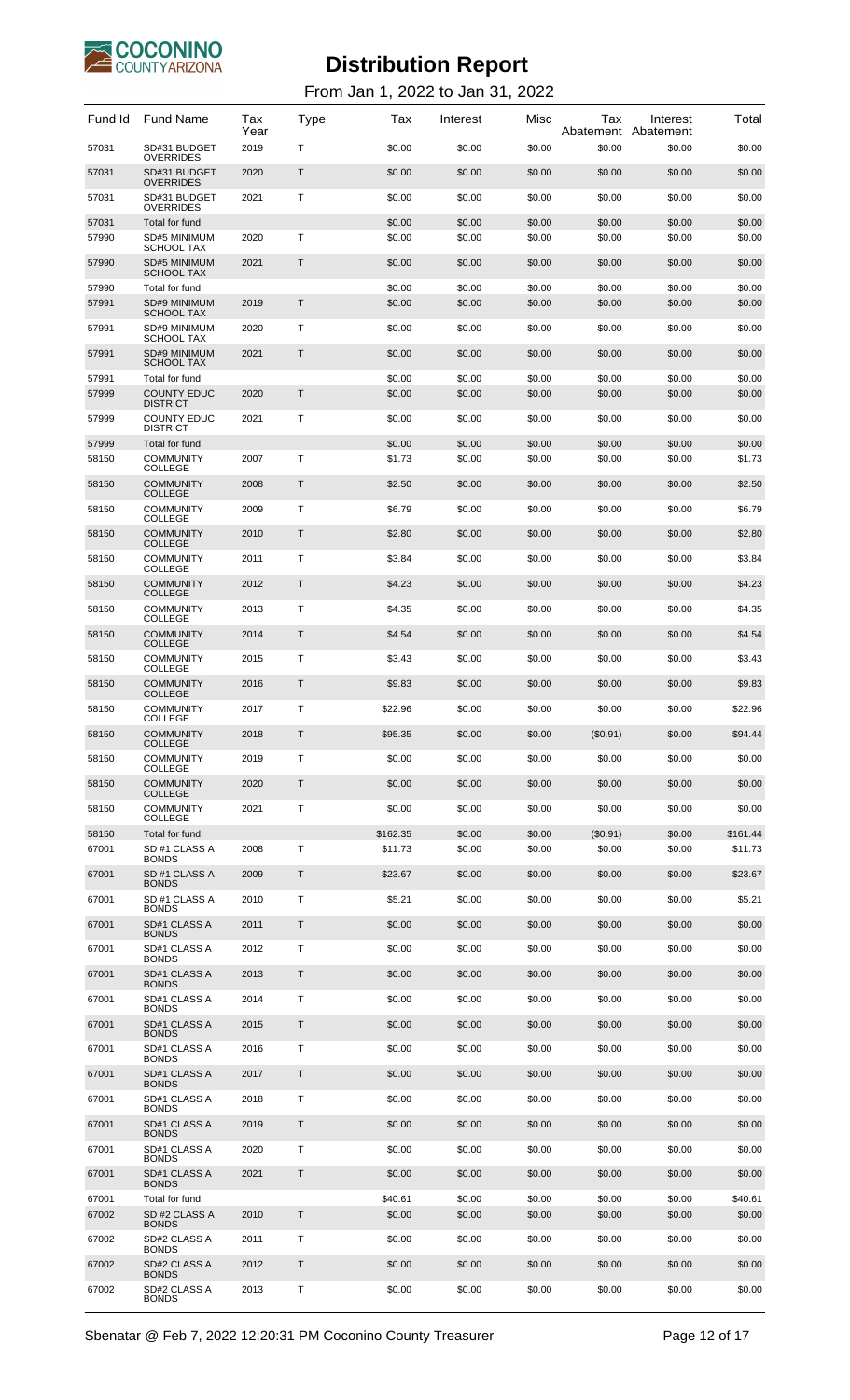

| Fund Id        | <b>Fund Name</b>                      | Tax<br>Year | Type | Тах              | Interest         | Misc             | Тах<br>Abatement | Interest<br>Abatement | Total            |
|----------------|---------------------------------------|-------------|------|------------------|------------------|------------------|------------------|-----------------------|------------------|
| 67002          | SD#2 CLASS A<br><b>BONDS</b>          | 2014        | Τ    | \$0.00           | \$0.00           | \$0.00           | \$0.00           | \$0.00                | \$0.00           |
| 67002          | SD#2 CLASS A<br><b>BONDS</b>          | 2015        | т    | \$0.00           | \$0.00           | \$0.00           | \$0.00           | \$0.00                | \$0.00           |
| 67002          | SD#2 CLASS A<br><b>BONDS</b>          | 2016        | Τ    | \$0.00           | \$0.00           | \$0.00           | \$0.00           | \$0.00                | \$0.00           |
| 67002          | SD#2 CLASS A<br><b>BONDS</b>          | 2017        | т    | \$0.00           | \$0.00           | \$0.00           | \$0.00           | \$0.00                | \$0.00           |
| 67002          | SD#2 CLASS A<br><b>BONDS</b>          | 2018        | Τ    | \$0.00           | \$0.00           | \$0.00           | \$0.00           | \$0.00                | \$0.00           |
| 67002          | SD#2 CLASS A<br><b>BONDS</b>          | 2019        | т    | \$0.00           | \$0.00           | \$0.00           | \$0.00           | \$0.00                | \$0.00           |
| 67002          | SD#2 CLASS A<br><b>BONDS</b>          | 2020        | Τ    | \$0.00           | \$0.00           | \$0.00           | \$0.00           | \$0.00                | \$0.00           |
| 67002          | SD#2 CLASS A<br><b>BONDS</b>          | 2021        | т    | \$0.00           | \$0.00           | \$0.00           | \$0.00           | \$0.00                | \$0.00           |
| 67002          | Total for fund                        |             |      | \$0.00           | \$0.00           | \$0.00           | \$0.00           | \$0.00                | \$0.00           |
| 67004          | SD#4 CLASS A<br><b>BONDS</b>          | 2020        | Т    | \$0.00           | \$0.00           | \$0.00           | \$0.00           | \$0.00                | \$0.00           |
| 67004          | SD#4 CLASS A<br><b>BONDS</b>          | 2021        | Τ    | \$0.00           | \$0.00           | \$0.00           | \$0.00           | \$0.00                | \$0.00           |
| 67004<br>67005 | Total for fund<br>SD#5 CLASS A        | 2020        | T    | \$0.00<br>\$0.00 | \$0.00<br>\$0.00 | \$0.00<br>\$0.00 | \$0.00<br>\$0.00 | \$0.00<br>\$0.00      | \$0.00<br>\$0.00 |
| 67005          | <b>BONDS</b><br>SD#5 CLASS A          | 2021        | т    | \$0.00           | \$0.00           | \$0.00           | \$0.00           | \$0.00                | \$0.00           |
| 67005          | <b>BONDS</b><br><b>Total for fund</b> |             |      | \$0.00           | \$0.00           | \$0.00           | \$0.00           | \$0.00                | \$0.00           |
| 67006          | SD#6 CLASS A<br><b>BONDS</b>          | 2020        | т    | \$0.00           | \$0.00           | \$0.00           | \$0.00           | \$0.00                | \$0.00           |
| 67006          | SD#6 CLASS A<br><b>BONDS</b>          | 2021        | Τ    | \$0.00           | \$0.00           | \$0.00           | \$0.00           | \$0.00                | \$0.00           |
| 67006          | Total for fund                        |             |      | \$0.00           | \$0.00           | \$0.00           | \$0.00           | \$0.00                | \$0.00           |
| 67009          | SD#9 CLASS A<br><b>BONDS</b>          | 2019        | Τ    | \$0.00           | \$0.00           | \$0.00           | \$0.00           | \$0.00                | \$0.00           |
| 67009          | SD#9 CLASS A<br><b>BONDS</b>          | 2020        | т    | \$0.00           | \$0.00           | \$0.00           | \$0.00           | \$0.00                | \$0.00           |
| 67009          | SD#9 CLASS A<br><b>BONDS</b>          | 2021        | Τ    | \$0.00           | \$0.00           | \$0.00           | \$0.00           | \$0.00                | \$0.00           |
| 67009<br>67010 | Total for fund<br>SD#10 CLASS A       | 2020        | T.   | \$0.00<br>\$0.00 | \$0.00<br>\$0.00 | \$0.00<br>\$0.00 | \$0.00<br>\$0.00 | \$0.00<br>\$0.00      | \$0.00<br>\$0.00 |
| 67010          | <b>BONDS</b><br>SD#10 CLASS A         | 2021        | т    | \$0.00           | \$0.00           | \$0.00           | \$0.00           | \$0.00                | \$0.00           |
| 67010          | <b>BONDS</b><br>Total for fund        |             |      | \$0.00           | \$0.00           | \$0.00           | \$0.00           | \$0.00                | \$0.00           |
| 67015          | SD#15 CLASS A<br><b>BONDS</b>         | 2017        | т    | \$0.00           | \$0.00           | \$0.00           | \$0.00           | \$0.00                | \$0.00           |
| 67015          | SD#15 CLASS A<br><b>BONDS</b>         | 2018        | T    | \$0.00           | \$0.00           | \$0.00           | \$0.00           | \$0.00                | \$0.00           |
| 67015          | SD#15 CLASS A<br><b>BONDS</b>         | 2019        | т    | \$0.00           | \$0.00           | \$0.00           | \$0.00           | \$0.00                | \$0.00           |
| 67015          | SD#15 CLASS A<br><b>BONDS</b>         | 2020        | Τ    | \$0.00           | \$0.00           | \$0.00           | \$0.00           | \$0.00                | \$0.00           |
| 67015          | SD#15 CLASS A<br><b>BONDS</b>         | 2021        | т    | \$0.00           | \$0.00           | \$0.00           | \$0.00           | \$0.00                | \$0.00           |
| 67015          | Total for fund                        |             |      | \$0.00           | \$0.00           | \$0.00           | \$0.00           | \$0.00                | \$0.00           |
| 67016          | SD #8 CLASS A<br><b>BONDS</b>         | 2007        | т    | \$0.00           | \$0.00           | \$0.00           | \$0.00           | \$0.00                | \$0.00           |
| 67016          | SD#8 CLASS A<br><b>BONDS</b>          | 2018        | Τ    | \$0.00           | \$0.00           | \$0.00           | \$0.00           | \$0.00                | \$0.00           |
| 67016          | SD#8 CLASS A<br><b>BONDS</b>          | 2019        | т    | \$0.00           | \$0.00           | \$0.00           | \$0.00           | \$0.00                | \$0.00           |
| 67016          | SD#8 CLASS A<br><b>BONDS</b>          | 2020        | Τ    | \$0.00           | \$0.00           | \$0.00           | \$0.00           | \$0.00                | \$0.00           |
| 67016          | SD#8 CLASS A<br><b>BONDS</b>          | 2021        | т    | \$0.00           | \$0.00           | \$0.00           | \$0.00           | \$0.00                | \$0.00           |
| 67016<br>67031 | Total for fund<br>SD #31 CLASS A      | 2008        | Τ    | \$0.00<br>\$0.00 | \$0.00<br>\$0.00 | \$0.00<br>\$0.00 | \$0.00<br>\$0.00 | \$0.00<br>\$0.00      | \$0.00<br>\$0.00 |
| 67031          | <b>BONDS</b><br>SD #31 CLASS A        | 2009        | T    | \$0.00           | \$0.00           | \$0.00           | \$0.00           | \$0.00                | \$0.00           |
| 67031          | <b>BONDS</b><br>SD #31 CLASS A        | 2010        | Τ    | \$0.00           | \$0.00           | \$0.00           | \$0.00           | \$0.00                | \$0.00           |
| 67031          | <b>BONDS</b><br>SD#31 CLASS A         | 2011        | T    | \$0.00           | \$0.00           | \$0.00           | \$0.00           | \$0.00                | \$0.00           |
|                | <b>BONDS</b><br>SD#31 CLASS A         |             | Τ    |                  |                  |                  |                  |                       |                  |
| 67031          | <b>BONDS</b>                          | 2012        |      | \$0.00           | \$0.00           | \$0.00           | \$0.00           | \$0.00                | \$0.00           |
| 67031          | SD#31 CLASS A<br><b>BONDS</b>         | 2013        | T    | \$0.00           | \$0.00           | \$0.00           | \$0.00           | \$0.00                | \$0.00           |
| 67031          | SD#31 CLASS A<br><b>BONDS</b>         | 2014        | Τ    | \$0.00           | \$0.00           | \$0.00           | \$0.00           | \$0.00                | \$0.00           |
| 67031          | SD#31 CLASS A<br><b>BONDS</b>         | 2016        | T    | \$0.00           | \$0.00           | \$0.00           | \$0.00           | \$0.00                | \$0.00           |
| 67031          | SD#31 CLASS A<br><b>BONDS</b>         | 2017        | Τ    | \$0.00           | \$0.00           | \$0.00           | \$0.00           | \$0.00                | \$0.00           |
| 67031          | SD#31 CLASS A<br><b>BONDS</b>         | 2018        | T    | \$0.00           | \$0.00           | \$0.00           | \$0.00           | \$0.00                | \$0.00           |
| 67031          | SD#31 CLASS A<br><b>BONDS</b>         | 2019        | Τ    | \$0.00           | \$0.00           | \$0.00           | \$0.00           | \$0.00                | \$0.00           |
| 67031          | SD#31 CLASS A<br><b>BONDS</b>         | 2020        | T    | \$0.00           | \$0.00           | \$0.00           | \$0.00           | \$0.00                | \$0.00           |
| 67031          | SD#31 CLASS A<br><b>BONDS</b>         | 2021        | Т    | \$0.00           | \$0.00           | \$0.00           | \$0.00           | \$0.00                | \$0.00           |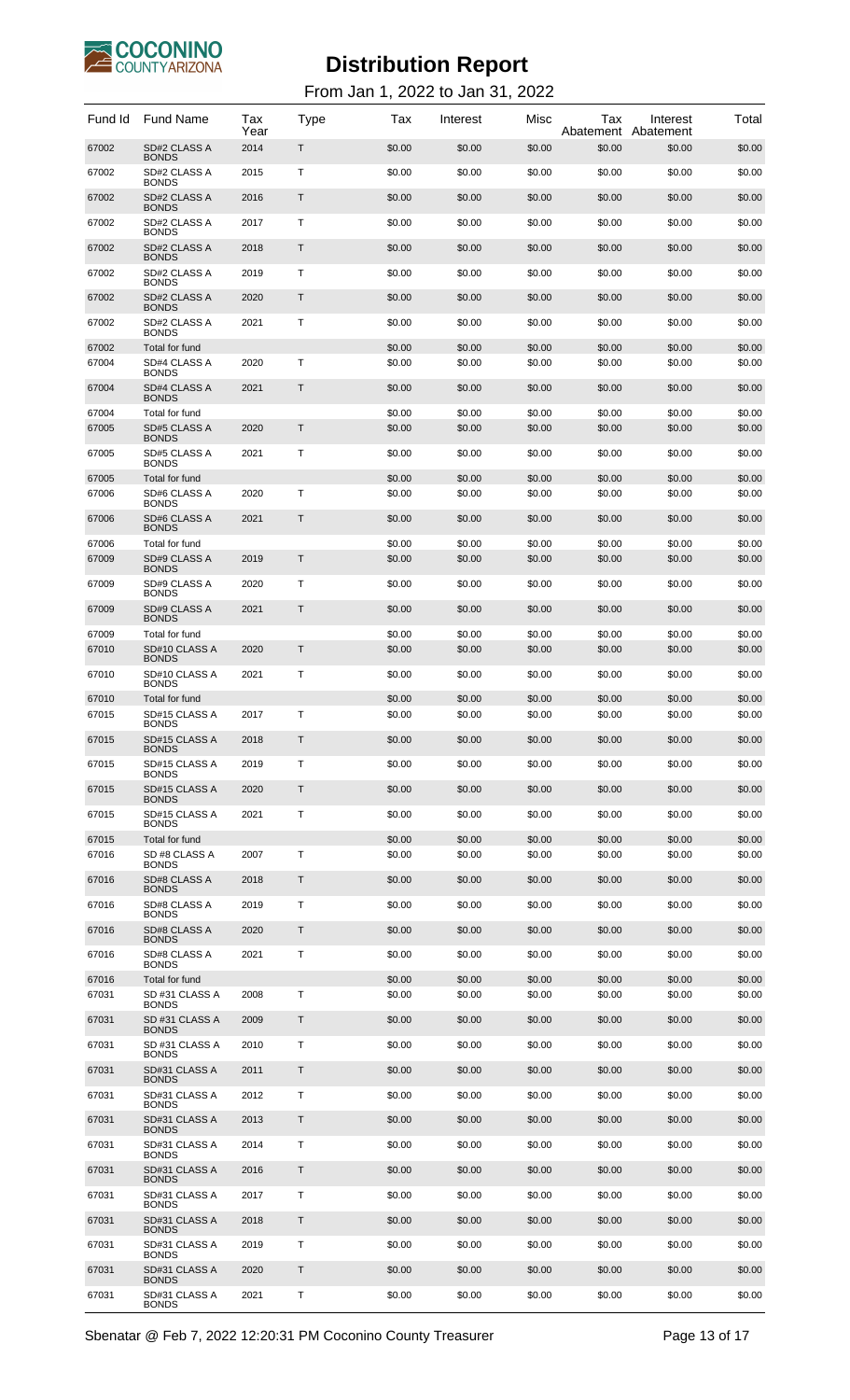

| Fund Id        | <b>Fund Name</b>                              | Tax<br>Year | Type         | Tax              | Interest         | Misc             | Tax<br>Abatement | Interest<br>Abatement | Total            |
|----------------|-----------------------------------------------|-------------|--------------|------------------|------------------|------------------|------------------|-----------------------|------------------|
| 67031<br>77001 | Total for fund<br>SD #1 CLASS B               | 2008        | т            | \$0.00<br>\$0.00 | \$0.00<br>\$0.00 | \$0.00<br>\$0.00 | \$0.00<br>\$0.00 | \$0.00<br>\$0.00      | \$0.00<br>\$0.00 |
| 77001          | <b>BONDS</b><br>SD #1 CLASS B<br><b>BONDS</b> | 2009        | Τ            | \$0.00           | \$0.00           | \$0.00           | \$0.00           | \$0.00                | \$0.00           |
| 77001          | SD #1 CLASS B<br><b>BONDS</b>                 | 2010        | т            | \$0.00           | \$0.00           | \$0.00           | \$0.00           | \$0.00                | \$0.00           |
| 77001          | SD#1 CLASS B<br><b>BONDS</b>                  | 2011        | Τ            | \$10.07          | \$0.00           | \$0.00           | \$0.00           | \$0.00                | \$10.07          |
| 77001          | SD#1 CLASS B                                  | 2012        | Т            | \$11.87          | \$0.00           | \$0.00           | \$0.00           | \$0.00                | \$11.87          |
| 77001          | <b>BONDS</b><br>SD#1 CLASS B<br><b>BONDS</b>  | 2013        | Τ            | \$12.21          | \$0.00           | \$0.00           | \$0.00           | \$0.00                | \$12.21          |
| 77001          | SD#1 CLASS B<br><b>BONDS</b>                  | 2014        | Т            | \$16.74          | \$0.00           | \$0.00           | \$0.00           | \$0.00                | \$16.74          |
| 77001          | SD#1 CLASS B<br><b>BONDS</b>                  | 2015        | Τ            | \$10.54          | \$0.00           | \$0.00           | \$0.00           | \$0.00                | \$10.54          |
| 77001          | SD#1 CLASS B<br><b>BONDS</b>                  | 2016        | Т            | \$30.02          | \$0.00           | \$0.00           | \$0.00           | \$0.00                | \$30.02          |
| 77001          | SD#1 CLASS B                                  | 2017        | Τ            | \$57.61          | \$0.00           | \$0.00           | \$0.00           | \$0.00                | \$57.61          |
| 77001          | <b>BONDS</b><br>SD#1 CLASS B                  | 2018        | т            | \$268.36         | \$0.00           | \$0.00           | $(\$3.29)$       | \$0.00                | \$265.07         |
| 77001          | <b>BONDS</b><br>SD#1 CLASS B                  | 2019        | Τ            | \$284.29         | \$0.00           | \$0.00           | (\$6.94)         | \$0.00                | \$277.35         |
| 77001          | <b>BONDS</b><br>SD#1 CLASS B                  | 2020        | Т            | \$4.190.65       | \$0.00           | \$0.00           | (\$6.98)         | \$0.00                | \$4,183.67       |
| 77001          | <b>BONDS</b><br>SD#1 CLASS B                  | 2021        | Τ            | \$153,897.33     | \$0.00           | \$0.00           | \$770.55         | \$0.00                | \$154,667.88     |
| 77001          | <b>BONDS</b><br>Total for fund                |             |              | \$158,789.69     | \$0.00           | \$0.00           | \$753.34         | \$0.00                | \$159,543.03     |
| 77002          | SD #2 CLASS B                                 | 2010        | Τ            | \$0.00           | \$0.00           | \$0.00           | \$0.00           | \$0.00                | \$0.00           |
| 77002          | <b>BONDS</b><br>SD#2 CLASS B                  | 2011        | Т            | \$0.00           | \$0.00           | \$0.00           | \$0.00           | \$0.00                | \$0.00           |
| 77002          | <b>BONDS</b><br>SD#2 CLASS B                  | 2012        | Τ            | \$0.00           | \$0.00           | \$0.00           | \$0.00           | \$0.00                | \$0.00           |
| 77002          | <b>BONDS</b><br>SD#2 CLASS B                  | 2013        | т            | \$0.00           | \$0.00           | \$0.00           | \$0.00           | \$0.00                | \$0.00           |
| 77002          | <b>BONDS</b><br>SD#2 CLASS B                  | 2014        | Τ            | \$0.00           | \$0.00           | \$0.00           | \$0.00           | \$0.00                | \$0.00           |
| 77002          | <b>BONDS</b><br>SD#2 CLASS B                  | 2015        | т            | \$0.00           | \$0.00           | \$0.00           | \$0.00           | \$0.00                | \$0.00           |
| 77002          | <b>BONDS</b><br><b>SD#2 CLASS B</b>           | 2016        | Τ            | \$0.00           | \$0.00           | \$0.00           | \$0.00           | \$0.00                | \$0.00           |
|                | <b>BONDS</b>                                  |             |              |                  |                  |                  |                  |                       |                  |
| 77002          | SD#2 CLASS B<br><b>BONDS</b>                  | 2017        | Т            | \$0.00           | \$0.00           | \$0.00           | \$0.00           | \$0.00                | \$0.00           |
| 77002          | SD#2 CLASS B<br><b>BONDS</b>                  | 2018        | $\mathsf T$  | \$0.00           | \$0.00           | \$0.00           | \$0.00           | \$0.00                | \$0.00           |
| 77002          | SD#2 CLASS B<br><b>BONDS</b>                  | 2019        | Т            | \$0.00           | \$0.00           | \$0.00           | \$0.00           | \$0.00                | \$0.00           |
| 77002          | SD#2 CLASS B<br><b>BONDS</b>                  | 2020        | T            | \$0.00           | \$0.00           | \$0.00           | \$0.00           | \$0.00                | \$0.00           |
| 77002          | SD#2 CLASS B<br><b>BONDS</b>                  | 2021        | Т            | \$0.00           | \$0.00           | \$0.00           | \$0.00           | \$0.00                | \$0.00           |
| 77002          | Total for fund                                |             |              | \$0.00           | \$0.00           | \$0.00           | \$0.00           | \$0.00                | \$0.00           |
| 77004          | SD#4 CLASS B<br><b>BONDS</b>                  | 2020        | Т            | \$0.00           | \$0.00           | \$0.00           | \$0.00           | \$0.00                | \$0.00           |
| 77004          | <b>SD#4 CLASS B</b><br><b>BONDS</b>           | 2021        | T            | \$0.00           | \$0.00           | \$0.00           | \$0.00           | \$0.00                | \$0.00           |
| 77004<br>77005 | Total for fund<br><b>SD#5 CLASS B</b>         | 2020        | T            | \$0.00<br>\$0.00 | \$0.00<br>\$0.00 | \$0.00<br>\$0.00 | \$0.00<br>\$0.00 | \$0.00<br>\$0.00      | \$0.00<br>\$0.00 |
| 77005          | <b>BONDS</b><br>SD#5 CLASS B                  | 2021        | т            | \$0.00           | \$0.00           | \$0.00           | \$0.00           | \$0.00                | \$0.00           |
|                | <b>BONDS</b>                                  |             |              |                  |                  |                  |                  |                       |                  |
| 77005<br>77006 | Total for fund<br>SD#6 CLASS B                | 2020        | т            | \$0.00<br>\$0.00 | \$0.00<br>\$0.00 | \$0.00<br>\$0.00 | \$0.00<br>\$0.00 | \$0.00<br>\$0.00      | \$0.00<br>\$0.00 |
| 77006          | <b>BONDS</b><br>SD#6 CLASS B                  | 2021        | Τ            | \$0.00           | \$0.00           | \$0.00           | \$0.00           | \$0.00                | \$0.00           |
| 77006          | <b>BONDS</b><br>Total for fund                |             |              | \$0.00           | \$0.00           | \$0.00           | \$0.00           | \$0.00                | \$0.00           |
| 77009          | SD#9 CLASS B<br><b>BONDS</b>                  | 2019        | T.           | \$25.78          | \$0.00           | \$0.00           | \$0.00           | \$0.00                | \$25.78          |
| 77009          | SD#9 CLASS B<br><b>BONDS</b>                  | 2020        | т            | \$951.05         | \$0.00           | \$0.00           | \$0.00           | \$0.00                | \$951.05         |
| 77009          | <b>SD#9 CLASS B</b><br><b>BONDS</b>           | 2021        | $\mathsf{T}$ | \$35,598.70      | \$0.00           | \$0.00           | \$78.71          | \$0.00                | \$35,677.41      |
| 77009          | Total for fund                                |             |              | \$36,575.53      | \$0.00           | \$0.00           | \$78.71          | \$0.00                | \$36,654.24      |
| 77010          | SD#10 CLASS B<br><b>BONDS</b>                 | 2020        | Τ            | \$0.00           | \$0.00           | \$0.00           | \$0.00           | \$0.00                | \$0.00           |
| 77010          | SD#10 CLASS B<br><b>BONDS</b>                 | 2021        | т            | \$0.00           | \$0.00           | \$0.00           | \$0.00           | \$0.00                | \$0.00           |
| 77010          | Total for fund                                |             |              | \$0.00           | \$0.00           | \$0.00           | \$0.00           | \$0.00                | \$0.00           |
| 77015          | SD#15 CLASS B<br><b>BONDS</b>                 | 2017        | Т            | \$50.82          | \$0.00           | \$0.00           | \$0.00           | \$0.00                | \$50.82          |
| 77015          | SD#15 CLASS B<br><b>BONDS</b>                 | 2018        | Τ            | \$260.33         | \$0.00           | \$0.00           | \$0.00           | \$0.00                | \$260.33         |
| 77015          | SD#15 CLASS B<br><b>BONDS</b>                 | 2019        | Т            | \$178.10         | \$0.00           | \$0.00           | \$0.00           | \$0.00                | \$178.10         |
| 77015          | SD#15 CLASS B<br><b>BONDS</b>                 | 2020        | Τ            | \$0.00           | \$0.00           | \$0.00           | \$0.00           | \$0.00                | \$0.00           |
| 77015          | SD#15 CLASS B<br><b>BONDS</b>                 | 2021        | Т            | \$0.00           | \$0.00           | \$0.00           | \$0.00           | \$0.00                | \$0.00           |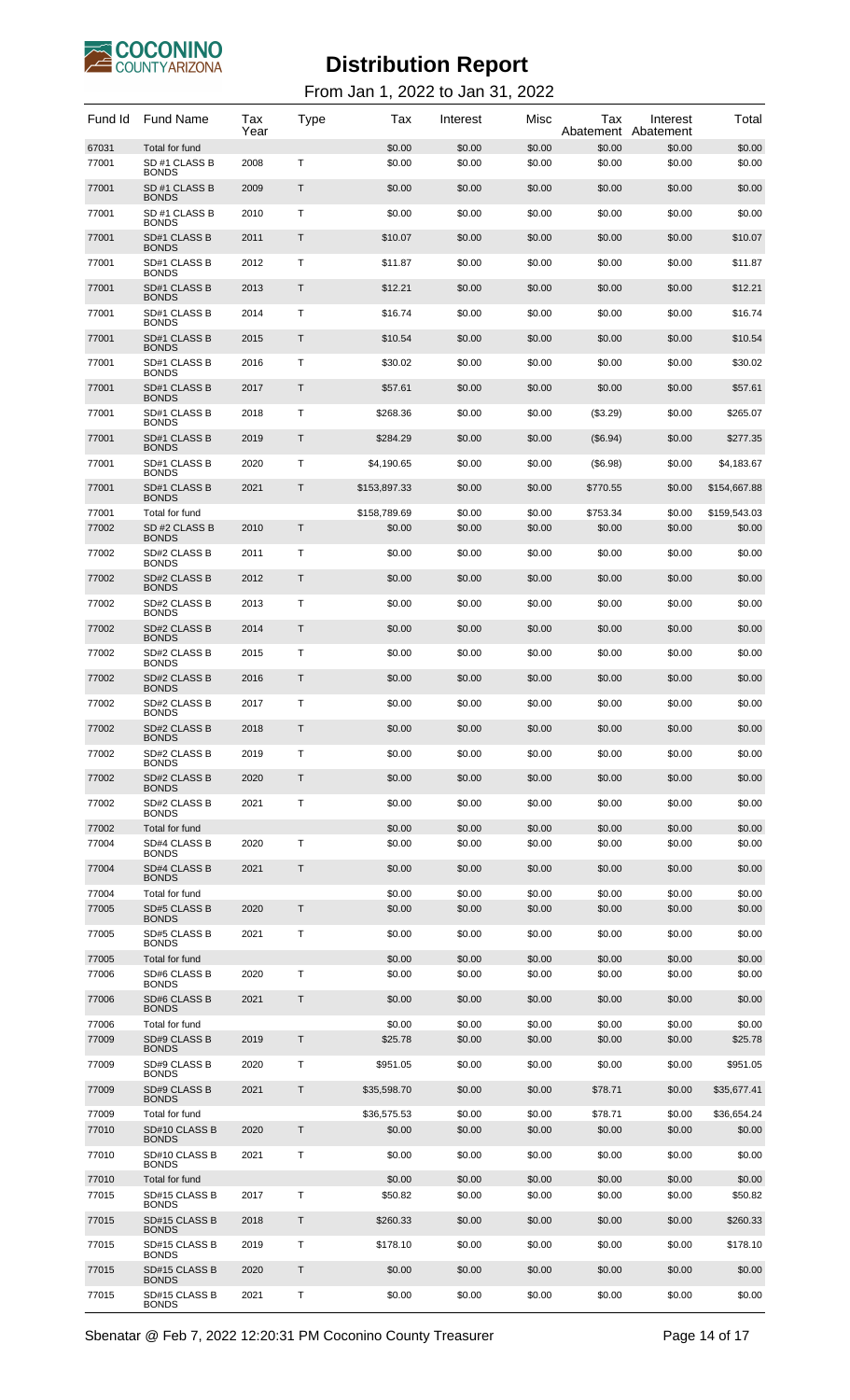

| Fund Id        | <b>Fund Name</b>                                | Tax<br>Year | Type | Tax                | Interest         | Misc             | Tax<br>Abatement | Interest<br>Abatement | Total              |
|----------------|-------------------------------------------------|-------------|------|--------------------|------------------|------------------|------------------|-----------------------|--------------------|
| 77015<br>77016 | Total for fund<br>SD #8 CLASS B<br><b>BONDS</b> | 2007        | T    | \$489.25<br>\$0.00 | \$0.00<br>\$0.00 | \$0.00<br>\$0.00 | \$0.00<br>\$0.00 | \$0.00<br>\$0.00      | \$489.25<br>\$0.00 |
| 77016          | SD#8 CLASS B<br><b>BONDS</b>                    | 2018        | T    | \$0.00             | \$0.00           | \$0.00           | \$0.00           | \$0.00                | \$0.00             |
| 77016          | SD#8 CLASS B<br><b>BONDS</b>                    | 2019        | T    | \$0.00             | \$0.00           | \$0.00           | \$0.00           | \$0.00                | \$0.00             |
| 77016          | <b>SD#8 CLASS B</b><br><b>BONDS</b>             | 2020        | T    | \$0.00             | \$0.00           | \$0.00           | \$0.00           | \$0.00                | \$0.00             |
| 77016          | SD#8 CLASS B<br><b>BONDS</b>                    | 2021        | T    | \$0.00             | \$0.00           | \$0.00           | \$0.00           | \$0.00                | \$0.00             |
| 77016          | Total for fund                                  |             |      | \$0.00             | \$0.00           | \$0.00           | \$0.00           | \$0.00                | \$0.00             |
| 77031          | SD #31 CLASS B<br><b>BONDS</b>                  | 2008        | Τ    | \$0.00             | \$0.00           | \$0.00           | \$0.00           | \$0.00                | \$0.00             |
| 77031          | SD #31 CLASS B<br><b>BONDS</b>                  | 2009        | Τ    | \$0.00             | \$0.00           | \$0.00           | \$0.00           | \$0.00                | \$0.00             |
| 77031          | SD #31 CLASS B<br><b>BONDS</b>                  | 2010        | Τ    | \$0.00             | \$0.00           | \$0.00           | \$0.00           | \$0.00                | \$0.00             |
| 77031          | SD#31 CLASS B<br><b>BONDS</b>                   | 2011        | T    | \$0.00             | \$0.00           | \$0.00           | \$0.00           | \$0.00                | \$0.00             |
| 77031          | SD#31 CLASS B<br><b>BONDS</b>                   | 2012        | Τ    | \$0.00             | \$0.00           | \$0.00           | \$0.00           | \$0.00                | \$0.00             |
| 77031          | SD#31 CLASS B<br><b>BONDS</b>                   | 2013        | T    | \$0.00             | \$0.00           | \$0.00           | \$0.00           | \$0.00                | \$0.00             |
| 77031          | SD#31 CLASS B<br><b>BONDS</b>                   | 2014        | Τ    | \$0.00             | \$0.00           | \$0.00           | \$0.00           | \$0.00                | \$0.00             |
| 77031          | SD#31 CLASS B<br><b>BONDS</b>                   | 2016        | T    | \$0.00             | \$0.00           | \$0.00           | \$0.00           | \$0.00                | \$0.00             |
| 77031          | SD#31 CLASS B<br><b>BONDS</b>                   | 2017        | Τ    | \$0.00             | \$0.00           | \$0.00           | \$0.00           | \$0.00                | \$0.00             |
| 77031          | SD#31 CLASS B<br><b>BONDS</b>                   | 2018        | T    | \$0.00             | \$0.00           | \$0.00           | \$0.00           | \$0.00                | \$0.00             |
| 77031          | SD#31 CLASS B<br><b>BONDS</b>                   | 2019        | Τ    | \$0.00             | \$0.00           | \$0.00           | \$0.00           | \$0.00                | \$0.00             |
| 77031          | SD#31 CLASS B                                   | 2020        | T    | \$0.00             | \$0.00           | \$0.00           | \$0.00           | \$0.00                | \$0.00             |
| 77031          | <b>BONDS</b><br>SD#31 CLASS B                   | 2021        | Τ    | \$0.00             | \$0.00           | \$0.00           | \$0.00           | \$0.00                | \$0.00             |
| 77031          | <b>BONDS</b><br>Total for fund                  |             |      | \$0.00             | \$0.00           | \$0.00           | \$0.00           | \$0.00                | \$0.00             |
| 87001          | SD#1 ADJACENT<br>WAYS                           | 2011        | Τ    | \$0.54             | \$0.00           | \$0.00           | \$0.00           | \$0.00                | \$0.54             |
| 87001          | SD#1 ADJACENT<br><b>WAYS</b>                    | 2012        | Τ    | \$1.20             | \$0.00           | \$0.00           | \$0.00           | \$0.00                | \$1.20             |
| 87001          | SD#1 ADJACENT<br><b>WAYS</b>                    | 2013        | Τ    | \$0.24             | \$0.00           | \$0.00           | \$0.00           | \$0.00                | \$0.24             |
| 87001          | SD#1 ADJACENT<br><b>WAYS</b>                    | 2014        | Τ    | \$0.70             | \$0.00           | \$0.00           | \$0.00           | \$0.00                | \$0.70             |
| 87001          | SD#1 ADJACENT<br><b>WAYS</b>                    | 2015        | T    | \$0.50             | \$0.00           | \$0.00           | \$0.00           | \$0.00                | \$0.50             |
| 87001          | <b>SD#1 ADJACENT</b><br><b>WAYS</b>             | 2016        | Τ    | \$1.93             | \$0.00           | \$0.00           | \$0.00           | \$0.00                | \$1.93             |
| 87001          | SD#1 ADJACENT<br><b>WAYS</b>                    | 2017        | Τ    | \$5.43             | \$0.00           | \$0.00           | \$0.00           | \$0.00                | \$5.43             |
| 87001          | <b>SD#1 ADJACENT</b><br><b>WAYS</b>             | 2018        | Τ    | \$0.00             | \$0.00           | \$0.00           | \$0.00           | \$0.00                | \$0.00             |
| 87001          | SD#1 ADJACENT<br><b>WAYS</b>                    | 2019        | Τ    | \$0.00             | \$0.00           | \$0.00           | \$0.00           | \$0.00                | \$0.00             |
| 87001          | <b>SD#1 ADJACENT</b><br><b>WAYS</b>             | 2020        | Τ    | \$276.20           | \$0.00           | \$0.00           | (\$0.46)         | \$0.00                | \$275.74           |
| 87001          | SD#1 ADJACENT                                   | 2021        | Τ    | \$9,397.10         | \$0.00           | \$0.00           | \$47.05          | \$0.00                | \$9,444.15         |
| 87001          | <b>WAYS</b><br>Total for fund                   |             |      | \$9,683.84         | \$0.00           | \$0.00           | \$46.59          | \$0.00                | \$9,730.43         |
| 87002          | SD#2 ADJACENT<br><b>WAYS</b>                    | 2011        | T    | \$0.00             | \$0.00           | \$0.00           | \$0.00           | \$0.00                | \$0.00             |
| 87002          | SD#2 ADJACENT<br><b>WAYS</b>                    | 2012        | T.   | \$0.00             | \$0.00           | \$0.00           | \$0.00           | \$0.00                | \$0.00             |
| 87002          | SD#2 ADJACENT<br><b>WAYS</b>                    | 2013        | T    | \$0.00             | \$0.00           | \$0.00           | \$0.00           | \$0.00                | \$0.00             |
| 87002          | SD#2 ADJACENT<br><b>WAYS</b>                    | 2014        | T.   | \$0.00             | \$0.00           | \$0.00           | \$0.00           | \$0.00                | \$0.00             |
| 87002          | SD#2 ADJACENT<br><b>WAYS</b>                    | 2015        | Т    | \$0.00             | \$0.00           | \$0.00           | \$0.00           | \$0.00                | \$0.00             |
| 87002          | SD#2 ADJACENT<br><b>WAYS</b>                    | 2016        | T.   | \$0.00             | \$0.00           | \$0.00           | \$0.00           | \$0.00                | \$0.00             |
| 87002          | SD#2 ADJACENT<br><b>WAYS</b>                    | 2017        | Т    | \$0.00             | \$0.00           | \$0.00           | \$0.00           | \$0.00                | \$0.00             |
| 87002          | SD#2 ADJACENT<br><b>WAYS</b>                    | 2018        | T.   | \$0.00             | \$0.00           | \$0.00           | \$0.00           | \$0.00                | \$0.00             |
| 87002          | SD#2 ADJACENT<br><b>WAYS</b>                    | 2019        | Т    | \$0.00             | \$0.00           | \$0.00           | \$0.00           | \$0.00                | \$0.00             |
| 87002          | SD#2 ADJACENT                                   | 2020        | T.   | \$0.00             | \$0.00           | \$0.00           | \$0.00           | \$0.00                | \$0.00             |
| 87002          | <b>WAYS</b><br>SD#2 ADJACENT                    | 2021        | Т    | \$0.00             | \$0.00           | \$0.00           | \$0.00           | \$0.00                | \$0.00             |
| 87002          | <b>WAYS</b><br>Total for fund                   |             |      | \$0.00             | \$0.00           | \$0.00           | \$0.00           | \$0.00                | \$0.00             |
| 87004          | SD#4 ADJACENT<br><b>WAYS</b>                    | 2020        | Τ    | \$0.00             | \$0.00           | \$0.00           | \$0.00           | \$0.00                | \$0.00             |
| 87004          | SD#4 ADJACENT<br><b>WAYS</b>                    | 2021        | Τ    | \$0.00             | \$0.00           | \$0.00           | \$0.00           | \$0.00                | \$0.00             |
| 87004          | Total for fund                                  |             |      | \$0.00             | \$0.00           | \$0.00           | \$0.00           | \$0.00                | \$0.00             |
| 87005          | SD#5 ADJACENT<br>WAYS                           | 2020        | Τ    | \$0.00             | \$0.00           | \$0.00           | \$0.00           | \$0.00                | \$0.00             |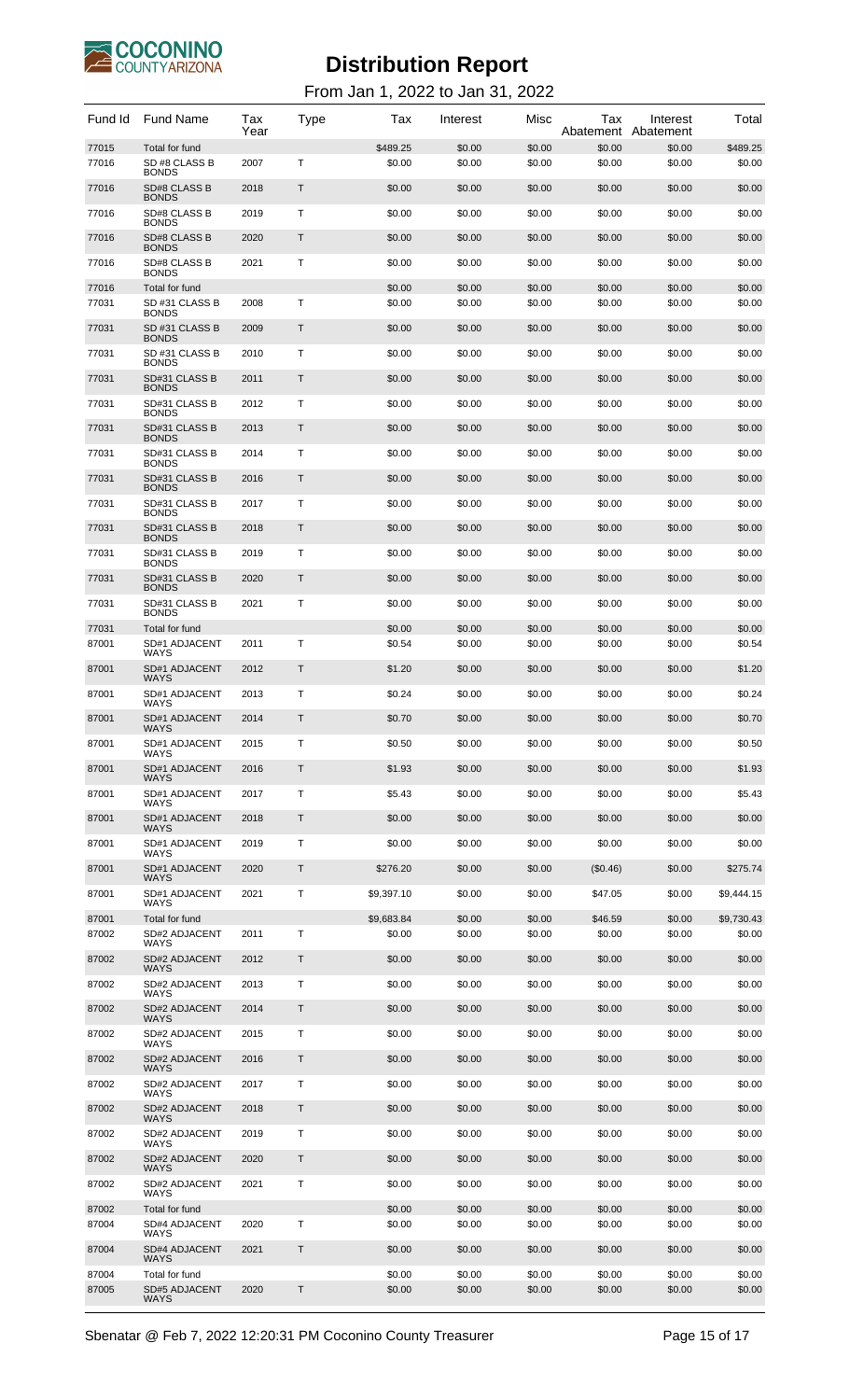

| Fund Id        | <b>Fund Name</b>                           | Tax<br>Year  | Type | Tax                      | Interest                 | Misc             | Tax              | Interest<br>Abatement Abatement | Total                |
|----------------|--------------------------------------------|--------------|------|--------------------------|--------------------------|------------------|------------------|---------------------------------|----------------------|
| 87005          | <b>SD#5 ADJACENT</b><br>WAYS               | 2021         | т    | \$0.00                   | \$0.00                   | \$0.00           | \$0.00           | \$0.00                          | \$0.00               |
| 87005          | Total for fund                             |              |      | \$0.00                   | \$0.00                   | \$0.00           | \$0.00           | \$0.00                          | \$0.00               |
| 87006          | SD#6 ADJACENT<br><b>WAYS</b>               | 2020         | т    | \$0.00                   | \$0.00                   | \$0.00           | \$0.00           | \$0.00                          | \$0.00               |
| 87006          | <b>SD#6 ADJACENT</b><br>WAYS               | 2021         | Τ    | \$0.00                   | \$0.00                   | \$0.00           | \$0.00           | \$0.00                          | \$0.00               |
| 87006<br>87009 | Total for fund<br><b>SD#9 ADJACENT</b>     | 2019         | T    | \$0.00<br>\$0.00         | \$0.00<br>\$0.00         | \$0.00<br>\$0.00 | \$0.00<br>\$0.00 | \$0.00<br>\$0.00                | \$0.00<br>\$0.00     |
| 87009          | WAYS<br><b>SD#9 ADJACENT</b>               | 2020         | т    | \$0.00                   | \$0.00                   | \$0.00           | \$0.00           | \$0.00                          | \$0.00               |
|                | <b>WAYS</b><br><b>SD#9 ADJACENT</b>        |              |      |                          |                          |                  |                  |                                 |                      |
| 87009          | <b>WAYS</b>                                | 2021         | Τ    | \$0.00                   | \$0.00                   | \$0.00           | \$0.00           | \$0.00                          | \$0.00               |
| 87009<br>87010 | Total for fund<br>SD#10 ADJACENT           | 2020         | T    | \$0.00<br>\$0.00         | \$0.00<br>\$0.00         | \$0.00<br>\$0.00 | \$0.00<br>\$0.00 | \$0.00<br>\$0.00                | \$0.00<br>\$0.00     |
| 87010          | WAYS<br>SD#10 ADJACENT                     | 2021         | Т    | \$0.00                   | \$0.00                   | \$0.00           | \$0.00           | \$0.00                          | \$0.00               |
| 87010          | WAYS<br>Total for fund                     |              |      | \$0.00                   | \$0.00                   | \$0.00           | \$0.00           | \$0.00                          | \$0.00               |
| 87015          | SD#15 ADJACENT                             | 2017         | т    | \$0.00                   | \$0.00                   | \$0.00           | \$0.00           | \$0.00                          | \$0.00               |
| 87015          | <b>WAYS</b><br>SD#15 ADJACENT              | 2018         | Τ    | \$0.00                   | \$0.00                   | \$0.00           | \$0.00           | \$0.00                          | \$0.00               |
| 87015          | <b>WAYS</b><br>SD#15 ADJACENT              | 2019         | т    | \$0.00                   | \$0.00                   | \$0.00           | \$0.00           | \$0.00                          | \$0.00               |
| 87015          | WAYS<br>SD#15 ADJACENT                     | 2020         | T    | \$0.00                   | \$0.00                   | \$0.00           | \$0.00           | \$0.00                          | \$0.00               |
| 87015          | <b>WAYS</b><br>SD#15 ADJACENT              | 2021         | т    | \$0.00                   | \$0.00                   | \$0.00           | \$0.00           | \$0.00                          | \$0.00               |
|                | WAYS                                       |              |      |                          |                          |                  |                  |                                 |                      |
| 87015<br>87016 | Total for fund<br>SD#8 ADJACENT            | 2018         | т    | \$0.00<br>\$0.43         | \$0.00<br>\$0.00         | \$0.00<br>\$0.00 | \$0.00<br>\$0.00 | \$0.00<br>\$0.00                | \$0.00<br>\$0.43     |
| 87016          | <b>WAYS</b><br><b>SD#8 ADJACENT</b>        | 2019         | Т    | \$0.00                   | \$0.00                   | \$0.00           | \$0.00           | \$0.00                          | \$0.00               |
|                | WAYS                                       |              |      |                          |                          |                  |                  |                                 |                      |
| 87016          | SD#8 ADJACENT<br><b>WAYS</b>               | 2020         | т    | \$901.20                 | \$0.00                   | \$0.00           | \$0.00           | \$0.00                          | \$901.20             |
| 87016          | <b>SD#8 ADJACENT</b><br><b>WAYS</b>        | 2021         | Т    | \$1,582.28               | \$0.00                   | \$0.00           | \$0.59           | \$0.00                          | \$1,582.87           |
| 87016<br>87031 | Total for fund<br>SD#31 ADJACENT           | 2011         | T    | \$2,483.91<br>\$0.00     | \$0.00<br>\$0.00         | \$0.00<br>\$0.00 | \$0.59<br>\$0.00 | \$0.00<br>\$0.00                | \$2,484.50<br>\$0.00 |
|                | WAYS<br>SD#31 ADJACENT                     | 2012         |      |                          |                          |                  |                  |                                 |                      |
| 87031          | WAYS                                       |              | т    | \$0.00                   | \$0.00                   | \$0.00           | \$0.00           | \$0.00                          | \$0.00               |
| 87031          | SD#31 ADJACENT<br>WAYS                     | 2013         | T    | \$0.00                   | \$0.00                   | \$0.00           | \$0.00           | \$0.00                          | \$0.00               |
| 87031          | SD#31 ADJACENT<br>WAYS                     | 2014         | T    | \$0.00                   | \$0.00                   | \$0.00           | \$0.00           | \$0.00                          | \$0.00               |
| 87031          | SD#31 ADJACENT<br>WAYS                     | 2016         | Τ    | \$0.00                   | \$0.00                   | \$0.00           | \$0.00           | \$0.00                          | \$0.00               |
| 87031          | SD#31 ADJACENT<br>WAYS                     | 2017         | Т    | \$0.00                   | \$0.00                   | \$0.00           | \$0.00           | \$0.00                          | \$0.00               |
| 87031          | SD#31 ADJACENT<br>WAYS                     | 2018         | T    | \$0.00                   | \$0.00                   | \$0.00           | \$0.00           | \$0.00                          | \$0.00               |
| 87031          | SD#31 ADJACENT<br>WAYS                     | 2019         | Т    | \$0.00                   | \$0.00                   | \$0.00           | \$0.00           | \$0.00                          | \$0.00               |
| 87031          | SD#31 ADJACENT                             | 2020         | T    | \$0.00                   | \$0.00                   | \$0.00           | \$0.00           | \$0.00                          | \$0.00               |
| 87031          | WAYS<br>SD#31 ADJACENT                     | 2021         | Т    | \$0.00                   | \$0.00                   | \$0.00           | \$0.00           | \$0.00                          | \$0.00               |
| 87031          | WAYS<br>Total for fund                     |              |      | \$0.00                   | \$0.00                   | \$0.00           | \$0.00           | \$0.00                          | \$0.00               |
|                | Yearly Type Total                          | 2007         | Т    | \$83.10                  | \$216.90                 | \$0.00           | \$0.00           | \$0.00                          | \$300.00             |
|                | <b>Total For Year</b>                      | 2007         |      | \$83.10                  | \$216.90                 | \$0.00           | \$0.00           | \$0.00                          | \$300.00             |
|                | Yearly Type Total                          | 2008         | Т    | \$173.48                 | \$257.40                 | \$0.00           | \$0.00           | \$0.00                          | \$430.88             |
|                | <b>Total For Year</b>                      | 2008         |      | \$173.48                 | \$257.40                 | \$0.00           | \$0.00           | \$0.00                          | \$430.88             |
|                | Yearly Type Total                          | 2009         | т    | \$516.72                 | \$868.02                 | \$0.00           | \$0.00           | \$0.00                          | \$1,384.74           |
|                | <b>Total For Year</b>                      | 2009         |      | \$516.72                 | \$868.02                 | \$0.00           | \$0.00           | \$0.00                          | \$1,384.74           |
|                | Yearly Type Total                          | 2010         | Т    | \$208.86                 | \$320.45                 | \$0.00           | \$0.00           | \$0.00                          | \$529.31             |
|                | <b>Total For Year</b><br>Yearly Type Total | 2010<br>2011 | Т    | \$208.86<br>\$288.36     | \$320.45<br>\$407.97     | \$0.00<br>\$0.00 | \$0.00<br>\$0.00 | \$0.00<br>\$0.00                | \$529.31<br>\$696.33 |
|                | <b>Total For Year</b>                      | 2011         |      | \$288.36                 | \$407.97                 | \$0.00           | \$0.00           | \$0.00                          | \$696.33             |
|                | Yearly Type Total                          | 2012         | т    | \$328.96                 | \$356.74                 | \$0.00           | \$0.00           | \$0.00                          | \$685.70             |
|                | <b>Total For Year</b>                      | 2012         |      | \$328.96                 | \$356.74                 | \$0.00           | \$0.00           | \$0.00                          | \$685.70             |
|                | Yearly Type Total                          | 2013         | Т    | \$324.24                 | \$304.54                 | \$0.00           | \$0.00           | \$0.00                          | \$628.78             |
|                | <b>Total For Year</b>                      | 2013         |      | \$324.24                 | \$304.54                 | \$0.00           | \$0.00           | \$0.00                          | \$628.78             |
|                | Yearly Type Total                          | 2014         | Т    | \$337.19                 | \$392.53                 | \$0.00           | \$0.00           | \$0.00                          | \$729.72             |
|                | <b>Total For Year</b>                      | 2014         |      | \$337.19                 | \$392.53                 | \$0.00           | \$0.00           | \$0.00                          | \$729.72             |
|                | Yearly Type Total                          | 2015         | т    | \$256.00                 | \$293.02                 | \$0.00           | \$0.00           | \$0.00                          | \$549.02             |
|                | <b>Total For Year</b>                      | 2015         |      | \$256.00                 | \$293.02                 | \$0.00           | \$0.00           | \$0.00                          | \$549.02             |
|                | Yearly Type Total                          | 2016         | т    | \$646.09                 | \$219.54                 | \$0.00           | \$0.00           | \$0.00                          | \$865.63             |
|                | <b>Total For Year</b>                      | 2016         |      | \$646.09                 | \$219.54                 | \$0.00           | \$0.00           | \$0.00                          | \$865.63             |
|                | Yearly Type Total                          | 2017         | Т    | \$1,532.95               | \$896.83                 | \$0.00           | \$0.00           | \$0.00                          | \$2,429.78           |
|                | <b>Total For Year</b>                      | 2017         |      | \$1,532.95               | \$896.83                 | \$0.00           | \$0.00           | \$0.00                          | \$2,429.78           |
|                | Yearly Type Total<br><b>Total For Year</b> | 2018<br>2018 | т    | \$6,792.92               | \$1,501.92               | \$0.00           | (\$80.00)        | (\$8.00)                        | \$8,206.84           |
|                | Yearly Type Total                          | 2019         | т    | \$6,792.92<br>\$5,642.30 | \$1,501.92<br>\$1,000.87 | \$0.00<br>\$0.00 | (\$80.00)        | (\$8.00)                        | \$8,206.84           |
|                |                                            |              |      |                          |                          |                  | (\$113.00)       | $(\$7.41)$                      | \$6,522.76           |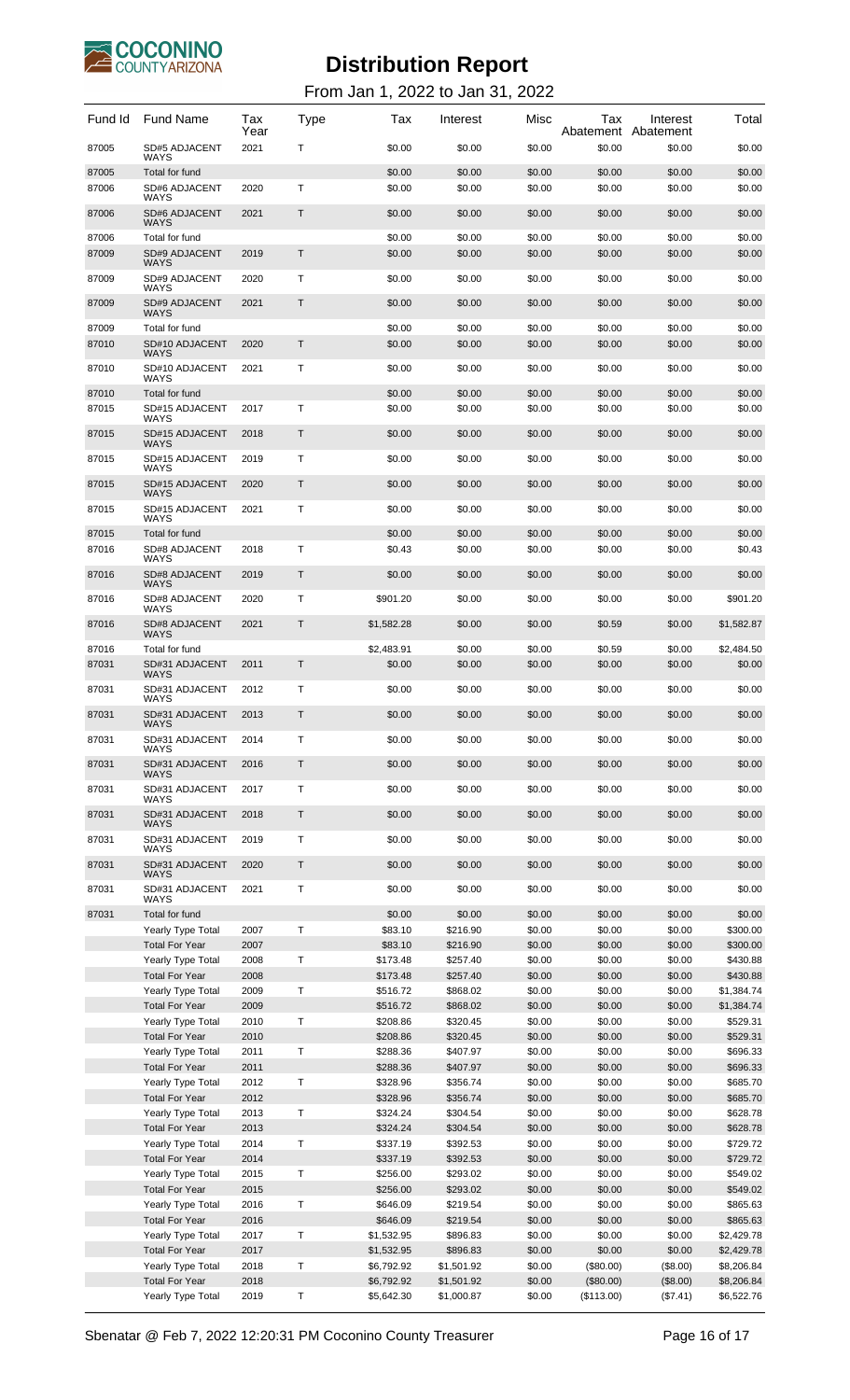

| Fund Id | <b>Fund Name</b>         | Tax<br>Year | Type | Тах            | Interest    | Misc        | Тах<br>Abatement | Interest<br>Abatement | Total                    |
|---------|--------------------------|-------------|------|----------------|-------------|-------------|------------------|-----------------------|--------------------------|
|         | <b>Total For Year</b>    | 2019        |      | \$5,642.30     | \$1,000.87  | \$0.00      | (\$113.00)       | (\$7.41)              | \$6,522.76               |
|         | <b>Yearly Type Total</b> | 2020        |      | \$225,130.00   | \$34,355.42 | \$3,483.84  | (\$115.44)       | (\$3.61)              | \$262,850.21             |
|         | <b>Total For Year</b>    | 2020        |      | \$225,130.00   | \$34,355.42 | \$3,483.84  | (\$115.44)       | (\$3.61)              | \$262,850.21             |
|         | <b>Yearly Type Total</b> | 2021        |      | \$3,422,564.07 | \$19.721.49 | \$56.015.97 | (\$7,728.70)     | $(\$63.58)$           | \$3,490,509.25           |
|         | <b>Total For Year</b>    | 2021        |      | \$3,422,564.07 | \$19,721.49 | \$56,015.97 | (\$7,728.70)     |                       | (\$63.58) \$3,490,509.25 |
|         | <b>Total For Type</b>    |             |      | \$3,664,825.24 | \$61,113.64 | \$59,499.81 | (\$8,037.14)     | $(\$82.60)$           | \$3,777,318.95           |
|         | <b>Grand Total</b>       |             |      | \$3,664,825.24 | \$61,113.64 | \$59,499.81 | (\$8,037.14)     |                       | (\$82.60) \$3,777,318.95 |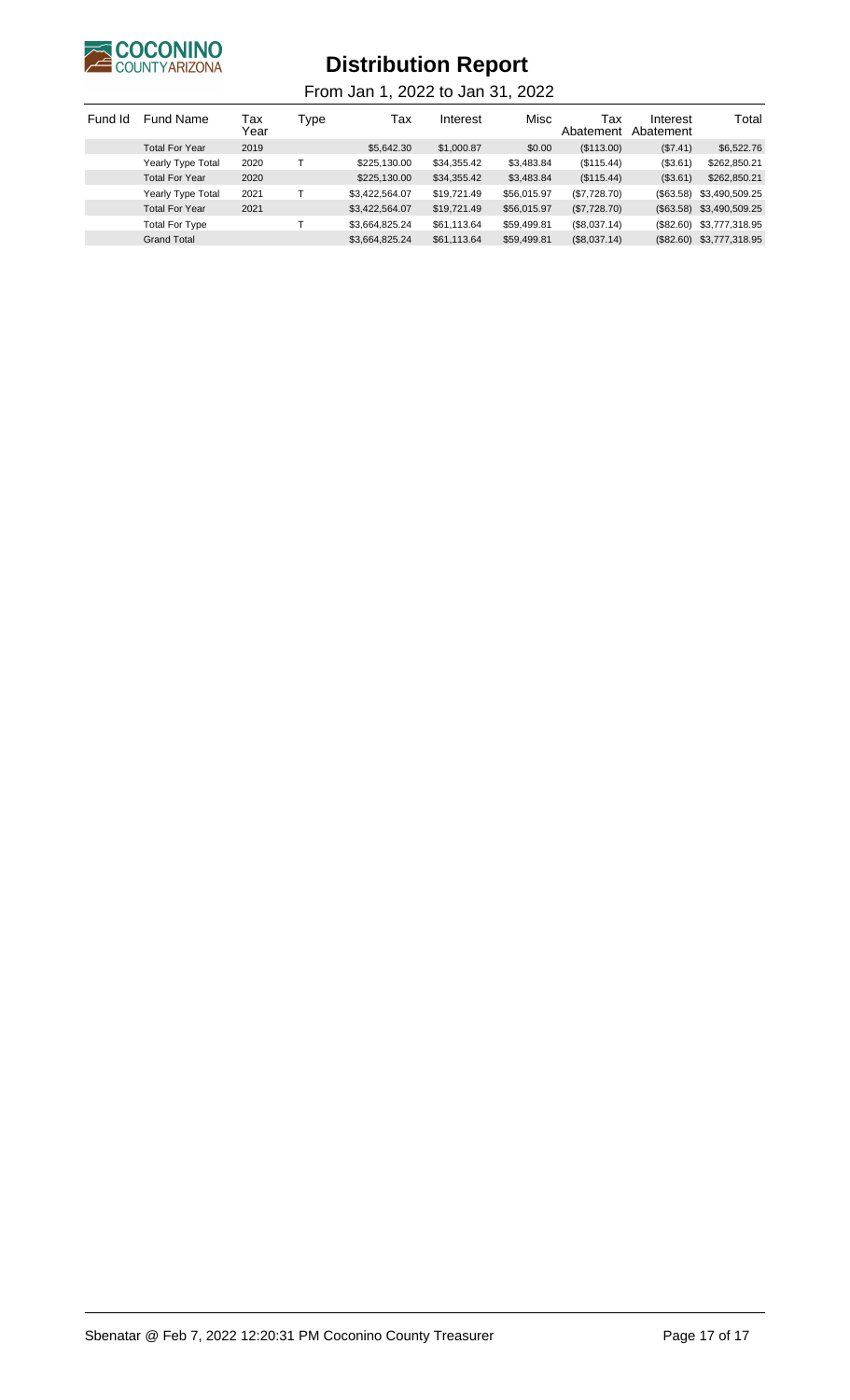

| Authority                          | Year  |     | <b>Assessed Adjusted Assessed</b> | <b>Billed</b>  | <b>Adjusted</b> | Outstanding | <b>Collected</b> | <b>Percent</b><br><b>Collected</b> |
|------------------------------------|-------|-----|-----------------------------------|----------------|-----------------|-------------|------------------|------------------------------------|
| Assessor Special Assessment        |       |     |                                   |                |                 |             |                  |                                    |
| 20001 FLAG DWTN REV DIST           | 2014  | \$0 | \$0                               | \$127,502.00   | \$0.00          | \$0.00      | \$127,502.00     | 100%                               |
| 20001 FLAG DWTN REV DIST           | 2015  | \$0 | \$0                               | \$127,366.00   | \$0.00          | \$0.00      | \$127,366.00     | 100%                               |
| 20001 FLAG DWTN REV DIST           | 2016  | \$0 | \$0                               | \$131,906.00   | \$0.00          | \$0.00      | \$131,906.00     | 100%                               |
| 20001 FLAG DWTN REV DIST           | 2017  | \$0 | \$0                               | \$132,007.00   | \$0.00          | \$0.00      | \$132,007.00     | 100%                               |
| 20001 FLAG DWTN REV DIST           | 2018  | \$0 | \$0                               | \$150,530.00   | \$0.00          | \$0.00      | \$150,530.00     | 100%                               |
| 20001 FLAG DWTN REV DIST           | 2019  | \$0 | \$0                               | \$155,930.00   | \$0.00          | \$0.00      | \$155,930.00     | 100%                               |
| 20001 FLAG DWTN REV DIST           | 2020  | \$0 | \$0                               | \$155,936.00   | \$0.00          | \$0.00      | \$155,936.00     | 100%                               |
| 20001 FLAG DWTN REV DIST           | 2021  | \$0 | \$0                               | \$155,938.00   | \$0.00          | \$48,188.41 | \$107,749.59     | 69.1%                              |
| 20001                              | Total | \$0 | \$0                               | \$1,137,115.00 | \$0.00          | \$48,188.41 | \$1,088,926.59   | 95.76%                             |
| 28267 TUSAYAN SPECIAL SLID         | 2009  | \$0 | \$0                               | \$11,000.14    | \$0.00          | \$0.00      | \$11,000.14      | 100%                               |
| 28267 TUSAYAN SPECIAL SLID         | 2010  | \$0 | \$0                               | \$14,100.18    | \$0.00          | \$0.00      | \$14,100.18      | 100%                               |
| 28267 TUSAYAN SLID #87-48          | 2011  | \$0 | \$0                               | \$14,700.16    | \$0.00          | \$0.00      | \$14,700.16      | 100%                               |
| 28267 TUSAYAN SLID #87-48          | 2012  | \$0 | \$0                               | \$15,600.10    | \$0.00          | \$0.00      | \$15,600.10      | 100%                               |
| 28267 TUSAYAN SLID #87-48          | 2013  | \$0 | \$0                               | \$11,400.08    | \$0.00          | \$0.00      | \$11,400.08      | 100%                               |
| 28267 TUSAYAN SLID #87-48          | 2014  | \$0 | \$0                               | \$11,400.08    | \$0.00          | \$0.00      | \$11,400.08      | 100%                               |
| 28267 TUSAYAN SLID #87-48          | 2015  | \$0 | \$0                               | \$11,400.08    | \$0.00          | \$0.00      | \$11,400.08      | 100%                               |
| 28267 TUSAYAN SLID #87-48          | 2016  | \$0 | \$0                               | \$11,400.08    | \$0.00          | \$0.00      | \$11,400.08      | 100%                               |
| 28267 TUSAYAN SLID #87-48          | 2017  | \$0 | \$0                               | \$11,400.08    | \$0.00          | \$0.00      | \$11,400.08      | 100%                               |
| 28267 TUSAYAN SLID #87-48          | 2018  | \$0 | \$0                               | \$11,400.08    | \$0.00          | \$0.00      | \$11,400.08      | 100%                               |
| 28267 TUSAYAN SLID #87-48          | 2019  | \$0 | \$0                               | \$11,400.08    | \$0.00          | \$0.00      | \$11,400.08      | 100%                               |
| 28267 TUSAYAN SLID #87-48          | 2020  | \$0 | \$0                               | \$11,400.08    | \$0.00          | \$0.00      | \$11,400.08      | 100%                               |
| 28267 TUSAYAN SLID #87-48          | 2021  | \$0 | \$0                               | \$11,400.14    | \$0.00          | \$4,117.19  | \$7,282.95       | 63.88%                             |
| 28267                              | Total | \$0 | \$0                               | \$158,001.36   | \$0.00          | \$4,117.19  | \$153,884.17     | 97.39%                             |
| 28285 WID-MAJESTIC VIEW DOM        | 2014  | \$0 | \$0                               | \$26,200.24    | \$0.00          | \$0.00      | \$26,200.24      | 100%                               |
| 28285 WID-MAJESTIC VIEW DOM        | 2015  | \$0 | \$0                               | \$26,200.24    | \$0.00          | \$0.00      | \$26,200.24      | 100%                               |
| 28285 WID-MAJESTIC VIEW DOM        | 2016  | \$0 | \$0                               | \$26,200.24    | \$0.00          | \$0.00      | \$26,200.24      | 100%                               |
| 28285 WID-MAJESTIC VIEW DOM        | 2017  | \$0 | \$0                               | \$26,200.24    | \$0.00          | \$0.00      | \$26,200.24      | 100%                               |
| 28285 WID-MAJESTIC VIEW DOM        | 2018  | \$0 | \$0                               | \$27,000.20    | \$0.00          | \$0.00      | \$27,000.20      | 100%                               |
| 28285 WID-MAJESTIC VIEW DOM        | 2019  | \$0 | \$0                               | \$29,200.26    | \$0.00          | \$0.00      | \$29,200.26      | 100%                               |
| 28285 WID-MAJESTIC VIEW DOM        | 2020  | \$0 | \$0                               | \$29,200.54    | \$0.00          | \$0.00      | \$29,200.54      | 100%                               |
| 28285 WID-MAJESTIC VIEW DOM        | 2021  | \$0 | \$0                               | \$30,000.56    | \$0.00          | \$9,018.95  | \$20,981.61      | 69.94%                             |
| 28285                              | Total | \$0 | \$0                               | \$220,202.52   | \$0.00          | \$9,018.95  | \$211,183.57     | 95.9%                              |
| Total Assessor Special Asse        | 2009  | \$0 | \$0                               | \$11,000.14    | \$0.00          | \$0.00      | \$11,000.14      | 100%                               |
| <b>Total Assessor Special Asse</b> | 2010  | \$0 | \$0                               | \$14,100.18    | \$0.00          | \$0.00      | \$14,100.18      | 100%                               |
| Total Assessor Special Asse        | 2011  | \$0 | \$0                               | \$14,700.16    | \$0.00          | \$0.00      | \$14,700.16      | 100%                               |
| Total Assessor Special Asse        | 2012  | \$0 | \$0                               | \$15,600.10    | \$0.00          | \$0.00      | \$15,600.10      | 100%                               |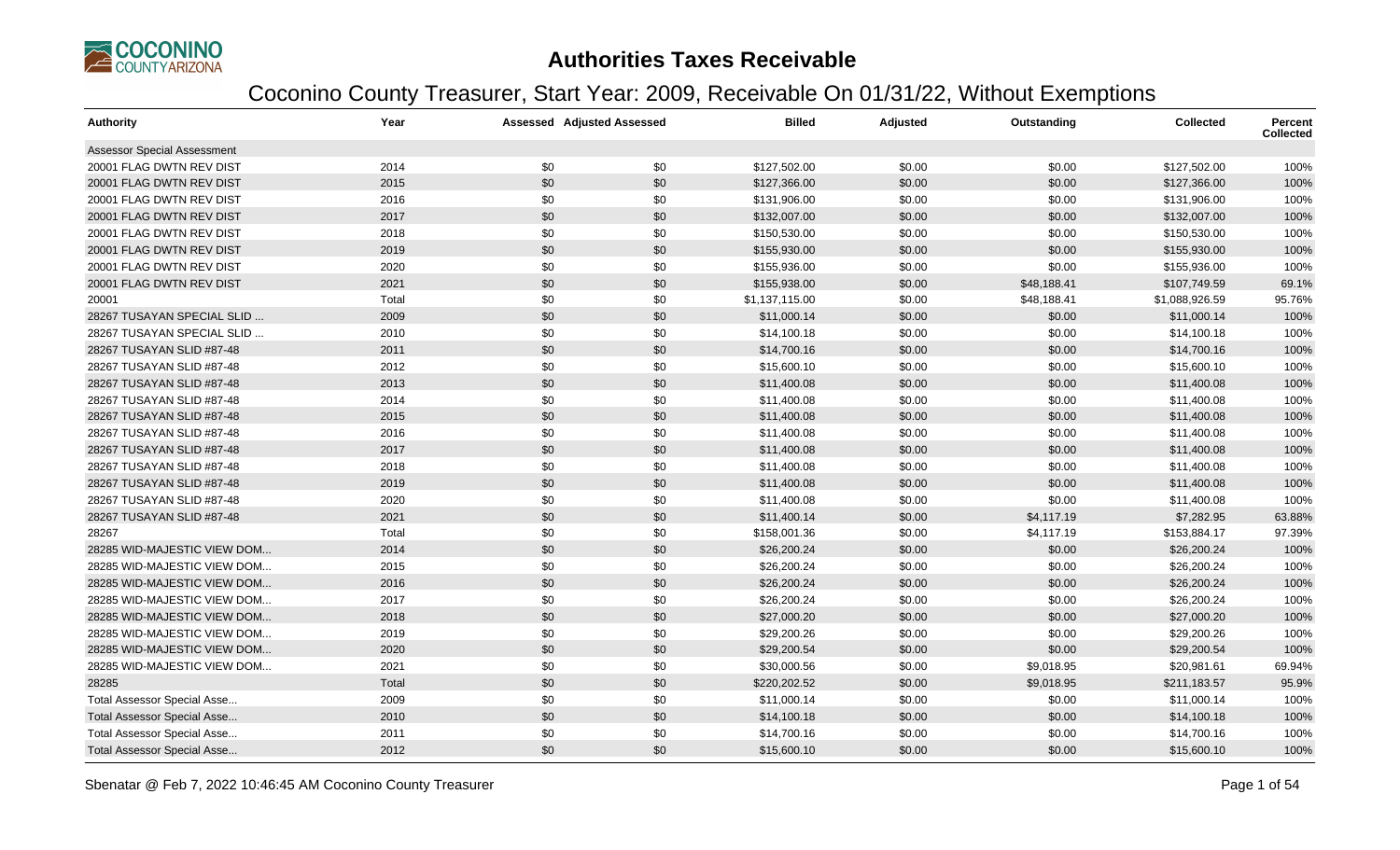

| <b>Authority</b>                   | Year  |                  | <b>Assessed Adjusted Assessed</b> | <b>Billed</b>    | <b>Adjusted</b> | Outstanding    | <b>Collected</b> | Percent<br><b>Collected</b> |
|------------------------------------|-------|------------------|-----------------------------------|------------------|-----------------|----------------|------------------|-----------------------------|
| Total Assessor Special Asse        | 2013  | \$0              | \$0                               | \$11,400.08      | \$0.00          | \$0.00         | \$11,400.08      | 100%                        |
| Total Assessor Special Asse        | 2014  | \$0              | \$0                               | \$165,102.32     | \$0.00          | \$0.00         | \$165,102.32     | 100%                        |
| Total Assessor Special Asse        | 2015  | \$0              | \$0                               | \$164,966.32     | \$0.00          | \$0.00         | \$164,966.32     | 100%                        |
| Total Assessor Special Asse        | 2016  | \$0              | \$0                               | \$169,506.32     | \$0.00          | \$0.00         | \$169,506.32     | 100%                        |
| Total Assessor Special Asse        | 2017  | \$0              | \$0                               | \$169,607.32     | \$0.00          | \$0.00         | \$169,607.32     | 100%                        |
| <b>Total Assessor Special Asse</b> | 2018  | \$0              | \$0                               | \$188,930.28     | \$0.00          | \$0.00         | \$188,930.28     | 100%                        |
| Total Assessor Special Asse        | 2019  | \$0              | \$0                               | \$196,530.34     | \$0.00          | \$0.00         | \$196,530.34     | 100%                        |
| <b>Total Assessor Special Asse</b> | 2020  | \$0              | \$0                               | \$196,536.62     | \$0.00          | \$0.00         | \$196,536.62     | 100%                        |
| Total Assessor Special Asse        | 2021  | \$0              | \$0                               | \$197,338.70     | \$0.00          | \$61,324.55    | \$136,014.15     | 68.92%                      |
| <b>Total Assessor Special Asse</b> | Total | \$0              | \$0                               | \$1,515,318.88   | \$0.00          | \$61,324.55    | \$1,453,994.33   | 95.95%                      |
|                                    |       |                  |                                   |                  |                 |                |                  |                             |
| Tax                                |       |                  |                                   |                  |                 |                |                  |                             |
| 02000 COCONINO COUNTY              | 2009  | \$1,816,149,369  | (\$4,222,243)                     | \$7,319,230.45   | \$4,434.18      | \$1,628.50     | \$7,322,036.13   | 99.98%                      |
| 02000 COCONINO COUNTY              | 2010  | \$1,926,843,761  | (\$13,833,899)                    | \$7,630,765.06   | (\$48,406.17)   | \$2,131.26     | \$7,580,227.63   | 99.97%                      |
| 02000 COCONINO COUNTY              | 2011  | \$1,807,720,013  | (\$7,747,907)                     | \$7,774,868.78   | (\$33,530.16)   | \$5,739.22     | \$7,735,599.40   | 99.93%                      |
| 02000 COCONINO COUNTY              | 2012  | \$1,749,227,016  | (\$8,058,922)                     | \$7,836,341.33   | (\$36,370.73)   | \$6,695.56     | \$7,793,275.04   | 99.91%                      |
| 02000 COCONINO COUNTY              | 2013  | \$1,522,488,805  | (\$5,597,416)                     | \$8,321,922.86   | (\$31,748.14)   | \$10,079.35    | \$8,280,095.37   | 99.88%                      |
| 02000 COCONINO COUNTY              | 2014  | \$1,512,823,764  | (\$1,807,131)                     | \$8,541,404.28   | (\$10,202.68)   | \$10,938.16    | \$8,520,263.44   | 99.87%                      |
| 02000 COCONINO COUNTY              | 2015  | \$1,539,510,959  | (\$2,425,651)                     | \$8,828,937.74   | (\$13,952.75)   | \$12,012.99    | \$8,802,972.00   | 99.86%                      |
| 02000 COCONINO COUNTY              | 2016  | \$1,579,621,630  | (\$9,640,923)                     | \$9,142,852.45   | (\$55,503.22)   | \$12,918.36    | \$9,074,430.87   | 99.86%                      |
| 02000 COCONINO COUNTY              | 2017  | \$1,655,713,699  | (\$10,710,613)                    | \$9,401,146.20   | (\$60, 814.85)  | \$13,582.57    | \$9,326,748.78   | 99.85%                      |
| 02000 COCONINO COUNTY              | 2018  | \$1,733,433,755  | (\$8,862,760)                     | \$9,688,161.17   | (\$49,814.90)   | \$15,326.47    | \$9,623,019.80   | 99.84%                      |
| 02000 COCONINO COUNTY              | 2019  | \$1,833,563,380  | (\$13,651,348)                    | \$9,925,084.58   | (\$73,854.56)   | \$16,201.65    | \$9,835,028.37   | 99.84%                      |
| 02000 COCONINO COUNTY              | 2020  | \$1,932,414,708  | (\$11,757,652)                    | \$10,228,277.13  | (\$62,233.22)   | \$49,677.31    | \$10,116,366.60  | 99.51%                      |
| 02000 COCONINO COUNTY              | 2021  | \$1,985,130,479  | (\$909,300)                       | \$10,282,971.64  | (\$4,710.16)    | \$3,545,184.08 | \$6,733,077.40   | 65.51%                      |
| 02000                              | Total | \$22,594,641,338 | (\$99,225,765)                    | \$114,921,963.67 | (\$476,707.36)  | \$3,702,115.48 | \$110,743,140.83 | 96.77%                      |
| 02001 STATE SCHOOL TAX EQUA        | 2009  | \$1,816,149,369  | (\$4,222,243)                     | \$6,090,454.53   | \$3,689.74      | \$1,355.07     | \$6,092,789.20   | 99.98%                      |
| 02001 STATE SCHOOL TAX EQUA        | 2010  | \$1,926,843,761  | (\$13,833,899)                    | \$6,879,849.90   | (\$43,642.68)   | \$1,921.54     | \$6,834,285.68   | 99.97%                      |
| 02001 ST SCHL EQUALIZATION         | 2011  | \$1,807,720,013  | (\$7,747,907)                     | \$7,695,367.47   | (\$33,187.32)   | \$5,680.56     | \$7,656,499.59   | 99.93%                      |
| 02001 ST SCHL EQUALIZATION         | 2012  | \$1,749,227,016  | (\$8,058,922)                     | \$8,250,897.77   | (\$38,294.82)   | \$7,049.72     | \$8,205,553.23   | 99.91%                      |
| 02001 ST SCHL EQUALIZATION         | 2013  | \$1,522,488,805  | (\$5,597,416)                     | \$7,799,709.34   | (\$29,755.80)   | \$9,446.92     | \$7,760,506.62   | 99.88%                      |
| 02001 ST SCHL EQUALIZATION         | 2014  | \$1,512,823,764  | (\$1,807,131)                     | \$7,698,761.38   | (\$9,196.09)    | \$9,859.06     | \$7,679,706.23   | 99.87%                      |
| 02001 ST SCHL EQUALIZATION         | 2015  | \$1,539,510,959  | (\$2,425,651)                     | \$7,780,549.36   | (\$12,295.96)   | \$10,586.50    | \$7,757,666.90   | 99.86%                      |
| 02001 ST SCHL EQUALIZATION         | 2016  | \$1,579,621,630  | (\$9,640,923)                     | \$7,913,906.48   | (\$48,042.69)   | \$11,181.93    | \$7,854,681.86   | 99.86%                      |
| 02001 ST SCHL EQUALIZATION         | 2017  | \$1,655,713,699  | (\$10,710,613)                    | \$8,071,607.52   | (\$52,214.26)   | \$11,661.66    | \$8,007,731.60   | 99.85%                      |
| 02001 ST SCHL EQUALIZATION         | 2018  | \$1,733,433,755  | (\$8,862,760)                     | \$8,218,209.34   | (\$42,256.64)   | \$13,001.13    | \$8,162,951.57   | 99.84%                      |
| 02001 ST SCHL EQUALIZATION         | 2019  | \$1,833,563,380  | (\$13,651,348)                    | \$8,372,055.51   | (\$62,298.19)   | \$13,666.54    | \$8,296,090.78   | 99.84%                      |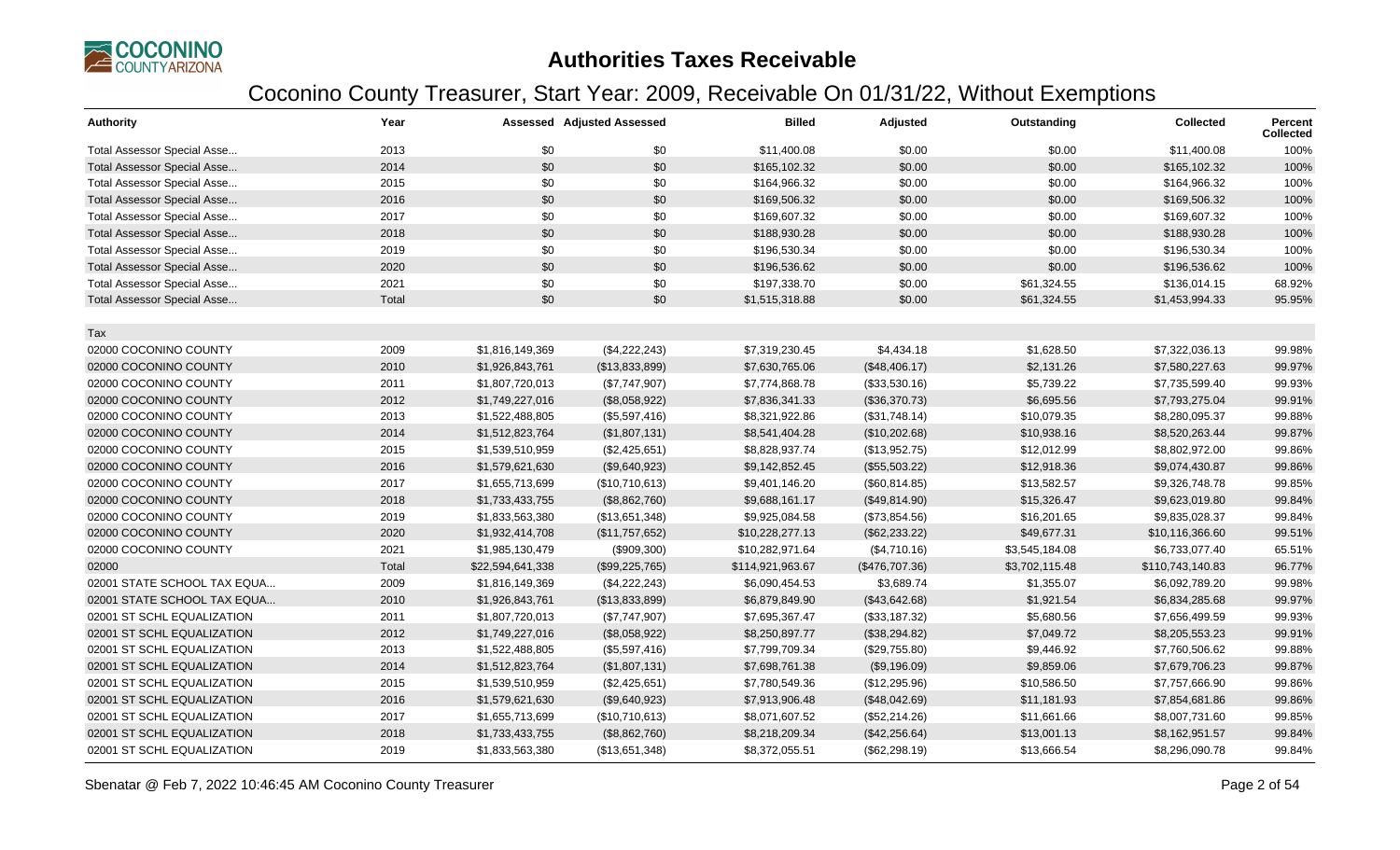

| <b>Authority</b>             | Year  |                  | <b>Assessed Adjusted Assessed</b> | <b>Billed</b>    | Adjusted       | Outstanding    | <b>Collected</b> | Percent<br><b>Collected</b> |
|------------------------------|-------|------------------|-----------------------------------|------------------|----------------|----------------|------------------|-----------------------------|
| 02001 ST SCHL EQUALIZATION   | 2020  | \$1,932,414,708  | (\$11,757,652)                    | \$8,552,872.56   | (\$52,039.36)  | \$41,540.12    | \$8,459,293.08   | 99.51%                      |
| 02001 ST SCHL EQUALIZATION   | 2021  | \$1,985,130,479  | (\$909,300)                       | \$8,462,607.68   | (\$3,876.35)   | \$2,917,590.69 | \$5,541,140.64   | 65.51%                      |
| 02001                        | Total | \$22,594,641,338 | (\$99,225,765)                    | \$101,786,848.84 | (\$423,410.42) | \$3,054,541.44 | \$98,308,896.98  | 96.99%                      |
| 03000 MOBILE HOME RELOCATIO  | 2009  | \$0              | \$0                               | \$20,751.26      | (\$302.44)     | \$694.10       | \$19,754.72      | 96.61%                      |
| 03000 MOBILE HOME RELOCATIO  | 2010  | \$0              | \$0                               | \$18,496.82      | (\$277.02)     | \$631.47       | \$17,588.33      | 96.53%                      |
| 03000 MOBILE HOME RELOCATION | 2011  | \$0              | \$0                               | \$23,201.80      | (\$578.63)     | \$854.48       | \$21,768.69      | 96.22%                      |
| 03000 MOBILE HOME RELOCATION | 2012  | \$0              | \$0                               | \$20,453.40      | (\$419.88)     | \$879.83       | \$19,153.69      | 95.61%                      |
| 03000 MOBILE HOME RELOCATION | 2013  | \$0              | \$0                               | \$17,989.38      | $(\$205.99)$   | \$999.37       | \$16,784.02      | 94.38%                      |
| 03000 MOBILE HOME RELOCATION | 2014  | \$0              | \$0                               | \$18,512.00      | (\$210.60)     | \$1,233.04     | \$17,068.36      | 93.26%                      |
| 03000 MOBILE HOME RELOCATION | 2015  | \$0              | \$0                               | \$20,301.96      | (\$187.36)     | \$1,516.35     | \$18,598.25      | 92.46%                      |
| 03000                        | Total | \$0              | \$0                               | \$139,706.62     | (\$2,181.92)   | \$6,808.64     | \$130,716.06     | 95.05%                      |
| 04151 CITY OF FLAGSTAFF      | 2009  | \$775,405,465    | (\$1,851,354)                     | \$5,120,435.74   | \$12,184.19    | \$554.26       | \$5,132,065.67   | 99.99%                      |
| 04151 CITY OF FLAGSTAFF      | 2010  | \$822,952,358    | (\$1,410,506)                     | \$5,323,096.20   | (\$7,968.51)   | \$692.93       | \$5,314,434.76   | 99.99%                      |
| 04151 CITY OF FLAGSTAFF      | 2011  | \$779,994,258    | (\$2,818,524)                     | \$5,390,551.30   | (\$19,714.25)  | \$2,673.63     | \$5,368,163.42   | 99.95%                      |
| 04151 CITY OF FLAGSTAFF      | 2012  | \$761,939,623    | (\$1,223,245)                     | \$5,433,505.08   | (\$8,928.16)   | \$3,144.54     | \$5,421,432.38   | 99.94%                      |
| 04151 CITY OF FLAGSTAFF      | 2013  | \$655,776,282    | (\$841,776)                       | \$5,527,538.68   | (\$8,591.84)   | \$4,409.15     | \$5,514,537.69   | 99.92%                      |
| 04151 CITY OF FLAGSTAFF      | 2014  | \$664,129,689    | (\$1,441,504)                     | \$5,590,643.98   | (\$12,146.86)  | \$5,140.98     | \$5,573,356.14   | 99.91%                      |
| 04151 CITY OF FLAGSTAFF      | 2015  | \$683,449,946    | (\$1,763,129)                     | \$5,627,301.93   | (\$14,519.92)  | \$5,085.59     | \$5,607,696.42   | 99.91%                      |
| 04151 CITY OF FLAGSTAFF      | 2016  | \$710,142,665    | (\$1,917,545)                     | \$5,767,068.96   | (\$15,572.38)  | \$5,351.93     | \$5,746,144.65   | 99.91%                      |
| 04151 CITY OF FLAGSTAFF      | 2017  | \$750,588,859    | (\$172)                           | \$6,179,597.86   | (\$1.41)       | \$5,540.96     | \$6,174,055.49   | 99.91%                      |
| 04151 CITY OF FLAGSTAFF      | 2018  | \$809,561,165    | (\$2,791,295)                     | \$6,746,882.81   | (\$23,262.66)  | \$6,789.40     | \$6,716,830.75   | 99.9%                       |
| 04151 CITY OF FLAGSTAFF      | 2019  | \$868,642,301    | (\$2,900,866)                     | \$6,890,938.83   | (\$23,012.58)  | \$6,817.67     | \$6,861,108.58   | 99.9%                       |
| 04151 CITY OF FLAGSTAFF      | 2020  | \$926,349,486    | (\$1,644,701)                     | \$6,956,884.77   | (\$12,351.71)  | \$19,684.88    | \$6,924,848.18   | 99.72%                      |
| 04151 CITY OF FLAGSTAFF      | 2021  | \$977,587,596    | (\$348,629)                       | \$7,024,944.65   | (\$2,505.25)   | \$2,570,560.84 | \$4,451,878.56   | 63.4%                       |
| 04151                        | Total | \$10,186,519,693 | (\$20,953,246)                    | \$77,579,390.79  | (\$136,391.34) | \$2,636,446.76 | \$74,806,552.69  | 96.6%                       |
| 04152 TOWN OF FREDONIA       | 2009  | \$6,438,663      | (\$5,183)                         | \$0.00           | \$0.00         | \$0.00         | \$0.00           | N/A                         |
| 04152 TOWN OF FREDONIA       | 2010  | \$7,138,112      | (\$11,344)                        | \$0.00           | \$0.00         | \$0.00         | \$0.00           | N/A                         |
| 04152 TOWN OF FREDONIA       | 2011  | \$7,242,002      | (\$31,926)                        | \$0.00           | \$0.00         | \$0.00         | \$0.00           | N/A                         |
| 04152 TOWN OF FREDONIA       | 2012  | \$7,237,056      | (\$8,554)                         | \$0.00           | \$0.00         | \$0.00         | \$0.00           | N/A                         |
| 04152 TOWN OF FREDONIA       | 2013  | \$6,696,617      | \$1,361                           | \$0.00           | \$0.00         | \$0.00         | \$0.00           | N/A                         |
| 04152 TOWN OF FREDONIA       | 2014  | \$7,095,478      | (\$8,929)                         | \$0.00           | \$0.00         | \$0.00         | \$0.00           | N/A                         |
| 04152 TOWN OF FREDONIA       | 2015  | \$6,651,459      | (\$76,696)                        | \$0.00           | \$0.00         | \$0.00         | \$0.00           | N/A                         |
| 04152 TOWN OF FREDONIA       | 2016  | \$6,638,590      | \$1,380                           | \$0.00           | \$0.00         | \$0.00         | \$0.00           | N/A                         |
| 04152 TOWN OF FREDONIA       | 2017  | \$6,615,939      | \$13,844                          | \$0.00           | \$0.00         | \$0.00         | \$0.00           | N/A                         |
| 04152 TOWN OF FREDONIA       | 2018  | \$6,772,503      | \$7,639                           | \$0.00           | \$0.00         | \$0.00         | \$0.00           | N/A                         |
| 04152 TOWN OF FREDONIA       | 2019  | \$6,997,910      | (\$49,376)                        | \$0.00           | \$0.00         | \$0.00         | \$0.00           | N/A                         |
| 04152 TOWN OF FREDONIA       | 2020  | \$7,252,605      | (\$49,038)                        | \$0.00           | \$0.00         | \$0.00         | \$0.00           | N/A                         |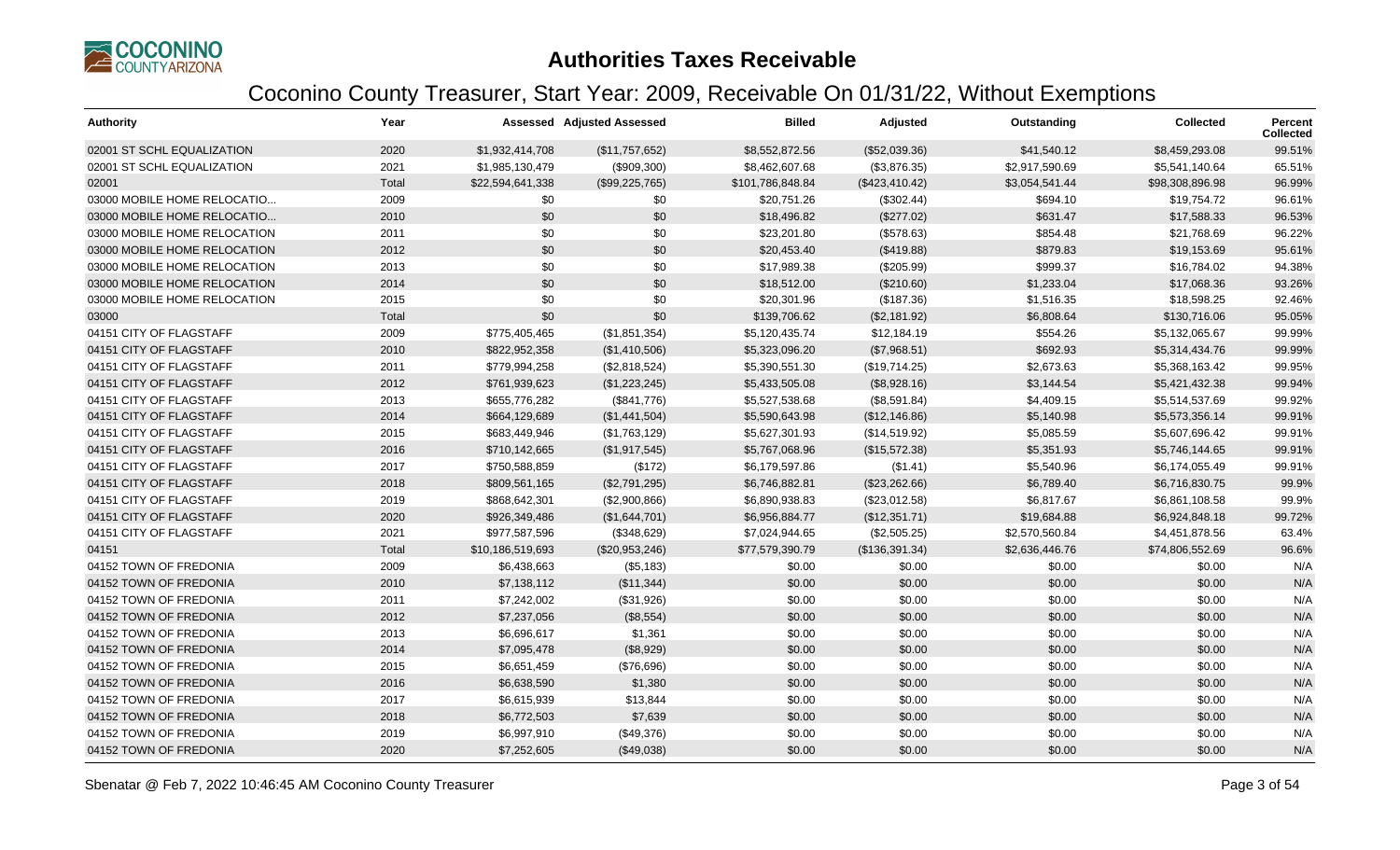

| <b>Authority</b>       | Year  |               | <b>Assessed Adjusted Assessed</b> | <b>Billed</b>  | Adjusted     | Outstanding  | <b>Collected</b> | Percent<br><b>Collected</b> |
|------------------------|-------|---------------|-----------------------------------|----------------|--------------|--------------|------------------|-----------------------------|
| 04152 TOWN OF FREDONIA | 2021  | \$7,264,709   | (\$1,902)                         | \$0.00         | \$0.00       | \$0.00       | \$0.00           | N/A                         |
| 04152                  | Total | \$90,041,643  | (\$218,724)                       | \$0.00         | \$0.00       | \$0.00       | \$0.00           | N/A                         |
| 04153 CITY OF WILLIAMS | 2009  | \$47,118,182  | (\$640,268)                       | \$561,448.10   | (\$1,403.17) | \$65.48      | \$559,979.45     | 99.99%                      |
| 04153 CITY OF WILLIAMS | 2010  | \$50,653,314  | (\$9,655)                         | \$588,243.27   | (\$37.75)    | \$122.67     | \$588,082.85     | 99.98%                      |
| 04153 CITY OF WILLIAMS | 2011  | \$46,033,278  | (\$102,408)                       | \$587,870.77   | (\$1,308.56) | \$924.52     | \$585,637.69     | 99.84%                      |
| 04153 CITY OF WILLIAMS | 2012  | \$44,137,356  | \$316                             | \$593,249.48   | \$52.96      | \$972.16     | \$592,330.28     | 99.84%                      |
| 04153 CITY OF WILLIAMS | 2013  | \$39,047,172  | (\$55,075)                        | \$599,960.11   | (\$876.20)   | \$1,277.54   | \$597,806.37     | 99.79%                      |
| 04153 CITY OF WILLIAMS | 2014  | \$38,117,141  | (\$56,581)                        | \$611,398.72   | (\$923.14)   | \$1,509.81   | \$608,965.77     | 99.75%                      |
| 04153 CITY OF WILLIAMS | 2015  | \$38,301,173  | (\$117,594)                       | \$610,483.62   | (\$1,874.34) | \$1,677.03   | \$606,932.25     | 99.72%                      |
| 04153 CITY OF WILLIAMS | 2016  | \$40,814,361  | (\$18,235)                        | \$613,889.02   | (\$274.28)   | \$1,766.16   | \$611,848.58     | 99.71%                      |
| 04153 CITY OF WILLIAMS | 2017  | \$44,008,269  | (\$2,199)                         | \$623,728.73   | (\$31.17)    | \$1,572.61   | \$622,124.95     | 99.75%                      |
| 04153 CITY OF WILLIAMS | 2018  | \$46,274,857  | (\$13,952)                        | \$627,071.04   | (\$189.06)   | \$2,108.16   | \$624,773.82     | 99.66%                      |
| 04153 CITY OF WILLIAMS | 2019  | \$48,301,166  | (\$3,262)                         | \$618,545.31   | (\$41.77)    | \$2,027.39   | \$616,476.15     | 99.67%                      |
| 04153 CITY OF WILLIAMS | 2020  | \$51,896,701  | \$49,147                          | \$620,580.60   | \$587.70     | \$5,898.68   | \$615,269.62     | 99.05%                      |
| 04153 CITY OF WILLIAMS | 2021  | \$56,130,790  | \$0                               | \$626,083.03   | \$0.00       | \$198,415.12 | \$427,667.91     | 68.31%                      |
| 04153                  | Total | \$590,833,760 | (\$969,766)                       | \$7,882,551.80 | (\$6,318.78) | \$218,337.33 | \$7,657,895.69   | 97.23%                      |
| 04156 CITY OF PAGE     | 2009  | \$66,413,664  | (\$32,273)                        | \$0.00         | \$0.00       | \$0.00       | \$0.00           | N/A                         |
| 04156 CITY OF PAGE     | 2010  | \$68,589,724  | (\$29,064)                        | \$0.00         | \$0.00       | \$0.00       | \$0.00           | N/A                         |
| 04156 CITY OF PAGE     | 2011  | \$68,449,741  | (\$151,652)                       | \$0.00         | \$0.00       | \$0.00       | \$0.00           | N/A                         |
| 04156 CITY OF PAGE     | 2012  | \$67,114,409  | (\$8,561)                         | \$0.00         | \$0.00       | \$0.00       | \$0.00           | N/A                         |
| 04156 CITY OF PAGE     | 2013  | \$61,982,223  | (\$12,211)                        | \$0.00         | \$0.00       | \$0.00       | \$0.00           | N/A                         |
| 04156 CITY OF PAGE     | 2014  | \$63,221,831  | (\$30,810)                        | \$0.00         | \$0.00       | \$0.00       | \$0.00           | N/A                         |
| 04156 CITY OF PAGE     | 2015  | \$64,774,153  | (\$16,579)                        | \$0.00         | \$0.00       | \$0.00       | \$0.00           | N/A                         |
| 04156 CITY OF PAGE     | 2016  | \$67,084,820  | (\$174, 117)                      | \$0.00         | \$0.00       | \$0.00       | \$0.00           | N/A                         |
| 04156 CITY OF PAGE     | 2017  | \$69,124,428  | \$35,589                          | \$0.00         | \$0.00       | \$0.00       | \$0.00           | N/A                         |
| 04156 CITY OF PAGE     | 2018  | \$73,016,869  | \$52,636                          | \$0.00         | \$0.00       | \$0.00       | \$0.00           | N/A                         |
| 04156 CITY OF PAGE     | 2019  | \$78,419,609  | (\$867,962)                       | \$0.00         | \$0.00       | \$0.00       | \$0.00           | N/A                         |
| 04156 CITY OF PAGE     | 2020  | \$80,174,640  | \$204,270                         | \$0.00         | \$0.00       | \$0.00       | \$0.00           | N/A                         |
| 04156 CITY OF PAGE     | 2021  | \$84,436,487  | (\$8,057)                         | \$0.00         | \$0.00       | \$0.00       | \$0.00           | N/A                         |
| 04156                  | Total | \$912,802,598 | (\$1,038,791)                     | \$0.00         | \$0.00       | \$0.00       | \$0.00           | N/A                         |
| 04158 CITY OF SEDONA   | 2009  | \$147,682,724 | (\$457,885)                       | \$0.00         | \$0.00       | \$0.00       | \$0.00           | N/A                         |
| 04158 CITY OF SEDONA   | 2010  | \$153,610,113 | (\$1,097,167)                     | \$0.00         | \$0.00       | \$0.00       | \$0.00           | N/A                         |
| 04158 CITY OF SEDONA   | 2011  | \$135,637,191 | (\$531,390)                       | \$0.00         | \$0.00       | \$0.00       | \$0.00           | N/A                         |
| 04158 CITY OF SEDONA   | 2012  | \$123,232,687 | (\$245,056)                       | \$0.00         | \$0.00       | \$0.00       | \$0.00           | N/A                         |
| 04158 CITY OF SEDONA   | 2013  | \$107,554,817 | (\$811,357)                       | \$0.00         | \$0.00       | \$0.00       | \$0.00           | N/A                         |
| 04158 CITY OF SEDONA   | 2014  | \$107,173,505 | (\$26,092)                        | \$0.00         | \$0.00       | \$0.00       | \$0.00           | N/A                         |
| 04158 CITY OF SEDONA   | 2015  | \$110,720,920 | (\$2,107)                         | \$0.00         | \$0.00       | \$0.00       | \$0.00           | N/A                         |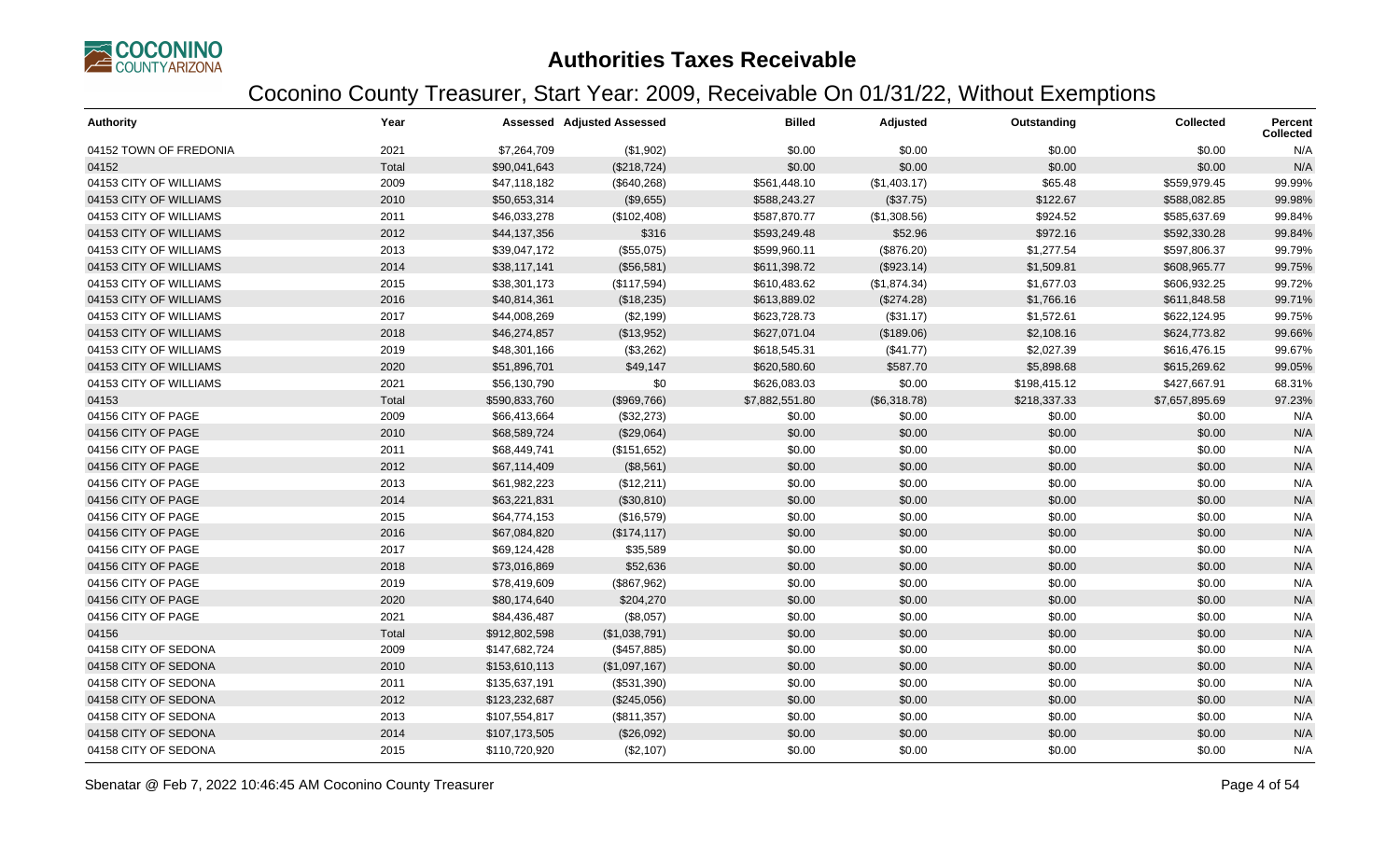

| <b>Authority</b>        | Year  |                  | <b>Assessed Adjusted Assessed</b> | <b>Billed</b>    | Adjusted         | Outstanding     | <b>Collected</b> | Percent<br>Collected |
|-------------------------|-------|------------------|-----------------------------------|------------------|------------------|-----------------|------------------|----------------------|
| 04158 CITY OF SEDONA    | 2016  | \$114,586,706    | \$242,059                         | \$0.00           | \$0.00           | \$0.00          | \$0.00           | N/A                  |
| 04158 CITY OF SEDONA    | 2017  | \$120,509,038    | \$241,582                         | \$0.00           | \$0.00           | \$0.00          | \$0.00           | N/A                  |
| 04158 CITY OF SEDONA    | 2018  | \$125,106,972    | \$83,262                          | \$0.00           | \$0.00           | \$0.00          | \$0.00           | N/A                  |
| 04158 CITY OF SEDONA    | 2019  | \$130,181,002    | \$76,462                          | \$0.00           | \$0.00           | \$0.00          | \$0.00           | N/A                  |
| 04158 CITY OF SEDONA    | 2020  | \$136,630,646    | \$29,788                          | \$0.00           | \$0.00           | \$0.00          | \$0.00           | N/A                  |
| 04158 CITY OF SEDONA    | 2021  | \$141,197,856    | (\$149, 819)                      | \$0.00           | \$0.00           | \$0.00          | \$0.00           | N/A                  |
| 04158                   | Total | \$1,653,824,177  | (\$2,647,720)                     | \$0.00           | \$0.00           | \$0.00          | \$0.00           | N/A                  |
| 04159 TOWN OF TUSAYAN   | 2011  | \$11,091,237     | (\$35,797)                        | \$0.00           | \$0.00           | \$0.00          | \$0.00           | N/A                  |
| 04159 TOWN OF TUSAYAN   | 2012  | \$10,843,309     | (\$46,000)                        | \$0.00           | \$0.00           | \$0.00          | \$0.00           | N/A                  |
| 04159 TOWN OF TUSAYAN   | 2013  | \$10,113,464     | (\$606)                           | \$0.00           | \$0.00           | \$0.00          | \$0.00           | N/A                  |
| 04159 TOWN OF TUSAYAN   | 2014  | \$10,222,702     | (\$2,992)                         | \$0.00           | \$0.00           | \$0.00          | \$0.00           | N/A                  |
| 04159 TOWN OF TUSAYAN   | 2015  | \$10,483,509     | \$513                             | \$0.00           | \$0.00           | \$0.00          | \$0.00           | N/A                  |
| 04159 TOWN OF TUSAYAN   | 2016  | \$10,622,843     | \$29,732                          | \$0.00           | \$0.00           | \$0.00          | \$0.00           | N/A                  |
| 04159 TOWN OF TUSAYAN   | 2017  | \$10,991,104     | \$22,283                          | \$0.00           | \$0.00           | \$0.00          | \$0.00           | N/A                  |
| 04159 TOWN OF TUSAYAN   | 2018  | \$12,201,378     | (\$12,023)                        | \$0.00           | \$0.00           | \$0.00          | \$0.00           | N/A                  |
| 04159 TOWN OF TUSAYAN   | 2019  | \$13,109,725     | \$39,922                          | \$0.00           | \$0.00           | \$0.00          | \$0.00           | N/A                  |
| 04159 TOWN OF TUSAYAN   | 2020  | \$14,184,464     | (\$33,547)                        | \$0.00           | \$0.00           | \$0.00          | \$0.00           | N/A                  |
| 04159 TOWN OF TUSAYAN   | 2021  | \$15,237,309     | \$0                               | \$0.00           | \$0.00           | \$0.00          | \$0.00           | N/A                  |
| 04159                   | Total | \$129,101,044    | (\$38,515)                        | \$0.00           | \$0.00           | \$0.00          | \$0.00           | N/A                  |
| 07001 FLAGSTAFF SD #1   | 2009  | \$1,244,766,505  | (\$2,519,080)                     | \$39,609,526.74  | \$52,203.86      | \$4,316.14      | \$39,657,414.46  | 99.99%               |
| 07001 FLAGSTAFF SD #1   | 2010  | \$1,327,827,439  | (\$9,749,899)                     | \$48,162,876.16  | (\$302,875.65)   | \$6,019.86      | \$47,853,980.65  | 99.99%               |
| 07001 SD#1 FLAGSTAFF    | 2011  | \$1,232,255,143  | (\$5,845,835)                     | \$45,681,770.50  | (\$218,592.90)   | \$23,892.76     | \$45,439,284.84  | 99.95%               |
| 07001 SD#1 FLAGSTAFF    | 2012  | \$1,194,057,653  | (\$5,922,562)                     | \$43,203,463.39  | (\$215,740.37)   | \$26,852.38     | \$42,960,870.64  | 99.94%               |
| 07001 SD#1 FLAGSTAFF    | 2013  | \$1,027,371,194  | (\$3,628,786)                     | \$40,892,452.60  | (\$152, 188.14)  | \$37,609.18     | \$40,702,655.28  | 99.91%               |
| 07001 SD#1 FLAGSTAFF    | 2014  | \$1,027,760,904  | (\$1,513,445)                     | \$39,304,664.12  | (\$57,903.74)    | \$40,700.35     | \$39,206,060.03  | 99.9%                |
| 07001 SD#1 FLAGSTAFF    | 2015  | \$1,051,458,031  | (\$2,081,874)                     | \$44,747,839.97  | (\$88, 840.69)   | \$48,314.79     | \$44,610,684.49  | 99.89%               |
| 07001 SD#1 FLAGSTAFF    | 2016  | \$1,087,227,284  | (\$7,283,109)                     | \$47,429,206.36  | (\$315,392.80)   | \$52,987.02     | \$47,060,826.54  | 99.89%               |
| 07001 SD#1 FLAGSTAFF    | 2017  | \$1,146,791,212  | (\$7,857,601)                     | \$46,035,640.05  | (\$315,427.64)   | \$51,134.71     | \$45,669,077.70  | 99.89%               |
| 07001 SD#1 FLAGSTAFF    | 2018  | \$1,222,915,523  | (\$7,430,670)                     | \$46,682,357.79  | (\$285,578.90)   | \$55,551.22     | \$46,341,227.67  | 99.88%               |
| 07001 SD#1 FLAGSTAFF    | 2019  | \$1,303,416,207  | (\$10,250,315)                    | \$48,346,311.00  | (\$380, 204.70)  | \$58,276.02     | \$47,907,830.28  | 99.88%               |
| 07001 SD#1 FLAGSTAFF    | 2020  | \$1,387,094,288  | (\$9,174,509)                     | \$49,702,363.17  | (\$328,741.04)   | \$182,163.50    | \$49,191,458.63  | 99.63%               |
| 07001 SD#1 FLAGSTAFF    | 2021  | \$1,460,828,196  | (\$632,867)                       | \$50,468,692.11  | (\$21,864.28)    | \$18,156,401.14 | \$32,290,426.69  | 64.01%               |
| 07001                   | Total | \$15,713,769,579 | (\$73,890,552)                    | \$590,267,163.96 | (\$2,631,146.99) | \$18,744,219.07 | \$568,891,797.90 | 96.81%               |
| 07001_S FLAGSTAFF SD #1 | 2009  | \$0              | \$0                               | (\$7,311,922.73) | \$501.04         | (\$1,203.54)    | (\$7,310,218.15) | 99.98%               |
| 07001 S FLAGSTAFF SD #1 | 2010  | \$0              | \$0                               | (\$9,133,720.35) | \$303.23         | (\$1,524.90)    | (\$9,131,892.22) | 99.98%               |
| 07001_S SD#1 FLAGSTAFF  | 2011  | \$0              | \$0                               | (\$8,306,653.68) | \$1,429.90       | (\$1,886.93)    | (\$8,303,336.85) | 99.98%               |
| 07001 S SD#1 FLAGSTAFF  | 2012  | \$0              | \$0                               | (\$5,519,537.84) | (\$24,569.77)    | (\$1,253.88)    | (\$5,542,853.73) | 99.98%               |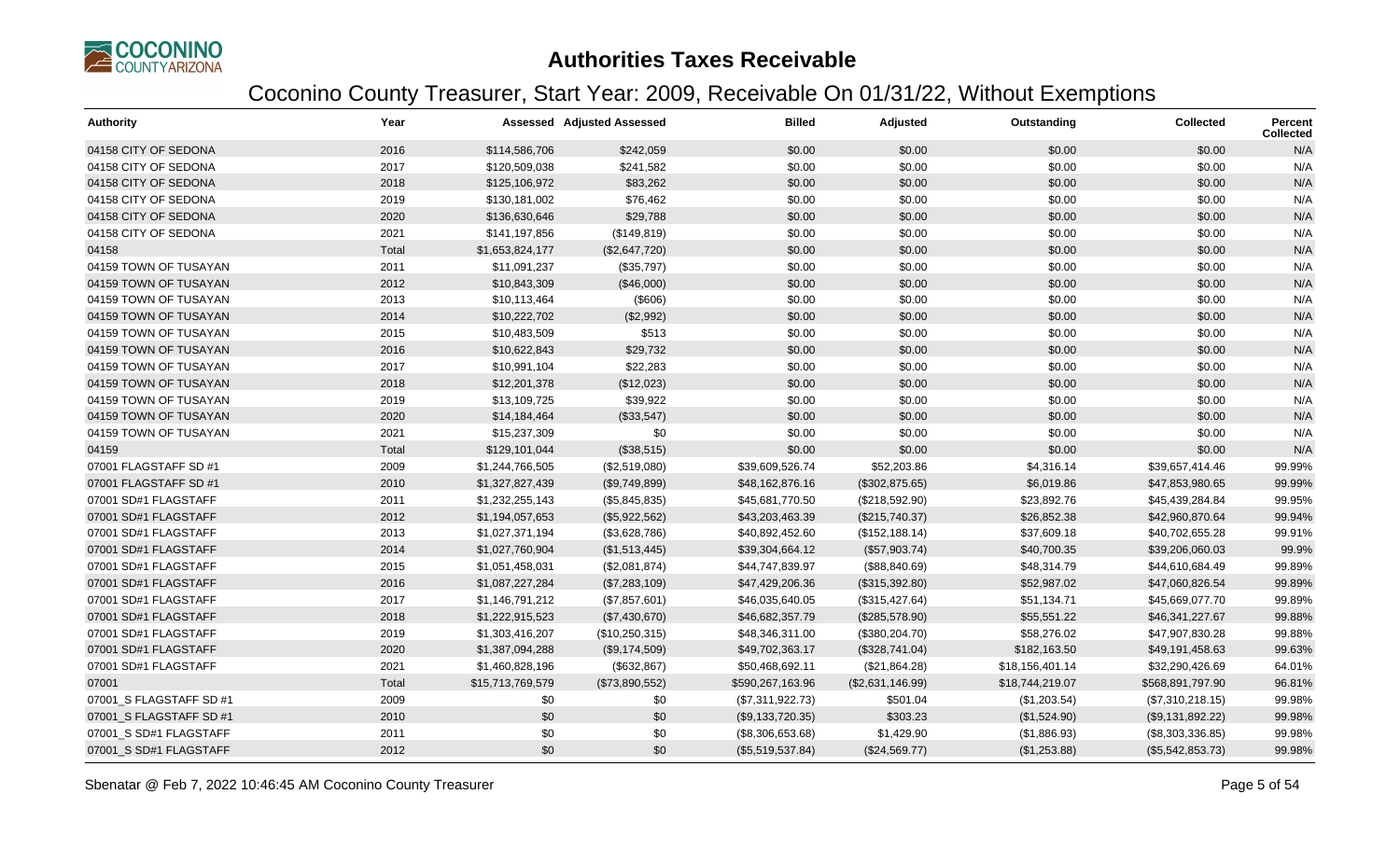

| Authority                   | Year  |                 | Assessed Adjusted Assessed | <b>Billed</b>     | Adjusted       | Outstanding      | <b>Collected</b>  | Percent<br><b>Collected</b> |
|-----------------------------|-------|-----------------|----------------------------|-------------------|----------------|------------------|-------------------|-----------------------------|
| 07001_S SD#1 FLAGSTAFF      | 2013  | \$0             | \$0                        | (\$5,256,492.96)  | (\$2,689.42)   | (\$1,561.32)     | (\$5,257,621.06)  | 99.97%                      |
| 07001 S SD#1 FLAGSTAFF      | 2014  | \$0             | \$0                        | (\$5,421,212.34)  | (\$1,586.28)   | (\$1,993.31)     | (\$5,420,805.31)  | 99.96%                      |
| 07001_S SD#1 FLAGSTAFF      | 2015  | \$0             | \$0                        | (\$6,302,753.20)  | (\$2,133.94)   | (\$2,801.70)     | (\$6,302,085.44)  | 99.96%                      |
| 07001 S SD#1 FLAGSTAFF      | 2016  | \$0             | \$0                        | (\$6,581,991.22)  | (\$3,677.28)   | (\$2,920.79)     | (\$6,582,747.71)  | 99.96%                      |
| 07001 S SD#1 FLAGSTAFF      | 2017  | \$0             | \$0                        | (\$6,761,780.88)  | (\$378.56)     | (\$3,966.54)     | (\$6,758,192.90)  | 99.94%                      |
| 07001_S SD#1 FLAGSTAFF      | 2018  | \$0             | \$0                        | (\$6,857,058.46)  | \$276.02       | (\$4,433.61)     | (\$6,852,348.83)  | 99.94%                      |
| 07001_S SD#1 FLAGSTAFF      | 2019  | \$0             | \$0                        | (\$7,058,458.78)  | (\$631.56)     | (\$5,022.90)     | (\$7,054,067.44)  | 99.93%                      |
| 07001 S SD#1 FLAGSTAFF      | 2020  | \$0             | \$0                        | (\$7,264,572.54)  | \$668.40       | (\$19,944.03)    | (\$7,243,960.11)  | 99.73%                      |
| 07001_S SD#1 FLAGSTAFF      | 2021  | \$0             | \$0                        | (\$7,252,853.00)  | (\$31,352.02)  | (\$2,822,922.19) | (\$4,461,282.83)  | 61.25%                      |
| 07001_S                     | Total | \$0             | \$0                        | (\$89,029,007.98) | (\$63,840.24)  | (\$2,871,435.64) | (\$86,221,412.58) | 96.78%                      |
| 07001 SE SD#1 DESEGREGATION | 2019  | \$1,303,416,207 | (\$10,250,315)             | \$2,240,572.33    | (\$17,620.30)  | \$2,700.77       | \$2,220,251.26    | 99.88%                      |
| 07001_SE SD#1 DESEGREGATION | 2020  | \$1,387,094,288 | (\$9,174,509)              | \$2,244,318.58    | (\$14,844.37)  | \$8,225.63       | \$2,221,248.58    | 99.63%                      |
| 07001_SE                    | Total | \$2,690,510,495 | (\$19,424,824)             | \$4,484,890.91    | (\$32,464.67)  | \$10,926.40      | \$4,441,499.84    | 99.75%                      |
| 07002 WILLIAMS SD #2        | 2009  | \$109,528,235   | (\$669,528)                | \$3,074,384.76    | (\$3,527.01)   | \$3,359.61       | \$3,067,498.14    | 99.89%                      |
| 07002 WILLIAMS SD #2        | 2010  | \$117,896,702   | (\$1,313,763)              | \$3,619,578.67    | (\$38,868.18)  | \$6,885.76       | \$3,573,824.73    | 99.81%                      |
| 07002 SD#2 WILLIAMS         | 2011  | \$118,347,942   | (\$706,400)                | \$3,665,366.91    | (\$22,024.47)  | \$11,895.66      | \$3,631,446.78    | 99.67%                      |
| 07002 SD#2 WILLIAMS         | 2012  | \$116,713,314   | (\$1,114,144)              | \$3,883,013.84    | (\$37,022.39)  | \$15,096.74      | \$3,830,894.71    | 99.61%                      |
| 07002 SD#2 WILLIAMS         | 2013  | \$110,722,308   | (\$755,809)                | \$4,001,944.72    | (\$27,433.04)  | \$20,127.74      | \$3,954,383.94    | 99.49%                      |
| 07002 SD#2 WILLIAMS         | 2014  | \$99,831,742    | (\$109,219)                | \$4,107,482.81    | (\$4,337.67)   | \$18,362.06      | \$4,084,783.08    | 99.55%                      |
| 07002 SD#2 WILLIAMS         | 2015  | \$97,849,484    | (\$189,205)                | \$3,919,253.94    | (\$7,578.42)   | \$20,056.55      | \$3,891,618.97    | 99.49%                      |
| 07002 SD#2 WILLIAMS         | 2016  | \$98,974,076    | (\$1,278,106)              | \$3,943,937.03    | (\$50,929.98)  | \$20,559.44      | \$3,872,447.61    | 99.47%                      |
| 07002 SD#2 WILLIAMS         | 2017  | \$104,758,678   | (\$1,866,053)              | \$4,104,892.98    | (\$73,119.43)  | \$21,162.50      | \$4,010,611.05    | 99.48%                      |
| 07002 SD#2 WILLIAMS         | 2018  | \$106,610,737   | (\$1,027,990)              | \$4,204,192.14    | (\$40,529.30)  | \$23,547.46      | \$4,140,115.38    | 99.43%                      |
| 07002 SD#2 WILLIAMS         | 2019  | \$110,580,593   | (\$1,703,843)              | \$4,143,831.93    | (\$63,848.12)  | \$24,086.44      | \$4,055,897.37    | 99.41%                      |
| 07002 SD#2 WILLIAMS         | 2020  | \$115,447,883   | (\$1,651,446)              | \$4,358,318.11    | (\$62,343.74)  | \$55,890.15      | \$4,240,084.22    | 98.7%                       |
| 07002 SD#2 WILLIAMS         | 2021  | \$122,578,926   | (\$110,487)                | \$4,548,509.60    | (\$4,099.83)   | \$1,437,949.05   | \$3,106,460.72    | 68.36%                      |
| 07002                       | Total | \$1,429,840,620 | (\$12,495,993)             | \$51,574,707.44   | (\$435,661.58) | \$1,678,979.16   | \$49,460,066.70   | 96.72%                      |
| 07002 S WILLIAMS SD #2      | 2009  | \$0             | \$0                        | (\$283,992.77)    | \$345.68       | (\$152.57)       | (\$283,494.52)    | 99.95%                      |
| 07002_S WILLIAMS SD #2      | 2010  | \$0             | \$0                        | (\$365,635.53)    | \$380.98       | (\$295.27)       | (\$364,959.28)    | 99.92%                      |
| 07002 S SD#2 WILLIAMS       | 2011  | \$0             | \$0                        | (\$347,019.68)    | \$520.74       | (\$218.06)       | (\$346,280.88)    | 99.94%                      |
| 07002 S SD#2 WILLIAMS       | 2012  | \$0             | \$0                        | (\$243,071.78)    | (\$1,977.34)   | (\$211.62)       | (\$244, 837.50)   | 99.91%                      |
| 07002 S SD#2 WILLIAMS       | 2013  | \$0             | \$0                        | (\$231, 232.16)   | \$67.61        | (\$184.56)       | (\$230,979.99)    | 99.92%                      |
| 07002 S SD#2 WILLIAMS       | 2014  | \$0             | \$0                        | (\$252,641.44)    | \$244.54       | (\$297.70)       | (\$252,099.20)    | 99.88%                      |
| 07002_S SD#2 WILLIAMS       | 2015  | \$0             | \$0                        | (\$265,270.66)    | \$392.78       | (\$334.64)       | (\$264,543.24)    | 99.87%                      |
| 07002 S SD#2 WILLIAMS       | 2016  | \$0             | \$0                        | (\$272,375.22)    | (\$85.44)      | (\$354.92)       | (\$272,105.74)    | 99.87%                      |
| 07002 S SD#2 WILLIAMS       | 2017  | \$0             | \$0                        | (\$283,380.76)    | \$245.12       | (\$395.64)       | (\$282,740.00)    | 99.86%                      |
| 07002 S SD#2 WILLIAMS       | 2018  | \$0             | \$0                        | (\$300, 296.16)   | \$44.46        | (\$510.24)       | (\$299,741.46)    | 99.83%                      |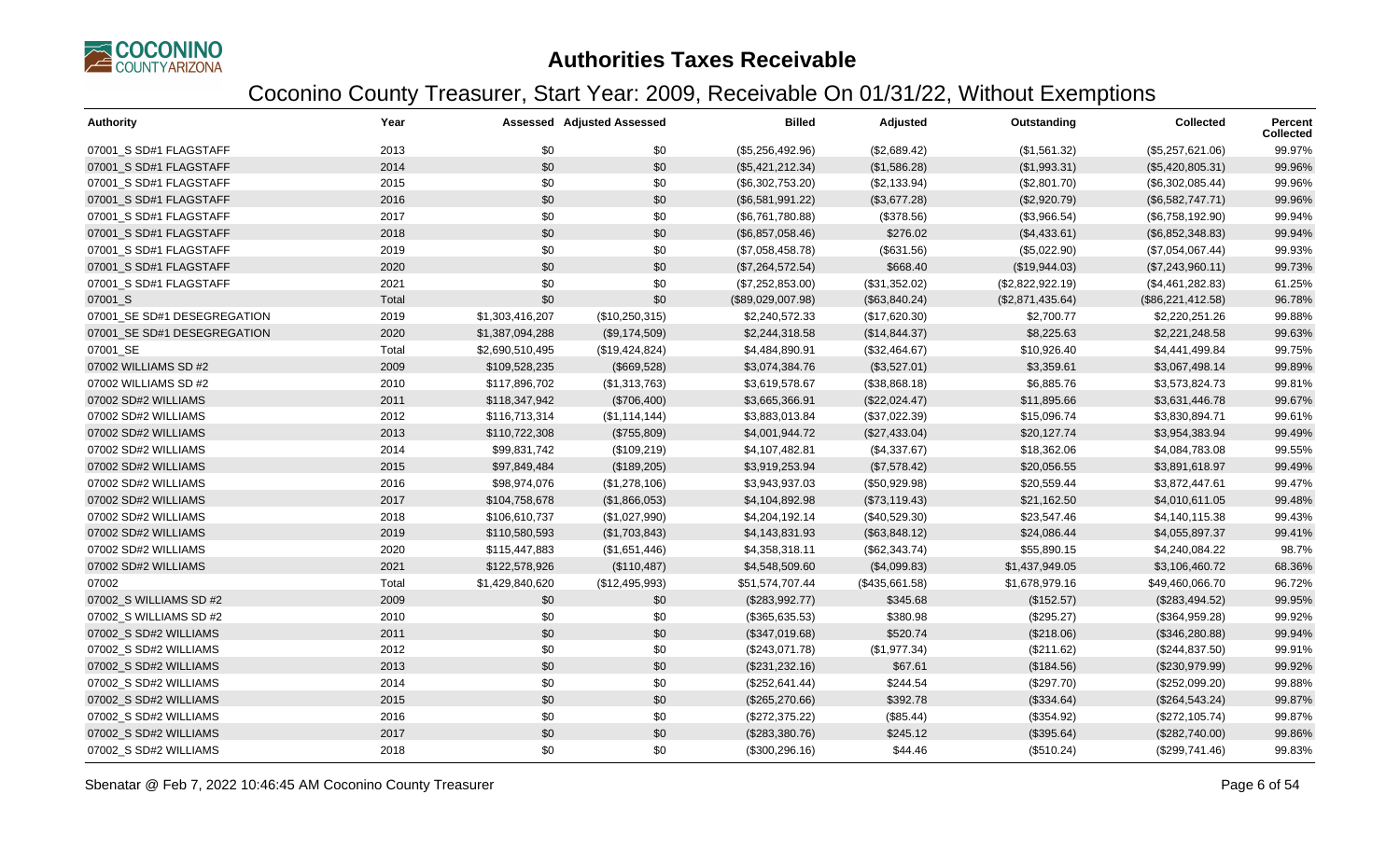

| Authority                    | Year  |               | <b>Assessed Adjusted Assessed</b> | <b>Billed</b>    | Adjusted      | Outstanding    | <b>Collected</b> | Percent<br><b>Collected</b> |
|------------------------------|-------|---------------|-----------------------------------|------------------|---------------|----------------|------------------|-----------------------------|
| 07002 S SD#2 WILLIAMS        | 2019  | \$0           | \$0                               | (\$299,431.62)   | \$28.66       | (\$807.70)     | (\$298,595.26)   | 99.73%                      |
| 07002 S SD#2 WILLIAMS        | 2020  | \$0           | \$0                               | (\$320,756.66)   | \$70.18       | (\$3,420.41)   | (\$317,266.07)   | 98.93%                      |
| 07002_S SD#2 WILLIAMS        | 2021  | \$0           | \$0                               | (\$339,871.96)   | (\$2,037.56)  | (\$122,670.14) | (\$219,239.38)   | 64.12%                      |
| 07002_S                      | Total | \$0           | \$0                               | (\$3,804,976.40) | (\$1,759.59)  | (\$129,853.47) | (\$3,676,882.52) | 96.59%                      |
| 07004 GRAND CANYON SD #4     | 2009  | \$14,338,139  | (\$40,590)                        | \$661,416.77     | \$1,251.54    | \$271.72       | \$662,396.59     | 99.96%                      |
| 07004 GRAND CANYON SD #4     | 2010  | \$15,425,370  | (\$1,003,923)                     | \$567,775.30     | (\$36,915.08) | \$199.51       | \$530,660.71     | 99.96%                      |
| 07004 SD#4 GRAND CANYON      | 2011  | \$14,190,230  | \$5,960                           | \$659,703.72     | \$270.88      | \$248.95       | \$659,725.65     | 99.96%                      |
| 07004 SD#4 GRAND CANYON      | 2012  | \$13,883,646  | (\$52,223)                        | \$929,676.70     | (\$3,622.96)  | \$322.77       | \$925,730.97     | 99.97%                      |
| 07004 SD#4 GRAND CANYON      | 2013  | \$12,985,861  | (\$2,072)                         | \$954,941.11     | (\$514.15)    | \$366.82       | \$954,060.14     | 99.96%                      |
| 07004 SD#4 GRAND CANYON      | 2014  | \$13,098,185  | (\$2,759)                         | \$1,584,801.73   | (\$545.91)    | \$1,322.24     | \$1,582,933.58   | 99.92%                      |
| 07004 SD#4 GRAND CANYON      | 2015  | \$13,325,860  | \$48,677                          | \$1,612,349.12   | \$5,687.83    | \$1,340.49     | \$1,616,696.46   | 99.92%                      |
| 07004 SD#4 GRAND CANYON      | 2016  | \$13,946,318  | \$39,194                          | \$1,687,365.07   | \$4,530.26    | \$1,058.56     | \$1,690,836.77   | 99.94%                      |
| 07004 SD#4 GRAND CANYON      | 2017  | \$14,924,240  | \$61,354                          | \$1,805,683.85   | \$7,423.27    | \$1,287.71     | \$1,811,819.41   | 99.93%                      |
| 07004 SD#4 GRAND CANYON      | 2018  | \$16,143,676  | \$132,266                         | \$1,953,223.09   | \$16,002.86   | \$1,537.68     | \$1,967,688.27   | 99.92%                      |
| 07004 SD#4 GRAND CANYON      | 2019  | \$17,104,730  | \$93,365                          | \$2,069,501.30   | \$11,296.25   | \$2,180.13     | \$2,078,617.42   | 99.9%                       |
| 07004 SD#4 GRAND CANYON      | 2020  | \$18,526,495  | (\$24,100)                        | \$2,241,520.61   | (\$2,915.87)  | \$2,572.33     | \$2,236,032.41   | 99.89%                      |
| 07004 SD#4 GRAND CANYON      | 2021  | \$20,047,790  | \$0                               | \$2,329,172.11   | \$0.00        | \$785,235.74   | \$1,543,936.37   | 66.29%                      |
| 07004                        | Total | \$197,940,540 | (\$744,851)                       | \$19,057,130.48  | \$1,948.92    | \$797,944.65   | \$18,261,134.75  | 95.81%                      |
| 07004 ASAE SD#4 GRAND CANYON | 2014  | \$0           | \$0                               | (\$3,956.37)     | \$31.75       | (\$143.63)     | (\$3,780.99)     | 96.34%                      |
| 07004_ASAE SD#4 GRAND CANYON | 2015  | \$0           | \$0                               | (\$4,056.15)     | \$32.75       | (\$147.84)     | (\$3,875.56)     | 96.33%                      |
| 07004 ASAE SD#4 GRAND CANYON | 2016  | \$0           | \$0                               | (\$3,445.84)     | \$33.05       | (\$93.57)      | (\$3,319.22)     | 97.26%                      |
| 07004 ASAE SD#4 GRAND CANYON | 2017  | \$0           | \$0                               | (\$3,557.10)     | \$3.34        | (\$101.32)     | (\$3,452.44)     | 97.15%                      |
| 07004_ASAE SD#4 GRAND CANYON | 2018  | \$0           | \$0                               | (\$3,653.94)     | \$3.44        | (\$125.34)     | (\$3,525.16)     | 96.57%                      |
| 07004 ASAE SD#4 GRAND CANYON | 2019  | \$0           | \$0                               | (\$3,637.06)     | \$0.00        | (\$210.16)     | (\$3,426.90)     | 94.22%                      |
| 07004 ASAE SD#4 GRAND CANYON | 2020  | \$0           | \$0                               | (\$3,676.48)     | \$0.00        | (\$149.97)     | (\$3,526.51)     | 95.92%                      |
| 07004_ASAE SD#4 GRAND CANYON | 2021  | \$0           | \$0                               | (\$2,672.44)     | \$0.00        | (\$409.71)     | (\$2,262.73)     | 84.67%                      |
| 07004 ASAE                   | Total | \$0           | \$0                               | (\$28,655.38)    | \$104.33      | (\$1,381.54)   | (\$27,169.51)    | 95.16%                      |
| 07004 S SD#4 GRAND CANYON    | 2011  | \$0           | \$0                               | (\$397.76)       | \$6.56        | (\$4.00)       | (\$387.20)       | 98.98%                      |
| 07004 S SD#4 GRAND CANYON    | 2012  | \$0           | \$0                               | (\$2,098.14)     | \$88.06       | (\$27.38)      | (\$1,982.70)     | 98.64%                      |
| 07004_S SD#4 GRAND CANYON    | 2013  | \$0           | \$0                               | (\$2,130.66)     | \$59.52       | (\$20.48)      | (\$2,050.66)     | 99.01%                      |
| 07004 S SD#4 GRAND CANYON    | 2014  | \$0           | \$0                               | (\$4,018.68)     | \$32.26       | (\$145.96)     | (\$3,840.46)     | 96.34%                      |
| 07004_S SD#4 GRAND CANYON    | 2015  | \$0           | \$0                               | (\$4,309.84)     | \$34.76       | (\$157.20)     | (\$4,117.88)     | 96.32%                      |
| 07004 S SD#4 GRAND CANYON    | 2016  | \$0           | \$0                               | (\$3,910.58)     | \$37.94       | (\$107.60)     | (\$3,765.04)     | 97.22%                      |
| 07004_S SD#4 GRAND CANYON    | 2017  | \$0           | \$0                               | (\$3,888.56)     | \$3.64        | (\$112.04)     | (\$3,772.88)     | 97.12%                      |
| 07004 S SD#4 GRAND CANYON    | 2018  | \$0           | \$0                               | (\$3,826.38)     | \$3.66        | (\$133.06)     | (\$3,689.66)     | 96.52%                      |
| 07004 S SD#4 GRAND CANYON    | 2019  | \$0           | \$0                               | (\$3,614.08)     | \$0.00        | (\$212.60)     | (\$3,401.48)     | 94.12%                      |
| 07004 S SD#4 GRAND CANYON    | 2020  | \$0           | \$0                               | (\$3,481.42)     | \$0.00        | (\$145.59)     | (\$3,335.83)     | 95.82%                      |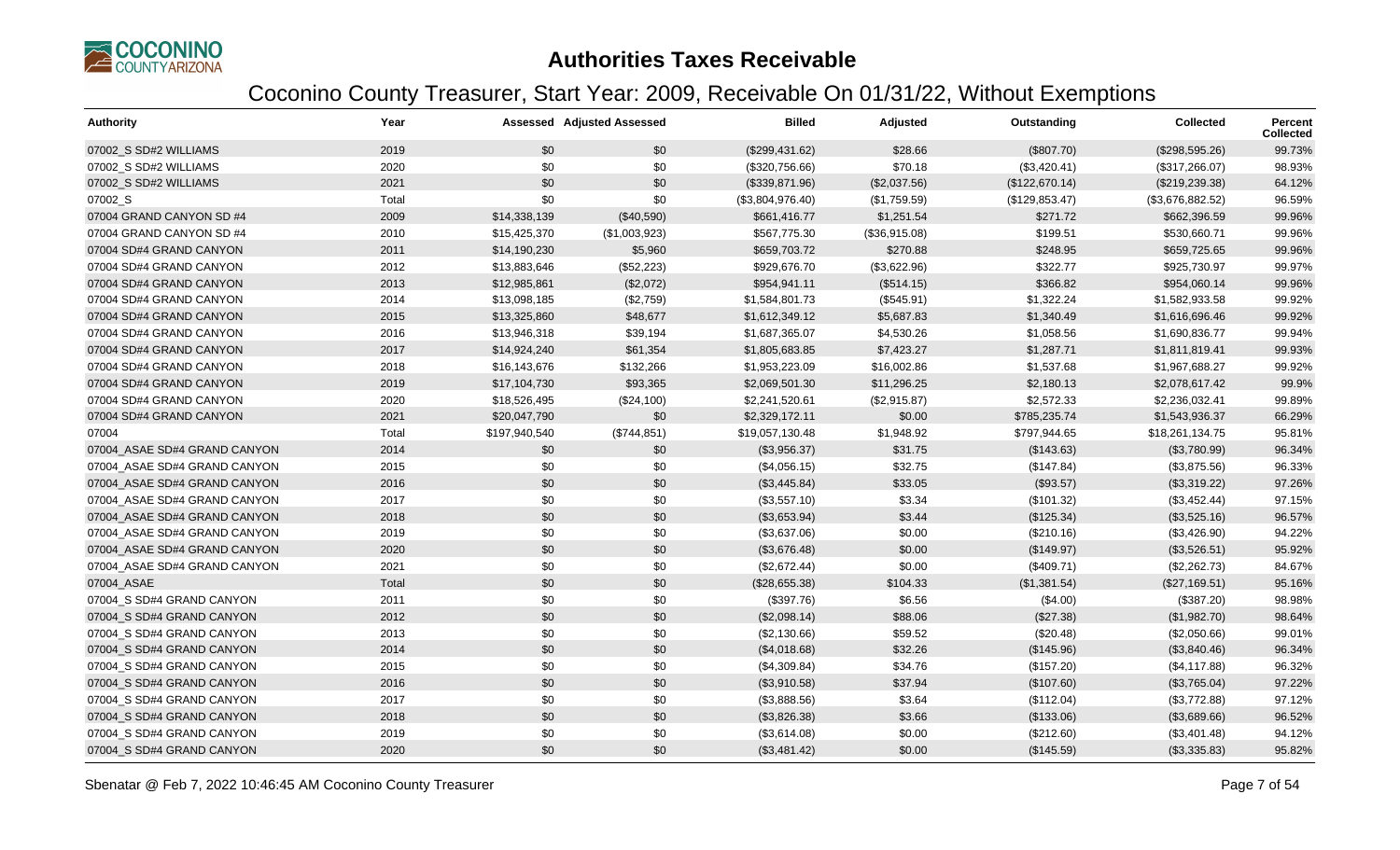

| <b>Authority</b>             | Year  |               | Assessed Adjusted Assessed | <b>Billed</b>  | Adjusted     | Outstanding   | <b>Collected</b> | Percent<br><b>Collected</b> |
|------------------------------|-------|---------------|----------------------------|----------------|--------------|---------------|------------------|-----------------------------|
| 07004 S SD#4 GRAND CANYON    | 2021  | \$0           | \$0                        | (\$3,234.64)   | \$0.00       | (\$513.72)    | (\$2,720.92)     | 84.12%                      |
| 07004 S                      | Total | \$0           | \$0                        | (\$34,910.74)  | \$266.40     | (\$1,579.63)  | (\$33,064.71)    | 95.44%                      |
| 07005 CHEVELON BUTTE SD #5   | 2009  | \$63,273,215  | (\$104,017)                | \$565,229.74   | (\$158.37)   | \$5.13        | \$565,066.24     | 100%                        |
| 07005 CHEVELON BUTTE SD #5   | 2010  | \$70,172,830  | (\$45,708)                 | \$481,755.57   | (\$39.96)    | \$6.78        | \$481,708.83     | 100%                        |
| 07005 SD#5 CHEVELON BUTTE    | 2011  | \$65,822,343  | (\$64,760)                 | \$452,016.38   | (\$293.73)   | \$30.73       | \$451,691.92     | 99.99%                      |
| 07005 SD#5 CHEVELON BUTTE    | 2012  | \$61,973,327  | (\$9,155)                  | \$488,323.32   | (\$75.23)    | \$35.08       | \$488,213.01     | 99.99%                      |
| 07005 SD#5 CHEVELON BUTTE    | 2013  | \$47,244,590  | (\$9,730)                  | \$397,373.78   | (\$85.07)    | \$67.85       | \$397,220.86     | 99.98%                      |
| 07005 SD#5 CHEVELON BUTTE    | 2014  | \$45,608,407  | (\$9,957)                  | \$465,616.04   | (\$101.65)   | \$82.38       | \$465,432.01     | 99.98%                      |
| 07005 SD#5 CHEVELON BUTTE    | 2015  | \$47,176,839  | (\$3,123)                  | \$564,471.11   | (\$37.38)    | \$143.02      | \$564,290.71     | 99.97%                      |
| 07005 SD#5 CHEVELON BUTTE    | 2016  | \$47,321,207  | (\$58)                     | \$533,877.84   | (\$0.65)     | \$179.94      | \$533,697.25     | 99.97%                      |
| 07005 SD#5 CHEVELON BUTTE    | 2017  | \$49,013,826  | \$936                      | \$552,238.85   | \$10.54      | \$182.41      | \$552,066.98     | 99.97%                      |
| 07005 SD#5 CHEVELON BUTTE    | 2018  | \$50,670,403  | \$2,173                    | \$535,585.94   | \$22.97      | \$214.89      | \$535,394.02     | 99.96%                      |
| 07005 SD#5 CHEVELON BUTTE    | 2019  | \$52,590,088  | (\$1,383)                  | \$546,042.59   | (\$14.36)    | \$177.09      | \$545,851.14     | 99.97%                      |
| 07005 SD#5 CHEVELON BUTTE    | 2020  | \$55,594,820  | \$1,769                    | \$560,840.67   | \$17.85      | \$2,119.03    | \$558,739.49     | 99.62%                      |
| 07005 SD#5 CHEVELON BUTTE    | 2021  | \$58,407,428  | (\$408)                    | \$572,042.04   | (\$4.00)     | \$176,691.72  | \$395,346.32     | 69.11%                      |
| 07005                        | Total | \$714,869,323 | (\$243, 421)               | \$6,715,413.87 | (\$759.04)   | \$179,936.05  | \$6,534,718.78   | 97.32%                      |
| 07005 S CHEVELON BUTTE SD #5 | 2009  | \$0           | \$0                        | (\$129,563.99) | \$29.38      | (\$1.77)      | (\$129,532.84)   | 100%                        |
| 07005 S CHEVELON BUTTE SD #5 | 2010  | \$0           | \$0                        | (\$114,469.23) | \$10.71      | (\$2.37)      | (\$114,456.15)   | 100%                        |
| 07005_S SD#5 CHEVELON BUTTE  | 2011  | \$0           | \$0                        | (\$106,317.33) | \$25.39      | (\$2.39)      | (\$106, 289.55)  | 100%                        |
| 07005 S SD#5 CHEVELON BUTTE  | 2012  | \$0           | \$0                        | (\$25,688.32)  | (\$349.11)   | (\$1.18)      | (\$26,036.25)    | 100%                        |
| 07005 S SD#5 CHEVELON BUTTE  | 2013  | \$0           | \$0                        | (\$25,544.02)  | \$0.04       | (\$1.32)      | (\$25,542.66)    | 99.99%                      |
| 07005 S SD#5 CHEVELON BUTTE  | 2014  | \$0           | \$0                        | (\$28,796.29)  | \$10.62      | (\$1.57)      | (\$28,784.10)    | 99.99%                      |
| 07005 S SD#5 CHEVELON BUTTE  | 2015  | \$0           | \$0                        | (\$37,897.71)  | \$0.00       | (\$2.11)      | (\$37,895.60)    | 99.99%                      |
| 07005_S SD#5 CHEVELON BUTTE  | 2016  | \$0           | \$0                        | (\$30,873.32)  | (\$102.42)   | \$0.00        | (\$30,975.74)    | 100%                        |
| 07005 S SD#5 CHEVELON BUTTE  | 2017  | \$0           | \$0                        | (\$32,040.23)  | \$0.00       | \$0.00        | (\$32,040.23)    | 100%                        |
| 07005 S SD#5 CHEVELON BUTTE  | 2018  | \$0           | \$0                        | (\$30,799.21)  | (\$75.46)    | \$0.00        | (\$30,874.67)    | 100%                        |
| 07005 S SD#5 CHEVELON BUTTE  | 2019  | \$0           | \$0                        | (\$31,417.79)  | \$0.00       | \$0.00        | (\$31,417.79)    | 100%                        |
| 07005 S SD#5 CHEVELON BUTTE  | 2020  | \$0           | \$0                        | (\$33,877.75)  | \$0.00       | (\$159.20)    | (\$33,718.55)    | 99.53%                      |
| 07005_S SD#5 CHEVELON BUTTE  | 2021  | \$0           | \$0                        | (\$35,243.31)  | (\$297.82)   | (\$11,328.34) | (\$24,212.79)    | 68.13%                      |
| 07005_S                      | Total | \$0           | \$0                        | (\$662,528.50) | (\$748.67)   | (\$11,500.25) | (\$651,776.92)   | 98.27%                      |
| 07006 FREDONIA SD #6         | 2009  | \$19,692,069  | (\$11,259)                 | \$585,261.21   | (\$342.07)   | \$471.62      | \$584,447.52     | 99.92%                      |
| 07006 FREDONIA SD #6         | 2010  | \$22,663,431  | (\$17,264)                 | \$338,863.22   | (\$276.84)   | \$214.88      | \$338,371.50     | 99.94%                      |
| 07006 SD#6 FREDONIA          | 2011  | \$23,417,707  | (\$36,586)                 | \$846,435.05   | (\$1,367.50) | \$520.20      | \$844,547.35     | 99.94%                      |
| 07006 SD#6 FREDONIA          | 2012  | \$23,194,589  | (\$12,532)                 | \$901,040.64   | (\$721.86)   | \$631.48      | \$899,687.30     | 99.93%                      |
| 07006 SD#6 FREDONIA          | 2013  | \$20,916,388  | (\$1,998)                  | \$976,147.79   | (\$136.08)   | \$699.05      | \$975,312.66     | 99.93%                      |
| 07006 SD#6 FREDONIA          | 2014  | \$21,954,524  | (\$12,348)                 | \$1,190,657.86 | (\$723.01)   | \$1,054.44    | \$1,188,880.41   | 99.91%                      |
| 07006 SD#6 FREDONIA          | 2015  | \$21,153,598  | (\$79,928)                 | \$1,158,180.26 | (\$4,376.11) | \$1,730.72    | \$1,152,073.43   | 99.85%                      |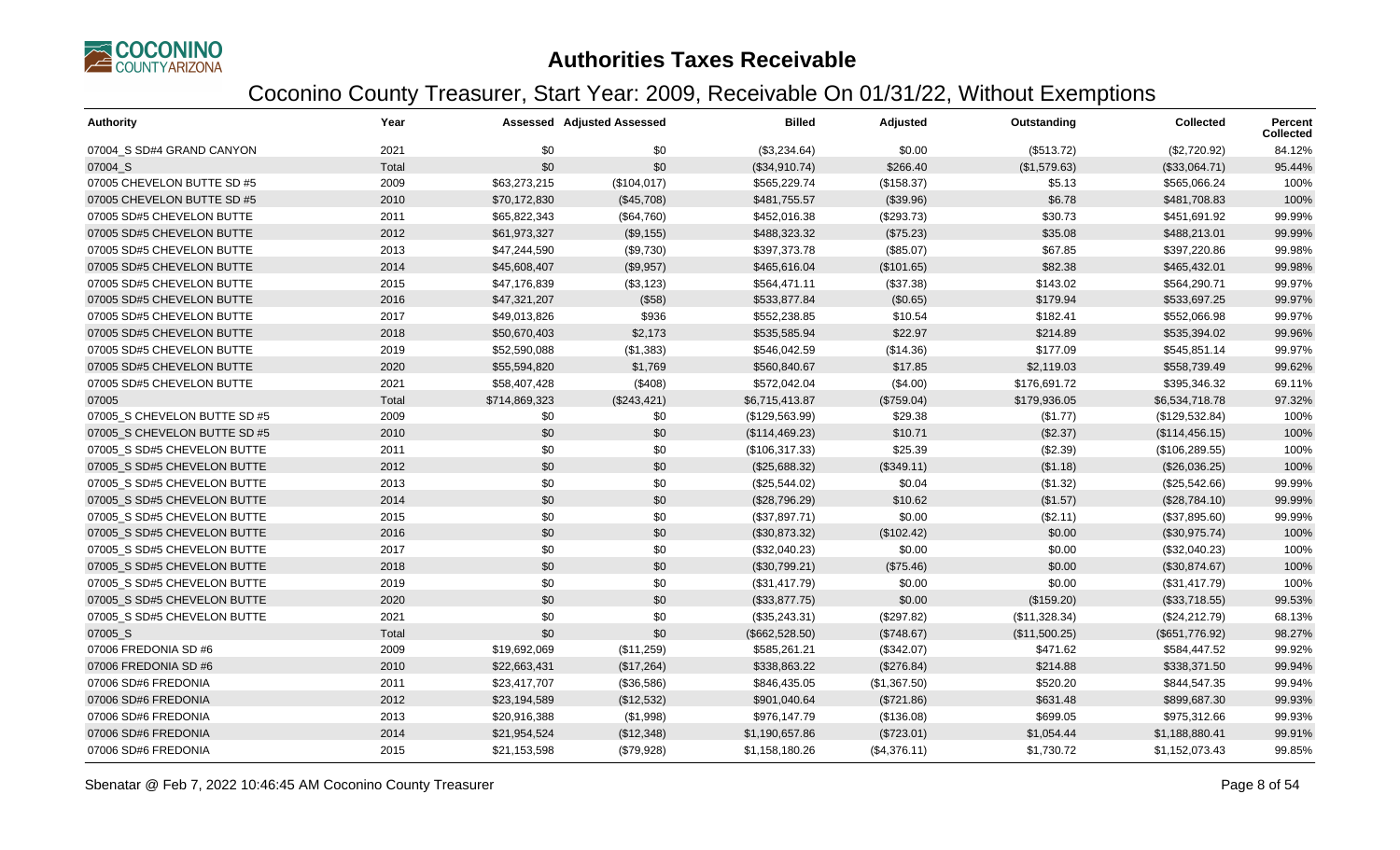

| <b>Authority</b>               | Year  |                 | <b>Assessed Adjusted Assessed</b> | <b>Billed</b>    | Adjusted       | Outstanding   | <b>Collected</b> | Percent<br><b>Collected</b> |
|--------------------------------|-------|-----------------|-----------------------------------|------------------|----------------|---------------|------------------|-----------------------------|
| 07006 SD#6 FREDONIA            | 2016  | \$20,405,963    | \$11,254                          | \$935,979.22     | \$516.19       | \$1,774.01    | \$934,721.40     | 99.81%                      |
| 07006 SD#6 FREDONIA            | 2017  | \$19,980,697    | (\$122,813)                       | \$1,169,152.03   | (\$7,186.29)   | \$2,252.58    | \$1,159,713.16   | 99.81%                      |
| 07006 SD#6 FREDONIA            | 2018  | \$20,094,509    | \$4,011                           | \$1,156,319.83   | \$230.83       | \$3,818.75    | \$1,152,731.91   | 99.67%                      |
| 07006 SD#6 FREDONIA            | 2019  | \$20,096,814    | (\$44,329)                        | \$1,047,405.22   | (\$1,923.70)   | \$4,028.98    | \$1,041,452.54   | 99.61%                      |
| 07006 SD#6 FREDONIA            | 2020  | \$20,426,318    | (\$49,038)                        | \$1,123,263.79   | (\$2,696.63)   | \$15,624.23   | \$1,104,942.93   | 98.61%                      |
| 07006 SD#6 FREDONIA            | 2021  | \$20,733,858    | (\$1,902)                         | \$1,119,338.93   | (\$102.68)     | \$296,935.67  | \$822,300.58     | 73.47%                      |
| 07006                          | Total | \$274,730,465   | (\$374,732)                       | \$12,548,045.05  | (\$19, 105.75) | \$329,756.61  | \$12,199,182.69  | 97.37%                      |
| 07006 S FREDONIA SD #6         | 2009  | \$0             | \$0                               | (\$78,817.91)    | (\$23.79)      | (\$141.20)    | (\$78,700.50)    | 99.82%                      |
| 07006 S FREDONIA SD #6         | 2010  | \$0             | \$0                               | (\$37,455.93)    | \$37.50        | (\$52.92)     | (\$37,365.51)    | 99.86%                      |
| 07006_S SD#6 FREDONIA          | 2011  | \$0             | \$0                               | (\$96,932.34)    | \$155.98       | (\$136.20)    | (\$96,640.16)    | 99.86%                      |
| 07006 S SD#6 FREDONIA          | 2012  | \$0             | \$0                               | (\$91,770.74)    | (\$229.73)     | (\$93.50)     | (\$91,906.97)    | 99.9%                       |
| 07006 S SD#6 FREDONIA          | 2013  | \$0             | \$0                               | (\$81,604.28)    | \$25.28        | (\$83.40)     | (\$81,495.60)    | 99.9%                       |
| 07006_S SD#6 FREDONIA          | 2014  | \$0             | \$0                               | (\$97,407.90)    | \$189.34       | (\$101.93)    | (\$97,116.63)    | 99.9%                       |
| 07006_S SD#6 FREDONIA          | 2015  | \$0             | \$0                               | (\$96,156.08)    | \$146.08       | (\$247.88)    | (\$95,762.12)    | 99.74%                      |
| 07006_S SD#6 FREDONIA          | 2016  | \$0             | \$0                               | (\$94,382.40)    | \$29.42        | (\$168.32)    | (\$94,184.66)    | 99.82%                      |
| 07006_S SD#6 FREDONIA          | 2017  | \$0             | \$0                               | (\$92,422.22)    | \$13.28        | (\$170.74)    | (\$92,238.20)    | 99.82%                      |
| 07006 S SD#6 FREDONIA          | 2018  | \$0             | \$0                               | (\$90,923.98)    | \$24.20        | (\$171.64)    | (\$90,728.14)    | 99.81%                      |
| 07006_S SD#6 FREDONIA          | 2019  | \$0             | \$0                               | (\$87,833.56)    | \$14.80        | (\$144.68)    | (\$87,674.08)    | 99.84%                      |
| 07006 S SD#6 FREDONIA          | 2020  | \$0             | \$0                               | (\$89,165.92)    | \$20.48        | (\$793.02)    | (\$88,352.42)    | 99.11%                      |
| 07006_S SD#6 FREDONIA          | 2021  | \$0             | \$0                               | (\$89,153.50)    | \$0.00         | (\$26,705.10) | (\$62,448.40)    | 70.05%                      |
| 07006_S                        | Total | \$0             | \$0                               | (\$1,124,026.76) | \$402.84       | (\$29,010.53) | (\$1,094,613.39) | 97.42%                      |
| 07009 SEDONA OAK CREEK SD #9   | 2009  | \$166,632,564   | (\$575,430)                       | \$2,100,340.45   | (\$3,408.08)   | \$4.14        | \$2,096,928.23   | 100%                        |
| 07009 SEDONA OAK CREEK SD #9   | 2010  | \$172,932,181   | (\$1,137,021)                     | \$1,672,266.27   | (\$9,976.97)   | \$20.31       | \$1,662,268.99   | 100%                        |
| 07009 SD#9 SEDONA OAK CREEK    | 2011  | \$154,402,511   | (\$544, 844)                      | \$1,705,993.43   | (\$6,035.74)   | \$28.55       | \$1,699,929.14   | 100%                        |
| 07009 SD#9 SEDONA OAK CREEK    | 2012  | \$141,984,528   | (\$245,411)                       | \$2,007,904.34   | (\$3,495.32)   | \$34.85       | \$2,004,374.17   | 100%                        |
| 07009 SD#9 SEDONA OAK CREEK    | 2013  | \$121,257,830   | (\$811,357)                       | \$1,626,310.20   | (\$10,902.32)  | \$91.95       | \$1,615,315.93   | 99.99%                      |
| 07009 SD#9 SEDONA OAK CREEK    | 2014  | \$121,008,718   | (\$26,092)                        | \$1,675,607.36   | (\$361.30)     | \$239.50      | \$1,675,006.56   | 99.99%                      |
| 07009 SD#9 SEDONA OAK CREEK    | 2015  | \$125,336,268   | (\$33,018)                        | \$1,553,417.66   | (\$409.23)     | \$181.30      | \$1,552,827.13   | 99.99%                      |
| 07009 SD#9 SEDONA OAK CREEK    | 2016  | \$129,593,920   | \$226,987                         | \$1,683,554.51   | \$2,948.81     | \$138.51      | \$1,686,364.81   | 99.99%                      |
| 07009 SD#9 SEDONA OAK CREEK    | 2017  | \$136,176,552   | \$233,927                         | \$1,546,965.48   | \$2,657.41     | \$54.11       | \$1,549,568.78   | 100%                        |
| 07009 SD#9 SEDONA OAK CREEK    | 2018  | \$141,260,741   | \$58,562                          | \$1,563,615.39   | \$648.24       | \$53.34       | \$1,564,210.29   | 100%                        |
| 07009 SD#9 SEDONA OAK CREEK    | 2019  | \$146,902,924   | \$40,101                          | \$1,408,798.87   | \$384.57       | \$16.13       | \$1,409,167.31   | 100%                        |
| 07009 SD#9 SEDONA OAK CREEK    | 2020  | \$153,876,949   | \$29,788                          | \$1,423,669.25   | \$275.61       | \$2,379.26    | \$1,421,565.60   | 99.83%                      |
| 07009 SD#9 SEDONA OAK CREEK    | 2021  | \$159,673,674   | (\$149, 819)                      | \$1,305,651.55   | (\$1,225.07)   | \$362,271.21  | \$942,155.27     | 72.23%                      |
| 07009                          | Total | \$1,871,039,360 | (\$2,933,627)                     | \$21,274,094.76  | (\$28,899.39)  | \$365,513.16  | \$20,879,682.21  | 98.28%                      |
| 07009_S SEDONA OAK CREEK SD #9 | 2009  | \$0             | \$0                               | (\$382,582.54)   | \$43.26        | (\$1.17)      | (\$382,538.11)   | 100%                        |
| 07009 S SEDONA OAK CREEK SD #9 | 2010  | \$0             | \$0                               | (\$326,653.10)   | \$9.13         | (\$1.08)      | (\$326,642.89)   | 100%                        |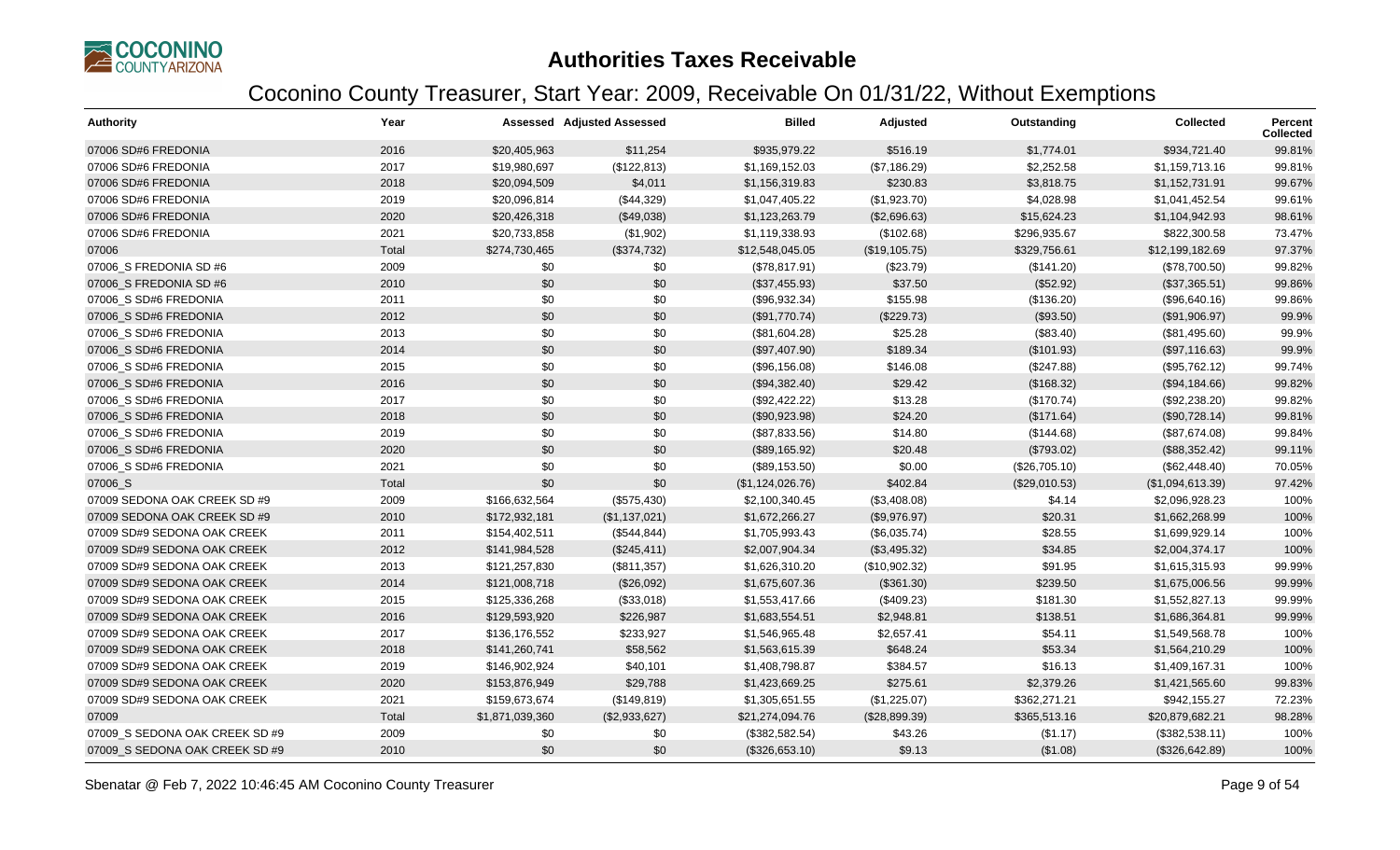

| <b>Authority</b>            | Year  |               | <b>Assessed Adjusted Assessed</b> | <b>Billed</b>    | Adjusted        | Outstanding   | <b>Collected</b> | <b>Percent</b><br><b>Collected</b> |
|-----------------------------|-------|---------------|-----------------------------------|------------------|-----------------|---------------|------------------|------------------------------------|
| 07009 S SD#9 SEDONA OAK CRE | 2011  | \$0           | \$0                               | (\$313,456.22)   | \$6.89          | (\$1.25)      | (\$313,448.08)   | 100%                               |
| 07009 S SD#9 SEDONA OAK CRE | 2012  | \$0           | \$0                               | (\$246,582.82)   | (\$802.74)      | (\$0.86)      | (\$247,384.70)   | 100%                               |
| 07009 S SD#9 SEDONA OAK CRE | 2013  | \$0           | \$0                               | (\$206,313.14)   | (\$846.67)      | \$0.00        | (\$207, 159.81)  | 100%                               |
| 07009_S SD#9 SEDONA OAK CRE | 2014  | \$0           | \$0                               | $(\$230,311.32)$ | (\$260.29)      | \$0.00        | (\$230,571.61)   | 100%                               |
| 07009_S SD#9 SEDONA OAK CRE | 2015  | \$0           | \$0                               | (\$222,034.51)   | (\$953.46)      | \$0.00        | (\$222,987.97)   | 100%                               |
| 07009 S SD#9 SEDONA OAK CRE | 2016  | \$0           | \$0                               | (\$245,060.67)   | (\$443.30)      | \$0.00        | (\$245,503.97)   | 100%                               |
| 07009_S SD#9 SEDONA OAK CRE | 2017  | \$0           | \$0                               | (\$226,305.85)   | \$0.00          | \$0.00        | (\$226,305.85)   | 100%                               |
| 07009 S SD#9 SEDONA OAK CRE | 2018  | \$0           | \$0                               | (\$225,477.07)   | \$4.20          | \$0.00        | (\$225,472.87)   | 100%                               |
| 07009_S SD#9 SEDONA OAK CRE | 2019  | \$0           | \$0                               | (\$194,905.44)   | \$0.00          | \$0.00        | (\$194,905.44)   | 100%                               |
| 07009 S SD#9 SEDONA OAK CRE | 2020  | \$0           | \$0                               | (\$194, 423.13)  | \$4.47          | (\$263.61)    | (\$194, 155.05)  | 99.86%                             |
| 07009_S SD#9 SEDONA OAK CRE | 2021  | \$0           | \$0                               | (\$179,561.81)   | (\$710.37)      | (\$52,635.00) | (\$127,637.18)   | 70.8%                              |
| 07009_S                     | Total | \$0           | \$0                               | (\$3,193,667.62) | (\$3,948.88)    | (\$52,902.97) | (\$3,144,713.53) | 98.35%                             |
| 07010 MAINE SD #10          | 2009  | \$35,450,897  | (\$20,287)                        | \$1,621,085.52   | \$45.79         | \$6.20        | \$1,621,125.11   | 100%                               |
| 07010 MAINE SD #10          | 2010  | \$38,038,627  | (\$526,478)                       | \$1,635,985.36   | (\$21,668.98)   | \$9.15        | \$1,614,307.23   | 100%                               |
| 07010 SD#10 MAINE           | 2011  | \$39,755,924  | (\$391,963)                       | \$1,520,902.38   | (\$15,007.90)   | \$1,476.14    | \$1,504,418.34   | 99.9%                              |
| 07010 SD#10 MAINE           | 2012  | \$39,131,355  | (\$769,436)                       | \$1,820,273.30   | (\$35,808.24)   | \$1,654.48    | \$1,782,810.58   | 99.91%                             |
| 07010 SD#10 MAINE           | 2013  | \$29,714,736  | (\$445,259)                       | \$1,756,468.30   | (\$26,342.87)   | \$2,164.71    | \$1,727,960.72   | 99.87%                             |
| 07010 SD#10 MAINE           | 2014  | \$28,347,134  | (\$25,735)                        | \$1,580,948.65   | (\$1,435.28)    | \$2,547.91    | \$1,576,965.46   | 99.84%                             |
| 07010 SD#10 MAINE           | 2015  | \$28,174,006  | (\$9,685)                         | \$1,716,585.54   | (\$590.09)      | \$3,434.14    | \$1,712,561.31   | 99.8%                              |
| 07010 SD#10 MAINE           | 2016  | \$28,927,286  | (\$995,775)                       | \$1,755,422.38   | (\$60,427.59)   | \$3,458.67    | \$1,691,536.12   | 99.8%                              |
| 07010 SD#10 MAINE           | 2017  | \$29,887,253  | (\$1,174,345)                     | \$1,581,513.23   | (\$62,141.63)   | \$3,189.52    | \$1,516,182.08   | 99.79%                             |
| 07010 SD#10 MAINE           | 2018  | \$30,958,869  | (\$640, 415)                      | \$1,613,049.69   | (\$33,367.54)   | \$3,042.99    | \$1,576,639.16   | 99.81%                             |
| 07010 SD#10 MAINE           | 2019  | \$32,769,112  | (\$1,055,412)                     | \$1,693,572.83   | (\$54,545.81)   | \$3,273.34    | \$1,635,753.68   | 99.8%                              |
| 07010 SD#10 MAINE           | 2020  | \$34,455,926  | (\$1,081,847)                     | \$1,745,983.91   | (\$54,820.44)   | \$18,166.50   | \$1,672,996.97   | 98.93%                             |
| 07010 SD#10 MAINE           | 2021  | \$36,180,627  | (\$2,887)                         | \$1,582,396.13   | (\$126.27)      | \$501,516.65  | \$1,080,753.21   | 68.3%                              |
| 07010                       | Total | \$431,791,752 | (\$7,139,524)                     | \$21,624,187.22  | (\$366, 236.85) | \$543,940.40  | \$20,714,009.97  | 97.44%                             |
| 07010_S MAINE SD #10        | 2009  | \$0           | \$0                               | (\$187, 142.65)  | \$111.57        | (\$1.28)      | (\$187,029.80)   | 100%                               |
| 07010_S MAINE SD #10        | 2010  | \$0           | \$0                               | (\$196,683.37)   | \$176.82        | (\$0.65)      | (\$196,505.90)   | 100%                               |
| 07010_S SD#10 MAINE         | 2011  | \$0           | \$0                               | (\$165,996.26)   | \$195.70        | (\$0.56)      | (\$165,800.00)   | 100%                               |
| 07010 S SD#10 MAINE         | 2012  | \$0           | \$0                               | (\$111, 813.90)  | (\$1,499.40)    | \$0.00        | (\$113,313.30)   | 100%                               |
| 07010 S SD#10 MAINE         | 2013  | \$0           | \$0                               | (\$97,803.40)    | \$228.80        | (\$6.65)      | (\$97,567.95)    | 99.99%                             |
| 07010 S SD#10 MAINE         | 2014  | \$0           | \$0                               | (\$93,226.78)    | \$216.18        | (\$20.54)     | (\$92,990.06)    | 99.98%                             |
| 07010 S SD#10 MAINE         | 2015  | \$0           | \$0                               | (\$135,765.82)   | \$144.18        | (\$31.18)     | (\$135,590.46)   | 99.98%                             |
| 07010_S SD#10 MAINE         | 2016  | \$0           | \$0                               | (\$134,740.28)   | \$0.00          | (\$66.22)     | (\$134,674.06)   | 99.95%                             |
| 07010 S SD#10 MAINE         | 2017  | \$0           | \$0                               | (\$141,651.22)   | \$1.02          | (\$100.14)    | (\$141,550.06)   | 99.93%                             |
| 07010 S SD#10 MAINE         | 2018  | \$0           | \$0                               | (\$149,700.58)   | \$0.00          | (\$116.38)    | (\$149,584.20)   | 99.92%                             |
| 07010_S SD#10 MAINE         | 2019  | \$0           | \$0                               | (\$149,005.72)   | \$0.00          | (\$93.92)     | (\$148,911.80)   | 99.94%                             |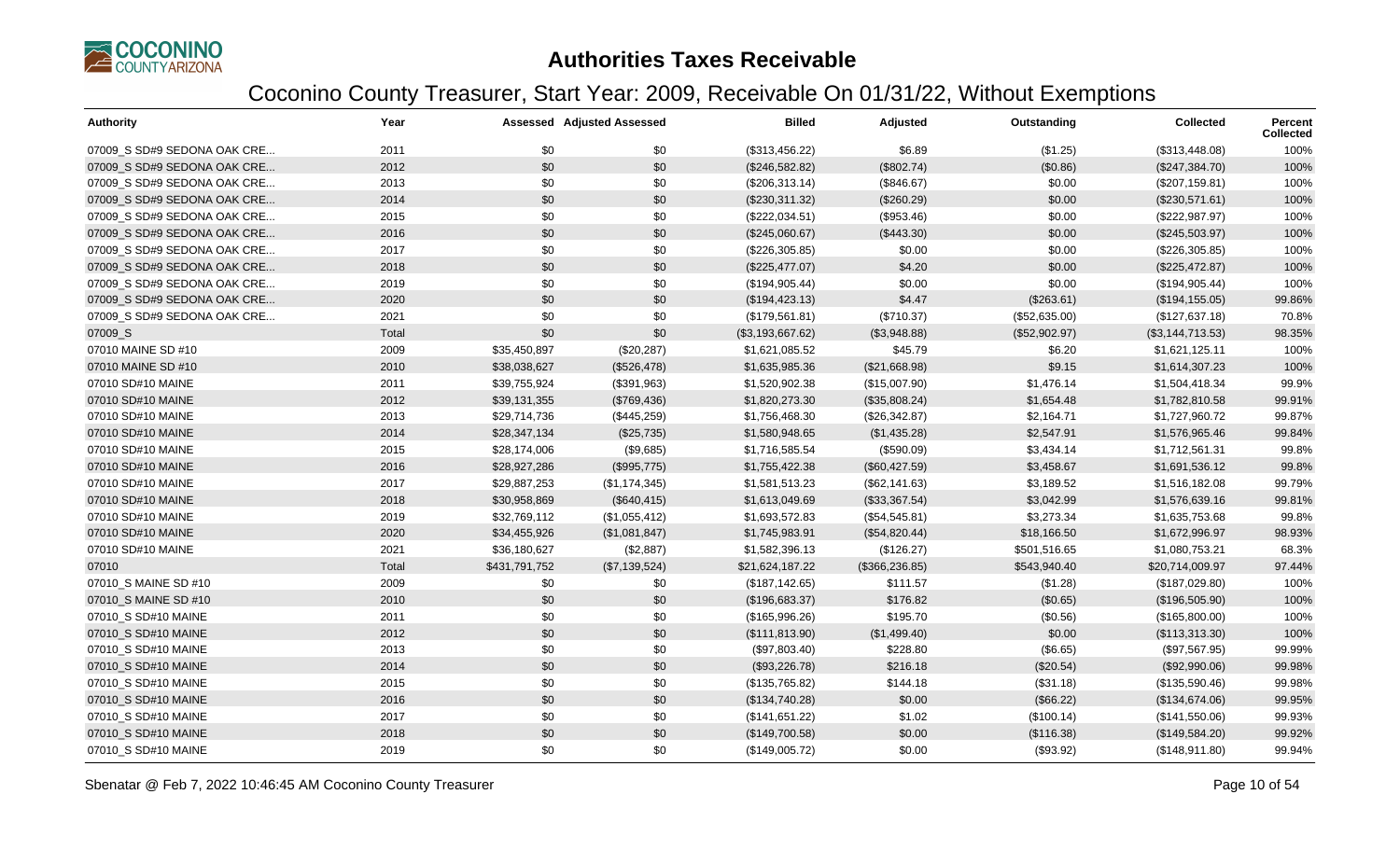

| <b>Authority</b>       | Year  |                 | <b>Assessed Adjusted Assessed</b> | <b>Billed</b>    | Adjusted      | Outstanding    | <b>Collected</b> | <b>Percent</b><br>Collected |
|------------------------|-------|-----------------|-----------------------------------|------------------|---------------|----------------|------------------|-----------------------------|
| 07010_S SD#10 MAINE    | 2020  | \$0             | \$0                               | (\$151,631.46)   | \$0.00        | (\$1,096.89)   | (\$150,534.57)   | 99.28%                      |
| 07010 S SD#10 MAINE    | 2021  | \$0             | \$0                               | (\$162,601.32)   | (\$707.70)    | (\$57,858.08)  | (\$105,450.94)   | 64.57%                      |
| 07010 S                | Total | \$0             | \$0                               | (\$1,877,762.76) | (\$1,132.83)  | (\$59,392.49)  | (\$1,819,503.10) | 96.84%                      |
| 07015 TUBA CITY SD #15 | 2009  | \$12,978,414    | (\$16,081)                        | \$0.00           | \$0.00        | \$0.00         | \$0.00           | N/A                         |
| 07015 TUBA CITY SD #15 | 2010  | \$12,302,670    | \$0                               | \$0.00           | \$0.00        | \$0.00         | \$0.00           | N/A                         |
| 07015 SD#15 TUBA CITY  | 2011  | \$11,008,145    | (\$14,532)                        | \$0.00           | \$0.00        | \$0.00         | \$0.00           | N/A                         |
| 07015 SD#15 TUBA CITY  | 2012  | \$12,007,357    | (\$28,594)                        | \$0.00           | \$0.00        | \$0.00         | \$0.00           | N/A                         |
| 07015 SD#15 TUBA CITY  | 2013  | \$11,615,803    | (\$2,514)                         | \$0.00           | \$0.00        | \$0.00         | \$0.00           | N/A                         |
| 07015 SD#15 TUBA CITY  | 2014  | \$12,560,784    | (\$30,865)                        | \$0.00           | \$0.00        | \$0.00         | \$0.00           | N/A                         |
| 07015 SD#15 TUBA CITY  | 2015  | \$12,907,443    | (\$30,358)                        | \$0.00           | \$0.00        | \$0.00         | \$0.00           | N/A                         |
| 07015 SD#15 TUBA CITY  | 2016  | \$12,763,111    | (\$11,032)                        | \$0.00           | \$0.00        | \$0.00         | \$0.00           | N/A                         |
| 07015 SD#15 TUBA CITY  | 2017  | \$12,883,021    | (\$42,406)                        | \$0.00           | \$0.00        | \$0.00         | \$0.00           | N/A                         |
| 07015 SD#15 TUBA CITY  | 2018  | \$12,697,013    | (\$30,141)                        | \$0.00           | \$0.00        | \$0.00         | \$0.00           | N/A                         |
| 07015 SD#15 TUBA CITY  | 2019  | \$12,732,945    | \$42,659                          | \$0.00           | \$0.00        | \$0.00         | \$0.00           | N/A                         |
| 07015 SD#15 TUBA CITY  | 2020  | \$12,960,317    | (\$9,906)                         | \$0.00           | \$0.00        | \$0.00         | \$0.00           | N/A                         |
| 07015 SD#15 TUBA CITY  | 2021  | \$12,483,466    | \$0                               | \$0.00           | \$0.00        | \$0.00         | \$0.00           | N/A                         |
| 07015                  | Total | \$161,900,489   | (\$173,770)                       | \$0.00           | \$0.00        | \$0.00         | \$0.00           | N/A                         |
| 07016 PAGE SD #8       | 2009  | \$142,866,240   | (\$32,273)                        | \$1,856,155.38   | (\$251.15)    | \$1,376.79     | \$1,854,527.44   | 99.93%                      |
| 07016 PAGE SD #8       | 2010  | \$142,185,128   | (\$29,064)                        | \$2,867,839.30   | (\$487.73)    | \$1,929.22     | \$2,865,422.35   | 99.93%                      |
| 07016 SD#8 PAGE        | 2011  | \$141,045,296   | (\$144,901)                       | \$4,295,313.67   | (\$4,710.07)  | \$4,620.15     | \$4,285,983.45   | 99.89%                      |
| 07016 SD#8 PAGE        | 2012  | \$139,651,977   | \$104,072                         | \$4,684,588.83   | \$3,179.21    | \$4,323.73     | \$4,683,444.31   | 99.91%                      |
| 07016 SD#8 PAGE        | 2013  | \$135,087,422   | \$76,885                          | \$5,763,234.63   | \$3,228.46    | \$6,080.60     | \$5,760,382.49   | 99.89%                      |
| 07016 SD#8 PAGE        | 2014  | \$137,560,652   | (\$38,990)                        | \$6,045,378.06   | (\$1,727.82)  | \$7,198.44     | \$6,036,451.80   | 99.88%                      |
| 07016 SD#8 PAGE        | 2015  | \$137,043,431   | (\$37,309)                        | \$5,616,176.59   | (\$1,528.97)  | \$7,098.72     | \$5,607,548.90   | 99.87%                      |
| 07016 SD#8 PAGE        | 2016  | \$135,458,164   | (\$356,748)                       | \$5,623,003.74   | (\$14,808.96) | \$8,173.26     | \$5,600,021.52   | 99.85%                      |
| 07016 SD#8 PAGE        | 2017  | \$136,218,620   | \$60,980                          | \$5,912,977.32   | \$2,646.97    | \$10,088.65    | \$5,905,535.64   | 99.83%                      |
| 07016 SD#8 PAGE        | 2018  | \$126,971,184   | \$68,583                          | \$5,274,002.26   | \$2,848.70    | \$11,663.97    | \$5,265,186.99   | 99.78%                      |
| 07016 SD#8 PAGE        | 2019  | \$132,159,301   | (\$767,206)                       | \$5,266,679.82   | (\$30,573.97) | \$13,583.07    | \$5,222,522.78   | 99.74%                      |
| 07016 SD#8 PAGE        | 2020  | \$128,539,242   | \$204,668                         | \$4,956,730.82   | \$7,892.40    | \$48,802.16    | \$4,915,821.06   | 99.02%                      |
| 07016 SD#8 PAGE        | 2021  | \$88,507,904    | (\$7,725)                         | \$4,595,949.44   | (\$401.13)    | \$1,625,031.46 | \$2,970,516.85   | 64.64%                      |
| 07016                  | Total | \$1,723,294,561 | (\$899,028)                       | \$62,758,029.86  | (\$34,694.06) | \$1,749,970.22 | \$60,973,365.58  | 97.21%                      |
| 07016_S PAGE SD #8     | 2009  | \$0             | \$0                               | (\$111, 646.25)  | \$131.92      | (\$289.74)     | (\$111, 224.59)  | 99.74%                      |
| 07016 S PAGE SD #8     | 2010  | \$0             | \$0                               | (\$195,617.76)   | \$61.75       | (\$434.25)     | (\$195, 121.76)  | 99.78%                      |
| 07016 S SD#8 PAGE      | 2011  | \$0             | \$0                               | (\$297, 281.30)  | \$342.01      | (\$774.26)     | (\$296,165.03)   | 99.74%                      |
| 07016_S SD#8 PAGE      | 2012  | \$0             | \$0                               | (\$279,327.62)   | (\$1,161.58)  | (\$835.85)     | (\$279,653.35)   | 99.7%                       |
| 07016_S SD#8 PAGE      | 2013  | \$0             | \$0                               | (\$332,583.24)   | \$221.04      | (\$1,319.27)   | (\$331,042.93)   | 99.6%                       |
| 07016_S SD#8 PAGE      | 2014  | \$0             | \$0                               | (\$364,809.04)   | (\$26.84)     | (\$1,606.71)   | (\$363,229.17)   | 99.56%                      |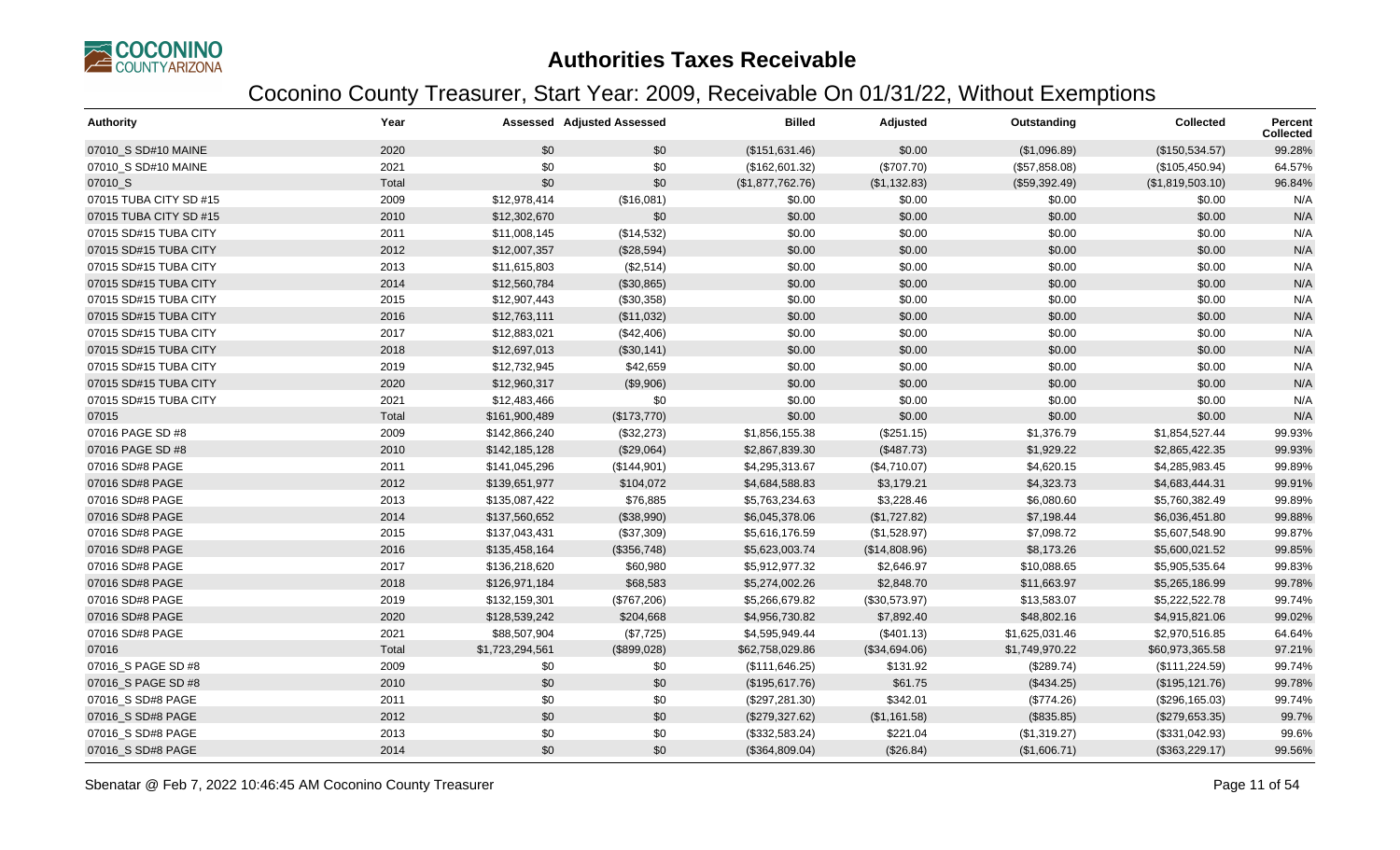

| <b>Authority</b>           | Year  |              | <b>Assessed Adjusted Assessed</b> | <b>Billed</b>    | Adjusted     | Outstanding    | Collected        | Percent<br><b>Collected</b> |
|----------------------------|-------|--------------|-----------------------------------|------------------|--------------|----------------|------------------|-----------------------------|
| 07016_S SD#8 PAGE          | 2015  | \$0          | \$0                               | (\$364,997.14)   | \$142.48     | (\$1,718.62)   | (\$363,136.04)   | 99.53%                      |
| 07016 S SD#8 PAGE          | 2016  | \$0          | \$0                               | (\$380,678.48)   | \$295.20     | (\$2,107.88)   | (\$378, 275.40)  | 99.45%                      |
| 07016_S SD#8 PAGE          | 2017  | \$0          | \$0                               | (\$368,529.70)   | \$115.08     | (\$2,338.42)   | (\$366,076.20)   | 99.37%                      |
| 07016_S SD#8 PAGE          | 2018  | \$0          | \$0                               | (\$377,569.92)   | \$120.82     | (\$2,456.58)   | (\$374,992.52)   | 99.35%                      |
| 07016_S SD#8 PAGE          | 2019  | \$0          | \$0                               | (\$363,743.44)   | \$212.60     | (\$2,752.74)   | (\$360,778.10)   | 99.24%                      |
| 07016_S SD#8 PAGE          | 2020  | \$0          | \$0                               | (\$367,890.64)   | \$35.78      | (\$6,590.38)   | (\$361, 264.48)  | 98.21%                      |
| 07016_S SD#8 PAGE          | 2021  | \$0          | \$0                               | (\$368,712.04)   | (\$843.28)   | (\$142,759.90) | (\$226,795.42)   | 61.37%                      |
| 07016_S                    | Total | \$0          | \$0                               | (\$4,173,386.57) | (\$353.02)   | (\$165,984.60) | (\$4,007,754.99) | 96.02%                      |
| 07031 ASH FORK SD #31      | 2009  | \$6,394,175  | (\$11,535)                        | \$547,559.95     | (\$54.95)    | \$1,212.54     | \$546,292.46     | 99.78%                      |
| 07031 ASH FORK SD #31      | 2010  | \$7,190,584  | (\$10,779)                        | \$550,410.43     | (\$545.78)   | \$1,500.11     | \$548,364.54     | 99.73%                      |
| 07031 SD#31 ASH FORK       | 2011  | \$7,280,697  | (\$4,046)                         | \$573,821.89     | (\$377.99)   | \$6,277.31     | \$567,166.59     | 98.91%                      |
| 07031 SD#31 ASH FORK       | 2012  | \$6,437,016  | (\$8,937)                         | \$460,976.27     | (\$670.04)   | \$7,054.76     | \$453,251.47     | 98.47%                      |
| 07031 SD#31 ASH FORK       | 2013  | \$5,389,602  | (\$16,776)                        | \$398,005.05     | (\$1,240.46) | \$8,497.53     | \$388,267.06     | 97.86%                      |
| 07031 SD#31 ASH FORK       | 2014  | \$4,919,166  | (\$37,721)                        | \$363,270.75     | (\$2,785.61) | \$9,179.12     | \$351,306.02     | 97.45%                      |
| 07031 SD#31 ASH FORK       | 2015  | \$4,894,885  | (\$9,828)                         | \$361,476.20     | (\$725.76)   | \$9,273.34     | \$351,477.10     | 97.43%                      |
| 07031 SD#31 ASH FORK       | 2016  | \$4,798,245  | \$6,472                           | \$354,332.28     | \$477.96     | \$9,893.17     | \$344,917.07     | 97.21%                      |
| 07031 SD#31 ASH FORK       | 2017  | \$4,869,449  | (\$4,591)                         | \$413,464.16     | (\$389.82)   | \$12,196.49    | \$400,877.85     | 97.05%                      |
| 07031 SD#31 ASH FORK       | 2018  | \$4,904,233  | \$861                             | \$416,332.29     | \$73.10      | \$13,346.03    | \$403,059.36     | 96.79%                      |
| 07031 SD#31 ASH FORK       | 2019  | \$5,029,857  | (\$4,615)                         | \$421,909.56     | (\$387.10)   | \$14,123.42    | \$407,399.04     | 96.65%                      |
| 07031 SD#31 ASH FORK       | 2020  | \$5,301,527  | (\$3,031)                         | \$395,649.03     | (\$226.19)   | \$18,256.18    | \$377,166.66     | 95.38%                      |
| 07031 SD#31 ASH FORK       | 2021  | \$5,575,789  | (\$3,205)                         | \$416,093.90     | (\$239.17)   | \$124,930.66   | \$290,924.07     | 69.96%                      |
| 07031                      | Total | \$72,985,225 | (\$107,731)                       | \$5,673,301.76   | (\$7,091.81) | \$235,740.66   | \$5,430,469.29   | 95.84%                      |
| 07031_S ASH FORK SD #31    | 2009  | \$0          | \$0                               | (\$43,183.22)    | \$25.36      | (\$50.82)      | (\$43,107.04)    | 99.88%                      |
| 07031_S ASH FORK SD #31    | 2010  | \$0          | \$0                               | (\$39,930.19)    | \$206.38     | (\$61.81)      | (\$39,662.00)    | 99.84%                      |
| 07031 S SD#31 ASH FORK     | 2011  | \$0          | \$0                               | (\$25,883.24)    | \$62.52      | (\$63.12)      | (\$25,757.60)    | 99.76%                      |
| 07031 S SD#31 ASH FORK     | 2012  | \$0          | \$0                               | (\$17,285.32)    | (\$182.04)   | (\$97.98)      | (\$17,369.38)    | 99.44%                      |
| 07031 S SD#31 ASH FORK     | 2013  | \$0          | \$0                               | (\$13,455.10)    | \$88.41      | (\$212.68)     | (\$13,154.01)    | 98.41%                      |
| 07031 S SD#31 ASH FORK     | 2014  | \$0          | \$0                               | (\$11,504.14)    | \$83.78      | (\$183.02)     | (\$11,237.34)    | 98.4%                       |
| 07031_S SD#31 ASH FORK     | 2015  | \$0          | \$0                               | (\$24,769.82)    | \$16.90      | (\$320.24)     | (\$24,432.68)    | 98.71%                      |
| 07031_S SD#31 ASH FORK     | 2016  | \$0          | \$0                               | (\$25,160.38)    | \$30.46      | (\$354.18)     | (\$24,775.74)    | 98.59%                      |
| 07031 S SD#31 ASH FORK     | 2017  | \$0          | \$0                               | (\$24,708.46)    | \$9.98       | (\$514.37)     | (\$24,184.11)    | 97.92%                      |
| 07031_S SD#31 ASH FORK     | 2018  | \$0          | \$0                               | (\$26,783.64)    | \$144.90     | (\$501.25)     | (\$26,137.49)    | 98.12%                      |
| 07031 S SD#31 ASH FORK     | 2019  | \$0          | \$0                               | (\$26,341.10)    | \$0.00       | (\$421.58)     | (\$25,919.52)    | 98.4%                       |
| 07031_S SD#31 ASH FORK     | 2020  | \$0          | \$0                               | (\$27,111.60)    | \$7.10       | (\$873.88)     | (\$26,230.62)    | 96.78%                      |
| 07031_S SD#31 ASH FORK     | 2021  | \$0          | \$0                               | (\$27,779.36)    | (\$165.66)   | (\$10,763.40)  | (\$17,181.62)    | 61.48%                      |
| 07031 S                    | Total | \$0          | \$0                               | (\$333,895.57)   | \$328.09     | (\$14,418.33)  | (\$319, 149.15)  | 95.68%                      |
| 07990 MIN SCHOOL TAX SD #5 | 2009  | \$63,273,215 | (\$104,017)                       | \$502,116.32     | (\$140.68)   | \$4.56         | \$501,971.08     | 100%                        |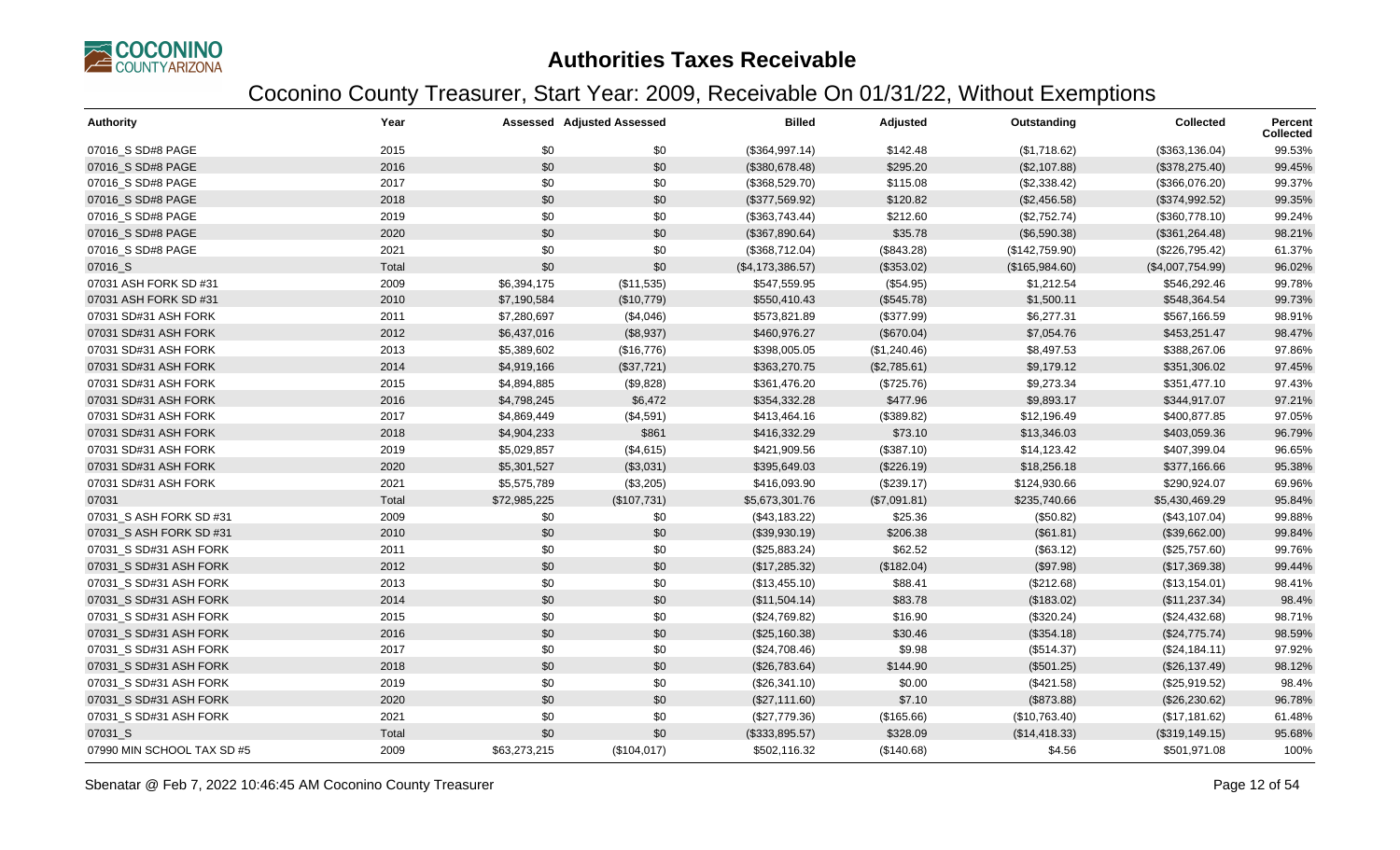

| <b>Authority</b>             | Year  |               | <b>Assessed Adjusted Assessed</b> | <b>Billed</b>  | Adjusted     | Outstanding   | Collected      | <b>Percent</b><br><b>Collected</b> |
|------------------------------|-------|---------------|-----------------------------------|----------------|--------------|---------------|----------------|------------------------------------|
| 07990 MIN SCHOOL TAX SD #5   | 2010  | \$70,172,830  | (\$45,708)                        | \$602,492.63   | (\$49.96)    | \$8.49        | \$602,434.18   | 100%                               |
| 07990 SD#5 MINIMUM SCHOOL T  | 2011  | \$65,822,343  | (\$64,760)                        | \$710,208.06   | (\$461.50)   | \$48.29       | \$709,698.27   | 99.99%                             |
| 07990 SD#5 MINIMUM SCHOOL T  | 2012  | \$61,973,327  | (\$9,155)                         | \$859,352.37   | (\$132.39)   | \$61.74       | \$859,158.24   | 99.99%                             |
| 07990 SD#5 MINIMUM SCHOOL T  | 2013  | \$47,244,590  | (\$9,730)                         | \$705,077.47   | (\$150.94)   | \$120.41      | \$704,806.12   | 99.98%                             |
| 07990 SD#5 MINIMUM SCHOOL T  | 2014  | \$45,608,407  | (\$9,957)                         | \$600,252.02   | (\$131.04)   | \$106.21      | \$600,014.77   | 99.98%                             |
| 07990 SD#5 MINIMUM SCHOOL T  | 2015  | \$47,176,839  | (\$3,123)                         | \$557,488.94   | (\$36.91)    | \$141.25      | \$557,310.78   | 99.97%                             |
| 07990 SD#5 MINIMUM SCHOOL T  | 2016  | \$47,321,207  | (\$58)                            | \$515,753.81   | (\$0.63)     | \$173.83      | \$515,579.35   | 99.97%                             |
| 07990 SD#5 MINIMUM SCHOOL T  | 2017  | \$49,013,826  | \$936                             | \$656,491.27   | \$12.53      | \$216.85      | \$656,286.95   | 99.97%                             |
| 07990 SD#5 MINIMUM SCHOOL T  | 2018  | \$50,670,403  | \$2,173                           | \$691,752.06   | \$29.66      | \$277.55      | \$691,504.17   | 99.96%                             |
| 07990 SD#5 MINIMUM SCHOOL T  | 2019  | \$52,590,088  | (\$1,383)                         | \$705,863.77   | (\$18.55)    | \$228.91      | \$705,616.31   | 99.97%                             |
| 07990 SD#5 MINIMUM SCHOOL T  | 2020  | \$55,594,820  | \$1,769                           | \$711,836.26   | \$22.65      | \$2,689.55    | \$709,169.36   | 99.62%                             |
| 07990 SD#5 MINIMUM SCHOOL T  | 2021  | \$58,407,428  | (\$408)                           | \$706,554.27   | (\$4.94)     | \$218,239.72  | \$488,309.61   | 69.11%                             |
| 07990                        | Total | \$714,869,323 | (\$243,421)                       | \$8,525,239.25 | (\$1,062.70) | \$222,317.36  | \$8,301,859.19 | 97.39%                             |
| 07990_S MIN SCHOOL TAX SD #5 | 2009  | \$0           | \$0                               | (\$130,579.20) | \$29.61      | (\$1.78)      | (\$130,547.81) | 100%                               |
| 07990 S MIN SCHOOL TAX SD #5 | 2010  | \$0           | \$0                               | (\$163,561.51) | \$15.30      | (\$3.40)      | (\$163,542.81) | 100%                               |
| 07990 S SD#5 MINIMUM SCHOOL  | 2011  | \$0           | \$0                               | (\$190,006.47) | \$45.39      | (\$4.27)      | (\$189,956.81) | 100%                               |
| 07990_S SD#5 MINIMUM SCHOOL  | 2012  | \$0           | \$0                               | (\$51,376.64)  | (\$698.23)   | (\$2.36)      | (\$52,072.51)  | 100%                               |
| 07990_S SD#5 MINIMUM SCHOOL  | 2013  | \$0           | \$0                               | (\$45,322.84)  | \$0.06       | (\$2.34)      | (\$45,320.44)  | 99.99%                             |
| 07990 S SD#5 MINIMUM SCHOOL  | 2014  | \$0           | \$0                               | (\$36,196.09)  | \$13.36      | (\$1.97)      | (\$36,180.76)  | 99.99%                             |
| 07990_S SD#5 MINIMUM SCHOOL  | 2015  | \$0           | \$0                               | (\$37,422.13)  | \$0.00       | (\$2.09)      | (\$37,420.04)  | 99.99%                             |
| 07990 S SD#5 MINIMUM SCHOOL  | 2016  | \$0           | \$0                               | (\$29,814.16)  | (\$98.90)    | \$0.00        | (\$29,913.06)  | 100%                               |
| 07990 S SD#5 MINIMUM SCHOOL  | 2017  | \$0           | \$0                               | (\$38,146.33)  | \$0.00       | \$0.00        | (\$38,146.33)  | 100%                               |
| 07990_S SD#5 MINIMUM SCHOOL  | 2018  | \$0           | \$0                               | (\$39,850.49)  | (\$97.64)    | \$0.00        | (\$39,948.13)  | 100%                               |
| 07990_S SD#5 MINIMUM SCHOOL  | 2019  | \$0           | \$0                               | (\$40,642.45)  | \$0.00       | \$0.00        | (\$40,642.45)  | 100%                               |
| 07990 S SD#5 MINIMUM SCHOOL  | 2020  | \$0           | \$0                               | (\$43,021.19)  | \$0.00       | (\$202.16)    | (\$42,819.03)  | 99.53%                             |
| 07990 S SD#5 MINIMUM SCHOOL  | 2021  | \$0           | \$0                               | (\$43,549.79)  | (\$368.02)   | (\$13,998.31) | (\$29,919.50)  | 68.13%                             |
| 07990 S                      | Total | \$0           | \$0                               | (\$889,489.29) | (\$1,159.07) | (\$14,218.68) | (\$876,429.68) | 98.4%                              |
| 07991 MIN SCHOOL TAX SD #9   | 2009  | \$166,632,564 | (\$575,430)                       | \$0.00         | \$0.00       | \$0.00        | \$0.00         | N/A                                |
| 07991 MIN SCHOOL TAX SD #9   | 2010  | \$172,932,181 | (\$1,137,021)                     | \$0.00         | \$0.00       | \$0.00        | \$0.00         | N/A                                |
| 07991 SD#9 MINIMUM SCHOOL T  | 2011  | \$154,402,511 | (\$544, 844)                      | \$1,025,232.72 | (\$3,627.24) | \$17.16       | \$1,021,588.32 | 100%                               |
| 07991 SD#9 MINIMUM SCHOOL T  | 2012  | \$141,984,528 | (\$245,411)                       | \$0.00         | \$0.00       | \$0.00        | \$0.00         | N/A                                |
| 07991 SD#9 MINIMUM SCHOOL T  | 2013  | \$0           | \$120,446,473                     | \$0.00         | \$868,047.01 | \$49.41       | \$867,997.60   | 99.99%                             |
| 07991 SD#9 MINIMUM SCHOOL T  | 2014  | \$121,008,718 | (\$26,092)                        | \$1,018,046.13 | (\$219.51)   | \$145.51      | \$1,017,681.11 | 99.99%                             |
| 07991 SD#9 MINIMUM SCHOOL T  | 2015  | \$125,336,268 | (\$33,018)                        | \$1,110,729.97 | (\$292.61)   | \$129.64      | \$1,110,307.72 | 99.99%                             |
| 07991 SD#9 MINIMUM SCHOOL T  | 2016  | \$129,593,920 | \$226,987                         | \$1,156,366.47 | \$2,025.42   | \$95.14       | \$1,158,296.75 | 99.99%                             |
| 07991 SD#9 MINIMUM SCHOOL T  | 2017  | \$136,176,552 | \$233,927                         | \$1,155,594.10 | \$1,985.10   | \$40.42       | \$1,157,538.78 | 100%                               |
| 07991 SD#9 MINIMUM SCHOOL T  | 2018  | \$141,260,741 | \$58,562                          | \$1,273,607.05 | \$528.00     | \$43.45       | \$1,274,091.60 | 100%                               |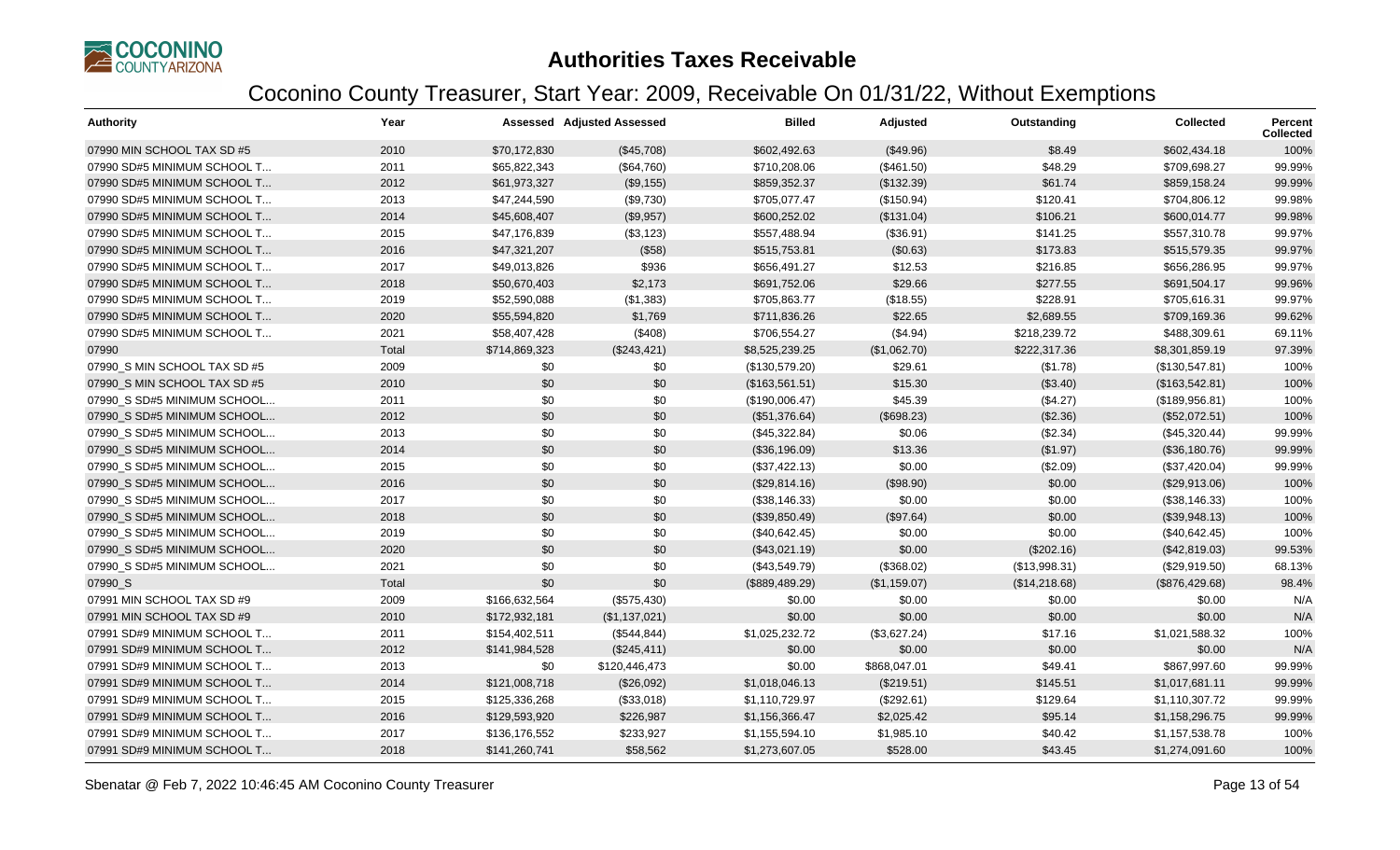

| <b>Authority</b>            | Year  |                 | <b>Assessed Adjusted Assessed</b> | <b>Billed</b>    | Adjusted        | Outstanding   | <b>Collected</b> | Percent<br><b>Collected</b> |
|-----------------------------|-------|-----------------|-----------------------------------|------------------|-----------------|---------------|------------------|-----------------------------|
| 07991 SD#9 MINIMUM SCHOOL T | 2019  | \$146,902,924   | \$40,101                          | \$1,427,161.73   | \$389.58        | \$16.33       | \$1,427,534.98   | 100%                        |
| 07991 SD#9 MINIMUM SCHOOL T | 2020  | \$153,876,949   | \$29,788                          | \$1,453,367.49   | \$281.36        | \$2,428.89    | \$1,451,219.96   | 99.83%                      |
| 07991 SD#9 MINIMUM SCHOOL T | 2021  | \$159,673,674   | (\$149, 819)                      | \$1,564,163.20   | (\$1,467.63)    | \$433,998.88  | \$1,128,696.69   | 72.23%                      |
| 07991                       | Total | \$1,749,781,530 | \$118,324,203                     | \$11,184,268.86  | \$867,649.48    | \$436,964.83  | \$11,614,953.51  | 96.37%                      |
| 07991_IR SD#9 MINIMUM SCHOO | 2013  | \$121,257,830   | (\$121, 257, 830)                 | \$952,237.84     | (\$952,237.99)  | \$0.00        | (\$0.15)         | 100%                        |
| 07991 IR S SD#9 MINIMUM SCH | 2013  | \$0             | \$0                               | (\$121,829.70)   | \$121,829.70    | \$0.00        | \$0.00           | N/A                         |
| 07991_S SD#9 MINIMUM SCHOOL | 2011  | \$0             | \$0                               | (\$189,471.94)   | \$4.17          | (\$0.75)      | (\$189,467.02)   | 100%                        |
| 07991 S SD#9 MINIMUM SCHOOL | 2013  | \$0             | \$0                               | \$0.00           | (\$112, 237.95) | \$0.00        | (\$112, 237.95)  | 100%                        |
| 07991 S SD#9 MINIMUM SCHOOL | 2014  | \$0             | \$0                               | (\$133,983.98)   | (\$151.43)      | \$0.00        | (\$134, 135.41)  | 100%                        |
| 07991 S SD#9 MINIMUM SCHOOL | 2015  | \$0             | \$0                               | (\$158,772.39)   | (\$681.80)      | \$0.00        | (\$159,454.19)   | 100%                        |
| 07991 S SD#9 MINIMUM SCHOOL | 2016  | \$0             | \$0                               | (\$168,344.29)   | (\$304.52)      | \$0.00        | (\$168, 648.81)  | 100%                        |
| 07991 S SD#9 MINIMUM SCHOOL | 2017  | \$0             | \$0                               | (\$169,022.33)   | \$0.00          | \$0.00        | (\$169,022.33)   | 100%                        |
| 07991 S SD#9 MINIMUM SCHOOL | 2018  | \$0             | \$0                               | (\$183,688.49)   | \$3.42          | \$0.00        | (\$183,685.07)   | 100%                        |
| 07991 S SD#9 MINIMUM SCHOOL | 2019  | \$0             | \$0                               | (\$197,446.18)   | \$0.00          | \$0.00        | (\$197,446.18)   | 100%                        |
| 07991_S SD#9 MINIMUM SCHOOL | 2020  | \$0             | \$0                               | (\$198,475.45)   | \$4.57          | (\$269.10)    | (\$198,201.78)   | 99.86%                      |
| 07991 S SD#9 MINIMUM SCHOOL | 2021  | \$0             | \$0                               | (\$215, 111.23)  | (\$851.01)      | (\$63,055.60) | (\$152,906.64)   | 70.8%                       |
| 07991_S                     | Total | \$0             | \$0                               | (\$1,614,316.28) | (\$114, 214.55) | (\$63,325.45) | (\$1,665,205.38) | 96.34%                      |
| 07999 COUNTY EDUCATION DIST | 2009  | \$228,916       | (\$222,163)                       | \$4,911.56       | (\$1,717.25)    | \$0.00        | \$3,194.31       | 100%                        |
| 07999 COUNTY EDUCATION DIST | 2010  | \$208,799       | \$0                               | \$3,089.65       | \$0.00          | \$0.00        | \$3,089.65       | 100%                        |
| 07999 COUNTY EDUC DISTRICT  | 2011  | \$194,075       | \$0                               | \$3,431.63       | \$0.00          | \$0.00        | \$3,431.63       | 100%                        |
| 07999 COUNTY EDUC DISTRICT  | 2012  | \$192,254       | \$0                               | \$3,765.28       | (\$0.28)        | \$0.00        | \$3,765.00       | 100%                        |
| 07999 COUNTY EDUC DISTRICT  | 2013  | \$183,071       | \$0                               | \$3,893.01       | \$0.00          | \$0.00        | \$3,893.01       | 100%                        |
| 07999 COUNTY EDUC DISTRICT  | 2014  | \$173,548       | \$0                               | \$3,665.87       | \$0.00          | \$0.00        | \$3,665.87       | 100%                        |
| 07999 COUNTY EDUC DISTRICT  | 2015  | \$191,114       | \$0                               | \$4,008.98       | \$0.00          | \$0.00        | \$4,008.98       | 100%                        |
| 07999 COUNTY EDUC DISTRICT  | 2016  | \$206,056       | (\$2)                             | \$4,284.53       | (\$0.03)        | \$0.00        | \$4,284.50       | 100%                        |
| 07999 COUNTY EDUC DISTRICT  | 2017  | \$210,151       | ( \$1)                            | \$4,252.21       | (\$0.01)        | \$0.00        | \$4,252.20       | 100%                        |
| 07999 COUNTY EDUC DISTRICT  | 2018  | \$206,867       | \$0                               | \$4,070.96       | \$0.00          | \$0.00        | \$4,070.96       | 100%                        |
| 07999 COUNTY EDUC DISTRICT  | 2019  | \$180,809       | (\$370)                           | \$3,427.05       | (\$7.01)        | \$0.00        | \$3,420.04       | 100%                        |
| 07999 COUNTY EDUC DISTRICT  | 2020  | \$190,943       | \$0                               | \$3,507.83       | \$0.00          | \$0.00        | \$3,507.83       | 100%                        |
| 07999 COUNTY EDUC DISTRICT  | 2021  | \$112,821       | \$0                               | \$1,996.30       | \$0.00          | \$146.24      | \$1,850.06       | 92.67%                      |
| 07999                       | Total | \$2,479,424     | (\$222,536)                       | \$48,304.86      | (\$1,724.58)    | \$146.24      | \$46,434.04      | 99.69%                      |
| 08150 COMMUNITY COLLEGE     | 2009  | \$1,816,149,369 | (\$4,222,243)                     | \$6,206,515.83   | \$3,760.01      | \$1,380.88    | \$6,208,894.96   | 99.98%                      |
| 08150 COMMUNITY COLLEGE     | 2010  | \$1,926,843,761 | (\$13,833,899)                    | \$6,470,610.74   | (\$41,046.63)   | \$1,807.22    | \$6,427,756.89   | 99.97%                      |
| 08150 COMMUNITY COLLEGE     | 2011  | \$1,807,720,013 | (\$7,747,907)                     | \$6,593,189.93   | (\$28,434.01)   | \$4,866.97    | \$6,559,888.95   | 99.93%                      |
| 08150 COMMUNITY COLLEGE     | 2012  | \$1,749,227,016 | (\$8,058,922)                     | \$6,778,085.42   | (\$31,459.07)   | \$5,791.38    | \$6,740,834.97   | 99.91%                      |
| 08150 COMMUNITY COLLEGE     | 2013  | \$1,522,488,805 | (\$5,597,416)                     | \$7,058,257.25   | (\$26,927.19)   | \$8,548.80    | \$7,022,781.26   | 99.88%                      |
| 08150 COMMUNITY COLLEGE     | 2014  | \$1,512,823,764 | (\$1,807,131)                     | \$7,243,401.28   | (\$8,652.16)    | \$9,275.87    | \$7,225,473.25   | 99.87%                      |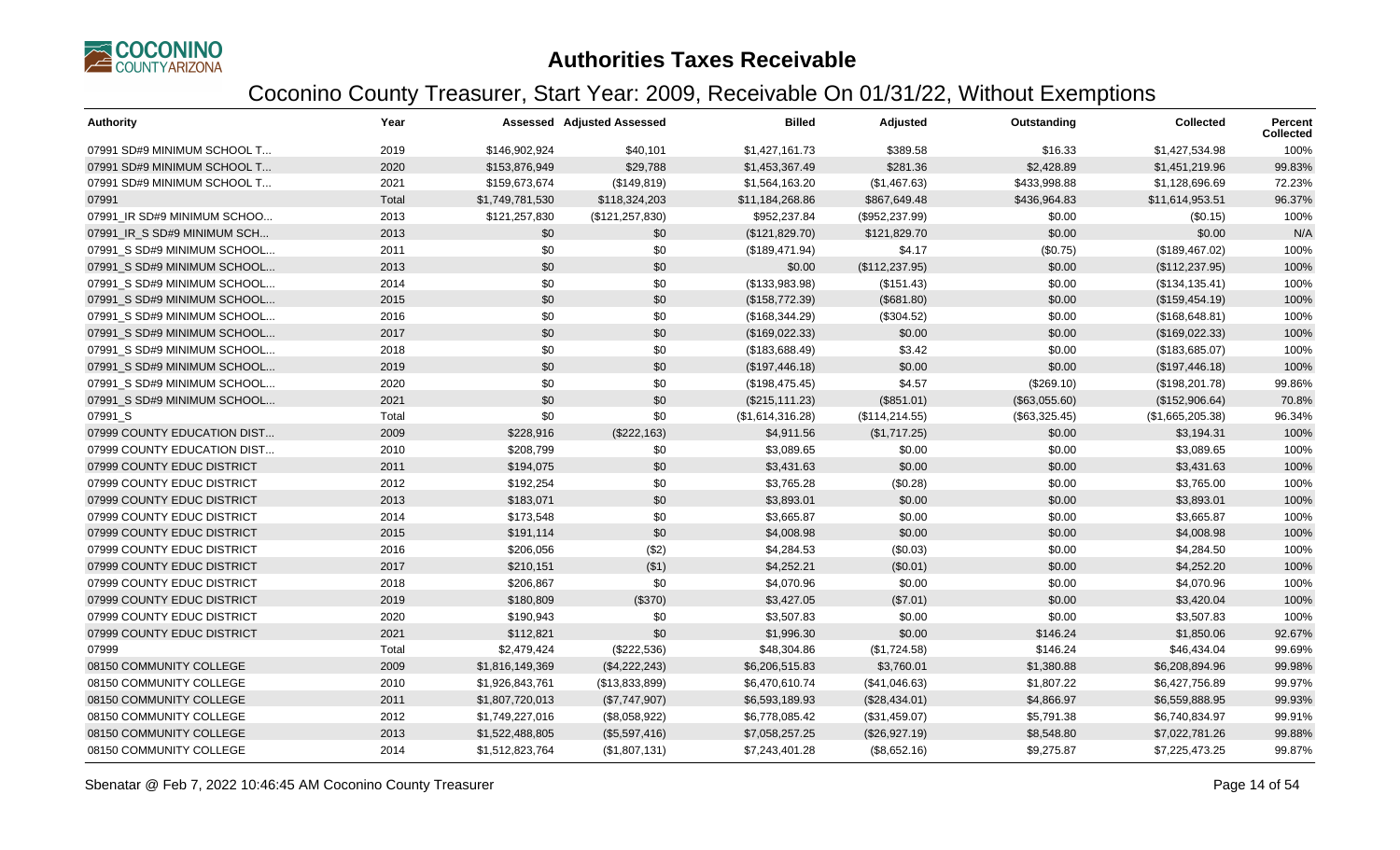

| <b>Authority</b>            | Year  |                  | <b>Assessed Adjusted Assessed</b> | <b>Billed</b>   | Adjusted       | Outstanding    | <b>Collected</b> | Percent<br><b>Collected</b> |
|-----------------------------|-------|------------------|-----------------------------------|-----------------|----------------|----------------|------------------|-----------------------------|
| 08150 COMMUNITY COLLEGE     | 2015  | \$1,539,510,959  | (\$2,425,651)                     | \$7,488,047.56  | (\$11,833.72)  | \$10,188.53    | \$7,466,025.31   | 99.86%                      |
| 08150 COMMUNITY COLLEGE     | 2016  | \$1,579,621,630  | (\$9,640,923)                     | \$7,754,364.66  | (\$47,074.20)  | \$10,956.51    | \$7,696,333.95   | 99.86%                      |
| 08150 COMMUNITY COLLEGE     | 2017  | \$1,655,713,699  | (\$10,710,613)                    | \$7,973,920.39  | (\$51,582.33)  | \$11,520.53    | \$7,910,817.53   | 99.85%                      |
| 08150 COMMUNITY COLLEGE     | 2018  | \$1,733,433,755  | (\$8,862,760)                     | \$8,218,209.34  | (\$42,256.64)  | \$13,001.13    | \$8,162,951.57   | 99.84%                      |
| 08150 COMMUNITY COLLEGE     | 2019  | \$1,833,563,380  | (\$13,651,348)                    | \$8,419,728.19  | (\$62,652.94)  | \$13,744.38    | \$8,343,330.87   | 99.84%                      |
| 08150 COMMUNITY COLLEGE     | 2020  | \$1,932,414,708  | (\$11,757,652)                    | \$8,676,547.20  | (\$52,791.86)  | \$42,140.75    | \$8,581,614.59   | 99.51%                      |
| 08150 COMMUNITY COLLEGE     | 2021  | \$1,985,130,479  | (\$909,300)                       | \$8,722,659.74  | (\$3,995.46)   | \$3,007,246.92 | \$5,711,417.36   | 65.51%                      |
| 08150                       | Total | \$22,594,641,338 | (\$99,225,765)                    | \$97,603,537.53 | (\$404,946.20) | \$3,140,469.87 | \$94,058,121.46  | 96.77%                      |
| 10000 BONDS SD #1           | 2009  | \$192,718,012    | (\$716,600)                       | \$0.00          | \$0.00         | \$0.00         | \$0.00           | N/A                         |
| 10375 WILLIAMS HOSPITAL DIS | 2009  | \$149,988,547    | (\$707,223)                       | \$1,488,922.12  | (\$1,313.51)   | \$1,855.01     | \$1,485,753.60   | 99.88%                      |
| 10375 WILLIAMS HOSPITAL DIS | 2010  | \$140,900,692    | (\$1,339,907)                     | \$1,457,802.97  | (\$13,282.64)  | \$3,206.40     | \$1,441,313.93   | 99.78%                      |
| 10375 HOSP DIST WILLIAMS    | 2011  | \$130,471,442    | (\$710,511)                       | \$1,260,785.62  | (\$6,918.03)   | \$4,975.18     | \$1,248,892.41   | 99.6%                       |
| 10375 HOSP DIST WILLIAMS    | 2012  | \$124,868,823    | (\$1,124,431)                     | \$1,211,225.27  | (\$10,905.33)  | \$5,744.88     | \$1,194,575.06   | 99.52%                      |
| 10375 HOSP DIST WILLIAMS    | 2013  | \$116,976,089    | (\$781,889)                       | \$1,134,302.92  | (\$7,613.45)   | \$6,698.16     | \$1,119,991.31   | 99.41%                      |
| 10375 HOSP DIST WILLIAMS    | 2014  | \$105,529,627    | (\$148,581)                       | \$1,023,313.75  | (\$1,404.14)   | \$5,572.39     | \$1,016,337.22   | 99.45%                      |
| 10375 HOSP DIST WILLIAMS    | 2015  | \$107,902,627    | (\$199,413)                       | \$996,331.59    | (\$1,930.03)   | \$6,075.72     | \$988,325.84     | 99.39%                      |
| 10375 HOSP DIST WILLIAMS    | 2016  | \$110,090,264    | (\$1,290,460)                     | \$1,006,286.80  | (\$12,331.01)  | \$6,302.76     | \$987,653.03     | 99.37%                      |
| 10375 HOSP DIST WILLIAMS    | 2017  | \$118,249,471    | (\$1,875,103)                     | \$1,330,021.34  | (\$22,694.68)  | \$8,295.36     | \$1,299,031.30   | 99.37%                      |
| 10375 HOSP DIST WILLIAMS    | 2018  | \$122,415,705    | (\$1,031,869)                     | \$1,352,898.51  | (\$12,458.25)  | \$9,151.84     | \$1,331,288.42   | 99.32%                      |
| 10375 HOSP DIST WILLIAMS    | 2019  | \$129,654,323    | (\$1,711,958)                     | \$1,726,061.42  | (\$25,507.28)  | \$12,108.34    | \$1,688,445.80   | 99.29%                      |
| 10375 HOSP DIST WILLIAMS    | 2020  | \$136,321,015    | (\$1,654,525)                     | \$1,727,962.55  | (\$23,675.57)  | \$24,689.50    | \$1,679,597.48   | 98.55%                      |
| 10375 HOSP DIST WILLIAMS    | 2021  | \$146,937,212    | (\$131,982)                       | \$1,727,651.19  | (\$1,532.67)   | \$544,978.82   | \$1,181,139.70   | 68.43%                      |
| 10375                       | Total | \$1,640,305,837  | (\$12,707,852)                    | \$17,443,566.05 | (\$141,566.59) | \$639,654.36   | \$16,662,345.10  | 96.3%                       |
| 10376 PAGE HOSPITAL DISTRIC | 2009  | \$159,210,366    | (\$39,365)                        | \$1,307,207.05  | (\$213.39)     | \$692.18       | \$1,306,301.48   | 99.95%                      |
| 10376 PAGE HOSPITAL DISTRIC | 2010  | \$159,170,951    | (\$35,443)                        | \$1,449,963.54  | (\$274.75)     | \$685.51       | \$1,449,003.28   | 99.95%                      |
| 10376 HOSP DIST PAGE        | 2011  | \$156,745,455    | (\$152,280)                       | \$1,544,256.78  | (\$1,596.42)   | \$1,296.05     | \$1,541,364.31   | 99.92%                      |
| 10376 HOSP DIST PAGE        | 2012  | \$153,779,974    | \$98,980                          | \$1,514,271.06  | \$852.24       | \$1,410.29     | \$1,513,713.01   | 99.91%                      |
| 10376 HOSP DIST PAGE        | 2013  | \$147,727,962    | \$80,973                          | \$1,454,677.22  | \$785.40       | \$1,547.45     | \$1,453,915.17   | 99.89%                      |
| 10376 HOSP DIST PAGE        | 2014  | \$150,713,217    | (\$27,914)                        | \$1,484,072.05  | (\$278.05)     | \$1,696.71     | \$1,482,097.29   | 99.89%                      |
| 10376 HOSP DIST PAGE        | 2015  | \$151,152,443    | (\$23,534)                        | \$1,485,430.58  | (\$206.71)     | \$1,835.55     | \$1,483,388.32   | 99.88%                      |
| 10376 HOSP DIST PAGE        | 2016  | \$148,963,271    | (\$811,669)                       | \$1,465,734.94  | (\$3,528.32)   | \$2,031.95     | \$1,460,174.67   | 99.86%                      |
| 10376 HOSP DIST PAGE        | 2017  | \$149,409,218    | (\$83,602)                        | \$1,539,713.43  | (\$809.58)     | \$2,499.28     | \$1,536,404.57   | 99.84%                      |
| 10376 HOSP DIST PAGE        | 2018  | \$141,172,714    | \$67,790                          | \$1,556,778.39  | \$774.38       | \$3,371.88     | \$1,554,180.89   | 99.78%                      |
| 10376 HOSP DIST PAGE        | 2019  | \$147,729,219    | (\$750,557)                       | \$1,618,128.00  | (\$8,508.47)   | \$4,110.13     | \$1,605,509.40   | 99.74%                      |
| 10376 HOSP DIST PAGE        | 2020  | \$145,173,553    | \$205,283                         | \$1,573,182.18  | \$2,320.93     | \$14,943.91    | \$1,560,559.20   | 99.05%                      |
| 10376 HOSP DIST PAGE        | 2021  | \$108,121,622    | (\$7,725)                         | \$1,115,959.03  | (\$86.39)      | \$382,323.62   | \$733,549.02     | 65.74%                      |
| 10376                       | Total | \$1,919,069,965  | (\$1,479,063)                     | \$19,109,374.25 | (\$10,769.13)  | \$418,444.51   | \$18,680,160.61  | 97.81%                      |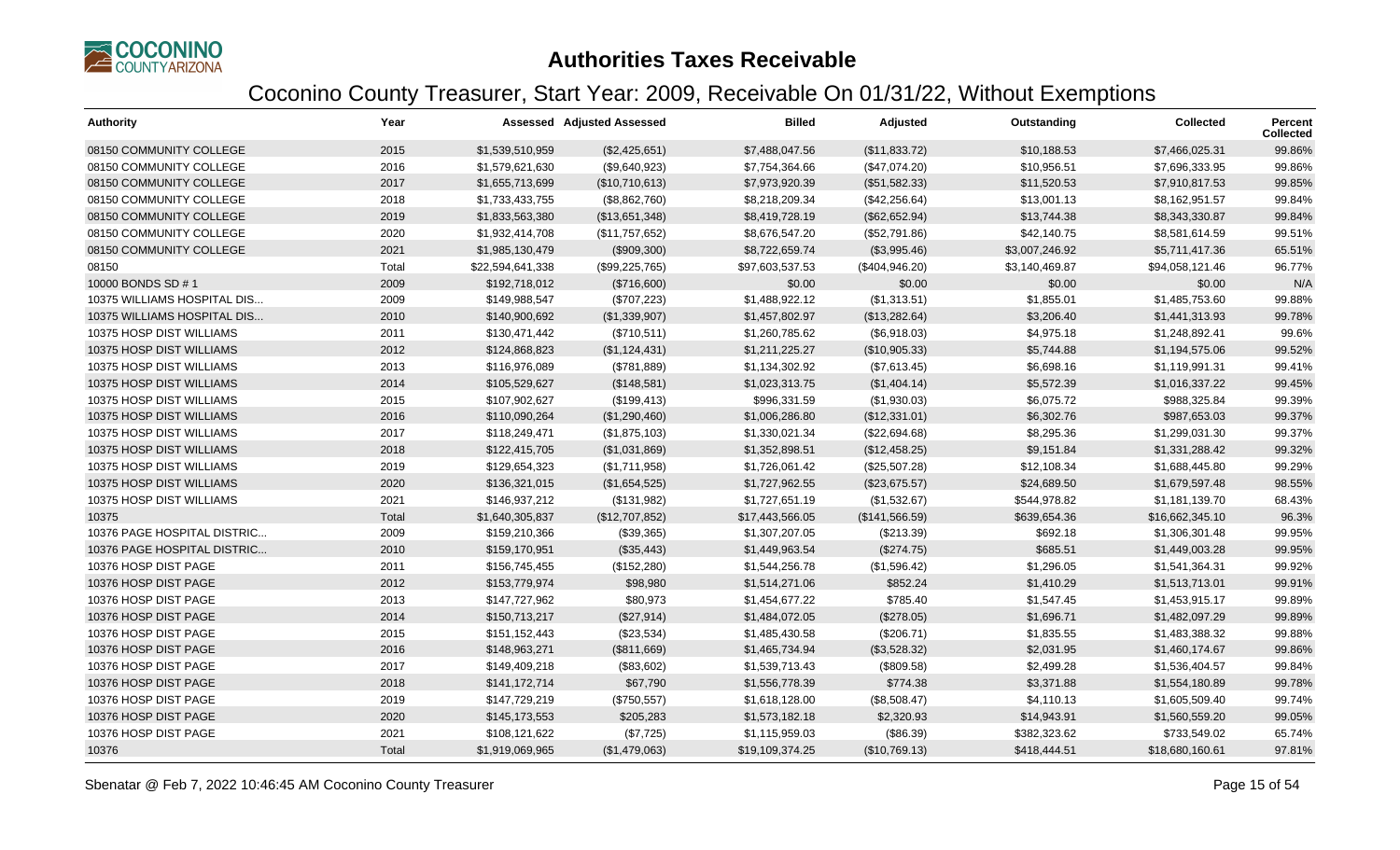

| <b>Authority</b>   | Year  |                 | Assessed Adjusted Assessed | <b>Billed</b>   | Adjusted       | Outstanding    | <b>Collected</b> | Percent<br><b>Collected</b> |
|--------------------|-------|-----------------|----------------------------|-----------------|----------------|----------------|------------------|-----------------------------|
| 11201 SEDONA FD    | 2009  | \$192,665,904   | (\$716,600)                | \$2,988,890.23  | (\$5,604.87)   | \$5.08         | \$2,983,280.28   | 100%                        |
| 11201 SEDONA FD    | 2010  | \$184,533,385   | (\$1,361,930)              | \$2,583,214.06  | (\$17,568.82)  | \$29.41        | \$2,565,615.83   | 100%                        |
| 11201 FD SEDONA    | 2011  | \$156,613,067   | (\$557,091)                | \$2,192,584.25  | (\$7,819.30)   | \$36.17        | \$2,184,728.78   | 100%                        |
| 11201 FD SEDONA    | 2012  | \$142,645,125   | (\$258,745)                | \$2,325,116.70  | (\$4,250.20)   | \$54.27        | \$2,320,812.23   | 100%                        |
| 11201 FD SEDONA    | 2013  | \$123,074,608   | (\$811,464)                | \$2,486,107.31  | (\$16,422.37)  | \$144.89       | \$2,469,540.05   | 99.99%                      |
| 11201 FD SEDONA    | 2014  | \$123,820,465   | (\$26,092)                 | \$2,641,090.22  | (\$556.54)     | \$370.22       | \$2,640,163.46   | 99.99%                      |
| 11201 FD SEDONA    | 2015  | \$137,505,960   | (\$24,972)                 | \$3,039,404.42  | (\$800.68)     | \$354.73       | \$3,038,249.01   | 99.99%                      |
| 11201 FD SEDONA    | 2016  | \$141,838,098   | \$228,304                  | \$3,170,790.51  | \$5,885.98     | \$260.87       | \$3,176,415.62   | 99.99%                      |
| 11201 FD SEDONA    | 2017  | \$152,162,838   | \$241,343                  | \$3,461,100.57  | \$6,136.46     | \$121.06       | \$3,467,115.97   | 100%                        |
| 11201 FD SEDONA    | 2018  | \$155,771,488   | \$84,751                   | \$3,494,255.63  | \$2,078.13     | \$119.24       | \$3,496,214.52   | 100%                        |
| 11201 FD SEDONA    | 2019  | \$160,677,912   | \$73,408                   | \$3,677,567.27  | \$1,838.48     | \$42.11        | \$3,679,363.64   | 100%                        |
| 11201 FD SEDONA    | 2020  | \$170,864,320   | \$22,309                   | \$3,815,532.60  | \$738.65       | \$6,376.54     | \$3,809,894.71   | 99.83%                      |
| 11201 FD SEDONA    | 2021  | \$177,308,409   | (\$149, 819)               | \$3,973,959.11  | (\$3,728.70)   | \$1,102,630.21 | \$2,867,600.20   | 72.23%                      |
| 11201              | Total | \$2,019,481,579 | (\$3,256,598)              | \$39,849,612.88 | (\$40,073.78)  | \$1,110,544.80 | \$38,698,994.30  | 97.21%                      |
| 11206 SUMMIT FD    | 2009  | \$128,769,766   | (\$303,700)                | \$3,095,219.80  | (\$1,249.36)   | \$502.86       | \$3,093,467.58   | 99.98%                      |
| 11206 SUMMIT FD    | 2010  | \$160,032,677   | (\$1,162,931)              | \$4,019,932.77  | (\$9,120.82)   | \$635.93       | \$4,010,176.02   | 99.98%                      |
| 11206 FD SUMMIT    | 2011  | \$136,644,984   | (\$665, 105)               | \$3,943,574.04  | (\$19, 119.24) | \$3,091.02     | \$3,921,363.78   | 99.92%                      |
| 11206 FD SUMMIT    | 2012  | \$126,341,092   | (\$487,779)                | \$3,929,207.60  | (\$15,062.11)  | \$3,748.75     | \$3,910,396.74   | 99.9%                       |
| 11206 FD SUMMIT    | 2013  | \$101,043,061   | (\$418,751)                | \$3,283,899.92  | (\$13,738.58)  | \$4,891.57     | \$3,265,269.77   | 99.85%                      |
| 11206 FD SUMMIT    | 2014  | \$99,775,663    | (\$21,044)                 | \$3,242,709.18  | (\$727.25)     | \$5,578.21     | \$3,236,403.72   | 99.83%                      |
| 11206 FD SUMMIT    | 2015  | \$106,977,533   | (\$24,921)                 | \$3,339,327.56  | (\$637.82)     | \$6,127.99     | \$3,332,561.75   | 99.82%                      |
| 11206 FD SUMMIT    | 2016  | \$112,764,501   | (\$495,322)                | \$3,463,987.13  | (\$15,983.80)  | \$6,204.07     | \$3,441,799.26   | 99.82%                      |
| 11206 FD SUMMIT    | 2017  | \$129,796,801   | (\$798, 121)               | \$3,653,769.30  | (\$25,798.76)  | \$6,485.45     | \$3,621,485.09   | 99.82%                      |
| 11206 FD SUMMIT    | 2018  | \$144,593,904   | (\$428,917)                | \$3,871,929.32  | (\$13,899.64)  | \$6,718.24     | \$3,851,311.44   | 99.83%                      |
| 11206 FD SUMMIT    | 2019  | \$153,777,917   | (\$782,086)                | \$4,090,433.28  | (\$25,352.39)  | \$7,345.57     | \$4,057,735.32   | 99.82%                      |
| 11206 FD SUMMIT    | 2020  | \$168,532,996   | (\$848, 822)               | \$4,365,206.10  | (\$27,372.30)  | \$21,162.39    | \$4,316,671.41   | 99.51%                      |
| 11206 FD SUMMIT    | 2021  | \$177,959,952   | (\$84)                     | \$4,617,991.79  | \$101.04       | \$1,705,105.08 | \$2,912,987.75   | 63.08%                      |
| 11206              | Total | \$1,747,010,847 | (\$6,437,583)              | \$48,917,187.79 | (\$167,961.03) | \$1,777,597.13 | \$46,971,629.63  | 96.35%                      |
| 11240 HIGHLANDS FD | 2009  | \$119,065,974   | (\$62,228)                 | \$3,217,952.53  | (\$228.21)     | \$165.29       | \$3,217,559.03   | 99.99%                      |
| 11240 HIGHLANDS FD | 2010  | \$114,152,439   | (\$68,764)                 | \$3,217,679.18  | (\$1,385.18)   | \$386.40       | \$3,215,907.60   | 99.99%                      |
| 11240 FD HIGHLANDS | 2011  | \$93,927,798    | (\$59,065)                 | \$2,770,870.27  | (\$1,753.29)   | \$1,971.98     | \$2,767,145.00   | 99.93%                      |
| 11240 FD HIGHLANDS | 2012  | \$90,856,034    | (\$56,030)                 | \$2,852,879.66  | (\$1,780.85)   | \$2,415.57     | \$2,848,683.24   | 99.92%                      |
| 11240 FD HIGHLANDS | 2013  | \$83,657,208    | (\$19,830)                 | \$2,660,299.64  | (\$631.35)     | \$2,876.57     | \$2,656,791.72   | 99.89%                      |
| 11240 FD HIGHLANDS | 2014  | \$86,782,122    | (\$15,658)                 | \$2,820,419.24  | (\$289.62)     | \$2,901.30     | \$2,817,228.32   | 99.9%                       |
| 11240 FD HIGHLANDS | 2015  | \$88,381,855    | (\$70,635)                 | \$2,811,645.06  | (\$1,502.20)   | \$3,189.80     | \$2,806,953.06   | 99.89%                      |
| 11240 FD HIGHLANDS | 2016  | \$92,021,646    | (\$85,544)                 | \$2,877,133.73  | (\$2,044.18)   | \$4,076.28     | \$2,871,013.27   | 99.86%                      |
| 11240 FD HIGHLANDS | 2017  | \$97,653,033    | (\$325,595)                | \$2,995,526.01  | (\$8,736.91)   | \$4,359.12     | \$2,982,429.98   | 99.85%                      |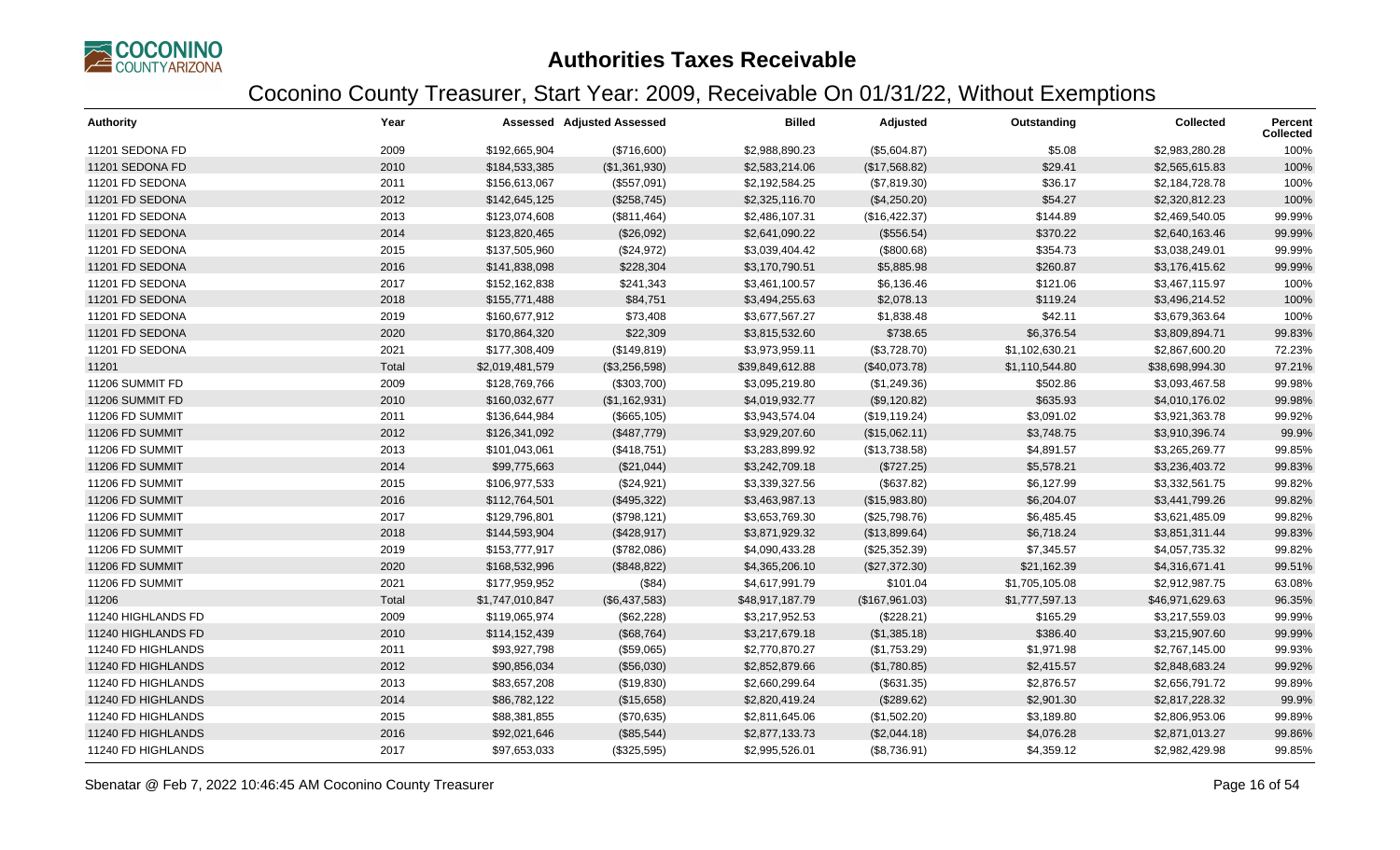

| <b>Authority</b>              | Year  |                 | <b>Assessed Adjusted Assessed</b> | <b>Billed</b>   | Adjusted      | Outstanding    | <b>Collected</b> | Percent<br><b>Collected</b> |
|-------------------------------|-------|-----------------|-----------------------------------|-----------------|---------------|----------------|------------------|-----------------------------|
| 11240 FD HIGHLANDS            | 2018  | \$104,930,410   | (\$360,797)                       | \$3,147,970.10  | (\$11,754.90) | \$5,047.95     | \$3,131,167.25   | 99.84%                      |
| 11240 FD HIGHLANDS            | 2019  | \$109,513,586   | (\$469,459)                       | \$3,297,913.46  | (\$10,963.15) | \$5,499.18     | \$3,281,451.13   | 99.83%                      |
| 11240 FD HIGHLANDS            | 2020  | \$115,864,388   | (\$148,210)                       | \$3,436,418.85  | (\$4,816.82)  | \$23,782.21    | \$3,407,819.82   | 99.31%                      |
| 11240 FD HIGHLANDS            | 2021  | \$118,438,786   | (\$780)                           | \$3,520,179.07  | (\$25.34)     | \$1,193,976.94 | \$2,326,176.79   | 66.08%                      |
| 11240                         | Total | \$1,315,245,279 | (\$1,742,595)                     | \$39,626,886.80 | (\$45,912.00) | \$1,250,648.59 | \$38,330,326.21  | 96.84%                      |
| 11241 PINEWOOD FD             | 2009  | \$80,664,208    | (\$60,144)                        | \$1,723,630.65  | (\$419.86)    | \$0.00         | \$1,723,210.79   | 100%                        |
| 11241 PINEWOOD FD             | 2010  | \$79,927,690    | (\$140,302)                       | \$1,766,171.60  | (\$2,096.15)  | \$8.75         | \$1,764,066.70   | 100%                        |
| 11241 FD PINEWOOD             | 2011  | \$68,581,505    | (\$95,417)                        | \$1,733,054.82  | (\$2,567.85)  | \$407.91       | \$1,730,079.06   | 99.98%                      |
| 11241 FD PINEWOOD             | 2012  | \$65,234,415    | (\$42,728)                        | \$1,757,937.61  | (\$1,301.98)  | \$870.35       | \$1,755,765.28   | 99.95%                      |
| 11241 FD PINEWOOD             | 2013  | \$53,060,019    | (\$14,952)                        | \$1,714,899.03  | (\$642.91)    | \$1,369.49     | \$1,712,886.63   | 99.92%                      |
| 11241 FD PINEWOOD             | 2014  | \$52,113,777    | (\$6,585)                         | \$1,693,177.35  | (\$366.74)    | \$1,339.58     | \$1,691,471.03   | 99.92%                      |
| 11241 FD PINEWOOD             | 2015  | \$56,690,345    | (\$12,290)                        | \$1,757,813.82  | (\$525.28)    | \$1,493.57     | \$1,755,794.97   | 99.92%                      |
| 11241 FD PINEWOOD             | 2016  | \$59,698,432    | (\$14,768)                        | \$1,837,681.34  | (\$606.22)    | \$1,651.81     | \$1,835,423.31   | 99.91%                      |
| 11241 FD PINEWOOD             | 2017  | \$60,927,356    | (\$88,571)                        | \$2,054,478.21  | (\$2,576.41)  | \$1,689.57     | \$2,050,212.23   | 99.92%                      |
| 11241 FD PINEWOOD             | 2018  | \$64,383,788    | \$12,856                          | \$2,156,316.88  | (\$2,326.89)  | \$1,582.30     | \$2,152,407.69   | 99.93%                      |
| 11241 FD PINEWOOD             | 2019  | \$70,837,950    | (\$124,708)                       | \$2,268,202.28  | (\$4,370.76)  | \$2,378.72     | \$2,261,452.80   | 99.89%                      |
| 11241 FD PINEWOOD             | 2020  | \$74,617,980    | (\$94,680)                        | \$2,398,375.69  | (\$4,253.41)  | \$11,689.45    | \$2,382,432.83   | 99.51%                      |
| 11241 FD PINEWOOD             | 2021  | \$78,588,769    | \$0                               | \$2,513,358.22  | \$0.00        | \$825,213.81   | \$1,688,144.41   | 67.17%                      |
| 11241                         | Total | \$865,326,234   | (\$682,289)                       | \$25,375,097.50 | (\$22,054.46) | \$849,695.31   | \$24,503,347.73  | 96.65%                      |
| 11242 FOREST LAKES ESTATES FD | 2009  | \$27,832,230    | (\$61,637)                        | \$660,114.01    | (\$1,152.71)  | \$8.86         | \$658,952.44     | 100%                        |
| 11242 FOREST LAKES ESTATES FD | 2010  | \$26,693,119    | (\$40,635)                        | \$517,536.97    | (\$122.02)    | \$7.04         | \$517,407.91     | 100%                        |
| 11242 FD FOREST LAKES ESTAT   | 2011  | \$23,104,547    | (\$29,889)                        | \$561,814.53    | (\$192.09)    | \$13.73        | \$561,608.71     | 100%                        |
| 11242 FD FOREST LAKES ESTAT   | 2012  | \$21,628,187    | (\$5,270)                         | \$606,194.82    | (\$162.24)    | \$23.77        | \$606,008.81     | 100%                        |
| 11242 FD FOREST LAKES ESTAT   | 2013  | \$16,184,967    | (\$6,171)                         | \$526,011.14    | (\$211.06)    | \$143.20       | \$525,656.88     | 99.97%                      |
| 11242 FD FOREST LAKES ESTAT   | 2014  | \$15,082,037    | (\$5,410)                         | \$490,165.91    | (\$175.82)    | \$143.23       | \$489,846.86     | 99.97%                      |
| 11242 FD FOREST LAKES ESTAT   | 2015  | \$16,764,027    | (\$863)                           | \$513,452.97    | (\$23.70)     | \$146.40       | \$513,282.87     | 99.97%                      |
| 11242 FD FOREST LAKES ESTAT   | 2016  | \$16,924,133    | (\$818)                           | \$530,592.47    | (\$24.93)     | \$272.49       | \$530,295.05     | 99.95%                      |
| 11242 FD FOREST LAKES ESTAT   | 2017  | \$17,701,114    | \$247                             | \$554,275.46    | \$8.93        | \$276.66       | \$554,007.73     | 99.95%                      |
| 11242 FD FOREST LAKES ESTAT   | 2018  | \$18,600,632    | \$0                               | \$578,752.00    | \$0.00        | \$281.07       | \$578,470.93     | 99.95%                      |
| 11242 FD FOREST LAKES ESTAT   | 2019  | \$20,642,764    | (\$2,970)                         | \$607,686.48    | (\$67.28)     | \$167.69       | \$607,451.51     | 99.97%                      |
| 11242 FD FOREST LAKES ESTAT   | 2020  | \$22,727,447    | \$120                             | \$643,626.70    | \$3.89        | \$4,297.51     | \$639,333.08     | 99.33%                      |
| 11242 FD FOREST LAKES ESTAT   | 2021  | \$22,714,639    | (\$408)                           | \$676,604.70    | (\$13.26)     | \$196,380.02   | \$480,211.42     | 70.98%                      |
| 11242                         | Total | \$266,599,843   | (\$153,704)                       | \$7,466,828.16  | (\$2,132.29)  | \$202,161.67   | \$7,262,534.20   | 97.29%                      |
| 11245 FORT VALLEY FD          | 2009  | \$43,830,776    | (\$89,183)                        | \$1,051,445.04  | (\$115.64)    | \$0.00         | \$1,051,329.40   | 100%                        |
| 11246 GREENEHAVEN FD          | 2009  | \$9,826,985     | (\$4,583)                         | \$107,697.96    | (\$50.06)     | \$0.00         | \$107,647.90     | 100%                        |
| 11246 GREENEHAVEN FD          | 2010  | \$11,612,544    | (\$4,583)                         | \$110,877.76    | (\$43.76)     | \$0.00         | \$110,834.00     | 100%                        |
| 11246 FD GREENEHAVEN          | 2011  | \$11,772,336    | (\$4,583)                         | \$102,984.95    | (\$40.10)     | \$0.00         | \$102,944.85     | 100%                        |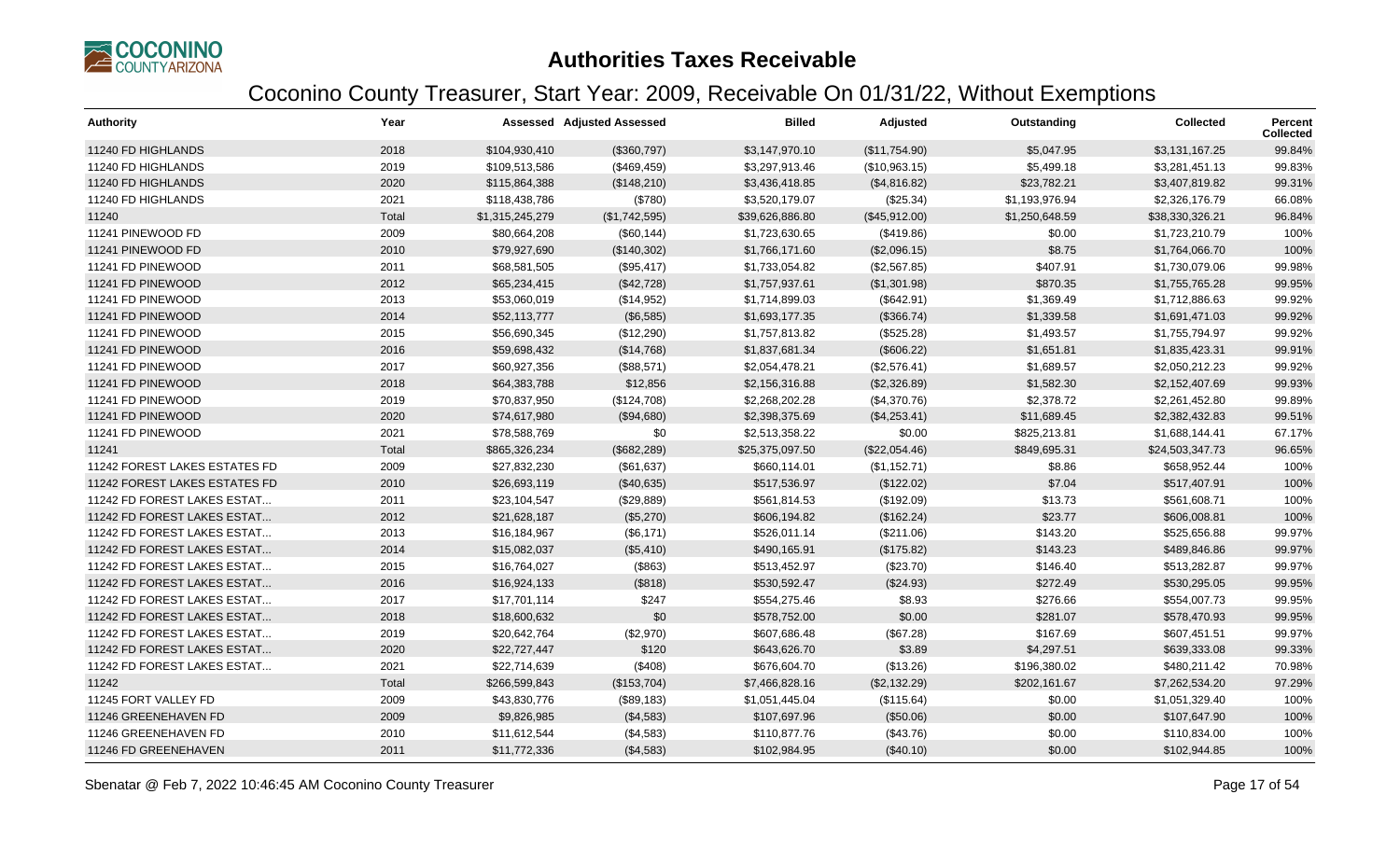

| <b>Authority</b>             | Year  |               | <b>Assessed Adjusted Assessed</b> | <b>Billed</b>  | Adjusted     | Outstanding  | <b>Collected</b> | Percent<br><b>Collected</b> |
|------------------------------|-------|---------------|-----------------------------------|----------------|--------------|--------------|------------------|-----------------------------|
| 11246 FD GREENEHAVEN         | 2012  | \$10,522,019  | (\$3,150)                         | \$102,326.91   | (\$30.63)    | \$0.00       | \$102,296.28     | 100%                        |
| 11246 FD GREENEHAVEN         | 2013  | \$8,922,876   | (\$2,983)                         | \$121,146.18   | (\$40.54)    | \$0.00       | \$121,105.64     | 100%                        |
| 11246 FD GREENEHAVEN         | 2014  | \$9,067,148   | (\$3,043)                         | \$121,363.20   | (\$40.74)    | \$0.00       | \$121,322.46     | 100%                        |
| 11246 FD GREENEHAVEN         | 2015  | \$9,084,896   | (\$2,837)                         | \$121,186.90   | (\$38.27)    | \$71.09      | \$121,077.54     | 99.94%                      |
| 11246 FD GREENEHAVEN         | 2016  | \$8,661,257   | \$0                               | \$121,145.97   | \$0.00       | \$0.00       | \$121,145.97     | 100%                        |
| 11246 FD GREENEHAVEN         | 2017  | \$8,534,348   | (\$140,047)                       | \$139,349.46   | (\$2,306.72) | \$0.00       | \$137,042.74     | 100%                        |
| 11246 FD GREENEHAVEN         | 2018  | \$8,653,735   | \$0                               | \$150,807.22   | \$0.00       | \$207.79     | \$150,599.43     | 99.86%                      |
| 11246 FD GREENEHAVEN         | 2019  | \$9,061,351   | \$0                               | \$161,552.59   | \$0.00       | \$294.19     | \$161,258.40     | 99.82%                      |
| 11246 FD GREENEHAVEN         | 2020  | \$9,040,312   | \$0                               | \$193,354.11   | \$0.00       | \$1,043.93   | \$192,310.18     | 99.46%                      |
| 11246 FD GREENEHAVEN         | 2021  | \$9,205,614   | \$0                               | \$212,460.74   | \$0.00       | \$61,017.58  | \$151,443.16     | 71.28%                      |
| 11246                        | Total | \$123,965,421 | (\$165,809)                       | \$1,766,253.95 | (\$2,590.82) | \$62,634.58  | \$1,701,028.55   | 96.45%                      |
| 11247 MORMON LAKE FD         | 2009  | \$7,808,897   | \$0                               | \$135,244.41   | \$6.19       | \$0.00       | \$135,250.60     | 100%                        |
| 11247 MORMON LAKE FD         | 2010  | \$8,033,216   | \$0                               | \$138,103.32   | \$0.00       | \$0.00       | \$138,103.32     | 100%                        |
| 11247 FD MORMON LAKE         | 2011  | \$7,048,731   | \$0                               | \$123,352.91   | \$0.00       | \$0.00       | \$123,352.91     | 100%                        |
| 11247 FD MORMON LAKE         | 2012  | \$6,642,011   | \$760                             | \$116,235.28   | \$13.28      | \$5.51       | \$116,243.05     | 100%                        |
| 11247 FD MORMON LAKE         | 2013  | \$5,390,375   | (\$28,537)                        | \$96,487.64    | (\$510.87)   | \$827.34     | \$95,149.43      | 99.14%                      |
| 11247 FD MORMON LAKE         | 2014  | \$5,415,025   | (\$28,415)                        | \$96,929.00    | (\$508.63)   | \$807.82     | \$95,612.55      | 99.16%                      |
| 11247 FD MORMON LAKE         | 2015  | \$6,242,993   | (\$31,270)                        | \$103,499.92   | (\$558.11)   | \$894.38     | \$102,047.43     | 99.13%                      |
| 11247 FD MORMON LAKE         | 2016  | \$6,468,512   | (\$45,249)                        | \$170,336.62   | (\$1,274.17) | \$1,464.70   | \$167,597.75     | 99.13%                      |
| 11247 FD MORMON LAKE         | 2017  | \$7,037,963   | \$6,060                           | \$208,382.37   | \$196.95     | \$1,848.46   | \$206,730.86     | 99.11%                      |
| 11247 FD MORMON LAKE         | 2018  | \$7,469,120   | (\$1,101)                         | \$219,040.40   | (\$35.78)    | \$2,077.34   | \$216,927.28     | 99.05%                      |
| 11247 FD MORMON LAKE         | 2019  | \$8,440,336   | \$7,733                           | \$231,314.36   | \$251.32     | \$2,680.41   | \$228,885.27     | 98.84%                      |
| 11247 FD MORMON LAKE         | 2020  | \$9,051,880   | \$0                               | \$242,377.57   | \$0.00       | \$4,217.85   | \$238,159.72     | 98.26%                      |
| 11247 FD MORMON LAKE         | 2021  | \$9,302,866   | \$0                               | \$254,702.14   | \$0.00       | \$85,795.25  | \$168,906.89     | 66.32%                      |
| 11247                        | Total | \$94,351,925  | (\$120,019)                       | \$2,136,005.94 | (\$2,419.82) | \$100,619.06 | \$2,032,967.06   | 95.28%                      |
| 11249 SHERWOOD FOREST EST FD | 2009  | \$7,457,054   | \$0                               | \$112,064.00   | \$0.00       | \$0.00       | \$112,064.00     | 100%                        |
| 11249 SHERWOOD FOREST EST FD | 2010  | \$5,560,142   | \$0                               | \$83,351.82    | \$0.00       | \$0.00       | \$83,351.82      | 100%                        |
| 11249 FD SHERWOOD FOREST EST | 2011  | \$5,610,646   | \$0                               | \$90,157.56    | \$0.00       | \$56.04      | \$90,101.52      | 99.94%                      |
| 11249 FD SHERWOOD FOREST EST | 2012  | \$4,826,809   | (\$32,853)                        | \$90,743.82    | (\$617.65)   | \$66.37      | \$90,059.80      | 99.93%                      |
| 11249 FD SHERWOOD FOREST EST | 2013  | \$3,153,297   | (\$860)                           | \$90,814.72    | (\$24.80)    | \$103.70     | \$90,686.22      | 99.89%                      |
| 11249 FD SHERWOOD FOREST EST | 2014  | \$3,607,254   | (\$22,739)                        | \$103,889.19   | (\$654.88)   | \$105.52     | \$103,128.79     | 99.9%                       |
| 11249 FD SHERWOOD FOREST EST | 2015  | \$3,706,994   | \$0                               | \$101,411.47   | \$0.00       | \$214.49     | \$101,196.98     | 99.79%                      |
| 11249 FD SHERWOOD FOREST EST | 2016  | \$3,867,797   | \$0                               | \$101,692.39   | \$0.00       | \$210.01     | \$101,482.38     | 99.79%                      |
| 11249 FD SHERWOOD FOREST EST | 2017  | \$4,064,787   | \$0                               | \$123,560.39   | \$0.00       | \$249.46     | \$123,310.93     | 99.8%                       |
| 11249 FD SHERWOOD FOREST EST | 2018  | \$5,213,341   | \$0                               | \$118,177.67   | \$0.00       | \$112.15     | \$118,065.52     | 99.91%                      |
| 11249 FD SHERWOOD FOREST EST | 2019  | \$5,853,001   | (\$2,947)                         | \$143,357.15   | (\$85.09)    | \$128.85     | \$143,143.21     | 99.91%                      |
| 11249 FD SHERWOOD FOREST EST | 2020  | \$6,448,873   | (\$3,014)                         | \$143,351.29   | (\$81.77)    | \$742.98     | \$142,526.54     | 99.48%                      |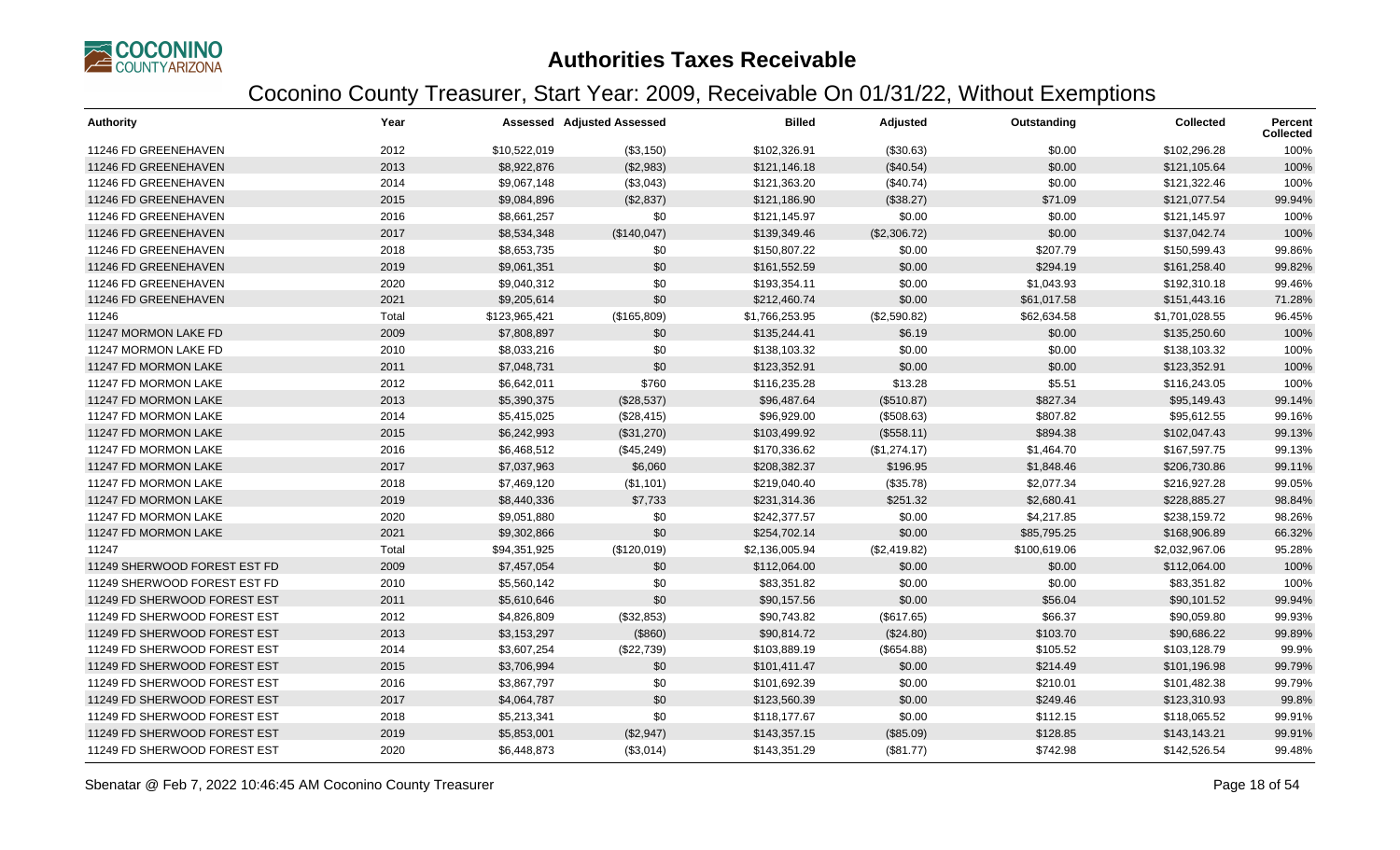

| <b>Authority</b>             | Year  |              | Assessed Adjusted Assessed | <b>Billed</b>  | Adjusted     | Outstanding | <b>Collected</b> | <b>Percent</b><br><b>Collected</b> |
|------------------------------|-------|--------------|----------------------------|----------------|--------------|-------------|------------------|------------------------------------|
| 11249 FD SHERWOOD FOREST EST | 2021  | \$6,966,581  | (\$2,938)                  | \$150,179.38   | (\$83.14)    | \$41,900.06 | \$108,196.18     | 72.08%                             |
| 11249                        | Total | \$66,336,576 | (\$65,351)                 | \$1,452,750.85 | (\$1,547.33) | \$43,889.63 | \$1,407,313.89   | 96.98%                             |
| 11250 THE WOODS FD           | 2009  | \$1,253,880  | (\$7,936)                  | \$3,874.86     | (\$10.15)    | \$0.00      | \$3,864.71       | 100%                               |
| 11250 THE WOODS FD           | 2010  | \$1,298,490  | (\$5,134)                  | \$3,551.24     | (\$14.08)    | \$0.00      | \$3,537.16       | 100%                               |
| 11250 FD THE WOODS           | 2011  | \$1,041,409  | (\$5,208)                  | \$2,811.80     | (\$14.06)    | \$9.42      | \$2,788.32       | 99.66%                             |
| 11250 FD THE WOODS           | 2012  | \$1,051,853  | \$0                        | \$3,155.52     | (\$0.02)     | \$21.18     | \$3,134.32       | 99.33%                             |
| 11250 FD THE WOODS           | 2013  | \$901,721    | \$0                        | \$3,156.04     | (\$0.02)     | \$25.21     | \$3,130.81       | 99.2%                              |
| 11250 FD THE WOODS           | 2014  | \$932,722    | \$0                        | \$3,730.90     | \$0.00       | \$29.32     | \$3,701.58       | 99.21%                             |
| 11250 FD THE WOODS           | 2015  | \$960,045    | \$0                        | \$5,647.64     | \$0.00       | \$44.69     | \$5,602.95       | 99.21%                             |
| 11250 FD THE WOODS           | 2016  | \$1,008,740  | \$0                        | \$5,901.93     | \$0.00       | \$45.39     | \$5,856.54       | 99.23%                             |
| 11250 FD THE WOODS           | 2017  | \$926,006    | \$0                        | \$5,435.51     | \$0.00       | \$46.06     | \$5,389.45       | 99.15%                             |
| 11250 FD THE WOODS           | 2018  | \$1,078,884  | \$0                        | \$7,124.02     | \$0.00       | \$58.41     | \$7,065.61       | 99.18%                             |
| 11250 FD THE WOODS           | 2019  | \$1,202,568  | \$0                        | \$10,765.43    | \$0.00       | \$84.06     | \$10,681.37      | 99.22%                             |
| 11250 FD THE WOODS           | 2020  | \$1,311,687  | \$0                        | \$11,661.25    | \$0.00       | \$86.42     | \$11,574.83      | 99.26%                             |
| 11250 FD THE WOODS           | 2021  | \$1,423,716  | \$0                        | \$12,584.87    | \$0.00       | \$3,058.00  | \$9,526.87       | 75.7%                              |
| 11250                        | Total | \$14,391,721 | (\$18,278)                 | \$79,401.01    | (\$38.33)    | \$3,508.16  | \$75,854.52      | 95.58%                             |
| 11251 KAIBAB ESTATES WEST FD | 2009  | \$4,560,143  | (\$4,925)                  | \$93,914.51    | \$90.63      | \$209.35    | \$93,795.79      | 99.78%                             |
| 11251 KAIBAB ESTATES WEST FD | 2010  | \$4,561,055  | (\$13,015)                 | \$85,125.24    | (\$109.31)   | \$231.35    | \$84,784.58      | 99.73%                             |
| 11251 FD KAIBAB ESTATES WEST | 2011  | \$3,925,420  | (\$3,418)                  | \$73,728.38    | (\$64.20)    | \$1,010.48  | \$72,653.70      | 98.63%                             |
| 11251 FD KAIBAB ESTATES WEST | 2012  | \$3,363,398  | (\$2,480)                  | \$78,965.85    | (\$58.96)    | \$1,468.70  | \$77,438.19      | 98.14%                             |
| 11251 FD KAIBAB ESTATES WEST | 2013  | \$2,866,816  | (\$12,117)                 | \$67,307.34    | (\$284.77)   | \$1,655.31  | \$65,367.26      | 97.53%                             |
| 11251 FD KAIBAB ESTATES WEST | 2014  | \$2,697,961  | (\$32,452)                 | \$63,342.58    | (\$761.91)   | \$1,556.70  | \$61,023.97      | 97.51%                             |
| 11251 FD KAIBAB ESTATES WEST | 2015  | \$3,046,071  | (\$11,082)                 | \$64,801.66    | (\$205.07)   | \$1,606.29  | \$62,990.30      | 97.51%                             |
| 11251 FD KAIBAB ESTATES WEST | 2016  | \$2,946,109  | \$5,250                    | \$64,960.05    | \$151.95     | \$1,760.74  | \$63,351.26      | 97.3%                              |
| 11251 FD KAIBAB ESTATES WEST | 2017  | \$2,899,058  | (\$5,683)                  | \$66,289.78    | (\$107.79)   | \$1,811.27  | \$64,370.72      | 97.26%                             |
| 11251 FD KAIBAB ESTATES WEST | 2018  | \$3,054,676  | (\$213)                    | \$66,651.35    | \$20.21      | \$1,905.78  | \$64,765.78      | 97.14%                             |
| 11251 FD KAIBAB ESTATES WEST | 2019  | \$3,160,063  | (\$4,247)                  | \$66,621.53    | (\$96.45)    | \$2,046.88  | \$64,478.20      | 96.92%                             |
| 11251 FD KAIBAB ESTATES WEST | 2020  | \$3,507,265  | (\$3,031)                  | \$73,061.35    | (\$71.17)    | \$3,002.93  | \$69,987.25      | 95.89%                             |
| 11251 FD KAIBAB ESTATES WEST | 2021  | \$3,559,571  | (\$3,149)                  | \$75,710.67    | (\$75.24)    | \$23,057.14 | \$52,578.29      | 69.52%                             |
| 11251                        | Total | \$44,147,606 | (\$90,562)                 | \$940,480.29   | (\$1,572.08) | \$41,322.92 | \$897,585.29     | 95.6%                              |
| 11523 BLUE RIDGE FD          | 2009  | \$50,279,403 | (\$67,014)                 | \$785,631.77   | (\$69.68)    | \$3.14      | \$785,558.95     | 100%                               |
| 11523 BLUE RIDGE FD          | 2010  | \$46,740,122 | (\$650)                    | \$843,836.09   | (\$11.75)    | \$3.63      | \$843,820.71     | 100%                               |
| 11523 FD BLUE RIDGE          | 2011  | \$39,052,155 | (\$31,938)                 | \$683,413.00   | (\$558.90)   | \$61.04     | \$682,793.06     | 99.99%                             |
| 11523 FD BLUE RIDGE          | 2012  | \$35,742,640 | \$0                        | \$625,494.29   | (\$0.23)     | \$61.78     | \$625,432.28     | 99.99%                             |
| 11523 FD BLUE RIDGE          | 2013  | \$26,555,464 | \$1,543                    | \$520,486.61   | \$29.50      | \$70.59     | \$520,445.52     | 99.99%                             |
| 11523 FD BLUE RIDGE          | 2014  | \$26,819,407 | \$523                      | \$525,660.68   | \$10.25      | \$71.81     | \$525,599.12     | 99.99%                             |
| 11523 FD BLUE RIDGE          | 2015  | \$27,866,177 | (\$2,394)                  | \$567,909.74   | (\$50.50)    | \$157.15    | \$567,702.09     | 99.97%                             |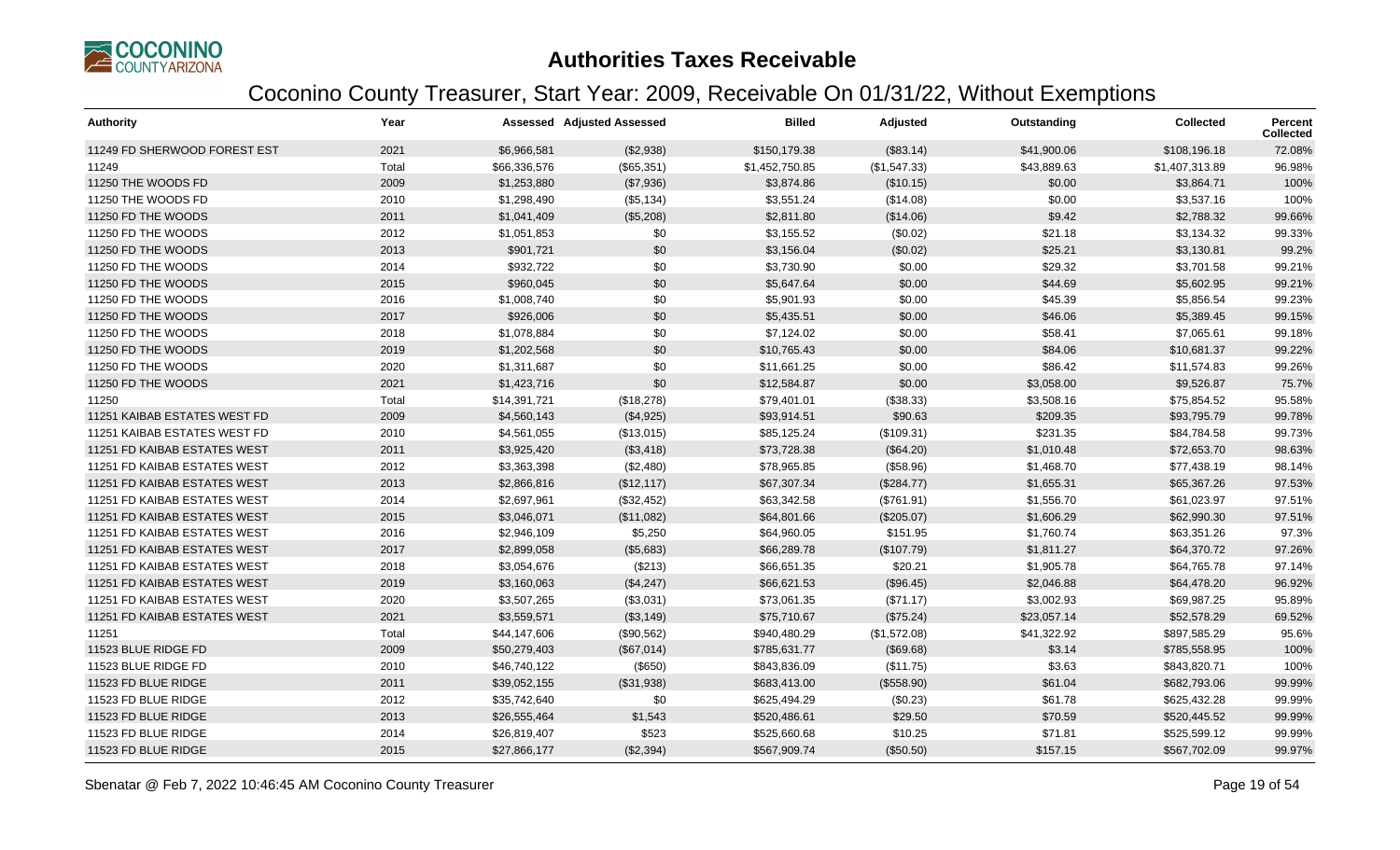

| <b>Authority</b>    | Year  |               | <b>Assessed Adjusted Assessed</b> | <b>Billed</b>  | Adjusted     | Outstanding  | <b>Collected</b> | <b>Percent</b><br><b>Collected</b> |
|---------------------|-------|---------------|-----------------------------------|----------------|--------------|--------------|------------------|------------------------------------|
| 11523 FD BLUE RIDGE | 2016  | \$27,992,113  | \$711                             | \$605,104.54   | \$16.14      | \$171.75     | \$604,948.93     | 99.97%                             |
| 11523 FD BLUE RIDGE | 2017  | \$28,467,647  | \$661                             | \$673,817.00   | \$16.18      | \$188.06     | \$673,645.12     | 99.97%                             |
| 11523 FD BLUE RIDGE | 2018  | \$30,010,276  | \$2,173                           | \$753,526.15   | \$57.56      | \$309.57     | \$753,274.14     | 99.96%                             |
| 11523 FD BLUE RIDGE | 2019  | \$33,199,329  | \$687                             | \$821,193.18   | \$18.96      | \$328.29     | \$820,883.85     | 99.96%                             |
| 11523 FD BLUE RIDGE | 2020  | \$35,363,068  | \$1,649                           | \$939,658.47   | \$49.15      | \$2,319.14   | \$937,388.48     | 99.75%                             |
| 11523 FD BLUE RIDGE | 2021  | \$34,989,120  | \$0                               | \$992,271.90   | \$0.00       | \$292,930.09 | \$699,341.81     | 70.48%                             |
| 11523               | Total | \$443,076,921 | (\$94,049)                        | \$9,338,003.42 | (\$493.32)   | \$296,676.04 | \$9,040,834.06   | 96.82%                             |
| 11524 JUNIPINE FD   | 2009  | \$2,954,575   | \$0                               | \$60,997.82    | \$9.70       | \$6.20       | \$61,001.32      | 99.99%                             |
| 11524 JUNIPINE FD   | 2010  | \$2,794,578   | \$0                               | \$61,531.87    | \$0.00       | \$130.27     | \$61,401.60      | 99.79%                             |
| 11524 FD JUNIPINE   | 2011  | \$2,313,968   | \$16,922                          | \$61,290.00    | \$448.21     | \$96.21      | \$61,642.00      | 99.84%                             |
| 11524 FD JUNIPINE   | 2012  | \$2,289,636   | \$19,698                          | \$66,738.45    | \$572.70     | \$322.77     | \$66,988.38      | 99.52%                             |
| 11524 FD JUNIPINE   | 2013  | \$2,081,781   | \$689                             | \$67,480.66    | \$22.04      | \$466.91     | \$67,035.79      | 99.31%                             |
| 11524 FD JUNIPINE   | 2014  | \$1,321,313   | \$2,840                           | \$42,942.75    | \$92.30      | \$199.20     | \$42,835.85      | 99.54%                             |
| 11524 FD JUNIPINE   | 2015  | \$1,401,042   | \$0                               | \$42,646.33    | \$0.00       | \$191.20     | \$42,455.13      | 99.55%                             |
| 11524 FD JUNIPINE   | 2016  | \$1,338,332   | \$0                               | \$42,129.86    | \$0.00       | \$191.16     | \$41,938.70      | 99.55%                             |
| 11524 FD JUNIPINE   | 2017  | \$1,502,023   | \$8,561                           | \$44,840.65    | \$278.23     | \$196.38     | \$44,922.50      | 99.56%                             |
| 11524 FD JUNIPINE   | 2018  | \$1,558,088   | \$8,204                           | \$46,591.94    | \$266.63     | \$198.35     | \$46,660.22      | 99.58%                             |
| 11524 FD JUNIPINE   | 2019  | \$1,617,517   | \$6,412                           | \$48,449.95    | \$208.40     | \$197.73     | \$48,460.62      | 99.59%                             |
| 11524 FD JUNIPINE   | 2020  | \$1,755,021   | \$1,592                           | \$48,469.62    | \$48.43      | \$857.90     | \$47,660.15      | 98.23%                             |
| 11524 FD JUNIPINE   | 2021  | \$1,841,764   | \$0                               | \$48,175.16    | \$0.00       | \$16,641.65  | \$31,533.51      | 65.46%                             |
| 11524               | Total | \$24,769,638  | \$64,918                          | \$682,285.06   | \$1,946.64   | \$19,695.93  | \$664,535.77     | 97.12%                             |
| 11525 TUSAYAN FD    | 2009  | \$11,096,576  | \$0                               | \$340,645.38   | \$5.79       | \$96.27      | \$340,554.90     | 99.97%                             |
| 11525 TUSAYAN FD    | 2010  | \$11,279,874  | (\$5,625)                         | \$338,220.76   | (\$168.75)   | \$106.08     | \$337,945.93     | 99.97%                             |
| 11525 FD TUSAYAN    | 2011  | \$11,417,351  | (\$35,797)                        | \$342,520.56   | (\$1,073.92) | \$104.25     | \$341,342.39     | 99.97%                             |
| 11525 FD TUSAYAN    | 2012  | \$10,676,789  | (\$46,000)                        | \$346,995.69   | (\$1,495.25) | \$155.96     | \$345,344.48     | 99.95%                             |
| 11525 FD TUSAYAN    | 2013  | \$10,045,073  | (\$640)                           | \$326,464.88   | (\$183.34)   | \$142.19     | \$326,139.35     | 99.96%                             |
| 11525 FD TUSAYAN    | 2014  | \$10,115,586  | (\$2,992)                         | \$325,377.94   | (\$96.24)    | \$53.18      | \$325,228.52     | 99.98%                             |
| 11525 FD TUSAYAN    | 2015  | \$10,358,789  | (\$257)                           | \$325,458.28   | \$16.49      | \$55.85      | \$325,418.92     | 99.98%                             |
| 11525 FD TUSAYAN    | 2016  | \$10,382,633  | \$296,859                         | \$333,303.93   | \$9,650.93   | \$27.36      | \$342,927.50     | 99.99%                             |
| 11525 FD TUSAYAN    | 2017  | \$10,721,429  | \$286,592                         | \$345,534.16   | \$9,316.52   | \$27.75      | \$354,822.93     | 99.99%                             |
| 11525 FD TUSAYAN    | 2018  | \$12,716,931  | \$297,925                         | \$412,500.90   | \$10,427.39  | \$29.89      | \$422,898.40     | 99.99%                             |
| 11525 FD TUSAYAN    | 2019  | \$14,360,582  | \$323,640                         | \$445,089.10   | \$11,411.30  | \$26.80      | \$456,473.60     | 99.99%                             |
| 11525 FD TUSAYAN    | 2020  | \$16,330,572  | (\$33,547)                        | \$493,143.21   | (\$1,174.15) | \$68.27      | \$491,900.79     | 99.99%                             |
| 11525 FD TUSAYAN    | 2021  | \$19,688,657  | \$0                               | \$530,079.80   | \$0.00       | \$191,554.87 | \$338,524.93     | 63.86%                             |
| 11525               | Total | \$159,190,842 | \$1,080,158                       | \$4,905,334.59 | \$36,636.77  | \$192,448.72 | \$4,749,522.64   | 96.11%                             |
| 11526 PONDEROSA FD  | 2009  | \$32,041,190  | (\$32,475)                        | \$498,186.62   | (\$84.22)    | \$0.00       | \$498,102.40     | 100%                               |
| 11526 PONDEROSA FD  | 2010  | \$29,786,177  | (\$359,491)                       | \$514,985.37   | (\$535.84)   | \$2.50       | \$514,447.03     | 100%                               |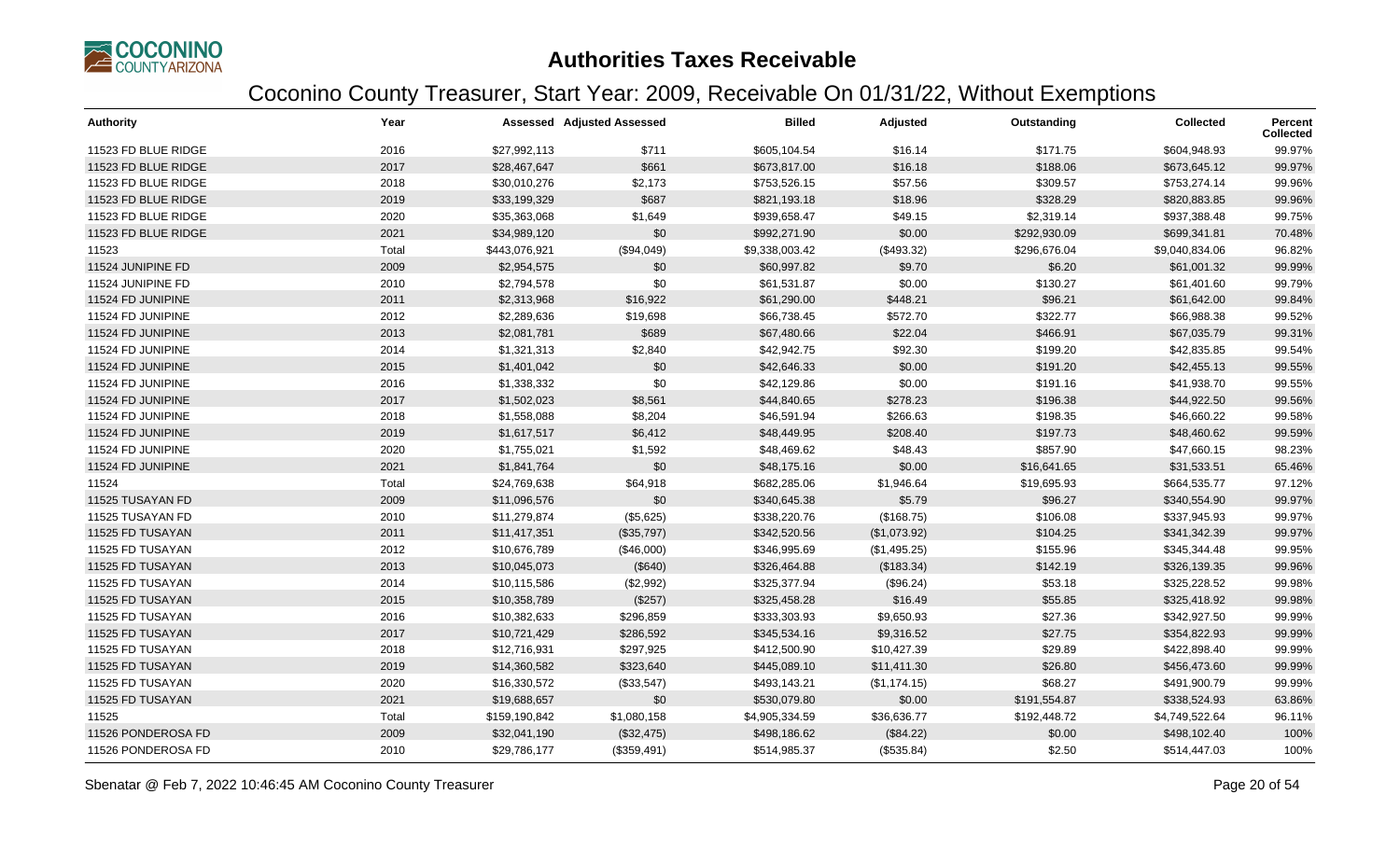

| <b>Authority</b>          | Year  |               | <b>Assessed Adjusted Assessed</b> | <b>Billed</b>  | Adjusted      | Outstanding  | <b>Collected</b> | Percent<br><b>Collected</b> |
|---------------------------|-------|---------------|-----------------------------------|----------------|---------------|--------------|------------------|-----------------------------|
| 11526 FD PONDEROSA        | 2011  | \$27,334,126  | (\$64,317)                        | \$472,880.15   | (\$1,130.79)  | \$424.91     | \$471,324.45     | 99.91%                      |
| 11526 FD PONDEROSA        | 2012  | \$28,687,837  | \$1,460                           | \$496,299.10   | \$8.89        | \$464.29     | \$495,843.70     | 99.91%                      |
| 11526 FD PONDEROSA        | 2013  | \$22,574,572  | (\$5,699)                         | \$553,077.57   | (\$169.35)    | \$761.66     | \$552,146.56     | 99.86%                      |
| 11526 FD PONDEROSA        | 2014  | \$21,626,981  | \$26,189                          | \$529,860.37   | \$641.63      | \$771.49     | \$529,730.51     | 99.85%                      |
| 11526 FD PONDEROSA        | 2015  | \$21,812,298  | (\$45,292)                        | \$526,435.02   | (\$1,108.77)  | \$876.64     | \$524,449.61     | 99.83%                      |
| 11526 FD PONDEROSA        | 2016  | \$22,563,325  | \$9,137                           | \$575,382.02   | \$317.18      | \$818.08     | \$574,881.12     | 99.86%                      |
| 11526 FD PONDEROSA        | 2017  | \$25,059,760  | \$115,695                         | \$652,131.45   | \$3,308.87    | \$562.05     | \$654,878.27     | 99.91%                      |
| 11526 FD PONDEROSA        | 2018  | \$28,249,945  | \$6,945                           | \$740,388.51   | \$213.89      | \$496.12     | \$740,106.28     | 99.93%                      |
| 11526 FD PONDEROSA        | 2019  | \$31,943,771  | (\$120,210)                       | \$791,595.22   | (\$3,702.48)  | \$627.65     | \$787,265.09     | 99.92%                      |
| 11526 FD PONDEROSA        | 2020  | \$35,939,725  | \$5,695                           | \$882,756.88   | \$175.40      | \$7,881.09   | \$875,051.19     | 99.11%                      |
| 11526 FD PONDEROSA        | 2021  | \$41,631,577  | (\$282,163)                       | \$1,097,897.29 | (\$9,170.30)  | \$376,281.44 | \$712,445.55     | 65.44%                      |
| 11526                     | Total | \$369,251,284 | (\$744,526)                       | \$8,331,875.57 | (\$11,235.89) | \$389,967.92 | \$7,930,671.76   | 95.31%                      |
| 11527 WESTWOOD ESTATES FD | 2009  | \$5,124,922   | \$0                               | \$81,992.59    | \$0.00        | \$0.00       | \$81,992.59      | 100%                        |
| 11527 WESTWOOD ESTATES FD | 2010  | \$4,902,149   | \$0                               | \$80,885.96    | \$0.00        | \$0.00       | \$80,885.96      | 100%                        |
| 11527 FD WESTWOOD ESTATES | 2011  | \$4,467,285   | \$0                               | \$73,710.16    | \$0.00        | \$0.00       | \$73,710.16      | 100%                        |
| 11527 FD WESTWOOD ESTATES | 2012  | \$4,364,131   | \$0                               | \$86,846.19    | \$0.00        | \$0.00       | \$86,846.19      | 100%                        |
| 11527 FD WESTWOOD ESTATES | 2013  | \$3,098,801   | \$0                               | \$62,285.83    | \$0.00        | \$0.00       | \$62,285.83      | 100%                        |
| 11527 FD WESTWOOD ESTATES | 2014  | \$2,902,830   | \$0                               | \$69,667.97    | \$0.00        | \$0.00       | \$69,667.97      | 100%                        |
| 11527 FD WESTWOOD ESTATES | 2015  | \$3,055,374   | \$0                               | \$51,940.80    | \$0.00        | \$0.00       | \$51,940.80      | 100%                        |
| 11527 FD WESTWOOD ESTATES | 2016  | \$3,070,972   | (\$354)                           | \$61,176.25    | (\$7.11)      | \$0.00       | \$61,169.14      | 100%                        |
| 11527 FD WESTWOOD ESTATES | 2017  | \$3,790,732   | \$0                               | \$55,103.07    | \$0.00        | \$0.00       | \$55,103.07      | 100%                        |
| 11527 FD WESTWOOD ESTATES | 2018  | \$4,001,577   | \$0                               | \$60,218.90    | \$0.00        | \$0.00       | \$60,218.90      | 100%                        |
| 11527 FD WESTWOOD ESTATES | 2019  | \$4,360,178   | \$0                               | \$67,776.82    | \$0.00        | \$0.00       | \$67,776.82      | 100%                        |
| 11527 FD WESTWOOD ESTATES | 2020  | \$4,718,309   | \$0                               | \$72,341.81    | \$0.00        | \$0.00       | \$72,341.81      | 100%                        |
| 11527 FD WESTWOOD ESTATES | 2021  | \$4,788,420   | \$0                               | \$69,347.66    | \$0.00        | \$20,922.75  | \$48,424.91      | 69.83%                      |
| 11527                     | Total | \$52,645,680  | (\$354)                           | \$893,294.01   | (\$7.11)      | \$20,922.75  | \$872,364.15     | 97.66%                      |
| 11528 FLAGSTAFF RANCH FD  | 2009  | \$19,034,534  | (\$53,285)                        | \$418,755.17   | (\$345.06)    | \$0.00       | \$418,410.11     | 100%                        |
| 11528 FLAGSTAFF RANCH FD  | 2010  | \$15,901,227  | (\$87,189)                        | \$387,978.34   | (\$523.79)    | \$0.00       | \$387,454.55     | 100%                        |
| 11528 FD FLAGSTAFF RANCH  | 2011  | \$10,503,016  | \$0                               | \$341,348.38   | \$0.00        | \$0.00       | \$341,348.38     | 100%                        |
| 11528 FD FLAGSTAFF RANCH  | 2012  | \$8,943,019   | \$0                               | \$227,152.79   | \$0.00        | \$0.00       | \$227,152.79     | 100%                        |
| 11528 FD FLAGSTAFF RANCH  | 2013  | \$6,334,264   | \$0                               | \$162,157.01   | (\$0.01)      | \$0.00       | \$162,157.00     | 100%                        |
| 11528 FD FLAGSTAFF RANCH  | 2014  | \$6,264,669   | \$0                               | \$134,690.23   | \$0.00        | \$0.00       | \$134,690.23     | 100%                        |
| 11528 FD FLAGSTAFF RANCH  | 2015  | \$7,022,270   | (\$5,490)                         | \$197,309.99   | \$0.00        | \$0.00       | \$197,309.99     | 100%                        |
| 11528 FD FLAGSTAFF RANCH  | 2016  | \$8,392,861   | \$3,091                           | \$232,066.12   | \$100.44      | \$0.00       | \$232,166.56     | 100%                        |
| 11528 FD FLAGSTAFF RANCH  | 2017  | \$10,439,851  | \$1,798                           | \$256,994.27   | \$58.44       | \$0.00       | \$257,052.71     | 100%                        |
| 11528 FD FLAGSTAFF RANCH  | 2018  | \$12,033,506  | \$4,623                           | \$284,903.87   | \$150.25      | \$0.00       | \$285,054.12     | 100%                        |
| 11528 FD FLAGSTAFF RANCH  | 2019  | \$13,732,763  | \$6,030                           | \$329,099.97   | \$195.98      | \$0.00       | \$329,295.95     | 100%                        |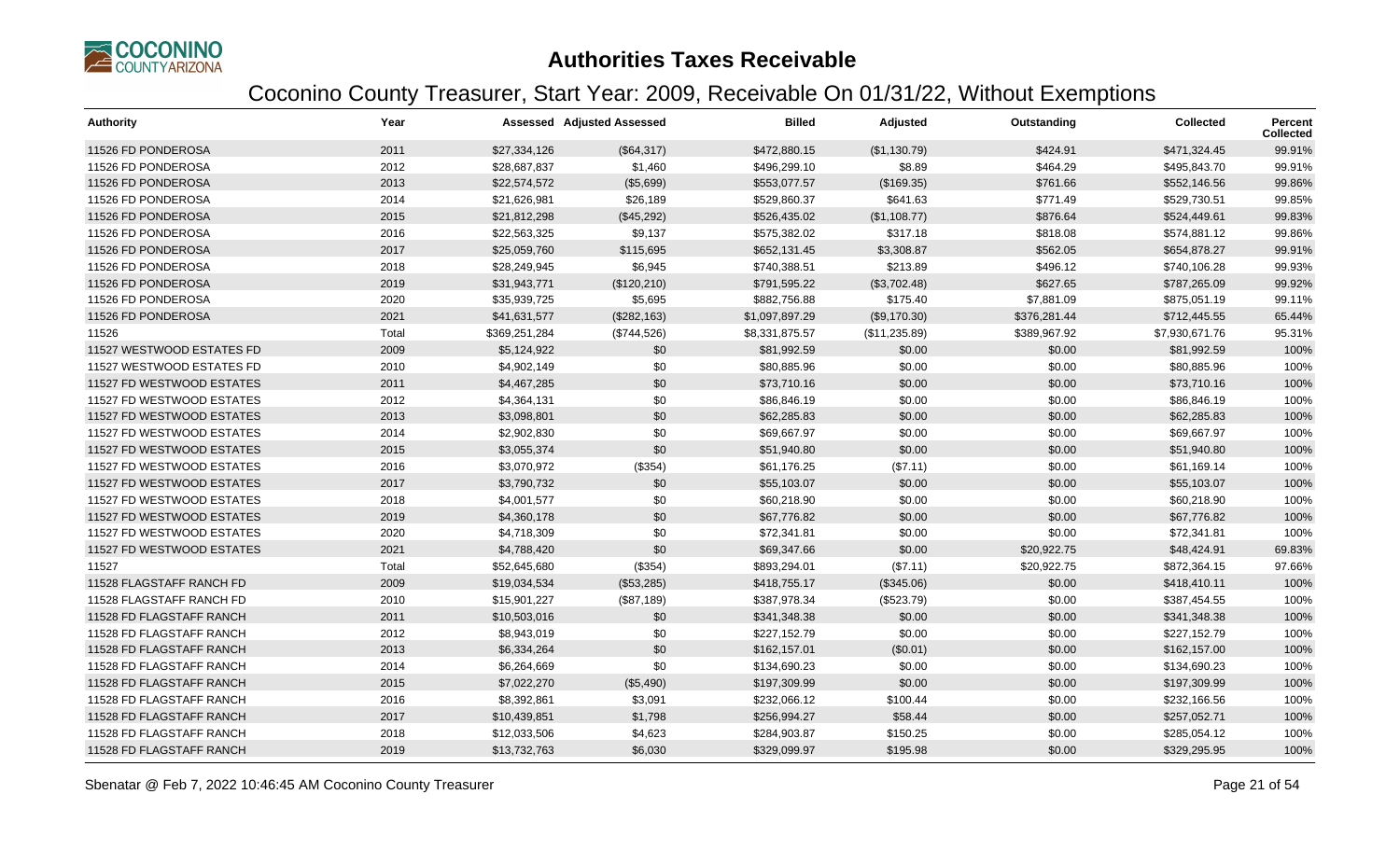

| <b>Authority</b>              | Year  |                  | <b>Assessed Adjusted Assessed</b> | <b>Billed</b>   | Adjusted      | Outstanding  | <b>Collected</b> | Percent<br><b>Collected</b> |
|-------------------------------|-------|------------------|-----------------------------------|-----------------|---------------|--------------|------------------|-----------------------------|
| 11528 FD FLAGSTAFF RANCH      | 2020  | \$15,349,305     | \$9,707                           | \$307,862.50    | \$265.98      | \$976.03     | \$307,152.45     | 99.68%                      |
| 11528 FD FLAGSTAFF RANCH      | 2021  | \$16,595,401     | \$0                               | \$301,598.60    | \$0.00        | \$90,751.95  | \$210,846.65     | 69.91%                      |
| 11528                         | Total | \$150,546,686    | (\$120,715)                       | \$3,581,917.24  | (\$97.77)     | \$91,727.98  | \$3,490,091.49   | 97.44%                      |
| 11529 LOCKETT RANCHES FIRE    | 2009  | \$16,092,455     | \$0                               | \$220,371.25    | \$0.00        | \$0.00       | \$220,371.25     | 100%                        |
| 11529 LOCKETT RANCHES FIRE    | 2010  | \$15,398,243     | \$0                               | \$206,323.70    | \$0.00        | \$0.00       | \$206,323.70     | 100%                        |
| 11529 FD LOCKETT RANCHES      | 2011  | \$13,211,045     | \$0                               | \$7,926.62      | \$0.00        | \$0.00       | \$7,926.62       | 100%                        |
| 11529 FD LOCKETT RANCHES      | 2012  | \$11,464,547     | \$0                               | \$115,791.95    | \$0.00        | \$0.00       | \$115,791.95     | 100%                        |
| 11529 FD LOCKETT RANCHES      | 2013  | \$9,202,946      | \$0                               | \$138,044.21    | \$0.00        | \$0.00       | \$138,044.21     | 100%                        |
| 11529 FD LOCKETT RANCHES      | 2014  | \$8,414,631      | \$0                               | \$141,365.69    | \$0.00        | \$0.00       | \$141,365.69     | 100%                        |
| 11529 FD LOCKETT RANCHES      | 2015  | \$9,013,333      | (\$1,482)                         | \$138,805.14    | (\$23.25)     | \$0.00       | \$138,781.89     | 100%                        |
| 11529 FD LOCKETT RANCHES      | 2016  | \$9,233,633      | (\$1,433)                         | \$144,918.84    | (\$22.93)     | \$0.00       | \$144,895.91     | 100%                        |
| 11529 FD LOCKETT RANCHES      | 2017  | \$10,428,535     | (\$1,211)                         | \$156,455.13    | (\$19.75)     | \$0.00       | \$156,435.38     | 100%                        |
| 11529 FD LOCKETT RANCHES      | 2018  | \$11,719,024     | (\$4,532)                         | \$152,092.64    | (\$67.98)     | \$0.00       | \$152,024.66     | 100%                        |
| 11529 FD LOCKETT RANCHES      | 2019  | \$12,381,901     | (\$5,985)                         | \$152,054.69    | (\$83.77)     | \$0.00       | \$151,970.92     | 100%                        |
| 11529 FD LOCKETT RANCHES      | 2020  | \$13,179,860     | \$0                               | \$154,470.87    | \$0.00        | \$0.00       | \$154,470.87     | 100%                        |
| 11529 FD LOCKETT RANCHES      | 2021  | \$13,401,026     | \$0                               | \$189,201.71    | \$0.00        | \$59,677.73  | \$129,523.98     | 68.46%                      |
| 11529                         | Total | \$153,141,179    | (\$14,643)                        | \$1,917,822.44  | (\$217.68)    | \$59,677.73  | \$1,857,927.03   | 96.89%                      |
| 11900 FIRE DISTRICT ASSISTA   | 2009  | \$2,127,799,723  | (\$4,970,582)                     | \$1,948,491.69  | \$1,487.49    | \$421.99     | \$1,949,557.19   | 99.98%                      |
| 11900 FIRE DISTRICT ASSISTA   | 2010  | \$2,056,578,525  | (\$14,962,869)                    | \$1,906,681.23  | (\$12,315.35) | \$564.09     | \$1,893,801.79   | 99.97%                      |
| 11900 FD ASSISTANCE FUND      | 2011  | \$1,836,493,334  | (\$7,751,039)                     | \$1,809,921.61  | (\$7,683.31)  | \$1,366.10   | \$1,800,872.20   | 99.92%                      |
| 11900 FD ASSISTANCE FUND      | 2012  | \$1,758,991,343  | (\$8,166,683)                     | \$1,759,019.75  | (\$8,236.27)  | \$1,572.09   | \$1,749,211.39   | 99.91%                      |
| 11900 FD ASSISTANCE FUND      | 2013  | \$1,531,349,420  | (\$5,638,383)                     | \$1,531,347.91  | (\$5,846.82)  | \$1,893.35   | \$1,523,607.74   | 99.88%                      |
| 11900 FD ASSISTANCE FUND      | 2014  | \$1,528,131,272  | (\$1,845,337)                     | \$1,528,130.42  | (\$1,845.38)  | \$1,956.31   | \$1,524,328.73   | 99.87%                      |
| 11900 FD ASSISTANCE FUND      | 2015  | \$1,601,434,510  | (\$2,768,379)                     | \$1,539,485.42  | (\$2,432.90)  | \$2,094.89   | \$1,534,957.63   | 99.86%                      |
| 11900 FD ASSISTANCE FUND      | 2016  | \$1,677,453,437  | (\$12,513,851)                    | \$1,579,622.18  | (\$9,589.36)  | \$2,231.99   | \$1,567,800.83   | 99.86%                      |
| 11900 FD ASSISTANCE FUND      | 2017  | \$1,812,240,672  | (\$11,357,865)                    | \$1,655,714.88  | (\$10,710.65) | \$2,392.21   | \$1,642,612.02   | 99.85%                      |
| 11900 FD ASSISTANCE FUND      | 2018  | \$1,944,597,023  | (\$9,321,840)                     | \$1,733,433.47  | (\$8,913.06)  | \$2,742.28   | \$1,721,778.13   | 99.84%                      |
| 11900 FD ASSISTANCE FUND      | 2019  | \$2,081,957,141  | (\$13,387,466)                    | \$1,833,563.38  | (\$13,643.91) | \$2,992.97   | \$1,816,926.50   | 99.84%                      |
| 11900 FD ASSISTANCE FUND      | 2020  | \$2,260,817,288  | (\$11,963,103)                    | \$1,932,417.27  | (\$11,757.68) | \$9,385.63   | \$1,911,273.96   | 99.51%                      |
| 11900 FD ASSISTANCE FUND      | 2021  | \$2,332,253,855  | (\$938,603)                       | \$1,985,130.67  | (\$909.30)    | \$684,398.75 | \$1,299,822.62   | 65.51%                      |
| 11900                         | Total | \$24,550,097,543 | (\$105,586,000)                   | \$22,742,959.88 | (\$92,396.50) | \$714,012.65 | \$21,936,550.73  | 96.85%                      |
| 14900 COCONINO CO LIBRARY D   | 2009  | \$2,127,799,723  | (\$4,970,582)                     | \$5,101,858.09  | \$3,894.83    | \$1,104.93   | \$5,104,647.99   | 99.98%                      |
| 14900 COCONINO CO LIBRARY D   | 2010  | \$2,056,578,525  | (\$14,962,869)                    | \$4,879,042.63  | (\$31,514.00) | \$1,443.47   | \$4,846,085.16   | 99.97%                      |
| <b>14900 LIBRARY DISTRICT</b> | 2011  | \$1,836,493,334  | (\$7,751,039)                     | \$4,344,913.17  | (\$18,444.57) | \$3,279.49   | \$4,323,189.11   | 99.92%                      |
| <b>14900 LIBRARY DISTRICT</b> | 2012  | \$1,758,991,343  | (\$8,166,683)                     | \$4,163,599.78  | (\$19,495.24) | \$3,721.26   | \$4,140,383.28   | 99.91%                      |
| <b>14900 LIBRARY DISTRICT</b> | 2013  | \$1,531,349,420  | (\$5,638,383)                     | \$3,914,125.27  | (\$14,944.46) | \$4,839.42   | \$3,894,341.39   | 99.88%                      |
| 14900 LIBRARY DISTRICT        | 2014  | \$1,528,131,272  | (\$1,845,337)                     | \$3,905,901.40  | (\$4,716.83)  | \$5,000.45   | \$3,896,184.12   | 99.87%                      |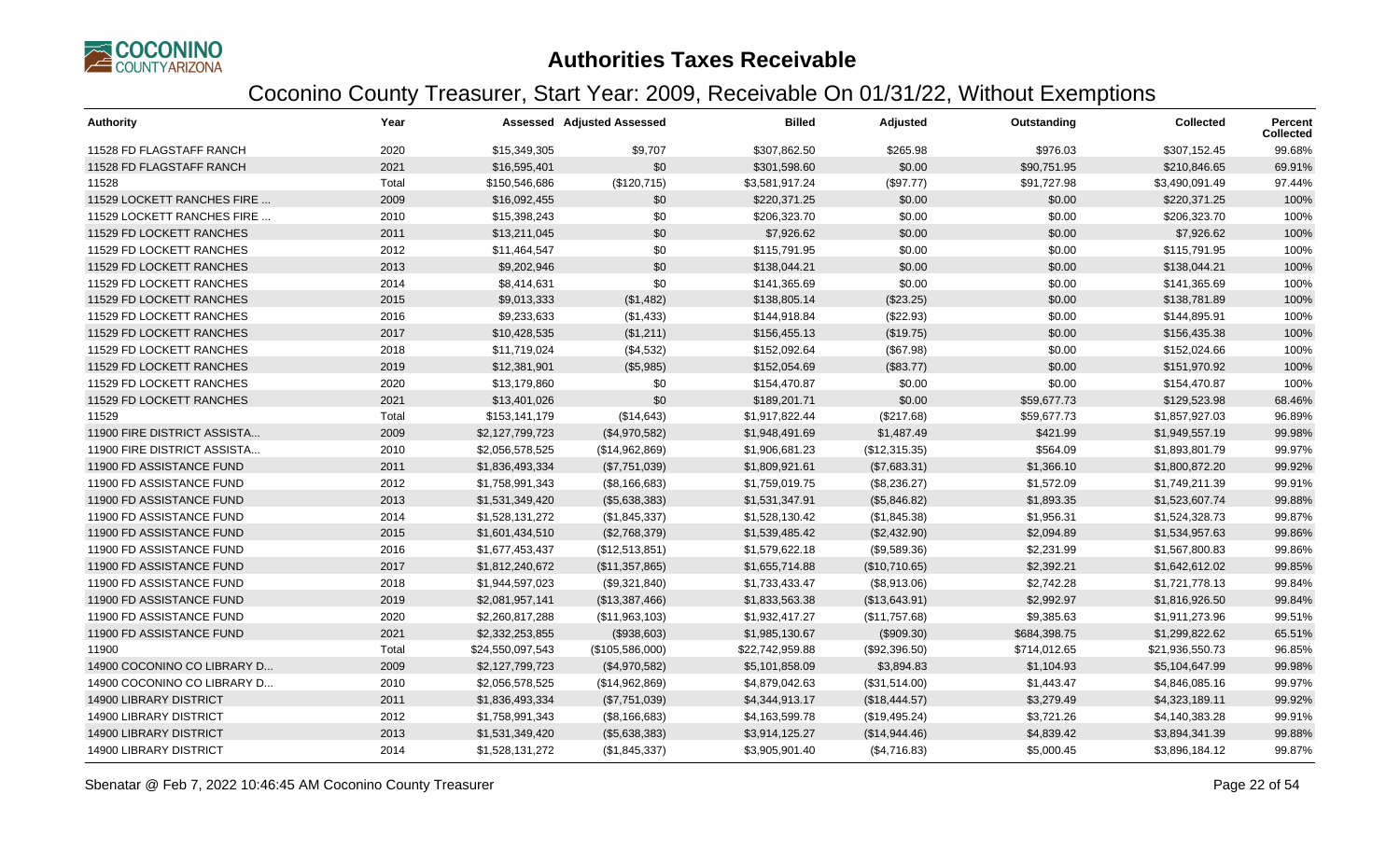

| <b>Authority</b>              | Year  |                  | <b>Assessed Adjusted Assessed</b> | <b>Billed</b>   | Adjusted       | Outstanding    | Collected       | Percent<br><b>Collected</b> |
|-------------------------------|-------|------------------|-----------------------------------|-----------------|----------------|----------------|-----------------|-----------------------------|
| <b>14900 LIBRARY DISTRICT</b> | 2015  | \$1,601,434,510  | (\$2,768,379)                     | \$3,934,924.74  | (\$6,218.56)   | \$5,354.65     | \$3,923,351.53  | 99.86%                      |
| <b>14900 LIBRARY DISTRICT</b> | 2016  | \$1,677,453,437  | (\$12,513,851)                    | \$4,037,514.29  | (\$24,510.36)  | \$5,704.91     | \$4,007,299.02  | 99.86%                      |
| <b>14900 LIBRARY DISTRICT</b> | 2017  | \$1,812,240,672  | (\$11,357,865)                    | \$4,232,007.32  | (\$27,376.32)  | \$6,114.42     | \$4,198,516.58  | 99.85%                      |
| <b>14900 LIBRARY DISTRICT</b> | 2018  | \$1,944,597,023  | (\$9,321,840)                     | \$4,430,656.06  | (\$22,781.69)  | \$7,009.33     | \$4,400,865.04  | 99.84%                      |
| <b>14900 LIBRARY DISTRICT</b> | 2019  | \$2,081,957,141  | (\$13,387,466)                    | \$4,686,588.07  | (\$34,873.89)  | \$7,650.02     | \$4,644,064.16  | 99.84%                      |
| <b>14900 LIBRARY DISTRICT</b> | 2020  | \$2,260,817,288  | (\$11,963,103)                    | \$4,939,258.46  | (\$30,052.59)  | \$23,989.72    | \$4,885,216.15  | 99.51%                      |
| <b>14900 LIBRARY DISTRICT</b> | 2021  | \$2,332,253,855  | (\$938,603)                       | \$5,073,994.03  | (\$2,324.15)   | \$1,749,323.23 | \$3,322,346.65  | 65.51%                      |
| 14900                         | Total | \$24,550,097,543 | (\$105,586,000)                   | \$57,644,383.31 | (\$233,357.83) | \$1,824,535.30 | \$55,586,490.18 | 96.82%                      |
| 15000 COCONINO COUNTY FCD #   | 2009  | \$0              | \$0                               | \$1,961,279.66  | (\$1,631.07)   | \$420.18       | \$1,959,228.41  | 99.98%                      |
| 15000 COCONINO COUNTY FCD #   | 2010  | \$0              | \$0                               | \$1,849,809.06  | (\$3,421.84)   | \$640.34       | \$1,845,746.88  | 99.97%                      |
| 15000 FLOOD CONTROL DIST      | 2011  | \$0              | \$0                               | \$3,172,190.62  | (\$3,271.64)   | \$2,929.46     | \$3,165,989.52  | 99.91%                      |
| 15000 FLOOD CONTROL DIST      | 2012  | \$0              | \$0                               | \$2,959,706.38  | (\$2,099.69)   | \$3,220.78     | \$2,954,385.91  | 99.89%                      |
| 15000 FLOOD CONTROL DIST      | 2013  | \$0              | \$0                               | \$2,468,505.92  | (\$4,050.72)   | \$3,815.46     | \$2,460,639.74  | 99.85%                      |
| 15000 FLOOD CONTROL DIST      | 2014  | \$0              | \$0                               | \$2,426,088.40  | (\$1,245.82)   | \$3,439.09     | \$2,421,403.49  | 99.86%                      |
| 15000 FLOOD CONTROL DIST      | 2015  | \$0              | \$80                              | \$2,446,776.96  | (\$1,681.48)   | \$3,817.04     | \$2,441,278.44  | 99.84%                      |
| 15000 FLOOD CONTROL DIST      | 2016  | \$0              | \$75                              | \$2,493,594.98  | (\$2,409.02)   | \$3,935.80     | \$2,487,250.16  | 99.84%                      |
| 15000 FLOOD CONTROL DIST      | 2017  | \$0              | \$0                               | \$2,608,872.56  | (\$3,176.78)   | \$3,953.51     | \$2,601,742.27  | 99.85%                      |
| 15000 FLOOD CONTROL DIST      | 2018  | \$0              | \$0                               | \$2,712,668.14  | (\$4,892.46)   | \$2,947.72     | \$2,704,827.96  | 99.89%                      |
| 15000 FLOOD CONTROL DIST      | 2019  | \$0              | \$0                               | \$3,631,636.00  | (\$4,966.38)   | \$3,662.90     | \$3,623,006.72  | 99.9%                       |
| 15000 FLOOD CONTROL DIST      | 2020  | \$0              | \$0                               | \$3,857,431.90  | (\$5,136.12)   | \$16,507.36    | \$3,835,788.42  | 99.57%                      |
| 15000 FLOOD CONTROL DIST      | 2021  | \$0              | \$0                               | \$4,698,597.02  | (\$1,178.64)   | \$1,602,365.47 | \$3,095,052.91  | 65.89%                      |
| 15000                         | Total | \$0              | \$155                             | \$37,287,157.60 | (\$39,161.66)  | \$1,651,655.11 | \$35,596,340.83 | 95.57%                      |
| 17250 FOREST LAKES ESTATES    | 2009  | \$27,388,401     | (\$61,637)                        | \$379,905.35    | (\$674.13)     | \$5.18         | \$379,226.04    | 100%                        |
| 17250 FOREST LAKES ESTATES    | 2010  | \$26,198,891     | (\$39,637)                        | \$358,997.70    | (\$72.52)      | \$4.98         | \$358,920.20    | 100%                        |
| 17250 WID FOREST LAKES ESTA   | 2011  | \$22,569,484     | (\$29,889)                        | \$315,972.84    | (\$110.56)     | \$7.90         | \$315,854.38    | 100%                        |
| 17250 WID-FOREST LAKES ESTA   | 2012  | \$21,138,571     | (\$5,270)                         | \$288,308.98    | (\$78.95)      | \$11.57        | \$288,218.46    | 100%                        |
| 17250 WID-FOREST LAKES ESTA   | 2013  | \$15,802,546     | (\$6,171)                         | \$252,840.60    | (\$103.91)     | \$71.48        | \$252,665.21    | 99.97%                      |
| 17250 WID-FOREST LAKES ESTA   | 2014  | \$14,722,580     | (\$2,826)                         | \$245,263.29    | (\$47.08)      | \$73.41        | \$245,142.80    | 99.97%                      |
| 17250 WID-FOREST LAKES ESTA   | 2015  | \$16,373,982     | (\$863)                           | \$254,823.64    | (\$12.02)      | \$74.29        | \$254,737.33    | 99.97%                      |
| 17250 WID-FOREST LAKES ESTA   | 2016  | \$16,575,884     | (\$818)                           | \$270,620.89    | (\$12.97)      | \$141.74       | \$270,466.18    | 99.95%                      |
| 17250 WID-FOREST LAKES ESTA   | 2017  | \$17,348,742     | (\$387)                           | \$272,279.86    | (\$5.84)       | \$138.52       | \$272,135.50    | 99.95%                      |
| 17250 WID-FOREST LAKES ESTA   | 2018  | \$18,220,911     | \$0                               | \$297,735.05    | \$0.00         | \$147.39       | \$297,587.66    | 99.95%                      |
| 17250 WID-FOREST LAKES ESTA   | 2019  | \$20,227,968     | (\$6,510)                         | \$318,975.77    | (\$97.53)      | \$89.70        | \$318,788.54    | 99.97%                      |
| 17250 WID-FOREST LAKES ESTA   | 2020  | \$22,286,991     | \$0                               | \$311,064.82    | \$0.00         | \$2,116.23     | \$308,948.59    | 99.32%                      |
| 17250 WID-FOREST LAKES ESTA   | 2021  | \$22,269,585     | (\$408)                           | \$360,058.48    | (\$7.19)       | \$104,993.13   | \$255,058.16    | 70.84%                      |
| 17250                         | Total | \$261,124,536    | (\$154, 416)                      | \$3,926,847.27  | (\$1,222.70)   | \$107,875.52   | \$3.817.749.05  | 97.25%                      |
| 20001SD FLAG DWTN REV DIST    | 2014  | \$7,892,200      | \$0                               | \$0.00          | \$0.00         | \$0.00         | \$0.00          | N/A                         |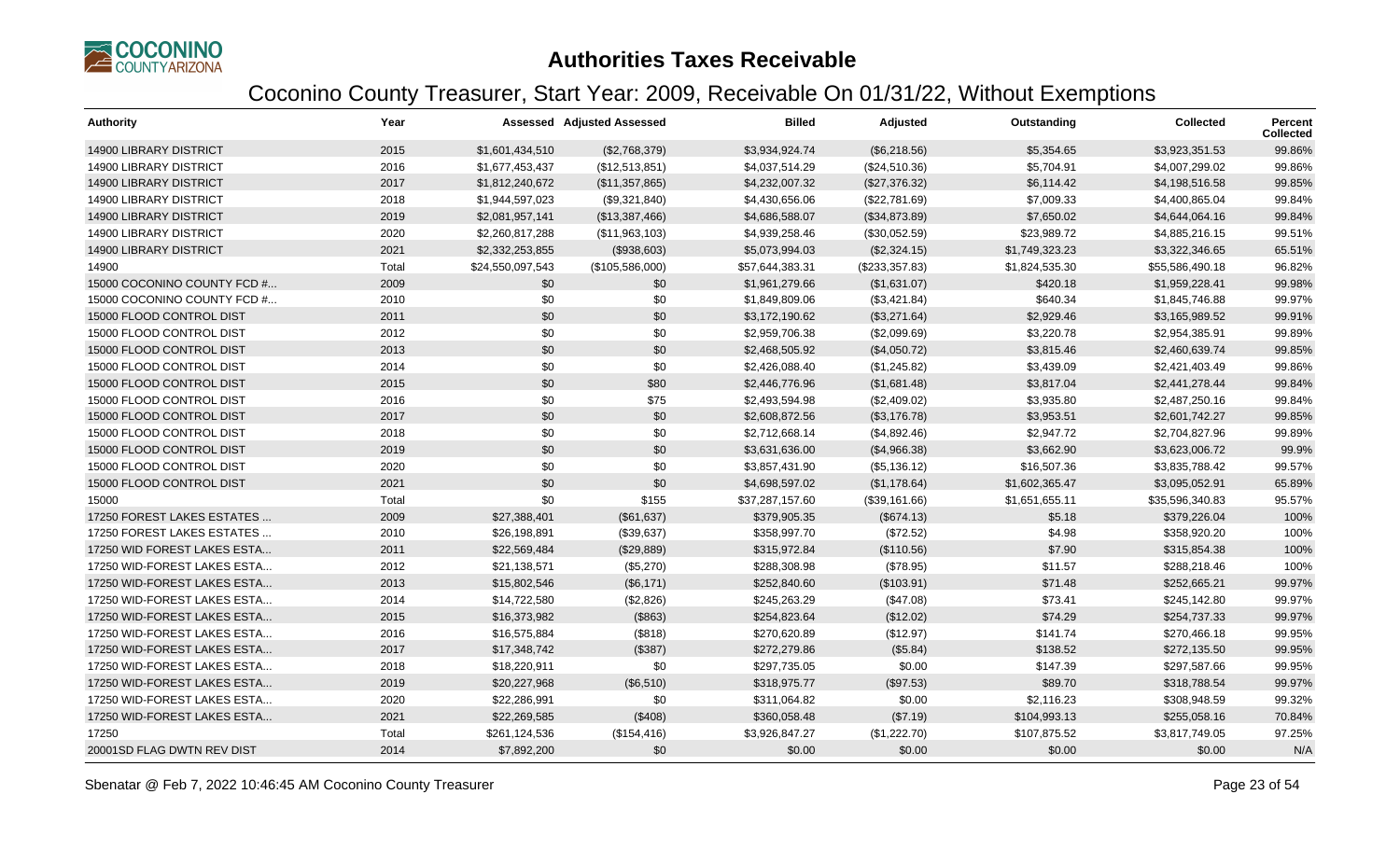

| <b>Authority</b>              | Year  |                 | <b>Assessed Adjusted Assessed</b> | <b>Billed</b> | Adjusted | Outstanding | <b>Collected</b> | <b>Percent</b><br><b>Collected</b> |
|-------------------------------|-------|-----------------|-----------------------------------|---------------|----------|-------------|------------------|------------------------------------|
| 20001SD FLAG DWTN REV DIST    | 2015  | \$8,066,973     | \$0                               | \$0.00        | \$0.00   | \$0.00      | \$0.00           | N/A                                |
| 20001SD FLAG DWTN REV DIST    | 2016  | \$9,212,639     | \$0                               | \$0.00        | \$0.00   | \$0.00      | \$0.00           | N/A                                |
| 20001SD FLAG DWTN REV DIST    | 2017  | \$10,026,368    | \$0                               | \$0.00        | \$0.00   | \$0.00      | \$0.00           | N/A                                |
| 20001SD FLAG DWTN REV DIST    | 2018  | \$12,520,837    | \$0                               | \$0.00        | \$0.00   | \$0.00      | \$0.00           | N/A                                |
| 20001SD FLAG DWTN REV DIST    | 2019  | \$13,224,360    | \$0                               | \$0.00        | \$0.00   | \$0.00      | \$0.00           | N/A                                |
| 20001SD FLAG DWTN REV DIST    | 2020  | \$15,034,511    | \$0                               | \$0.00        | \$0.00   | \$0.00      | \$0.00           | N/A                                |
| 20001SD FLAG DWTN REV DIST    | 2021  | \$15,604,069    | \$0                               | \$0.00        | \$0.00   | \$0.00      | \$0.00           | N/A                                |
| 20001SD                       | Total | \$91,581,957    | \$0                               | \$0.00        | \$0.00   | \$0.00      | \$0.00           | N/A                                |
| 23900 NAVAJO INDIAN RESERVA   | 2009  | \$108,200,411   | (\$16,081)                        | \$0.00        | \$0.00   | \$0.00      | \$0.00           | N/A                                |
| 23900 NAVAJO INDIAN RESERVA   | 2010  | \$107,207,530   | (\$2,901,636)                     | \$0.00        | \$0.00   | \$0.00      | \$0.00           | N/A                                |
| 23900 RES NAVAJO INDIAN       | 2011  | \$100,166,827   | (\$892,096)                       | \$0.00        | \$0.00   | \$0.00      | \$0.00           | N/A                                |
| 23900 RES NAVAJO INDIAN       | 2012  | \$101,302,452   | (\$1,665,017)                     | \$0.00        | \$0.00   | \$0.00      | \$0.00           | N/A                                |
| 23900 RES NAVAJO INDIAN       | 2013  | \$101,883,592   | (\$956,939)                       | \$0.00        | \$0.00   | \$0.00      | \$0.00           | N/A                                |
| 23900 RES NAVAJO INDIAN       | 2014  | \$101,379,429   | (\$49,229)                        | \$0.00        | \$0.00   | \$0.00      | \$0.00           | N/A                                |
| 23900 RES NAVAJO INDIAN       | 2015  | \$97,691,729    | (\$59,486)                        | \$0.00        | \$0.00   | \$0.00      | \$0.00           | N/A                                |
| 23900 RES NAVAJO INDIAN       | 2016  | \$94,953,516    | (\$2,184,624)                     | \$0.00        | \$0.00   | \$0.00      | \$0.00           | N/A                                |
| 23900 RES NAVAJO INDIAN       | 2017  | \$95,527,447    | (\$2,878,892)                     | \$0.00        | \$0.00   | \$0.00      | \$0.00           | N/A                                |
| 23900 RES NAVAJO INDIAN       | 2018  | \$81,640,227    | (\$1,629,599)                     | \$0.00        | \$0.00   | \$0.00      | \$0.00           | N/A                                |
| 23900 RES NAVAJO INDIAN       | 2019  | \$83,284,384    | (\$2,308,163)                     | \$0.00        | \$0.00   | \$0.00      | \$0.00           | N/A                                |
| 23900 RES NAVAJO INDIAN       | 2020  | \$78,286,747    | (\$2,726,275)                     | \$0.00        | \$0.00   | \$0.00      | \$0.00           | N/A                                |
| 23900 RES NAVAJO INDIAN       | 2021  | \$32,626,861    | \$332                             | \$0.00        | \$0.00   | \$0.00      | \$0.00           | N/A                                |
| 23900                         | Total | \$1,184,151,152 | (\$18,267,705)                    | \$0.00        | \$0.00   | \$0.00      | \$0.00           | N/A                                |
| 23901 HOPI INDIAN RESERVATION | 2009  | \$636,541       | \$0                               | \$0.00        | \$0.00   | \$0.00      | \$0.00           | N/A                                |
| 23901 HOPI INDIAN RESERVATION | 2010  | \$665,270       | \$0                               | \$0.00        | \$0.00   | \$0.00      | \$0.00           | N/A                                |
| 23901 RES HOPI INDIAN         | 2011  | \$553,750       | \$4,529                           | \$0.00        | \$0.00   | \$0.00      | \$0.00           | N/A                                |
| 23901 RES HOPI INDIAN         | 2012  | \$576,692       | \$4,747                           | \$0.00        | \$0.00   | \$0.00      | \$0.00           | N/A                                |
| 23901 RES HOPI INDIAN         | 2013  | \$564,720       | \$9,701                           | \$0.00        | \$0.00   | \$0.00      | \$0.00           | N/A                                |
| 23901 RES HOPI INDIAN         | 2014  | \$580,693       | \$3,946                           | \$0.00        | \$0.00   | \$0.00      | \$0.00           | N/A                                |
| 23901 RES HOPI INDIAN         | 2015  | \$593,542       | (\$1,987)                         | \$0.00        | \$0.00   | \$0.00      | \$0.00           | N/A                                |
| 23901 RES HOPI INDIAN         | 2016  | \$586,978       | \$2,807                           | \$0.00        | \$0.00   | \$0.00      | \$0.00           | N/A                                |
| 23901 RES HOPI INDIAN         | 2017  | \$578,640       | \$2,703                           | \$0.00        | \$0.00   | \$0.00      | \$0.00           | N/A                                |
| 23901 RES HOPI INDIAN         | 2018  | \$429,243       | \$1,915                           | \$0.00        | \$0.00   | \$0.00      | \$0.00           | N/A                                |
| 23901 RES HOPI INDIAN         | 2019  | \$379,171       | \$17,087                          | \$0.00        | \$0.00   | \$0.00      | \$0.00           | N/A                                |
| 23901 RES HOPI INDIAN         | 2020  | \$357,359       | \$390                             | \$0.00        | \$0.00   | \$0.00      | \$0.00           | N/A                                |
| 23901 RES HOPI INDIAN         | 2021  | \$338,344       | \$0                               | \$0.00        | \$0.00   | \$0.00      | \$0.00           | N/A                                |
| 23901                         | Total | \$6,840,943     | \$45,838                          | \$0.00        | \$0.00   | \$0.00      | \$0.00           | N/A                                |
| 23902 HAVASUPAI INDIAN RESE   | 2009  | \$9,373         | (\$9,373)                         | \$0.00        | \$0.00   | \$0.00      | \$0.00           | N/A                                |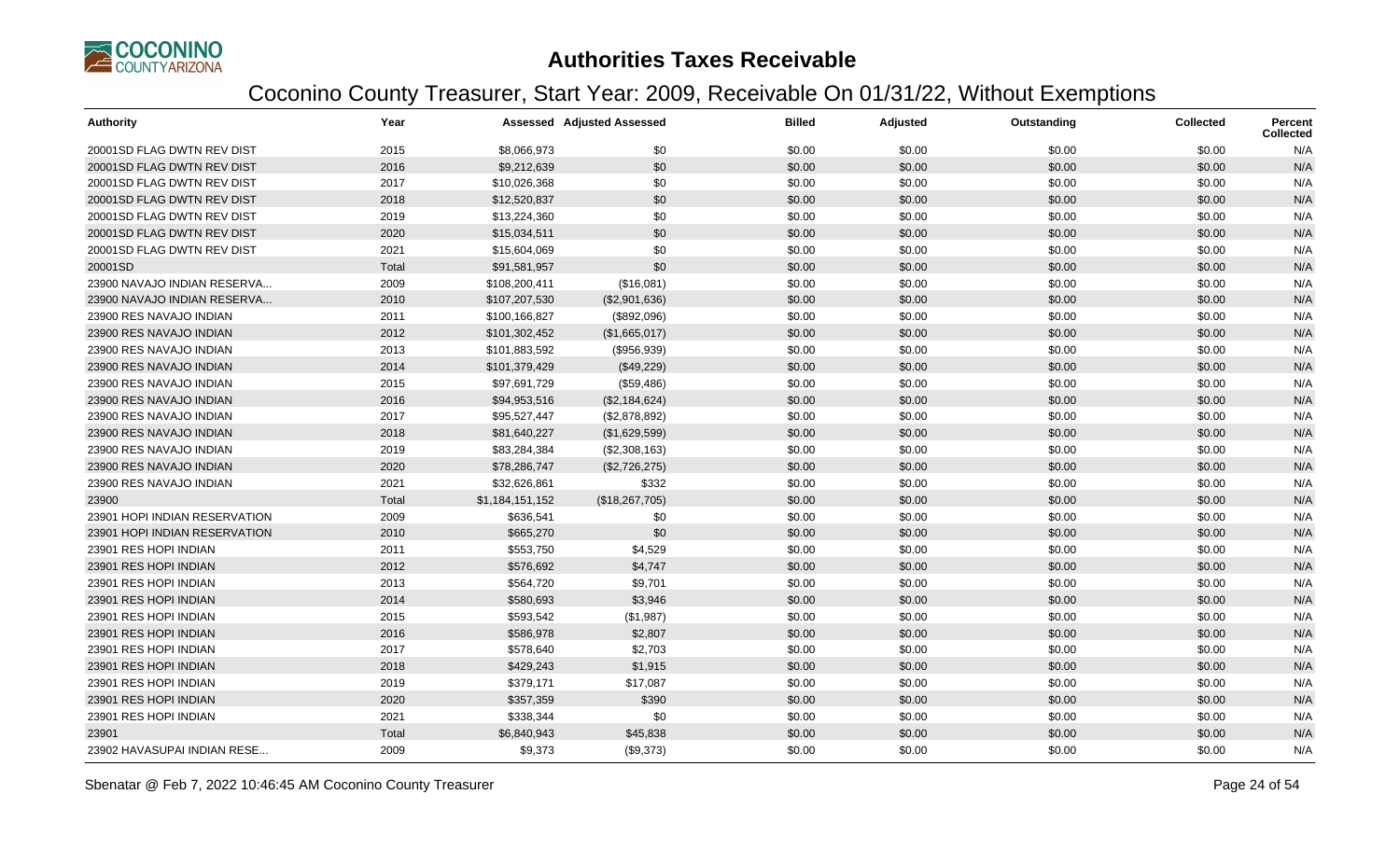

| <b>Authority</b>            | Year  |             | <b>Assessed Adjusted Assessed</b> | <b>Billed</b> | Adjusted | Outstanding | <b>Collected</b> | <b>Percent</b><br><b>Collected</b> |
|-----------------------------|-------|-------------|-----------------------------------|---------------|----------|-------------|------------------|------------------------------------|
| 23902 HAVASUPAI INDIAN RESE | 2010  | \$8,311     | \$0                               | \$0.00        | \$0.00   | \$0.00      | \$0.00           | N/A                                |
| 23902 RES HAVASUPAI INDIAN  | 2011  | \$8,874     | \$0                               | \$0.00        | \$0.00   | \$0.00      | \$0.00           | N/A                                |
| 23902 RES HAVASUPAI INDIAN  | 2012  | \$8,749     | \$0                               | \$0.00        | \$0.00   | \$0.00      | \$0.00           | N/A                                |
| 23902 RES HAVASUPAI INDIAN  | 2013  | \$8,238     | \$0                               | \$0.00        | \$0.00   | \$0.00      | \$0.00           | N/A                                |
| 23902 RES HAVASUPAI INDIAN  | 2014  | \$7,757     | \$0                               | \$0.00        | \$0.00   | \$0.00      | \$0.00           | N/A                                |
| 23902 RES HAVASUPAI INDIAN  | 2015  | \$25,486    | \$0                               | \$0.00        | \$0.00   | \$0.00      | \$0.00           | N/A                                |
| 23902 RES HAVASUPAI INDIAN  | 2016  | \$24,664    | (\$2)                             | \$0.00        | \$0.00   | \$0.00      | \$0.00           | N/A                                |
| 23902 RES HAVASUPAI INDIAN  | 2017  | \$24,326    | (\$1)                             | \$0.00        | \$0.00   | \$0.00      | \$0.00           | N/A                                |
| 23902 RES HAVASUPAI INDIAN  | 2018  | \$24,941    | \$0                               | \$0.00        | \$0.00   | \$0.00      | \$0.00           | N/A                                |
| 23902 RES HAVASUPAI INDIAN  | 2019  | \$25,278    | (\$370)                           | \$0.00        | \$0.00   | \$0.00      | \$0.00           | N/A                                |
| 23902 RES HAVASUPAI INDIAN  | 2020  | \$24,153    | \$0                               | \$0.00        | \$0.00   | \$0.00      | \$0.00           | N/A                                |
| 23902 RES HAVASUPAI INDIAN  | 2021  | \$20,654    | \$0                               | \$0.00        | \$0.00   | \$0.00      | \$0.00           | N/A                                |
| 23902                       | Total | \$220,804   | (\$9,746)                         | \$0.00        | \$0.00   | \$0.00      | \$0.00           | N/A                                |
| 23903 KAIBAB INDIAN RESERVA | 2009  | \$153,297   | \$0                               | \$0.00        | \$0.00   | \$0.00      | \$0.00           | N/A                                |
| 23903 KAIBAB INDIAN RESERVA | 2010  | \$141,468   | \$0                               | \$0.00        | \$0.00   | \$0.00      | \$0.00           | N/A                                |
| 23903 RES KAIBAB INDIAN     | 2011  | \$138,926   | \$0                               | \$0.00        | \$0.00   | \$0.00      | \$0.00           | N/A                                |
| 23903 RES KAIBAB INDIAN     | 2012  | \$134,904   | \$0                               | \$0.00        | \$0.00   | \$0.00      | \$0.00           | N/A                                |
| 23903 RES KAIBAB INDIAN     | 2013  | \$132,742   | \$0                               | \$0.00        | \$0.00   | \$0.00      | \$0.00           | N/A                                |
| 23903 RES KAIBAB INDIAN     | 2014  | \$128,876   | \$0                               | \$0.00        | \$0.00   | \$0.00      | \$0.00           | N/A                                |
| 23903 RES KAIBAB INDIAN     | 2015  | \$137,155   | \$0                               | \$0.00        | \$0.00   | \$0.00      | \$0.00           | N/A                                |
| 23903 RES KAIBAB INDIAN     | 2016  | \$130,585   | \$0                               | \$0.00        | \$0.00   | \$0.00      | \$0.00           | N/A                                |
| 23903 RES KAIBAB INDIAN     | 2017  | \$44,031    | \$0                               | \$0.00        | \$0.00   | \$0.00      | \$0.00           | N/A                                |
| 23903 RES KAIBAB INDIAN     | 2018  | \$59,114    | \$0                               | \$0.00        | \$0.00   | \$0.00      | \$0.00           | N/A                                |
| 23903 RES KAIBAB INDIAN     | 2019  | \$73,485    | \$0                               | \$0.00        | \$0.00   | \$0.00      | \$0.00           | N/A                                |
| 23903 RES KAIBAB INDIAN     | 2020  | \$61,936    | \$0                               | \$0.00        | \$0.00   | \$0.00      | \$0.00           | N/A                                |
| 23903 RES KAIBAB INDIAN     | 2021  | \$61,174    | \$0                               | \$0.00        | \$0.00   | \$0.00      | \$0.00           | N/A                                |
| 23903                       | Total | \$1,397,693 | \$0                               | \$0.00        | \$0.00   | \$0.00      | \$0.00           | N/A                                |
| 23904 HUALAPAI INDIAN RESER | 2009  | \$131,404   | (\$131,404)                       | \$0.00        | \$0.00   | \$0.00      | \$0.00           | N/A                                |
| 23904 HUALAPAI INDIAN RESER | 2010  | \$123,750   | \$0                               | \$0.00        | \$0.00   | \$0.00      | \$0.00           | N/A                                |
| 23904 RES HUALAPAI INDIAN   | 2011  | \$117,184   | \$0                               | \$0.00        | \$0.00   | \$0.00      | \$0.00           | N/A                                |
| 23904 RES HUALAPAI INDIAN   | 2012  | \$114,075   | \$0                               | \$0.00        | \$0.00   | \$0.00      | \$0.00           | N/A                                |
| 23904 RES HUALAPAI INDIAN   | 2013  | \$110,062   | \$0                               | \$0.00        | \$0.00   | \$0.00      | \$0.00           | N/A                                |
| 23904 RES HUALAPAI INDIAN   | 2014  | \$107,950   | \$0                               | \$0.00        | \$0.00   | \$0.00      | \$0.00           | N/A                                |
| 23904 RES HUALAPAI INDIAN   | 2015  | \$102,472   | \$0                               | \$0.00        | \$0.00   | \$0.00      | \$0.00           | N/A                                |
| 23904 RES HUALAPAI INDIAN   | 2016  | \$99,304    | \$0                               | \$0.00        | \$0.00   | \$0.00      | \$0.00           | N/A                                |
| 23904 RES HUALAPAI INDIAN   | 2017  | \$111,843   | \$0                               | \$0.00        | \$0.00   | \$0.00      | \$0.00           | N/A                                |
| 23904 RES HUALAPAI INDIAN   | 2018  | \$105,533   | \$0                               | \$0.00        | \$0.00   | \$0.00      | \$0.00           | N/A                                |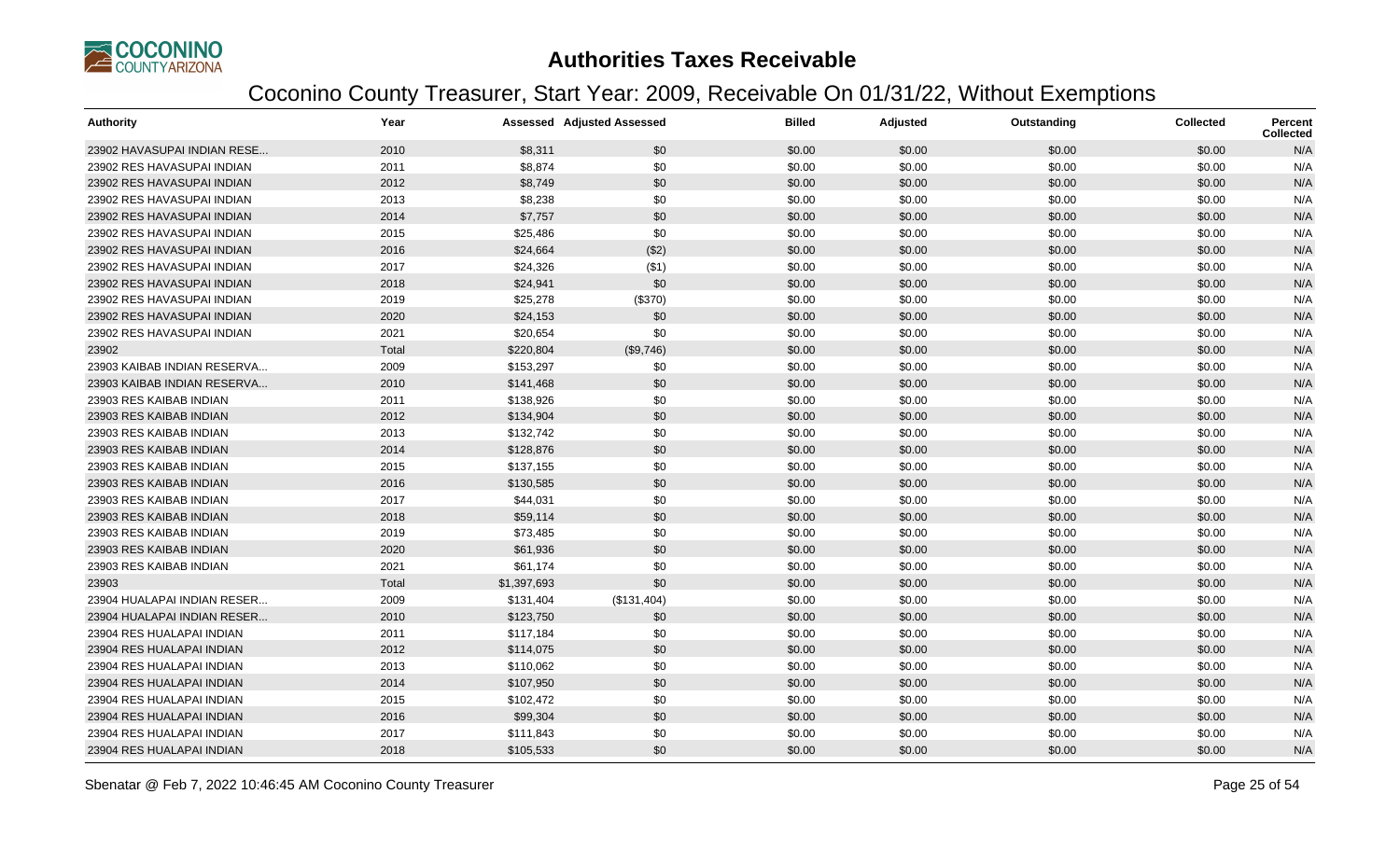

| <b>Authority</b>            | Year  |               | <b>Assessed Adjusted Assessed</b> | <b>Billed</b> | <b>Adjusted</b> | Outstanding | <b>Collected</b> | <b>Percent</b><br><b>Collected</b> |
|-----------------------------|-------|---------------|-----------------------------------|---------------|-----------------|-------------|------------------|------------------------------------|
| 23904 RES HUALAPAI INDIAN   | 2019  | \$100,684     | \$0                               | \$0.00        | \$0.00          | \$0.00      | \$0.00           | N/A                                |
| 23904 RES HUALAPAI INDIAN   | 2020  | \$106,000     | \$0                               | \$0.00        | \$0.00          | \$0.00      | \$0.00           | N/A                                |
| 23904 RES HUALAPAI INDIAN   | 2021  | \$37,216      | \$0                               | \$0.00        | \$0.00          | \$0.00      | \$0.00           | N/A                                |
| 23904                       | Total | \$1,367,477   | (\$131,404)                       | \$0.00        | \$0.00          | \$0.00      | \$0.00           | N/A                                |
| 28267SD TUSAYAN SLID #87-48 | 2011  | \$8,956,199   | (\$27,274)                        | \$0.00        | \$0.00          | \$0.00      | \$0.00           | N/A                                |
| 28267SD TUSAYAN SLID #87-48 | 2012  | \$8,203,924   | \$0                               | \$0.00        | \$0.00          | \$0.00      | \$0.00           | N/A                                |
| 28267SD TUSAYAN SLID #87-48 | 2013  | \$7,559,183   | \$0                               | \$0.00        | \$0.00          | \$0.00      | \$0.00           | N/A                                |
| 28267SD TUSAYAN SLID #87-48 | 2014  | \$7,634,452   | (\$2,064)                         | \$0.00        | \$0.00          | \$0.00      | \$0.00           | N/A                                |
| 28267SD TUSAYAN SLID #87-48 | 2015  | \$7,682,860   | \$1,183                           | \$0.00        | \$0.00          | \$0.00      | \$0.00           | N/A                                |
| 28267SD TUSAYAN SLID #87-48 | 2016  | \$7,567,631   | \$64,400                          | \$0.00        | \$0.00          | \$0.00      | \$0.00           | N/A                                |
| 28267SD TUSAYAN SLID #87-48 | 2017  | \$7,763,226   | \$61,572                          | \$0.00        | \$0.00          | \$0.00      | \$0.00           | N/A                                |
| 28267SD TUSAYAN SLID #87-48 | 2018  | \$9,558,502   | \$57,127                          | \$0.00        | \$0.00          | \$0.00      | \$0.00           | N/A                                |
| 28267SD TUSAYAN SLID #87-48 | 2019  | \$10,898,977  | \$24,128                          | \$0.00        | \$0.00          | \$0.00      | \$0.00           | N/A                                |
| 28267SD TUSAYAN SLID #87-48 | 2020  | \$12,148,161  | (\$36,309)                        | \$0.00        | \$0.00          | \$0.00      | \$0.00           | N/A                                |
| 28267SD TUSAYAN SLID #87-48 | 2021  | \$15,160,212  | \$0                               | \$0.00        | \$0.00          | \$0.00      | \$0.00           | N/A                                |
| 28267SD                     | Total | \$103,133,327 | \$142,763                         | \$0.00        | \$0.00          | \$0.00      | \$0.00           | N/A                                |
| 28268 WILLIAMS COMMUNITY FA | 2009  | \$1,734,861   | \$0                               | \$4,927.56    | \$0.00          | \$0.00      | \$4,927.56       | 100%                               |
| 28268 WILLIAMS COMMUNITY FA | 2010  | \$1,901,831   | \$0                               | \$5,014.57    | \$0.00          | \$0.00      | \$5,014.57       | 100%                               |
| 28268 WILLIAMS COM FAC DIST | 2011  | \$1,824,039   | \$0                               | \$7,520.04    | \$0.00          | \$0.00      | \$7,520.04       | 100%                               |
| 28268 WILLIAMS COM FAC DIST | 2012  | \$1,798,148   | \$0                               | \$7,568.41    | (\$0.04)        | \$0.00      | \$7,568.37       | 100%                               |
| 28268 WILLIAMS COM FAC DIST | 2013  | \$1,556,876   | \$0                               | \$7,564.84    | (\$0.02)        | \$0.00      | \$7,564.82       | 100%                               |
| 28268 WILLIAMS COM FAC DIST | 2014  | \$1,582,409   | \$0                               | \$7,502.20    | \$0.00          | \$0.00      | \$7,502.20       | 100%                               |
| 28268 WILLIAMS COM FAC DIST | 2015  | \$1,640,238   | \$0                               | \$7,466.11    | \$0.00          | \$0.00      | \$7,466.11       | 100%                               |
| 28268 WILLIAMS COM FAC DIST | 2016  | \$1,856,570   | \$0                               | \$7,540.66    | \$0.00          | \$0.00      | \$7,540.66       | 100%                               |
| 28268 WILLIAMS COM FAC DIST | 2017  | \$1,941,689   | \$0                               | \$7,482.33    | \$0.00          | \$0.00      | \$7,482.33       | 100%                               |
| 28268 WILLIAMS COM FAC DIST | 2018  | \$2,059,917   | (\$4,562)                         | \$7,618.52    | (\$19.83)       | \$0.00      | \$7,598.69       | 100%                               |
| 28268 WILLIAMS COM FAC DIST | 2019  | \$2,147,367   | \$0                               | \$7,594.65    | \$0.00          | \$0.00      | \$7,594.65       | 100%                               |
| 28268 WILLIAMS COM FAC DIST | 2020  | \$2,217,055   | \$0                               | \$7,411.27    | \$0.00          | \$423.04    | \$6,988.23       | 94.29%                             |
| 28268 WILLIAMS COM FAC DIST | 2021  | \$2,378,730   | \$0                               | \$7,502.33    | \$0.00          | \$2,608.45  | \$4,893.88       | 65.23%                             |
| 28268                       | Total | \$24,639,730  | (\$4,562)                         | \$92,713.49   | (\$19.89)       | \$3,031.49  | \$89,662.11      | 96.73%                             |
| 28269 TONOWANDA CID         | 2009  | \$1,092,086   | \$0                               | \$0.00        | \$0.00          | \$0.00      | \$0.00           | N/A                                |
| 28269 TONOWANDA CID         | 2010  | \$1,018,265   | \$0                               | \$0.00        | \$0.00          | \$0.00      | \$0.00           | N/A                                |
| 28269 CID-TONOWANDA         | 2011  | \$853,482     | \$0                               | \$0.00        | \$0.00          | \$0.00      | \$0.00           | N/A                                |
| 28269 CID-TONOWANDA         | 2012  | \$846,654     | \$0                               | \$0.00        | \$0.00          | \$0.00      | \$0.00           | N/A                                |
| 28269 CID-TONOWANDA         | 2013  | \$729,432     | \$0                               | \$0.00        | \$0.00          | \$0.00      | \$0.00           | N/A                                |
| 28269 CID-TONOWANDA         | 2014  | \$733,759     | \$0                               | \$0.00        | \$0.00          | \$0.00      | \$0.00           | N/A                                |
| 28269 CID-TONOWANDA         | 2015  | \$768,435     | \$0                               | \$0.00        | \$0.00          | \$0.00      | \$0.00           | N/A                                |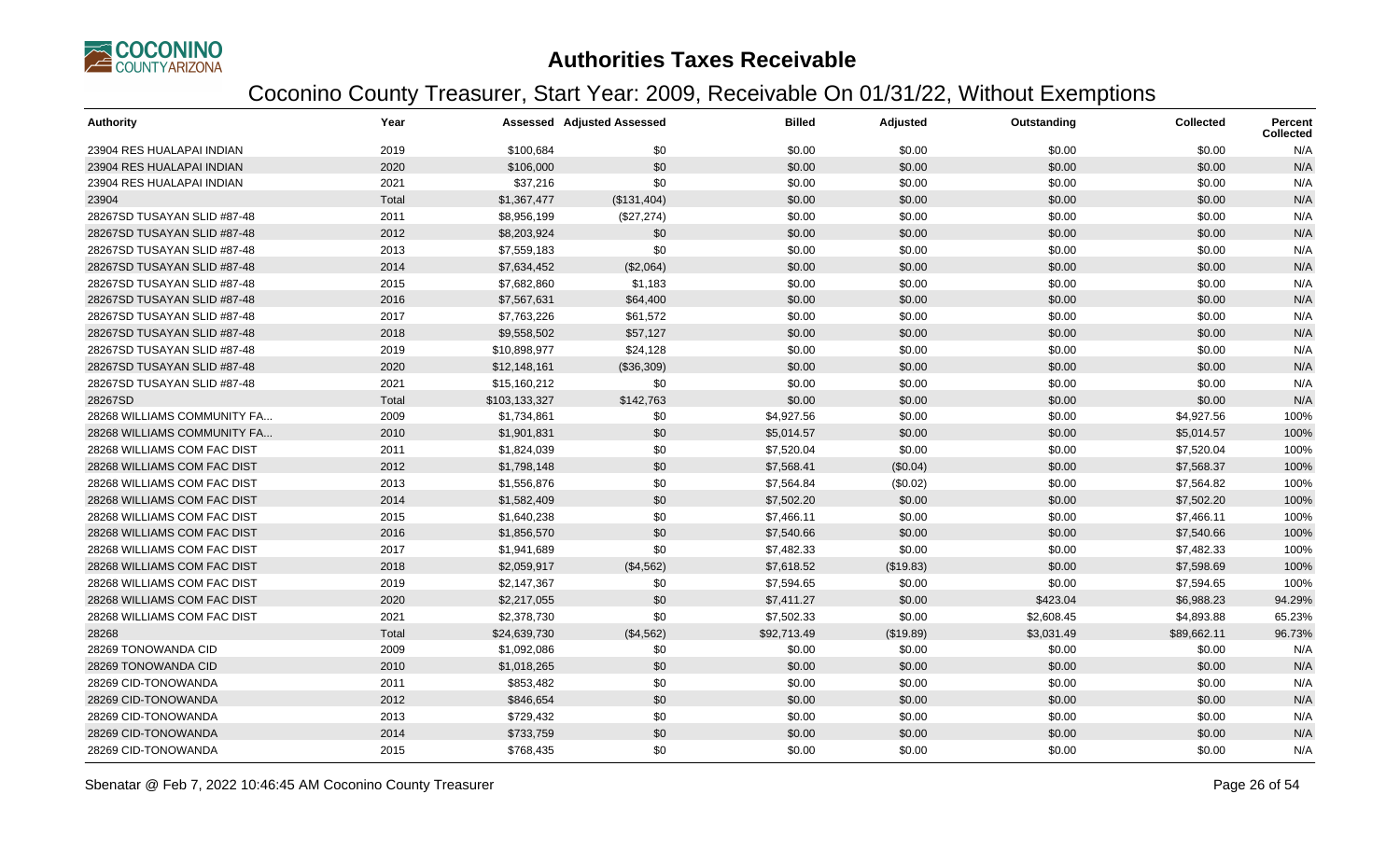

| <b>Authority</b>    | Year  |              | <b>Assessed Adjusted Assessed</b> | <b>Billed</b> | Adjusted | Outstanding | <b>Collected</b> | <b>Percent</b><br><b>Collected</b> |
|---------------------|-------|--------------|-----------------------------------|---------------|----------|-------------|------------------|------------------------------------|
| 28269               | Total | \$6,042,113  | \$0                               | \$0.00        | \$0.00   | \$0.00      | \$0.00           | N/A                                |
| 28270 PAWNEE CID    | 2009  | \$4,286,796  | \$0                               | \$0.00        | \$0.00   | \$0.00      | \$0.00           | N/A                                |
| 28270 PAWNEE CID    | 2010  | \$3,965,106  | \$0                               | \$0.00        | \$0.00   | \$0.00      | \$0.00           | N/A                                |
| 28270 CID-PAWNEE    | 2011  | \$3,319,233  | \$0                               | \$0.00        | \$0.00   | \$0.00      | \$0.00           | N/A                                |
| 28270 CID-PAWNEE    | 2012  | \$3,303,763  | \$0                               | \$0.00        | \$0.00   | \$0.00      | \$0.00           | N/A                                |
| 28270 CID-PAWNEE    | 2013  | \$2,781,458  | \$0                               | \$0.00        | \$0.00   | \$0.00      | \$0.00           | N/A                                |
| 28270 CID-PAWNEE    | 2014  | \$2,819,450  | (\$4,194)                         | \$0.00        | \$0.00   | \$0.00      | \$0.00           | N/A                                |
| 28270 CID-PAWNEE    | 2015  | \$3,027,125  | \$0                               | \$0.00        | \$0.00   | \$0.00      | \$0.00           | N/A                                |
| 28270               | Total | \$23,502,931 | (\$4,194)                         | \$0.00        | \$0.00   | \$0.00      | \$0.00           | N/A                                |
| 28271 SHOSHONE CID  | 2009  | \$1,161,484  | \$0                               | \$0.00        | \$0.00   | \$0.00      | \$0.00           | N/A                                |
| 28271 SHOSHONE CID  | 2010  | \$1,056,384  | \$0                               | \$0.00        | \$0.00   | \$0.00      | \$0.00           | N/A                                |
| 28271 CID-SHOSHONE  | 2011  | \$876,763    | \$0                               | \$0.00        | \$0.00   | \$0.00      | \$0.00           | N/A                                |
| 28271 CID-SHOSHONE  | 2012  | \$874,365    | \$0                               | \$0.00        | \$0.00   | \$0.00      | \$0.00           | N/A                                |
| 28271 CID-SHOSHONE  | 2013  | \$749,089    | \$0                               | \$0.00        | \$0.00   | \$0.00      | \$0.00           | N/A                                |
| 28271 CID-SHOSHONE  | 2014  | \$759,367    | \$0                               | \$0.00        | \$0.00   | \$0.00      | \$0.00           | N/A                                |
| 28271 CID-SHOSHONE  | 2015  | \$803,716    | \$0                               | \$0.00        | \$0.00   | \$0.00      | \$0.00           | N/A                                |
| 28271               | Total | \$6,281,168  | \$0                               | \$0.00        | \$0.00   | \$0.00      | \$0.00           | N/A                                |
| 28272 LUPINE CID    | 2009  | \$719,208    | \$0                               | \$0.00        | \$0.00   | \$0.00      | \$0.00           | N/A                                |
| 28272 LUPINE CID    | 2010  | \$665,947    | (\$35,391)                        | \$0.00        | \$0.00   | \$0.00      | \$0.00           | N/A                                |
| 28272 CID-LUPINE    | 2011  | \$460,706    | \$0                               | \$0.00        | \$0.00   | \$0.00      | \$0.00           | N/A                                |
| 28272 CID-LUPINE    | 2012  | \$456,655    | \$0                               | \$0.00        | \$0.00   | \$0.00      | \$0.00           | N/A                                |
| 28272 CID-LUPINE    | 2013  | \$333,994    | \$0                               | \$0.00        | \$0.00   | \$0.00      | \$0.00           | N/A                                |
| 28272 CID-LUPINE    | 2014  | \$343,859    | \$0                               | \$0.00        | \$0.00   | \$0.00      | \$0.00           | N/A                                |
| 28272 CID-LUPINE    | 2015  | \$363,043    | (\$5,695)                         | \$0.00        | \$0.00   | \$0.00      | \$0.00           | N/A                                |
| 28272               | Total | \$3,343,412  | (\$41,086)                        | \$0.00        | \$0.00   | \$0.00      | \$0.00           | N/A                                |
| 28273 HASHKNIFE CID | 2009  | \$624,442    | \$0                               | \$0.00        | \$0.00   | \$0.00      | \$0.00           | N/A                                |
| 28273 HASHKNIFE CID | 2010  | \$625,221    | \$0                               | \$0.00        | \$0.00   | \$0.00      | \$0.00           | N/A                                |
| 28273 CID-HASHKNIFE | 2011  | \$538,080    | \$0                               | \$0.00        | \$0.00   | \$0.00      | \$0.00           | N/A                                |
| 28273 CID-HASHKNIFE | 2012  | \$497,763    | \$0                               | \$0.00        | \$0.00   | \$0.00      | \$0.00           | N/A                                |
| 28273 CID-HASHKNIFE | 2013  | \$371,882    | \$0                               | \$0.00        | \$0.00   | \$0.00      | \$0.00           | N/A                                |
| 28273 CID-HASHKNIFE | 2014  | \$358,204    | \$0                               | \$0.00        | \$0.00   | \$0.00      | \$0.00           | N/A                                |
| 28273 CID-HASHKNIFE | 2015  | \$432,459    | \$0                               | \$0.00        | \$0.00   | \$0.00      | \$0.00           | N/A                                |
| 28273 CID-HASHKNIFE | 2016  | \$515,182    | \$0                               | \$0.00        | \$0.00   | \$0.00      | \$0.00           | N/A                                |
| 28273 CID-HASHKNIFE | 2017  | \$587,127    | \$0                               | \$0.00        | \$0.00   | \$0.00      | \$0.00           | N/A                                |
| 28273 CID-HASHKNIFE | 2018  | \$628,292    | \$0                               | \$0.00        | \$0.00   | \$0.00      | \$0.00           | N/A                                |
| 28273 CID-HASHKNIFE | 2019  | \$728,136    | \$0                               | \$0.00        | \$0.00   | \$0.00      | \$0.00           | N/A                                |
| 28273 CID-HASHKNIFE | 2020  | \$826,018    | \$0                               | \$0.00        | \$0.00   | \$0.00      | \$0.00           | N/A                                |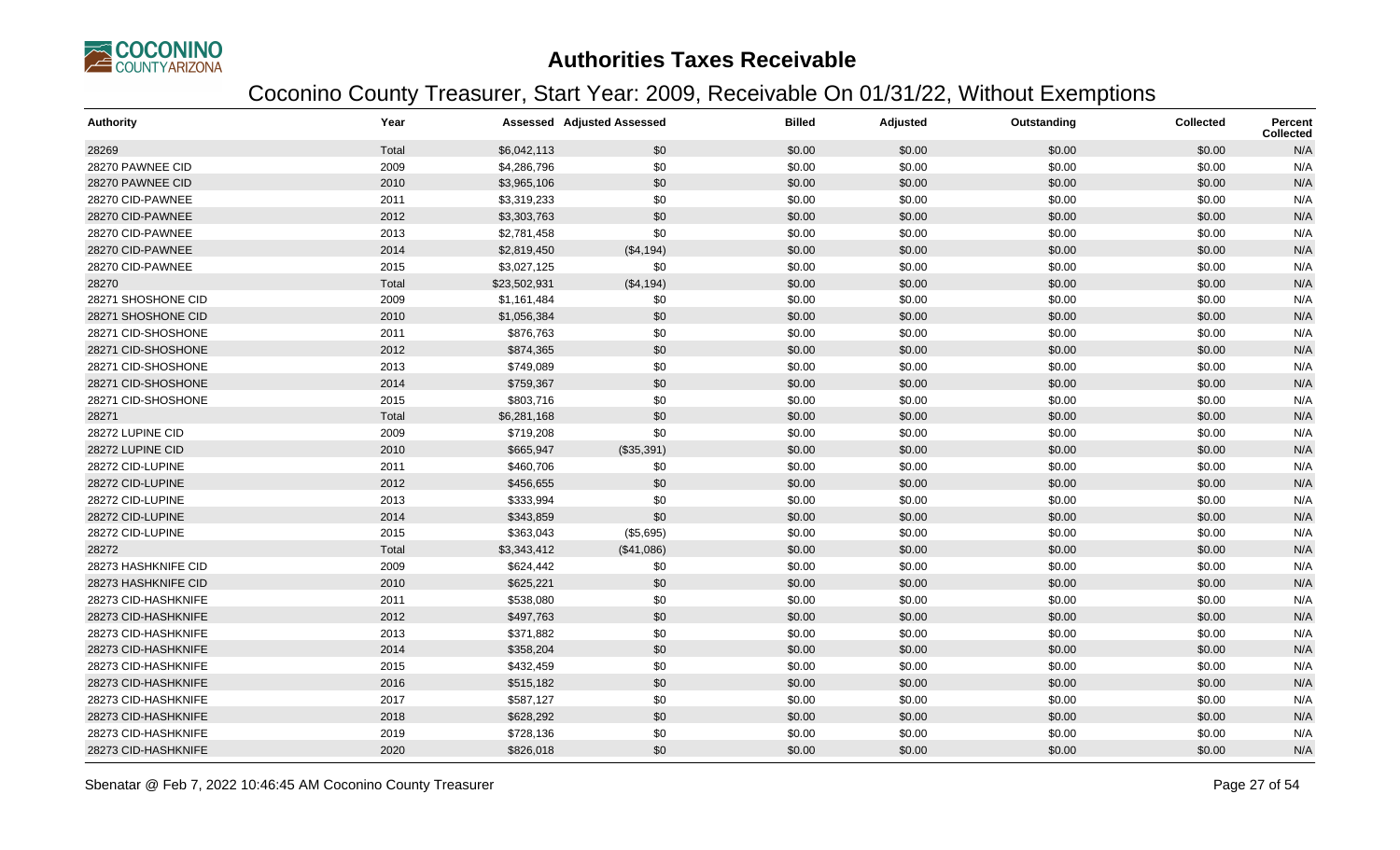

| <b>Authority</b>          | Year  |              | <b>Assessed Adjusted Assessed</b> | <b>Billed</b> | Adjusted | Outstanding | <b>Collected</b> | Percent<br><b>Collected</b> |
|---------------------------|-------|--------------|-----------------------------------|---------------|----------|-------------|------------------|-----------------------------|
| 28273 CID-HASHKNIFE       | 2021  | \$863,791    | \$0                               | \$0.00        | \$0.00   | \$0.00      | \$0.00           | N/A                         |
| 28273                     | Total | \$7,596,597  | \$0                               | \$0.00        | \$0.00   | \$0.00      | \$0.00           | N/A                         |
| 28275 RODEO ROAD CID      | 2009  | \$584,327    | \$0                               | \$0.00        | \$0.00   | \$0.00      | \$0.00           | N/A                         |
| 28275 RODEO ROAD CID      | 2010  | \$551,913    | \$0                               | \$0.00        | \$0.00   | \$0.00      | \$0.00           | N/A                         |
| 28275 CID-RODEO ROAD      | 2011  | \$381,762    | \$0                               | \$0.00        | \$0.00   | \$0.00      | \$0.00           | N/A                         |
| 28275 CID-RODEO ROAD      | 2012  | \$374,685    | \$0                               | \$0.00        | \$0.00   | \$0.00      | \$0.00           | N/A                         |
| 28275                     | Total | \$1,892,687  | \$0                               | \$0.00        | \$0.00   | \$0.00      | \$0.00           | N/A                         |
| 28276 BUCKBOARD TRAIL CID | 2009  | \$1,007,813  | \$0                               | \$0.00        | \$0.00   | \$0.00      | \$0.00           | N/A                         |
| 28276 BUCKBOARD TRAIL CID | 2010  | \$924,596    | \$0                               | \$0.00        | \$0.00   | \$0.00      | \$0.00           | N/A                         |
| 28276 CID-BUCKBOARD TRAIL | 2011  | \$618,979    | \$0                               | \$0.00        | \$0.00   | \$0.00      | \$0.00           | N/A                         |
| 28276 CID-BUCKBOARD TRAIL | 2012  | \$614,637    | \$0                               | \$0.00        | \$0.00   | \$0.00      | \$0.00           | N/A                         |
| 28276 CID-BUCKBOARD TRAIL | 2013  | \$574,455    | \$0                               | \$0.00        | \$0.00   | \$0.00      | \$0.00           | N/A                         |
| 28276 CID-BUCKBOARD TRAIL | 2014  | \$586,627    | \$0                               | \$0.00        | \$0.00   | \$0.00      | \$0.00           | N/A                         |
| 28276                     | Total | \$4,327,107  | \$0                               | \$0.00        | \$0.00   | \$0.00      | \$0.00           | N/A                         |
| 28277 PINON CID           | 2009  | \$1,048,298  | \$0                               | \$0.00        | \$0.00   | \$0.00      | \$0.00           | N/A                         |
| 28277 PINON CID           | 2010  | \$991,764    | \$0                               | \$0.00        | \$0.00   | \$0.00      | \$0.00           | N/A                         |
| 28277 CID-PINON           | 2011  | \$728,093    | \$0                               | \$0.00        | \$0.00   | \$0.00      | \$0.00           | N/A                         |
| 28277 CID-PINON           | 2012  | \$722,710    | \$0                               | \$0.00        | \$0.00   | \$0.00      | \$0.00           | N/A                         |
| 28277 CID-PINON           | 2013  | \$585,055    | \$0                               | \$0.00        | \$0.00   | \$0.00      | \$0.00           | N/A                         |
| 28277 CID-PINON           | 2014  | \$595,802    | \$0                               | \$0.00        | \$0.00   | \$0.00      | \$0.00           | N/A                         |
| 28277 CID-PINON           | 2015  | \$634,466    | \$0                               | \$0.00        | \$0.00   | \$0.00      | \$0.00           | N/A                         |
| 28277                     | Total | \$5,306,188  | \$0                               | \$0.00        | \$0.00   | \$0.00      | \$0.00           | N/A                         |
| 28278 OAKWOOD PINES CID   | 2009  | \$1,345,810  | \$0                               | \$0.00        | \$0.00   | \$0.00      | \$0.00           | N/A                         |
| 28278 OAKWOOD PINES CID   | 2010  | \$1,322,146  | \$0                               | \$0.00        | \$0.00   | \$0.00      | \$0.00           | N/A                         |
| 28278 CID-OAKWOOD PINES   | 2011  | \$1,103,387  | \$0                               | \$0.00        | \$0.00   | \$0.00      | \$0.00           | N/A                         |
| 28278 CID-OAKWOOD PINES   | 2012  | \$956,515    | \$0                               | \$0.00        | \$0.00   | \$0.00      | \$0.00           | N/A                         |
| 28278 CID-OAKWOOD PINES   | 2013  | \$705,064    | \$0                               | \$0.00        | \$0.00   | \$0.00      | \$0.00           | N/A                         |
| 28278 CID-OAKWOOD PINES   | 2014  | \$722,442    | \$0                               | \$0.00        | \$0.00   | \$0.00      | \$0.00           | N/A                         |
| 28278                     | Total | \$6,155,364  | \$0                               | \$0.00        | \$0.00   | \$0.00      | \$0.00           | N/A                         |
| 28279 TOHO TOLANI CID     | 2009  | \$12,205,562 | (\$27,535)                        | \$0.00        | \$0.00   | \$0.00      | \$0.00           | N/A                         |
| 28279 TOHO TOLANI CID     | 2010  | \$11,062,129 | (\$330)                           | \$0.00        | \$0.00   | \$0.00      | \$0.00           | N/A                         |
| 28279 CID-TOHO TOLANI     | 2011  | \$9,948,636  | (\$3,067)                         | \$0.00        | \$0.00   | \$0.00      | \$0.00           | N/A                         |
| 28279 CID-TOHO TOLANI     | 2012  | \$9,908,187  | \$5,092                           | \$0.00        | \$0.00   | \$0.00      | \$0.00           | N/A                         |
| 28279 CID-TOHO TOLANI     | 2013  | \$9,062,707  | (\$7,339)                         | \$0.00        | \$0.00   | \$0.00      | \$0.00           | N/A                         |
| 28279 CID-TOHO TOLANI     | 2014  | \$8,901,056  | (\$7,490)                         | \$0.00        | \$0.00   | \$0.00      | \$0.00           | N/A                         |
| 28279 CID-TOHO TOLANI     | 2015  | \$8,759,196  | (\$6,566)                         | \$0.00        | \$0.00   | \$0.00      | \$0.00           | N/A                         |
| 28279 CID-TOHO TOLANI     | 2016  | \$9,157,684  | (\$8,005)                         | \$0.00        | \$0.00   | \$0.00      | \$0.00           | N/A                         |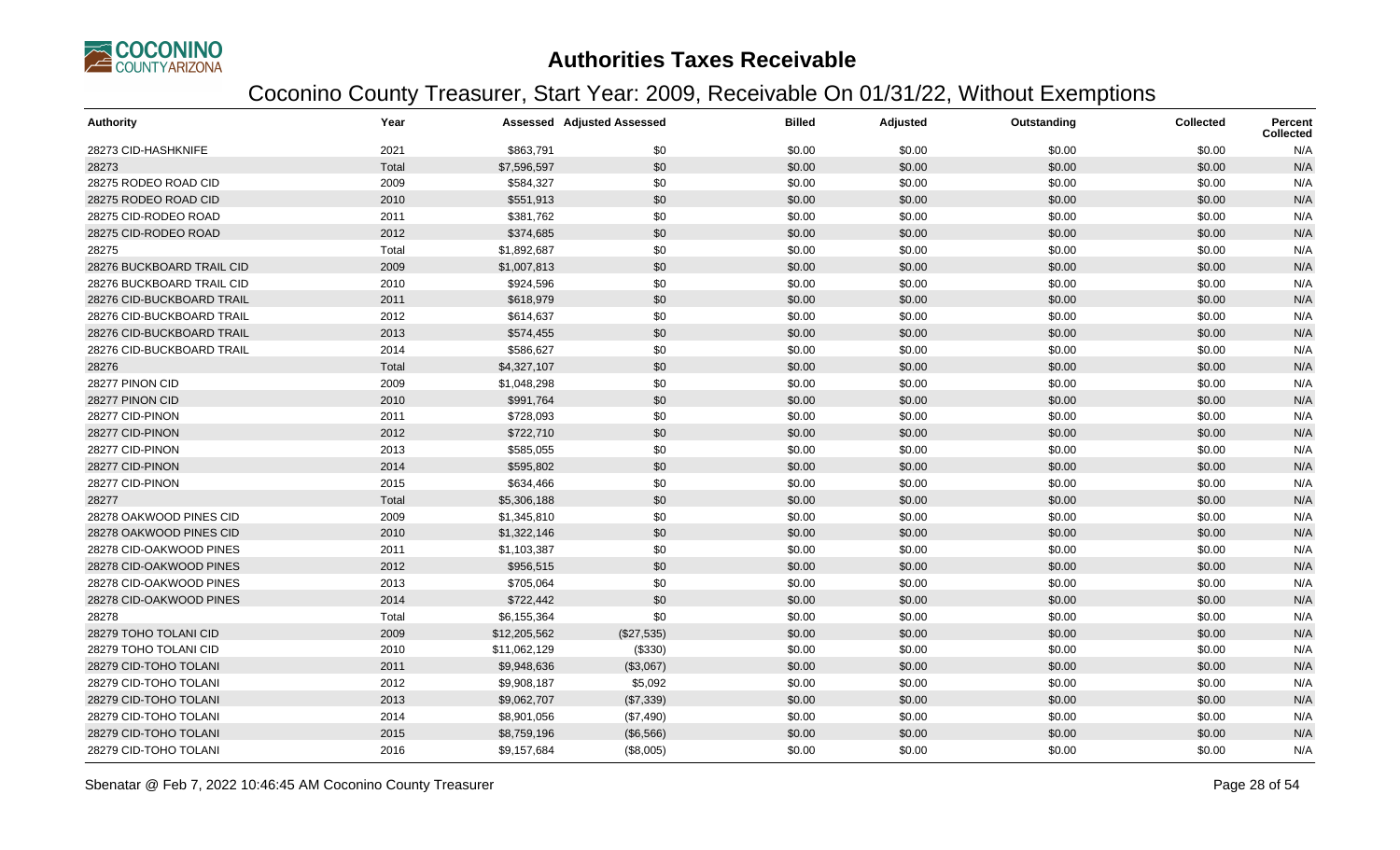

| <b>Authority</b>            | Year  |               | <b>Assessed Adjusted Assessed</b> | <b>Billed</b> | Adjusted | Outstanding | <b>Collected</b> | <b>Percent</b><br><b>Collected</b> |
|-----------------------------|-------|---------------|-----------------------------------|---------------|----------|-------------|------------------|------------------------------------|
| 28279 CID-TOHO TOLANI       | 2017  | \$10,004,717  | (\$1,213)                         | \$0.00        | \$0.00   | \$0.00      | \$0.00           | N/A                                |
| 28279 CID-TOHO TOLANI       | 2018  | \$10,975,036  | (\$1,136)                         | \$0.00        | \$0.00   | \$0.00      | \$0.00           | N/A                                |
| 28279 CID-TOHO TOLANI       | 2019  | \$11,347,237  | (\$751)                           | \$0.00        | \$0.00   | \$0.00      | \$0.00           | N/A                                |
| 28279 CID-TOHO TOLANI       | 2020  | \$12,401,220  | (\$782)                           | \$0.00        | \$0.00   | \$0.00      | \$0.00           | N/A                                |
| 28279 CID-TOHO TOLANI       | 2021  | \$13,161,380  | (\$780)                           | \$0.00        | \$0.00   | \$0.00      | \$0.00           | N/A                                |
| 28279                       | Total | \$136,894,747 | (\$59,902)                        | \$0.00        | \$0.00   | \$0.00      | \$0.00           | N/A                                |
| 28280 KIOWA COMANCHE CID    | 2009  | \$4,312,186   | \$0                               | \$0.00        | \$0.00   | \$0.00      | \$0.00           | N/A                                |
| 28280 KIOWA COMANCHE CID    | 2010  | \$3,999,017   | (\$522)                           | \$0.00        | \$0.00   | \$0.00      | \$0.00           | N/A                                |
| 28280 CID-KIOWA COMANCHE    | 2011  | \$3,407,363   | (\$894)                           | \$0.00        | \$0.00   | \$0.00      | \$0.00           | N/A                                |
| 28280 CID-KIOWA COMANCHE    | 2012  | \$3,429,355   | (\$875)                           | \$0.00        | \$0.00   | \$0.00      | \$0.00           | N/A                                |
| 28280 CID-KIOWA COMANCHE    | 2013  | \$2,950,190   | (\$289)                           | \$0.00        | \$0.00   | \$0.00      | \$0.00           | N/A                                |
| 28280 CID-KIOWA COMANCHE    | 2014  | \$3,009,083   | (\$1,556)                         | \$0.00        | \$0.00   | \$0.00      | \$0.00           | N/A                                |
| 28280 CID-KIOWA COMANCHE    | 2015  | \$3,171,600   | \$0                               | \$0.00        | \$0.00   | \$0.00      | \$0.00           | N/A                                |
| 28280                       | Total | \$24,278,794  | (\$4,136)                         | \$0.00        | \$0.00   | \$0.00      | \$0.00           | N/A                                |
| 28281 LINDA LANE CID        | 2009  | \$438,576     | \$0                               | \$0.00        | \$0.00   | \$0.00      | \$0.00           | N/A                                |
| 28281 LINDA LANE CID        | 2010  | \$497,694     | \$0                               | \$0.00        | \$0.00   | \$0.00      | \$0.00           | N/A                                |
| 28281 CID-LINDA LANE        | 2011  | \$346,937     | \$0                               | \$0.00        | \$0.00   | \$0.00      | \$0.00           | N/A                                |
| 28281 CID-LINDA LANE        | 2012  | \$340,747     | \$0                               | \$0.00        | \$0.00   | \$0.00      | \$0.00           | N/A                                |
| 28281                       | Total | \$1,623,954   | \$0                               | \$0.00        | \$0.00   | \$0.00      | \$0.00           | N/A                                |
| 28282 RIO ARROYO ROAD CID   | 2009  | \$3,445,705   | \$0                               | \$0.00        | \$0.00   | \$0.00      | \$0.00           | N/A                                |
| 28282 RIO ARROYO ROAD CID   | 2010  | \$3,266,940   | \$0                               | \$0.00        | \$0.00   | \$0.00      | \$0.00           | N/A                                |
| 28282 CID-RIO ARROYO ROAD   | 2011  | \$2,749,827   | \$0                               | \$0.00        | \$0.00   | \$0.00      | \$0.00           | N/A                                |
| 28282 CID-RIO ARROYO ROAD   | 2012  | \$2,548,311   | \$0                               | \$0.00        | \$0.00   | \$0.00      | \$0.00           | N/A                                |
| 28282 CID-RIO ARROYO ROAD   | 2013  | \$2,108,035   | \$0                               | \$0.00        | \$0.00   | \$0.00      | \$0.00           | N/A                                |
| 28282 CID-RIO ARROYO ROAD   | 2014  | \$2,019,168   | \$0                               | \$0.00        | \$0.00   | \$0.00      | \$0.00           | N/A                                |
| 28282 CID-RIO ARROYO ROAD   | 2015  | \$2,222,411   | \$0                               | \$0.00        | \$0.00   | \$0.00      | \$0.00           | N/A                                |
| 28282                       | Total | \$18,360,397  | \$0                               | \$0.00        | \$0.00   | \$0.00      | \$0.00           | N/A                                |
| 28283 NORTH STARDUST ANTELO | 2009  | \$1,915,444   | \$0                               | \$0.00        | \$0.00   | \$0.00      | \$0.00           | N/A                                |
| 28283 NORTH STARDUST ANTELO | 2010  | \$1,826,312   | \$0                               | \$0.00        | \$0.00   | \$0.00      | \$0.00           | N/A                                |
| 28283 CID-N STARDUST ANTELO | 2011  | \$1,681,590   | \$0                               | \$0.00        | \$0.00   | \$0.00      | \$0.00           | N/A                                |
| 28283 CID-N STARDUST ANTELO | 2012  | \$1,510,277   | \$0                               | \$0.00        | \$0.00   | \$0.00      | \$0.00           | N/A                                |
| 28283 CID-N STARDUST ANTELO | 2013  | \$1,165,495   | (\$3,233)                         | \$0.00        | \$0.00   | \$0.00      | \$0.00           | N/A                                |
| 28283 CID-N STARDUST ANTELO | 2014  | \$1,005,389   | (\$2,866)                         | \$0.00        | \$0.00   | \$0.00      | \$0.00           | N/A                                |
| 28283 CID-N STARDUST ANTELO | 2015  | \$1,079,828   | \$0                               | \$0.00        | \$0.00   | \$0.00      | \$0.00           | N/A                                |
| 28283 CID-N STARDUST ANTELO | 2016  | \$1,277,443   | (\$217)                           | \$0.00        | \$0.00   | \$0.00      | \$0.00           | N/A                                |
| 28283 CID-N STARDUST ANTELO | 2017  | \$1,417,626   | (\$207)                           | \$0.00        | \$0.00   | \$0.00      | \$0.00           | N/A                                |
| 28283 CID-N STARDUST ANTELO | 2018  | \$1,624,791   | (\$249)                           | \$0.00        | \$0.00   | \$0.00      | \$0.00           | N/A                                |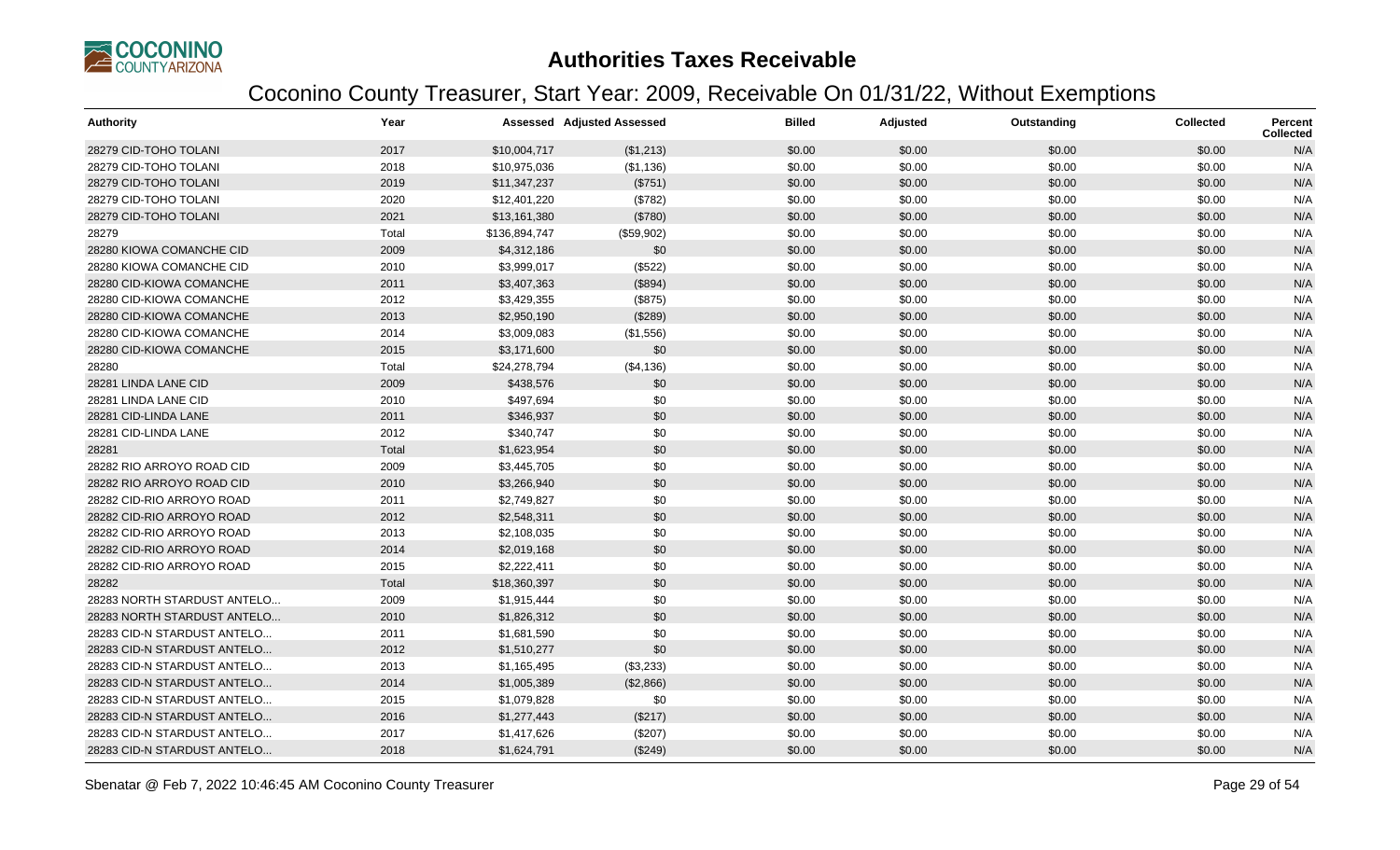

| <b>Authority</b>            | Year  |              | Assessed Adjusted Assessed | <b>Billed</b> | <b>Adjusted</b> | Outstanding | <b>Collected</b> | <b>Percent</b><br><b>Collected</b> |
|-----------------------------|-------|--------------|----------------------------|---------------|-----------------|-------------|------------------|------------------------------------|
| 28283 CID-N STARDUST ANTELO | 2019  | \$1,650,198  | (\$375)                    | \$0.00        | \$0.00          | \$0.00      | \$0.00           | N/A                                |
| 28283 CID-N STARDUST ANTELO | 2020  | \$1,754,744  | \$0                        | \$0.00        | \$0.00          | \$0.00      | \$0.00           | N/A                                |
| 28283 CID-N STARDUST ANTELO | 2021  | \$1,890,122  | \$0                        | \$0.00        | \$0.00          | \$0.00      | \$0.00           | N/A                                |
| 28283                       | Total | \$19,799,259 | (\$7,147)                  | \$0.00        | \$0.00          | \$0.00      | \$0.00           | N/A                                |
| 28284 FOXBORO RANCH WID     | 2009  | \$1,699,261  | \$0                        | \$0.00        | \$0.00          | \$0.00      | \$0.00           | N/A                                |
| 28284 FOXBORO RANCH WID     | 2010  | \$1,715,798  | \$0                        | \$0.00        | \$0.00          | \$0.00      | \$0.00           | N/A                                |
| 28284 WID-FOXBORO RANCH     | 2011  | \$1,719,368  | \$0                        | \$0.00        | \$0.00          | \$0.00      | \$0.00           | N/A                                |
| 28284 WID-FOXBORO RANCH     | 2012  | \$1,693,081  | \$0                        | \$0.00        | \$0.00          | \$0.00      | \$0.00           | N/A                                |
| 28284 WID-FOXBORO RANCH     | 2013  | \$1,650,096  | \$0                        | \$0.00        | \$0.00          | \$0.00      | \$0.00           | N/A                                |
| 28284 WID-FOXBORO RANCH     | 2014  | \$1,416,792  | \$0                        | \$0.00        | \$0.00          | \$0.00      | \$0.00           | N/A                                |
| 28284 WID-FOXBORO RANCH     | 2015  | \$1,612,972  | (\$41,433)                 | \$0.00        | \$0.00          | \$0.00      | \$0.00           | N/A                                |
| 28284 WID-FOXBORO RANCH     | 2016  | \$1,572,406  | \$0                        | \$0.00        | \$0.00          | \$0.00      | \$0.00           | N/A                                |
| 28284 WID-FOXBORO RANCH     | 2017  | \$1,616,007  | \$0                        | \$0.00        | \$0.00          | \$0.00      | \$0.00           | N/A                                |
| 28284 WID-FOXBORO RANCH     | 2018  | \$1,655,383  | \$0                        | \$0.00        | \$0.00          | \$0.00      | \$0.00           | N/A                                |
| 28284 WID-FOXBORO RANCH     | 2019  | \$1,772,109  | \$0                        | \$0.00        | \$0.00          | \$0.00      | \$0.00           | N/A                                |
| 28284                       | Total | \$18,123,273 | (\$41,433)                 | \$0.00        | \$0.00          | \$0.00      | \$0.00           | N/A                                |
| 28285 MAJESTIC VIEW DOMESTI | 2009  | \$783,278    | \$0                        | \$17,467.15   | \$0.00          | \$0.00      | \$17,467.15      | 100%                               |
| 28285 MAJESTIC VIEW DOMESTI | 2010  | \$2,328,213  | (\$2,774)                  | \$33,999.00   | (\$40.52)       | \$0.00      | \$33,958.48      | 100%                               |
| 28285 WID-MAJESTIC VIEW DOM | 2011  | \$2,171,171  | \$0                        | \$33,957.12   | \$0.00          | \$0.00      | \$33,957.12      | 100%                               |
| 28285 WID-MAJESTIC VIEW DOM | 2012  | \$2,004,169  | (\$16,963)                 | \$33,908.51   | (\$287.00)      | \$0.00      | \$33,621.51      | 100%                               |
| 28285 WID-MAJESTIC VIEW DOM | 2013  | \$1,009,379  | \$0                        | \$34,000.88   | \$0.00          | \$0.00      | \$34,000.88      | 100%                               |
| 28285                       | Total | \$8,296,210  | (\$19,737)                 | \$153,332.66  | (\$327.52)      | \$0.00      | \$153,005.14     | 100%                               |
| 28285SD WID-MAJESTIC VIEW D | 2014  | \$848,816    | \$0                        | \$0.00        | \$0.00          | \$0.00      | \$0.00           | N/A                                |
| 28285SD WID-MAJESTIC VIEW D | 2015  | \$823,774    | \$0                        | \$0.00        | \$0.00          | \$0.00      | \$0.00           | N/A                                |
| 28285SD WID-MAJESTIC VIEW D | 2016  | \$824,694    | (\$39)                     | \$0.00        | \$0.00          | \$0.00      | \$0.00           | N/A                                |
| 28285SD WID-MAJESTIC VIEW D | 2017  | \$1,030,172  | \$0                        | \$0.00        | \$0.00          | \$0.00      | \$0.00           | N/A                                |
| 28285SD WID-MAJESTIC VIEW D | 2018  | \$1,274,951  | \$0                        | \$0.00        | \$0.00          | \$0.00      | \$0.00           | N/A                                |
| 28285SD WID-MAJESTIC VIEW D | 2019  | \$1,643,751  | \$0                        | \$0.00        | \$0.00          | \$0.00      | \$0.00           | N/A                                |
| 28285SD WID-MAJESTIC VIEW D | 2020  | \$1,954,400  | \$0                        | \$0.00        | \$0.00          | \$0.00      | \$0.00           | N/A                                |
| 28285SD WID-MAJESTIC VIEW D | 2021  | \$2,492,541  | \$0                        | \$0.00        | \$0.00          | \$0.00      | \$0.00           | N/A                                |
| 28285SD                     | Total | \$10,893,099 | (\$39)                     | \$0.00        | \$0.00          | \$0.00      | \$0.00           | N/A                                |
| 28286 VALLE DOMESTIC WID    | 2009  | \$24,083     | \$0                        | \$0.00        | \$0.00          | \$0.00      | \$0.00           | N/A                                |
| 28286 VALLE DOMESTIC WID    | 2010  | \$24,083     | \$0                        | \$0.00        | \$0.00          | \$0.00      | \$0.00           | N/A                                |
| 28286 WID-VALLE DOMESTIC    | 2011  | \$24,083     | \$0                        | \$0.00        | \$0.00          | \$0.00      | \$0.00           | N/A                                |
| 28286 WID-VALLE DOMESTIC    | 2012  | \$24,083     | \$0                        | \$0.00        | \$0.00          | \$0.00      | \$0.00           | N/A                                |
| 28286 WID-VALLE DOMESTIC    | 2013  | \$24,083     | \$0                        | \$0.00        | \$0.00          | \$0.00      | \$0.00           | N/A                                |
| 28286 WID-VALLE DOMESTIC    | 2014  | \$23,129     | \$0                        | \$0.00        | \$0.00          | \$0.00      | \$0.00           | N/A                                |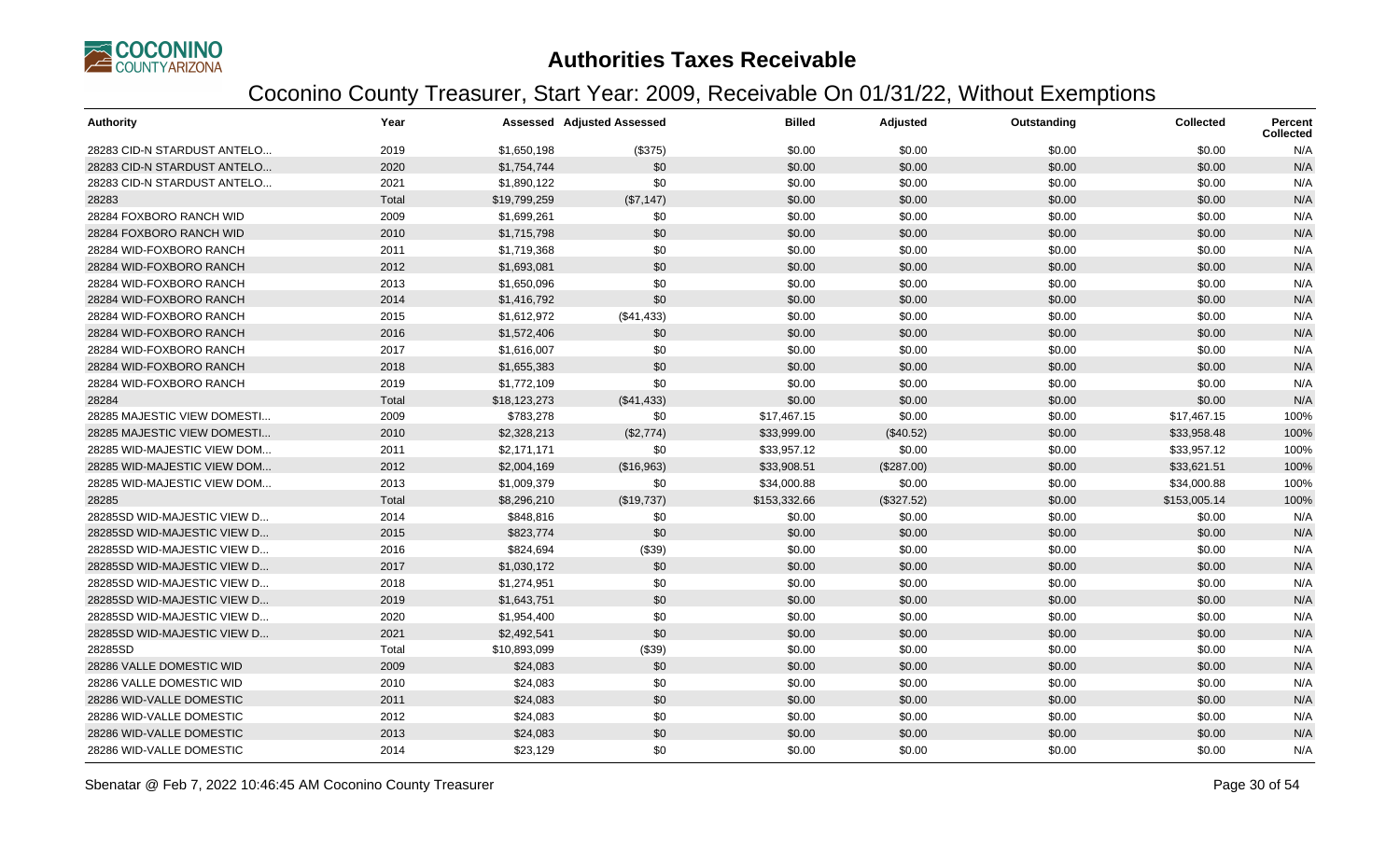

| <b>Authority</b>              | Year  |                 | <b>Assessed Adjusted Assessed</b> | <b>Billed</b>  | <b>Adjusted</b> | Outstanding | <b>Collected</b> | <b>Percent</b><br><b>Collected</b> |
|-------------------------------|-------|-----------------|-----------------------------------|----------------|-----------------|-------------|------------------|------------------------------------|
| 28286 WID-VALLE DOMESTIC      | 2015  | \$23,063        | \$0                               | \$0.00         | \$0.00          | \$0.00      | \$0.00           | N/A                                |
| 28286 WID-VALLE DOMESTIC      | 2016  | \$21,099        | \$0                               | \$0.00         | \$0.00          | \$0.00      | \$0.00           | N/A                                |
| 28286 WID-VALLE DOMESTIC      | 2017  | \$21,033        | \$0                               | \$0.00         | \$0.00          | \$0.00      | \$0.00           | N/A                                |
| 28286 WID-VALLE DOMESTIC      | 2018  | \$25,315        | \$0                               | \$0.00         | \$0.00          | \$0.00      | \$0.00           | N/A                                |
| 28286                         | Total | \$234,054       | \$0                               | \$0.00         | \$0.00          | \$0.00      | \$0.00           | N/A                                |
| 28287 ANASAZI TRAIL CID       | 2009  | \$491,345       | \$0                               | \$14,595.41    | \$0.00          | \$0.00      | \$14,595.41      | 100%                               |
| 28287 ANASAZI TRAIL CID       | 2010  | \$531,210       | \$0                               | \$14,172.69    | \$0.00          | \$0.00      | \$14,172.69      | 100%                               |
| 28287 CID-ANASAZI TRAIL       | 2011  | \$551,083       | \$0                               | \$0.00         | \$0.00          | \$0.00      | \$0.00           | N/A                                |
| 28287 CID-ANASAZI TRAIL       | 2012  | \$548,212       | \$0                               | \$0.00         | \$0.00          | \$0.00      | \$0.00           | N/A                                |
| 28287 CID-ANASAZI TRAIL       | 2013  | \$283,935       | \$0                               | \$0.00         | \$0.00          | \$0.00      | \$0.00           | N/A                                |
| 28287 CID-ANASAZI TRAIL       | 2014  | \$295,802       | \$0                               | \$0.00         | \$0.00          | \$0.00      | \$0.00           | N/A                                |
| 28287 CID-ANASAZI TRAIL       | 2015  | \$317,146       | \$0                               | \$0.00         | \$0.00          | \$0.00      | \$0.00           | N/A                                |
| 28287 CID-ANASAZI TRAIL       | 2016  | \$354,386       | \$2,298                           | \$0.00         | \$0.00          | \$0.00      | \$0.00           | N/A                                |
| 28287 CID-ANASAZI TRAIL       | 2017  | \$497,281       | \$6,494                           | \$0.00         | \$0.00          | \$0.00      | \$0.00           | N/A                                |
| 28287 CID-ANASAZI TRAIL       | 2018  | \$562,648       | \$2,305                           | \$0.00         | \$0.00          | \$0.00      | \$0.00           | N/A                                |
| 28287 CID-ANASAZI TRAIL       | 2019  | \$581,389       | \$530                             | \$0.00         | \$0.00          | \$0.00      | \$0.00           | N/A                                |
| 28287 CID-ANASAZI TRAIL       | 2020  | \$628,420       | \$334                             | \$0.00         | \$0.00          | \$0.00      | \$0.00           | N/A                                |
| 28287 CID-ANASAZI TRAIL       | 2021  | \$653,276       | \$0                               | \$0.00         | \$0.00          | \$0.00      | \$0.00           | N/A                                |
| 28287                         | Total | \$6,296,133     | \$11,961                          | \$28,768.10    | \$0.00          | \$0.00      | \$28,768.10      | 100%                               |
| 28288 BADGER CREEK DWID       | 2010  | \$263,874       | \$0                               | \$0.00         | \$0.00          | \$0.00      | \$0.00           | N/A                                |
| 28288 WID-BADGER CREEK        | 2011  | \$262,775       | \$0                               | \$0.00         | \$0.00          | \$0.00      | \$0.00           | N/A                                |
| 28288 WID-BADGER CREEK        | 2012  | \$256,574       | \$0                               | \$0.00         | \$0.00          | \$0.00      | \$0.00           | N/A                                |
| 28288 WID-BADGER CREEK        | 2013  | \$205,938       | \$0                               | \$0.00         | \$0.00          | \$0.00      | \$0.00           | N/A                                |
| 28288 WID-BADGER CREEK        | 2014  | \$206,425       | \$0                               | \$0.00         | \$0.00          | \$0.00      | \$0.00           | N/A                                |
| 28288 WID-BADGER CREEK        | 2015  | \$209,525       | \$0                               | \$0.00         | \$0.00          | \$0.00      | \$0.00           | N/A                                |
| 28288 WID-BADGER CREEK        | 2016  | \$212,729       | \$0                               | \$0.00         | \$0.00          | \$0.00      | \$0.00           | N/A                                |
| 28288 WID-BADGER CREEK        | 2017  | \$222,148       | \$0                               | \$0.00         | \$0.00          | \$0.00      | \$0.00           | N/A                                |
| 28288 WID-BADGER CREEK        | 2018  | \$223,908       | \$0                               | \$0.00         | \$0.00          | \$0.00      | \$0.00           | N/A                                |
| 28288 WID-BADGER CREEK        | 2019  | \$234,137       | \$0                               | \$0.00         | \$0.00          | \$0.00      | \$0.00           | N/A                                |
| 28288 WID-BADGER CREEK        | 2020  | \$244,197       | \$0                               | \$0.00         | \$0.00          | \$0.00      | \$0.00           | N/A                                |
| 28288 WID-BADGER CREEK        | 2021  | \$246,064       | \$0                               | \$0.00         | \$0.00          | \$0.00      | \$0.00           | N/A                                |
| 28288                         | Total | \$2,788,294     | \$0                               | \$0.00         | \$0.00          | \$0.00      | \$0.00           | N/A                                |
| 28289 WID-BLUE RIDGE DOMESTIC | 2021  | \$12,159,670    | \$0                               | \$0.00         | \$0.00          | \$0.00      | \$0.00           | N/A                                |
| 29999 PUBLIC HEALTH SERVICE   | 2010  | \$2,056,578,525 | (\$14,962,869)                    | \$5,153,192.49 | (\$33,284.75)   | \$1,524.54  | \$5,118,383.20   | 99.97%                             |
| 29999 PUB HEALTH SERVICE      | 2011  | \$1,836,493,334 | (\$7,751,039)                     | \$4,589,050.62 | (\$19,480.99)   | \$3,463.77  | \$4,566,105.86   | 99.92%                             |
| 29999 PUB HEALTH SERVICE      | 2012  | \$1,758,991,343 | (\$8,166,683)                     | \$4,397,549.43 | (\$20,590.68)   | \$3,930.35  | \$4,373,028.40   | 99.91%                             |
| 29999 PUB HEALTH SERVICE      | 2013  | \$1,531,349,420 | (\$5,638,383)                     | \$3,828,369.77 | (\$14,617.06)   | \$4,733.38  | \$3,809,019.33   | 99.88%                             |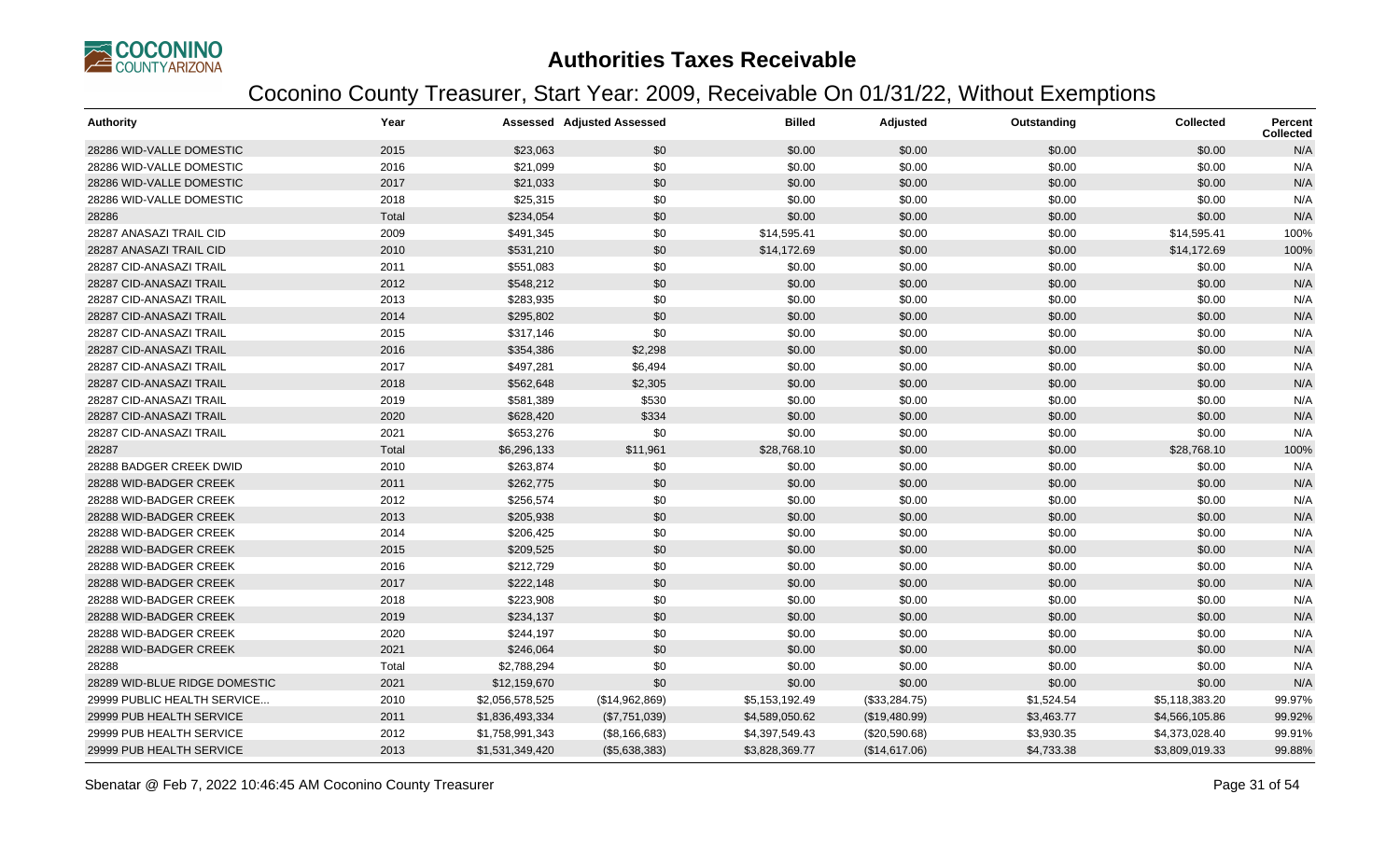

| <b>Authority</b>            | Year  |                  | <b>Assessed Adjusted Assessed</b> | <b>Billed</b>   | Adjusted       | Outstanding    | Collected       | Percent<br><b>Collected</b> |
|-----------------------------|-------|------------------|-----------------------------------|-----------------|----------------|----------------|-----------------|-----------------------------|
| 29999 PUB HEALTH SERVICE    | 2014  | \$1,528,131,272  | (\$1,845,337)                     | \$3,820,326.07  | (\$4,613.47)   | \$4,890.89     | \$3,810,821.71  | 99.87%                      |
| 29999 PUB HEALTH SERVICE    | 2015  | \$1,601,434,510  | (\$2,768,379)                     | \$3,848,713.49  | (\$6,082.31)   | \$5,237.28     | \$3,837,393.90  | 99.86%                      |
| 29999 PUB HEALTH SERVICE    | 2016  | \$1,677,453,437  | (\$12,513,851)                    | \$3,949,055.40  | (\$23,973.40)  | \$5,579.90     | \$3,919,502.10  | 99.86%                      |
| 29999 PUB HEALTH SERVICE    | 2017  | \$1,812,240,672  | (\$11,357,865)                    | \$4,139,287.28  | (\$26,776.58)  | \$5,980.47     | \$4,106,530.23  | 99.85%                      |
| 29999 PUB HEALTH SERVICE    | 2018  | \$1,944,597,023  | (\$9,321,840)                     | \$4,333,583.77  | (\$22, 282.55) | \$6,855.78     | \$4,304,445.44  | 99.84%                      |
| 29999 PUB HEALTH SERVICE    | 2019  | \$2,081,957,141  | (\$13,387,466)                    | \$4,583,908.53  | (\$34,109.82)  | \$7,482.42     | \$4,542,316.29  | 99.84%                      |
| 29999 PUB HEALTH SERVICE    | 2020  | \$2,260,817,288  | (\$11,963,103)                    | \$4,831,043.15  | (\$29,394.14)  | \$23,464.13    | \$4,778,184.88  | 99.51%                      |
| 29999 PUB HEALTH SERVICE    | 2021  | \$2,332,253,855  | (\$938,603)                       | \$4,962,826.77  | (\$2,273.26)   | \$1,710,996.94 | \$3,249,556.57  | 65.51%                      |
| 29999                       | Total | \$22,422,297,820 | (\$100,615,418)                   | \$52,436,906.77 | (\$237,479.01) | \$1,784,139.85 | \$50,415,287.91 | 96.58%                      |
| 30001 JOINT VOCATIONAL TECH | 2009  | \$1,782,346,815  | (\$3,836,441)                     | \$904,033.35    | \$1,031.76     | \$224.17       | \$904,840.94    | 99.98%                      |
| 30001 JOINT VOCATIONAL TECH | 2010  | \$1,729,387,047  | (\$13,005,216)                    | \$866,540.86    | (\$5,763.44)   | \$291.02       | \$860,486.40    | 99.97%                      |
| 30001 JTED-CAVIAT           | 2011  | \$1,553,552,420  | (\$6,714,490)                     | \$776,343.18    | (\$3,386.80)   | \$625.22       | \$772,331.16    | 99.92%                      |
| 30001 JTED-CAVIAT           | 2012  | \$1,496,151,062  | (\$7,075,872)                     | \$748,089.67    | (\$3,570.32)   | \$708.75       | \$743,810.60    | 99.9%                       |
| 30001 JTED-CAVIAT           | 2013  | \$1,313,817,437  | (\$4,347,603)                     | \$656,908.14    | (\$2,275.02)   | \$854.71       | \$653,778.41    | 99.87%                      |
| 30001 JTED-CAVIAT           | 2014  | \$1,311,051,094  | (\$1,690,855)                     | \$655,525.07    | (\$845.46)     | \$860.78       | \$653,818.83    | 99.87%                      |
| 30001 JTED-CAVIAT           | 2015  | \$1,367,235,060  | (\$2,682,045)                     | \$660,402.39    | (\$1,173.49)   | \$926.04       | \$658,302.86    | 99.86%                      |
| 30001 JTED-CAVIAT           | 2016  | \$1,438,226,586  | (\$11,691,925)                    | \$678,006.30    | (\$4,408.00)   | \$987.44       | \$672,610.86    | 99.85%                      |
| 30001 JTED-CAVIAT           | 2017  | \$1,558,866,877  | (\$10,368,834)                    | \$711,337.41    | (\$4,862.06)   | \$1,047.79     | \$705,427.56    | 99.85%                      |
| 30001 JTED-CAVIAT           | 2018  | \$1,679,657,462  | (\$8,711,955)                     | \$746,367.48    | (\$4,152.04)   | \$1,206.15     | \$741,009.29    | 99.84%                      |
| 30001 JTED-CAVIAT           | 2019  | \$1,802,454,243  | (\$12,406,701)                    | \$791,678.97    | (\$6,332.48)   | \$1,324.97     | \$784,021.52    | 99.83%                      |
| 30001 JTED-CAVIAT           | 2020  | \$1,962,883,173  | (\$10,892,132)                    | \$835,018.23    | (\$5,347.21)   | \$4,067.71     | \$825,603.31    | 99.51%                      |
| 30001 JTED-CAVIAT           | 2021  | \$2,026,516,229  | (\$782,289)                       | \$856,348.26    | (\$376.49)     | \$303,923.21   | \$552,048.56    | 64.49%                      |
| 30001                       | Total | \$21,022,145,505 | (\$94,206,358)                    | \$9,886,599.31  | (\$41,461.05)  | \$317,047.96   | \$9,528,090.30  | 96.78%                      |
| 30002 VALLEY ACADEMY ED DIS | 2009  | \$192,718,012    | (\$716,600)                       | \$96,441.87     | (\$180.80)     | \$0.16         | \$96,260.91     | 100%                        |
| 30002 VALLEY ACADEMY ED DIS | 2010  | \$184,533,385    | (\$1,361,930)                     | \$92,257.64     | (\$627.46)     | \$1.05         | \$91,629.13     | 100%                        |
| 30002 JTED- VALLEY ACAD     | 2011  | \$156,613,067    | (\$557,091)                       | \$78,306.58     | (\$279.26)     | \$1.29         | \$78,026.03     | 100%                        |
| 30002 JTED-VALLEY ACAD      | 2012  | \$142,645,134    | (\$258,745)                       | \$71,322.60     | (\$130.37)     | \$1.66         | \$71,190.57     | 100%                        |
| 30002 JTED-VALLEY ACAD      | 2013  | \$123,074,621    | (\$811,464)                       | \$61,537.32     | (\$406.49)     | \$3.59         | \$61,127.24     | 99.99%                      |
| 30002 JTED-VALLEY ACAD      | 2014  | \$123,820,465    | (\$26,092)                        | \$61,910.22     | (\$13.05)      | \$8.68         | \$61,888.49     | 99.99%                      |
| 30002 JTED-VALLEY ACAD      | 2015  | \$137,505,960    | (\$24,972)                        | \$62,668.12     | (\$16.51)      | \$7.31         | \$62,644.30     | 99.99%                      |
| 30002 JTED-VALLEY ACAD      | 2016  | \$141,853,339    | \$214,752                         | \$64,796.96     | \$113.49       | \$5.33         | \$64,905.12     | 99.99%                      |
| 30002 JTED-VALLEY ACAD      | 2017  | \$152,172,066    | \$233,849                         | \$68,088.27     | \$116.96       | \$2.38         | \$68,202.85     | 100%                        |
| 30002 JTED-VALLEY ACAD      | 2018  | \$155,798,842    | \$59,318                          | \$70,630.39     | \$29.28        | \$2.42         | \$70,657.25     | 100%                        |
| 30002 JTED-VALLEY ACAD      | 2019  | \$160,713,172    | \$40,086                          | \$73,451.48     | \$20.05        | \$0.84         | \$73,470.69     | 100%                        |
| 30002 JTED-VALLEY ACAD      | 2020  | \$170,864,320    | \$22,309                          | \$76,938.47     | \$14.89        | \$128.58       | \$76,824.78     | 99.83%                      |
| 30002 JTED-VALLEY ACAD      | 2021  | \$177,308,409    | (\$149, 819)                      | \$79,836.85     | (\$74.91)      | \$22,151.85    | \$57,610.09     | 72.23%                      |
| 30002                       | Total | \$2,019,620,792  | (\$3,336,399)                     | \$958,186.77    | (\$1,434.18)   | \$22,315.14    | \$934,437.45    | 97.67%                      |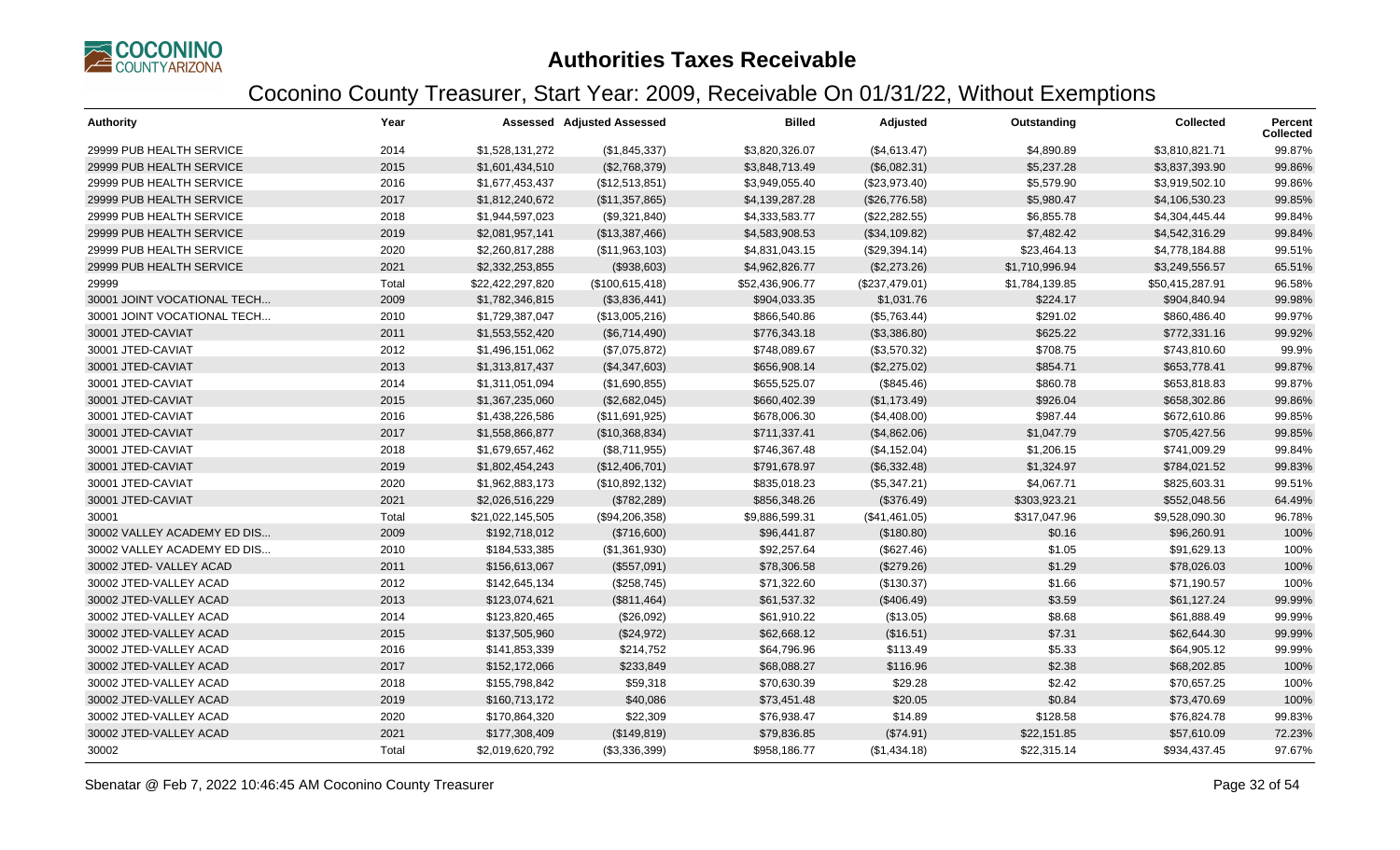

| <b>Authority</b>              | Year  |                  | <b>Assessed Adjusted Assessed</b> | <b>Billed</b> | Adjusted  | Outstanding | <b>Collected</b> | <b>Percent</b><br><b>Collected</b> |
|-------------------------------|-------|------------------|-----------------------------------|---------------|-----------|-------------|------------------|------------------------------------|
| 30003 NORTHEAST AZ TECH INS   | 2009  | \$12,978,414     | (\$16,081)                        | \$6,492.52    | \$1.72    | \$0.55      | \$6,493.69       | 99.99%                             |
| 30003 NORTHEAST AZ TECH INS   | 2010  | \$12,302,670     | \$0                               | \$6,144.39    | \$6.35    | \$1.42      | \$6,149.32       | 99.98%                             |
| 30003 JTED-NATIVE             | 2011  | \$11,010,385     | (\$14,532)                        | \$5,505.19    | (\$8.10)  | \$4.70      | \$5,492.39       | 99.91%                             |
| 30003 JTED-NATIVE             | 2012  | \$12,020,387     | (\$36,704)                        | \$6,010.19    | (\$18.83) | \$4.27      | \$5,987.09       | 99.93%                             |
| 30003 JTED-NATIVE             | 2013  | \$11,624,431     | (\$2,680)                         | \$5,812.21    | (\$3.13)  | \$6.76      | \$5,802.32       | 99.88%                             |
| 30003 JTED-NATIVE             | 2014  | \$12,576,631     | (\$31,207)                        | \$6,288.32    | (\$15.61) | \$18.86     | \$6,253.85       | 99.7%                              |
| 30003 JTED-NATIVE             | 2015  | \$13,102,041     | (\$35,488)                        | \$6,453.73    | (\$15.18) | \$17.13     | \$6,421.42       | 99.73%                             |
| 30003 JTED-NATIVE             | 2016  | \$12,897,851     | (\$12,488)                        | \$6,381.55    | (\$5.52)  | \$19.73     | \$6,356.30       | 99.69%                             |
| 30003 JTED-NATIVE             | 2017  | \$13,048,064     | (\$43,813)                        | \$6,441.51    | (\$21.20) | \$35.91     | \$6,384.40       | 99.44%                             |
| 30003 JTED-NATIVE             | 2018  | \$12,852,221     | (\$30,748)                        | \$6,348.51    | (\$15.07) | \$44.63     | \$6,288.81       | 99.3%                              |
| 30003 JTED-NATIVE             | 2019  | \$13,425,017     | \$42,659                          | \$6,366.47    | \$21.33   | \$46.31     | \$6,341.49       | 99.28%                             |
| 30003 JTED-NATIVE             | 2020  | \$13,761,637     | (\$9,906)                         | \$6,480.16    | (\$4.95)  | \$89.94     | \$6,385.27       | 98.61%                             |
| 30003 JTED-NATIVE             | 2021  | \$13,226,177     | \$0                               | \$6,241.75    | \$0.00    | \$529.25    | \$5,712.50       | 91.52%                             |
| 30003                         | Total | \$164,825,926    | (\$190,988)                       | \$80,966.50   | (\$78.19) | \$819.46    | \$80,068.85      | 98.99%                             |
| 30004 CCRASD #99              | 2009  | \$2,127,799,723  | (\$4,970,582)                     | \$0.00        | \$0.00    | \$0.00      | \$0.00           | N/A                                |
| 30004 CCRASD #99              | 2010  | \$2,056,578,525  | (\$14,962,869)                    | \$0.00        | \$0.00    | \$0.00      | \$0.00           | N/A                                |
| 30004 RURAL ACCOMOD SCHOOL    | 2011  | \$1,836,493,334  | (\$7,751,039)                     | \$0.00        | \$0.00    | \$0.00      | \$0.00           | N/A                                |
| 30004 RURAL ACCOMOD SCHOOL    | 2012  | \$1,758,991,343  | (\$8,166,683)                     | \$0.00        | \$0.00    | \$0.00      | \$0.00           | N/A                                |
| 30004 RURAL ACCOMOD SCHOOL    | 2013  | \$1,531,349,420  | (\$5,638,383)                     | \$0.00        | \$0.00    | \$0.00      | \$0.00           | N/A                                |
| 30004 RURAL ACCOMOD SCHOOL    | 2014  | \$1,528,131,272  | (\$1,845,337)                     | \$0.00        | \$0.00    | \$0.00      | \$0.00           | N/A                                |
| 30004 RURAL ACCOMOD SCHOOL    | 2015  | \$1,601,434,510  | (\$2,768,379)                     | \$0.00        | \$0.00    | \$0.00      | \$0.00           | N/A                                |
| 30004 RURAL ACCOMOD SCHOOL    | 2016  | \$1,677,453,437  | (\$12,513,851)                    | \$0.00        | \$0.00    | \$0.00      | \$0.00           | N/A                                |
| 30004 RURAL ACCOMOD SCHOOL    | 2017  | \$1,812,240,672  | (\$11,357,865)                    | \$0.00        | \$0.00    | \$0.00      | \$0.00           | N/A                                |
| 30004 RURAL ACCOMOD SCHOOL    | 2018  | \$1,944,597,023  | (\$9,321,840)                     | \$0.00        | \$0.00    | \$0.00      | \$0.00           | N/A                                |
| 30004 RURAL ACCOMOD SCHOOL    | 2019  | \$2,081,957,141  | (\$13,387,466)                    | \$0.00        | \$0.00    | \$0.00      | \$0.00           | N/A                                |
| 30004 RURAL ACCOMOD SCHOOL    | 2020  | \$2,260,817,288  | (\$11,963,103)                    | \$0.00        | \$0.00    | \$0.00      | \$0.00           | N/A                                |
| 30004 RURAL ACCOMOD SCHOOL    | 2021  | \$2,332,253,855  | (\$938,603)                       | \$0.00        | \$0.00    | \$0.00      | \$0.00           | N/A                                |
| 30004                         | Total | \$24,550,097,543 | (\$105,586,000)                   | \$0.00        | \$0.00    | \$0.00      | \$0.00           | N/A                                |
| 30005 MOUNTAIN INSTITUTE JTED | 2009  | \$9,174,217      | (\$19,984)                        | \$4,710.98    | (\$0.41)  | \$8.16      | \$4,702.41       | 99.83%                             |
| 30005 MOUNTAIN INSTITUTE JTED | 2010  | \$8,901,792      | (\$13,015)                        | \$4,429.90    | (\$4.38)  | \$10.80     | \$4,414.72       | 99.76%                             |
| 30005 JTED-MOUNTAIN INSTIT    | 2011  | \$7,439,978      | (\$4,046)                         | \$3,720.16    | (\$2.41)  | \$40.00     | \$3,677.75       | 98.92%                             |
| 30005 JTED-MOUNTAIN INSTIT    | 2012  | \$6,516,602      | (\$9,020)                         | \$3,258.38    | (\$5.00)  | \$51.18     | \$3,202.20       | 98.43%                             |
| 30005 JTED-MOUNTAIN INSTIT    | 2013  | \$5,461,842      | (\$19,581)                        | \$2,730.80    | (\$9.80)  | \$59.30     | \$2,661.70       | 97.82%                             |
| 30005 JTED-MOUNTAIN INSTIT    | 2014  | \$4,963,135      | (\$38,673)                        | \$2,481.61    | (\$19.34) | \$63.00     | \$2,399.27       | 97.44%                             |
| 30005 JTED-MOUNTAIN INSTIT    | 2015  | \$5,382,191      | (\$12,277)                        | \$2,447.48    | (\$4.92)  | \$62.79     | \$2,379.77       | 97.43%                             |
| 30005 JTED-MOUNTAIN INSTIT    | 2016  | \$5,113,813      | \$5,250                           | \$2,398.91    | \$3.24    | \$66.97     | \$2,335.18       | 97.21%                             |
| 30005 JTED-MOUNTAIN INSTIT    | 2017  | \$4,995,075      | (\$5,683)                         | \$2,434.62    | (\$2.30)  | \$71.83     | \$2,360.49       | 97.05%                             |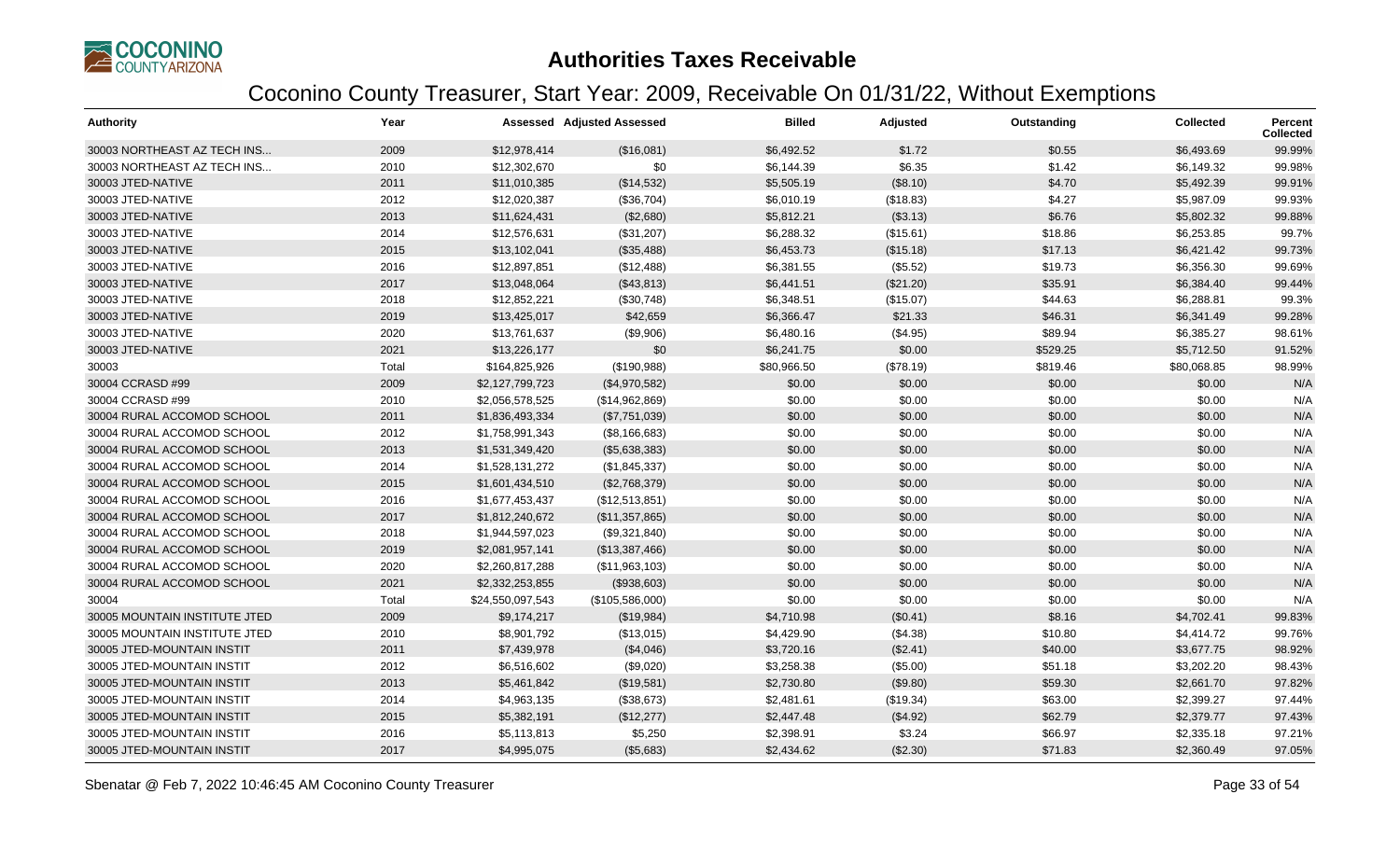

| <b>Authority</b>            | Year  |                  | <b>Assessed Adjusted Assessed</b> | <b>Billed</b> | Adjusted     | Outstanding  | <b>Collected</b> | Percent<br><b>Collected</b> |
|-----------------------------|-------|------------------|-----------------------------------|---------------|--------------|--------------|------------------|-----------------------------|
| 30005 JTED-MOUNTAIN INSTIT  | 2018  | \$5,338,826      | (\$213)                           | \$2,452.34    | \$0.43       | \$78.62      | \$2,374.15       | 96.79%                      |
| 30005 JTED-MOUNTAIN INSTIT  | 2019  | \$5,489,083      | (\$4,643)                         | \$2,514.78    | (\$2.30)     | \$84.18      | \$2,428.30       | 96.65%                      |
| 30005 JTED-MOUNTAIN INSTIT  | 2020  | \$6,077,890      | (\$3,031)                         | \$2,650.91    | (\$1.52)     | \$122.33     | \$2,527.06       | 95.38%                      |
| 30005 JTED-MOUNTAIN INSTIT  | 2021  | \$6,201,887      | (\$3,149)                         | \$2,788.07    | (\$1.60)     | \$837.10     | \$1,949.37       | 69.96%                      |
| 30005                       | Total | \$81,056,331     | (\$128,065)                       | \$39,018.94   | (\$50.31)    | \$1,556.26   | \$37,412.37      | 96.01%                      |
| 33206 FD SUMMIT BOND        | 2019  | \$153,777,917    | (\$782,086)                       | \$297,531.82  | (\$1,844.10) | \$534.30     | \$295,153.42     | 99.82%                      |
| 33206 FD SUMMIT BOND        | 2020  | \$168,532,996    | (\$848, 822)                      | \$296,834.01  | (\$1,861.31) | \$1,439.04   | \$293,533.66     | 99.51%                      |
| 33206 FD SUMMIT BOND        | 2021  | \$177,959,952    | (\$84)                            | \$295,551.47  | \$6.47       | \$109,126.72 | \$186,431.22     | 63.08%                      |
| 33206                       | Total | \$500,270,865    | (\$1,630,992)                     | \$889,917.30  | (\$3,698.94) | \$111,100.06 | \$775,118.30     | 87.46%                      |
| 41206 FD SUMMIT BOND        | 2018  | \$144,593,904    | (\$428,917)                       | \$296,053.67  | (\$1,062.79) | \$513.69     | \$294,477.19     | 99.83%                      |
| 52000 COCONINO COUNTY       | 2009  | \$2,127,799,723  | (\$4,970,582)                     | \$0.00        | \$0.00       | \$0.00       | \$0.00           | N/A                         |
| 52000 COCONINO COUNTY       | 2010  | \$2,056,578,525  | (\$14,962,869)                    | \$0.00        | \$0.00       | \$0.00       | \$0.00           | N/A                         |
| 52000 COCONINO COUNTY       | 2011  | \$1,836,493,334  | (\$7,751,039)                     | \$0.00        | \$0.00       | \$0.00       | \$0.00           | N/A                         |
| 52000 COCONINO COUNTY       | 2012  | \$1,758,991,343  | (\$8,166,683)                     | \$0.00        | \$0.00       | \$0.00       | \$0.00           | N/A                         |
| 52000 COCONINO COUNTY       | 2013  | \$1,531,349,420  | (\$5,638,383)                     | \$0.00        | \$0.00       | \$0.00       | \$0.00           | N/A                         |
| 52000 COCONINO COUNTY       | 2014  | \$1,528,131,272  | (\$1,845,337)                     | \$0.00        | \$0.00       | \$0.00       | \$0.00           | N/A                         |
| 52000 COCONINO COUNTY       | 2015  | \$1,601,434,510  | (\$2,768,379)                     | \$0.00        | \$0.00       | \$0.00       | \$0.00           | N/A                         |
| 52000 COCONINO COUNTY       | 2016  | \$1,677,453,437  | (\$12,513,851)                    | \$0.00        | \$0.00       | \$0.00       | \$0.00           | N/A                         |
| 52000 COCONINO COUNTY       | 2017  | \$1,812,240,672  | (\$11,357,865)                    | \$0.00        | \$0.00       | \$0.00       | \$0.00           | N/A                         |
| 52000 COCONINO COUNTY       | 2018  | \$1,944,597,023  | (\$9,321,840)                     | \$0.00        | \$0.00       | \$0.00       | \$0.00           | N/A                         |
| 52000 COCONINO COUNTY       | 2019  | \$2,081,957,141  | (\$13,387,466)                    | \$0.00        | \$0.00       | \$0.00       | \$0.00           | N/A                         |
| 52000 COCONINO COUNTY       | 2020  | \$2,260,817,288  | (\$11,963,103)                    | \$0.00        | \$0.00       | \$0.00       | \$0.00           | N/A                         |
| 52000 COCONINO COUNTY       | 2021  | \$2,332,253,855  | (\$938,603)                       | \$0.00        | \$0.00       | \$0.00       | \$0.00           | N/A                         |
| 52000                       | Total | \$24,550,097,543 | (\$105,586,000)                   | \$0.00        | \$0.00       | \$0.00       | \$0.00           | N/A                         |
| 52001 STATE SCHOOL TAX EQUA | 2009  | \$2,127,799,723  | (\$4,970,582)                     | \$0.00        | \$0.00       | \$0.00       | \$0.00           | N/A                         |
| 52001 STATE SCHOOL TAX EQUA | 2010  | \$2,056,578,525  | (\$14,962,869)                    | \$0.00        | \$0.00       | \$0.00       | \$0.00           | N/A                         |
| 52001 ST SCHL EQUALIZATION  | 2011  | \$1,836,493,334  | (\$7,751,039)                     | \$0.00        | \$0.00       | \$0.00       | \$0.00           | N/A                         |
| 52001 ST SCHL EQUALIZATION  | 2012  | \$1,758,991,343  | (\$8,166,683)                     | \$0.00        | \$0.00       | \$0.00       | \$0.00           | N/A                         |
| 52001 ST SCHL EQUALIZATION  | 2013  | \$1,531,349,420  | (\$5,638,383)                     | \$0.00        | \$0.00       | \$0.00       | \$0.00           | N/A                         |
| 52001 ST SCHL EQUALIZATION  | 2014  | \$1,528,131,272  | (\$1,845,337)                     | \$0.00        | \$0.00       | \$0.00       | \$0.00           | N/A                         |
| 52001 ST SCHL EQUALIZATION  | 2015  | \$1,601,434,510  | (\$2,768,379)                     | \$0.00        | \$0.00       | \$0.00       | \$0.00           | N/A                         |
| 52001 ST SCHL EQUALIZATION  | 2016  | \$1,677,453,437  | (\$12,513,851)                    | \$0.00        | \$0.00       | \$0.00       | \$0.00           | N/A                         |
| 52001 ST SCHL EQUALIZATION  | 2017  | \$1,812,240,672  | (\$11,357,865)                    | \$0.00        | \$0.00       | \$0.00       | \$0.00           | N/A                         |
| 52001 ST SCHL EQUALIZATION  | 2018  | \$1,944,597,023  | (\$9,321,840)                     | \$0.00        | \$0.00       | \$0.00       | \$0.00           | N/A                         |
| 52001 ST SCHL EQUALIZATION  | 2019  | \$2,081,957,141  | (\$13,387,466)                    | \$0.00        | \$0.00       | \$0.00       | \$0.00           | N/A                         |
| 52001 ST SCHL EQUALIZATION  | 2020  | \$2,260,817,288  | (\$11,963,103)                    | \$0.00        | \$0.00       | \$0.00       | \$0.00           | N/A                         |
| 52001 ST SCHL EQUALIZATION  | 2021  | \$2,332,253,855  | (\$938,603)                       | \$0.00        | \$0.00       | \$0.00       | \$0.00           | N/A                         |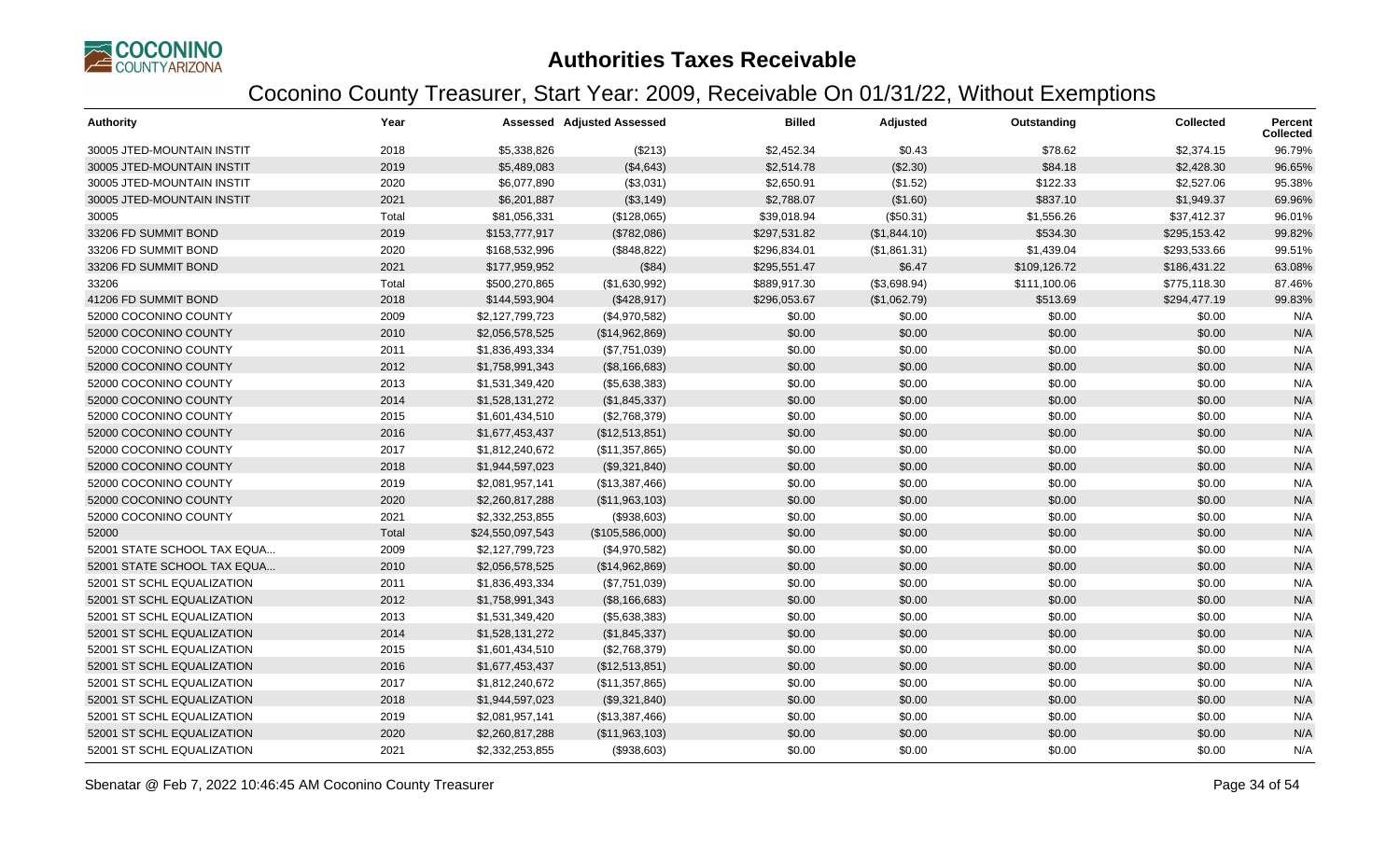

| <b>Authority</b>        | Year  |                  | Assessed Adjusted Assessed | <b>Billed</b>   | Adjusted       | Outstanding    | <b>Collected</b> | <b>Percent</b><br><b>Collected</b> |
|-------------------------|-------|------------------|----------------------------|-----------------|----------------|----------------|------------------|------------------------------------|
| 52001                   | Total | \$24,550,097,543 | (\$105,586,000)            | \$0.00          | \$0.00         | \$0.00         | \$0.00           | N/A                                |
| 54151 CITY OF FLAGSTAFF | 2009  | \$904,071,313    | (\$2,260,911)              | \$7,620,669.83  | \$20,473.95    | \$726.05       | \$7,640,417.73   | 99.99%                             |
| 54151 CITY OF FLAGSTAFF | 2010  | \$873,242,524    | (\$2,129,557)              | \$7,296,400.40  | (\$16,292.64)  | \$907.59       | \$7,279,200.17   | 99.99%                             |
| 54151 CITY OF FLAGSTAFF | 2011  | \$789,881,198    | (\$2,794,336)              | \$6,602,470.33  | (\$23,641.72)  | \$3,237.81     | \$6,575,590.80   | 99.95%                             |
| 54151 CITY OF FLAGSTAFF | 2012  | \$765,147,729    | (\$1,282,196)              | \$6,401,464.18  | (\$10,978.82)  | \$3,804.47     | \$6,386,680.89   | 99.94%                             |
| 54151 CITY OF FLAGSTAFF | 2013  | \$658,871,078    | (\$861, 821)               | \$5,512,116.44  | (\$8,657.93)   | \$4,426.76     | \$5,499,031.75   | 99.92%                             |
| 54151 CITY OF FLAGSTAFF | 2014  | \$670,485,218    | (\$1,446,425)              | \$5,609,279.74  | (\$12,112.99)  | \$5,125.02     | \$5,592,041.73   | 99.91%                             |
| 54151 CITY OF FLAGSTAFF | 2015  | \$710,821,083    | (\$2,046,278)              | \$5,717,513.39  | (\$14,752.65)  | \$5,167.13     | \$5,697,593.61   | 99.91%                             |
| 54151 CITY OF FLAGSTAFF | 2016  | \$765,980,452    | (\$4,290,231)              | \$5,941,052.58  | (\$16,042.17)  | \$5,513.41     | \$5,919,497.00   | 99.91%                             |
| 54151 CITY OF FLAGSTAFF | 2017  | \$840,639,718    | (\$545,986)                | \$6,279,426.80  | (\$1.46)       | \$5,630.51     | \$6,273,794.83   | 99.91%                             |
| 54151 CITY OF FLAGSTAFF | 2018  | \$933,063,763    | (\$3,271,873)              | \$6,780,631.06  | (\$23,351.95)  | \$6,815.46     | \$6,750,463.65   | 99.9%                              |
| 54151 CITY OF FLAGSTAFF | 2019  | \$1,007,804,139  | (\$2,497,566)              | \$7,267,062.22  | (\$24,268.62)  | \$7,189.80     | \$7,235,603.80   | 99.9%                              |
| 54151 CITY OF FLAGSTAFF | 2020  | \$1,123,707,822  | (\$1,867,848)              | \$7,410,794.63  | (\$13,157.60)  | \$20,969.19    | \$7,376,667.84   | 99.72%                             |
| 54151 CITY OF FLAGSTAFF | 2021  | \$1,183,734,753  | (\$356,398)                | \$7,820,701.25  | (\$2,789.04)   | \$2,861,743.49 | \$4,956,168.72   | 63.4%                              |
| 54151                   | Total | \$11,227,450,790 | (\$25,651,426)             | \$86,259,582.85 | (\$145,573.64) | \$2,931,256.69 | \$83,182,752.52  | 96.6%                              |
| 54152 TOWN OF FREDONIA  | 2009  | \$8,494,381      | (\$5,183)                  | \$0.00          | \$0.00         | \$0.00         | \$0.00           | N/A                                |
| 54152 TOWN OF FREDONIA  | 2010  | \$8,583,001      | (\$14,575)                 | \$0.00          | \$0.00         | \$0.00         | \$0.00           | N/A                                |
| 54152 TOWN OF FREDONIA  | 2011  | \$7,689,984      | (\$34,293)                 | \$0.00          | \$0.00         | \$0.00         | \$0.00           | N/A                                |
| 54152 TOWN OF FREDONIA  | 2012  | \$7,448,611      | (\$10,507)                 | \$0.00          | \$0.00         | \$0.00         | \$0.00           | N/A                                |
| 54152 TOWN OF FREDONIA  | 2013  | \$6,767,655      | \$1,361                    | \$0.00          | \$0.00         | \$0.00         | \$0.00           | N/A                                |
| 54152 TOWN OF FREDONIA  | 2014  | \$7,182,227      | (\$7,882)                  | \$0.00          | \$0.00         | \$0.00         | \$0.00           | N/A                                |
| 54152 TOWN OF FREDONIA  | 2015  | \$6,766,536      | (\$81,485)                 | \$0.00          | \$0.00         | \$0.00         | \$0.00           | N/A                                |
| 54152 TOWN OF FREDONIA  | 2016  | \$6,723,449      | \$1,362                    | \$0.00          | \$0.00         | \$0.00         | \$0.00           | N/A                                |
| 54152 TOWN OF FREDONIA  | 2017  | \$6,707,091      | \$13,844                   | \$0.00          | \$0.00         | \$0.00         | \$0.00           | N/A                                |
| 54152 TOWN OF FREDONIA  | 2018  | \$6,848,810      | \$7,556                    | \$0.00          | \$0.00         | \$0.00         | \$0.00           | N/A                                |
| 54152 TOWN OF FREDONIA  | 2019  | \$7,151,879      | (\$42,103)                 | \$0.00          | \$0.00         | \$0.00         | \$0.00           | N/A                                |
| 54152 TOWN OF FREDONIA  | 2020  | \$7,522,740      | (\$42,971)                 | \$0.00          | \$0.00         | \$0.00         | \$0.00           | N/A                                |
| 54152 TOWN OF FREDONIA  | 2021  | \$7,830,834      | (\$1,902)                  | \$0.00          | \$0.00         | \$0.00         | \$0.00           | N/A                                |
| 54152                   | Total | \$95,717,198     | (\$216,778)                | \$0.00          | \$0.00         | \$0.00         | \$0.00           | N/A                                |
| 54153 CITY OF WILLIAMS  | 2009  | \$57,913,383     | (\$651,344)                | \$0.00          | \$0.00         | \$0.00         | \$0.00           | N/A                                |
| 54153 CITY OF WILLIAMS  | 2010  | \$55,529,035     | (\$12,179)                 | \$0.00          | \$0.00         | \$0.00         | \$0.00           | N/A                                |
| 54153 CITY OF WILLIAMS  | 2011  | \$46,656,749     | (\$102,408)                | \$0.00          | \$0.00         | \$0.00         | \$0.00           | N/A                                |
| 54153 CITY OF WILLIAMS  | 2012  | \$44,315,861     | \$199                      | \$0.00          | \$0.00         | \$0.00         | \$0.00           | N/A                                |
| 54153 CITY OF WILLIAMS  | 2013  | \$39,322,233     | (\$59,108)                 | \$0.00          | \$0.00         | \$0.00         | \$0.00           | N/A                                |
| 54153 CITY OF WILLIAMS  | 2014  | \$38,594,508     | (\$56,581)                 | \$0.00          | \$0.00         | \$0.00         | \$0.00           | N/A                                |
| 54153 CITY OF WILLIAMS  | 2015  | \$39,656,638     | (\$124,031)                | \$0.00          | \$0.00         | \$0.00         | \$0.00           | N/A                                |
| 54153 CITY OF WILLIAMS  | 2016  | \$44,185,050     | (\$34,080)                 | \$0.00          | \$0.00         | \$0.00         | \$0.00           | N/A                                |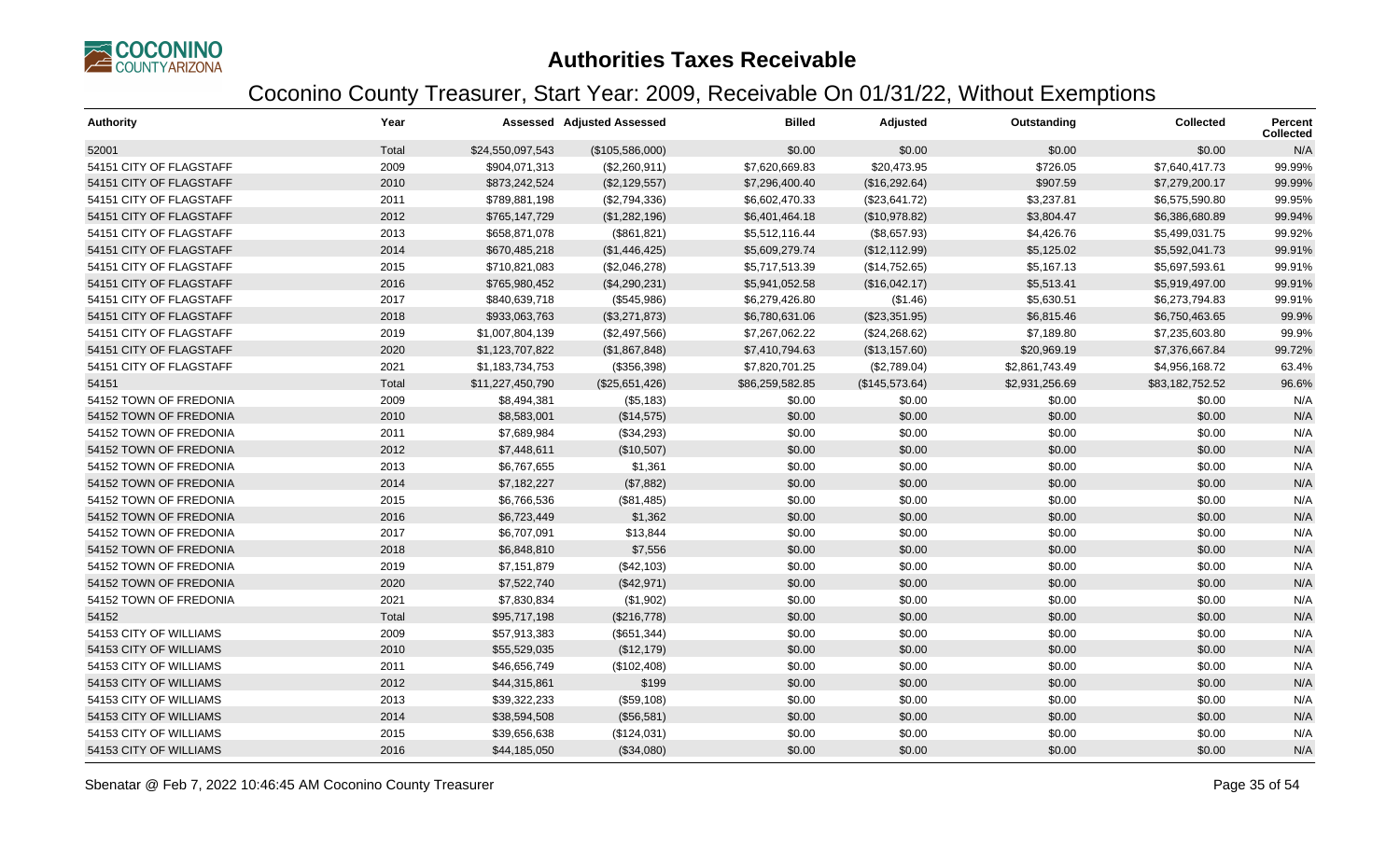

| <b>Authority</b>       | Year  |                 | <b>Assessed Adjusted Assessed</b> | <b>Billed</b> | Adjusted | Outstanding | <b>Collected</b> | Percent<br><b>Collected</b> |
|------------------------|-------|-----------------|-----------------------------------|---------------|----------|-------------|------------------|-----------------------------|
| 54153 CITY OF WILLIAMS | 2017  | \$48,492,013    | (\$2,886)                         | \$0.00        | \$0.00   | \$0.00      | \$0.00           | N/A                         |
| 54153 CITY OF WILLIAMS | 2018  | \$52,246,958    | (\$8,826)                         | \$0.00        | \$0.00   | \$0.00      | \$0.00           | N/A                         |
| 54153 CITY OF WILLIAMS | 2019  | \$55,662,945    | (\$5,812)                         | \$0.00        | \$0.00   | \$0.00      | \$0.00           | N/A                         |
| 54153 CITY OF WILLIAMS | 2020  | \$60,471,172    | \$49,099                          | \$0.00        | \$0.00   | \$0.00      | \$0.00           | N/A                         |
| 54153 CITY OF WILLIAMS | 2021  | \$67,685,775    | \$0                               | \$0.00        | \$0.00   | \$0.00      | \$0.00           | N/A                         |
| 54153                  | Total | \$650,732,320   | (\$1,007,957)                     | \$0.00        | \$0.00   | \$0.00      | \$0.00           | N/A                         |
| 54156 CITY OF PAGE     | 2009  | \$69,753,049    | (\$32,688)                        | \$0.00        | \$0.00   | \$0.00      | \$0.00           | N/A                         |
| 54156 CITY OF PAGE     | 2010  | \$70,600,868    | (\$29,072)                        | \$0.00        | \$0.00   | \$0.00      | \$0.00           | N/A                         |
| 54156 CITY OF PAGE     | 2011  | \$69,246,539    | (\$152,853)                       | \$0.00        | \$0.00   | \$0.00      | \$0.00           | N/A                         |
| 54156 CITY OF PAGE     | 2012  | \$67,622,095    | (\$12, 132)                       | \$0.00        | \$0.00   | \$0.00      | \$0.00           | N/A                         |
| 54156 CITY OF PAGE     | 2013  | \$62,721,164    | (\$18,610)                        | \$0.00        | \$0.00   | \$0.00      | \$0.00           | N/A                         |
| 54156 CITY OF PAGE     | 2014  | \$64,352,219    | (\$32,222)                        | \$0.00        | \$0.00   | \$0.00      | \$0.00           | N/A                         |
| 54156 CITY OF PAGE     | 2015  | \$67,225,970    | (\$19,364)                        | \$0.00        | \$0.00   | \$0.00      | \$0.00           | N/A                         |
| 54156 CITY OF PAGE     | 2016  | \$69,544,228    | (\$633,342)                       | \$0.00        | \$0.00   | \$0.00      | \$0.00           | N/A                         |
| 54156 CITY OF PAGE     | 2017  | \$71,571,666    | \$29,201                          | \$0.00        | \$0.00   | \$0.00      | \$0.00           | N/A                         |
| 54156 CITY OF PAGE     | 2018  | \$76,107,046    | \$51,843                          | \$0.00        | \$0.00   | \$0.00      | \$0.00           | N/A                         |
| 54156 CITY OF PAGE     | 2019  | \$83,078,607    | (\$868,215)                       | \$0.00        | \$0.00   | \$0.00      | \$0.00           | N/A                         |
| 54156 CITY OF PAGE     | 2020  | \$85,828,366    | \$204,270                         | \$0.00        | \$0.00   | \$0.00      | \$0.00           | N/A                         |
| 54156 CITY OF PAGE     | 2021  | \$92,427,151    | (\$8,057)                         | \$0.00        | \$0.00   | \$0.00      | \$0.00           | N/A                         |
| 54156                  | Total | \$950,078,968   | (\$1,521,241)                     | \$0.00        | \$0.00   | \$0.00      | \$0.00           | N/A                         |
| 54158 CITY OF SEDONA   | 2009  | \$169,967,752   | (\$553,752)                       | \$0.00        | \$0.00   | \$0.00      | \$0.00           | N/A                         |
| 54158 CITY OF SEDONA   | 2010  | \$163,254,186   | (\$1,322,076)                     | \$0.00        | \$0.00   | \$0.00      | \$0.00           | N/A                         |
| 54158 CITY OF SEDONA   | 2011  | \$137,559,645   | (\$543,637)                       | \$0.00        | \$0.00   | \$0.00      | \$0.00           | N/A                         |
| 54158 CITY OF SEDONA   | 2012  | \$123,720,926   | (\$258,385)                       | \$0.00        | \$0.00   | \$0.00      | \$0.00           | N/A                         |
| 54158 CITY OF SEDONA   | 2013  | \$109,317,892   | (\$811,464)                       | \$0.00        | \$0.00   | \$0.00      | \$0.00           | N/A                         |
| 54158 CITY OF SEDONA   | 2014  | \$109,927,253   | (\$26,092)                        | \$0.00        | \$0.00   | \$0.00      | \$0.00           | N/A                         |
| 54158 CITY OF SEDONA   | 2015  | \$121,171,116   | \$5,939                           | \$0.00        | \$0.00   | \$0.00      | \$0.00           | N/A                         |
| 54158 CITY OF SEDONA   | 2016  | \$125,641,057   | \$229,824                         | \$0.00        | \$0.00   | \$0.00      | \$0.00           | N/A                         |
| 54158 CITY OF SEDONA   | 2017  | \$134,626,298   | \$241,504                         | \$0.00        | \$0.00   | \$0.00      | \$0.00           | N/A                         |
| 54158 CITY OF SEDONA   | 2018  | \$138,042,259   | \$84,018                          | \$0.00        | \$0.00   | \$0.00      | \$0.00           | N/A                         |
| 54158 CITY OF SEDONA   | 2019  | \$142,412,647   | \$76,447                          | \$0.00        | \$0.00   | \$0.00      | \$0.00           | N/A                         |
| 54158 CITY OF SEDONA   | 2020  | \$152,417,007   | \$22,309                          | \$0.00        | \$0.00   | \$0.00      | \$0.00           | N/A                         |
| 54158 CITY OF SEDONA   | 2021  | \$157,428,222   | (\$149, 819)                      | \$0.00        | \$0.00   | \$0.00      | \$0.00           | N/A                         |
| 54158                  | Total | \$1,785,486,260 | (\$3,005,184)                     | \$0.00        | \$0.00   | \$0.00      | \$0.00           | N/A                         |
| 54159 TOWN OF TUSAYAN  | 2011  | \$11,445,383    | (\$35,797)                        | \$0.00        | \$0.00   | \$0.00      | \$0.00           | N/A                         |
| 54159 TOWN OF TUSAYAN  | 2012  | \$10,869,237    | (\$46,000)                        | \$0.00        | \$0.00   | \$0.00      | \$0.00           | N/A                         |
| 54159 TOWN OF TUSAYAN  | 2013  | \$10,206,380    | (\$640)                           | \$0.00        | \$0.00   | \$0.00      | \$0.00           | N/A                         |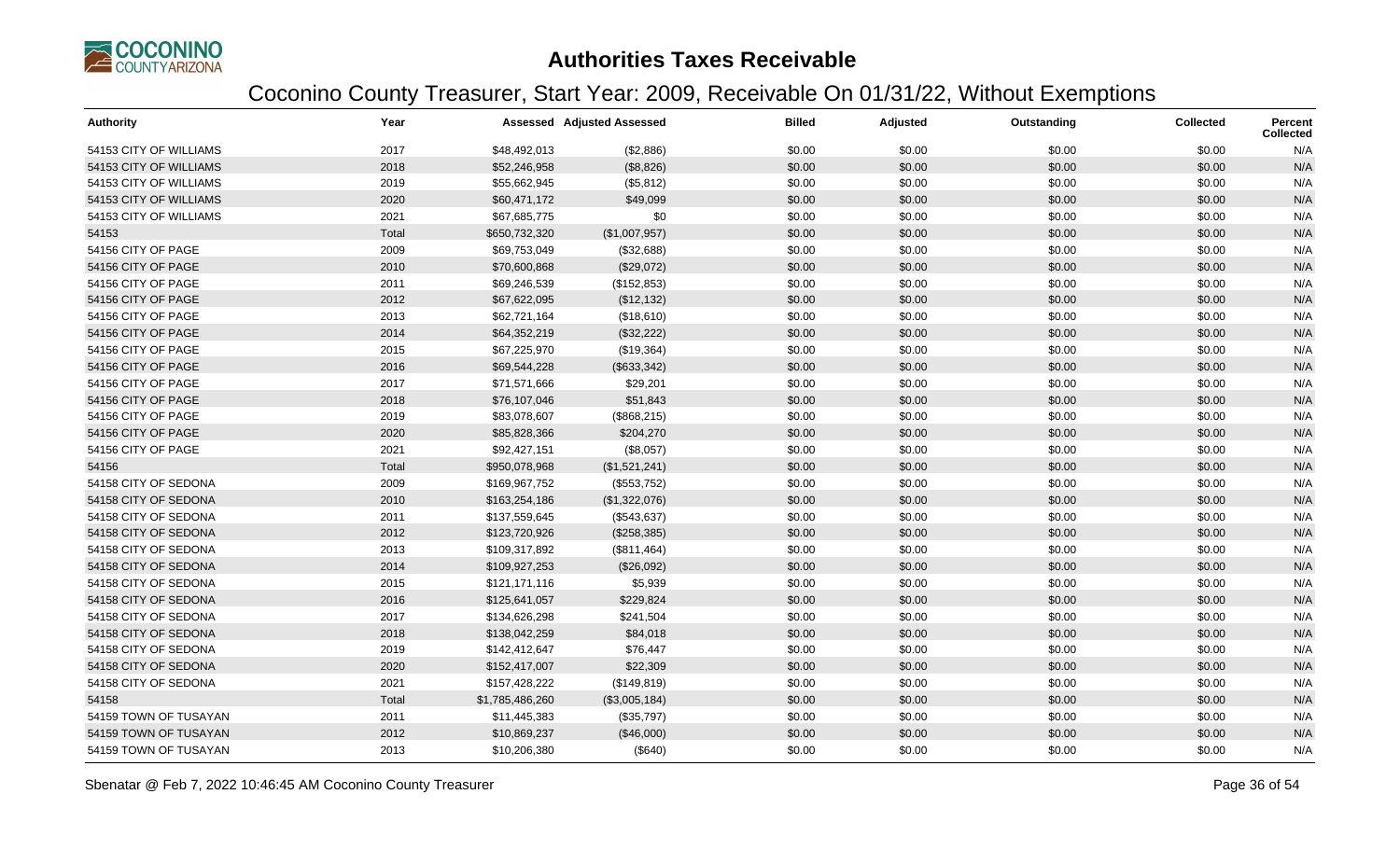

| <b>Authority</b>             | Year  |                  | <b>Assessed Adjusted Assessed</b> | <b>Billed</b>    | Adjusted       | Outstanding    | <b>Collected</b> | <b>Percent</b><br><b>Collected</b> |
|------------------------------|-------|------------------|-----------------------------------|------------------|----------------|----------------|------------------|------------------------------------|
| 54159 TOWN OF TUSAYAN        | 2014  | \$10,423,296     | (\$2,992)                         | \$0.00           | \$0.00         | \$0.00         | \$0.00           | N/A                                |
| 54159 TOWN OF TUSAYAN        | 2015  | \$10,726,455     | (\$257)                           | \$0.00           | \$0.00         | \$0.00         | \$0.00           | N/A                                |
| 54159 TOWN OF TUSAYAN        | 2016  | \$10,750,871     | \$29,639                          | \$0.00           | \$0.00         | \$0.00         | \$0.00           | N/A                                |
| 54159 TOWN OF TUSAYAN        | 2017  | \$11,080,716     | \$22,213                          | \$0.00           | \$0.00         | \$0.00         | \$0.00           | N/A                                |
| 54159 TOWN OF TUSAYAN        | 2018  | \$13,135,554     | (\$12,023)                        | \$0.00           | \$0.00         | \$0.00         | \$0.00           | N/A                                |
| 54159 TOWN OF TUSAYAN        | 2019  | \$14,755,176     | \$37,525                          | \$0.00           | \$0.00         | \$0.00         | \$0.00           | N/A                                |
| 54159 TOWN OF TUSAYAN        | 2020  | \$16,425,584     | (\$33,547)                        | \$0.00           | \$0.00         | \$0.00         | \$0.00           | N/A                                |
| 54159 TOWN OF TUSAYAN        | 2021  | \$19,780,830     | \$0                               | \$0.00           | \$0.00         | \$0.00         | \$0.00           | N/A                                |
| 54159                        | Total | \$139,599,482    | (\$41,879)                        | \$0.00           | \$0.00         | \$0.00         | \$0.00           | N/A                                |
| 57001 SD #1 BUDGET OVERRIDES | 2009  | \$1,456,713,789  | (\$3,064,064)                     | \$5,858,840.85   | \$8,765.25     | \$555.65       | \$5,867,050.45   | 99.99%                             |
| 57001 SD #1 BUDGET OVERRIDES | 2010  | \$1,411,636,745  | (\$10,624,383)                    | \$10,390,430.61  | (\$67,470.03)  | \$1,234.10     | \$10,321,726.48  | 99.99%                             |
| 57001 SD#1 BUDGET OVERRIDES  | 2011  | \$1,248,962,221  | (\$5,828,592)                     | \$9,937,586.35   | (\$46,754.63)  | \$5,133.87     | \$9,885,697.85   | 99.95%                             |
| 57001 SD#1 BUDGET OVERRIDES  | 2012  | \$1,200,126,973  | (\$5,993,714)                     | \$9,552,038.33   | (\$48,069.10)  | \$6,090.12     | \$9,497,879.11   | 99.94%                             |
| 57001 SD#1 BUDGET OVERRIDES  | 2013  | \$1,032,267,381  | (\$3,651,677)                     | \$7,288,840.54   | (\$27,139.03)  | \$6,782.58     | \$7,254,918.93   | 99.91%                             |
| 57001 SD#1 BUDGET OVERRIDES  | 2014  | \$1,036,352,176  | (\$1,526,440)                     | \$7,397,481.97   | (\$10,901.07)  | \$7,655.35     | \$7,378,925.55   | 99.9%                              |
| 57001 SD#1 BUDGET OVERRIDES  | 2015  | \$1,090,173,006  | (\$2,417,619)                     | \$7,638,642.66   | (\$15, 165.48) | \$8,247.59     | \$7,615,229.59   | 99.89%                             |
| 57001 SD#1 BUDGET OVERRIDES  | 2016  | \$1,160,583,306  | (\$9,630,300)                     | \$8,012,864.50   | (\$53,283.59)  | \$8,951.79     | \$7,950,629.12   | 99.89%                             |
| 57001 SD#1 BUDGET OVERRIDES  | 2017  | \$1,271,463,065  | (\$8,492,471)                     | \$8,165,154.21   | (\$55,946.12)  | \$9,069.54     | \$8,100,138.55   | 99.89%                             |
| 57001 SD#1 BUDGET OVERRIDES  | 2018  | \$1,394,760,686  | (\$7,884,283)                     | \$8,646,011.86   | (\$52,891.90)  | \$10,288.66    | \$8,582,831.30   | 99.88%                             |
| 57001 SD#1 BUDGET OVERRIDES  | 2019  | \$1,501,705,612  | (\$9,984,871)                     | \$8,696,393.09   | (\$68,390.06)  | \$10,482.45    | \$8,617,520.58   | 99.88%                             |
| 57001 SD#1 BUDGET OVERRIDES  | 2020  | \$1,656,217,632  | (\$9,377,640)                     | \$8,859,369.83   | (\$58,597.59)  | \$32,470.24    | \$8,768,302.00   | 99.63%                             |
| 57001 SD#1 BUDGET OVERRIDES  | 2021  | \$1,742,560,826  | (\$643,829)                       | \$8,462,579.10   | (\$3,666.21)   | \$3,044,461.30 | \$5,414,451.59   | 64.01%                             |
| 57001                        | Total | \$17,203,523,418 | (\$79,119,883)                    | \$108,906,233.90 | (\$499,509.56) | \$3,151,423.24 | \$105,255,301.10 | 97.09%                             |
| 57001_SE SD#1 DESEGREGATION  | 2018  | \$1,394,760,686  | (\$7,884,283)                     | \$2,253,833.08   | (\$13,787.80)  | \$2,682.03     | \$2,237,363.25   | 99.88%                             |
| 57001 SE SD#1 DO NOT USE     | 2019  | \$1,501,705,612  | (\$9,984,871)                     | \$0.00           | \$0.00         | \$0.00         | \$0.00           | N/A                                |
| 57001_SE SD#1 DESEGREGATION  | 2021  | \$1,742,560,826  | (\$643,829)                       | \$2,242,371.66   | (\$971.46)     | \$806,706.04   | \$1,434,694.16   | 64.01%                             |
| 57001 SE                     | Total | \$4,639,027,124  | (\$18,512,983)                    | \$4,496,204.74   | (\$14,759.26)  | \$809,388.07   | \$3,672,057.41   | 81.94%                             |
| 57002 SD #2 BUDGET OVERRIDES | 2009  | \$140,814,330    | (\$687,239)                       | \$371,414.90     | (\$346.40)     | \$451.31       | \$370,617.19     | 99.88%                             |
| 57002 SD #2 BUDGET OVERRIDES | 2010  | \$131,998,900    | (\$1,326,892)                     | \$372,445.45     | (\$3,589.18)   | \$813.46       | \$368,042.81     | 99.78%                             |
| 57002 SD#2 BUDGET OVERRIDES  | 2011  | \$123,031,464    | (\$706,465)                       | \$373,084.84     | (\$2,156.51)   | \$1,318.39     | \$369,609.94     | 99.64%                             |
| 57002 SD#2 BUDGET OVERRIDES  | 2012  | \$118,352,221    | (\$1,115,411)                     | \$370,204.50     | (\$3,485.45)   | \$1,532.38     | \$365,186.67     | 99.58%                             |
| 57002 SD#2 BUDGET OVERRIDES  | 2013  | \$111,514,247    | (\$762,308)                       | \$382,712.69     | (\$2,627.29)   | \$1,963.62     | \$378,121.78     | 99.48%                             |
| 57002 SD#2 BUDGET OVERRIDES  | 2014  | \$100,566,492    | (\$109,908)                       | \$377,925.86     | (\$398.83)     | \$1,686.05     | \$375,840.98     | 99.55%                             |
| 57002 SD#2 BUDGET OVERRIDES  | 2015  | \$102,520,436    | (\$187, 136)                      | \$390,329.31     | (\$754.74)     | \$1,998.41     | \$387,576.16     | 99.49%                             |
| 57002 SD#2 BUDGET OVERRIDES  | 2016  | \$104,976,451    | (\$1,295,710)                     | \$383,726.73     | (\$4,955.21)   | \$2,000.61     | \$376,770.91     | 99.47%                             |
| 57002 SD#2 BUDGET OVERRIDES  | 2017  | \$113,254,396    | (\$1,869,420)                     | \$408,354.33     | (\$7,273.88)   | \$2,105.41     | \$398,975.04     | 99.48%                             |
| 57002 SD#2 BUDGET OVERRIDES  | 2018  | \$117,076,879    | (\$1,031,656)                     | \$445,417.37     | (\$4,293.94)   | \$2,494.74     | \$438,628.69     | 99.43%                             |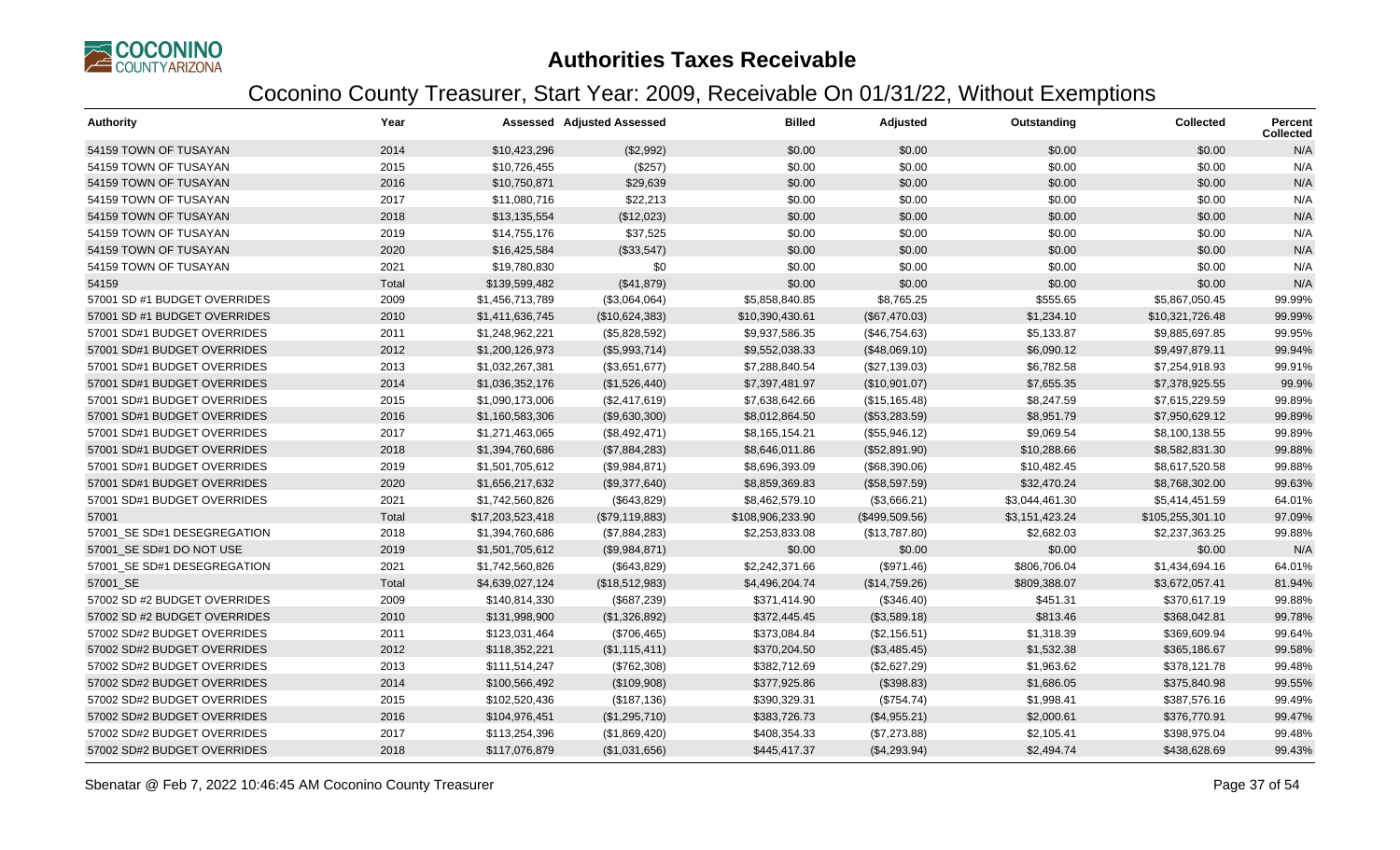

| <b>Authority</b>             | Year  |                 | <b>Assessed Adjusted Assessed</b> | <b>Billed</b>  | Adjusted      | Outstanding  | <b>Collected</b> | Percent<br><b>Collected</b> |
|------------------------------|-------|-----------------|-----------------------------------|----------------|---------------|--------------|------------------|-----------------------------|
| 57002 SD#2 BUDGET OVERRIDES  | 2019  | \$124,165,240   | (\$1,707,315)                     | \$424,740.55   | (\$6,544.46)  | \$2,468.44   | \$415,727.65     | 99.41%                      |
| 57002 SD#2 BUDGET OVERRIDES  | 2020  | \$130,243,125   | (\$1,651,494)                     | \$424,741.58   | (\$6,075.67)  | \$5,447.41   | \$413,218.50     | 98.7%                       |
| 57002 SD#2 BUDGET OVERRIDES  | 2021  | \$140,735,325   | (\$128,833)                       | \$424,979.28   | (\$383.06)    | \$134,351.47 | \$290,244.75     | 68.36%                      |
| 57002                        | Total | \$1,559,249,506 | (\$12,579,787)                    | \$5,150,077.39 | (\$42,884.62) | \$158,631.70 | \$4,948,561.07   | 96.89%                      |
| 57004 SD #4 BUDGET OVERRIDES | 2009  | \$14,536,401    | (\$40,590)                        | \$242,931.96   | \$457.32      | \$99.27      | \$243,290.01     | 99.96%                      |
| 57004 SD #4 BUDGET OVERRIDES | 2010  | \$15,526,845    | (\$1,003,923)                     | \$266,588.13   | (\$17,218.02) | \$93.02      | \$249,277.09     | 99.96%                      |
| 57004 SD#4 BUDGET OVERRIDES  | 2011  | \$14,569,791    | \$5,960                           | \$153,492.72   | \$61.39       | \$56.43      | \$153,497.68     | 99.96%                      |
| 57004 SD#4 BUDGET OVERRIDES  | 2012  | \$13,928,478    | (\$52,596)                        | \$156,932.16   | (\$616.49)    | \$76.37      | \$156,239.30     | 99.95%                      |
| 57004 SD#4 BUDGET OVERRIDES  | 2013  | \$13,083,403    | (\$2,106)                         | \$177,450.21   | (\$96.39)     | \$78.03      | \$177,275.79     | 99.96%                      |
| 57004 SD#4 BUDGET OVERRIDES  | 2014  | \$13,303,143    | (\$2,755)                         | \$130,809.79   | (\$44.48)     | \$109.69     | \$130,655.62     | 99.92%                      |
| 57004 SD#4 BUDGET OVERRIDES  | 2015  | \$13,605,140    | \$47,907                          | \$162,455.59   | \$573.08      | \$135.09     | \$162,893.58     | 99.92%                      |
| 57004 SD#4 BUDGET OVERRIDES  | 2016  | \$14,138,348    | \$38,855                          | \$182,041.32   | \$488.75      | \$114.20     | \$182,415.87     | 99.94%                      |
| 57004 SD#4 BUDGET OVERRIDES  | 2017  | \$15,191,004    | \$61,278                          | \$190,149.85   | \$781.70      | \$135.61     | \$190,795.94     | 99.93%                      |
| 57004 SD#4 BUDGET OVERRIDES  | 2018  | \$17,279,646    | \$132,266                         | \$191,205.70   | \$1,566.58    | \$150.53     | \$192,621.75     | 99.92%                      |
| 57004 SD#4 BUDGET OVERRIDES  | 2019  | \$19,044,177    | \$90,968                          | \$199,612.22   | \$1,089.57    | \$210.27     | \$200,491.52     | 99.9%                       |
| 57004 SD#4 BUDGET OVERRIDES  | 2020  | \$21,118,685    | (\$24,368)                        | \$203,884.05   | (\$265.21)    | \$233.97     | \$203,384.87     | 99.89%                      |
| 57004 SD#4 BUDGET OVERRIDES  | 2021  | \$25,019,510    | \$0                               | \$193,701.73   | \$0.00        | \$65,302.85  | \$128,398.88     | 66.29%                      |
| 57004                        | Total | \$210,344,571   | (\$749,104)                       | \$2,451,255.43 | (\$13,222.20) | \$66,795.33  | \$2,371,237.90   | 97.26%                      |
| 57005 SD #5 BUDGET OVERRIDES | 2009  | \$84,011,590    | (\$128,651)                       | \$0.00         | \$0.00        | \$0.00       | \$0.00           | N/A                         |
| 57005 SD #5 BUDGET OVERRIDES | 2010  | \$79,175,188    | (\$45,708)                        | \$0.00         | \$0.00        | \$0.00       | \$0.00           | N/A                         |
| 57005 SD#5 BUDGET OVERRIDES  | 2011  | \$66,868,458    | (\$65,822)                        | \$0.00         | \$0.00        | \$0.00       | \$0.00           | N/A                         |
| 57005 SD#5 BUDGET OVERRRIDES | 2012  | \$62,136,033    | (\$10,466)                        | \$0.00         | \$0.00        | \$0.00       | \$0.00           | N/A                         |
| 57005 SD#5 BUDGET OVERRRIDES | 2013  | \$47,321,585    | (\$10,827)                        | \$0.00         | \$0.00        | \$0.00       | \$0.00           | N/A                         |
| 57005 SD#5 BUDGET OVERRRIDES | 2014  | \$46,454,104    | (\$9,988)                         | \$0.00         | \$0.00        | \$0.00       | \$0.00           | N/A                         |
| 57005 SD#5 BUDGET OVERRRIDES | 2015  | \$49,145,623    | (\$3,257)                         | \$0.00         | \$0.00        | \$0.00       | \$0.00           | N/A                         |
| 57005 SD#5 BUDGET OVERRIDES  | 2016  | \$49,302,210    | (\$109)                           | \$0.00         | \$0.00        | \$0.00       | \$0.00           | N/A                         |
| 57005 SD#5 BUDGET OVERRIDES  | 2017  | \$50,670,625    | \$908                             | \$0.00         | \$0.00        | \$0.00       | \$0.00           | N/A                         |
| 57005 SD#5 BUDGET OVERRIDES  | 2018  | \$53,069,229    | \$2,173                           | \$0.00         | \$0.00        | \$0.00       | \$0.00           | N/A                         |
| 57005 SD#5 BUDGET OVERRIDES  | 2019  | \$58,130,528    | (\$2,283)                         | \$0.00         | \$0.00        | \$0.00       | \$0.00           | N/A                         |
| 57005 SD#5 BUDGET OVERRIDES  | 2020  | \$62,556,510    | \$1,769                           | \$0.00         | \$0.00        | \$0.00       | \$0.00           | N/A                         |
| 57005 SD#5 BUDGET OVERRIDES  | 2021  | \$62,165,850    | (\$408)                           | \$0.00         | \$0.00        | \$0.00       | \$0.00           | N/A                         |
| 57005                        | Total | \$771,007,533   | (\$272,669)                       | \$0.00         | \$0.00        | \$0.00       | \$0.00           | N/A                         |
| 57006 SD #6 BUDGET OVERRIDES | 2009  | \$24,070,523    | (\$11,860)                        | \$208,232.01   | (\$104.94)    | \$137.55     | \$207,989.52     | 99.93%                      |
| 57006 SD #6 BUDGET OVERRIDES | 2010  | \$26,028,285    | (\$20,946)                        | \$134,616.89   | (\$114.81)    | \$74.32      | \$134,427.76     | 99.94%                      |
| 57006 SD#6 BUDGET OVERRIDES  | 2011  | \$25,146,850    | (\$39,291)                        | \$70,989.67    | (\$114.45)    | \$40.62      | \$70,834.60      | 99.94%                      |
| 57006 SD#6 BUDGET OVERRIDES  | 2012  | \$23,583,208    | (\$14,638)                        | \$0.00         | \$0.00        | \$0.00       | \$0.00           | N/A                         |
| 57006 SD#6 BUDGET OVERRIDES  | 2013  | \$21,125,451    | (\$1,998)                         | \$0.00         | \$0.00        | \$0.00       | \$0.00           | N/A                         |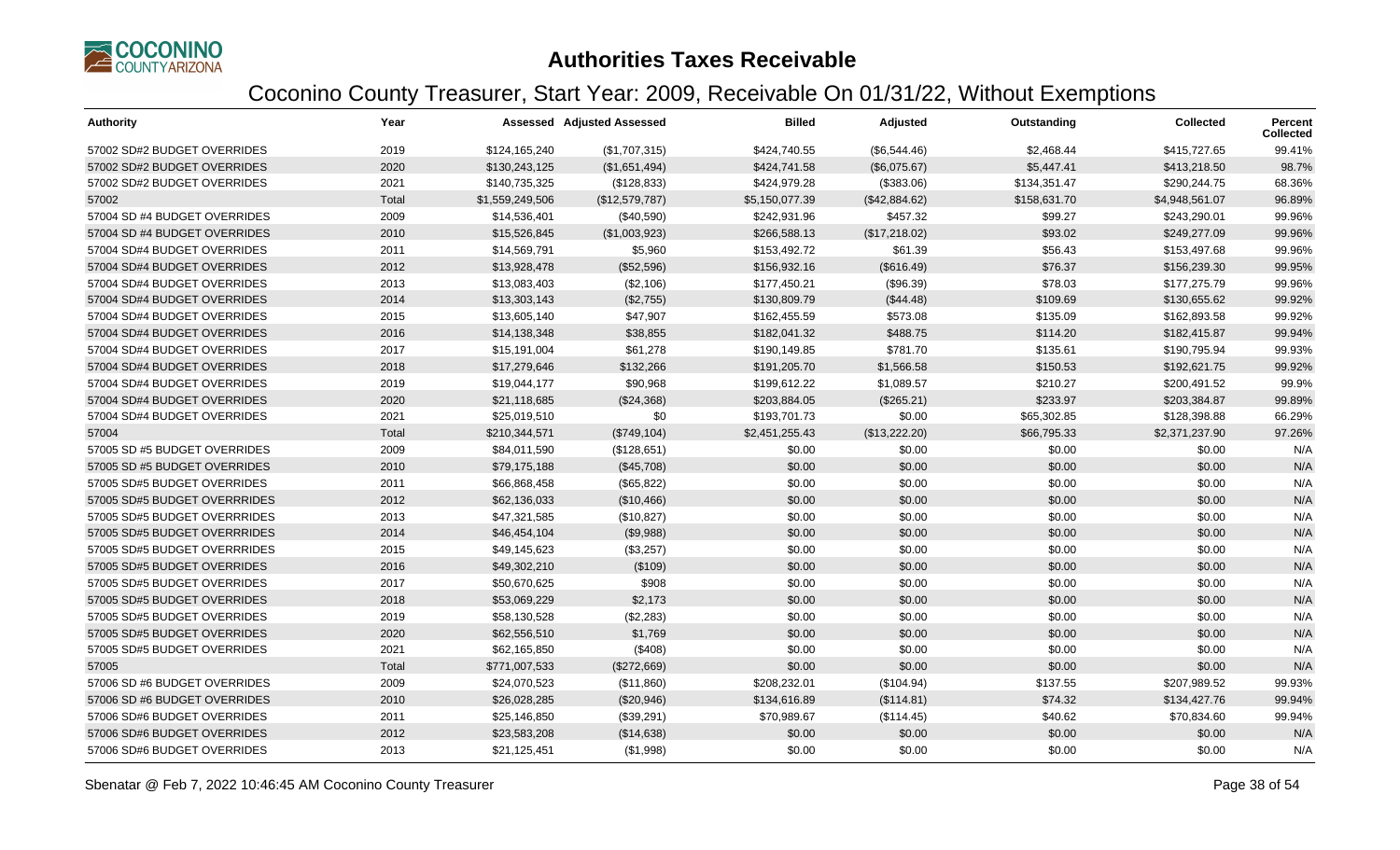

| <b>Authority</b>              | Year  |                 | <b>Assessed Adjusted Assessed</b> | <b>Billed</b>  | Adjusted     | Outstanding | <b>Collected</b> | <b>Percent</b><br><b>Collected</b> |
|-------------------------------|-------|-----------------|-----------------------------------|----------------|--------------|-------------|------------------|------------------------------------|
| 57006 SD#6 BUDGET OVERRIDES   | 2014  | \$22,137,843    | (\$11,301)                        | \$0.00         | \$0.00       | \$0.00      | \$0.00           | N/A                                |
| 57006 SD#6 BUDGET OVERRIDES   | 2015  | \$21,438,127    | (\$84,797)                        | \$0.00         | \$0.00       | \$0.00      | \$0.00           | N/A                                |
| 57006 SD#6 BUDGET OVERRIDES   | 2016  | \$20,608,865    | \$11,203                          | \$0.00         | \$0.00       | \$0.00      | \$0.00           | N/A                                |
| 57006 SD#6 BUDGET OVERRIDES   | 2017  | \$20,290,618    | (\$122,813)                       | \$0.00         | \$0.00       | \$0.00      | \$0.00           | N/A                                |
| 57006 SD#6 BUDGET OVERRIDES   | 2018  | \$20,477,315    | \$3,928                           | \$0.00         | \$0.00       | \$0.00      | \$0.00           | N/A                                |
| 57006 SD#6 BUDGET OVERRIDES   | 2019  | \$20,718,582    | (\$37,056)                        | \$0.00         | \$0.00       | \$0.00      | \$0.00           | N/A                                |
| 57006 SD#6 BUDGET OVERRIDES   | 2020  | \$21,109,232    | (\$42,971)                        | \$0.00         | \$0.00       | \$0.00      | \$0.00           | N/A                                |
| 57006 SD#6 BUDGET OVERRIDES   | 2021  | \$21,701,485    | (\$1,902)                         | \$0.00         | \$0.00       | \$0.00      | \$0.00           | N/A                                |
| 57006                         | Total | \$288,436,384   | (\$374,442)                       | \$413,838.57   | (\$334.20)   | \$252.49    | \$413,251.88     | 99.94%                             |
| 57009 SD #9 BUDGET OVERRIDES  | 2009  | \$192,718,012   | (\$716,600)                       | \$213,908.06   | (\$401.02)   | \$0.36      | \$213,506.68     | 100%                               |
| 57009 SD #9 BUDGET OVERRIDES  | 2010  | \$184,533,385   | (\$1,361,930)                     | \$213,299.67   | (\$1,450.69) | \$2.43      | \$211,846.55     | 100%                               |
| 57009 SD#9 BUDGET OVERRIDES   | 2011  | \$156,613,067   | (\$557,091)                       | \$224,113.44   | (\$799.24)   | \$3.69      | \$223,310.51     | 100%                               |
| 57009 SD#9 BUDGET OVERRIDES   | 2012  | \$142,645,134   | (\$258,745)                       | \$236,363.11   | (\$432.08)   | \$5.52      | \$235,925.51     | 100%                               |
| 57009 SD#9 BUDGET OVERRIDES   | 2013  | \$123,074,621   | (\$811,464)                       | \$138,335.88   | (\$913.79)   | \$8.06      | \$137,414.03     | 99.99%                             |
| 57009 SD#9 BUDGET OVERRIDES   | 2014  | \$123,820,465   | (\$26,092)                        | \$233,773.00   | (\$49.26)    | \$32.76     | \$233,690.98     | 99.99%                             |
| 57009 SD#9 BUDGET OVERRIDES   | 2015  | \$137,505,960   | (\$24,972)                        | \$234,629.49   | (\$61.81)    | \$27.38     | \$234,540.30     | 99.99%                             |
| 57009 SD#9 BUDGET OVERRIDES   | 2016  | \$141,853,339   | \$214,752                         | \$225,363.85   | \$394.73     | \$18.54     | \$225,740.04     | 99.99%                             |
| 57009 SD#9 BUDGET OVERRIDES   | 2017  | \$152,172,066   | \$233,849                         | \$232,044.80   | \$398.62     | \$8.11      | \$232,435.31     | 100%                               |
| 57009 SD#9 BUDGET OVERRIDES   | 2018  | \$155,798,842   | \$59,318                          | \$200,731.53   | \$83.22      | \$6.84      | \$200,807.91     | 100%                               |
| 57009 SD#9 BUDGET OVERRIDES   | 2019  | \$160,713,172   | \$40,086                          | \$195,087.13   | \$53.25      | \$2.23      | \$195,138.15     | 100%                               |
| 57009 SD#9 BUDGET OVERRIDES   | 2020  | \$170,864,320   | \$22,309                          | \$194,038.82   | \$37.56      | \$324.28    | \$193,752.10     | 99.83%                             |
| 57009 SD#9 BUDGET OVERRIDES   | 2021  | \$177,308,409   | (\$149, 819)                      | \$181,708.67   | (\$170.49)   | \$50,417.60 | \$131,120.58     | 72.23%                             |
| 57009                         | Total | \$2,019,620,792 | (\$3,336,399)                     | \$2,723,397.45 | (\$3,311.00) | \$50,857.80 | \$2,669,228.65   | 98.13%                             |
| 57010 SD #10 BUDGET OVERRIDES | 2009  | \$46,341,759    | (\$30,662)                        | \$0.00         | \$0.00       | \$0.00      | \$0.00           | N/A                                |
| 57010 SD #10 BUDGET OVERRIDES | 2010  | \$42,069,644    | (\$537,000)                       | \$0.00         | \$0.00       | \$0.00      | \$0.00           | N/A                                |
| 57010 SD#10 BUDGET OVERRIDES  | 2011  | \$40,814,951    | (\$395,058)                       | \$0.00         | \$0.00       | \$0.00      | \$0.00           | N/A                                |
| 57010 SD#10 BUDGET OVERRIDES  | 2012  | \$39,329,872    | (\$775,876)                       | \$0.00         | \$0.00       | \$0.00      | \$0.00           | N/A                                |
| 57010 SD#10 BUDGET OVERRIDES  | 2013  | \$29,866,434    | (\$446,228)                       | \$0.00         | \$0.00       | \$0.00      | \$0.00           | N/A                                |
| 57010 SD#10 BUDGET OVERRIDES  | 2014  | \$29,092,295    | (\$48,522)                        | \$0.00         | \$0.00       | \$0.00      | \$0.00           | N/A                                |
| 57010 SD#10 BUDGET OVERRIDES  | 2015  | \$28,872,303    | (\$10,340)                        | \$0.00         | \$0.00       | \$0.00      | \$0.00           | N/A                                |
| 57010 SD#10 BUDGET OVERRIDES  | 2016  | \$29,853,482    | (\$1,029,329)                     | \$0.00         | \$0.00       | \$0.00      | \$0.00           | N/A                                |
| 57010 SD#10 BUDGET OVERRIDES  | 2017  | \$32,277,814    | (\$1,174,291)                     | \$0.00         | \$0.00       | \$0.00      | \$0.00           | N/A                                |
| 57010 SD#10 BUDGET OVERRIDES  | 2018  | \$37,673,577    | (\$640, 415)                      | \$0.00         | \$0.00       | \$0.00      | \$0.00           | N/A                                |
| 57010 SD#10 BUDGET OVERRIDES  | 2019  | \$41,564,290    | (\$1,056,214)                     | \$0.00         | \$0.00       | \$0.00      | \$0.00           | N/A                                |
| 57010 SD#10 BUDGET OVERRIDES  | 2020  | \$44,482,817    | (\$1,082,112)                     | \$0.00         | \$0.00       | \$0.00      | \$0.00           | N/A                                |
| 57010 SD#10 BUDGET OVERRIDES  | 2021  | \$46,722,483    | (\$2,938)                         | \$0.00         | \$0.00       | \$0.00      | \$0.00           | N/A                                |
| 57010                         | Total | \$488,961,721   | (\$7,228,985)                     | \$0.00         | \$0.00       | \$0.00      | \$0.00           | N/A                                |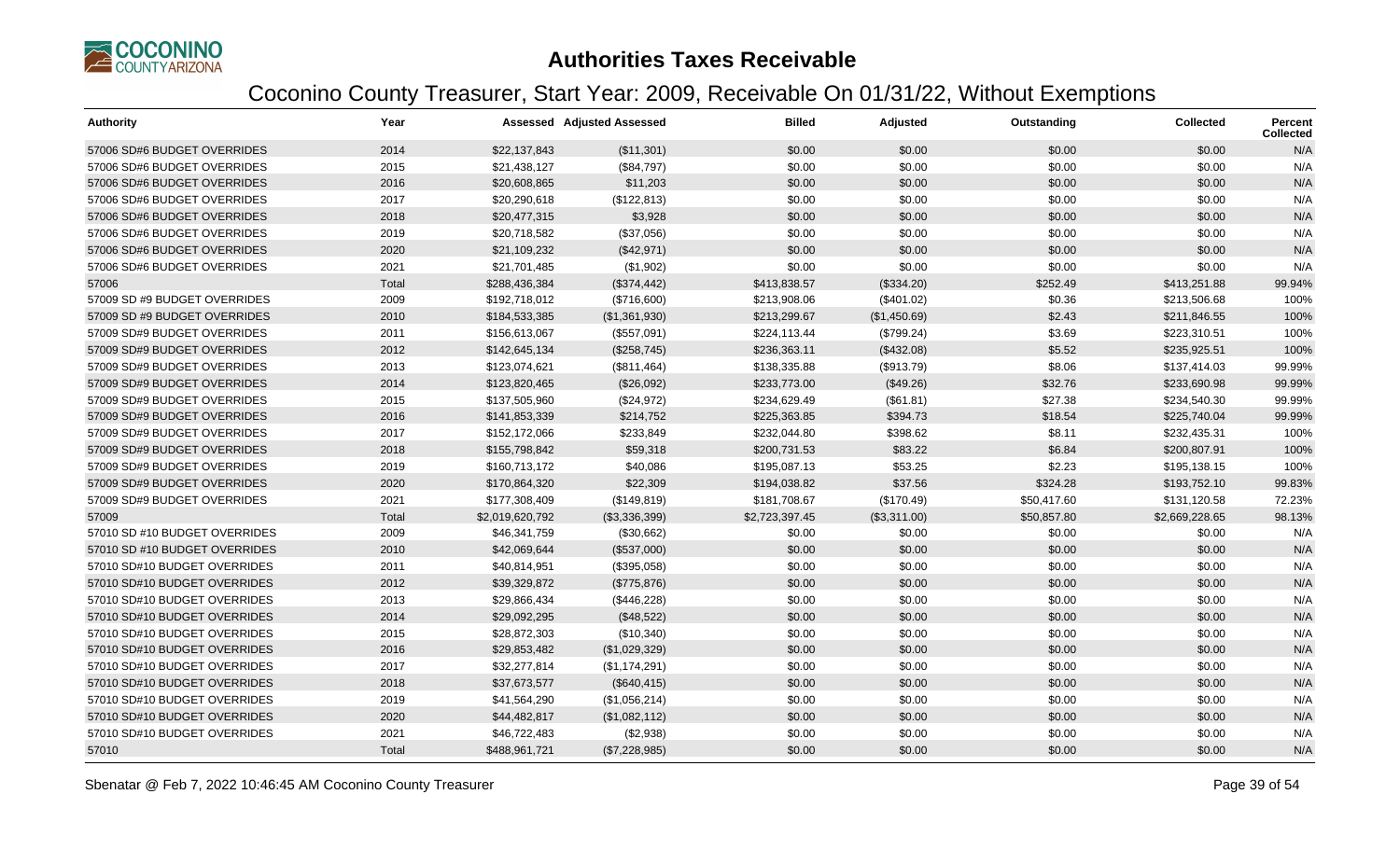

| <b>Authority</b>              | Year  |                 | Assessed Adjusted Assessed | <b>Billed</b>  | Adjusted     | Outstanding | <b>Collected</b> | <b>Percent</b><br><b>Collected</b> |
|-------------------------------|-------|-----------------|----------------------------|----------------|--------------|-------------|------------------|------------------------------------|
| 57015 SD #15 BUDGET OVERRIDES | 2009  | \$12,978,414    | (\$16,081)                 | \$0.00         | \$0.00       | \$0.00      | \$0.00           | N/A                                |
| 57015 SD #15 BUDGET OVERRIDES | 2010  | \$12,302,670    | \$0                        | \$0.00         | \$0.00       | \$0.00      | \$0.00           | N/A                                |
| 57015 SD#15 BUDGET OVERRIDES  | 2011  | \$11,010,385    | (\$14,532)                 | \$0.00         | \$0.00       | \$0.00      | \$0.00           | N/A                                |
| 57015 SD#15 BUDGET OVERRIDES  | 2012  | \$12,020,387    | (\$36,704)                 | \$0.00         | \$0.00       | \$0.00      | \$0.00           | N/A                                |
| 57015 SD#15 BUDGET OVERRIDES  | 2013  | \$11,624,431    | (\$2,680)                  | \$0.00         | \$0.00       | \$0.00      | \$0.00           | N/A                                |
| 57015 SD#15 BUDGET OVERRIDES  | 2014  | \$12,576,631    | (\$31,207)                 | \$0.00         | \$0.00       | \$0.00      | \$0.00           | N/A                                |
| 57015 SD#15 BUDGET OVERRIDES  | 2015  | \$13,102,041    | (\$35,488)                 | \$0.00         | \$0.00       | \$0.00      | \$0.00           | N/A                                |
| 57015 SD#15 BUDGET OVERRIDES  | 2016  | \$12,897,851    | (\$12,488)                 | \$0.00         | \$0.00       | \$0.00      | \$0.00           | N/A                                |
| 57015 SD#15 BUDGET OVERRIDES  | 2017  | \$13,048,064    | (\$43,813)                 | \$0.00         | \$0.00       | \$0.00      | \$0.00           | N/A                                |
| 57015 SD#15 BUDGET OVERRIDES  | 2018  | \$12,852,221    | (\$30,748)                 | \$0.00         | \$0.00       | \$0.00      | \$0.00           | N/A                                |
| 57015 SD#15 BUDGET OVERRIDES  | 2019  | \$13,425,017    | \$42,659                   | \$0.00         | \$0.00       | \$0.00      | \$0.00           | N/A                                |
| 57015 SD#15 BUDGET OVERRIDES  | 2020  | \$13,761,637    | (\$9,906)                  | \$0.00         | \$0.00       | \$0.00      | \$0.00           | N/A                                |
| 57015 SD#15 BUDGET OVERRIDES  | 2021  | \$13,226,177    | \$0                        | \$0.00         | \$0.00       | \$0.00      | \$0.00           | N/A                                |
| 57015                         | Total | \$164,825,926   | (\$190,988)                | \$0.00         | \$0.00       | \$0.00      | \$0.00           | N/A                                |
| 57016 SD #8 BUDGET OVERRIDES  | 2009  | \$146,211,772   | (\$32,688)                 | \$1,619,916.86 | (\$214.16)   | \$1,174.13  | \$1,618,528.57   | 99.93%                             |
| 57016 SD #8 BUDGET OVERRIDES  | 2010  | \$144,196,272   | (\$29,072)                 | \$1,616,809.33 | (\$266.73)   | \$1,072.36  | \$1,615,470.24   | 99.93%                             |
| 57016 SD#8 BUDGET OVERRIDES   | 2011  | \$141,842,094   | (\$146, 102)               | \$1,606,899.45 | (\$1,765.76) | \$1,718.70  | \$1,603,414.99   | 99.89%                             |
| 57016 SD#8 BUDGET OVERRIDES   | 2012  | \$140,160,182   | \$100,487                  | \$1,193,603.59 | \$755.26     | \$1,182.87  | \$1,193,175.98   | 99.9%                              |
| 57016 SD#8 BUDGET OVERRIDES   | 2013  | \$135,826,955   | \$70,486                   | \$741,886.70   | \$378.40     | \$840.54    | \$741,424.56     | 99.89%                             |
| 57016 SD#8 BUDGET OVERRIDES   | 2014  | \$138,691,440   | (\$40,451)                 | \$245,899.81   | (\$72.29)    | \$298.91    | \$245,528.61     | 99.88%                             |
| 57016 SD#8 BUDGET OVERRIDES   | 2015  | \$139,498,351   | (\$40,400)                 | \$133,206.24   | (\$36.27)    | \$168.36    | \$133,001.61     | 99.87%                             |
| 57016 SD#8 BUDGET OVERRIDES   | 2016  | \$137,919,616   | (\$815,973)                | \$0.00         | \$0.00       | \$0.00      | \$0.00           | N/A                                |
| 57016 SD#8 BUDGET OVERRIDES   | 2017  | \$138,667,794   | \$54,592                   | \$0.00         | \$0.00       | \$0.00      | \$0.00           | N/A                                |
| 57016 SD#8 BUDGET OVERRIDES   | 2018  | \$130,062,936   | \$67,790                   | \$0.00         | \$0.00       | \$0.00      | \$0.00           | N/A                                |
| 57016 SD#8 BUDGET OVERRIDES   | 2019  | \$136,820,632   | (\$768,427)                | \$0.00         | \$0.00       | \$0.00      | \$0.00           | N/A                                |
| 57016 SD#8 BUDGET OVERRIDES   | 2020  | \$134,194,499   | \$204,341                  | \$0.00         | \$0.00       | \$0.00      | \$0.00           | N/A                                |
| 57016 SD#8 BUDGET OVERRIDES   | 2021  | \$96,499,083    | (\$7,725)                  | \$0.00         | \$0.00       | \$0.00      | \$0.00           | N/A                                |
| 57016                         | Total | \$1,760,591,626 | (\$1,383,142)              | \$7,158,221.98 | (\$1,221.55) | \$6,455.87  | \$7,150,544.56   | 99.91%                             |
| 57031 SD #31 BUDGET OVERRIDES | 2009  | \$9,174,217     | (\$19,984)                 | \$0.00         | \$0.00       | \$0.00      | \$0.00           | N/A                                |
| 57031 SD #31 BUDGET OVERRIDES | 2010  | \$8,901,792     | (\$13,015)                 | \$0.00         | \$0.00       | \$0.00      | \$0.00           | N/A                                |
| 57031 SD#31 BUDGET OVERRIDES  | 2011  | \$7,439,978     | (\$4,046)                  | \$0.00         | \$0.00       | \$0.00      | \$0.00           | N/A                                |
| 57031 SD#31 BUDGET OVERRIDES  | 2012  | \$6,516,602     | (\$9,020)                  | \$0.00         | \$0.00       | \$0.00      | \$0.00           | N/A                                |
| 57031 SD#31 BUDGET OVERRIDES  | 2013  | \$5,461,842     | (\$19,581)                 | \$0.00         | \$0.00       | \$0.00      | \$0.00           | N/A                                |
| 57031 SD#31 BUDGET OVERRIDES  | 2014  | \$4,963,135     | (\$38,673)                 | \$0.00         | \$0.00       | \$0.00      | \$0.00           | N/A                                |
| 57031 SD#31 BUDGET OVERRIDES  | 2015  | \$5,382,191     | (\$12,277)                 | \$0.00         | \$0.00       | \$0.00      | \$0.00           | N/A                                |
| 57031 SD#31 BUDGET OVERRIDES  | 2016  | \$5,113,813     | \$5,250                    | \$0.00         | \$0.00       | \$0.00      | \$0.00           | N/A                                |
| 57031 SD#31 BUDGET OVERRIDES  | 2017  | \$4,995,075     | (\$5,683)                  | \$0.00         | \$0.00       | \$0.00      | \$0.00           | N/A                                |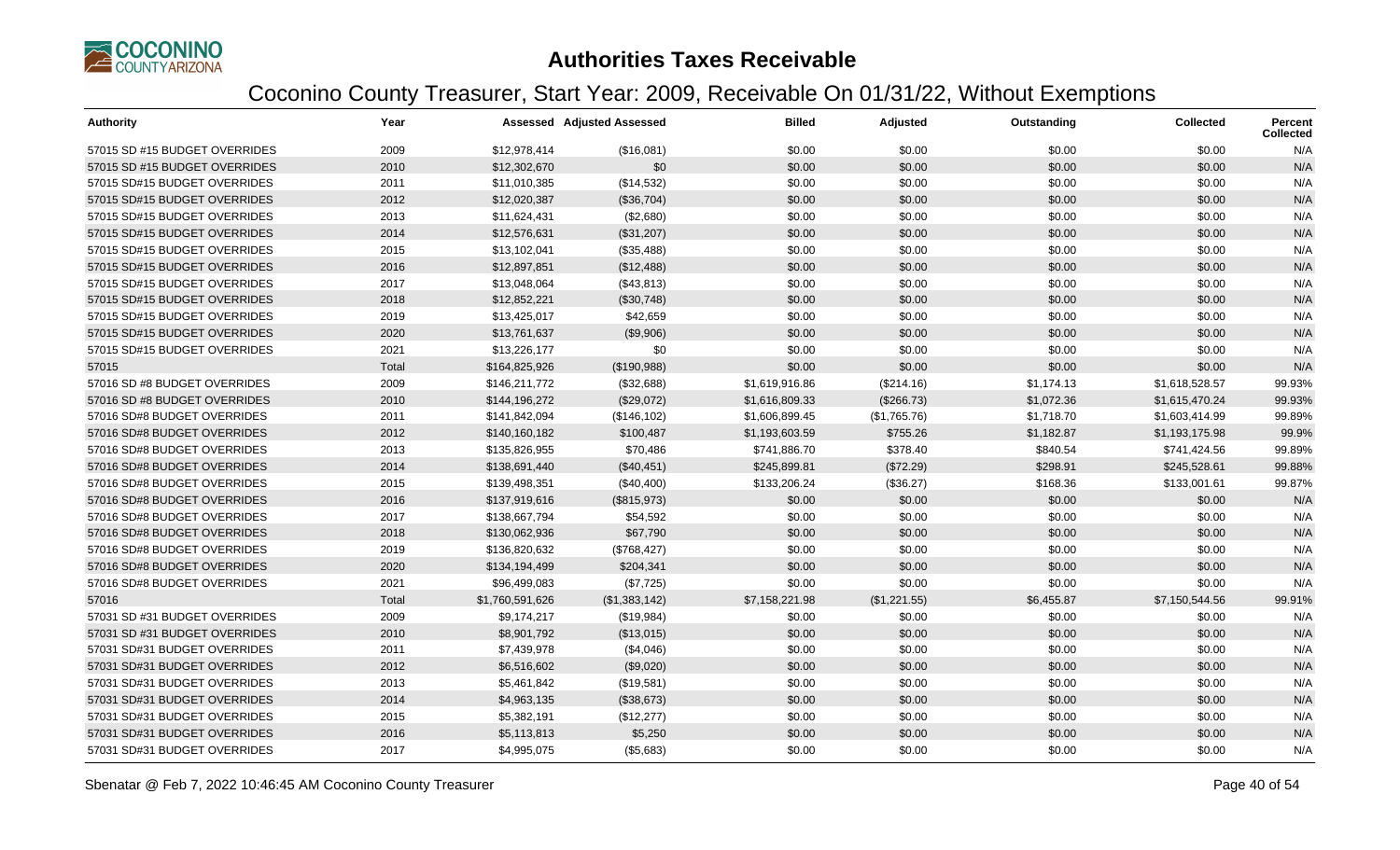

| Authority                      | Year  |                 | <b>Assessed Adjusted Assessed</b> | <b>Billed</b> | Adjusted | Outstanding | Collected | <b>Percent</b><br><b>Collected</b> |
|--------------------------------|-------|-----------------|-----------------------------------|---------------|----------|-------------|-----------|------------------------------------|
| 57031 SD#31 BUDGET OVERRIDES   | 2018  | \$5,338,826     | (\$213)                           | \$0.00        | \$0.00   | \$0.00      | \$0.00    | N/A                                |
| 57031 SD#31 BUDGET OVERRIDES   | 2019  | \$5,489,083     | (\$4,643)                         | \$0.00        | \$0.00   | \$0.00      | \$0.00    | N/A                                |
| 57031 SD#31 BUDGET OVERRIDES   | 2020  | \$6,077,890     | (\$3,031)                         | \$0.00        | \$0.00   | \$0.00      | \$0.00    | N/A                                |
| 57031 SD#31 BUDGET OVERRIDES   | 2021  | \$6,201,887     | (\$3,149)                         | \$0.00        | \$0.00   | \$0.00      | \$0.00    | N/A                                |
| 57031                          | Total | \$81,056,331    | (\$128,065)                       | \$0.00        | \$0.00   | \$0.00      | \$0.00    | N/A                                |
| 57990 MINIMUM SCHOOL TAX SD #5 | 2009  | \$84,011,590    | (\$128,651)                       | \$0.00        | \$0.00   | \$0.00      | \$0.00    | N/A                                |
| 57990 MINIMUM SCHOOL TAX SD #5 | 2010  | \$79,175,188    | (\$45,708)                        | \$0.00        | \$0.00   | \$0.00      | \$0.00    | N/A                                |
| 57990 SD#5 MINIMUM SCHOOL T    | 2011  | \$66,868,458    | (\$65,822)                        | \$0.00        | \$0.00   | \$0.00      | \$0.00    | N/A                                |
| 57990 SD#5 MINIMUM SCHOOL T    | 2012  | \$62,136,033    | (\$10,466)                        | \$0.00        | \$0.00   | \$0.00      | \$0.00    | N/A                                |
| 57990 SD#5 MINIMUM SCHOOL T    | 2013  | \$47,321,585    | (\$10,827)                        | \$0.00        | \$0.00   | \$0.00      | \$0.00    | N/A                                |
| 57990 SD#5 MINIMUM SCHOOL T    | 2014  | \$46,454,104    | (\$9,988)                         | \$0.00        | \$0.00   | \$0.00      | \$0.00    | N/A                                |
| 57990 SD#5 MINIMUM SCHOOL T    | 2015  | \$49,145,623    | (\$3,257)                         | \$0.00        | \$0.00   | \$0.00      | \$0.00    | N/A                                |
| 57990 SD#5 MINIMUM SCHOOL T    | 2016  | \$49,302,210    | (\$109)                           | \$0.00        | \$0.00   | \$0.00      | \$0.00    | N/A                                |
| 57990 SD#5 MINIMUM SCHOOL T    | 2017  | \$50,670,625    | \$908                             | \$0.00        | \$0.00   | \$0.00      | \$0.00    | N/A                                |
| 57990 SD#5 MINIMUM SCHOOL T    | 2018  | \$53,069,229    | \$2,173                           | \$0.00        | \$0.00   | \$0.00      | \$0.00    | N/A                                |
| 57990 SD#5 MINIMUM SCHOOL T    | 2019  | \$58,130,528    | (\$2,283)                         | \$0.00        | \$0.00   | \$0.00      | \$0.00    | N/A                                |
| 57990 SD#5 MINIMUM SCHOOL T    | 2020  | \$62,556,510    | \$1,769                           | \$0.00        | \$0.00   | \$0.00      | \$0.00    | N/A                                |
| 57990 SD#5 MINIMUM SCHOOL T    | 2021  | \$62,165,850    | (\$408)                           | \$0.00        | \$0.00   | \$0.00      | \$0.00    | N/A                                |
| 57990                          | Total | \$771,007,533   | (\$272,669)                       | \$0.00        | \$0.00   | \$0.00      | \$0.00    | N/A                                |
| 57991 MIN SCHOOL TAX SD # 9    | 2009  | \$192,718,012   | (\$716,600)                       | \$0.00        | \$0.00   | \$0.00      | \$0.00    | N/A                                |
| 57991 MIN SCHOOL TAX SD # 9    | 2010  | \$184,533,385   | (\$1,361,930)                     | \$0.00        | \$0.00   | \$0.00      | \$0.00    | N/A                                |
| 57991 SD#9 MINIMUM SCHOOL T    | 2011  | \$156,613,067   | (\$557,091)                       | \$0.00        | \$0.00   | \$0.00      | \$0.00    | N/A                                |
| 57991 SD#9 MINIMUM SCHOOL T    | 2012  | \$142,645,134   | (\$258,745)                       | \$0.00        | \$0.00   | \$0.00      | \$0.00    | N/A                                |
| 57991 SD#9 MINIMUM SCHOOL T    | 2013  | \$123,074,621   | (\$811,464)                       | \$0.00        | \$0.00   | \$0.00      | \$0.00    | N/A                                |
| 57991 SD#9 MINIMUM SCHOOL T    | 2014  | \$123,820,465   | (\$26,092)                        | \$0.00        | \$0.00   | \$0.00      | \$0.00    | N/A                                |
| 57991 SD#9 MINIMUM SCHOOL T    | 2015  | \$137,505,960   | (\$24,972)                        | \$0.00        | \$0.00   | \$0.00      | \$0.00    | N/A                                |
| 57991 SD#9 MINIMUM SCHOOL T    | 2016  | \$141,853,339   | \$214,752                         | \$0.00        | \$0.00   | \$0.00      | \$0.00    | N/A                                |
| 57991 SD#9 MINIMUM SCHOOL T    | 2017  | \$152,172,066   | \$233,849                         | \$0.00        | \$0.00   | \$0.00      | \$0.00    | N/A                                |
| 57991 SD#9 MINIMUM SCHOOL T    | 2018  | \$155,798,842   | \$59,318                          | \$0.00        | \$0.00   | \$0.00      | \$0.00    | N/A                                |
| 57991 SD#9 MINIMUM SCHOOL T    | 2019  | \$160,713,172   | \$40,086                          | \$0.00        | \$0.00   | \$0.00      | \$0.00    | N/A                                |
| 57991 SD#9 MINIMUM SCHOOL T    | 2020  | \$170,864,320   | \$22,309                          | \$0.00        | \$0.00   | \$0.00      | \$0.00    | N/A                                |
| 57991 SD#9 MINIMUM SCHOOL T    | 2021  | \$177,308,409   | (\$149, 819)                      | \$0.00        | \$0.00   | \$0.00      | \$0.00    | N/A                                |
| 57991                          | Total | \$2,019,620,792 | (\$3,336,399)                     | \$0.00        | \$0.00   | \$0.00      | \$0.00    | N/A                                |
| 57999 COUNTY EDUCATION DIST    | 2009  | \$228,916       | (\$222,163)                       | \$0.00        | \$0.00   | \$0.00      | \$0.00    | N/A                                |
| 57999 COUNTY EDUCATION DIST    | 2010  | \$208,799       | \$0                               | \$0.00        | \$0.00   | \$0.00      | \$0.00    | N/A                                |
| 57999 COUNTY EDUC DISTRICT     | 2011  | \$194,075       | \$0                               | \$0.00        | \$0.00   | \$0.00      | \$0.00    | N/A                                |
| 57999 COUNTY EDUC DISTRICT     | 2012  | \$192,253       | \$0                               | \$0.00        | \$0.00   | \$0.00      | \$0.00    | N/A                                |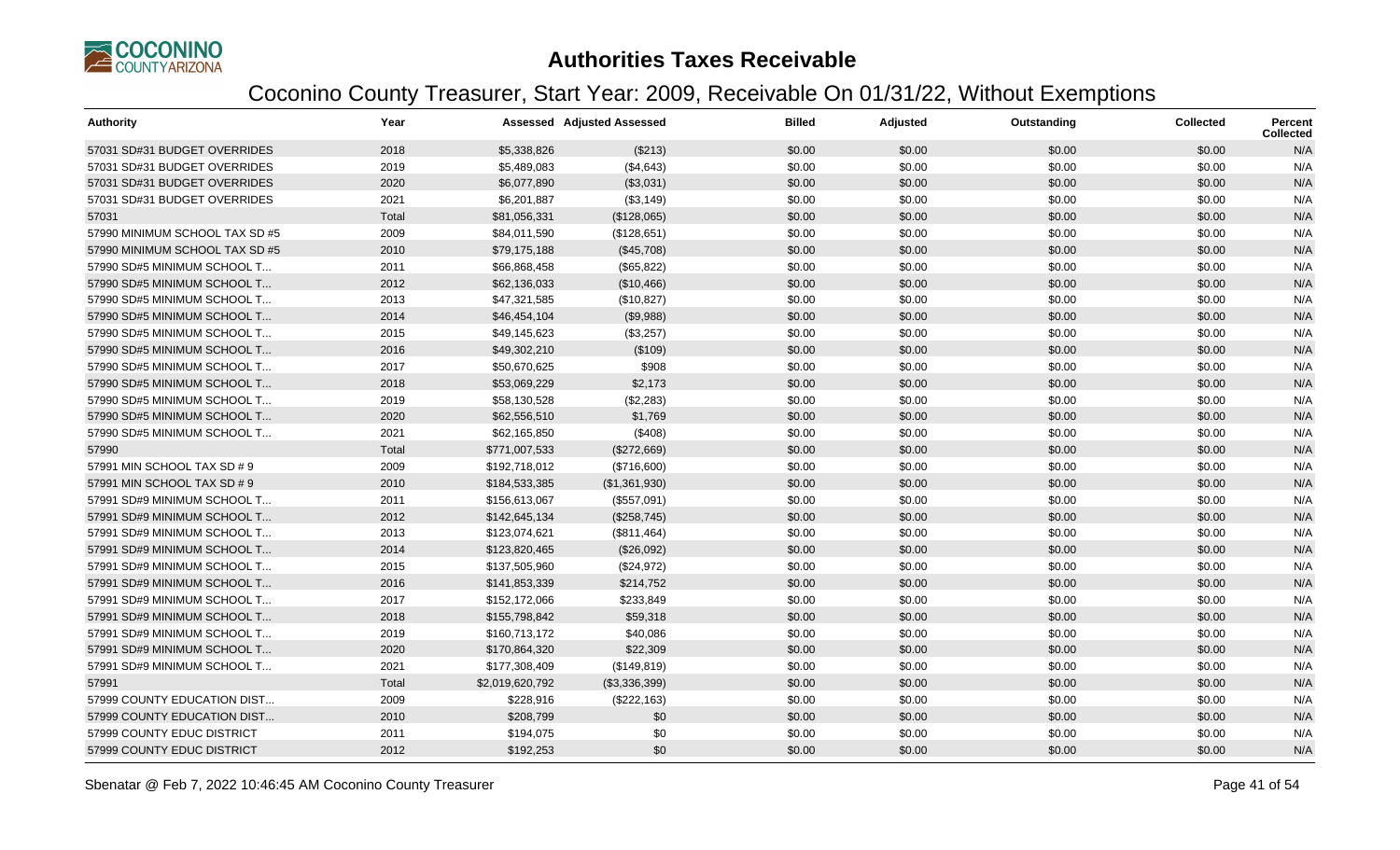

| <b>Authority</b>           | Year  |                  | <b>Assessed Adjusted Assessed</b> | <b>Billed</b>   | Adjusted      | Outstanding | <b>Collected</b> | Percent<br><b>Collected</b> |
|----------------------------|-------|------------------|-----------------------------------|-----------------|---------------|-------------|------------------|-----------------------------|
| 57999 COUNTY EDUC DISTRICT | 2013  | \$183,070        | \$0                               | \$0.00          | \$0.00        | \$0.00      | \$0.00           | N/A                         |
| 57999 COUNTY EDUC DISTRICT | 2014  | \$173,548        | \$0                               | \$0.00          | \$0.00        | \$0.00      | \$0.00           | N/A                         |
| 57999 COUNTY EDUC DISTRICT | 2015  | \$191,332        | \$0                               | \$0.00          | \$0.00        | \$0.00      | \$0.00           | N/A                         |
| 57999 COUNTY EDUC DISTRICT | 2016  | \$206,156        | (\$2)                             | \$0.00          | \$0.00        | \$0.00      | \$0.00           | N/A                         |
| 57999 COUNTY EDUC DISTRICT | 2017  | \$210,151        | (\$1)                             | \$0.00          | \$0.00        | \$0.00      | \$0.00           | N/A                         |
| 57999 COUNTY EDUC DISTRICT | 2018  | \$206,866        | \$0                               | \$0.00          | \$0.00        | \$0.00      | \$0.00           | N/A                         |
| 57999 COUNTY EDUC DISTRICT | 2019  | \$180,808        | (\$370)                           | \$0.00          | \$0.00        | \$0.00      | \$0.00           | N/A                         |
| 57999 COUNTY EDUC DISTRICT | 2020  | \$190,941        | \$0                               | \$0.00          | \$0.00        | \$0.00      | \$0.00           | N/A                         |
| 57999 COUNTY EDUC DISTRICT | 2021  | \$112,820        | \$0                               | \$0.00          | \$0.00        | \$0.00      | \$0.00           | N/A                         |
| 57999                      | Total | \$2,479,735      | (\$222,536)                       | \$0.00          | \$0.00        | \$0.00      | \$0.00           | N/A                         |
| 58150 COMMUNITY COLLEGE    | 2009  | \$2,127,799,723  | (\$4,970,582)                     | \$1,935,559.19  | \$1,477.63    | \$419.18    | \$1,936,617.64   | 99.98%                      |
| 58150 COMMUNITY COLLEGE    | 2010  | \$2,056,578,525  | (\$14,962,869)                    | \$1,970,580.79  | (\$12,728.06) | \$583.00    | \$1,957,269.73   | 99.97%                      |
| 58150 COMMUNITY COLLEGE    | 2011  | \$1,836,493,334  | (\$7,751,039)                     | \$1,991,647.91  | (\$8,454.73)  | \$1,503.26  | \$1,981,689.92   | 99.92%                      |
| 58150 COMMUNITY COLLEGE    | 2012  | \$1,758,991,343  | (\$8,166,683)                     | \$1,850,488.78  | (\$8,664.56)  | \$1,653.85  | \$1,840,170.37   | 99.91%                      |
| 58150 COMMUNITY COLLEGE    | 2013  | \$1,531,349,420  | (\$5,638,383)                     | \$1,903,465.43  | (\$7,267.59)  | \$2,353.47  | \$1,893,844.37   | 99.88%                      |
| 58150 COMMUNITY COLLEGE    | 2014  | \$1,528,131,272  | (\$1,845,337)                     | \$1,937,669.40  | (\$2,339.97)  | \$2,480.65  | \$1,932,848.78   | 99.87%                      |
| 58150 COMMUNITY COLLEGE    | 2015  | \$1,601,434,510  | (\$2,768,379)                     | \$1,910,501.36  | (\$3,019.24)  | \$2,599.74  | \$1,904,882.38   | 99.86%                      |
| 58150 COMMUNITY COLLEGE    | 2016  | \$1,677,453,437  | (\$12,513,851)                    | \$2,061,406.90  | (\$12,514.09) | \$2,912.74  | \$2,045,980.07   | 99.86%                      |
| 58150 COMMUNITY COLLEGE    | 2017  | \$1,812,240,672  | (\$11,357,865)                    | \$2,195,477.98  | (\$14,202.29) | \$3,172.05  | \$2,178,103.64   | 99.85%                      |
| 58150 COMMUNITY COLLEGE    | 2018  | \$1,944,597,023  | (\$9,321,840)                     | \$2,111,322.03  | (\$10,856.07) | \$3,340.14  | \$2,097,125.82   | 99.84%                      |
| 58150 COMMUNITY COLLEGE    | 2019  | \$2,081,957,141  | (\$13,387,466)                    | \$0.00          | \$0.00        | \$0.00      | \$0.00           | N/A                         |
| 58150 COMMUNITY COLLEGE    | 2020  | \$2,260,817,288  | (\$11,963,103)                    | \$0.00          | \$0.00        | \$0.00      | \$0.00           | N/A                         |
| 58150 COMMUNITY COLLEGE    | 2021  | \$2,332,253,855  | (\$938,603)                       | \$0.00          | \$0.00        | \$0.00      | \$0.00           | N/A                         |
| 58150                      | Total | \$24,550,097,543 | (\$105,586,000)                   | \$19,868,119.77 | (\$78,568.97) | \$21,018.08 | \$19,768,532.72  | 99.89%                      |
| 67001 SD #1 CLASS A BONDS  | 2009  | \$1,456,713,789  | (\$3,064,064)                     | \$5,118,931.92  | \$7,658.30    | \$485.48    | \$5,126,104.74   | 99.99%                      |
| 67001 SD #1 CLASS A BONDS  | 2010  | \$1,411,636,745  | (\$10,624,383)                    | \$4,360,962.58  | (\$28,317.82) | \$517.98    | \$4,332,126.78   | 99.99%                      |
| 67001 SD#1 CLASS A BONDS   | 2011  | \$1,248,962,221  | (\$5,828,592)                     | \$0.00          | \$0.00        | \$0.00      | \$0.00           | N/A                         |
| 67001 SD#1 CLASS A BONDS   | 2012  | \$1,200,126,973  | (\$5,993,714)                     | \$0.00          | \$0.00        | \$0.00      | \$0.00           | N/A                         |
| 67001 SD#1 CLASS A BONDS   | 2013  | \$1,032,267,381  | (\$3,651,677)                     | \$0.00          | \$0.00        | \$0.00      | \$0.00           | N/A                         |
| 67001 SD#1 CLASS A BONDS   | 2014  | \$1,036,352,176  | (\$1,526,440)                     | \$0.00          | \$0.00        | \$0.00      | \$0.00           | N/A                         |
| 67001 SD#1 CLASS A BONDS   | 2015  | \$1,090,173,006  | (\$2,417,619)                     | \$0.00          | \$0.00        | \$0.00      | \$0.00           | N/A                         |
| 67001 SD#1 CLASS A BONDS   | 2016  | \$1,160,583,306  | (\$9,630,300)                     | \$0.00          | \$0.00        | \$0.00      | \$0.00           | N/A                         |
| 67001 SD#1 CLASS A BONDS   | 2017  | \$1,271,463,065  | (\$8,492,471)                     | \$0.00          | \$0.00        | \$0.00      | \$0.00           | N/A                         |
| 67001 SD#1 CLASS A BONDS   | 2018  | \$1,394,760,686  | (\$7,884,283)                     | \$0.00          | \$0.00        | \$0.00      | \$0.00           | N/A                         |
| 67001 SD#1 CLASS A BONDS   | 2019  | \$1,501,705,612  | (\$9,984,871)                     | \$0.00          | \$0.00        | \$0.00      | \$0.00           | N/A                         |
| 67001 SD#1 CLASS A BONDS   | 2020  | \$1,656,217,632  | (\$9,377,640)                     | \$0.00          | \$0.00        | \$0.00      | \$0.00           | N/A                         |
| 67001 SD#1 CLASS A BONDS   | 2021  | \$1,742,560,826  | (\$643,829)                       | \$0.00          | \$0.00        | \$0.00      | \$0.00           | N/A                         |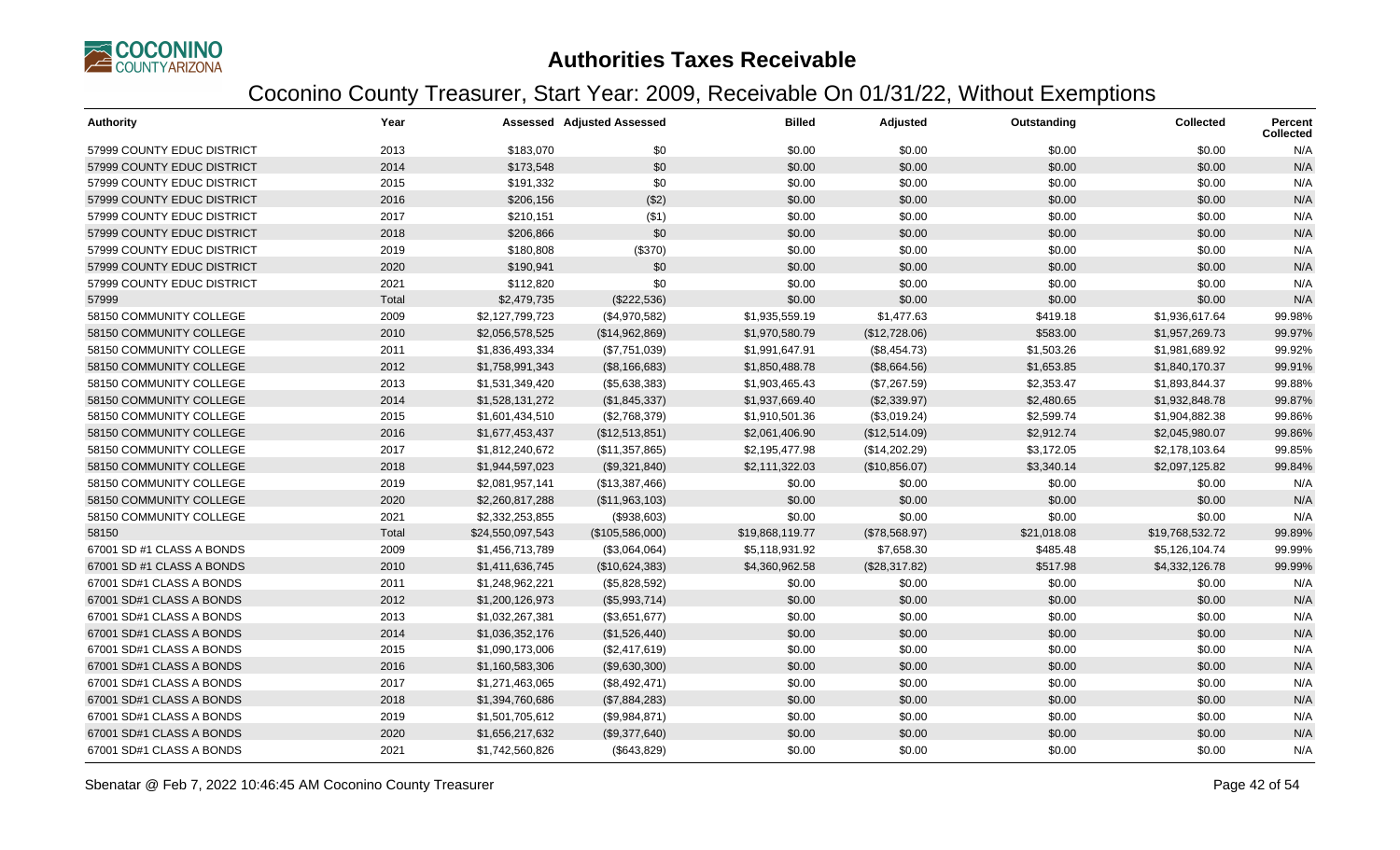

| <b>Authority</b>          | Year  |                  | Assessed Adjusted Assessed | <b>Billed</b>  | Adjusted      | Outstanding | <b>Collected</b> | Percent<br><b>Collected</b> |
|---------------------------|-------|------------------|----------------------------|----------------|---------------|-------------|------------------|-----------------------------|
| 67001                     | Total | \$17,203,523,418 | (\$79,119,883)             | \$9,479,894.50 | (\$20,659.52) | \$1,003.46  | \$9,458,231.52   | 99.99%                      |
| 67002 SD #2 CLASS A BONDS | 2009  | \$140,814,330    | (\$687,239)                | \$0.00         | \$0.00        | \$0.00      | \$0.00           | N/A                         |
| 67002 SD #2 CLASS A BONDS | 2010  | \$131,998,900    | (\$1,326,892)              | \$0.00         | \$0.00        | \$0.00      | \$0.00           | N/A                         |
| 67002 SD#2 CLASS A BONDS  | 2011  | \$123,031,464    | (\$706,465)                | \$0.00         | \$0.00        | \$0.00      | \$0.00           | N/A                         |
| 67002 SD#2 CLASS A BONDS  | 2012  | \$118,352,221    | (\$1,115,411)              | \$0.00         | \$0.00        | \$0.00      | \$0.00           | N/A                         |
| 67002 SD#2 CLASS A BONDS  | 2013  | \$111,514,247    | (\$762,308)                | \$0.00         | \$0.00        | \$0.00      | \$0.00           | N/A                         |
| 67002 SD#2 CLASS A BONDS  | 2014  | \$100,566,492    | (\$109,908)                | \$0.00         | \$0.00        | \$0.00      | \$0.00           | N/A                         |
| 67002 SD#2 CLASS A BONDS  | 2015  | \$102,520,436    | (\$187, 136)               | \$0.00         | \$0.00        | \$0.00      | \$0.00           | N/A                         |
| 67002 SD#2 CLASS A BONDS  | 2016  | \$104,976,451    | (\$1,295,710)              | \$0.00         | \$0.00        | \$0.00      | \$0.00           | N/A                         |
| 67002 SD#2 CLASS A BONDS  | 2017  | \$113,254,396    | (\$1,869,420)              | \$0.00         | \$0.00        | \$0.00      | \$0.00           | N/A                         |
| 67002 SD#2 CLASS A BONDS  | 2018  | \$117,076,879    | (\$1,031,656)              | \$0.00         | \$0.00        | \$0.00      | \$0.00           | N/A                         |
| 67002 SD#2 CLASS A BONDS  | 2019  | \$124,165,240    | (\$1,707,315)              | \$0.00         | \$0.00        | \$0.00      | \$0.00           | N/A                         |
| 67002 SD#2 CLASS A BONDS  | 2020  | \$130,243,125    | (\$1,651,494)              | \$0.00         | \$0.00        | \$0.00      | \$0.00           | N/A                         |
| 67002 SD#2 CLASS A BONDS  | 2021  | \$140,735,325    | (\$128,833)                | \$0.00         | \$0.00        | \$0.00      | \$0.00           | N/A                         |
| 67002                     | Total | \$1,559,249,506  | (\$12,579,787)             | \$0.00         | \$0.00        | \$0.00      | \$0.00           | N/A                         |
| 67004 SD #4 CLASS A BONDS | 2009  | \$14,536,401     | (\$40,590)                 | \$585,525.24   | \$1,102.24    | \$239.26    | \$586,388.22     | 99.96%                      |
| 67004 SD #4 CLASS A BONDS | 2010  | \$15,526,845     | (\$1,003,923)              | \$473,684.39   | (\$30,593.65) | \$165.30    | \$442,925.44     | 99.96%                      |
| 67004 SD#4 CLASS A BONDS  | 2011  | \$14,569,791     | \$5,960                    | \$321,380.40   | \$128.53      | \$118.13    | \$321,390.80     | 99.96%                      |
| 67004 SD#4 CLASS A BONDS  | 2012  | \$13,928,478     | (\$52,596)                 | \$307,833.30   | (\$1,209.28)  | \$149.81    | \$306,474.21     | 99.95%                      |
| 67004 SD#4 CLASS A BONDS  | 2013  | \$13,083,403     | (\$2,106)                  | \$0.00         | \$0.00        | \$0.00      | \$0.00           | N/A                         |
| 67004 SD#4 CLASS A BONDS  | 2014  | \$13,303,143     | (\$2,755)                  | \$0.00         | \$0.00        | \$0.00      | \$0.00           | N/A                         |
| 67004 SD#4 CLASS A BONDS  | 2015  | \$13,605,140     | \$47,907                   | \$0.00         | \$0.00        | \$0.00      | \$0.00           | N/A                         |
| 67004 SD#4 CLASS A BONDS  | 2016  | \$14,138,348     | \$38,855                   | \$0.00         | \$0.00        | \$0.00      | \$0.00           | N/A                         |
| 67004 SD#4 CLASS A BONDS  | 2017  | \$15,191,004     | \$61,278                   | \$0.00         | \$0.00        | \$0.00      | \$0.00           | N/A                         |
| 67004 SD#4 CLASS A BONDS  | 2018  | \$17,279,646     | \$132,266                  | \$0.00         | \$0.00        | \$0.00      | \$0.00           | N/A                         |
| 67004 SD#4 CLASS A BONDS  | 2019  | \$19,044,177     | \$90,968                   | \$0.00         | \$0.00        | \$0.00      | \$0.00           | N/A                         |
| 67004 SD#4 CLASS A BONDS  | 2020  | \$21,118,685     | (\$24,368)                 | \$0.00         | \$0.00        | \$0.00      | \$0.00           | N/A                         |
| 67004 SD#4 CLASS A BONDS  | 2021  | \$25,019,510     | \$0                        | \$0.00         | \$0.00        | \$0.00      | \$0.00           | N/A                         |
| 67004                     | Total | \$210,344,571    | (\$749,104)                | \$1,688,423.33 | (\$30,572.16) | \$672.50    | \$1,657,178.67   | 99.96%                      |
| 67005 SD #5 CLASS A BONDS | 2009  | \$84,011,590     | (\$128,651)                | \$0.00         | \$0.00        | \$0.00      | \$0.00           | N/A                         |
| 67005 SD #5 CLASS A BONDS | 2010  | \$79,175,188     | (\$45,708)                 | \$0.00         | \$0.00        | \$0.00      | \$0.00           | N/A                         |
| 67005 SD#5 CLASS A BONDS  | 2011  | \$66,868,458     | (\$65,822)                 | \$0.00         | \$0.00        | \$0.00      | \$0.00           | N/A                         |
| 67005 SD#5 CLASS A BONDS  | 2012  | \$62,136,033     | (\$10,466)                 | \$0.00         | \$0.00        | \$0.00      | \$0.00           | N/A                         |
| 67005 SD#5 CLASS A BONDS  | 2013  | \$47,321,585     | (\$10,827)                 | \$0.00         | \$0.00        | \$0.00      | \$0.00           | N/A                         |
| 67005 SD#5 CLASS A BONDS  | 2014  | \$46,454,104     | (\$9,988)                  | \$0.00         | \$0.00        | \$0.00      | \$0.00           | N/A                         |
| 67005 SD#5 CLASS A BONDS  | 2015  | \$49,145,623     | (\$3,257)                  | \$0.00         | \$0.00        | \$0.00      | \$0.00           | N/A                         |
| 67005 SD#5 CLASS A BONDS  | 2016  | \$49,302,210     | (\$109)                    | \$0.00         | \$0.00        | \$0.00      | \$0.00           | N/A                         |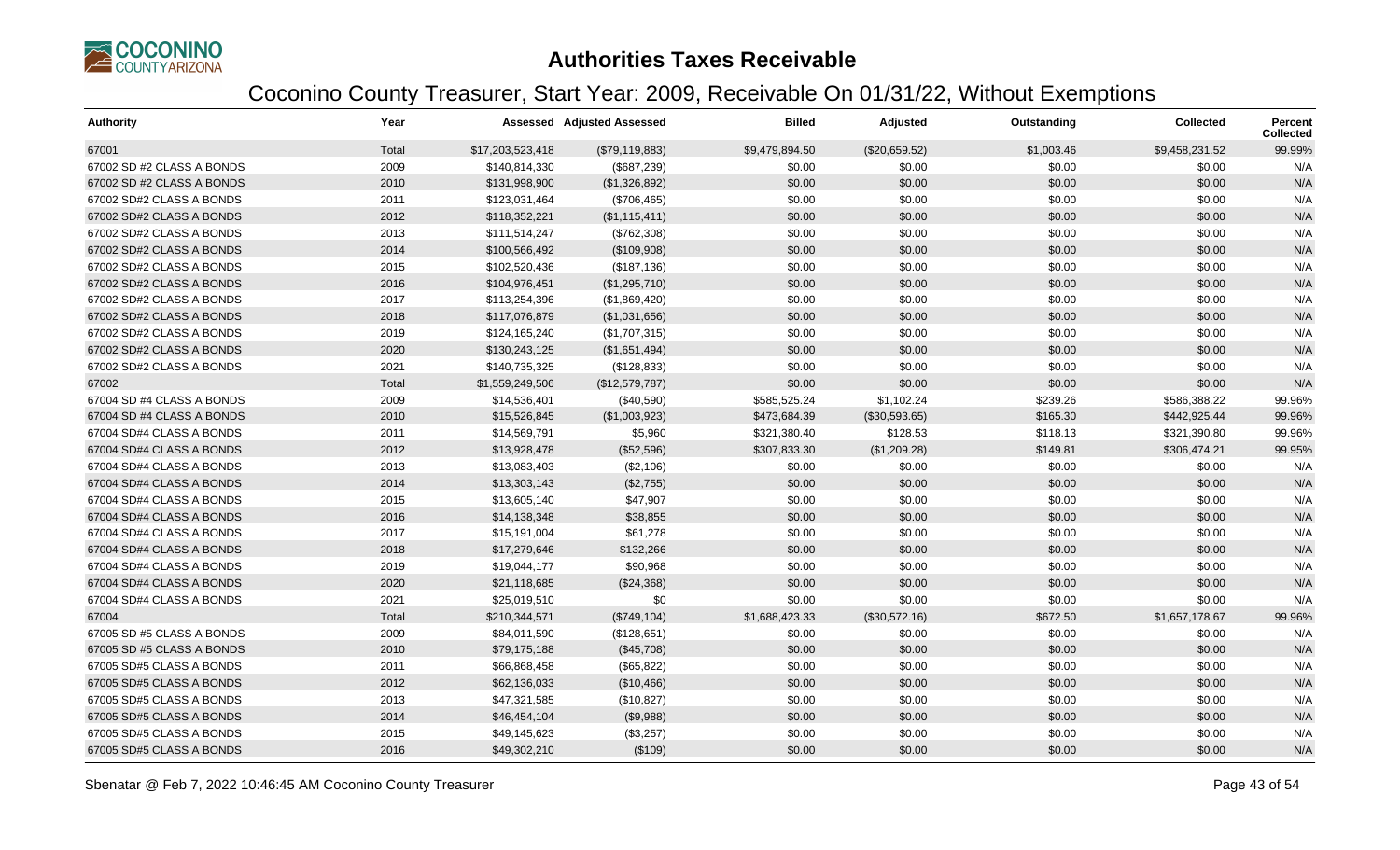

| <b>Authority</b>           | Year  |                 | <b>Assessed Adjusted Assessed</b> | <b>Billed</b>  | Adjusted      | Outstanding | <b>Collected</b> | Percent<br><b>Collected</b> |
|----------------------------|-------|-----------------|-----------------------------------|----------------|---------------|-------------|------------------|-----------------------------|
| 67005 SD#5 CLASS A BONDS   | 2017  | \$50,670,625    | \$908                             | \$0.00         | \$0.00        | \$0.00      | \$0.00           | N/A                         |
| 67005 SD#5 CLASS A BONDS   | 2018  | \$53,069,229    | \$2,173                           | \$0.00         | \$0.00        | \$0.00      | \$0.00           | N/A                         |
| 67005 SD#5 CLASS A BONDS   | 2019  | \$58,130,528    | (\$2,283)                         | \$0.00         | \$0.00        | \$0.00      | \$0.00           | N/A                         |
| 67005 SD#5 CLASS A BONDS   | 2020  | \$62,556,510    | \$1,769                           | \$0.00         | \$0.00        | \$0.00      | \$0.00           | N/A                         |
| 67005 SD#5 CLASS A BONDS   | 2021  | \$62,165,850    | (\$408)                           | \$0.00         | \$0.00        | \$0.00      | \$0.00           | N/A                         |
| 67005                      | Total | \$771,007,533   | (\$272,669)                       | \$0.00         | \$0.00        | \$0.00      | \$0.00           | N/A                         |
| 67006 SD #6 CLASS A BONDS  | 2009  | \$24,070,523    | (\$11,860)                        | \$0.00         | \$0.00        | \$0.00      | \$0.00           | N/A                         |
| 67006 SD #6 CLASS A BONDS  | 2010  | \$26,028,285    | (\$20,946)                        | \$0.00         | \$0.00        | \$0.00      | \$0.00           | N/A                         |
| 67006 SD#6 CLASS A BONDS   | 2011  | \$25,146,850    | (\$39,291)                        | \$0.00         | \$0.00        | \$0.00      | \$0.00           | N/A                         |
| 67006 SD#6 CLASS A BONDS   | 2012  | \$23,583,208    | (\$14,638)                        | \$0.00         | \$0.00        | \$0.00      | \$0.00           | N/A                         |
| 67006 SD#6 CLASS A BONDS   | 2013  | \$21,125,451    | (\$1,998)                         | \$0.00         | \$0.00        | \$0.00      | \$0.00           | N/A                         |
| 67006 SD#6 CLASS A BONDS   | 2014  | \$22,137,843    | (\$11,301)                        | \$0.00         | \$0.00        | \$0.00      | \$0.00           | N/A                         |
| 67006 SD#6 CLASS A BONDS   | 2015  | \$21,438,127    | (\$84,797)                        | \$0.00         | \$0.00        | \$0.00      | \$0.00           | N/A                         |
| 67006 SD#6 CLASS A BONDS   | 2016  | \$20,608,865    | \$11,203                          | \$0.00         | \$0.00        | \$0.00      | \$0.00           | N/A                         |
| 67006 SD#6 CLASS A BONDS   | 2017  | \$20,290,618    | (\$122,813)                       | \$0.00         | \$0.00        | \$0.00      | \$0.00           | N/A                         |
| 67006 SD#6 CLASS A BONDS   | 2018  | \$20,477,315    | \$3,928                           | \$0.00         | \$0.00        | \$0.00      | \$0.00           | N/A                         |
| 67006 SD#6 CLASS A BONDS   | 2019  | \$20,718,582    | (\$37,056)                        | \$0.00         | \$0.00        | \$0.00      | \$0.00           | N/A                         |
| 67006 SD#6 CLASS A BONDS   | 2020  | \$21,109,232    | (\$42,971)                        | \$0.00         | \$0.00        | \$0.00      | \$0.00           | N/A                         |
| 67006 SD#6 CLASS A BONDS   | 2021  | \$21,701,485    | (\$1,902)                         | \$0.00         | \$0.00        | \$0.00      | \$0.00           | N/A                         |
| 67006                      | Total | \$288,436,384   | (\$374,442)                       | \$0.00         | \$0.00        | \$0.00      | \$0.00           | N/A                         |
| 67009 SD #9 CLASS A BONDS  | 2009  | \$192,718,012   | (\$716,600)                       | \$1,493,884.55 | (\$2,800.63)  | \$2.54      | \$1,491,081.38   | 100%                        |
| 67009 SD #9 CLASS A BONDS  | 2010  | \$184,533,385   | (\$1,361,930)                     | \$1,615,246.84 | (\$10,985.53) | \$18.39     | \$1,604,242.92   | 100%                        |
| 67009 SD#9 CLASS A BONDS   | 2011  | \$156,613,067   | (\$557,091)                       | \$0.00         | \$0.00        | \$0.00      | \$0.00           | N/A                         |
| 67009 SD#9 CLASS A BONDS   | 2012  | \$142,645,134   | (\$258,745)                       | \$0.00         | \$0.00        | \$0.00      | \$0.00           | N/A                         |
| 67009 SD#9 CLASS A BONDS   | 2013  | \$123,074,621   | (\$811,464)                       | \$0.00         | \$0.00        | \$0.00      | \$0.00           | N/A                         |
| 67009 SD#9 CLASS A BONDS   | 2014  | \$123,820,465   | (\$26,092)                        | \$0.00         | \$0.00        | \$0.00      | \$0.00           | N/A                         |
| 67009 SD#9 CLASS A BONDS   | 2015  | \$137,505,960   | (\$24,972)                        | \$0.00         | \$0.00        | \$0.00      | \$0.00           | N/A                         |
| 67009 SD#9 CLASS A BONDS   | 2016  | \$141,853,339   | \$214,752                         | \$0.00         | \$0.00        | \$0.00      | \$0.00           | N/A                         |
| 67009 SD#9 CLASS A BONDS   | 2017  | \$152,172,066   | \$233,849                         | \$0.00         | \$0.00        | \$0.00      | \$0.00           | N/A                         |
| 67009 SD#9 CLASS A BONDS   | 2018  | \$155,798,842   | \$59,318                          | \$0.00         | \$0.00        | \$0.00      | \$0.00           | N/A                         |
| 67009 SD#9 CLASS A BONDS   | 2019  | \$160,713,172   | \$40,086                          | \$0.00         | \$0.00        | \$0.00      | \$0.00           | N/A                         |
| 67009 SD#9 CLASS A BONDS   | 2020  | \$170,864,320   | \$22,309                          | \$0.00         | \$0.00        | \$0.00      | \$0.00           | N/A                         |
| 67009 SD#9 CLASS A BONDS   | 2021  | \$177,308,409   | (\$149, 819)                      | \$0.00         | \$0.00        | \$0.00      | \$0.00           | N/A                         |
| 67009                      | Total | \$2,019,620,792 | (\$3,336,399)                     | \$3,109,131.39 | (\$13,786.16) | \$20.93     | \$3,095,324.30   | 100%                        |
| 67010 SD #10 CLASS A BONDS | 2009  | \$46,341,759    | (\$30,662)                        | \$0.00         | \$0.00        | \$0.00      | \$0.00           | N/A                         |
| 67010 SD #10 CLASS A BONDS | 2010  | \$42,069,644    | (\$537,000)                       | \$0.00         | \$0.00        | \$0.00      | \$0.00           | N/A                         |
| 67010 SD#10 CLASS A BONDS  | 2011  | \$40,814,951    | (\$395,058)                       | \$0.00         | \$0.00        | \$0.00      | \$0.00           | N/A                         |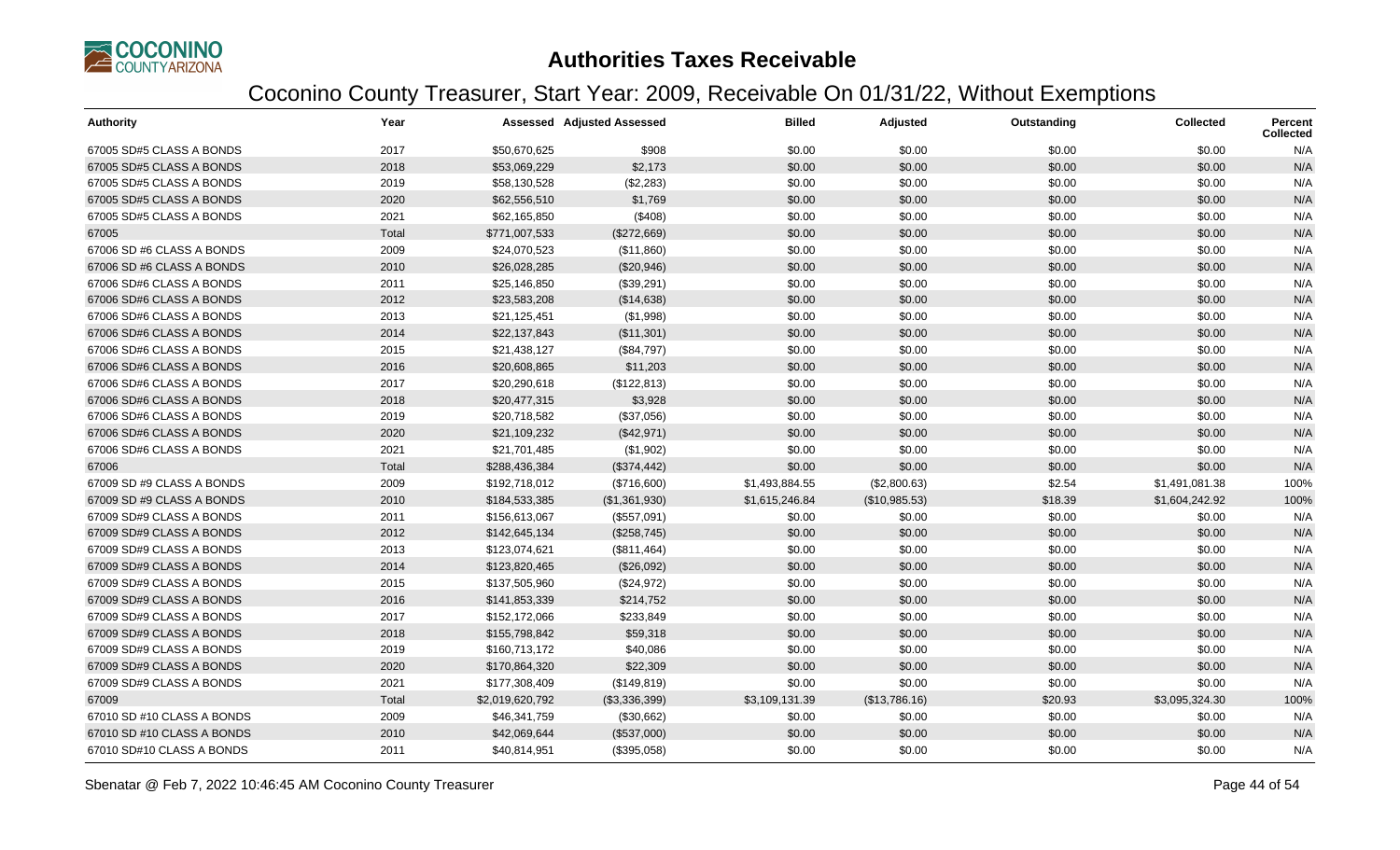

| <b>Authority</b>           | Year  |               | <b>Assessed Adjusted Assessed</b> | <b>Billed</b> | Adjusted | Outstanding | <b>Collected</b> | <b>Percent</b><br><b>Collected</b> |
|----------------------------|-------|---------------|-----------------------------------|---------------|----------|-------------|------------------|------------------------------------|
| 67010 SD#10 CLASS A BONDS  | 2012  | \$39,329,872  | (\$775,876)                       | \$0.00        | \$0.00   | \$0.00      | \$0.00           | N/A                                |
| 67010 SD#10 CLASS A BONDS  | 2013  | \$29,866,434  | (\$446,228)                       | \$0.00        | \$0.00   | \$0.00      | \$0.00           | N/A                                |
| 67010 SD#10 CLASS A BONDS  | 2014  | \$29,092,295  | (\$48,522)                        | \$0.00        | \$0.00   | \$0.00      | \$0.00           | N/A                                |
| 67010 SD#10 CLASS A BONDS  | 2015  | \$28,872,303  | (\$10,340)                        | \$0.00        | \$0.00   | \$0.00      | \$0.00           | N/A                                |
| 67010 SD#10 CLASS A BONDS  | 2016  | \$29,853,482  | (\$1,029,329)                     | \$0.00        | \$0.00   | \$0.00      | \$0.00           | N/A                                |
| 67010 SD#10 CLASS A BONDS  | 2017  | \$32,277,814  | (\$1,174,291)                     | \$0.00        | \$0.00   | \$0.00      | \$0.00           | N/A                                |
| 67010 SD#10 CLASS A BONDS  | 2018  | \$37,673,577  | (\$640, 415)                      | \$0.00        | \$0.00   | \$0.00      | \$0.00           | N/A                                |
| 67010 SD#10 CLASS A BONDS  | 2019  | \$41,564,290  | (\$1,056,214)                     | \$0.00        | \$0.00   | \$0.00      | \$0.00           | N/A                                |
| 67010 SD#10 CLASS A BONDS  | 2020  | \$44,482,817  | (\$1,082,112)                     | \$0.00        | \$0.00   | \$0.00      | \$0.00           | N/A                                |
| 67010 SD#10 CLASS A BONDS  | 2021  | \$46,722,483  | (\$2,938)                         | \$0.00        | \$0.00   | \$0.00      | \$0.00           | N/A                                |
| 67010                      | Total | \$488,961,721 | (\$7,228,985)                     | \$0.00        | \$0.00   | \$0.00      | \$0.00           | N/A                                |
| 67015 SD #15 CLASS A BONDS | 2009  | \$12,978,414  | (\$16,081)                        | \$0.00        | \$0.00   | \$0.00      | \$0.00           | N/A                                |
| 67015 SD #15 CLASS A BONDS | 2010  | \$12,302,670  | \$0                               | \$0.00        | \$0.00   | \$0.00      | \$0.00           | N/A                                |
| 67015 SD#15 CLASS A BONDS  | 2011  | \$11,010,385  | (\$14,532)                        | \$0.00        | \$0.00   | \$0.00      | \$0.00           | N/A                                |
| 67015 SD#15 CLASS A BONDS  | 2012  | \$12,020,387  | (\$36,704)                        | \$0.00        | \$0.00   | \$0.00      | \$0.00           | N/A                                |
| 67015 SD#15 CLASS A BONDS  | 2013  | \$11,624,431  | (\$2,680)                         | \$0.00        | \$0.00   | \$0.00      | \$0.00           | N/A                                |
| 67015 SD#15 CLASS A BONDS  | 2014  | \$12,576,631  | (\$31,207)                        | \$0.00        | \$0.00   | \$0.00      | \$0.00           | N/A                                |
| 67015 SD#15 CLASS A BONDS  | 2015  | \$13,102,041  | (\$35,488)                        | \$0.00        | \$0.00   | \$0.00      | \$0.00           | N/A                                |
| 67015 SD#15 CLASS A BONDS  | 2016  | \$12,897,851  | (\$12,488)                        | \$0.00        | \$0.00   | \$0.00      | \$0.00           | N/A                                |
| 67015 SD#15 CLASS A BONDS  | 2017  | \$13,048,064  | (\$43,813)                        | \$0.00        | \$0.00   | \$0.00      | \$0.00           | N/A                                |
| 67015 SD#15 CLASS A BONDS  | 2018  | \$12,852,221  | (\$30,748)                        | \$0.00        | \$0.00   | \$0.00      | \$0.00           | N/A                                |
| 67015 SD#15 CLASS A BONDS  | 2019  | \$13,425,017  | \$42,659                          | \$0.00        | \$0.00   | \$0.00      | \$0.00           | N/A                                |
| 67015 SD#15 CLASS A BONDS  | 2020  | \$13,761,637  | (\$9,906)                         | \$0.00        | \$0.00   | \$0.00      | \$0.00           | N/A                                |
| 67015 SD#15 CLASS A BONDS  | 2021  | \$13,226,177  | \$0                               | \$0.00        | \$0.00   | \$0.00      | \$0.00           | N/A                                |
| 67015                      | Total | \$164,825,926 | (\$190,988)                       | \$0.00        | \$0.00   | \$0.00      | \$0.00           | N/A                                |
| 67016 SD #8 CLASS A BONDS  | 2009  | \$146,211,772 | (\$32,688)                        | \$0.00        | \$0.00   | \$0.00      | \$0.00           | N/A                                |
| 67016 SD #8 CLASS A BONDS  | 2010  | \$144,196,272 | (\$29,072)                        | \$0.00        | \$0.00   | \$0.00      | \$0.00           | N/A                                |
| 67016 SD#8 CLASS A BONDS   | 2011  | \$141,842,094 | (\$146, 102)                      | \$0.00        | \$0.00   | \$0.00      | \$0.00           | N/A                                |
| 67016 SD#8 CLASS A BONDS   | 2012  | \$140,160,182 | \$100,487                         | \$0.00        | \$0.00   | \$0.00      | \$0.00           | N/A                                |
| 67016 SD#8 CLASS A BONDS   | 2013  | \$135,826,955 | \$70,486                          | \$0.00        | \$0.00   | \$0.00      | \$0.00           | N/A                                |
| 67016 SD#8 CLASS A BONDS   | 2014  | \$138,691,440 | (\$40,451)                        | \$0.00        | \$0.00   | \$0.00      | \$0.00           | N/A                                |
| 67016 SD#8 CLASS A BONDS   | 2015  | \$139,498,351 | (\$40,400)                        | \$0.00        | \$0.00   | \$0.00      | \$0.00           | N/A                                |
| 67016 SD#8 CLASS A BONDS   | 2016  | \$137,919,616 | (\$815,973)                       | \$0.00        | \$0.00   | \$0.00      | \$0.00           | N/A                                |
| 67016 SD#8 CLASS A BONDS   | 2017  | \$138,667,794 | \$54,592                          | \$0.00        | \$0.00   | \$0.00      | \$0.00           | N/A                                |
| 67016 SD#8 CLASS A BONDS   | 2018  | \$130,062,936 | \$67,790                          | \$0.00        | \$0.00   | \$0.00      | \$0.00           | N/A                                |
| 67016 SD#8 CLASS A BONDS   | 2019  | \$136,820,632 | (\$768,427)                       | \$0.00        | \$0.00   | \$0.00      | \$0.00           | N/A                                |
| 67016 SD#8 CLASS A BONDS   | 2020  | \$134,194,499 | \$204,341                         | \$0.00        | \$0.00   | \$0.00      | \$0.00           | N/A                                |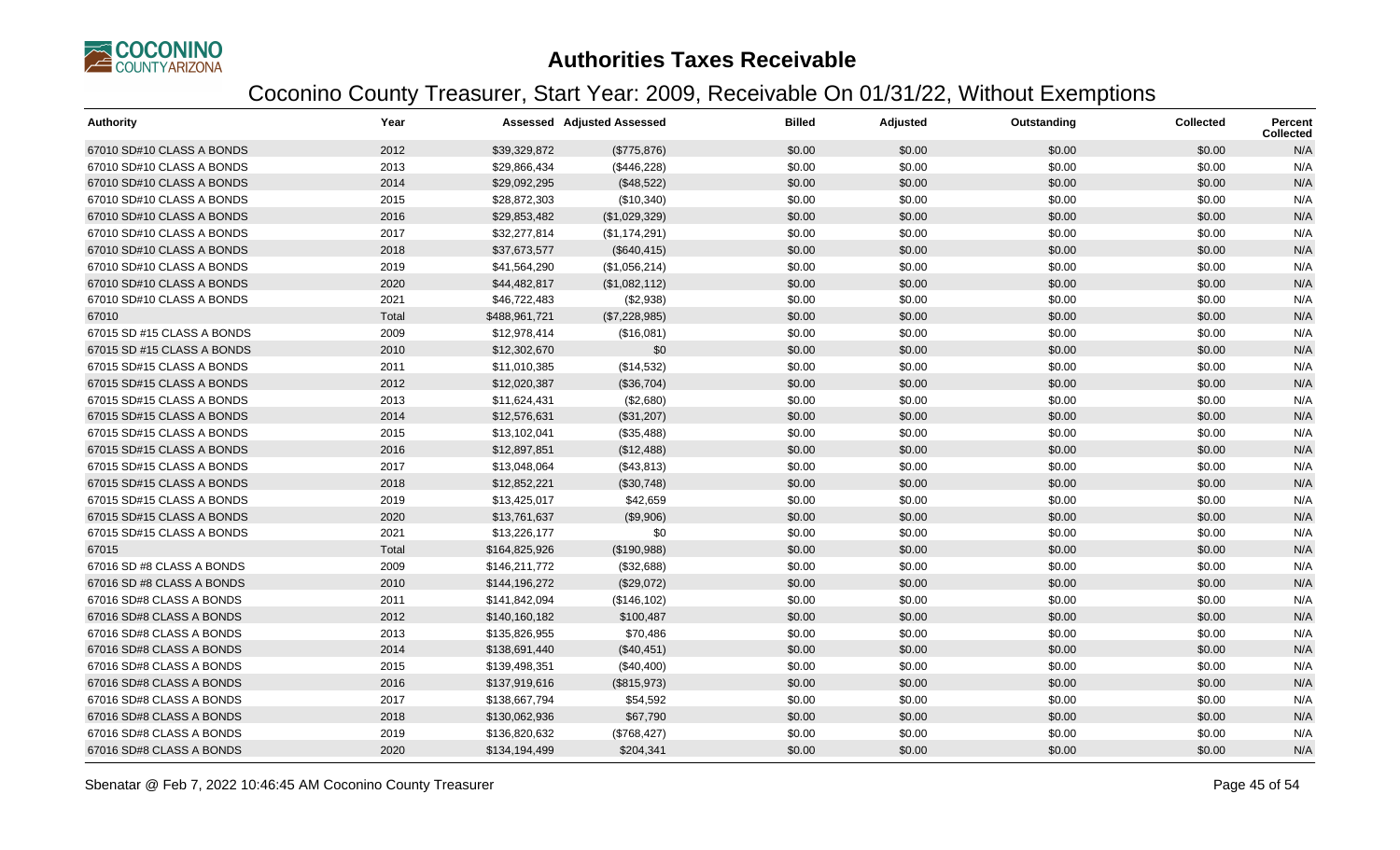

| <b>Authority</b>           | Year  |                  | <b>Assessed Adjusted Assessed</b> | <b>Billed</b>   | Adjusted       | Outstanding    | <b>Collected</b> | Percent<br><b>Collected</b> |
|----------------------------|-------|------------------|-----------------------------------|-----------------|----------------|----------------|------------------|-----------------------------|
| 67016 SD#8 CLASS A BONDS   | 2021  | \$96,499,083     | (\$7,725)                         | \$0.00          | \$0.00         | \$0.00         | \$0.00           | N/A                         |
| 67016                      | Total | \$1,760,591,626  | (\$1,383,142)                     | \$0.00          | \$0.00         | \$0.00         | \$0.00           | N/A                         |
| 67031 SD #31 CLASS A BONDS | 2009  | \$9,174,217      | (\$19,984)                        | \$0.00          | \$0.00         | \$0.00         | \$0.00           | N/A                         |
| 67031 SD #31 CLASS A BONDS | 2010  | \$8,901,792      | (\$13,015)                        | \$0.00          | \$0.00         | \$0.00         | \$0.00           | N/A                         |
| 67031 SD#31 CLASS A BONDS  | 2011  | \$7,439,978      | (\$4,046)                         | \$0.00          | \$0.00         | \$0.00         | \$0.00           | N/A                         |
| 67031 SD#31 CLASS A BONDS  | 2012  | \$6,516,602      | (\$9,020)                         | \$0.00          | \$0.00         | \$0.00         | \$0.00           | N/A                         |
| 67031 SD#31 CLASS A BONDS  | 2013  | \$5,461,842      | (\$19,581)                        | \$0.00          | \$0.00         | \$0.00         | \$0.00           | N/A                         |
| 67031 SD#31 CLASS A BONDS  | 2014  | \$4,963,135      | (\$38,673)                        | \$0.00          | \$0.00         | \$0.00         | \$0.00           | N/A                         |
| 67031 SD#31 CLASS A BONDS  | 2015  | \$5,382,191      | (\$12,277)                        | \$0.00          | \$0.00         | \$0.00         | \$0.00           | N/A                         |
| 67031 SD#31 CLASS A BONDS  | 2016  | \$5,113,813      | \$5,250                           | \$0.00          | \$0.00         | \$0.00         | \$0.00           | N/A                         |
| 67031 SD#31 CLASS A BONDS  | 2017  | \$4,995,075      | (\$5,683)                         | \$0.00          | \$0.00         | \$0.00         | \$0.00           | N/A                         |
| 67031 SD#31 CLASS A BONDS  | 2018  | \$5,338,826      | (\$213)                           | \$0.00          | \$0.00         | \$0.00         | \$0.00           | N/A                         |
| 67031 SD#31 CLASS A BONDS  | 2019  | \$5,489,083      | (\$4,643)                         | \$0.00          | \$0.00         | \$0.00         | \$0.00           | N/A                         |
| 67031 SD#31 CLASS A BONDS  | 2020  | \$6,077,890      | (\$3,031)                         | \$0.00          | \$0.00         | \$0.00         | \$0.00           | N/A                         |
| 67031 SD#31 CLASS A BONDS  | 2021  | \$6,201,887      | (\$3,149)                         | \$0.00          | \$0.00         | \$0.00         | \$0.00           | N/A                         |
| 67031                      | Total | \$81,056,331     | (\$128,065)                       | \$0.00          | \$0.00         | \$0.00         | \$0.00           | N/A                         |
| 77001 SD #1 CLASS B BONDS  | 2009  | \$1,456,713,789  | (\$3,064,064)                     | \$0.00          | \$0.00         | \$0.00         | \$0.00           | N/A                         |
| 77001 SD #1 CLASS B BONDS  | 2010  | \$1,411,636,745  | (\$10,624,383)                    | \$0.00          | \$0.00         | \$0.00         | \$0.00           | N/A                         |
| 77001 SD#1 CLASS B BONDS   | 2011  | \$1,248,962,221  | (\$5,828,592)                     | \$5,216,577.48  | (\$24,543.09)  | \$2,694.92     | \$5,189,339.47   | 99.95%                      |
| 77001 SD#1 CLASS B BONDS   | 2012  | \$1,200,126,973  | (\$5,993,714)                     | \$4,935,039.74  | (\$24,834.80)  | \$3,146.41     | \$4,907,058.53   | 99.94%                      |
| 77001 SD#1 CLASS B BONDS   | 2013  | \$1,032,267,381  | (\$3,651,677)                     | \$5,139,659.67  | (\$19,136.85)  | \$4,782.70     | \$5,115,740.12   | 99.91%                      |
| 77001 SD#1 CLASS B BONDS   | 2014  | \$1,036,352,176  | (\$1,526,440)                     | \$6,453,365.11  | (\$9,509.78)   | \$6,678.35     | \$6,437,176.98   | 99.9%                       |
| 77001 SD#1 CLASS B BONDS   | 2015  | \$1,090,173,006  | (\$2,417,619)                     | \$4,747,208.76  | (\$9,424.92)   | \$5,125.60     | \$4,732,658.24   | 99.89%                      |
| 77001 SD#1 CLASS B BONDS   | 2016  | \$1,160,583,306  | (\$9,630,300)                     | \$4,787,061.40  | (\$31,832.77)  | \$5,348.00     | \$4,749,880.63   | 99.89%                      |
| 77001 SD#1 CLASS B BONDS   | 2017  | \$1,271,463,065  | (\$8,492,471)                     | \$4,771,798.67  | (\$32,695.50)  | \$5,300.35     | \$4,733,802.82   | 99.89%                      |
| 77001 SD#1 CLASS B BONDS   | 2018  | \$1,394,760,686  | (\$7,884,283)                     | \$5,367,375.68  | (\$32,834.86)  | \$6,387.11     | \$5,328,153.71   | 99.88%                      |
| 77001 SD#1 CLASS B BONDS   | 2019  | \$1,501,705,612  | (\$9,984,871)                     | \$7,417,741.76  | (\$58,334.51)  | \$8,941.19     | \$7,350,466.06   | 99.88%                      |
| 77001 SD#1 CLASS B BONDS   | 2020  | \$1,656,217,632  | (\$9,377,640)                     | \$7,598,501.31  | (\$50,257.96)  | \$27,849.07    | \$7,520,394.28   | 99.63%                      |
| 77001 SD#1 CLASS B BONDS   | 2021  | \$1,742,560,826  | (\$643,829)                       | \$8,756,205.57  | (\$3,793.41)   | \$3,150,095.13 | \$5,602,317.03   | 64.01%                      |
| 77001                      | Total | \$17,203,523,418 | (\$79,119,883)                    | \$65,190,535.15 | (\$297,198.45) | \$3,226,348.83 | \$61,666,987.87  | 95.03%                      |
| 77002 SD #2 CLASS B BONDS  | 2009  | \$140,814,330    | (\$687,239)                       | \$0.00          | \$0.00         | \$0.00         | \$0.00           | N/A                         |
| 77002 SD #2 CLASS B BONDS  | 2010  | \$131,998,900    | (\$1,326,892)                     | \$0.00          | \$0.00         | \$0.00         | \$0.00           | N/A                         |
| 77002 SD#2 CLASS B BONDS   | 2011  | \$123,031,464    | (\$706,465)                       | \$0.00          | \$0.00         | \$0.00         | \$0.00           | N/A                         |
| 77002 SD#2 CLASS B BONDS   | 2012  | \$118,352,221    | (\$1,115,411)                     | \$0.00          | \$0.00         | \$0.00         | \$0.00           | N/A                         |
| 77002 SD#2 CLASS B BONDS   | 2013  | \$111,514,247    | (\$762,308)                       | \$0.00          | \$0.00         | \$0.00         | \$0.00           | N/A                         |
| 77002 SD#2 CLASS B BONDS   | 2014  | \$100,566,492    | (\$109,908)                       | \$0.00          | \$0.00         | \$0.00         | \$0.00           | N/A                         |
| 77002 SD#2 CLASS B BONDS   | 2015  | \$102,520,436    | (\$187, 136)                      | \$0.00          | \$0.00         | \$0.00         | \$0.00           | N/A                         |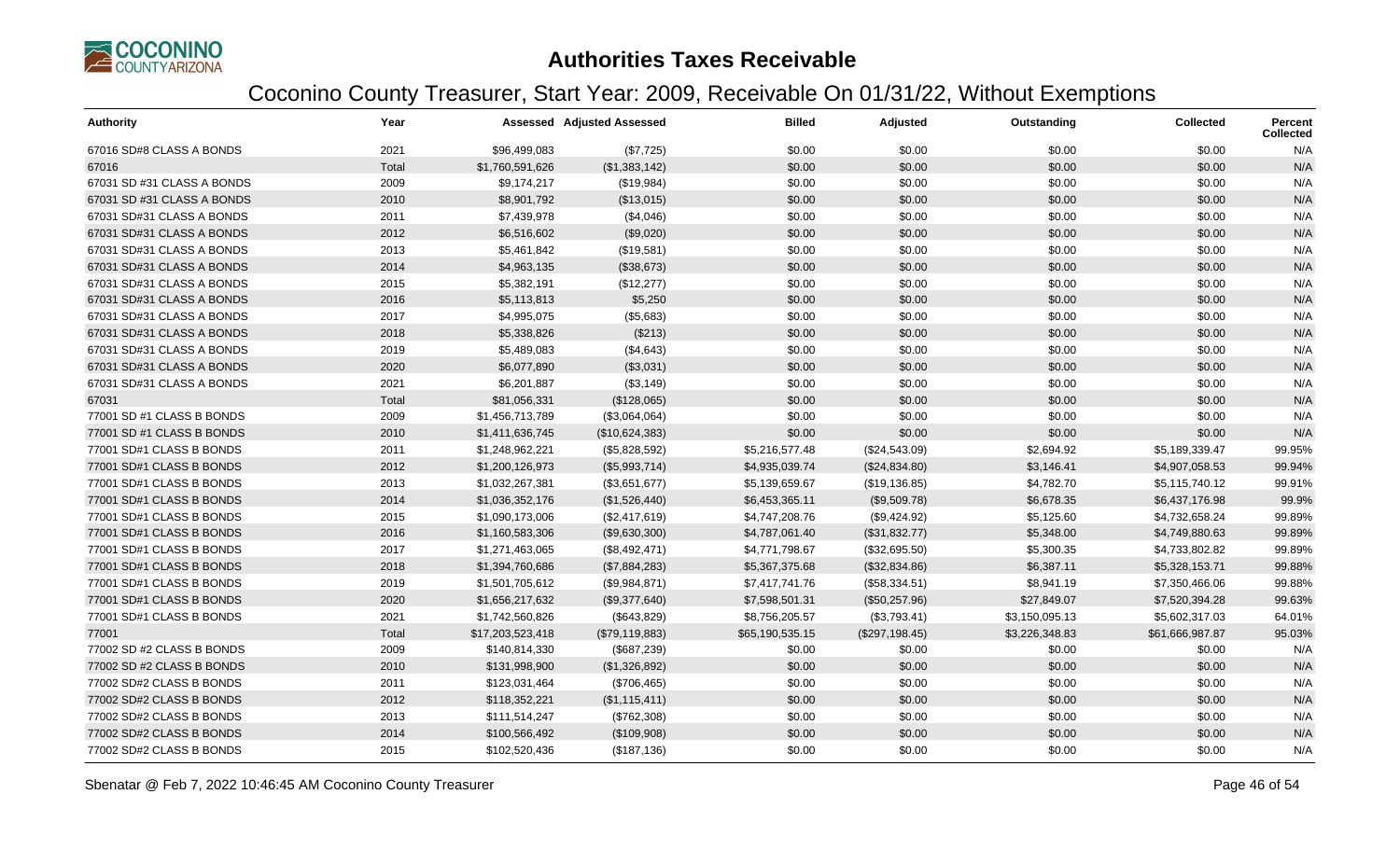

| <b>Authority</b>          | Year  |                 | <b>Assessed Adjusted Assessed</b> | <b>Billed</b> | Adjusted   | Outstanding | <b>Collected</b> | <b>Percent</b><br><b>Collected</b> |
|---------------------------|-------|-----------------|-----------------------------------|---------------|------------|-------------|------------------|------------------------------------|
| 77002 SD#2 CLASS B BONDS  | 2016  | \$104,976,451   | (\$1,295,710)                     | \$0.00        | \$0.00     | \$0.00      | \$0.00           | N/A                                |
| 77002 SD#2 CLASS B BONDS  | 2017  | \$113,254,396   | (\$1,869,420)                     | \$0.00        | \$0.00     | \$0.00      | \$0.00           | N/A                                |
| 77002 SD#2 CLASS B BONDS  | 2018  | \$117,076,879   | (\$1,031,656)                     | \$0.00        | \$0.00     | \$0.00      | \$0.00           | N/A                                |
| 77002 SD#2 CLASS B BONDS  | 2019  | \$124,165,240   | (\$1,707,315)                     | \$0.00        | \$0.00     | \$0.00      | \$0.00           | N/A                                |
| 77002 SD#2 CLASS B BONDS  | 2020  | \$130,243,125   | (\$1,651,494)                     | \$0.00        | \$0.00     | \$0.00      | \$0.00           | N/A                                |
| 77002 SD#2 CLASS B BONDS  | 2021  | \$140,735,325   | (\$128,833)                       | \$0.00        | \$0.00     | \$0.00      | \$0.00           | N/A                                |
| 77002                     | Total | \$1,559,249,506 | (\$12,579,787)                    | \$0.00        | \$0.00     | \$0.00      | \$0.00           | N/A                                |
| 77004 SD #4 CLASS B BONDS | 2009  | \$14,536,401    | (\$40,590)                        | \$0.00        | \$0.00     | \$0.00      | \$0.00           | N/A                                |
| 77004 SD #4 CLASS B BONDS | 2010  | \$15,526,845    | (\$1,003,923)                     | \$0.00        | \$0.00     | \$0.00      | \$0.00           | N/A                                |
| 77004 SD#4 CLASS B BONDS  | 2011  | \$14,569,791    | \$5,960                           | \$99,817.63   | \$39.93    | \$36.69     | \$99,820.87      | 99.96%                             |
| 77004 SD#4 CLASS B BONDS  | 2012  | \$13,928,478    | (\$52,596)                        | \$93,000.45   | (\$365.34) | \$45.26     | \$92,589.85      | 99.95%                             |
| 77004 SD#4 CLASS B BONDS  | 2013  | \$13,083,403    | (\$2,106)                         | \$423,392.03  | (\$229.99) | \$186.18    | \$422,975.86     | 99.96%                             |
| 77004 SD#4 CLASS B BONDS  | 2014  | \$13,303,143    | (\$2,755)                         | \$0.00        | \$0.00     | \$0.00      | \$0.00           | N/A                                |
| 77004 SD#4 CLASS B BONDS  | 2015  | \$13,605,140    | \$47,907                          | \$0.00        | \$0.00     | \$0.00      | \$0.00           | N/A                                |
| 77004 SD#4 CLASS B BONDS  | 2016  | \$14,138,348    | \$38,855                          | \$0.00        | \$0.00     | \$0.00      | \$0.00           | N/A                                |
| 77004 SD#4 CLASS B BONDS  | 2017  | \$15,191,004    | \$61,278                          | \$0.00        | \$0.00     | \$0.00      | \$0.00           | N/A                                |
| 77004 SD#4 CLASS B BONDS  | 2018  | \$17,279,646    | \$132,266                         | \$0.00        | \$0.00     | \$0.00      | \$0.00           | N/A                                |
| 77004 SD#4 CLASS B BONDS  | 2019  | \$19,044,177    | \$90,968                          | \$0.00        | \$0.00     | \$0.00      | \$0.00           | N/A                                |
| 77004 SD#4 CLASS B BONDS  | 2020  | \$21,118,685    | (\$24,368)                        | \$0.00        | \$0.00     | \$0.00      | \$0.00           | N/A                                |
| 77004 SD#4 CLASS B BONDS  | 2021  | \$25,019,510    | \$0                               | \$0.00        | \$0.00     | \$0.00      | \$0.00           | N/A                                |
| 77004                     | Total | \$210,344,571   | (\$749, 104)                      | \$616,210.11  | (\$555.40) | \$268.13    | \$615,386.58     | 99.96%                             |
| 77005 SD #5 CLASS B BONDS | 2009  | \$84,011,590    | (\$128,651)                       | \$0.00        | \$0.00     | \$0.00      | \$0.00           | N/A                                |
| 77005 SD #5 CLASS B BONDS | 2010  | \$79,175,188    | (\$45,708)                        | \$0.00        | \$0.00     | \$0.00      | \$0.00           | N/A                                |
| 77005 SD#5 CLASS B BONDS  | 2011  | \$66,868,458    | (\$65, 822)                       | \$0.00        | \$0.00     | \$0.00      | \$0.00           | N/A                                |
| 77005 SD#5 CLASS B BONDS  | 2012  | \$62,136,033    | (\$10,466)                        | \$0.00        | \$0.00     | \$0.00      | \$0.00           | N/A                                |
| 77005 SD#5 CLASS B BONDS  | 2013  | \$47,321,585    | (\$10,827)                        | \$0.00        | \$0.00     | \$0.00      | \$0.00           | N/A                                |
| 77005 SD#5 CLASS B BONDS  | 2014  | \$46,454,104    | (\$9,988)                         | \$0.00        | \$0.00     | \$0.00      | \$0.00           | N/A                                |
| 77005 SD#5 CLASS B BONDS  | 2015  | \$49,145,623    | (\$3,257)                         | \$0.00        | \$0.00     | \$0.00      | \$0.00           | N/A                                |
| 77005 SD#5 CLASS B BONDS  | 2016  | \$49,302,210    | (\$109)                           | \$0.00        | \$0.00     | \$0.00      | \$0.00           | N/A                                |
| 77005 SD#5 CLASS B BONDS  | 2017  | \$50,670,625    | \$908                             | \$0.00        | \$0.00     | \$0.00      | \$0.00           | N/A                                |
| 77005 SD#5 CLASS B BONDS  | 2018  | \$53,069,229    | \$2,173                           | \$0.00        | \$0.00     | \$0.00      | \$0.00           | N/A                                |
| 77005 SD#5 CLASS B BONDS  | 2019  | \$58,130,528    | (\$2,283)                         | \$0.00        | \$0.00     | \$0.00      | \$0.00           | N/A                                |
| 77005 SD#5 CLASS B BONDS  | 2020  | \$62,556,510    | \$1,769                           | \$0.00        | \$0.00     | \$0.00      | \$0.00           | N/A                                |
| 77005 SD#5 CLASS B BONDS  | 2021  | \$62,165,850    | (\$408)                           | \$0.00        | \$0.00     | \$0.00      | \$0.00           | N/A                                |
| 77005                     | Total | \$771,007,533   | (\$272,669)                       | \$0.00        | \$0.00     | \$0.00      | \$0.00           | N/A                                |
| 77006 SD #6 CLASS B BONDS | 2009  | \$24,070,523    | (\$11,860)                        | \$0.00        | \$0.00     | \$0.00      | \$0.00           | N/A                                |
| 77006 SD #6 CLASS B BONDS | 2010  | \$26,028,285    | (\$20,946)                        | \$0.00        | \$0.00     | \$0.00      | \$0.00           | N/A                                |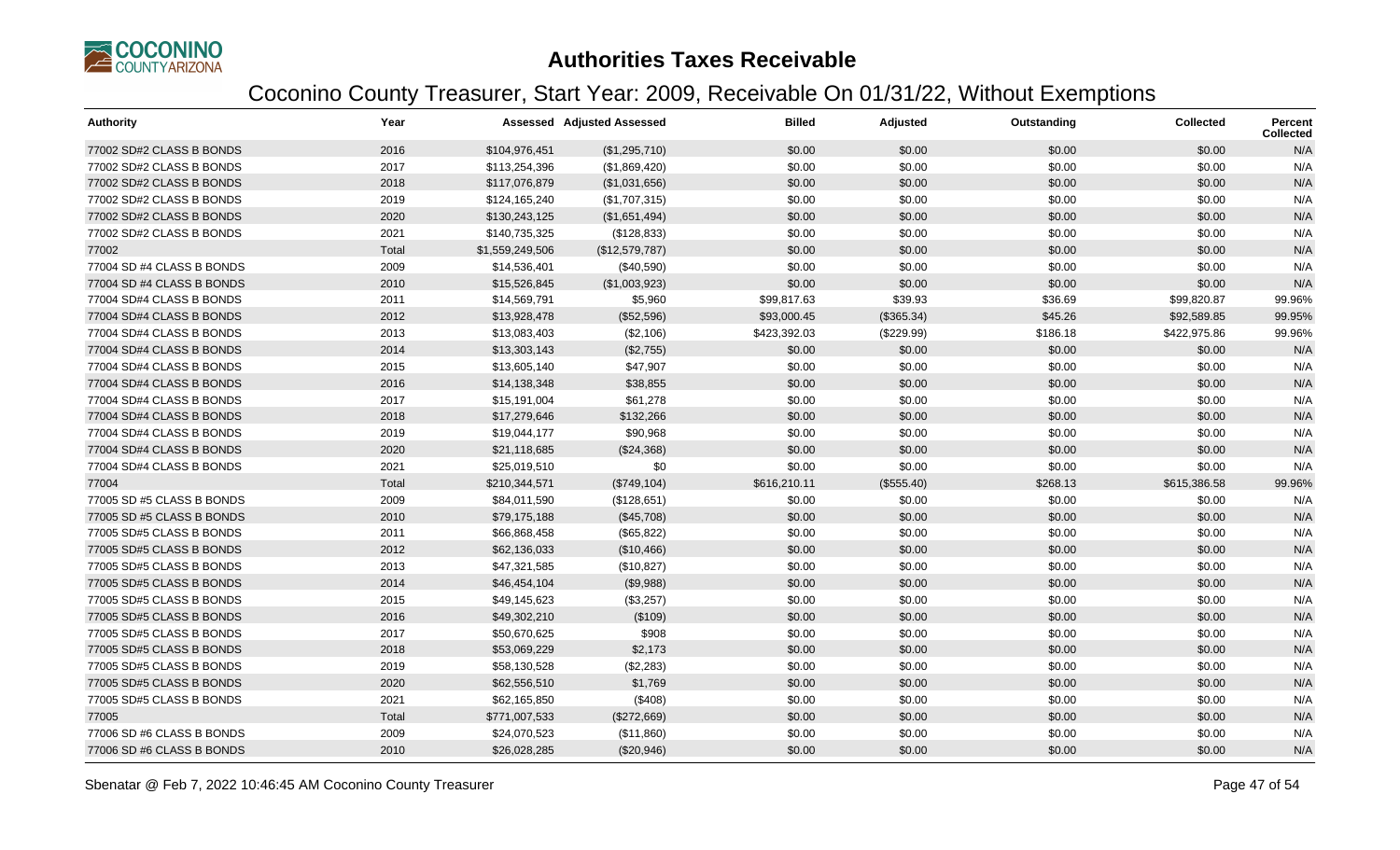

| <b>Authority</b>           | Year  |                 | <b>Assessed Adjusted Assessed</b> | <b>Billed</b>   | Adjusted      | Outstanding  | <b>Collected</b> | <b>Percent</b><br><b>Collected</b> |
|----------------------------|-------|-----------------|-----------------------------------|-----------------|---------------|--------------|------------------|------------------------------------|
| 77006 SD#6 CLASS B BONDS   | 2011  | \$25,146,850    | (\$39,291)                        | \$0.00          | \$0.00        | \$0.00       | \$0.00           | N/A                                |
| 77006 SD#6 CLASS B BONDS   | 2012  | \$23,583,208    | (\$14,638)                        | \$0.00          | \$0.00        | \$0.00       | \$0.00           | N/A                                |
| 77006 SD#6 CLASS B BONDS   | 2013  | \$21,125,451    | (\$1,998)                         | \$0.00          | \$0.00        | \$0.00       | \$0.00           | N/A                                |
| 77006 SD#6 CLASS B BONDS   | 2014  | \$22,137,843    | (\$11,301)                        | \$0.00          | \$0.00        | \$0.00       | \$0.00           | N/A                                |
| 77006 SD#6 CLASS B BONDS   | 2015  | \$21,438,127    | (\$84,797)                        | \$0.00          | \$0.00        | \$0.00       | \$0.00           | N/A                                |
| 77006 SD#6 CLASS B BONDS   | 2016  | \$20,608,865    | \$11,203                          | \$0.00          | \$0.00        | \$0.00       | \$0.00           | N/A                                |
| 77006 SD#6 CLASS B BONDS   | 2017  | \$20,290,618    | (\$122,813)                       | \$0.00          | \$0.00        | \$0.00       | \$0.00           | N/A                                |
| 77006 SD#6 CLASS B BONDS   | 2018  | \$20,477,315    | \$3,928                           | \$0.00          | \$0.00        | \$0.00       | \$0.00           | N/A                                |
| 77006 SD#6 CLASS B BONDS   | 2019  | \$20,718,582    | (\$37,056)                        | \$0.00          | \$0.00        | \$0.00       | \$0.00           | N/A                                |
| 77006 SD#6 CLASS B BONDS   | 2020  | \$21,109,232    | (\$42,971)                        | \$0.00          | \$0.00        | \$0.00       | \$0.00           | N/A                                |
| 77006 SD#6 CLASS B BONDS   | 2021  | \$21,701,485    | (\$1,902)                         | \$0.00          | \$0.00        | \$0.00       | \$0.00           | N/A                                |
| 77006                      | Total | \$288,436,384   | (\$374,442)                       | \$0.00          | \$0.00        | \$0.00       | \$0.00           | N/A                                |
| 77009 SD #9 CLASS B BONDS  | 2009  | \$192,718,012   | (\$716,600)                       | \$0.00          | \$0.00        | \$0.00       | \$0.00           | N/A                                |
| 77009 SD #9 CLASS B BONDS  | 2010  | \$184,533,385   | (\$1,361,930)                     | \$0.00          | \$0.00        | \$0.00       | \$0.00           | N/A                                |
| 77009 SD#9 CLASS B BONDS   | 2011  | \$156,613,067   | (\$557,091)                       | \$1,527,918.00  | (\$5,448.94)  | \$25.20      | \$1,522,443.86   | 100%                               |
| 77009 SD#9 CLASS B BONDS   | 2012  | \$142,645,134   | (\$258,745)                       | \$1,717,448.27  | (\$3,139.53)  | \$40.09      | \$1,714,268.65   | 100%                               |
| 77009 SD#9 CLASS B BONDS   | 2013  | \$123,074,621   | (\$811,464)                       | \$1,601,200.97  | (\$10,576.99) | \$93.32      | \$1,590,530.66   | 99.99%                             |
| 77009 SD#9 CLASS B BONDS   | 2014  | \$123,820,465   | (\$26,092)                        | \$1,553,575.19  | (\$327.38)    | \$217.77     | \$1,553,030.04   | 99.99%                             |
| 77009 SD#9 CLASS B BONDS   | 2015  | \$137,505,960   | (\$24,972)                        | \$1,508,547.28  | (\$397.41)    | \$176.07     | \$1,507,973.80   | 99.99%                             |
| 77009 SD#9 CLASS B BONDS   | 2016  | \$141,853,339   | \$214,752                         | \$1,578,713.23  | \$2,765.15    | \$129.87     | \$1,581,348.51   | 99.99%                             |
| 77009 SD#9 CLASS B BONDS   | 2017  | \$152,172,066   | \$233,849                         | \$1,460,084.78  | \$2,508.16    | \$51.06      | \$1,462,541.88   | 100%                               |
| 77009 SD#9 CLASS B BONDS   | 2018  | \$155,798,842   | \$59,318                          | \$1,487,334.52  | \$616.60      | \$50.74      | \$1,487,900.38   | 100%                               |
| 77009 SD#9 CLASS B BONDS   | 2019  | \$160,713,172   | \$40,086                          | \$1,454,192.42  | \$396.96      | \$16.65      | \$1,454,572.73   | 100%                               |
| 77009 SD#9 CLASS B BONDS   | 2020  | \$170,864,320   | \$22,309                          | \$1,479,834.53  | \$286.48      | \$2,473.10   | \$1,477,647.91   | 99.83%                             |
| 77009 SD#9 CLASS B BONDS   | 2021  | \$177,308,409   | (\$149,819)                       | \$1,254,715.96  | (\$1,177.28)  | \$348,138.39 | \$905,400.29     | 72.23%                             |
| 77009                      | Total | \$2,019,620,792 | (\$3,336,399)                     | \$16,623,565.15 | (\$14,494.18) | \$351,412.26 | \$16,257,658.71  | 97.88%                             |
| 77010 SD #10 CLASS B BONDS | 2009  | \$46,341,759    | (\$30,662)                        | \$0.00          | \$0.00        | \$0.00       | \$0.00           | N/A                                |
| 77010 SD #10 CLASS B BONDS | 2010  | \$42,069,644    | (\$537,000)                       | \$0.00          | \$0.00        | \$0.00       | \$0.00           | N/A                                |
| 77010 SD#10 CLASS B BONDS  | 2011  | \$40,814,951    | (\$395,058)                       | \$0.00          | \$0.00        | \$0.00       | \$0.00           | N/A                                |
| 77010 SD#10 CLASS B BONDS  | 2012  | \$39,329,872    | (\$775,876)                       | \$0.00          | \$0.00        | \$0.00       | \$0.00           | N/A                                |
| 77010 SD#10 CLASS B BONDS  | 2013  | \$29,866,434    | (\$446,228)                       | \$0.00          | \$0.00        | \$0.00       | \$0.00           | N/A                                |
| 77010 SD#10 CLASS B BONDS  | 2014  | \$29,092,295    | (\$48,522)                        | \$0.00          | \$0.00        | \$0.00       | \$0.00           | N/A                                |
| 77010 SD#10 CLASS B BONDS  | 2015  | \$28,872,303    | (\$10,340)                        | \$0.00          | \$0.00        | \$0.00       | \$0.00           | N/A                                |
| 77010 SD#10 CLASS B BONDS  | 2016  | \$29,853,482    | (\$1,029,329)                     | \$0.00          | \$0.00        | \$0.00       | \$0.00           | N/A                                |
| 77010 SD#10 CLASS B BONDS  | 2017  | \$32,277,814    | (\$1,174,291)                     | \$0.00          | \$0.00        | \$0.00       | \$0.00           | N/A                                |
| 77010 SD#10 CLASS B BONDS  | 2018  | \$37,673,577    | (\$640, 415)                      | \$0.00          | \$0.00        | \$0.00       | \$0.00           | N/A                                |
| 77010 SD#10 CLASS B BONDS  | 2019  | \$41,564,290    | (\$1,056,214)                     | \$0.00          | \$0.00        | \$0.00       | \$0.00           | N/A                                |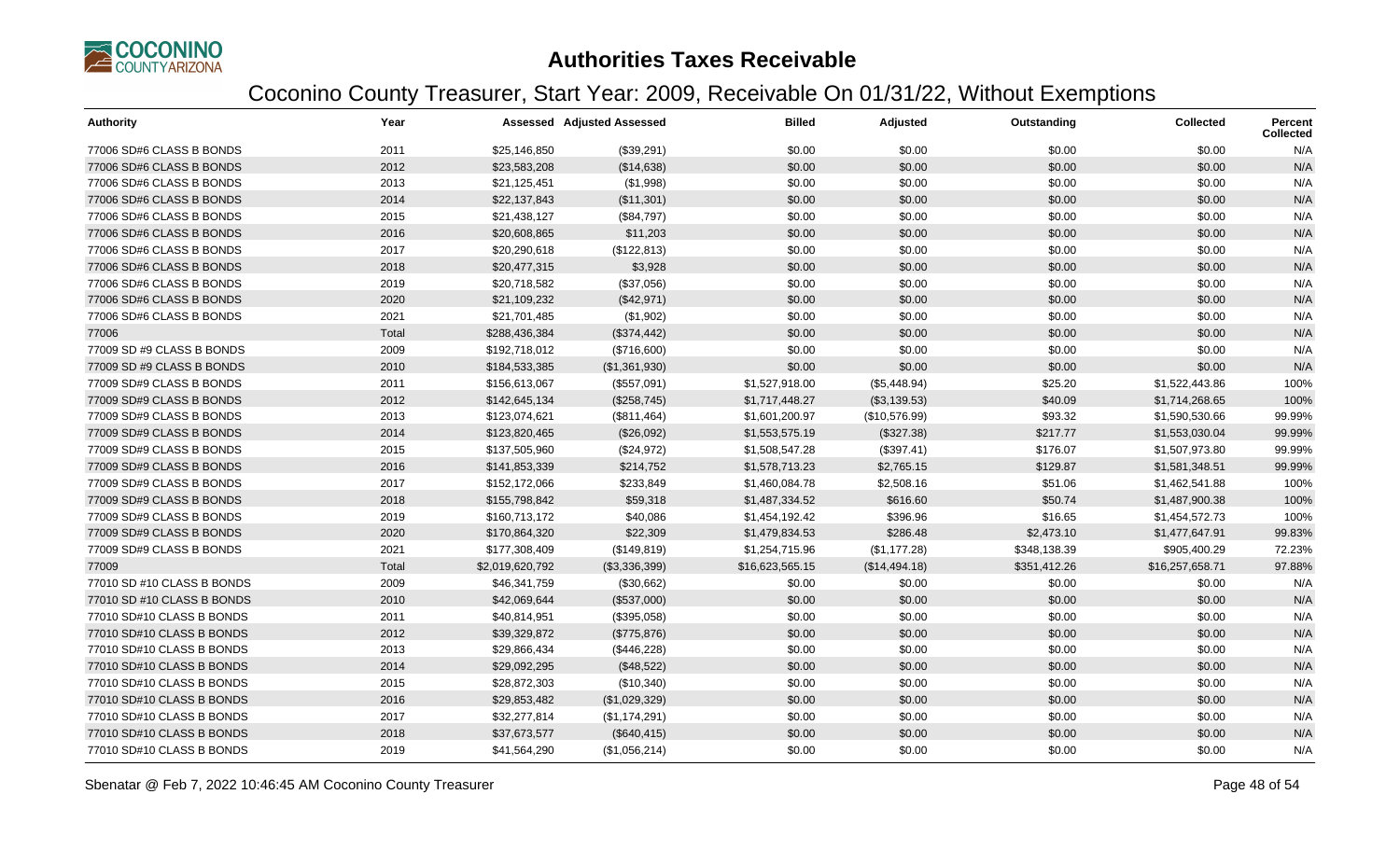

| <b>Authority</b>           | Year  |                 | <b>Assessed Adjusted Assessed</b> | <b>Billed</b>  | Adjusted     | Outstanding | <b>Collected</b> | <b>Percent</b><br><b>Collected</b> |
|----------------------------|-------|-----------------|-----------------------------------|----------------|--------------|-------------|------------------|------------------------------------|
| 77010 SD#10 CLASS B BONDS  | 2020  | \$44,482,817    | (\$1,082,112)                     | \$0.00         | \$0.00       | \$0.00      | \$0.00           | N/A                                |
| 77010 SD#10 CLASS B BONDS  | 2021  | \$46,722,483    | (\$2,938)                         | \$0.00         | \$0.00       | \$0.00      | \$0.00           | N/A                                |
| 77010                      | Total | \$488,961,721   | (\$7,228,985)                     | \$0.00         | \$0.00       | \$0.00      | \$0.00           | N/A                                |
| 77015 SD #15 CLASS B BONDS | 2009  | \$12,978,414    | (\$16,081)                        | \$0.00         | \$0.00       | \$0.00      | \$0.00           | N/A                                |
| 77015 SD #15 CLASS B BONDS | 2010  | \$12,302,670    | \$0                               | \$0.00         | \$0.00       | \$0.00      | \$0.00           | N/A                                |
| 77015 SD#15 CLASS B BONDS  | 2011  | \$11,010,385    | (\$14,532)                        | \$0.00         | \$0.00       | \$0.00      | \$0.00           | N/A                                |
| 77015 SD#15 CLASS B BONDS  | 2012  | \$12,020,387    | (\$36,704)                        | \$0.00         | \$0.00       | \$0.00      | \$0.00           | N/A                                |
| 77015 SD#15 CLASS B BONDS  | 2013  | \$11,624,431    | (\$2,680)                         | \$0.00         | \$0.00       | \$0.00      | \$0.00           | N/A                                |
| 77015 SD#15 CLASS B BONDS  | 2014  | \$12,576,631    | (\$31,207)                        | \$0.00         | \$0.00       | \$0.00      | \$0.00           | N/A                                |
| 77015 SD#15 CLASS B BONDS  | 2015  | \$13,102,041    | (\$35,488)                        | \$528,056.37   | (\$1,241.96) | \$1,402.00  | \$525,412.41     | 99.73%                             |
| 77015 SD#15 CLASS B BONDS  | 2016  | \$12,897,851    | (\$12,488)                        | \$523,147.07   | (\$452.18)   | \$1,617.11  | \$521,077.78     | 99.69%                             |
| 77015 SD#15 CLASS B BONDS  | 2017  | \$13,048,064    | (\$43,813)                        | \$535,560.09   | (\$1,762.84) | \$2,985.97  | \$530,811.28     | 99.44%                             |
| 77015 SD#15 CLASS B BONDS  | 2018  | \$12,852,221    | (\$30,748)                        | \$537,286.94   | (\$1,275.43) | \$3,777.13  | \$532,234.38     | 99.3%                              |
| 77015 SD#15 CLASS B BONDS  | 2019  | \$13,425,017    | \$42,659                          | \$502,951.33   | \$1,685.03   | \$3,657.95  | \$500,978.41     | 99.28%                             |
| 77015 SD#15 CLASS B BONDS  | 2020  | \$13,761,637    | (\$9,906)                         | \$0.00         | \$0.00       | \$0.00      | \$0.00           | N/A                                |
| 77015 SD#15 CLASS B BONDS  | 2021  | \$13,226,177    | \$0                               | \$0.00         | \$0.00       | \$0.00      | \$0.00           | N/A                                |
| 77015                      | Total | \$164,825,926   | (\$190,988)                       | \$2,627,001.80 | (\$3,047.38) | \$13,440.16 | \$2,610,514.26   | 99.49%                             |
| 77016 SD #8 CLASS B BONDS  | 2009  | \$146,211,772   | (\$32,688)                        | \$0.00         | \$0.00       | \$0.00      | \$0.00           | N/A                                |
| 77016 SD #8 CLASS B BONDS  | 2010  | \$144,196,272   | (\$29,072)                        | \$0.00         | \$0.00       | \$0.00      | \$0.00           | N/A                                |
| 77016 SD#8 CLASS B BONDS   | 2011  | \$141,842,094   | (\$146, 102)                      | \$0.00         | \$0.00       | \$0.00      | \$0.00           | N/A                                |
| 77016 SD#8 CLASS B BONDS   | 2012  | \$140,160,182   | \$100,487                         | \$0.00         | \$0.00       | \$0.00      | \$0.00           | N/A                                |
| 77016 SD#8 CLASS B BONDS   | 2013  | \$135,826,955   | \$70,486                          | \$0.00         | \$0.00       | \$0.00      | \$0.00           | N/A                                |
| 77016 SD#8 CLASS B BONDS   | 2014  | \$138,691,440   | (\$40,451)                        | \$0.00         | \$0.00       | \$0.00      | \$0.00           | N/A                                |
| 77016 SD#8 CLASS B BONDS   | 2015  | \$139,498,351   | (\$40,400)                        | \$0.00         | \$0.00       | \$0.00      | \$0.00           | N/A                                |
| 77016 SD#8 CLASS B BONDS   | 2016  | \$137,919,616   | (\$815,973)                       | \$0.00         | \$0.00       | \$0.00      | \$0.00           | N/A                                |
| 77016 SD#8 CLASS B BONDS   | 2017  | \$138,667,794   | \$54,592                          | \$0.00         | \$0.00       | \$0.00      | \$0.00           | N/A                                |
| 77016 SD#8 CLASS B BONDS   | 2018  | \$130,062,936   | \$67,790                          | \$0.00         | \$0.00       | \$0.00      | \$0.00           | N/A                                |
| 77016 SD#8 CLASS B BONDS   | 2019  | \$136,820,632   | (\$768,427)                       | \$0.00         | \$0.00       | \$0.00      | \$0.00           | N/A                                |
| 77016 SD#8 CLASS B BONDS   | 2020  | \$134,194,499   | \$204,341                         | \$0.00         | \$0.00       | \$0.00      | \$0.00           | N/A                                |
| 77016 SD#8 CLASS B BONDS   | 2021  | \$96,499,083    | (\$7,725)                         | \$0.00         | \$0.00       | \$0.00      | \$0.00           | N/A                                |
| 77016                      | Total | \$1,760,591,626 | (\$1,383,142)                     | \$0.00         | \$0.00       | \$0.00      | \$0.00           | N/A                                |
| 77031 SD #31 CLASS B BONDS | 2009  | \$9,174,217     | (\$19,984)                        | \$0.00         | \$0.00       | \$0.00      | \$0.00           | N/A                                |
| 77031 SD #31 CLASS B BONDS | 2010  | \$8,901,792     | (\$13,015)                        | \$0.00         | \$0.00       | \$0.00      | \$0.00           | N/A                                |
| 77031 SD#31 CLASS B BONDS  | 2011  | \$7,439,978     | (\$4,046)                         | \$0.00         | \$0.00       | \$0.00      | \$0.00           | N/A                                |
| 77031 SD#31 CLASS B BONDS  | 2012  | \$6,516,602     | (\$9,020)                         | \$0.00         | \$0.00       | \$0.00      | \$0.00           | N/A                                |
| 77031 SD#31 CLASS B BONDS  | 2013  | \$5,461,842     | (\$19,581)                        | \$0.00         | \$0.00       | \$0.00      | \$0.00           | N/A                                |
| 77031 SD#31 CLASS B BONDS  | 2014  | \$4,963,135     | (\$38,673)                        | \$0.00         | \$0.00       | \$0.00      | \$0.00           | N/A                                |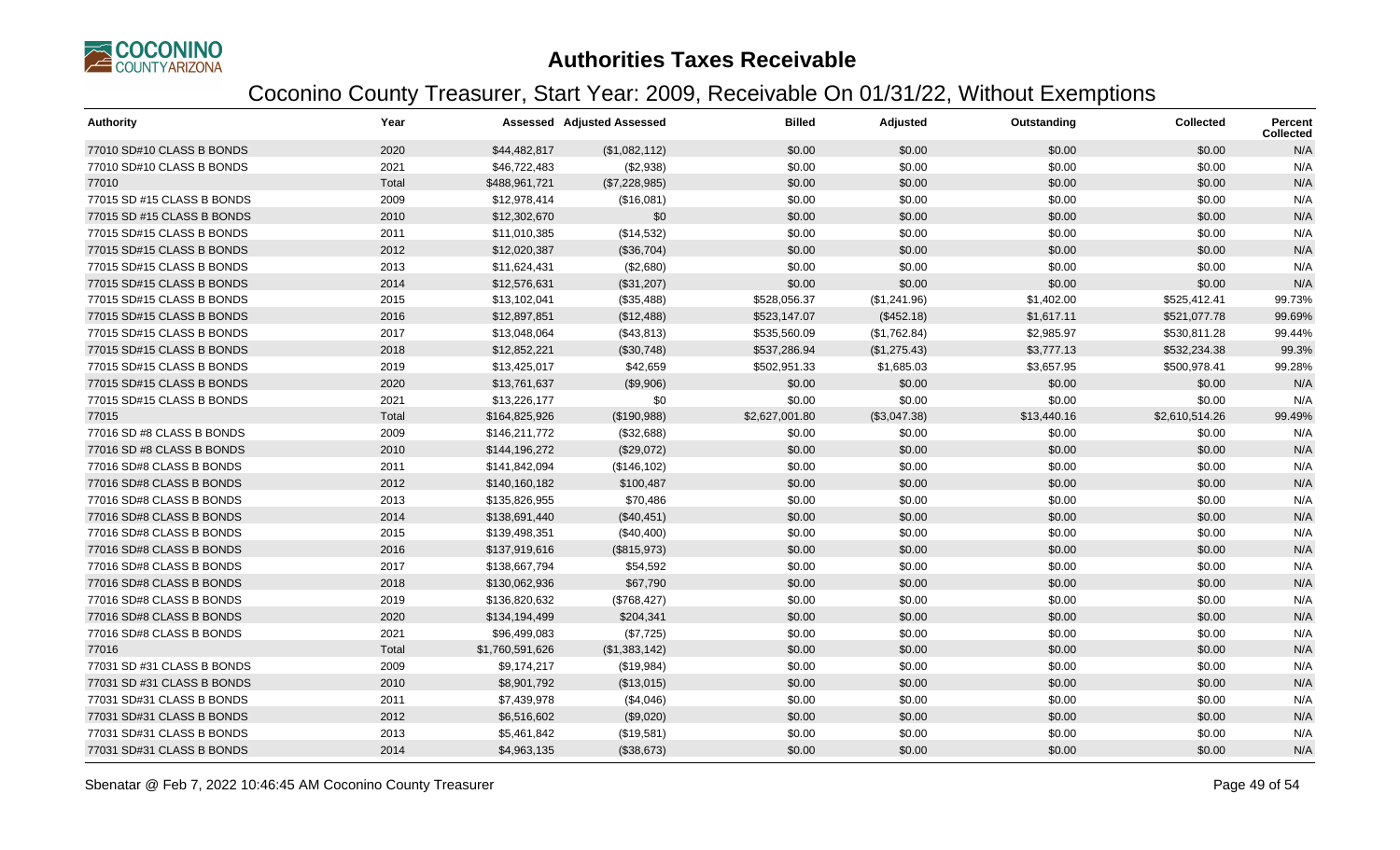

| <b>Authority</b>          | Year  |                  | <b>Assessed Adjusted Assessed</b> | <b>Billed</b>  | Adjusted      | Outstanding  | <b>Collected</b> | <b>Percent</b><br><b>Collected</b> |
|---------------------------|-------|------------------|-----------------------------------|----------------|---------------|--------------|------------------|------------------------------------|
| 77031 SD#31 CLASS B BONDS | 2015  | \$5,382,191      | (\$12,277)                        | \$0.00         | \$0.00        | \$0.00       | \$0.00           | N/A                                |
| 77031 SD#31 CLASS B BONDS | 2016  | \$5,113,813      | \$5,250                           | \$0.00         | \$0.00        | \$0.00       | \$0.00           | N/A                                |
| 77031 SD#31 CLASS B BONDS | 2017  | \$4,995,075      | (\$5,683)                         | \$0.00         | \$0.00        | \$0.00       | \$0.00           | N/A                                |
| 77031 SD#31 CLASS B BONDS | 2018  | \$5,338,826      | (\$213)                           | \$0.00         | \$0.00        | \$0.00       | \$0.00           | N/A                                |
| 77031 SD#31 CLASS B BONDS | 2019  | \$5,489,083      | (\$4,643)                         | \$0.00         | \$0.00        | \$0.00       | \$0.00           | N/A                                |
| 77031 SD#31 CLASS B BONDS | 2020  | \$6,077,890      | (\$3,031)                         | \$0.00         | \$0.00        | \$0.00       | \$0.00           | N/A                                |
| 77031 SD#31 CLASS B BONDS | 2021  | \$6,201,887      | (\$3,149)                         | \$0.00         | \$0.00        | \$0.00       | \$0.00           | N/A                                |
| 77031                     | Total | \$81,056,331     | (\$128,065)                       | \$0.00         | \$0.00        | \$0.00       | \$0.00           | N/A                                |
| 87001 SD#1 ADJACENT WAYS  | 2011  | \$1,232,255,143  | (\$5,845,835)                     | \$278,337.15   | (\$1,331.88)  | \$145.58     | \$276,859.69     | 99.95%                             |
| 87001 SD#1 ADJACENT WAYS  | 2012  | \$1,194,057,653  | (\$5,922,562)                     | \$548,073.34   | (\$2,736.87)  | \$340.63     | \$544,995.84     | 99.94%                             |
| 87001 SD#1 ADJACENT WAYS  | 2013  | \$1,027,371,194  | (\$3,628,786)                     | \$98,627.64    | (\$367.06)    | \$90.71      | \$98,169.87      | 99.91%                             |
| 87001 SD#1 ADJACENT WAYS  | 2014  | \$1,027,760,904  | (\$1,513,445)                     | \$266,190.12   | (\$392.16)    | \$275.64     | \$265.522.32     | 99.9%                              |
| 87001 SD#1 ADJACENT WAYS  | 2015  | \$1,051,458,031  | (\$2,081,874)                     | \$227,109.03   | (\$450.90)    | \$245.18     | \$226,412.95     | 99.89%                             |
| 87001 SD#1 ADJACENT WAYS  | 2016  | \$1,087,227,284  | (\$7,283,109)                     | \$308,772.56   | (\$2,053.26)  | \$344.95     | \$306,374.35     | 99.89%                             |
| 87001 SD#1 ADJACENT WAYS  | 2017  | \$1,146,791,212  | (\$7,857,601)                     | \$449,542.18   | (\$3,080.19)  | \$499.34     | \$445,962.65     | 99.89%                             |
| 87001 SD#1 ADJACENT WAYS  | 2018  | \$1,222,915,523  | (\$7,430,670)                     | \$0.00         | \$0.00        | \$0.00       | \$0.00           | N/A                                |
| 87001 SD#1 ADJACENT WAYS  | 2019  | \$1,303,416,207  | (\$10,250,315)                    | \$0.00         | \$0.00        | \$0.00       | \$0.00           | N/A                                |
| 87001 SD#1 ADJACENT WAYS  | 2020  | \$1,387,094,288  | (\$9,174,509)                     | \$500,741.04   | (\$3,311.99)  | \$1,835.26   | \$495,593.79     | 99.63%                             |
| 87001 SD#1 ADJACENT WAYS  | 2021  | \$1,460,828,196  | (\$632, 867)                      | \$534,663.10   | (\$231.63)    | \$192,348.10 | \$342,083.37     | 64.01%                             |
| 87001                     | Total | \$13,141,175,635 | (\$61,621,573)                    | \$3,212,056.16 | (\$13,955.94) | \$196,125.39 | \$3,001,974.83   | 93.87%                             |
| 87002 SD#2 ADJACENT WAYS  | 2011  | \$118,347,942    | (\$706,400)                       | \$0.00         | \$0.00        | \$0.00       | \$0.00           | N/A                                |
| 87002 SD#2 ADJACENT WAYS  | 2012  | \$116,713,314    | (\$1,114,144)                     | \$0.00         | \$0.00        | \$0.00       | \$0.00           | N/A                                |
| 87002 SD#2 ADJACENT WAYS  | 2013  | \$110,722,308    | (\$755,809)                       | \$0.00         | \$0.00        | \$0.00       | \$0.00           | N/A                                |
| 87002 SD#2 ADJACENT WAYS  | 2014  | \$99,831,742     | (\$109,219)                       | \$0.00         | \$0.00        | \$0.00       | \$0.00           | N/A                                |
| 87002 SD#2 ADJACENT WAYS  | 2015  | \$97,849,484     | (\$189,205)                       | \$0.00         | \$0.00        | \$0.00       | \$0.00           | N/A                                |
| 87002 SD#2 ADJACENT WAYS  | 2016  | \$98,974,076     | (\$1,278,106)                     | \$0.00         | \$0.00        | \$0.00       | \$0.00           | N/A                                |
| 87002 SD#2 ADJACENT WAYS  | 2017  | \$104,758,678    | (\$1,866,053)                     | \$0.00         | \$0.00        | \$0.00       | \$0.00           | N/A                                |
| 87002 SD#2 ADJACENT WAYS  | 2018  | \$106,610,737    | (\$1,027,990)                     | \$0.00         | \$0.00        | \$0.00       | \$0.00           | N/A                                |
| 87002 SD#2 ADJACENT WAYS  | 2019  | \$110,580,593    | (\$1,703,843)                     | \$0.00         | \$0.00        | \$0.00       | \$0.00           | N/A                                |
| 87002 SD#2 ADJACENT WAYS  | 2020  | \$115,447,883    | (\$1,651,446)                     | \$0.00         | \$0.00        | \$0.00       | \$0.00           | N/A                                |
| 87002 SD#2 ADJACENT WAYS  | 2021  | \$122,578,926    | (\$110,487)                       | \$0.00         | \$0.00        | \$0.00       | \$0.00           | N/A                                |
| 87002                     | Total | \$1,202,415,683  | (\$10,512,702)                    | \$0.00         | \$0.00        | \$0.00       | \$0.00           | N/A                                |
| 87004 SD#4 ADJACENT WAYS  | 2011  | \$14,190,230     | \$5,960                           | \$0.00         | \$0.00        | \$0.00       | \$0.00           | N/A                                |
| 87004 SD#4 ADJACENT WAYS  | 2012  | \$13,883,646     | (\$52,223)                        | \$0.00         | \$0.00        | \$0.00       | \$0.00           | N/A                                |
| 87004 SD#4 ADJACENT WAYS  | 2013  | \$12,985,861     | (\$2,072)                         | \$0.00         | \$0.00        | \$0.00       | \$0.00           | N/A                                |
| 87004 SD#4 ADJACENT WAYS  | 2014  | \$13,098,185     | (\$2,759)                         | \$0.00         | \$0.00        | \$0.00       | \$0.00           | N/A                                |
| 87004 SD#4 ADJACENT WAYS  | 2015  | \$13,325,860     | \$48,677                          | \$0.00         | \$0.00        | \$0.00       | \$0.00           | N/A                                |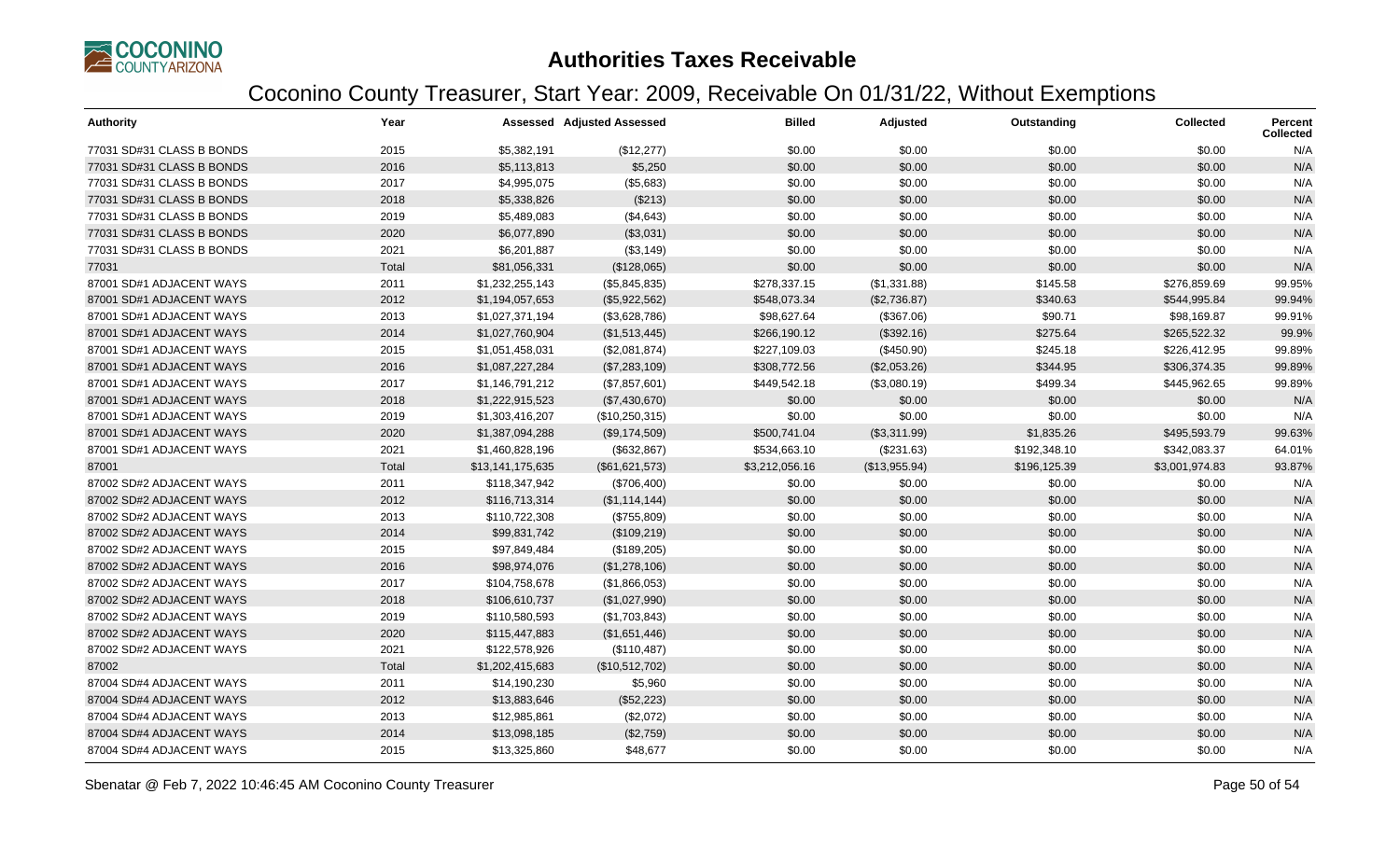

| <b>Authority</b>         | Year  |               | <b>Assessed Adjusted Assessed</b> | <b>Billed</b> | Adjusted | Outstanding | <b>Collected</b> | Percent<br><b>Collected</b> |
|--------------------------|-------|---------------|-----------------------------------|---------------|----------|-------------|------------------|-----------------------------|
| 87004 SD#4 ADJACENT WAYS | 2016  | \$13,946,318  | \$39,194                          | \$0.00        | \$0.00   | \$0.00      | \$0.00           | N/A                         |
| 87004 SD#4 ADJACENT WAYS | 2017  | \$14,924,240  | \$61,354                          | \$0.00        | \$0.00   | \$0.00      | \$0.00           | N/A                         |
| 87004 SD#4 ADJACENT WAYS | 2018  | \$16,143,676  | \$132,266                         | \$0.00        | \$0.00   | \$0.00      | \$0.00           | N/A                         |
| 87004 SD#4 ADJACENT WAYS | 2019  | \$17,104,730  | \$93,365                          | \$0.00        | \$0.00   | \$0.00      | \$0.00           | N/A                         |
| 87004 SD#4 ADJACENT WAYS | 2020  | \$18,526,495  | (\$24,100)                        | \$0.00        | \$0.00   | \$0.00      | \$0.00           | N/A                         |
| 87004 SD#4 ADJACENT WAYS | 2021  | \$20,047,790  | \$0                               | \$0.00        | \$0.00   | \$0.00      | \$0.00           | N/A                         |
| 87004                    | Total | \$168,177,031 | \$299,662                         | \$0.00        | \$0.00   | \$0.00      | \$0.00           | N/A                         |
| 87005 SD#5 ADJACENT WAYS | 2011  | \$65,822,343  | (\$64,760)                        | \$0.00        | \$0.00   | \$0.00      | \$0.00           | N/A                         |
| 87005 SD#5 ADJACENT WAYS | 2012  | \$61,973,327  | (\$9,155)                         | \$0.00        | \$0.00   | \$0.00      | \$0.00           | N/A                         |
| 87005 SD#5 ADJACENT WAYS | 2013  | \$47,244,590  | (\$9,730)                         | \$0.00        | \$0.00   | \$0.00      | \$0.00           | N/A                         |
| 87005 SD#5 ADJACENT WAYS | 2014  | \$45,608,407  | (\$9,957)                         | \$0.00        | \$0.00   | \$0.00      | \$0.00           | N/A                         |
| 87005 SD#5 ADJACENT WAYS | 2015  | \$47,176,839  | (\$3,123)                         | \$0.00        | \$0.00   | \$0.00      | \$0.00           | N/A                         |
| 87005 SD#5 ADJACENT WAYS | 2016  | \$47,321,207  | (\$58)                            | \$0.00        | \$0.00   | \$0.00      | \$0.00           | N/A                         |
| 87005 SD#5 ADJACENT WAYS | 2017  | \$49,013,826  | \$936                             | \$0.00        | \$0.00   | \$0.00      | \$0.00           | N/A                         |
| 87005 SD#5 ADJACENT WAYS | 2018  | \$50,670,403  | \$2,173                           | \$0.00        | \$0.00   | \$0.00      | \$0.00           | N/A                         |
| 87005 SD#5 ADJACENT WAYS | 2019  | \$52,590,088  | (\$1,383)                         | \$0.00        | \$0.00   | \$0.00      | \$0.00           | N/A                         |
| 87005 SD#5 ADJACENT WAYS | 2020  | \$55,594,820  | \$1,769                           | \$0.00        | \$0.00   | \$0.00      | \$0.00           | N/A                         |
| 87005 SD#5 ADJACENT WAYS | 2021  | \$58,407,428  | (\$408)                           | \$0.00        | \$0.00   | \$0.00      | \$0.00           | N/A                         |
| 87005                    | Total | \$581,423,278 | (\$93,696)                        | \$0.00        | \$0.00   | \$0.00      | \$0.00           | N/A                         |
| 87006 SD#6 ADJACENT WAYS | 2011  | \$23,417,707  | (\$36,586)                        | \$0.00        | \$0.00   | \$0.00      | \$0.00           | N/A                         |
| 87006 SD#6 ADJACENT WAYS | 2012  | \$23,194,589  | (\$12,532)                        | \$0.00        | \$0.00   | \$0.00      | \$0.00           | N/A                         |
| 87006 SD#6 ADJACENT WAYS | 2013  | \$20,916,388  | (\$1,998)                         | \$0.00        | \$0.00   | \$0.00      | \$0.00           | N/A                         |
| 87006 SD#6 ADJACENT WAYS | 2014  | \$21,954,524  | (\$12,348)                        | \$0.00        | \$0.00   | \$0.00      | \$0.00           | N/A                         |
| 87006 SD#6 ADJACENT WAYS | 2015  | \$21,153,598  | (\$79,928)                        | \$0.00        | \$0.00   | \$0.00      | \$0.00           | N/A                         |
| 87006 SD#6 ADJACENT WAYS | 2016  | \$20,405,963  | \$11,254                          | \$0.00        | \$0.00   | \$0.00      | \$0.00           | N/A                         |
| 87006 SD#6 ADJACENT WAYS | 2017  | \$19,980,697  | (\$122,813)                       | \$0.00        | \$0.00   | \$0.00      | \$0.00           | N/A                         |
| 87006 SD#6 ADJACENT WAYS | 2018  | \$20,094,509  | \$4,011                           | \$0.00        | \$0.00   | \$0.00      | \$0.00           | N/A                         |
| 87006 SD#6 ADJACENT WAYS | 2019  | \$20,096,814  | (\$44,329)                        | \$0.00        | \$0.00   | \$0.00      | \$0.00           | N/A                         |
| 87006 SD#6 ADJACENT WAYS | 2020  | \$20,426,318  | (\$49,038)                        | \$0.00        | \$0.00   | \$0.00      | \$0.00           | N/A                         |
| 87006 SD#6 ADJACENT WAYS | 2021  | \$20,733,858  | (\$1,902)                         | \$0.00        | \$0.00   | \$0.00      | \$0.00           | N/A                         |
| 87006                    | Total | \$232,374,965 | (\$346,209)                       | \$0.00        | \$0.00   | \$0.00      | \$0.00           | N/A                         |
| 87009 SD#9 ADJACENT WAYS | 2011  | \$154,402,511 | (\$544, 844)                      | \$0.00        | \$0.00   | \$0.00      | \$0.00           | N/A                         |
| 87009 SD#9 ADJACENT WAYS | 2012  | \$141,984,528 | (\$245,411)                       | \$0.00        | \$0.00   | \$0.00      | \$0.00           | N/A                         |
| 87009 SD#9 ADJACENT WAYS | 2013  | \$121,257,830 | (\$811,357)                       | \$0.00        | \$0.00   | \$0.00      | \$0.00           | N/A                         |
| 87009 SD#9 ADJACENT WAYS | 2014  | \$121,008,718 | (\$26,092)                        | \$0.00        | \$0.00   | \$0.00      | \$0.00           | N/A                         |
| 87009 SD#9 ADJACENT WAYS | 2015  | \$125,336,268 | (\$33,018)                        | \$0.00        | \$0.00   | \$0.00      | \$0.00           | N/A                         |
| 87009 SD#9 ADJACENT WAYS | 2016  | \$129,593,920 | \$226,987                         | \$0.00        | \$0.00   | \$0.00      | \$0.00           | N/A                         |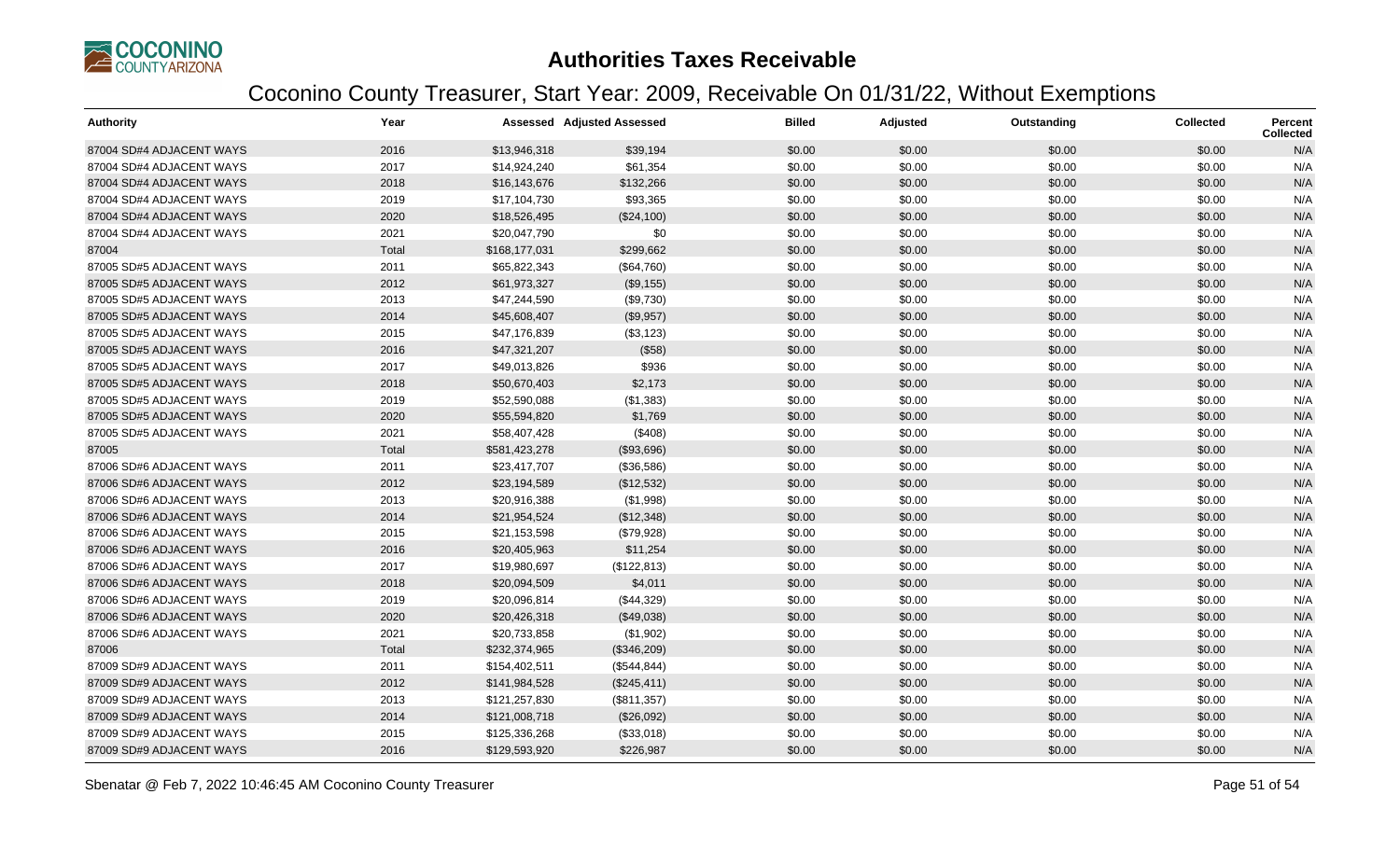

| <b>Authority</b>          | Year  |                 | <b>Assessed Adjusted Assessed</b> | <b>Billed</b> | Adjusted     | Outstanding | <b>Collected</b> | Percent<br><b>Collected</b> |
|---------------------------|-------|-----------------|-----------------------------------|---------------|--------------|-------------|------------------|-----------------------------|
| 87009 SD#9 ADJACENT WAYS  | 2017  | \$136,176,552   | \$233,927                         | \$0.00        | \$0.00       | \$0.00      | \$0.00           | N/A                         |
| 87009 SD#9 ADJACENT WAYS  | 2018  | \$141,260,741   | \$58,562                          | \$0.00        | \$0.00       | \$0.00      | \$0.00           | N/A                         |
| 87009 SD#9 ADJACENT WAYS  | 2019  | \$146,902,924   | \$40,101                          | \$0.00        | \$0.00       | \$0.00      | \$0.00           | N/A                         |
| 87009 SD#9 ADJACENT WAYS  | 2020  | \$153,876,949   | \$29,788                          | \$0.00        | \$0.00       | \$0.00      | \$0.00           | N/A                         |
| 87009 SD#9 ADJACENT WAYS  | 2021  | \$159,673,674   | (\$149, 819)                      | \$0.00        | \$0.00       | \$0.00      | \$0.00           | N/A                         |
| 87009                     | Total | \$1,531,474,615 | (\$1,221,176)                     | \$0.00        | \$0.00       | \$0.00      | \$0.00           | N/A                         |
| 87010 SD#10 ADJACENT WAYS | 2011  | \$39,755,924    | (\$391,963)                       | \$0.00        | \$0.00       | \$0.00      | \$0.00           | N/A                         |
| 87010 SD#10 ADJACENT WAYS | 2012  | \$39,131,355    | (\$769,436)                       | \$0.00        | \$0.00       | \$0.00      | \$0.00           | N/A                         |
| 87010 SD#10 ADJACENT WAYS | 2013  | \$29,714,736    | (\$445,259)                       | \$0.00        | \$0.00       | \$0.00      | \$0.00           | N/A                         |
| 87010 SD#10 ADJACENT WAYS | 2014  | \$28,347,134    | (\$25,735)                        | \$0.00        | \$0.00       | \$0.00      | \$0.00           | N/A                         |
| 87010 SD#10 ADJACENT WAYS | 2015  | \$28,174,006    | (\$9,685)                         | \$0.00        | \$0.00       | \$0.00      | \$0.00           | N/A                         |
| 87010 SD#10 ADJACENT WAYS | 2016  | \$28,927,286    | (\$995,775)                       | \$0.00        | \$0.00       | \$0.00      | \$0.00           | N/A                         |
| 87010 SD#10 ADJACENT WAYS | 2017  | \$29,887,253    | (\$1,174,345)                     | \$0.00        | \$0.00       | \$0.00      | \$0.00           | N/A                         |
| 87010 SD#10 ADJACENT WAYS | 2018  | \$30,958,869    | (\$640, 415)                      | \$0.00        | \$0.00       | \$0.00      | \$0.00           | N/A                         |
| 87010 SD#10 ADJACENT WAYS | 2019  | \$32,769,112    | (\$1,055,412)                     | \$0.00        | \$0.00       | \$0.00      | \$0.00           | N/A                         |
| 87010 SD#10 ADJACENT WAYS | 2020  | \$34,455,926    | (\$1,081,847)                     | \$0.00        | \$0.00       | \$0.00      | \$0.00           | N/A                         |
| 87010 SD#10 ADJACENT WAYS | 2021  | \$36,180,627    | (\$2,887)                         | \$0.00        | \$0.00       | \$0.00      | \$0.00           | N/A                         |
| 87010                     | Total | \$358,302,228   | (\$6,592,759)                     | \$0.00        | \$0.00       | \$0.00      | \$0.00           | N/A                         |
| 87015 SD#15 ADJACENT WAYS | 2011  | \$11,008,145    | (\$14,532)                        | \$0.00        | \$0.00       | \$0.00      | \$0.00           | N/A                         |
| 87015 SD#15 ADJACENT WAYS | 2012  | \$12,007,357    | (\$28,594)                        | \$0.00        | \$0.00       | \$0.00      | \$0.00           | N/A                         |
| 87015 SD#15 ADJACENT WAYS | 2013  | \$11,615,803    | (\$2,514)                         | \$0.00        | \$0.00       | \$0.00      | \$0.00           | N/A                         |
| 87015 SD#15 ADJACENT WAYS | 2014  | \$12,560,784    | (\$30,865)                        | \$0.00        | \$0.00       | \$0.00      | \$0.00           | N/A                         |
| 87015 SD#15 ADJACENT WAYS | 2015  | \$12,907,443    | (\$30,358)                        | \$878,144.98  | (\$2,065.37) | \$2,331.53  | \$873,748.08     | 99.73%                      |
| 87015 SD#15 ADJACENT WAYS | 2016  | \$12,763,111    | (\$11,032)                        | \$0.00        | \$0.00       | \$0.00      | \$0.00           | N/A                         |
| 87015 SD#15 ADJACENT WAYS | 2017  | \$12,883,021    | (\$42,406)                        | \$0.00        | \$0.00       | \$0.00      | \$0.00           | N/A                         |
| 87015 SD#15 ADJACENT WAYS | 2018  | \$12,697,013    | (\$30,141)                        | \$0.00        | \$0.00       | \$0.00      | \$0.00           | N/A                         |
| 87015 SD#15 ADJACENT WAYS | 2019  | \$12,732,945    | \$42,659                          | \$0.00        | \$0.00       | \$0.00      | \$0.00           | N/A                         |
| 87015 SD#15 ADJACENT WAYS | 2020  | \$12,960,317    | (\$9,906)                         | \$0.00        | \$0.00       | \$0.00      | \$0.00           | N/A                         |
| 87015 SD#15 ADJACENT WAYS | 2021  | \$12,483,466    | \$0                               | \$0.00        | \$0.00       | \$0.00      | \$0.00           | N/A                         |
| 87015                     | Total | \$136,619,405   | (\$157,689)                       | \$878,144.98  | (\$2,065.37) | \$2,331.53  | \$873,748.08     | 99.73%                      |
| 87016 SD#8 ADJACENT WAYS  | 2011  | \$141,045,296   | (\$144,901)                       | \$41,043.42   | (\$45.02)    | \$44.15     | \$40,954.25      | 99.89%                      |
| 87016 SD#8 ADJACENT WAYS  | 2012  | \$139,651,977   | \$104,072                         | \$0.00        | \$0.00       | \$0.00      | \$0.00           | N/A                         |
| 87016 SD#8 ADJACENT WAYS  | 2013  | \$135,087,422   | \$76,885                          | \$0.00        | \$0.00       | \$0.00      | \$0.00           | N/A                         |
| 87016 SD#8 ADJACENT WAYS  | 2014  | \$137,560,652   | (\$38,990)                        | \$40,167.72   | (\$11.47)    | \$47.83     | \$40,108.42      | 99.88%                      |
| 87016 SD#8 ADJACENT WAYS  | 2015  | \$137,043,431   | (\$37,309)                        | \$38,646.24   | (\$10.52)    | \$48.84     | \$38,586.88      | 99.87%                      |
| 87016 SD#8 ADJACENT WAYS  | 2016  | \$135,458,164   | (\$356,748)                       | \$40,231.07   | (\$105.95)   | \$58.48     | \$40,066.64      | 99.85%                      |
| 87016 SD#8 ADJACENT WAYS  | 2017  | \$136,218,620   | \$60,980                          | \$40,184.49   | \$17.99      | \$68.56     | \$40,133.92      | 99.83%                      |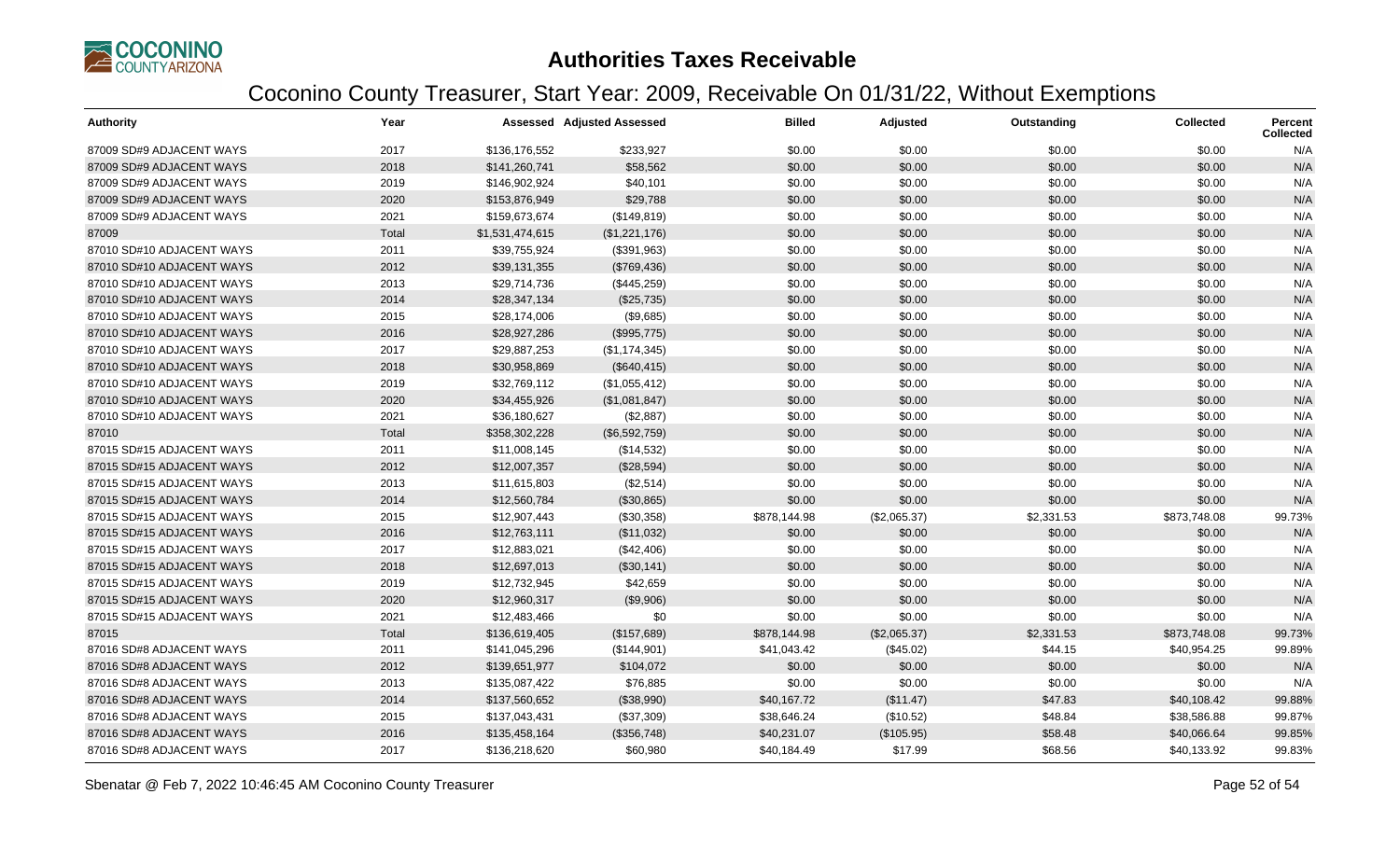

| <b>Authority</b>          | Year  |                  | <b>Assessed Adjusted Assessed</b> | <b>Billed</b>    | Adjusted        | Outstanding  | <b>Collected</b> | Percent<br><b>Collected</b> |
|---------------------------|-------|------------------|-----------------------------------|------------------|-----------------|--------------|------------------|-----------------------------|
| 87016 SD#8 ADJACENT WAYS  | 2018  | \$126,971,184    | \$68,583                          | \$34,028.27      | \$18.38         | \$75.25      | \$33,971.40      | 99.78%                      |
| 87016 SD#8 ADJACENT WAYS  | 2019  | \$132,159,301    | (\$767,206)                       | \$0.00           | \$0.00          | \$0.00       | \$0.00           | N/A                         |
| 87016 SD#8 ADJACENT WAYS  | 2020  | \$128,539,242    | \$204,668                         | \$69,154.12      | \$110.11        | \$680.87     | \$68,583.36      | 99.02%                      |
| 87016 SD#8 ADJACENT WAYS  | 2021  | \$88,507,904     | (\$7,725)                         | \$48,856.36      | (\$4.27)        | \$17,274.58  | \$31,577.51      | 64.64%                      |
| 87016                     | Total | \$1,438,243,193  | (\$837,691)                       | \$352,311.69     | (\$30.75)       | \$18,298.56  | \$333,982.38     | 94.81%                      |
| 87031 SD#31 ADJACENT WAYS | 2011  | \$7,280,697      | (\$4,046)                         | \$0.00           | \$0.00          | \$0.00       | \$0.00           | N/A                         |
| 87031 SD#31 ADJACENT WAYS | 2012  | \$6,437,016      | (\$8,937)                         | \$0.00           | \$0.00          | \$0.00       | \$0.00           | N/A                         |
| 87031 SD#31 ADJACENT WAYS | 2013  | \$5,389,602      | (\$16,776)                        | \$0.00           | \$0.00          | \$0.00       | \$0.00           | N/A                         |
| 87031 SD#31 ADJACENT WAYS | 2014  | \$4,919,166      | (\$37,721)                        | \$0.00           | \$0.00          | \$0.00       | \$0.00           | N/A                         |
| 87031 SD#31 ADJACENT WAYS | 2015  | \$4,894,885      | (\$9,828)                         | \$0.00           | \$0.00          | \$0.00       | \$0.00           | N/A                         |
| 87031 SD#31 ADJACENT WAYS | 2016  | \$4,798,245      | \$6,472                           | \$0.00           | \$0.00          | \$0.00       | \$0.00           | N/A                         |
| 87031 SD#31 ADJACENT WAYS | 2017  | \$4,869,449      | (\$4,591)                         | \$0.00           | \$0.00          | \$0.00       | \$0.00           | N/A                         |
| 87031 SD#31 ADJACENT WAYS | 2018  | \$4,904,233      | \$861                             | \$0.00           | \$0.00          | \$0.00       | \$0.00           | N/A                         |
| 87031 SD#31 ADJACENT WAYS | 2019  | \$5,029,857      | (\$4,615)                         | \$0.00           | \$0.00          | \$0.00       | \$0.00           | N/A                         |
| 87031 SD#31 ADJACENT WAYS | 2020  | \$5,301,527      | (\$3,031)                         | \$0.00           | \$0.00          | \$0.00       | \$0.00           | N/A                         |
| 87031 SD#31 ADJACENT WAYS | 2021  | \$5,575,789      | (\$3,205)                         | \$0.00           | \$0.00          | \$0.00       | \$0.00           | N/A                         |
| 87031                     | Total | \$59,400,466     | (\$85,417)                        | \$0.00           | \$0.00          | \$0.00       | \$0.00           | N/A                         |
| rounding                  | 2009  | \$0              | \$0                               | \$0.02           | \$0.00          | \$0.02       | \$0.00           | 0%                          |
| rounding                  | 2010  | \$0              | \$0                               | \$0.04           | \$0.06          | \$0.01       | \$0.09           | 90%                         |
| rounding                  | 2011  | \$0              | \$0                               | (\$0.09)         | \$0.05          | (\$0.05)     | \$0.01           | $-25%$                      |
| rounding                  | 2012  | \$0              | \$0                               | \$0.01           | (\$0.03)        | (\$0.01)     | (\$0.01)         | 50%                         |
| rounding                  | 2013  | \$0              | \$0                               | \$0.01           | (\$0.07)        | \$0.01       | (\$0.07)         | 116.67%                     |
| rounding                  | 2014  | \$0              | \$0                               | (\$0.03)         | \$0.05          | \$0.07       | (\$0.05)         | $-250%$                     |
| rounding                  | 2015  | \$0              | \$0                               | \$0.00           | \$0.03          | \$0.13       | (\$0.10)         | -333.33%                    |
| rounding                  | 2016  | \$0              | \$0                               | \$0.06           | \$0.01          | \$0.01       | \$0.06           | 85.71%                      |
| rounding                  | 2017  | \$0              | \$0                               | (\$0.03)         | \$0.06          | (\$0.08)     | \$0.11           | 366.67%                     |
| rounding                  | 2018  | \$0              | \$0                               | \$0.03           | \$0.02          | \$0.01       | \$0.04           | 80%                         |
| rounding                  | 2019  | \$0              | \$0                               | \$0.12           | \$0.01          | (\$0.03)     | \$0.16           | 123.08%                     |
| rounding                  | 2020  | \$0              | \$0                               | \$0.06           | \$0.02          | \$0.00       | \$0.08           | 100%                        |
| rounding                  | 2021  | \$0              | \$0                               | \$0.01           | \$0.00          | \$0.04       | (\$0.03)         | $-300%$                     |
| rounding                  | Total | \$0              | \$0                               | \$0.21           | \$0.21          | \$0.13       | \$0.29           | 69.05%                      |
| <b>Total Tax</b>          | 2009  | \$32,609,164,955 | (\$76,957,457)                    | \$121,890,169.84 | \$96,710.69     | \$24,883.23  | \$121,961,997.30 | 99.98%                      |
| <b>Total Tax</b>          | 2010  | \$34,184,996,842 | (\$235,605,898)                   | \$138,588,687.42 | (\$873,204.76)  | \$37,121.45  | \$137,678,361.21 | 99.97%                      |
| <b>Total Tax</b>          | 2011  | \$32,756,065,501 | (\$135,454,010)                   | \$139,131,654.78 | (\$596,079.53)  | \$108,053.20 | \$138,427,522.05 | 99.92%                      |
| <b>Total Tax</b>          | 2012  | \$31,453,289,453 | (\$136,622,533)                   | \$139,920,768.04 | (\$633,419.27)  | \$126,200.71 | \$139,161,148.06 | 99.91%                      |
| <b>Total Tax</b>          | 2013  | \$27,382,403,094 | (\$97,650,520)                    | \$132,979,690.36 | (\$549, 842.82) | \$166,852.03 | \$132,262,995.51 | 99.87%                      |
| <b>Total Tax</b>          | 2014  | \$27,316,822,933 | (\$32,864,735)                    | \$133,425,771.55 | (\$167,445.13)  | \$176,514.98 | \$133,081,811.44 | 99.87%                      |